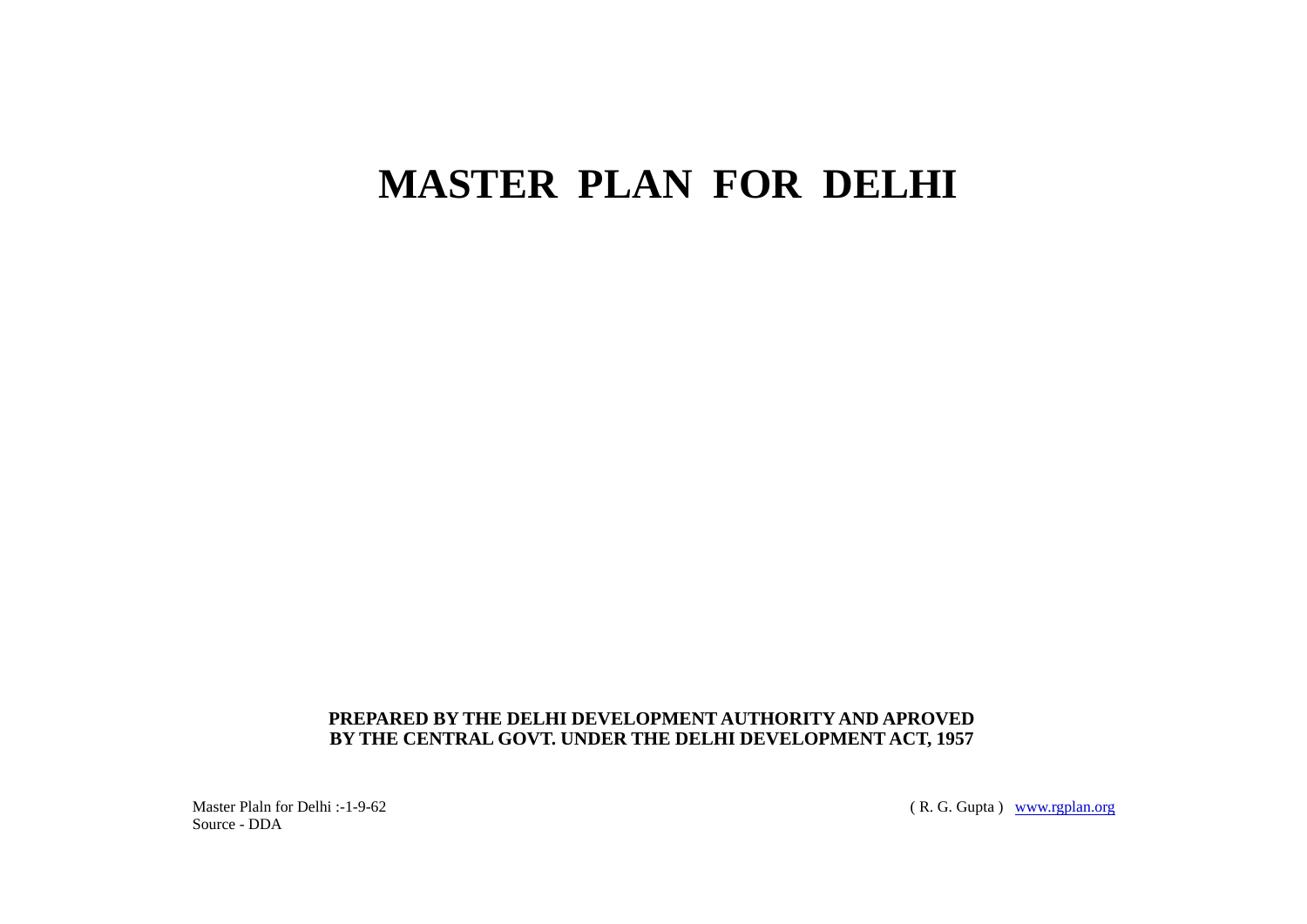# **DELHI DEVELOPMENT AUTHORITY**

# *Chairman*

Bhagwan Sahay, Chief Commissioner, Delhi.

# *Vice – Chairman*

G. Kumharji.

# *Members :*

1. Kumari Shanta Vashist, M.P., 2. C.K. Nair, M.P 3. R. R. Bahl. Commissioner Municipal corporation of Delhi. 4. A. R. Malhotra, President, New Delhi Municipal Committee. 5. B. S. Srikantiah, Deputy Secretary to the Government of India, Ministry of Health, New Delhi

6. Shiv Charan Gupta, Councillor Councillor, Municipal Corporation of Delhi. 7. Sikandar Lal, Councillor, Municipal Corporation of Delhi. 8. Balbir Singh Saigal, Engineer-Member 9. Bishan Chand, Finance & Accounts Member.

# *Secretary :*

| Raj Kumar Vaish. |                                |
|------------------|--------------------------------|
|                  | Officer on Special Duty:       |
| M. L. Gupta.     |                                |
|                  | <b>Administrative Officer:</b> |
| B. C. Sarkar.    |                                |

Master Plaln for Delhi :-1-9-62 Source - DDA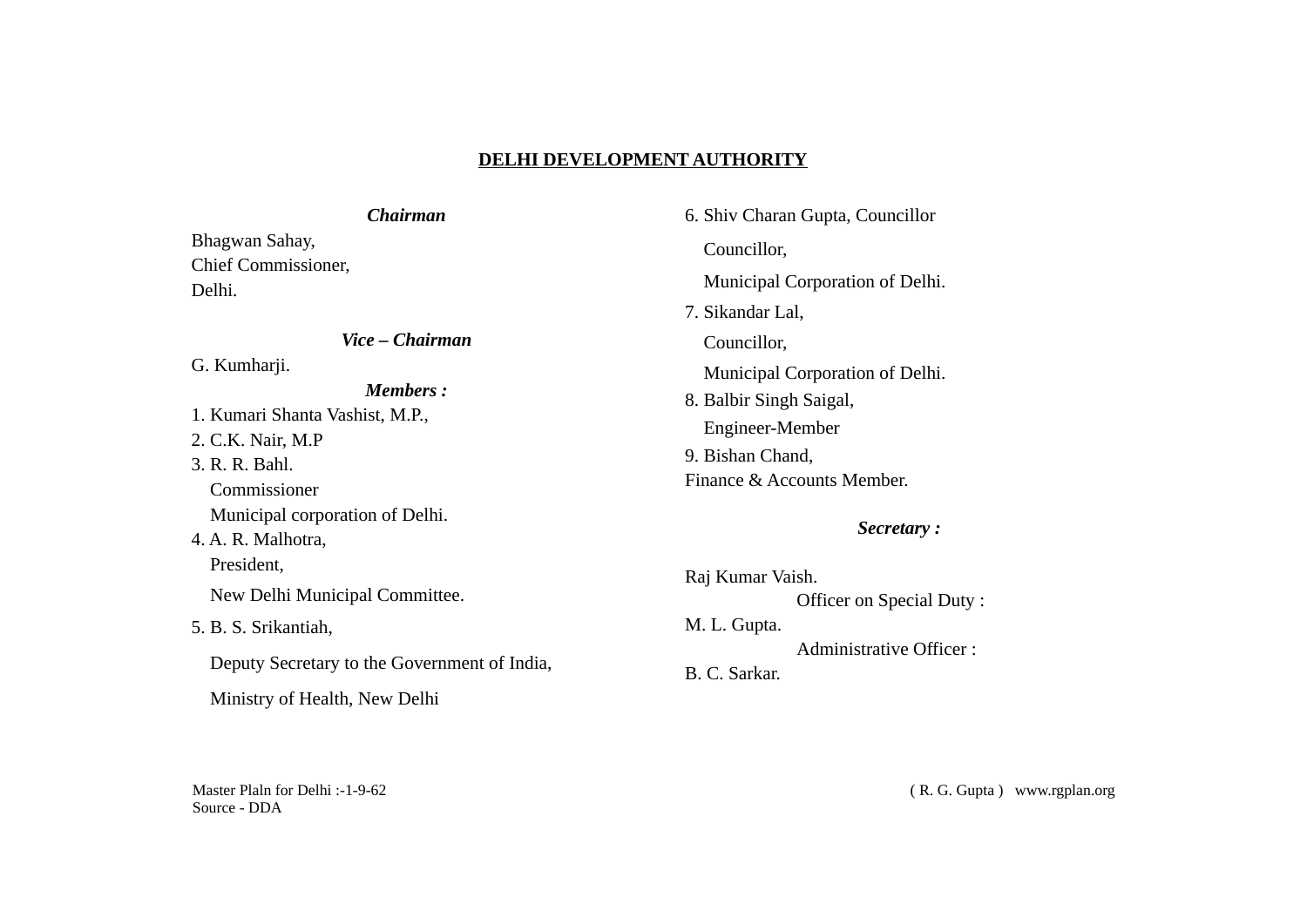# **ADVISORY COUNCIL OF THE DELHI DEVELOPMENT**

| President:                                   | 10. R. K. Bhardwaj,                                          |
|----------------------------------------------|--------------------------------------------------------------|
| Bhagwan Sahay,                               | Councillor, Municipal Corporation of Delhi.                  |
| Chief Commissioner, Delhi.                   | 11. Kirpa Narain,                                            |
| Members:                                     | 4-Raj Narain Road, Delhi                                     |
| 1. S. K. Joglekar,                           | 12. M. L. Mittal,                                            |
| Chief Architect,                             | Kamla Nagar, Delhi.                                          |
| C.P.W.D., New Delhi.                         | 13. Dr. K. L. Rao,                                           |
| 2. S. G. Pradhan,                            | Member,                                                      |
| Architect,                                   | Central water & Power Commission, New Delhi                  |
| Municipal Corporation of Delhi.              | 14. H. P. Sinha                                              |
| 3. Lt. Col. M.S. Boparai,<br>Health Officer, | Consultin Engineer (Roads),                                  |
| Municipal Corporation of Delhi.              | Ministry of Transport & Communications, New Delhi            |
| 4. Bal Kishan,                               |                                                              |
| Councillor, Municipal corporation of Delhi.  | 15. Kanti Chaudhri,                                          |
| 5. Rup Lal Batra,                            | Director, Military Lands & Cantonments, Ministry of Defence, |
| Councillor, Municpal Corporation of Delhi.   | New Delhi.                                                   |
| 6. Bhagwan Dutt Wadhwa,                      | 16. C. P. Malik Director,                                    |
| Councillor, Municpal Corporation of Delhi.   | National of Defence, New Delhi                               |
| 7. Tilak Raj Chachra,                        | 17. Shrimati Subhadra Joshi, M.P.,                           |
| Councillor, Municipal Corporation of Delhi.  | 18. Radha Raman, M.P                                         |
| 8. Bhiku Ram Jain,                           | 19. R.P. N. Sinha, M.P.                                      |
| Councillor, Municipal Corporation of Delhi.  | Bharat Sewak Samaj, New Delhi.                               |
| 9. Prahlad Saran Gupta,                      | 20. Brij Kishan Chandiwala,                                  |
| Councillor, Municipal Corporation of Delhi   | Bharat Sewak Samaj, New Delhi.                               |

Master Plaln for Delhi :-1-9-62 Source - DDA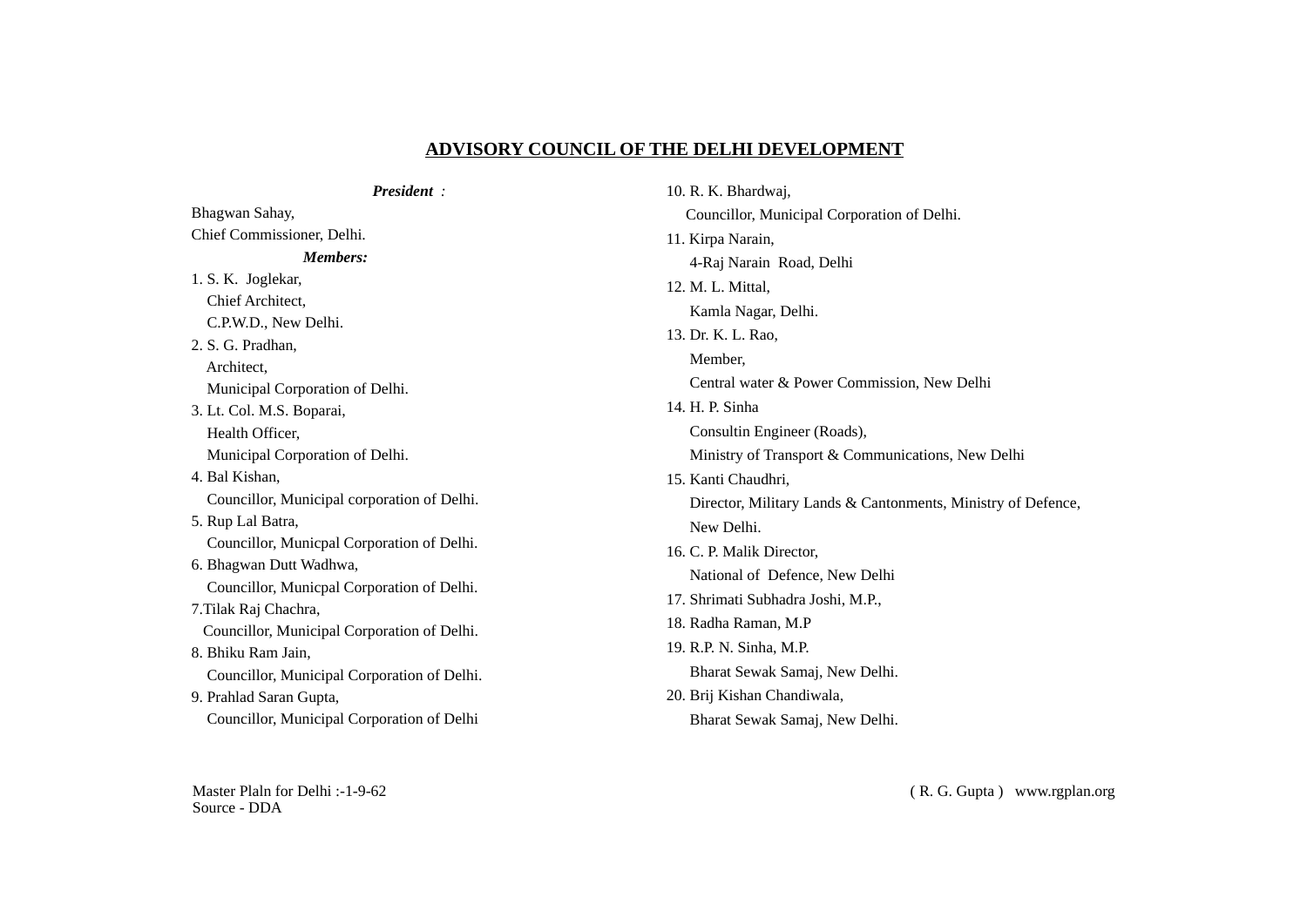# **ACKNOWLEDGMENT**

The following consultants of the Fort Foundation and officers of the Town Planning Organisation rendered assistance to the Delhi Development Authority in the preparation of this plan :

*Ford Foundation Team :*

### *Town Planning Organisation* :

Chairman : G. Mukharji. Architect-Town Planner : Shivnath Prasad Architect : C .S. Gupta. Associate Planners : B. G. Fernandes. Sayed S. Shafi. B. N. Rahalkar. P. B. Rai. J. P. Sah.

Albert Mayer Gerald Breese. Edward G. Echeverria. Walter P. Hedden. Bert F. Hoselitz. Arch Dotson. Britton Harris. George Goetschius.

E.A. George Danial. Shri Manohar. B. D. Kambo. R. L. Bawa. M. S. Malik. S. G. Pradhan.

Master Plaln for Delhi :-1-9-62 Source - DDA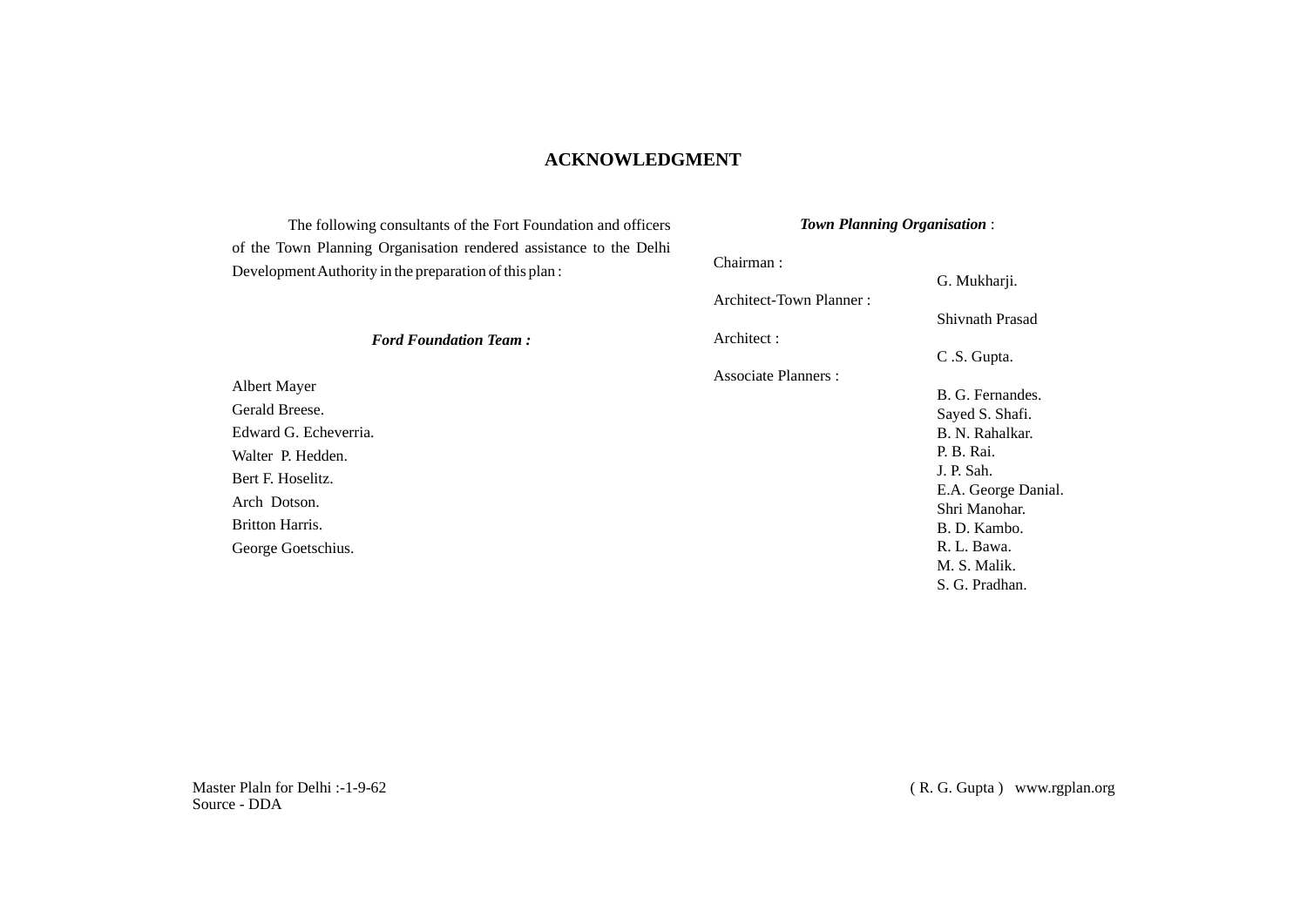They were assisted by I.S. Maurya, M. P. Sreevastava, O.P. Gupta, A. B. Bose, R.S. Duggal, K. C. Dua, Mohan Kainth Ved Prakash, S. M. Negpal, M. N. Nair, A.K. Srivastava, Suraj Prakash, Narendra Juneja, G.R. Khurana, M.D. Chaudary, V.P. Sanon, P.M. Kolhatkar, N.C. Saxena, T.S. Punn, B.V. Telang, I.G. Sinha, Smt. Satwant B. Singh, T.K. Chatterji, M.D. Mathur, O.P. Mathur, S.C. Sud, R. N. Nigam, R.K. Gupta, K.V. Sundaram, Birender Singh, M.C. Kaushik, J.S. Khurana, Ved Prakash, D.V. Chopra, S.K. Misra, M.B. Bhatia, J.P. Gupta, G.S.Sahota, Ravinder Bhan, Arjun Deo, R.L. Thakar, J.C. Malhotra, Suresh Chand, Satish Chander, Miss Sarla Mathur , Miss K. Indani, O.M. Verghese, C. Sriram, Nafis Ahmed Siddquie, A.K. Chandra, P.S. Laumas, S.K. Chawla, Miss Vijya Sundram, B.S. mallick, K.L. malhota, Prita, Singh Sagoo, K.K. Aneja, N.R. Mistry, Hukam Chand, Pritam Singh Sagoo, K.K. Aneja, N.R. Mistry, Hu7kam Chand, M. S. Sahansara, Rup Sukh, R.K. Nayar, Choudri Ram, Swami Saran, Duggal, Mrs. Dolly Misra, J. S. Rooprai, Miss Pramilla Khana, S.M. Adil, N. L. Sharma, V.P. Dawar, M. B.

Mathur, R.K. Nigam Manohar N. Dass, S. C. Sahni, Kul Bhushan, P. S. Sethi, Mohd, Aslam, S.C. Gupta, Jasbir Singh, S.C. Asthana, T.P. Chandrasekhar, Ashok Kumar, B.D. Chandola, P.C. Gupta, B. B. Tewari, M. Hussain, Miss K. Bahadur, Miss Pushpa Kshetrapal, B.R. Arora, S.S. Sethi, Trilok Kumar, S.K. Jain, Suresh Chandra, B. M. Gupta, M. S. Munet, M. V. V. Perry Shastry, K L. Sethi, B. K. Kala, Miss Sucheta Mirchandani, R. M. Popali, Saired Ahmed Khan, Shyam Sunder Sahney, Jagbir Singh, Ram Rakash Pal Sharma, Mrs. K. K. Gupta, R.K. Singala, R. Ranga Rajan, Kashmir Singh, Suresh Kumar, S.L. Kukreja, K. M. Mathew, S.C. Chopra, K. B. Chaudry, S. K. Kalia, R. Nangia, N. P. Varia, Anil Biswas, M. H. Siddiqui, Miss Maltisud, Harbajan Singh, V.M. Abraham, V.P. Gupta, Gunanand Kothiyal, Virendar Narain.

Some of the officers mentioned above are no longer in the Organization.

Master Plaln for Delhi :-1-9-62 Source - DDA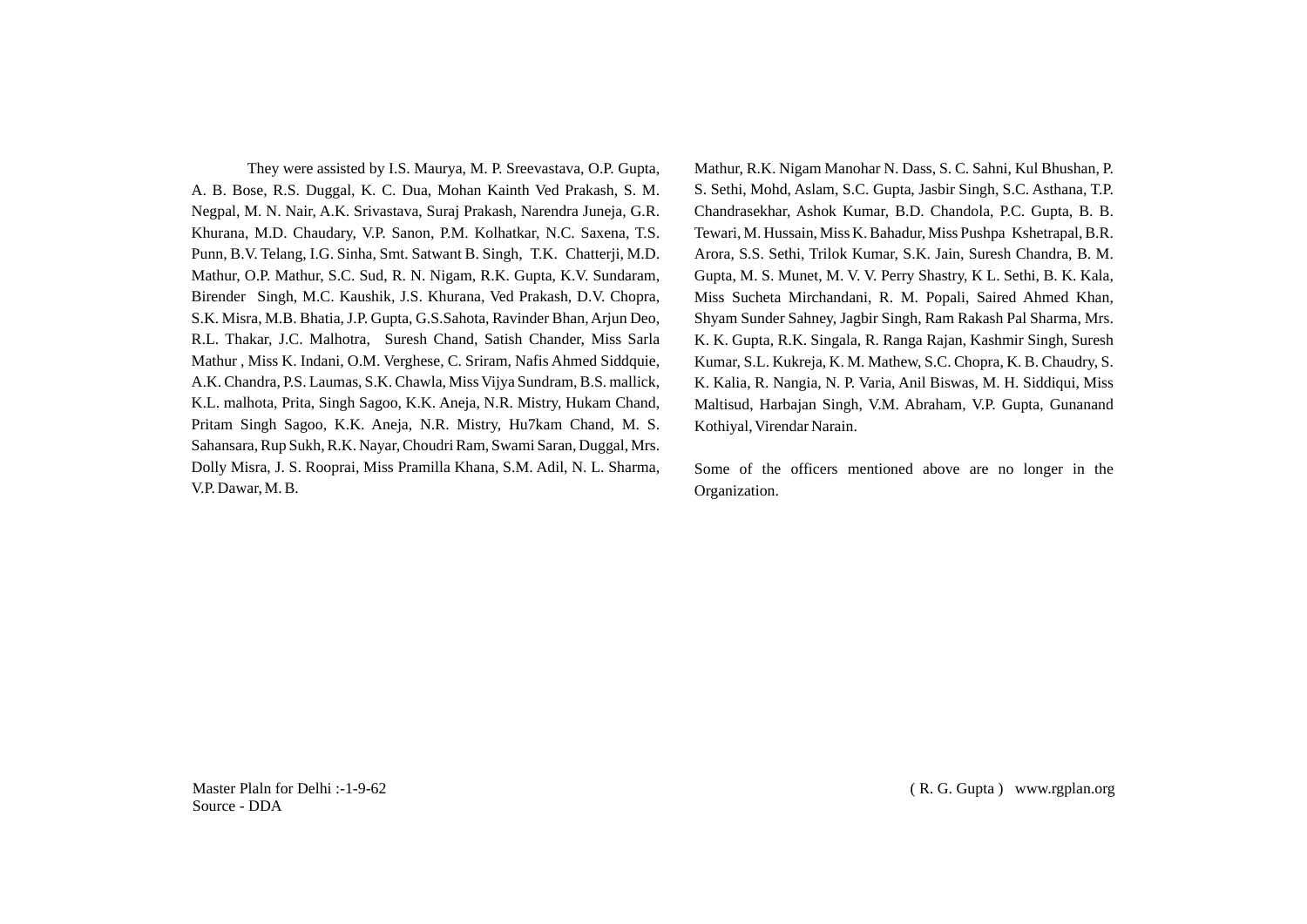# **MASTER PLAN FOR DELHI**

# **TABLE OF CONTENTS**

#### PAGE PAGE

Introduction . . . .

 $(i)$  to  $(iv)$ 

# **CHAPTER I**

### **The Land Use Plan**

| 1. Land Use Plans for Delhi Metropolitan Area |  |  |    |
|-----------------------------------------------|--|--|----|
| 2. Land Use Plan for Urban Delhi              |  |  |    |
| (a) Major policy decisions                    |  |  |    |
| (b) Planning synthesis                        |  |  |    |
| 3. Government Offices                         |  |  | 9  |
| 4. commercial Areas                           |  |  | 12 |
| 5. Industry & Manufacturing                   |  |  | 17 |
| 6. Residential Areas                          |  |  | 22 |
| 7. Development Zones                          |  |  | 26 |
| 8. Traffic & Transportation.                  |  |  | 28 |
| 9. Community Facilities and Services          |  |  | 32 |
| 10. Need of Review and Revision               |  |  | 38 |
| 11. Proposed rights of way in Old City        |  |  | 40 |
| 12. Staging of Developing.                    |  |  | 42 |

# **CHAPTER II**

## **Zoning & Sub-division Regulations**

A. Zoning Regulations (44)<br>B. Sub. -division Regulations (64) B. Sub. -division Regulations

## **A P P E N D I C E S**

| Policy note on Industries  |  | 74 |
|----------------------------|--|----|
| Summary of Recommendations |  |    |

### **M A P S**

|    | <b>INDEX</b>                                                                  |    |
|----|-------------------------------------------------------------------------------|----|
|    | <b>Glossary</b><br>$\ddot{\phantom{0}}\phantom{0}\bullet\bullet$<br>$\bullet$ | 94 |
|    | Proposed Circulation Pattern - Walled City                                    |    |
| 3. | Zonal Map                                                                     |    |
| 2. | Urban Delhi-Existing Land Use                                                 |    |
|    | Land Use Plan                                                                 |    |

| Alphabercal index. |  |  |  |
|--------------------|--|--|--|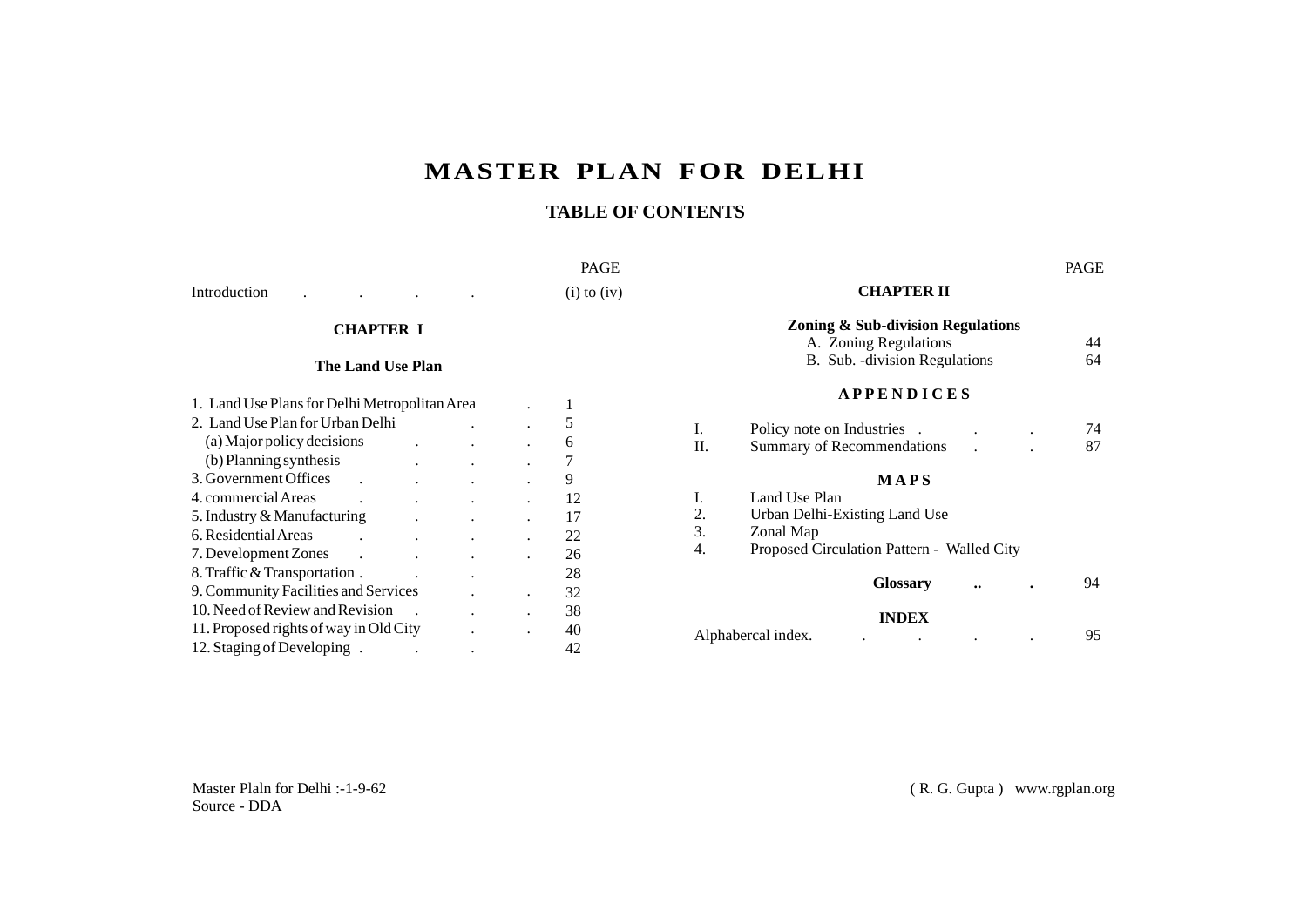# **MASTER PLAN FOR DELHI**

# **I N T R O D U C T I O N**

To check the haphazard and unplanned growth of Delhi. Following the partition of the country and the phenomenal growth of the city's population, with its sprawling residential colonies, without proper layouts and without the conveniences of life and to guide the growth of the city , the Central Government in authority, In December, 1955, the Town Planning organization was placed under the administrative control of the Chairman, Delhi Improvement Trust to advise the Authority on all matters relating to planning in the National Capital.

2. The Town Planning Organisation, in September, 1956, produced the Interim General Plan, which was intended to provide an outline for planned development during a period of two to three years, i.e. until a comprehensive long range plan was prepared.

3. On the 30th. December, 1957, the Delhi Development Authority – an 11-member body with the Administrator of the Union Territory of Delhi as the ex-officio chairman, was constituted by an Act of Parliament, called the Delhi Development Act, 1957, to promote and secure the development of Delhi according to plan. The Act required the Authority to carry out a civic survey of, and prepare a Master Plan, for Delhi.

Accordingly, the Authority, with the help of the Town Planning Organisation, and after having had such surveys conducted as were necessary, drew up a draft Master Plan, consisting of numerous

maps and plans embodying the studies and proposals and an explanatory text, for an estimated population of about fifty lakhs in 1981, and after seeking the advice of the Advisory Council of the Authority, released it to the public on the 8the July, 1960 for the purpose of inviting objections and suggestions. An outline of the draft plan, in three languages, namely, English Hindi and Urdu, explaining the broad features of the plan, for the benefit of the public, was also prepared. A period of three months was allowed for filing objections etc., and during this period, adequate publicity was given to the draft plan by displaying the maps and charts to the Press, Members of Parliament and to the general public.

4. Nearly 600 objections and suggestions were received from the public. Co-operative house-building societies, associations of industrialists, local bodies, Delhi Administration and various Ministries and Departments of the Government of India. The Authority appointed and ad-hoc Board consisting of Kumari Shanta Vashist, M.P., Shri C. K. Nair, M.P., the Commissioner, Municipal Corporation of Delhi and Sarvashri Sikandar Lal, Councillor, Muncipal Corporation of Delhi and Balbir Singh Saigal, Engineer-Member and this Board co-opted Shri Brij Kishan Chandiwala and Dr. R. K. Bhardwaj, Members of the Advisory council of the Authority, to go into these objections. The Board granted a personal hearing to all objectors etc. and also carried out local inspections and made its report to the Authority on the 17th. March, 1961.

Master Plaln for Delhi :-1-9-62 Source - DDA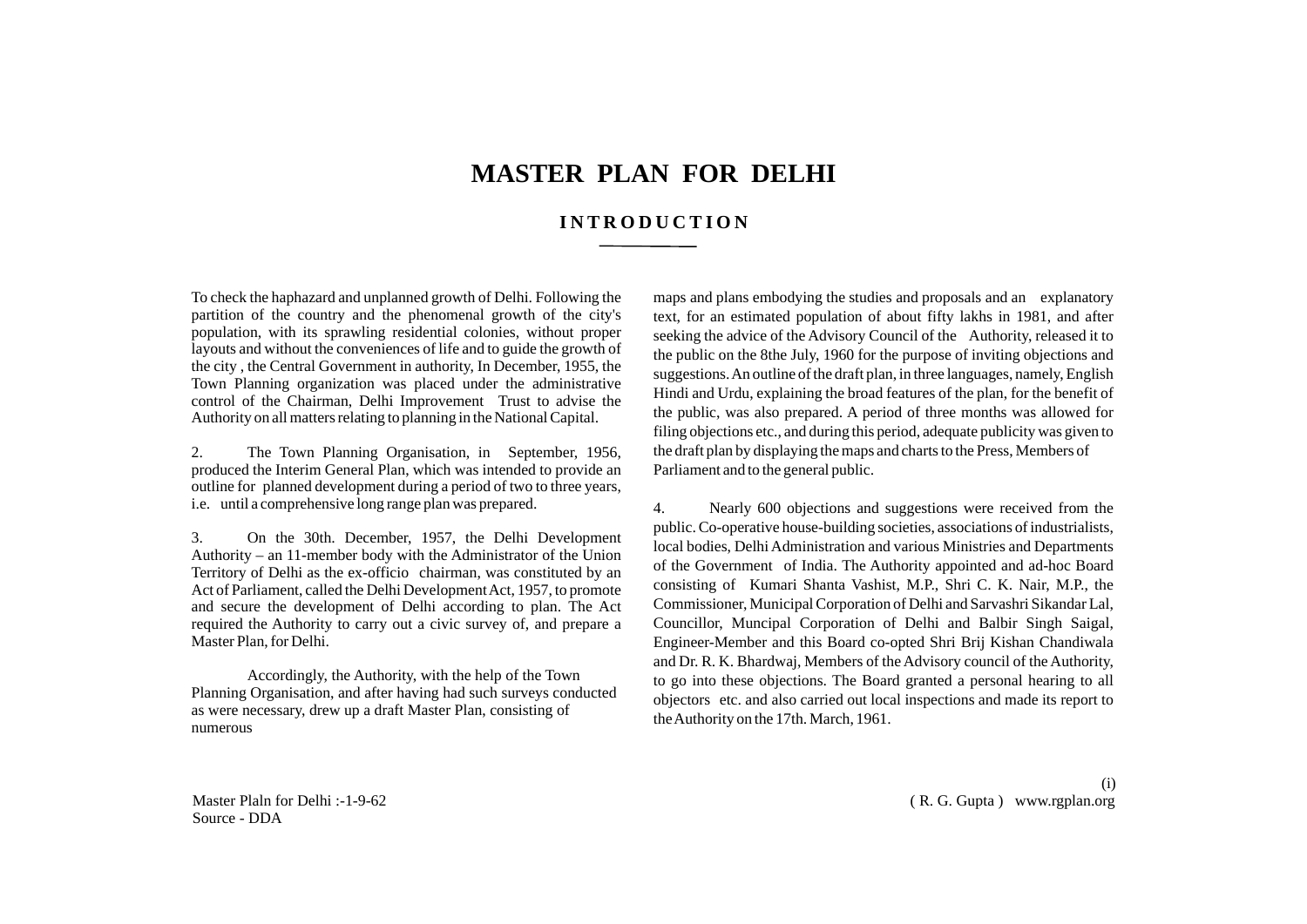5. The Authority obtained the advice of the Advisory Council on this report and examined all the proposals in great detail in the course of several meeting. As a result of this scrutiny some of the proposals have been modified and some new ones incorporated.

6. Given below are a few of the important recommendations made in the Master Plan.

It was felt that the redevelopment of the Old City by way of large scale clearance and reconstruction was not immediately practicable, and it has, therefore, been suggested that after assessing the requirements of schools, dispensaries, parks etc., sites of dilapidated houses or of those demolished by the Municipal Corporation of Delhi might be acquired at suitable places for the location of the community facilities. Similarly, as it was not practicable to widen all the roads in the Old City, only the major roads should be widened in the first stage to the minimum extent considered necessary. It has been proposed that the evictees from the Delhi Ajmere Gate Extension Scheme and also to take the overspill of population from the Old City. To meet the problem of settlement of low income group people – about 70,000 in number, who migrate to Delhi from rural areas every year, the Authority has proposed to earmark suitable sites in several zones where these very low income group people may be according to standards. The squatters in bustis are to be relocated in various parts of the urban area so that they are integrated into the neighborhood community. It is of the utmost importance that physical plans should avoid stratification on income or occupation basis. The residential density patterns have been functionally related to the work centers, recreation areas and community facilities. Hence, a more rational distribution of densities is proposed by gradual thinning of the density in Old City and by increasing the density in New Delhi and in Civil Lines. An integral part of the plan in the "Sub-division Regulations" which, by laying down standards for streets and community facilities, will guide new development and the "Zoning regulations" which indicate the land use permissible in the various zones and the density, coverage, floor area ratio and set-backs for Accordingly, the Authority, with the help of the Town Planning Organisation, and after having had such surveys conducted as were necessary, drew up a draft Master Plan, consisting of (ii)

numerous various types of development. They also define the period by which incompatible land uses like obnoxious industries are to be relocated.

To meet the increasing need of commercial space in central areas, it is recommended that the Connaught Place commercial area be extended upto Keeling Road and the proposed over bridge over the railway. It is also proposed to have 15 district shopping centers to decentralize commercial activity and to make each Division of the City self-contained. New sites for location of Government offices have also been proposed in the several new areas are proposed for industrial development and the total area of the land earmarked for this purpose is about 5800 acres. This would include flatted factories, which are use of small-scale non-nuisance industries.

In addition to Subzimandi, two wholesale fruit and vegetable markets have been recommended, one near the Okhla Railway Station and the other near the Daya Basti Railway Station near Saria Rohilla. Godowns for the storage of foodgrains will be located in areas marked for the purpose, and only the offices of whole salers and retail foodgrain shops would be allowed in the two congested areas of Naya Bazar and G.B. Road. Similarly, godowns for timber will be located in ware-housing areas and the presently congested areas of Teliwara and Deshbandhu Gupta Road will deal only in retail timber trade. A 15 acre site on the Mehrauli Road near the intersection of this road with the railway line has been proposed for a general market. Additional land for oil storage depots, which are at present located on Rohtak Road, and will continue there, has been earmarked near Nangloi Railway Station and also near Palam Railway Station, and in Shahdara. A university centre in the south near the junction of Kitchener Road and Ring Rod has been proposed. Twenty-two new colleges, each covering an area of about 15 acres and 5 additional university centers of about 30 to 40 acres each to serve a group

Master Plaln for Delhi :-1-9-62 Source - DDA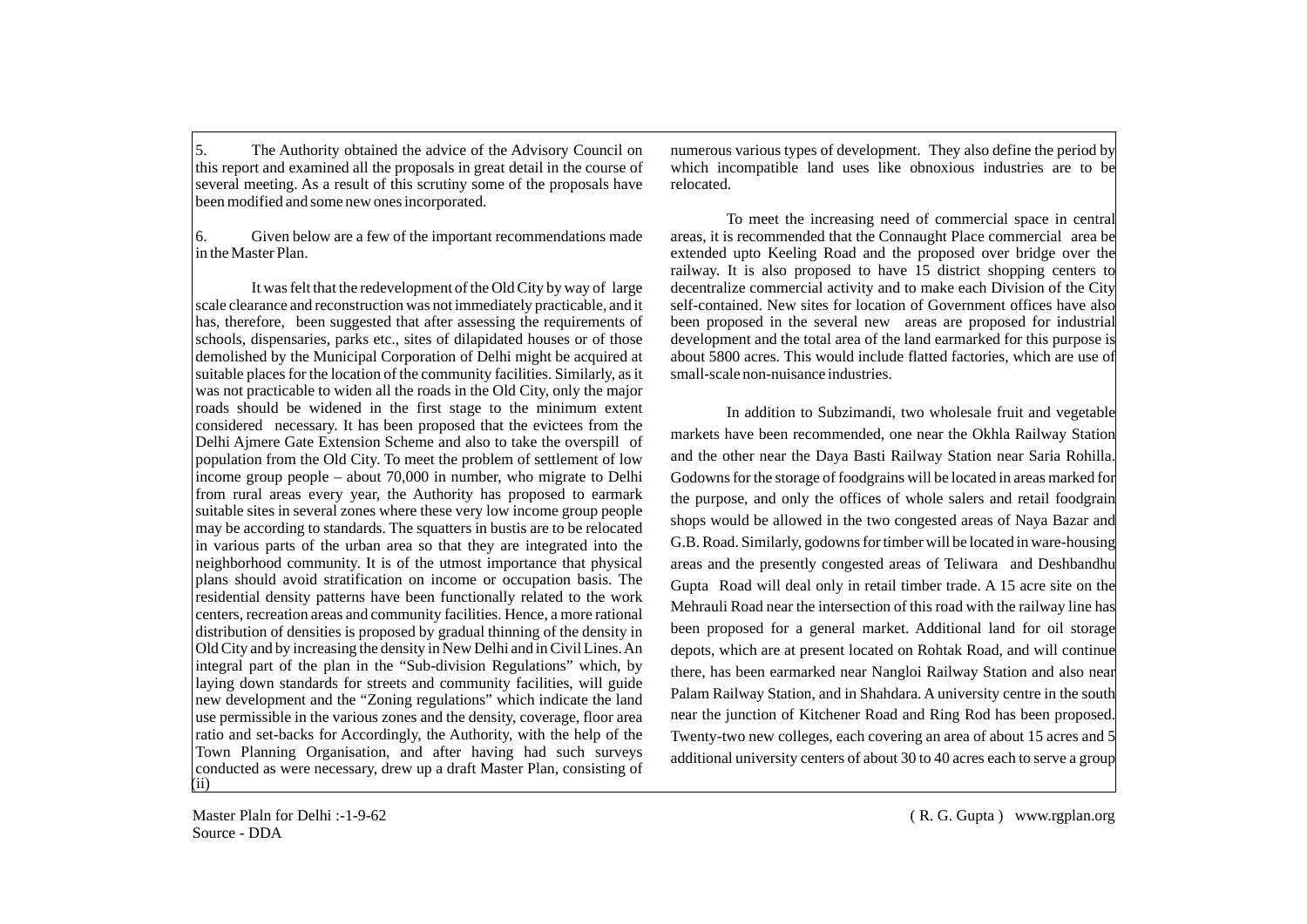of 4 or 5 colleges, have been earmarked in the Plan. Twenty additional 500-bed hospitals each 15 to 25 acres have also been proposed. An area of about 600 acres has been reserved south-west of the new engineering college, for a new university and for social and cultural institutions. A 45 acre site in the neighborhood of Siri village area has been earmarked for an all-India cultural centre. This is in addition to the areas earmarked on the Central Vista east of Janpath, near Sapru House and in the proposed Civic Centre which will serve as social and cultural institutions for Delhi. District parks for recreation, local open spaces for play-grounds and community centers and local shopping areas to serve each neighborhood have been recommended in the plan.

In view of the large scale development proposed for Shahdara, which is expected to have a population of about 7 ½ lakhs in 1981, the plan provides a large commercial area and four road bridges in addition to the existing road-cum-railway bridge. Two more major road links between Old Delhi and New Delhi have been recommended as over passes over the railway line-one connecting Circular Road to Parliament Street and the other connecting Mathura Road to College Road Ferozeshah Road. An Inner Ring Road and a Ring Railway have been recommended to avoid traffic congestion and facilitate quick flow of traffic in the urban core in addition to the Ring Road which has already been constructed. Reservations for new railway stations on the Ring Railway, expansion of the existing railway stations, widening of major arterial roads, improvement of road intersections and separations, arterial cycle tracks separate from the carriageway are some of the recommendations to make a good traffic circulation system. Bus stations are proposed to be located in different parts of the

city. The central bus station which is at present located at the Delhi Main Railway Station would be shifted to a 10 acre site near Kashment Gate. An idle parking area of the sanitary drain, for inter-state buses and trucks. Parking and servicing stations are proposed to be located near Id Gah on Id Gah Road and in Shahdara with several idle parking and servicing areas for trucks. The plan recommends an inviolable green belt approximately one mile in depts. Around the 1981 urbanisable limits and has proposed the setting up of "urban villages" to strengthen the rural economy.

The plan has also assessed the needs of the Capital in power, water supply and sewerage and has made provisions for location of water works, power houses and sewage treatment plants.

7. The Authority takes this opportunity of acknowledging the very valuable help rendered by the Town Planning Organisation which conducted comprehensive surveys to collect the factual data and also prepared a draft of the Master Plan for submission to the Authority. They assisted both the Screening submission to the Authority. They assisted both the Screening board and the Delhi Development Authority with their technical advice and have given a final shape to the plan in accordance with the decisions of the Authority.

The Authority also gratefully acknowledges the help and guidance received from the team of consultants made available by the Ford Foundation in conducting the surveys, tabulations of date and in the preparation of the draft Master Plan.

8. The thanks of the Authority are also due to the government of India Press, particularly Shri C. biswas, Manager Photo Litho Wing, for their help and ready co-operation in printing the various maps and the (iii)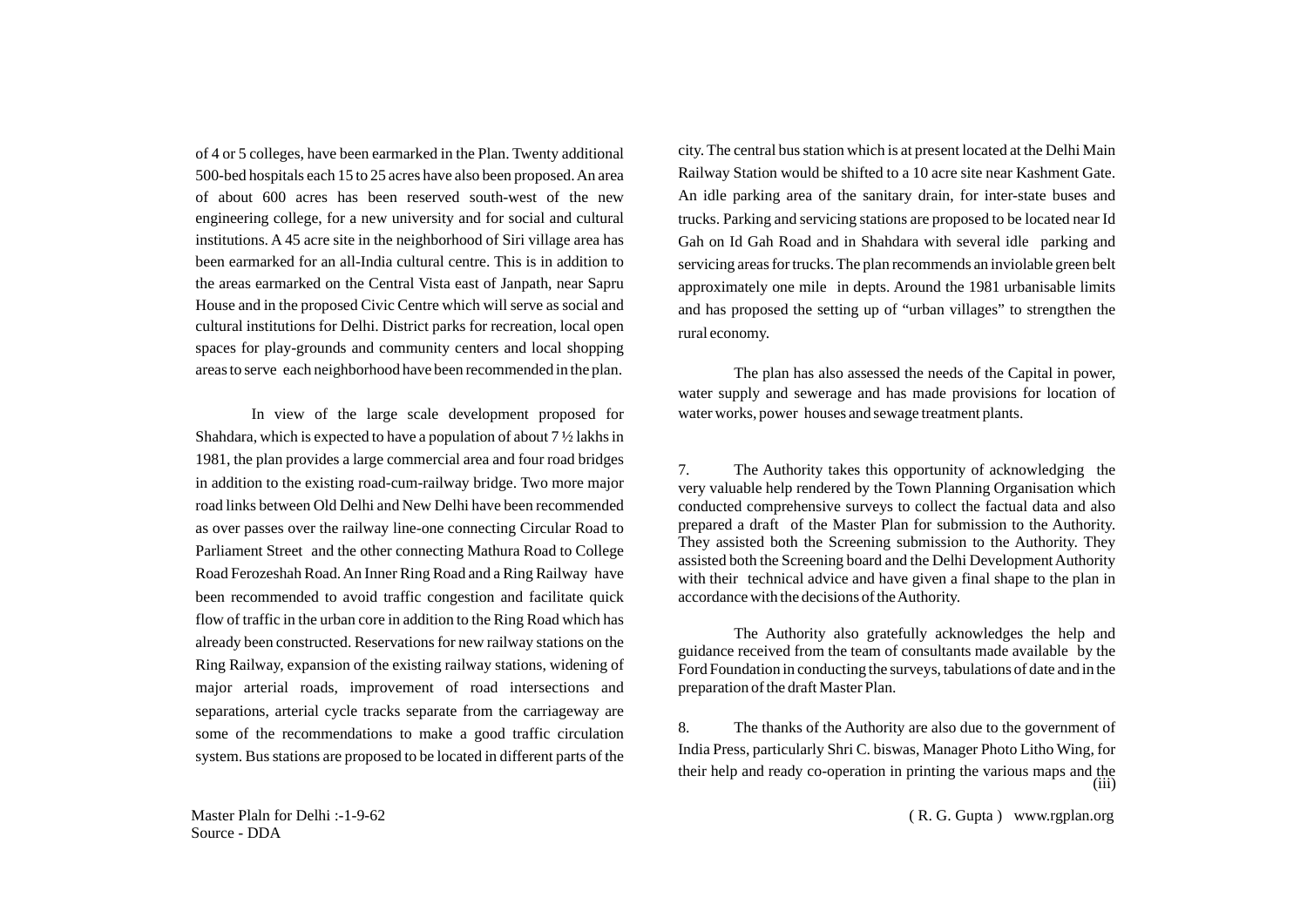text of the Draft Plan.

9. The Authority also gratefully acknowledges the contribution made by the former chairman of the Authority Shri A. D. Pandit.

10. The plan has been prepared finally today by the Delhi Development Authority vide their Resolution No. 387 for submission to the Government of India, and in token thereof we, the members of the Authority do hereby affix our signatures here-under:-

#### **Chariman**

1. Bhagwan Sahay

Vice-Chairman

2. G. Mukharji

New Delhi, 30th. November 1961.

This Master Plan has been approved by the Central Government under section 9(2) of the Delhi Development Act, 1957, and was published on the 1st. September, 1962

(iv)

Master Plaln for Delhi :-1-9-62 Source - DDA

( R. G. Gupta ) www.rgplan.org

9. B. S. Srikantiah 10. Bisishan Singh Saigal 11. Balbir Singh Saigal Delhi Development Authority, Regal Building,

3. Kumari Shanta Vashist

4. C. Krishnan Nair 5. Sikandar Lal 6. Shiv Charan 7. R. R. Bahl 8. A. R. Malhotra

### **Members:**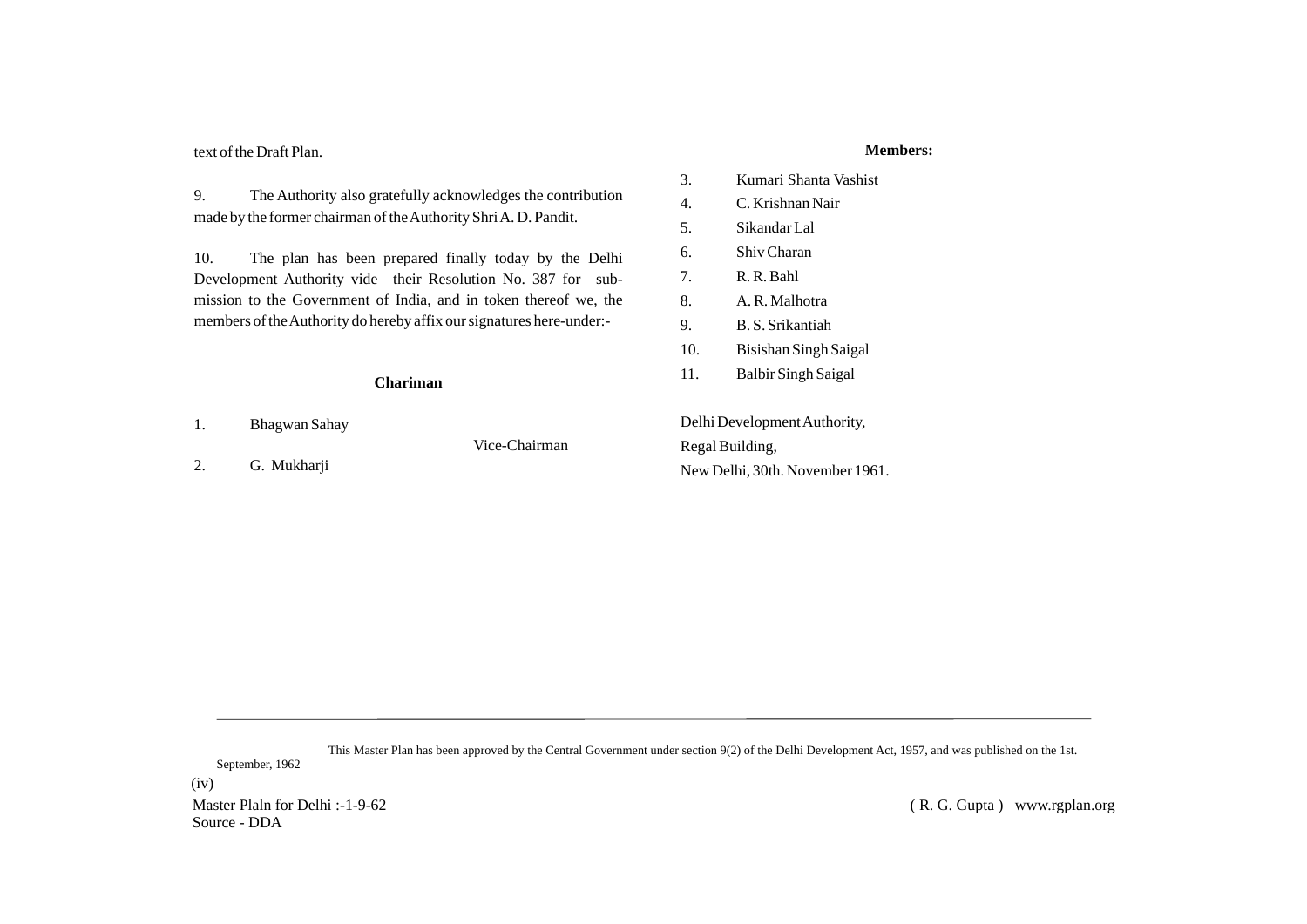# **CHAPTER I**

# **THE LAND USE PLAN**

#### **1. LAND USE PLANS FOR DELHI METROPOLITAN AREA**

The Delhi Metropolitan Area of about 800 sq. miles, which has been defined after careful study, companies the Union Territory of Delhi and the Ring Towns of Loni and Ghaziabad in U.P., Faridabad, Ballabhgarh, bahadurgarh and Gurgaon in Punjab and Narela in Delhi territory. To achieve a rational growth of Delhi which has been expanding in a most haphazard way, it is necessary to plan this whole area as a composite unit and have an integrated and balanced overall programme of development. The metropolitan area has a good deal of homoggeneity and physical, socio-economic and cultural unity. This factor makes planning less difficult in spite of political and administrative hurdles. The Ring Towns must be developed not only to deflect some of the population that would otherwise come into Delhi and jeopardize the planned grwoth of Delhi but also to help these towns to grow of urban Delhi, with six Ring Towns, self-contained in matters of work and residential places but with strong economic, social and cultural ties with the central city. This is the only way to prevent the increasing urban sprawl which is threatening to grow into one giant urban mass with its long and senseless commuting to work, substandard services and lack of social cohesion.

The development of the ring towns can be ensured by strengthening their economic base. This has to be done by planning industrial development and locating governmental offices in these towns. Besides hese positive measures of development, there will also have to be the same degree of control of development as there would be in Delhi, so that uniform standards are obtained throughout the area.

The proposals made in the work studies for the Ring Towns are summarised in Table No. 1 and the land requirements have been indicated. In 1951 the total population of these six Ring Towns was 1,25,000. and the projected population for 1981 is 8,42,000. The total requirement of land is 21,300 acres. The projected industrial employment for 1981 is 1,14,000 and the land requirement for industries is estimated at 4,430 acres. Similarly, the employment in government offices for 1981 is 50,000 for which 230 acres are required. However, the precise quantities will be determined by the State Governments concerned when they work out detailed plans for the areas within their jurisdiction.

Master Plaln for Delhi :-1-9-62 Source - DDA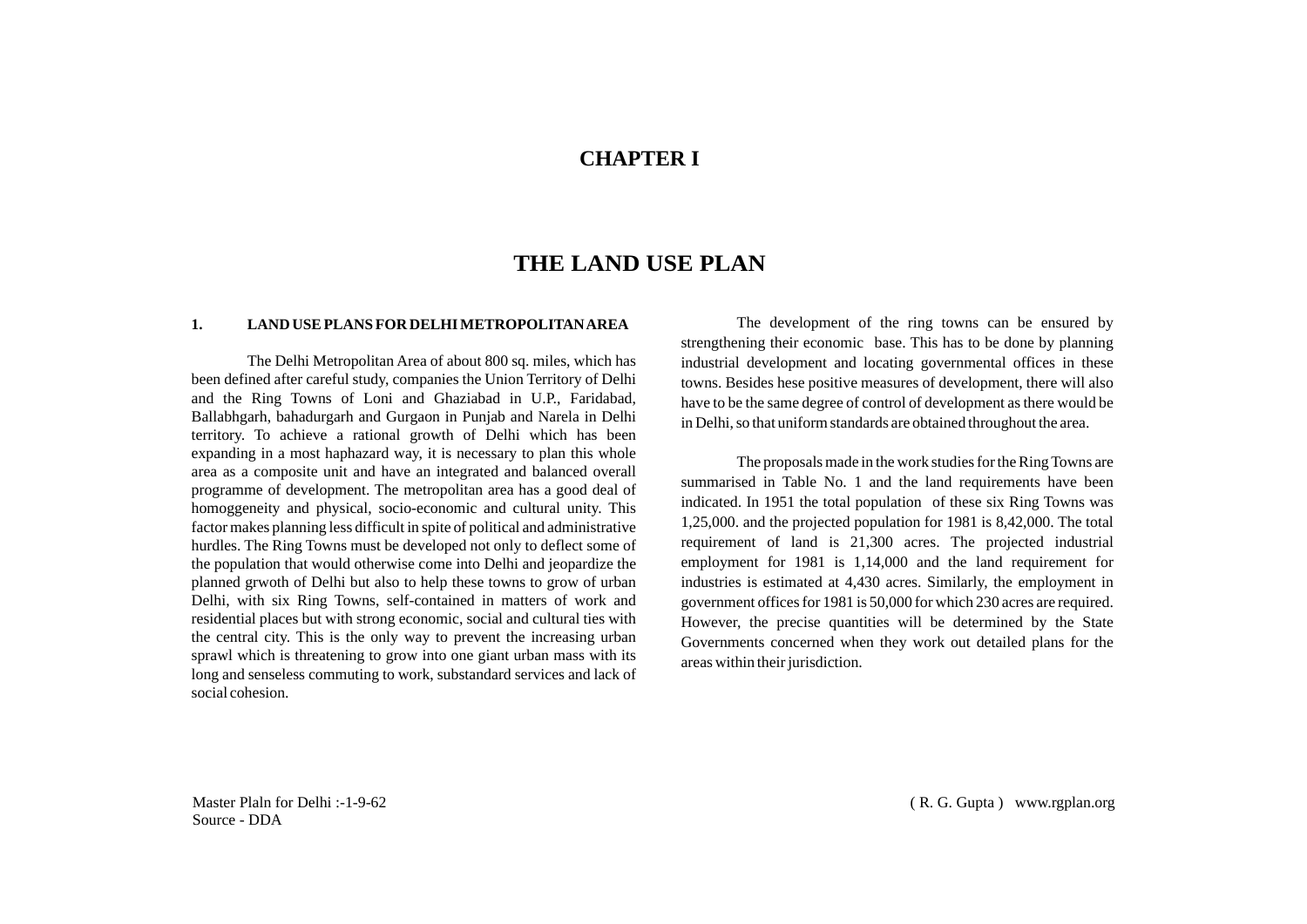| Population in 1000's<br>`Manufacturing Employment<br>and land - 1981<br><b>Ring Towns</b> |                          |      | Government Employment<br>Total land requirements<br>and land - 1981<br>1981 |                  |                                   |               |                  |                                   |               |       |               |  |
|-------------------------------------------------------------------------------------------|--------------------------|------|-----------------------------------------------------------------------------|------------------|-----------------------------------|---------------|------------------|-----------------------------------|---------------|-------|---------------|--|
|                                                                                           |                          | 1981 | 1981                                                                        | Total<br>workers | Employment<br>density<br>per acre | Land<br>acres | Total<br>workers | Employment<br>demsotu<br>per acre | Land<br>acres | Gross | Land<br>acres |  |
| 1. Ghaziabad                                                                              | $\blacksquare$           | 44   | 357                                                                         | 50,000           | 25                                | 2000          | 20,000           | 200                               | 100           | 50    | 8,000         |  |
| 2. Faridabad                                                                              | $\blacksquare$           | 31   | 285                                                                         | 40,000           | 30                                | 1330          | 15,000           | 250                               | 60            | 40    | 7,150         |  |
| Ballabgarh                                                                                | $\overline{\phantom{a}}$ | 6    | 29                                                                          | 3.000            | 20                                | 150           |                  | $\ddotsc$                         |               | 40    | 750           |  |
| 3. Gurgaon                                                                                |                          | 19   | 48                                                                          | 5.000            | 20                                | 250           | 5,000            | 250                               | 20            | 30    | 1,600         |  |
| 4. Bahadurgarh                                                                            | $\overline{\phantom{a}}$ | 11   | 29                                                                          | 4.000            | 20                                | 200           | $\ddotsc$        |                                   |               | 30    | 1,000         |  |
| 5. Loni                                                                                   | $\overline{a}$           | 4    | 23                                                                          | 2.000            | 20                                | 100           |                  |                                   |               | 30    | 800           |  |
| 6. Nerela                                                                                 | $\overline{\phantom{0}}$ | 10   | 71                                                                          | 10,000           | 25                                | 400           | 10,000           | 200                               | 50            | 35    | 2,000         |  |
| <b>TOTAL</b> -                                                                            |                          | 125  | 842                                                                         | 114.000          |                                   | 4430          | 50,000           | $\ddotsc$                         | 230           |       | 21,300        |  |

| <b>TABLE 1: Land Requirements in Ring Town 1981</b> |  |  |  |  |
|-----------------------------------------------------|--|--|--|--|
|-----------------------------------------------------|--|--|--|--|

NOTE : Sonepat in the Punjab and Baghpat in U.P. will also require to be developed adequately in relation to the Delhi Metropolitan Area.

#### **Ghaziabad:**

2

The U.P. Government has published a draft plan for Ghaziabad as well as for areas in U.P. contiguous to Delhi-Shahdara. The latter has been incorporated in the Land Use Plan for Delhi Urban Area. The plan for Ghaziabad prepared by the U.P. government is in general agreement with proposals for the Delhi Metropolitan Area indicated here.

Ghaziabad is envisaged as an industrial town with 50,000 workers engaged in manufaturing out of a total population of about 3,57,000 in 1981. It is also proposed to diversify the economic base

Master Plaln for Delhi :-1-9-62 Source - DDA

with an employment of 20,000 in government offices. The land allocations are 2,000 acres and 200 acres respectively. The total area to be urbanized with adequate land for residential, commercial, parks and other public and semi-public use is about 8,000 acres.

#### **Faridabad - Ballabgarh:**

ballabgarh is only 3, miles from the new town of Faridabad Nearby is also the old town of Faridabad. All the three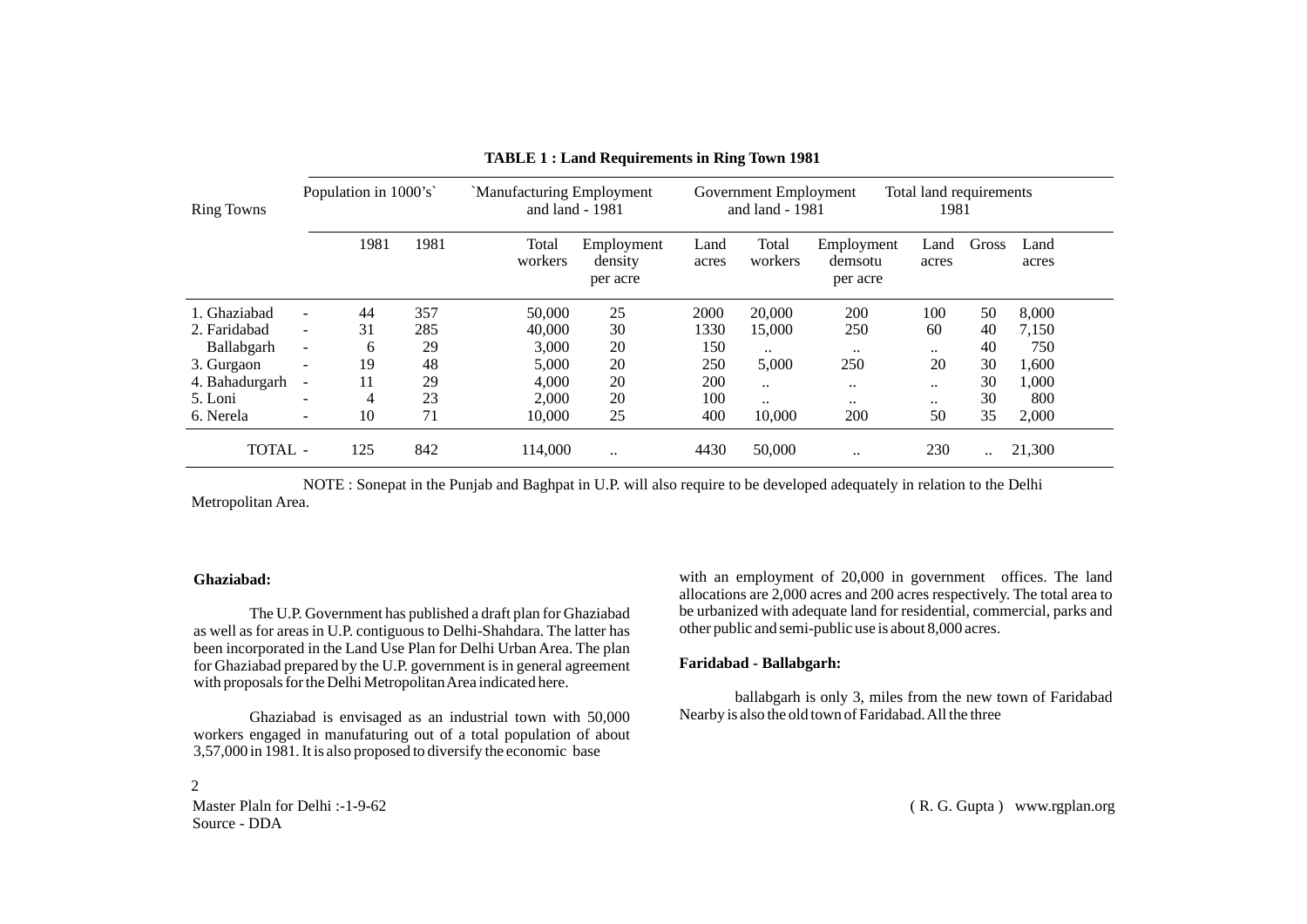the Punjab, and the Government of Punjab will have to draw up a master plan for this area. on either side of the Mathura Road which runs through the area. industries are springing up like mushrooms. A master plan to regulate and guide development is long overdue. The Town Planning Organisation had drawn up a tentative plan for the area which can form a guide for the Punjab to follow and prepare a master plan. It is suggested that Faridabad and ballabgarh should have an integrated plan. Like Ghaziabad, Faridabad too will have a strong industrial base with about 43,000 workers engaged in manufacturing, out of a total population of 3,14,000 in 1981. It is also recomended that enough government offices be established here for some 15,000 employees. The total land requirement will be about 7,900 acres while the allocation for manufacturing will be about 1,500 acres and for Government offices about 60 acres. The town can be served by tube wells since it has good underground water potential.

#### **Guraon:**

This district town in Punjab is handicapped for want of good water sources and only a modest growth is contemplated. It is proposed to have 5,000 industrial workers out of a total population of 48,000 in 1981. A small industrial estate of 250 acres and another 20 acres to locate Government offices with 5,000 workers would suffice. The total area required for the township is 1,600 acres. No plan has been prepared for this town. The Punjab Government should undertake this work.

#### **Bahadurgarh:**

This town also has no source of good water supply. It is expected to have a population of 29,000 in 1981 with a land area of about 1,000 acres. About 200 workers. For this town too, the Punjab Government should prepare a master plan.

Master Plaln for Delhi :-1-9-62 Source - DDA

#### **Loni:**

This small town of just over 4,000 in U.P. is proposed to be developed for a population of 23,000 in 1981. Water can be made available from tube wells. An industrial estate of 100 acres with 2,000 workers will provide the economic base. The U.P. Government has already published a master plan, which is in general agreement with the proposals given here.

#### **Narela:**

The proposal to develop Narela as one of the Ringh Towns around Delhi forms a part of the recommendations of the Master Plan for the Delhi Metropolitan Area. It is within the Union Territory of Delhi, near the northern border.

This township is proposed to be developed to absorb 60,000 people by 1981 in addition to its existing 11,000. The development proposals provide for Government offices and industry to make the town a self-contained unit.

The existing settlement of Narela lies about 18 miles north of Delhi and is situated on the Delhi-Ambala Railway, off the Grand Trunk Road, It has good underground water potential.

#### *Important Features:*

Narela has the following important featurers:

1. It has an established wholesale mandi dealing in grains, sugar, chilli, jaggery, cotton and oil-seeds.

This mandi requires remodelling to cope with the business activities of the growing town.

2. It has a flourishing manufacturing industry of Persian wheels and agricultural implements which find a market in U.P. and Punjab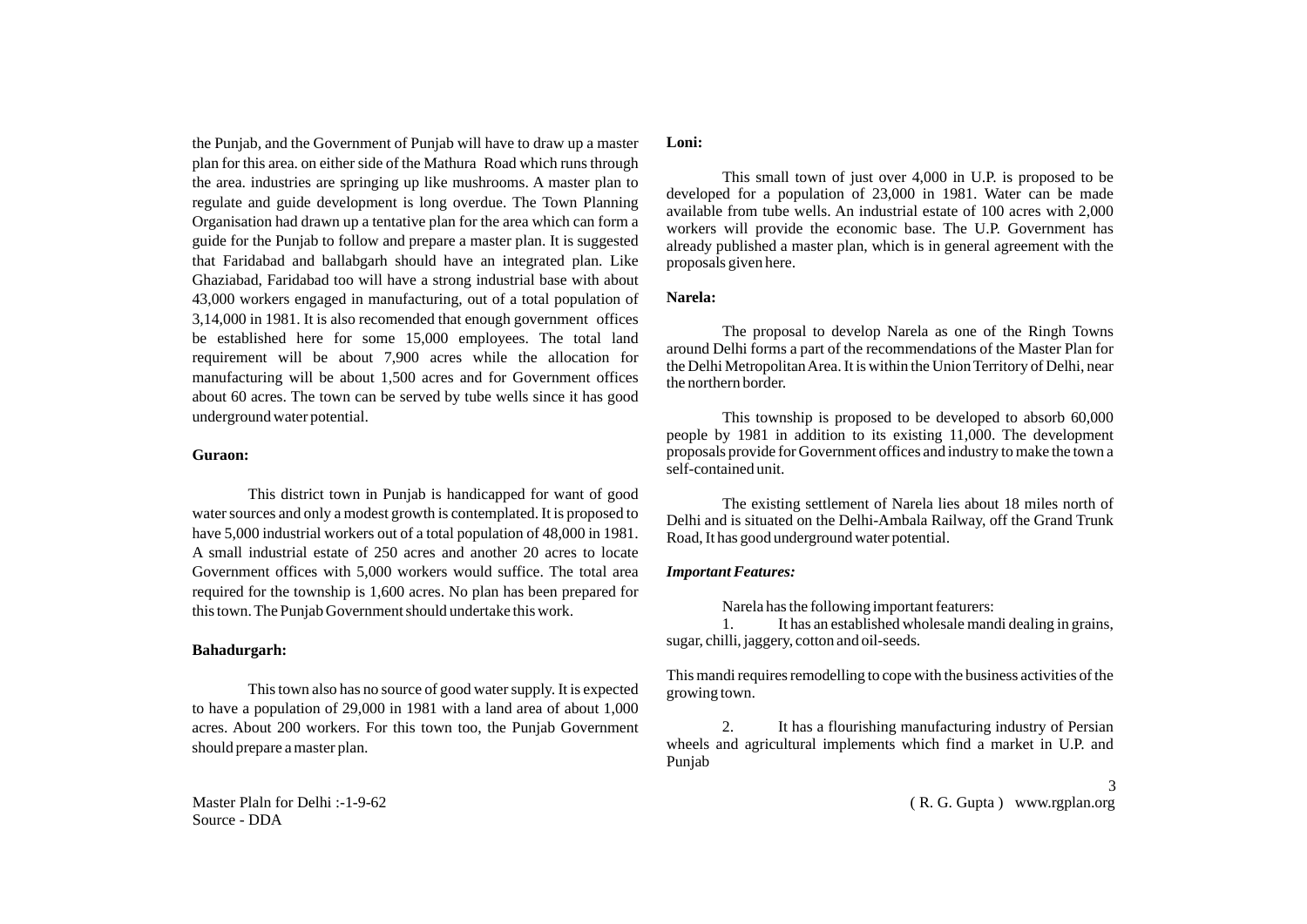3. It has large oil crushing mills and the products thereof are sold all over India.

4. It has a medium-size vegetable and fruit market.

#### *Area and Population:*

The Municipal town of Narela together with the adjacent village of Mamur Pur has an area of 3,372 acres approximately, The settled area of narela town has an area of 83 acres. There is also a refugee colony some four furlongs to the south of the main town which has been planned by the Ministry of Rehabilitation. The Ministry has acquired an area of 40 acres for the colony. The town extends from north to south to about 3/8 mile existing town had a population of 9,597 persons according to the 1951 census. The present population is estimated to be more than 11,000 persons.

#### *Proposals:*

The proposed land use plan for Narela takes into consideration the topographical features, existing road pattern, the built-up area and the existing land uses. The natural features of the low lying belt have been used to form a recreational track through the neighborhood pattern. The green space to the east of the exiting settlement will accommodate active community recreation and the social activities of the town. High Schools on the basis of one per 15,000 population have been allocated. Local shopping has been placed within easy access of each sector.

The industrial sector is proposed to be linked by spur connection to the main railway line. The highway pattern has been planned to provide easy ingress and egress for the materials and products from the industrial area. Additional land has been reserved to allow for future expansion of industry. Sectors adjoining industry will house the industrial workers.

The density pattern for the residential areas would meet the varying needs of the immigrant population. The seven sectors provide a gross residential density of 50 to 60 persons per acre.

The sector for Government offices is placed centrally to reduce commutation to the minimum. A peripheral network of roads around this sector will permit free flow of traffic.

Besides the wholesale business in the mandi, Narela will have a central business district where all the commodities could be purchased.

#### *Proposed Land use Plan: NARELA*

Broadly the proposed land use plan for Narela includes the fallowing :

|                                     |  | Acres            |
|-------------------------------------|--|------------------|
| 1. Gross residential area           |  | 1167             |
| (existing residential area)         |  | 83               |
| 2. Large open areas.                |  | 263              |
| 3. Industrial areas.                |  | 225              |
| 4. Reservation (future industrial). |  | 150              |
| 5. Government Offices.              |  | 50               |
| 6. Commercial and Business          |  | 35               |
| Population in 1981                  |  | .71,000 persons. |

When the urbanisation of Delhi reaches its optimum limit in 1981, narela township will be an ideal place for suburban living.

The proposals on pages 3 and 4 in respect of Narala are indicative only and not mandatory.

4

Master Plaln for Delhi :-1-9-62 Source - DDA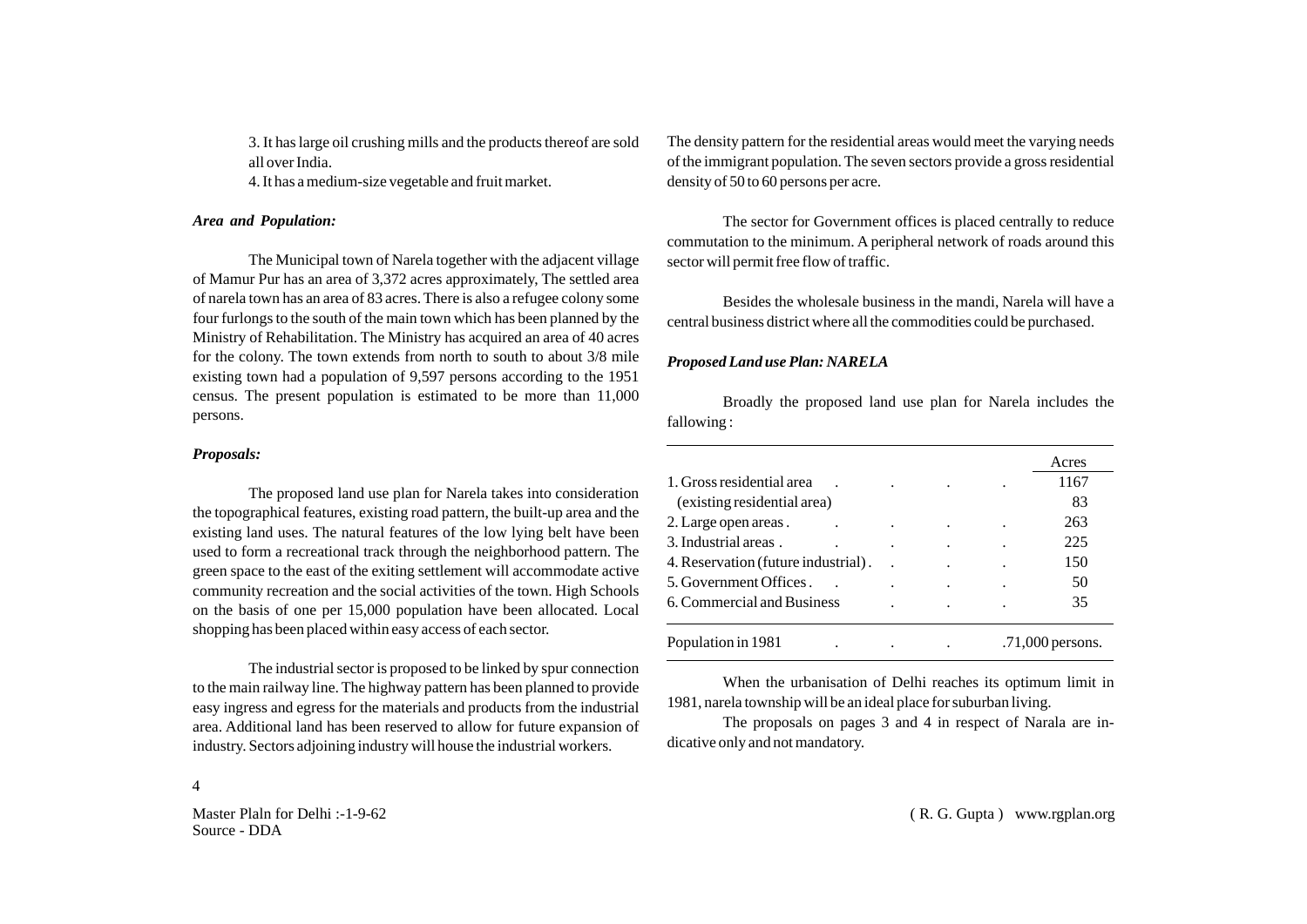#### **2. LAND USE PLAN FOR URBAN DELHI.**

#### **Characteristics of the Plan:**

While the portion of the Master Plan relating to the Metropolitan area will ensure the success of the urban plan by positive development in the Ring Towns and regulatory measures in the intermediate areas, the Land Use Plan for urban Delhi has been conceived to find solutions for the entire complex of inter-related urban problems viz. social, economic and governmental. It may rightly be called a comprehensive plan. Since it aims at balanced and integrated development to take care of present and future growth upto 1981, it is also a long range plan./ It has been kept in scale with the economic needs of its citizens and the financial resources of the nation whose capital it is. By means of public hearings and participation of the people in the making of the plan, it has been drawn up in keeping with community sentiments. It gives an integrated picture of the future city by combining the future land use pattern with a long range programme of community facilities and services, having kept in view the objective of making these functionally related, economically sound and socially desirable.

The Land Use Plan is general. But by the nature of the legislation under which it has been prepared it carries legal sanction and has a certain amount of rigidity, though it can be amended according to law from time to time. There is provision to revise the plan when considered necessary after publication and public hearing. The should be strictly enforced in regard to each kind of development and the proposals in this report are subject to these stipulations. Space standards for community facilities and services stipulated in the Master Plan will govern zonal and sub-division plans. Since the land requirement for the next ten years or so has been notified for acquisition by the Delhi Administration, all future land use can be regulated by the Master Plan and land sub-division controlled by zonal development plans.

#### **Present Reality Basis of Plan :**

The Land Use Plan, is in essence, the translation into physical form of the planning policies and principles. The policies have been based on the realities of the present dynamic but rather unregulated and chaotic conditions obtaining in the Metropolis.

To sum up the present situation, haphazard and sub-standard development in the metropolitan area is going on at rapid rate, especially on the highways leading to the capital and to a lesser extent in the Ring Towns. In Delhi, itself, there is great disparity in residential density in the various areas (ranging from 1,000 persons to as low as 15 to the acre) with social, economic and physical barriers between Old and New Delhi. The city has grown rapidly to the south and west making it functionally unbalanced. This has stretched the lines of communication and also made the provision of muicipal services and other facilities, which are so essential for urban living, difficult. There is an acute shortage of housing resulting in extreme overcrowding, congestion and insanitary conditions. This is particularly bad in the Old City where there is almost an absence of community facilities and only sub-standard services are available. There are an estimated 50,000 dwelling units in bustis scattered all over the city. Even the new rehabilitaion colonies are fast deteriorating. There is concentration of government employment centres and shopping areas which has resulted in traffic bottlenecks. At present housing is not related to employment centres and people have to travel long distances to their places of work. The position is aggravated by the absence of an adequate and cheap transportation system. Industry is dotted all over the crowded Old City where it is a source of nuisance. There are also large noxious industries like the slaughter house, and fire hazard trades, like the timber depots, in congested residential areas. There is an undesirable mixing of land uses almost everywhere in the city; residential with shopping and industry; wholesale with retail; business with service industry. Delhi, as a whole, is acutely deficient in parks, schools, other community facilities

Master Plaln for Delhi :-1-9-62 Source - DDA

( R. G. Gupta ) www.rgplan.org

5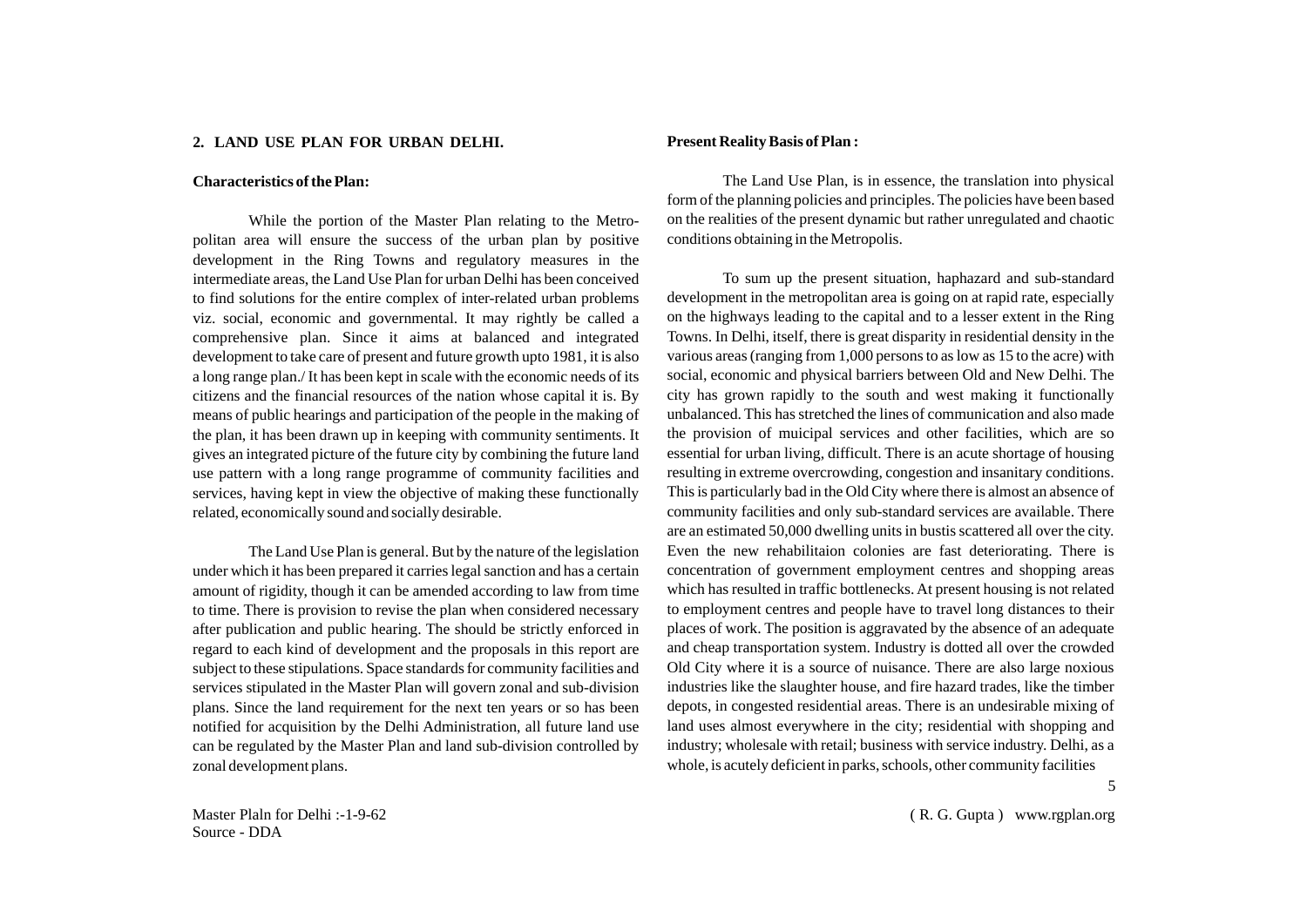#### and municpal services.

#### **(a) MajorPolicy Decisions:**

One of the major policy decisions, *viz.* of considering urban Delhi as the core of the larger Metropolitan complex has been stated and the necessity of planning and developing the Ring Towns with a sound industrial base and employment in Government offices, with regulatory measures in the intermediate rural areas, has been explained.

The other major policies are stated here. Delhi will continue to be a major government centre. The present central secretariat complex has little room for expansion. Therefore, new sites of adequate size within Urban Delhi must be found to locate the Government offices which have to be essentially in Delhi in order to be in close touch with the ministries. Adequate housing must be made available related to these offices within reasonable distances.

It would be undesirable to increase the proportion of Government employment in the occupational structure of the city. What is required is a balanced economic base for which purpose it would be necessary to encourage the development of permissible industries. it would, however, be unwise to locate large and heavy industries in Delhi, which would, besides posing problems of air pollution, waste disposal, traffic congestion etc., also give an industrial bias to the city which would be undesirable in national capital. Moreover, Delhi does not have enough water supply and power to sustain large scale industries.

Because of its location, Delhi will continue to be a major financial, business, commercial and distribution centre and with the growth of population there would be a proportionate increase in the people employed in trade and commerce which would provide the necessary diversity to the economy. The land requirements for this 6

Master Plaln for Delhi :-1-9-62 Source - DDA

increasing growth must be provided for in the plan.

There is heavy concentration of population in the Old City which is also closely built up. Since large scale clearance and reconstruction is ruled out as an immediate possibility because of the lack of resources and the low capacity of the people to pay rent, at least the minimum community facilities and services and reasonable means of communication will have to be provided here, which will in a way remove congestion from the area. Employment centres like flatted (multistoreyed) factories will be set up in selected areas to house such small industries as will not cause nuisance to the residential areas, but noxious industries and village like occurpations like dairies, potteries etc. will have to be removed from here. Certaqin areas like the Mata Sundari area which is near the Old City will have to be partly reserved for housing the population from the redevelopment projects to decongest the Old City will have to be partly reserved for housing the population from the redevelopment projects to decongest the Old City. Similarly, the very low density areas of replanned at higher density to make more intensive use of valuable land in the core of the city. Due care must be taken to preserve the most pleasant and unique residential character of these aras.

To meet the large deficit in housing, a programme of development has to be launched in a big way. The present bustidwellers will be provided for in tenements. There will be an increasing number of houses built for government employees and developed land will be made available for both low income and higher income people. To counteract against squatting in bustis, it is proposed to earmark reasonable areas in several zones for the low income group people who migrate to Delhi throughout the year from rural areas. Considering their economic condition, they should be permitted to construct very cheap houses on a proper layout with all the necessary reservations of sites, and the minimum of municipal services provided by public agencies.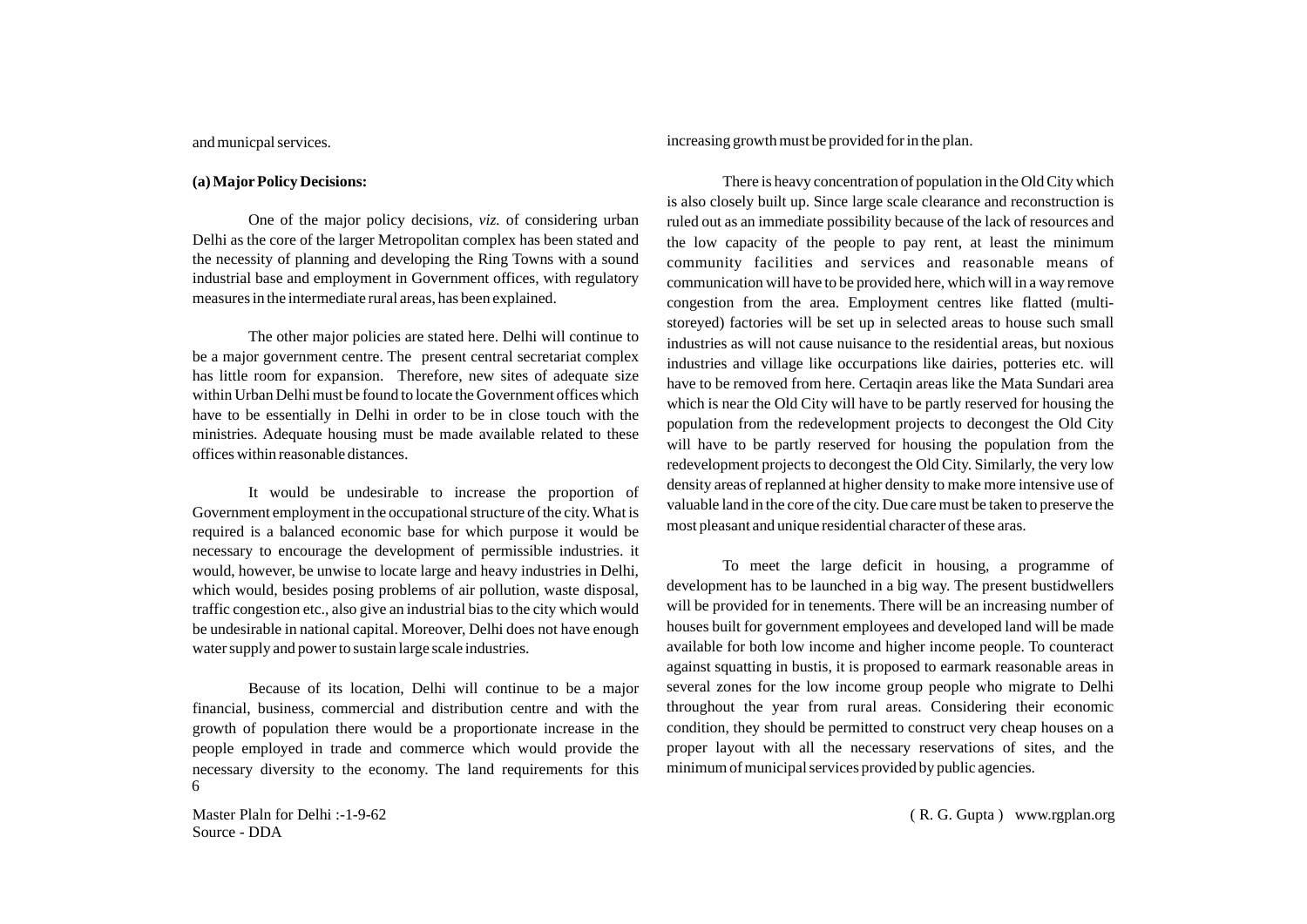Planned growth in the past has been very much hampered by lack of developed land and speculation in land. The stock of land built up by Government when New Delhi was planned proved to be a great stand-by, particularly in settling the large number of displaced people. Very little of that is left now. As a result the prices of developed land have soared up in rencent years and the low and middle income groups have resorted to unauthorized house construction in the absence of developed land within their means. Recognising this and also as matter of major policy, the Government of India has notified for acquisition about 35,000 acres of land all around the present built up area, which will be sufficient for the growth of Delhi according to plan for the next 10 years or so. Steps are also being taken to develop land for industry, commerce, residential uses and community facilities. All this land will remain under public ownership and developed plots or undeveloped land will be leased out to individuals and co-operative societies on an equitable basis, so that the benefit of planned growth accrues to the common man and the Government can also have a share of the future rise in the price of such land. The ownership of land by Government makes planning and the implementation of plans easier and is imperative if slum clearance, redevelopment and subsidised housing and provision of community facilities according to accepted standards have to be undertaken, as, indeed, they must be in Delhi, in a determined way.

These are the planning policies on which the Plan is based. These decisions have been arrived at by the planning authority as a result of the physical and socio-economic studies conducted in preparing the plan. In translating these broad policies into physical form, certain desirable planning principles have been adopted, which would be workable in the Delhi situation. Applying certain space standards for allocation to the various land uses a land pattern was evolved, which is synthesis of the planning principles, to arrive at a comprehensive plan best suited for present needs and the future growth of the capital.

#### **(b) Planning Synthesis :**

One of the major principles is that in order to secure balanced development and minimize frictions, decentralization of places of employment and their right relationship with residential areas is necessary.

With this objective, the city has been divided into eight planning divisions which are self-contained in the matter of employment, residential places, recreational areas, shopping and other requirements. These are functional units reflecting their own pattern of development and land use, having certain individual physical characteristics, and social and cultural values. While the Old City is at Present a chaotic mix up of incompatible land uses, New Delhi is lacking in compactness and social cohesion. The plan has allocated land for industry, commerce, living play and other major types of urban land use in the most appropriate location for each use and inter-related to each other so as to produce orderliness and smooth functioning.

A city is a living organism. To create conditions conductive to healthy social living, the heirachy of city structure is built from the bottom upwards. The housing cluster is built round the nursery school and the totlot. The primary school, the high school, the Community centre and the District centre are the order of the functional tiers around which the community structure is built up. The Central Business District, major educational, recreational, cultural and civic centres, will provide the integrating and unifying common interests, will provide the integrating and unifying common interests. Only in a healthy environment life for the common man can become varied, rich and satisfying in the future Metropolis.

While guiding development in new areas along desirable lines those areas that already have a healthy, organic pattern must be conserved 7

Master Plaln for Delhi :-1-9-62 Source - DDA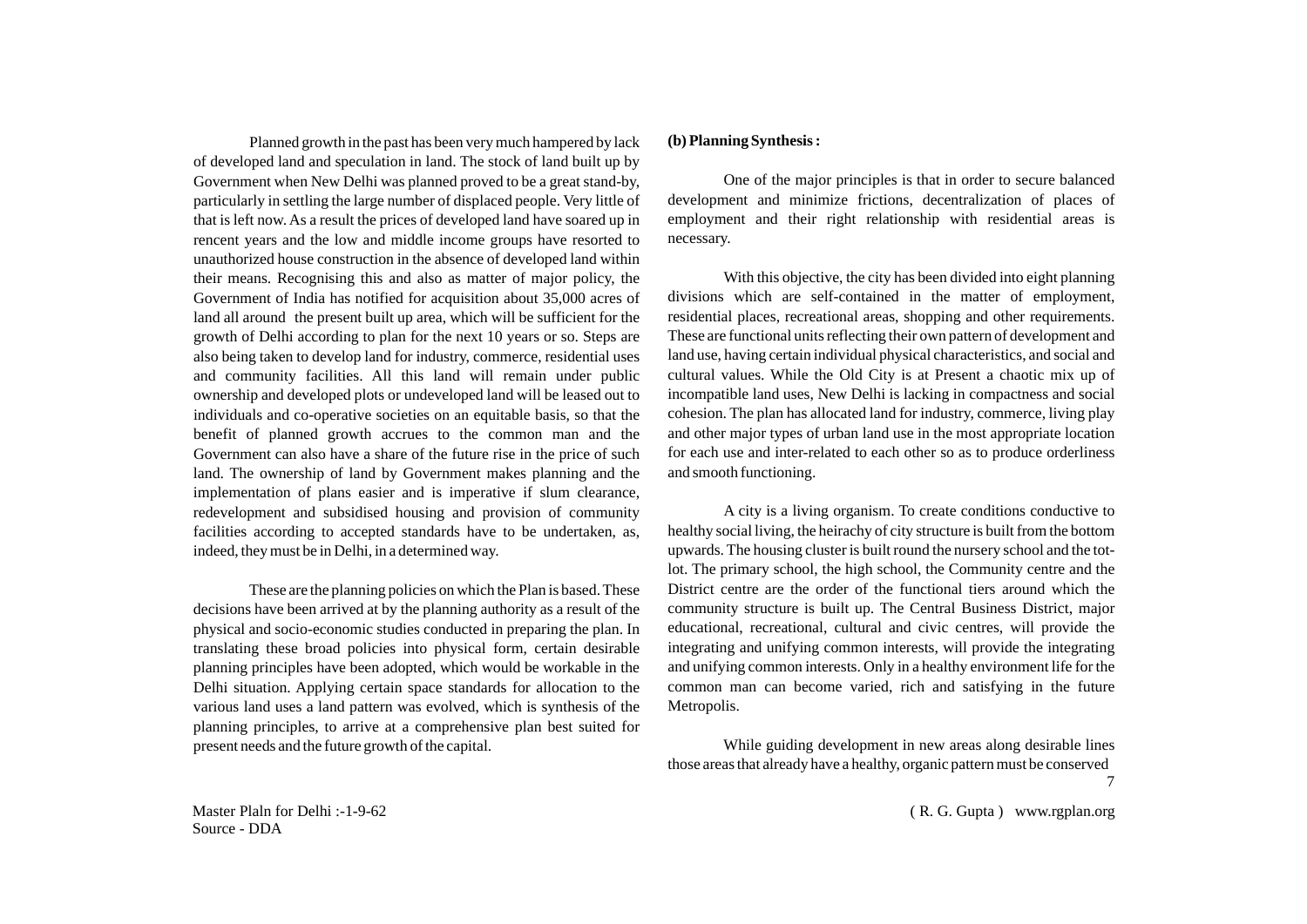by protecting them from encroachment of undesirable and conflicting land uses. There are certain other areas which must be rehabilitated by improved environmental hygiene and by reconstructing certain deteriorated pockets which will open up areas for providing open spaces and community facilities. Demolition of unusable building and making a new and improved layout may be resorted to in the redevelopment areas. The indentification of the areas as "conservation", "rehabilitation" and "redevelopment", is to be done as a result of physical and socio-economic surveys. These steps are necessary to preserve and enlarge the total capacity of existing housing. Concentrating on new housing without taking these steps to improve the existing ones and protecting new development, is like missing the wood for the trees.

Residential densities in the heart of the city have to be rationalized by eliminating disparities. in developing areas the layout pattern should be efficient to provide for adequate internal circulation and municipal services. Through-traffic should not be permitted to penetrate into residential areas. Adequate areas must be earmarked within close proximity for community facilities like schools, parks, playgrounds, health centres, shopping and other services. The residential uses and should be free from smoke, noise, odour and other nuisances.

The new sites to house Government offices are so located that they have adequate housing nearby, directly accessible from the major traffic arteries, and must be well served by the public transport system.

To secure further decentralization of employment, planned industrial districts are located in right relationship with residential areas. These industries are provided with enough water and power and well served with means of communication like major highways and railroads for efficient movement of goods and workers. Just as residential areas are protected from the harmful effects of industries, they, in their turn, should

Master Plaln for Delhi :-1-9-62 Source - DDA

8

be free from non-industrial and other conflicting load uses and should have enough space for future expansion. The industrial areas should have high design and desirable performance standards.

The existing Central Business Districts of connaught Place and Chandni Chowk - Khari Baoli-Sadar bazar must be made more functional with adequate off street parking and loading and ribbon pattern of commercial development and to serve the large increasing population, several district shopping centres have been proposed so as to be within easy reach of each district. These have composite retail and commercial areas with service industries, flatted factories and Government offices to provide employment centres. As already stated, there would be other shopping at lower lavels to cater for the day to day needs of the people.

Self-contained divisions and decentralization of employment centres are necessary if traffic is not to increase to such an extent at the urban core that in the years to come, it would completely paralyse city life necessitating large investment on costly new transportation lines. Thus, the more rational and functional land use pattern proposed, together with a coordinated approach to the traffic problem will result in an improvement of the circulation system. Off-street parking and terminal facilities, grade separation at rail level crossings, improvements of ntersections and enlargement of railway stations, widening some of the existing roads, express cycle tracks and a system of highways linking up Delhi more effectively with the metropolitan area and the region are necessary to handle the increasing traffic.

A system of linked open spaces and district parks has been worked out for the entire urban area of Delhi related to the proposed pattern of residential densities. These district parks are for the higher secondary school age group and for adults. The local parks are for primary school age children and should be within walking distance.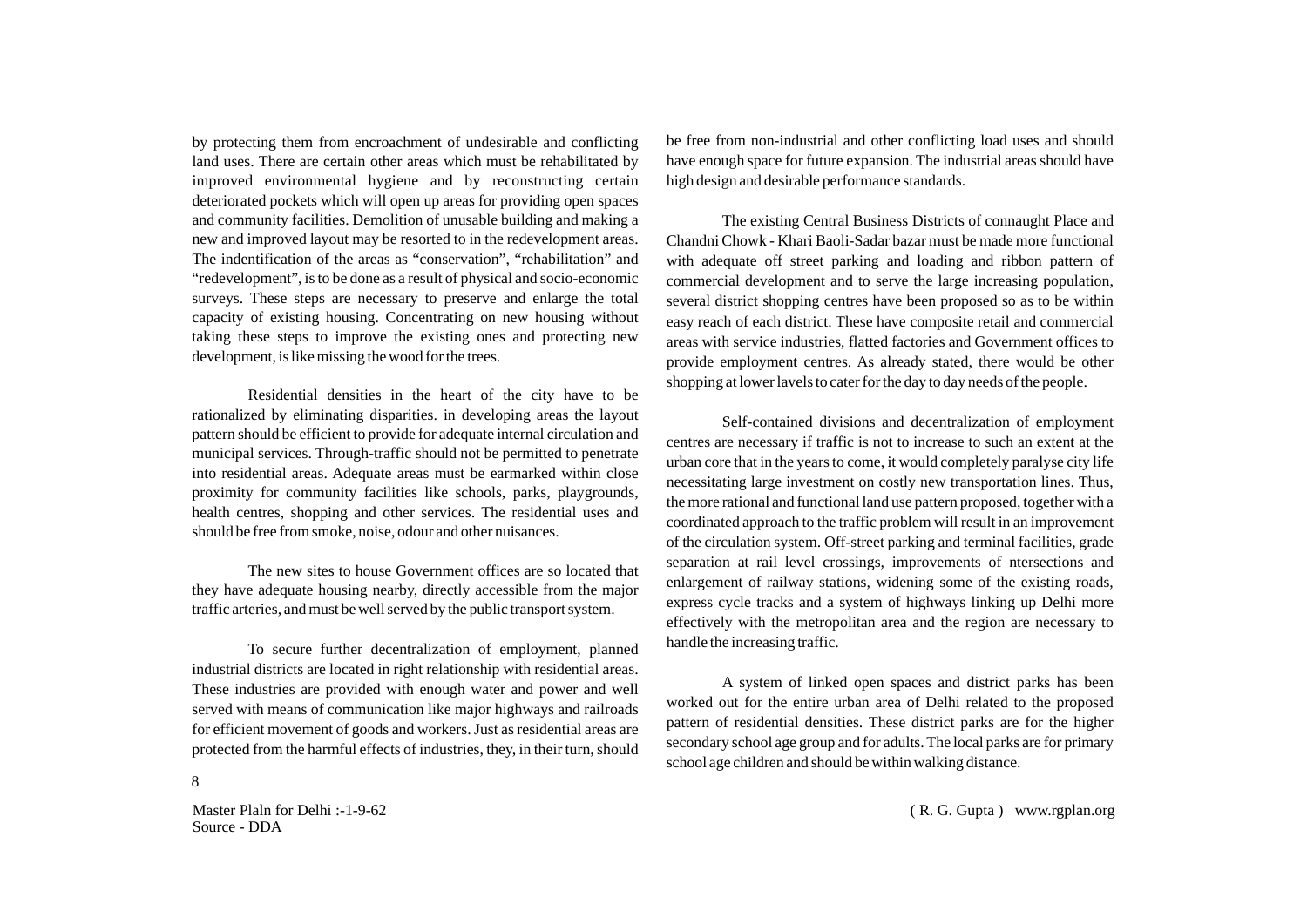Place of historical interest, natural beauty spots, existing orchard and fruit gardens have to be developed and interconnected by green linkages and smaller local parks penetrating through residential and work areas. Certain natural features like the rive front and the ridge will have to be developed, together with other regional parks to provide active recreation to the people of the whole area.

Similarly, other community facilities like schools, colleges, hospitals etc. should be provided and rationally distributed in the urban area according to the proposed pattern of residential densities.

It is essential to provide an inviolable green belt of agricultural land around the urbanizable land of 1981 to limit the physical growth and to prevent the overspilling of Delhi and its merging with the nearby cities to form one huge consurbation. This will also preserve land under intensive agriculture, unspoilt by undesirable or premature urban growth.

Harmonious growth and orderly functioning are the first steps in evolving an attractive city. But what will stamp it as a beautiful city is its pleasing architecture. This should not be pervade the design of all public and private buildings. Modern industrial buildings in attractively landscaped grounds, pleasing shopping centres, simple and beautifully designed schools and homes and well laid parks can go a long way to raise the city above the humdrum of brick and morrar put together. Welldesigned and clean streets and street furniture, with minimum of poles, wires and signs will add to the general sense of attractiveness and spaciousness. if these things are kept in mind, then the appearance of Delhi, as the plan progresses, may well symbolize the life and aspiration of the people who will live there in the coming decades.

Master Plaln for Delhi :-1-9-62 Source - DDA

#### **PROPOSED WORK CENTRES.**

The principle of decentralization of work centrea and its location in functional relationship with housing has been kept in mind in making the Land use Plan. The allocation of land for the employment centres has been made on the basis of the percentage of the working force that would be in the various occupational groups in the projected population of 1981, and the standards for providing working space, parking etc. for the people engaged in industry, commerce, government offices etc.

#### **3. GOVERNMENT OFFICES**

It is estimated that there would be 2,62,500 persons working in government offices by 1981 in Urban Delhi, and about 50,000 in the Ring Towns of the Delhi Metropolitan Area. The estimated requirement for land for the latter has been indicated earlier in the chapter. in Urban Delhi at present the Central Secretariat complex and Parliament Street is the main centre of government Offices. indraprastha Estate on mathura Road and Old Secretariat in Civil Lines are subsidiary centres. many other Government offices are located mostly in barracks on Shahjahan Road and other scattered areas. The total area under this use in 1981 will be 912 acres, including 60 acres in District Centres.

#### *Unit Space Standards.*

The standard for the development of Government offices has been worked out on a floor area ratio of 150 i.e., for every 100 sq. ft. of land, 150 sq. ft. of floor space will be available. At present most new Government offices are 6 storeys high. The maximum coverage should be 20% including 5% of covered parking. Another 5% of additional coverage may be allowed if the space for covered parking is kept at 10% of the plot

<sup>\*</sup>The F.A.R. is 200 for the Central Secretariat Complex and maximum coverage 30% including 5% covered parking.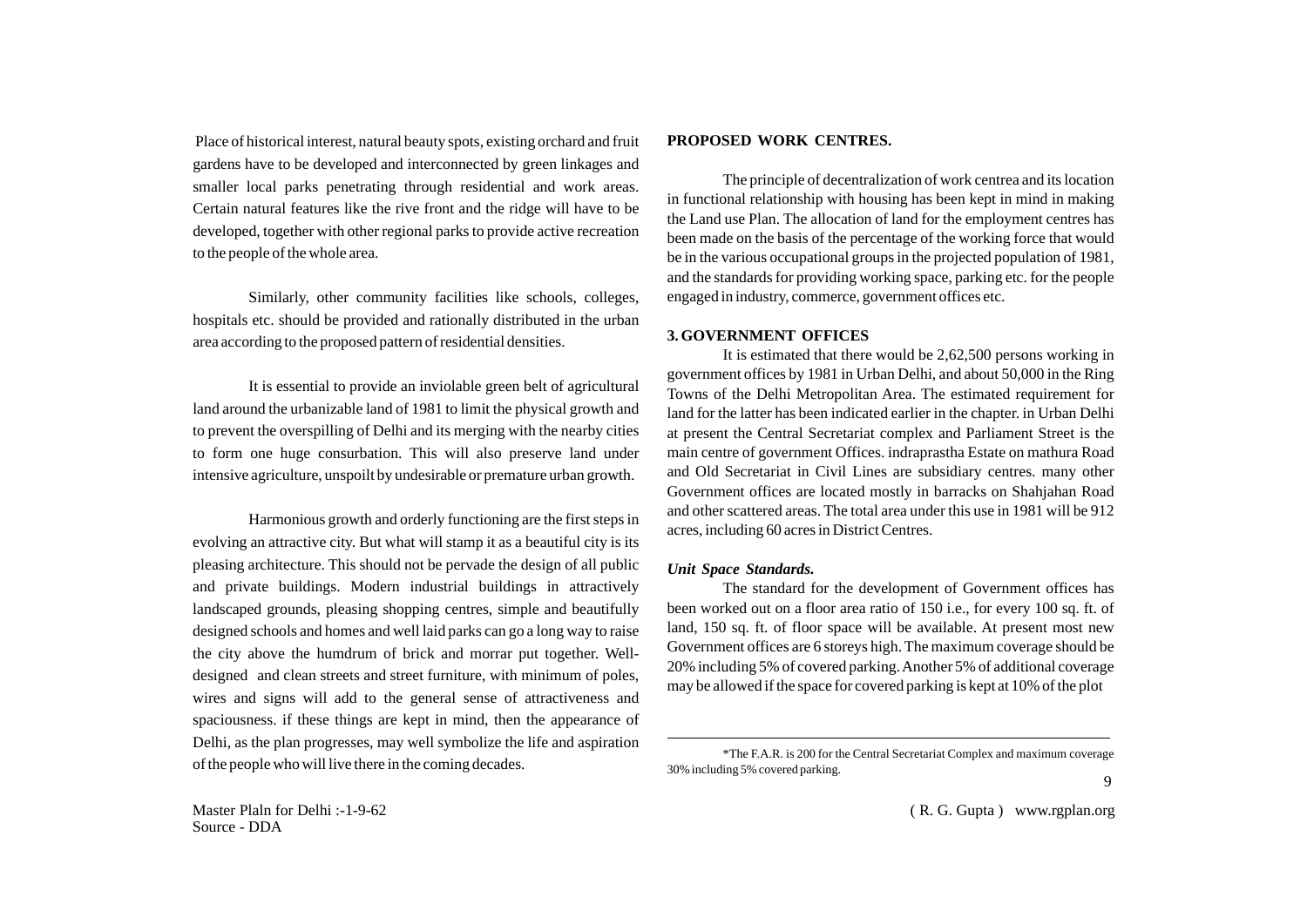area. Out of the remaining 75% of land area, about 50% will be utilized for off-street parking, leaving the rest of the 50% will be devoted to landscaping, lawns and the necessary the 50% to be devoted to land-scaping, lawns and the necessary set backs from the roads and the adjoining lot lines.

The standard of 50 sq. ft. of carpet area per person followed by the Central Public Works Department has been adopted. Carpet area includes conference room and canteen etc. In most Government office building, the carpet area is half fo. the total floor area since efficiency is only 50 per cent, the other 50 per cent being in corridors, bathrooms stores etc. Hence the gross floor area per person is 100 sq. ft. This means that in one acre of land, with a floor area ratio of 150and at 100 sq. ft. of floor space per person, about 650 persons can be accommodated. But as discussed in the chapter on Government in the work studies there is likelihood of higher standards of space utilization when work becomes more mechanized and productivity of government employees increases. This may be only partially offset by more efficient building design. Considering these factors, it is proposed that the employment density be assumed at 450 to 300 persons per acre depending on central or suburban location.

#### *Parking Standards*

10

Parking standards are based on the present situation and may require modification when the pattern of the modes of travel changes. Now 8% of the total number of employees come by car, 2% by motor cycles and scooters, 60% by cycles and remaining 30% by public vehicles. Space for parking\*, is based on this break up, which means that a building with a carpet area of 1,00,000 sq. ft. accommodating 2,000

\*Semi-besement will be allowed for parking, servicing and storage and 10% of the plot may be allotted for covered parking. Under Zoning Regulations F.A.R., coverage, parking, set-back etc. are fully give.

Master Plaln for Delhi :-1-9-62 Source - DDA

persons at persons at 50 sq. / person will require 1.25 acres of parking space to hold 160 cars, 40 motor cycles and 1,560 bicyles. Thus the ratio of carpet area to parking area works out to 100 : 54.

#### **Land Allocation.**

The following sites which have Government offices will be developed to their optimum capacity.

| Location                                          |  | Acres |
|---------------------------------------------------|--|-------|
| 1. Central Secretariat Complex                    |  | 201   |
| 2. Parliament Street                              |  | 36    |
| 3. U.P.S.C. on Shahjahan Road                     |  | 10.   |
| 4. Indraprastha Estate                            |  | 61    |
| 5. Old secretariat Site                           |  | 87    |
| 6. Delhi Administration Offices and new Courts    |  | 36    |
| 7. Supreme Court and Circuit High Court           |  | 26    |
| 8. N.D.M.C. Offices                               |  | 5     |
| 9. Railway Offices near New Delhi Railway Station |  | 4     |
| 10. Corporation Offices in Chandi Chowk           |  | 8     |
| TOTAL.                                            |  | 474   |

The following new locations are proposed for Government offices and should be developed early to cope with the relocation and expansion of offices.

| Location                                            | Acres |
|-----------------------------------------------------|-------|
| 1. Lodi Road (two sites).                           | 141   |
| 2. West of Medical Enclave near Safdarjang Hospital | 34    |
| 3. Ring Road District Centre (1100 acre project)    | 10    |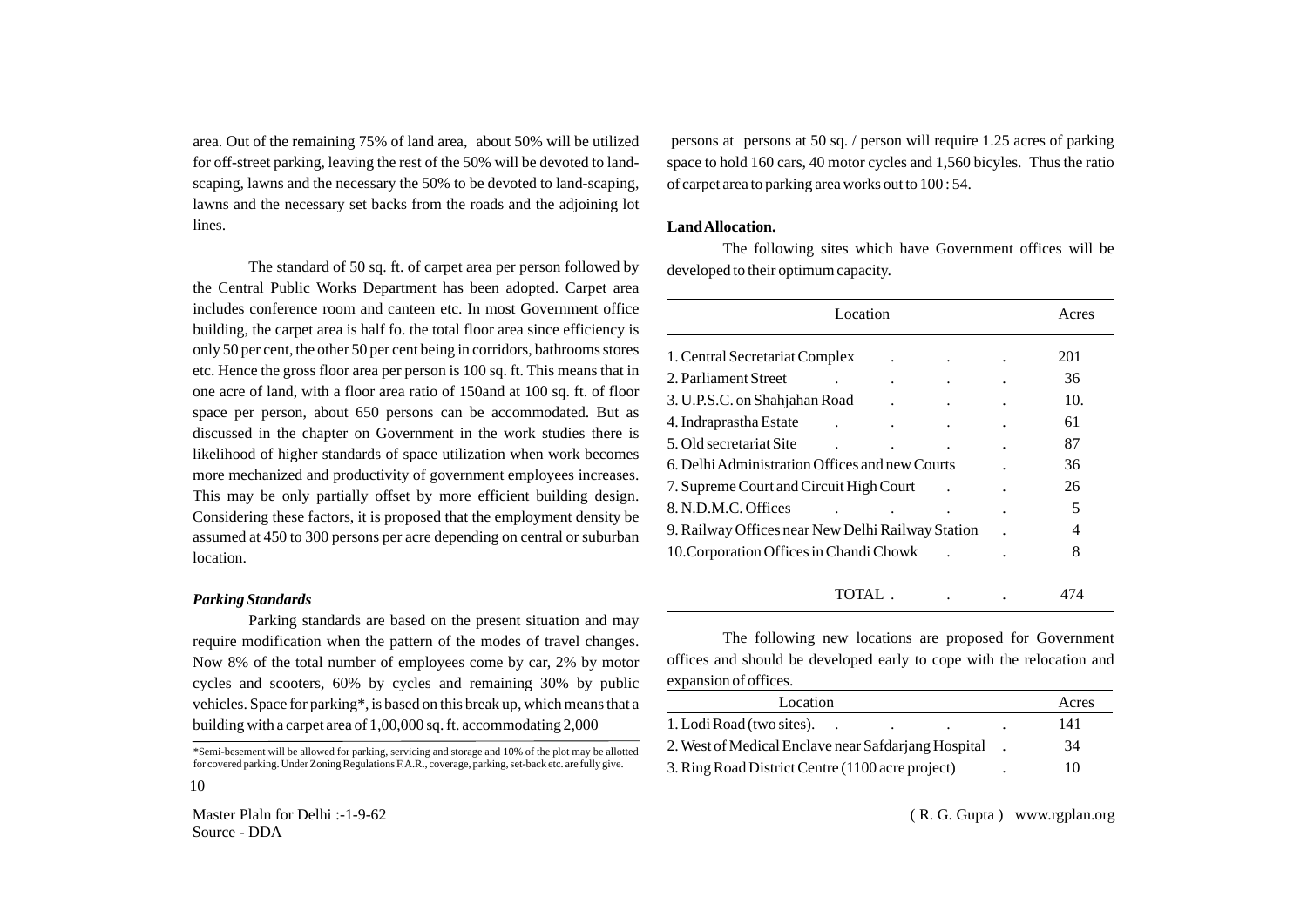| Location                                                 |  | Acres |
|----------------------------------------------------------|--|-------|
| 4. Kalkaji District Centre                               |  | 10    |
| 5. North Shahdara.                                       |  | 26    |
| 6. South Shahdara.                                       |  | 96    |
| 7. West Delhi District Centre (Ring Road/najafgarh Road) |  | 15    |
| 8. North-West Delhi District Centre (Ring Road)          |  | 25    |
| 9. New Civic Centre on Circular Road                     |  | 15    |
| 10. Site near Shalimar Gardens                           |  | 8     |
| 11. Site near Shalimar Gardens                           |  | 58    |
|                                                          |  |       |
| TOTAL                                                    |  |       |

#### **Proposals.**

Central Secretariat Complex will ultimately have about 200 acres under Government Offices. After meeting the requirements of an office building for the Ministry of External Affairs, the remaining area in Block 32, south of South Block, should cater for the loading and unloading of passengers and parking of vehicles.

Very little area is now available for new Government offices of Parliament Street.

Indraprastha Estate too has been built up almost to its maximum capacity.

Old Secretariat site must be redeveloped to its optimum capacity. At present it has single storeyed office accommodation.

Master Plaln for Delhi :-1-9-62 Source - DDA

It is proposed to expand the Delhi Administration Offices in Civil Lines to a total of 10 acres. The New Courts at Tishazari are almost fully developed.

Land has been allocated for a Circuit bench of the High Court near the Supreme Court which is already functioning near Hardinge Bridge.

The headquarters of the Municipal Corporation will be housed in a 15 acre site forming the new Civic Centre. This is opposite the Ram Lila Grounds on Circular road and Minto Road. The zonal offices of the Corporation will be in the District Centres.

A large number of Government offices located in barracks, chiefly on Shahjahan Road have to be relocated in the new sites listed above, which will also have to be relocated in the new sites listed above, which will also have new offices. The areas where they stand at present have to be redeveloped for housing since they are basically good residential areas. These measures will bring more employees to live nearer the Central Secretariat and take other government offices near the place of residence of the employees.

The Union Public Service commission office will continue on Shahjahan Road and some more land has been earmarked for its expansion as shown in plan.

Transit office accommodation will be provided by Government in an area of about 50 acres within the 1,100 acres scheme south of Ring Road in order to replace temporary barrack office accommodation by 11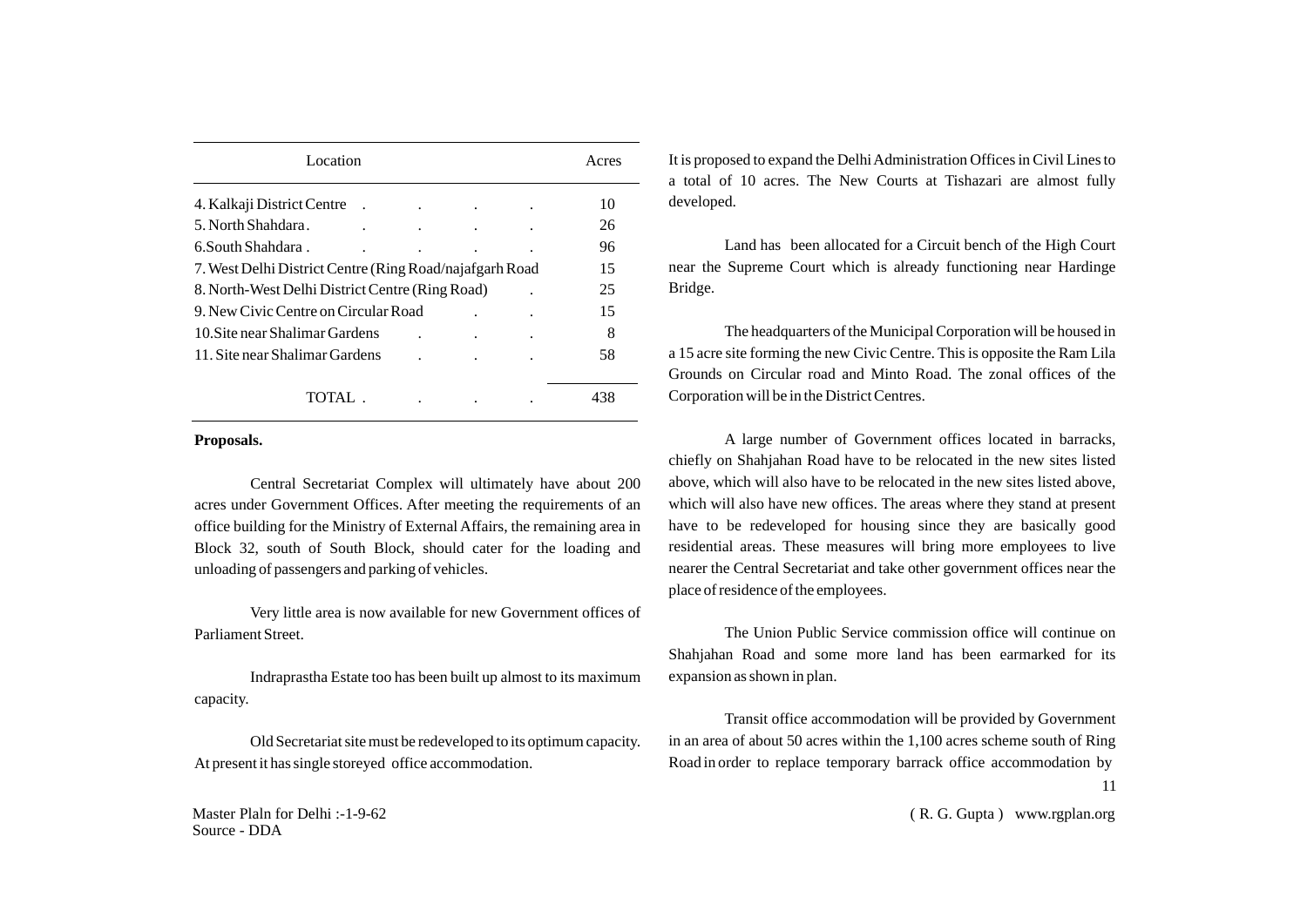#### permanent office building.

facilities.

Foreign Missions are located in Chanakyapuri. Some State governments have their officers and guest houses in this area.

# **4. COMMERCIALAREAS General Business and commercial\*.**

Chandni Chowk-Khari Baoli-Sadar bazar will continue to be the Central Business District of Delhi. General business and commercial activity will, in fact extend to the whole Complex which includes, Nai Sarak, Chawri bazar, Kashmeri Gate, Faiz bazar and Asaf Ali Road. Some of these areas will undergo gradual redevelopment in order to be able to rretain their present gradual redevelopment in order to be able to retain their present supreme position in the commercial activity of the Delhi Metropolitan Area. This redevelopment, which will also involve at least temporary displacement of many families living in these areas, should form part of the overall redevelopment proposals of the Old City. The precise location of commercial areas in the Old City will be shown when detailed re-development plans are made.

Connaught Place is the other Centrasl Business District of the Capital. Commmercial development has taken place along Parliament Street in recent years. It has been found that the comme4cial are available is not sufficient to meeet the growing need for central location of offices and retail trade. Hence, it is recommended to extend the commercial area upto Keeling Road and the proposed overbridge over the railway. No piecemeal commercial development should be allowed in this area but it should be part of an overall detailed plan, to ensure adequate traffice circulation, parking requirements, water, drainage, power and other 12

Master Plaln for Delhi :-1-9-62 Source - DDA

Commercial land is also reserved on Minto Road and Ranjit Singh Road, so as to form a link with the commercial area on Asaf Ali road and the Old City. Due to the unfavourable location of Kamla Market (it is also poorly planned), it is suggested that the commercial establishments be shifted to the proposed commercial area on Minto Road and the site should ultimately be converted into a recreational area. The Ram Lila Grounds will then stretch from Delhi Gate to Ajamerer Gate and will be a major lung for the Old City.

A Sub-Central Business District is already funcitioning along Ajmal Khan Road and Ghaffar Market in Karol Bagh. it is proposed to extend this commercial area to have altogether 42 acres, as shown in the Plan. East of Ajmal Khan Road the existing retail trade will be retained.

Another Sub-Central Business District that needs developing is in Shahdara which in 1981 will have more than 7,00,000 south of Old Shahdara town be provided. This should have a separate wholesale area, transport terminals and other facilities which should be carefully worked out in a detailed plan.

#### *District Centres.*

In Order to decentralize commercial activity, it is proposed to develop 15 District Centres in the outlying Planning Divisions. These will provide within easy travelling distance all the facilities for every 1.5 to 2.5 lakhs of population. They are composite centres and will have retail shopping, general business, commercial and professional offices, forwarding and booking and local Government offices, cinemas, restaurants and other places of entertainment. They will have work - cum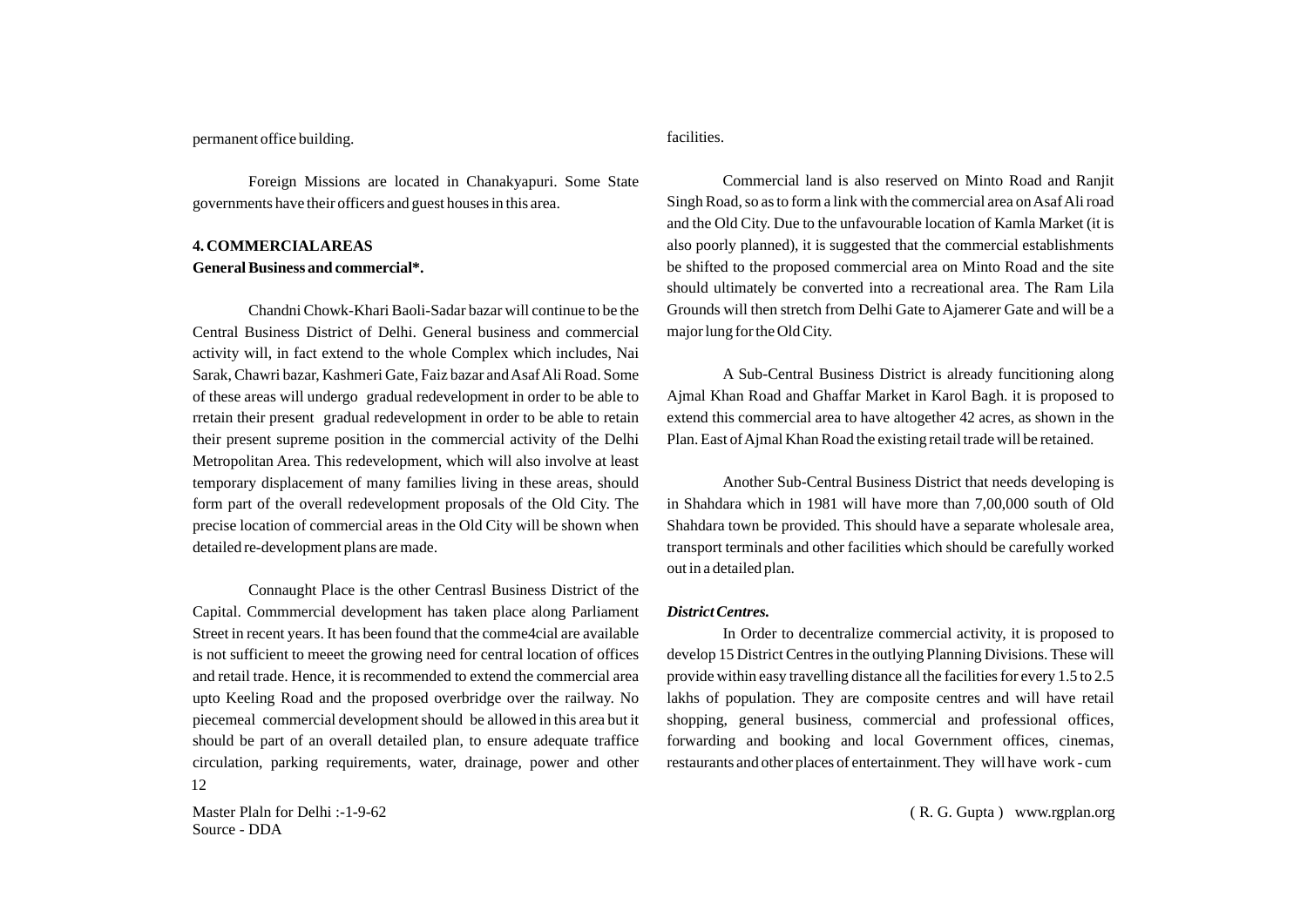industrial centres (flatted) with small scale and light manufacturing, repair shops and service industries. Some of the District Centres will also have Central Government offices. All of these will have to be part of a phased development according to detailed plans which will also take care of all kinds of transport facilities. Hospitals, colleges and parks are also planned in proximity to these District Centres so that each district is selfcontained for most facilities and amenities.

In addition to District Centres, 13 Sub-District Centres are shown. Some of them are existing at present like Gole Market, Khan Market etc., which are mostly retail in character and serve the day to day needs of the people. In outlying areas these are located near railway stations and road crossings which are natural sites for the growth of such activity.

### **Central Business Districts**

|                                                                                                                                                                                                                                | Location |  |                                                     |  |  |  | Acrea |
|--------------------------------------------------------------------------------------------------------------------------------------------------------------------------------------------------------------------------------|----------|--|-----------------------------------------------------|--|--|--|-------|
| In Old City in the contract of the contract of the contract of the contract of the contract of the contract of the contract of the contract of the contract of the contract of the contract of the contract of the contract of |          |  |                                                     |  |  |  | 114   |
|                                                                                                                                                                                                                                |          |  |                                                     |  |  |  | 4     |
|                                                                                                                                                                                                                                |          |  |                                                     |  |  |  | 198   |
| <b>Parliament Street</b>                                                                                                                                                                                                       |          |  | and the contract of the contract of the contract of |  |  |  | 16    |
|                                                                                                                                                                                                                                |          |  |                                                     |  |  |  | 12    |
|                                                                                                                                                                                                                                |          |  | TOTAL.                                              |  |  |  | 381   |
|                                                                                                                                                                                                                                |          |  |                                                     |  |  |  |       |

#### **Sub-Central Business District**

|            |         | Locaction                |                          |        | Acres                    |           |         |         |        |                          |         |     |
|------------|---------|--------------------------|--------------------------|--------|--------------------------|-----------|---------|---------|--------|--------------------------|---------|-----|
| Karol Bagh | $\cdot$ | <b>Contract Contract</b> | <b>Contract Contract</b> | $\sim$ |                          | $\bullet$ | $\cdot$ | $\cdot$ | . .    | $\cdot$                  |         |     |
| *Shahdara. | $\cdot$ | <b>Contract Contract</b> | <b>Contractor</b>        | $\sim$ | <b>Contract Contract</b> | $\sim$    | $\cdot$ | $\sim$  | $\sim$ | $\overline{\phantom{a}}$ |         | 157 |
|            |         |                          | <b>TOTAL</b>             |        | $\sim$                   | $\sim$    | $\cdot$ | $\cdot$ | $\sim$ | $\sim$                   | $\cdot$ | 199 |

\*Includes wholesale and transport facilities

Master Plaln for Delhi :-1-9-62 Source - DDA

|                                                       | <b>District Centres</b>                   |                                        |                      |         |  |  |  |  |  |  |  |  |
|-------------------------------------------------------|-------------------------------------------|----------------------------------------|----------------------|---------|--|--|--|--|--|--|--|--|
| Location                                              | †Com-<br>mercial<br>including<br>services | Work-<br>cum-in<br>dustrial<br>centres | Govt.<br>offices     | Total   |  |  |  |  |  |  |  |  |
|                                                       | Industrial<br>(acres)                     | (flatted)<br>(acres)                   | (acres)              | (acres) |  |  |  |  |  |  |  |  |
| 1. Pusa Road                                          | .23                                       |                                        | $\ddot{\phantom{a}}$ | 23      |  |  |  |  |  |  |  |  |
| 2. Khyber Pass                                        | .16                                       | 5                                      | $\ddot{\phantom{a}}$ | 21      |  |  |  |  |  |  |  |  |
| 3. Shahdara (North Bund area)                         | .16                                       |                                        | $\ddot{\phantom{a}}$ | 16      |  |  |  |  |  |  |  |  |
| 4. Loni Road (North Shahdara)                         | 32                                        | $\ddot{\phantom{a}}$                   | $\ddot{\phantom{a}}$ | 32      |  |  |  |  |  |  |  |  |
| ††5. Dilshad (Shahdara).                              | 14                                        | ٠.                                     | $\ddot{\phantom{a}}$ | 14      |  |  |  |  |  |  |  |  |
| 6. South Shahdara<br>$\overline{a}$                   | 32                                        | $\ddot{\phantom{a}}$                   |                      | 32      |  |  |  |  |  |  |  |  |
| 7. Kalkaji.<br>$\overline{a}$                         | 57                                        | 15                                     | 10                   | 82      |  |  |  |  |  |  |  |  |
| 8. Malviay Nagar.<br>$\mathbf{r} = \mathbf{r}$        | 48                                        |                                        |                      | 48      |  |  |  |  |  |  |  |  |
| 9.1100 acres scheme (south of                         |                                           |                                        |                      |         |  |  |  |  |  |  |  |  |
| Ring Road)<br>and the control of the con-             | 38                                        | 10                                     | 10                   | 58      |  |  |  |  |  |  |  |  |
| 10. West Delhi, Ring Road, Najaf-                     |                                           |                                        |                      |         |  |  |  |  |  |  |  |  |
| garh Road.<br>$\overline{a}$                          | 31                                        | 10                                     | 15                   | 56      |  |  |  |  |  |  |  |  |
| 11. New Jail area (Najafgarh                          |                                           |                                        |                      |         |  |  |  |  |  |  |  |  |
| Road)<br>$\mathbb{R}^2$<br>$\mathcal{L}^{\text{max}}$ | 37                                        |                                        |                      | 37      |  |  |  |  |  |  |  |  |
| 12. Nangloi area (South of Roh-                       |                                           |                                        |                      |         |  |  |  |  |  |  |  |  |
| tak Road).                                            | 32                                        | $\ddot{\phantom{a}}$                   | $\ddot{\phantom{a}}$ | 32      |  |  |  |  |  |  |  |  |
| 13. Shakurbasti area                                  | 40                                        |                                        | Ω.                   | 40      |  |  |  |  |  |  |  |  |
| 14. Wazirpur area (Ring Road)                         | 50                                        | $\ddot{\phantom{a}}$                   | 25                   | 75      |  |  |  |  |  |  |  |  |
| 15. Shalimar Garden area.                             | 25                                        | $\ddot{\phantom{a}}$                   |                      | 25      |  |  |  |  |  |  |  |  |
| TOTAL                                                 | 491                                       | 40                                     | 60                   | 591     |  |  |  |  |  |  |  |  |

†Area required for repair shops and service garages is included in the commercial area.

††The entire District Centre will, naturally, be considerably more than 14 acres, the rest being in U.P.

13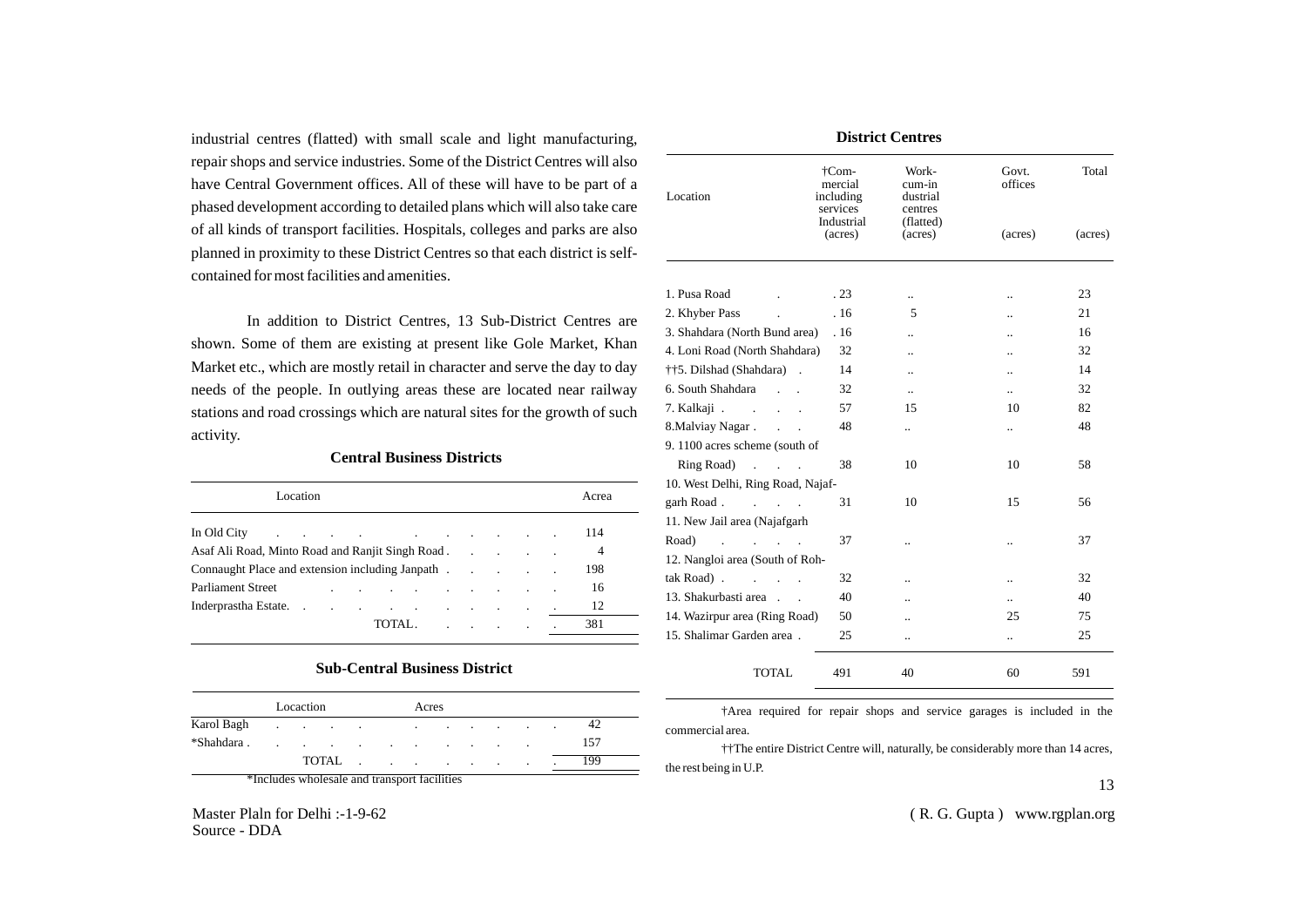#### **Sub-District Centres**

|                                                                                                                  | Location             |                                                                                 |                      |                                                           |                      |                              |                |                          |                          |                      | Acrea |
|------------------------------------------------------------------------------------------------------------------|----------------------|---------------------------------------------------------------------------------|----------------------|-----------------------------------------------------------|----------------------|------------------------------|----------------|--------------------------|--------------------------|----------------------|-------|
| 1. Gole Market.                                                                                                  |                      | the contract of the contract of the contract of the contract of the contract of |                      |                                                           |                      |                              |                |                          |                          |                      | 10    |
| 2. Khan Market .                                                                                                 | $\sim$               | <b>Contract</b><br>$\sim 100$ km s $^{-1}$                                      |                      | $\ddot{\phantom{a}}$                                      | $\sim$ 100 $\mu$     | and the contract of          |                | $\sim 100$               |                          |                      | 13    |
| 3. Vinay Nagar.                                                                                                  | $\ddot{\phantom{a}}$ | $\ddot{\phantom{a}}$                                                            | $\ddot{\phantom{0}}$ | $\blacksquare$                                            | $\ddot{\phantom{0}}$ | $\ddot{\phantom{a}}$         | $\blacksquare$ | $\overline{\phantom{a}}$ | $\ddot{\phantom{a}}$     | ä.                   | 16    |
| 4. Gokhle Market                                                                                                 | $\ddot{\phantom{a}}$ | <b>Contract Contract</b>                                                        |                      | $\mathbb{Z}^2$                                            | $\sim 100$           | $\ddot{\phantom{a}}$         | $\sim 10$      | <b>Contract</b>          | <b>Contract Contract</b> |                      | 10    |
| 5. Kashmere Gate (two sites)                                                                                     |                      |                                                                                 |                      |                                                           |                      | $\mathcal{L}^{\text{max}}$ . |                | <b>Contract</b>          | $\ddot{\phantom{a}}$     | $\ddot{\phantom{a}}$ | 14    |
|                                                                                                                  |                      |                                                                                 |                      |                                                           |                      | $\ddot{\phantom{a}}$         | $\sim$         | $\blacksquare$           | $\ddot{\phantom{a}}$     | $\blacksquare$       | 18    |
| 7. Malka Ganj (two sites) (and reserve the control of the control of the control of the control of the control o |                      |                                                                                 |                      |                                                           |                      | $\mathbf{r}$                 | $\sim$ $\sim$  | $\ddot{\phantom{a}}$     | $\mathbf{r}$             | ÷.                   | 12    |
| 8. Azadpur/G.T. Road                                                                                             |                      |                                                                                 |                      | $\mathcal{L}^{\text{max}}$ and $\mathcal{L}^{\text{max}}$ |                      | and the control of           |                | $\mathbf{r}$             | $\cdot$                  | $\blacksquare$       | 6     |
| 9. Jhilmila Area.                                                                                                |                      | and the contract of                                                             |                      | $\ddot{\phantom{a}}$                                      | $\sim$               | $\cdot$                      | $\sim 10$      | $\blacksquare$           |                          |                      | 13    |
| 10. Tehar.<br>and the state of the state of the                                                                  |                      |                                                                                 |                      | the contract of the contract of the con-                  |                      |                              |                |                          | $\ddot{\phantom{a}}$     | $\ddot{\phantom{a}}$ | 10    |
| 11. Fruit, vegetable and general market near I.N.A. Colony.                                                      |                      |                                                                                 |                      |                                                           |                      |                              |                |                          | <b>Contract State</b>    |                      | 16    |
| 12. Jhandewalan.                                                                                                 |                      |                                                                                 |                      |                                                           | <b>Contractor</b>    |                              |                | $\ddot{\phantom{a}}$     |                          | ä.                   | 36    |
| 13. Tilak Nagar area.                                                                                            |                      | $\Box$                                                                          | $\sim$ $\sim$        | $\Box$                                                    | $\sim 100$           |                              |                |                          |                          |                      | 6     |
|                                                                                                                  |                      |                                                                                 |                      |                                                           |                      |                              |                |                          |                          |                      |       |

TOTAL . . . . . . . . 180

*Commercial near Railway Stations and other areas.*

| New Delhi Station |        |  | the control of the control of the control of the control of the control of                |  |  |  |    |
|-------------------|--------|--|-------------------------------------------------------------------------------------------|--|--|--|----|
| Panchkuin Road    |        |  | . The contract of the contract of the contract $\sim$ 5 $^{\circ}$                        |  |  |  |    |
|                   | TOTAL. |  | the control of the control of the control of the control of the control of the control of |  |  |  | 39 |

#### *Other Commercial areas.*

| Ashoka Hotel <b>Ashoka</b> Hotel <b>Ashoka</b> Hotel <b>Ashoka</b> Hotel <b>Ashoka</b> Hotel <b>Ashoka</b> Hotel <b>Ashoka</b> Hotel <b>Ashoka</b> Hotel <b>Ashoka</b> Hotel <b>Ashoka</b> Hotel <b>Ashoka</b> Hotel <b>Ashoka</b> Hotel <b>Ashoka</b> Hotel <b>Ashoka</b> Hotel <b>Ashoka</b> Hotel |       |  |  |  |  |  |
|------------------------------------------------------------------------------------------------------------------------------------------------------------------------------------------------------------------------------------------------------------------------------------------------------|-------|--|--|--|--|--|
| Hotel (near Golf Course) and the country of the country of the country of the country of the country of the country of the country of the country of the country of the country of the country of the country of the country o                                                                       |       |  |  |  |  |  |
|                                                                                                                                                                                                                                                                                                      | TOTAL |  |  |  |  |  |

#### 14

Master Plaln for Delhi :-1-9-62 Source - DDA

#### **Wholesale Markets.**

There is a need to relocate some of the wholesale markets and generally to separate wholesaling from relating activity. The wholesale markets must be well planned to avoid the chaotic traffic conditions now prevailing in these markets.

#### **1.***Fruit and Vegetable Markets.*

The market for wholesaling of fruits and vegetables may be reconstructed in due course at the present Subzimandi site and the retail trade removed to retail markets all over the city. An-other site for wholesale business in fruits and vegetables should be located near the Daya Basti Railway Station in Saral Rohilla . Athird is recommended near Okhla railway station.

|                |              |   |  |   | Acres |
|----------------|--------------|---|--|---|-------|
| Subzimandi.    |              | ٠ |  | ٠ |       |
| Sarai Rohilla. |              | ٠ |  |   |       |
| Okhla          |              |   |  |   |       |
|                | <b>TOTAL</b> |   |  |   |       |

#### **2.***Food Grain Market.*

Offices of wholesale dealers in food grains may continue on the G.B. Road and in Naya Bazar. But some of these may also be located in the Teliwara area when it is properly re-developed. However, storage of food grains should take place only in areas earmarked for the purpose in the Plan. Retail traders in food grains may continue in Naya Bazar and G.B. Road.

#### **3.** *Foddar Market.*

This is retained near Daya Basti on Najafgarh Road.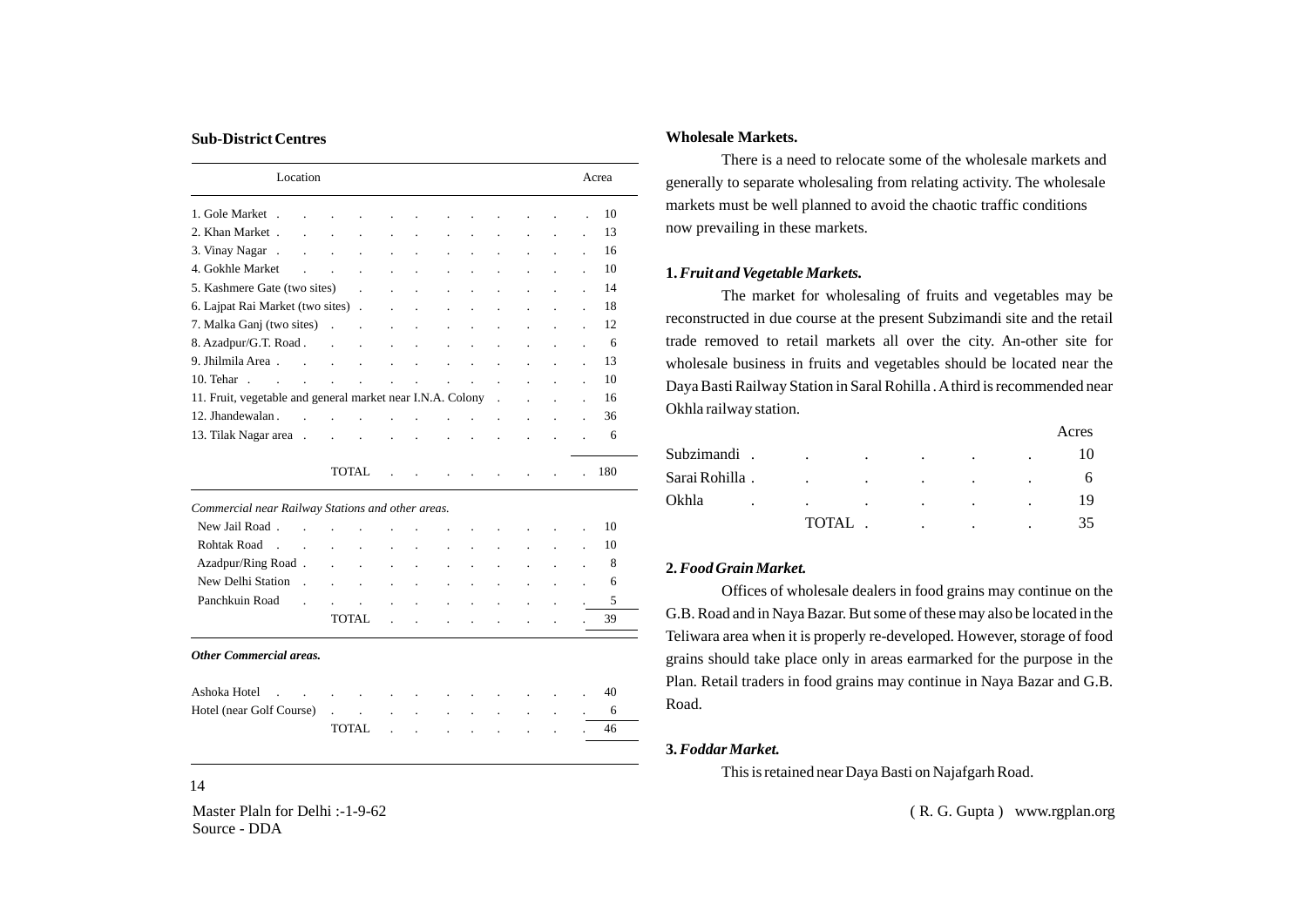#### **4.***Cloth Market*

Wholesaling of this commodity, must be rehoused in a modernized market in about a 10 acre site, west of Church Mission Road. Then, some of the trade now housed in Katras elsewhere in and around Chandni Chowk can also be accommodated here.

#### **5.** *Bicycle Market.*

Wholesaling in this commodity now located in the Jama Masjid area should be relocated in the Jhandewalan commercial area. The present site should be cleared of this trade and the road access between Chandni Chowk and Jama Masjid improved.

#### **6.** *Dry Fruit Market*

This will continue in its present location off Church Mission Road and may be adequately enlarged.

#### **7.** *Hosiery and General Market*

This will continue in Sadar Bazar-Old Bahadurgarh Road. It needs improvement and floor space has to be substantially increased for the expansion of the wholesale trade. Land allocation for wholesale markets is as follows:

| Whole sale Markets*                                                                                                                                                                                                            |                 |                                                 |                                     |  |                                     |                          |  | Acres |
|--------------------------------------------------------------------------------------------------------------------------------------------------------------------------------------------------------------------------------|-----------------|-------------------------------------------------|-------------------------------------|--|-------------------------------------|--------------------------|--|-------|
| Fruits and vegetable in the contract of the contract of the contract of the contract of the contract of the contract of the contract of the contract of the contract of the contract of the contract of the contract of the co |                 |                                                 |                                     |  |                                     |                          |  | 35    |
| Food grain.<br>and the company                                                                                                                                                                                                 |                 | the contract of the contract of the contract of |                                     |  |                                     |                          |  | 15    |
| Cloth                                                                                                                                                                                                                          |                 | $\ddot{\phantom{a}}$                            | the contract of the contract of     |  |                                     |                          |  | 10    |
| Dry fruit.                                                                                                                                                                                                                     | and the company |                                                 | and the contract of the contract of |  |                                     |                          |  |       |
| Hosiery and general the contract of the contract of the contract of the contract of the contract of the contract of the contract of the contract of the contract of the contract of the contract of the contract of the contra |                 |                                                 |                                     |  |                                     | <b>Contract Contract</b> |  | 61    |
| Foddar Market                                                                                                                                                                                                                  | $\mathbb{Z}^2$  | $\sim 100$ km s $^{-1}$                         | $\sim 10$                           |  | the contract of the contract of the |                          |  | 6     |
|                                                                                                                                                                                                                                |                 |                                                 | TOTAL.                              |  |                                     |                          |  | 129   |
|                                                                                                                                                                                                                                |                 |                                                 |                                     |  |                                     |                          |  |       |

\*The bicycle wholesale market has not been shown separately as a wholesale commercial market in the Plan but forms part of the commercial area in Jhandewalan.

### **Timber, cement, iron and building material and oil wholesaling and storage.**

The timber trade now located on either sides of Desh Bandhu Gupta Road (Original Road) and in Teliwara should be removed as it constitutes a fire hazard and causes traffic bottlenecks. Timber yards and depots should be relocated in West Delhi adjacent to the railway line to Rewari in about a 50 acre site. However, retail trade in bamboos, wooden scantlings for charpoys etc. required for daily use may be allowed in Teliwara and Desh Bandhu Gupta Road subject to limited stocks.

Further, in order to decentralize the trade dealing with iron and steel, suitable sites may be earmarked in each of the large industrial zones. Some of the junk and scrap metal dealers using a large amount of space should be relocated in one of the iron and steel trade areas in the industial zone stated above. Only about 15 acres of land should be allotted in the Motia Khan area for reorganizing some of the small scrap metal and junk dealers now spread out in this area.

Similarly, four sites of about 50 acres each may be allotted for the building material trade and storage in the industrial zones. This is in addition to that reserved for the iron and steel trade.

Some area along Mathura Road has been earmarked for small warehouses.

#### *Oil Storage depots.*

There are located on Rohtak Road and will continue there. Additional land has been earmarked near Nangloi railway station. Sites have also been indicated neer Palam railway station and in Shahdara.

#### *Grain Storage.*

Storage of grain will take place in the storage areas shown in the Plan

Master Plaln for Delhi :-1-9-62 Source - DDA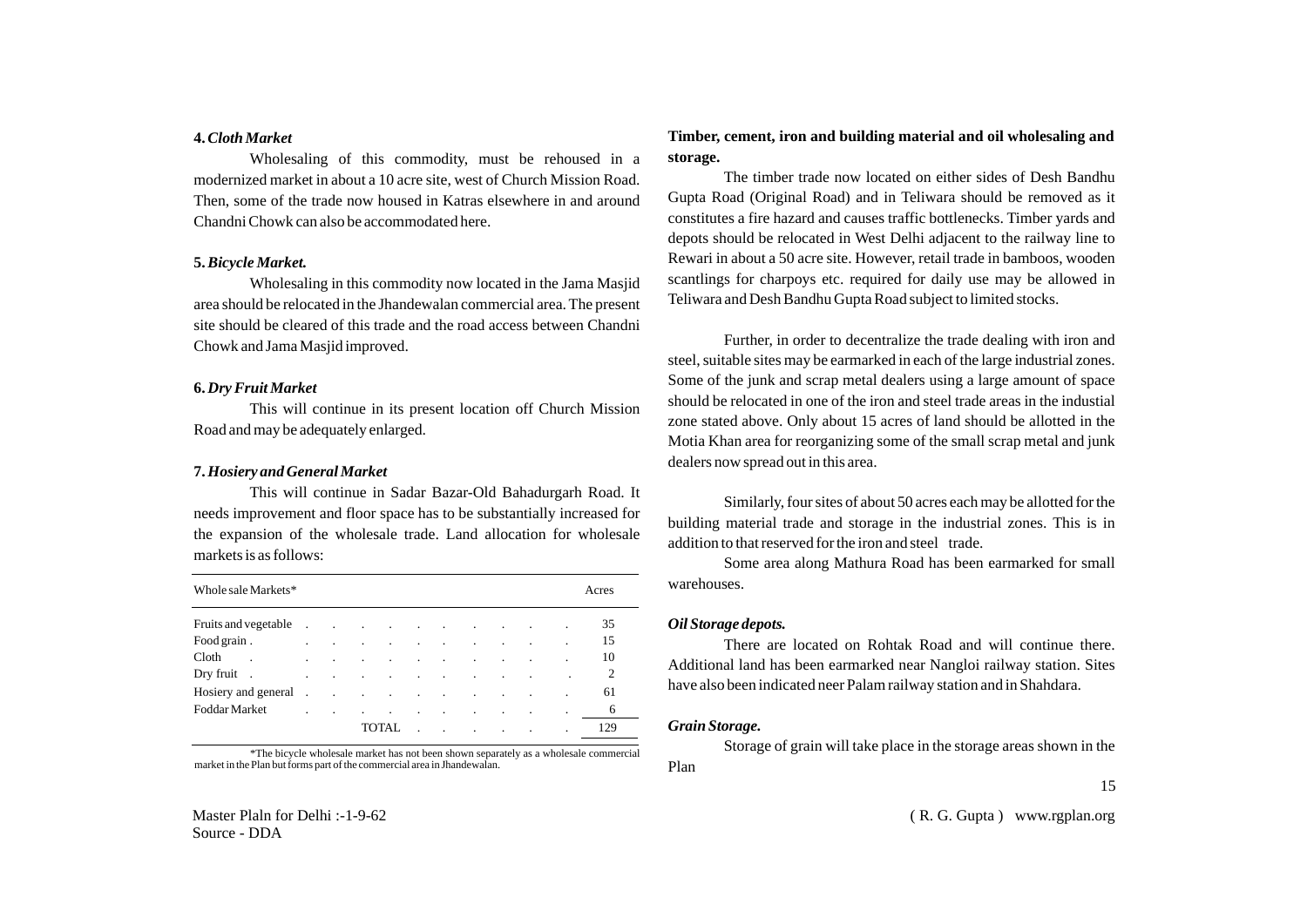#### *Mineral Siding.*

Sites for mineral sidings of the railways have been shown in the storage areas near the Tughlakabad Marshalling Yard, near Azadpur and on the Railway Line to Rewari. One large mineral siding has been proposed in U.P., contiguous to Shahdara to serve the whole of the urban area to the east of the Yamuna. The proposed sites are so located that they will conveniently serve all parts of the urban area.

#### **Total Commercial Land Allocation.**

| Type                               |  |  |         |  | Acres |
|------------------------------------|--|--|---------|--|-------|
| 1. Central Business Districts      |  |  |         |  | 381   |
| 2. Sub Central Business Districts. |  |  |         |  | 199   |
| 3. District Centres                |  |  |         |  | 491   |
| 4. Sub-District Centres            |  |  |         |  | 180   |
| 5. Other commercial areas          |  |  |         |  | 85    |
| 6. Wholesale markets               |  |  |         |  | 129   |
| 7. Storage & warehousing           |  |  |         |  | 681   |
| 8. Mineral sidings (railway)       |  |  | $\cdot$ |  | 313   |
|                                    |  |  |         |  | 2,459 |

#### **Local Shopping:**

16

Only District Centres and Sub-District Centres are shown in the Land Use Plan. Shopping facilities would also have to be provided at various tiers of the residential area. These should be shown in the local development plans. The standard of one shop for 150 persons has been adopted for the entire urban population and then distributed at various levels as shown below . In doing so, an estimate has been made of

Master Plaln for Delhi :-1-9-62 Source - DDA

the amount of money the community will spend in the purchase of commodities in the different classes of business centres. Roughly speaking, about 20% will be spent in the District Centres, 30% in Community Centres, 18% in the Residential Planning Area Centres and about 15% in the "Convenience Shopping" in the Residential Units. The balance, it is estimated, will be spent in the Central and Sub-Central Business Districts. The latter will, naturally, also cater for areas outside Delhi.

| Location                                                                 | Population and Sales             | No. of shops                            |
|--------------------------------------------------------------------------|----------------------------------|-----------------------------------------|
| <b>General Business Districts</b><br>Sub-Central Business.<br>Districts. | Entire urban pop-<br>ulation     | Not estimate                            |
| 1. District Centres                                                      | $1.5$ to 2.5 lakh population.    | One centre of 200<br>to 350 shops each. |
| 2. Community Centres.                                                    | 400,000 to 50,000 population     | 80 to 100 shops each                    |
| 3. Residential Planning Area<br>Centres.                                 | $12,000$ to $15,000$ population. | 15 to 20 shops each                     |
| 4. Residential units (conven-<br>ience shopping)                         | $3,500$ to $5,000$ population.   | 4 to 6 shops each                       |

#### **Land Allocation for commercial Use.**

The quantity of land allocated for commercial centres at local level for various densities is given in the Sub-Division Regulations.

On an average 1% of the residential land is required for retail and commercial establishments at the local level, which means less than 0.5% of the total area since residential use is only 40% of the total. The major commercial areas, excluding ware-housing and mineral sidings, occupy

<sup>\*</sup>This does not include sites required for iron and steel trade and building materials trade, which will take in all 400 acres in industrial zones. Also not included is the 15 acre site in Motia Khan reserved for a Junk market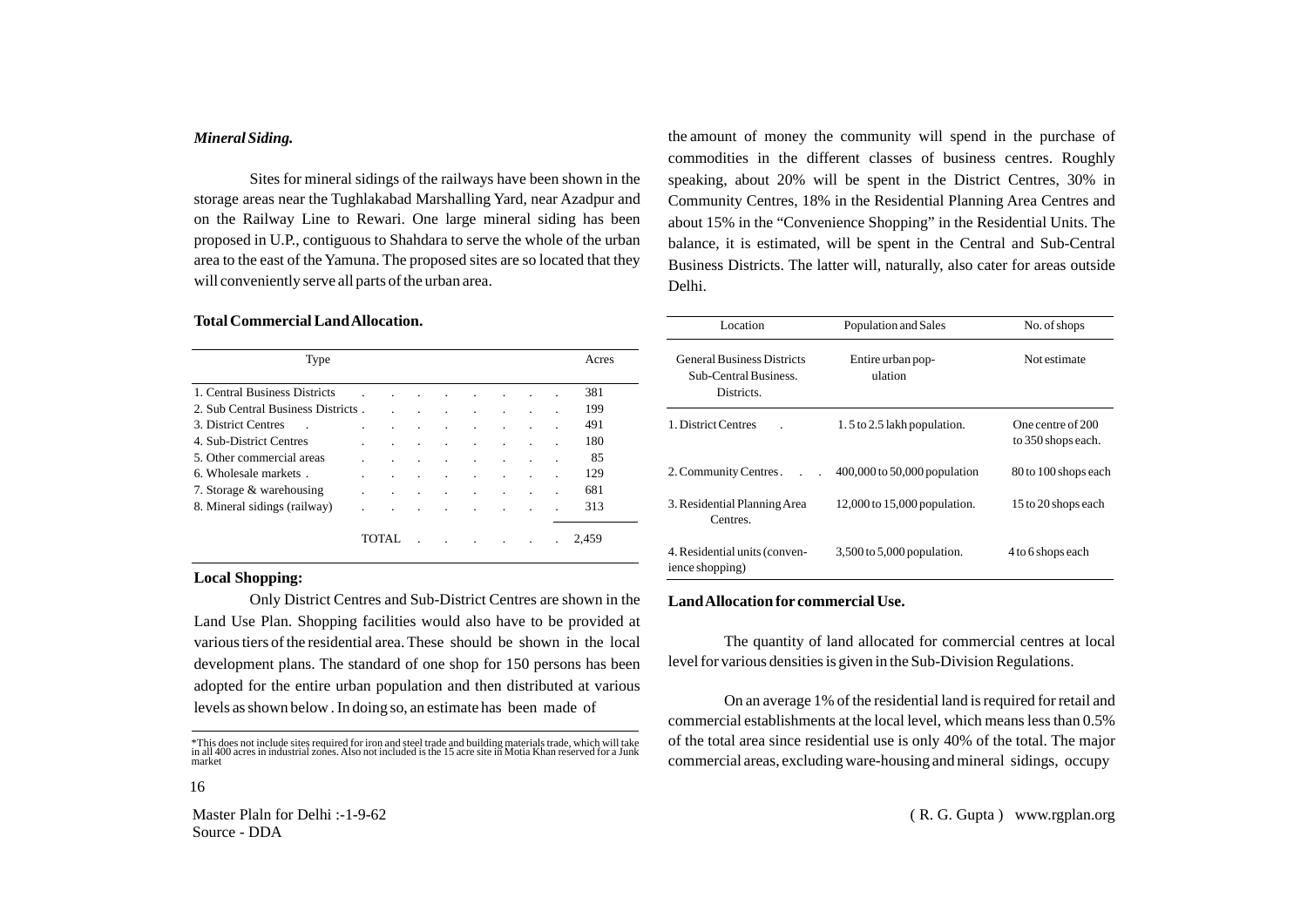1.4% of the total area, giving a total of 1.9% of the total area, giving a total of 1.9% of the total area under all commercial activities.

#### **5. INDUSTRY AND MANUFACTURING**

The component of the working force that will be engaged in industry and manufacturing in 1981 is estimated at 4,40,300 in Urban Delhi and 1,14,700 in the Ring Towns of the Delhi Metropolitan Area. Land allocation for the latter has been made as stated in the first part of this chapter. Here proposals for industry in the urban area are made.\*

There are only tow existing planned industrial districts in Delhi. One is along the Najafgarh road developed by the type of manufacturing units like D.C.M. Chemicals and intensive is a small scale industrial estate near Okhla developed by the Government of India. The rest of the existing industries are Use Survey and Analysis in the work studies. Most of these industries require relocation.

#### **A- Flatted Factories:**

In order to provide work centres within walking distance of the existing concentration of population in the central areas, it is proposed to have"flatted factories", These are multi-storeyed building with high density employment ratio which can house many of the small industries that at present operate in commercial areas, as in Kamla Market.

#### *Unit Space Standards:*

The standard for the development of flatted factories has been worked out on the basis of 200 to 300 workers per acre. The

floor space per worker has been taken on an average of 150 sq. ft. per employee . It is recommended that floor area ratio of 150, building efficiency of 65%, and a maximum coverage of 40% of the plot area should be adopted. The rest of the area is available for parking, unloading and for landscaping the site. The structures should not exceed six storeys. Basements will be permitted for parking, servicing and storage only.

#### *Proposals.*

Areas are suggested below for the location of flatted factories in the central area of Delhi, the number depending upon local factories in each area. No site should be less than one acre in area.

|                                         | Areas  |                                          | Acres                               |                      |               |               |                                     |           |  |  |     |
|-----------------------------------------|--------|------------------------------------------|-------------------------------------|----------------------|---------------|---------------|-------------------------------------|-----------|--|--|-----|
| $1.*$ Ajmere Gates                      |        |                                          |                                     |                      |               |               |                                     |           |  |  | 10  |
| 2. Thompson Road                        |        |                                          |                                     |                      |               |               |                                     |           |  |  | 16  |
| 3. Motia Khan .                         | $\sim$ |                                          | and the contract of the contract of |                      |               |               |                                     |           |  |  | 43  |
| 4. D.C.M. Site                          |        | $\sim$ $\sim$<br>$\ddot{\phantom{0}}$    |                                     | $\ddot{\phantom{a}}$ | $\sim$        | $\bullet$     |                                     |           |  |  | 27  |
| 5. Roshanara Road                       |        | $\ddot{\phantom{a}}$                     | and a strong state                  |                      |               |               |                                     |           |  |  | 13  |
| 6. Birla Mill Site on G.T. Road         |        |                                          |                                     | $\sim$               | $\sim$        | $\sim$ $\sim$ |                                     |           |  |  | 40  |
| $7.*G.B.Road$                           |        |                                          |                                     |                      | $\sim$ $\sim$ | $\sim$ $\sim$ |                                     |           |  |  | 10  |
| 8. Mori Gate                            |        | and a strong control of the state of the |                                     |                      |               |               |                                     |           |  |  | 2   |
| 9. Connaught Place near Shankar Market. |        |                                          |                                     |                      |               |               |                                     | $\sim 10$ |  |  | 10  |
| 10. Sarai Rohilla.                      |        | and the contract of the contract of      |                                     |                      |               |               |                                     |           |  |  | 11  |
| 11. Near Gulabi Bagh                    |        |                                          |                                     |                      |               |               |                                     |           |  |  | 10  |
|                                         |        | TOTAL                                    |                                     |                      |               |               | and the company of the state of the |           |  |  | 192 |

<sup>\*</sup> These sites have not been shown in the Land Use Plan but they should be carefully selected and located while working out the detailed plans for these areas.

17

<sup>\*</sup> Floor area ratio, coverage, set-back etc. for various types of Industries are given in detail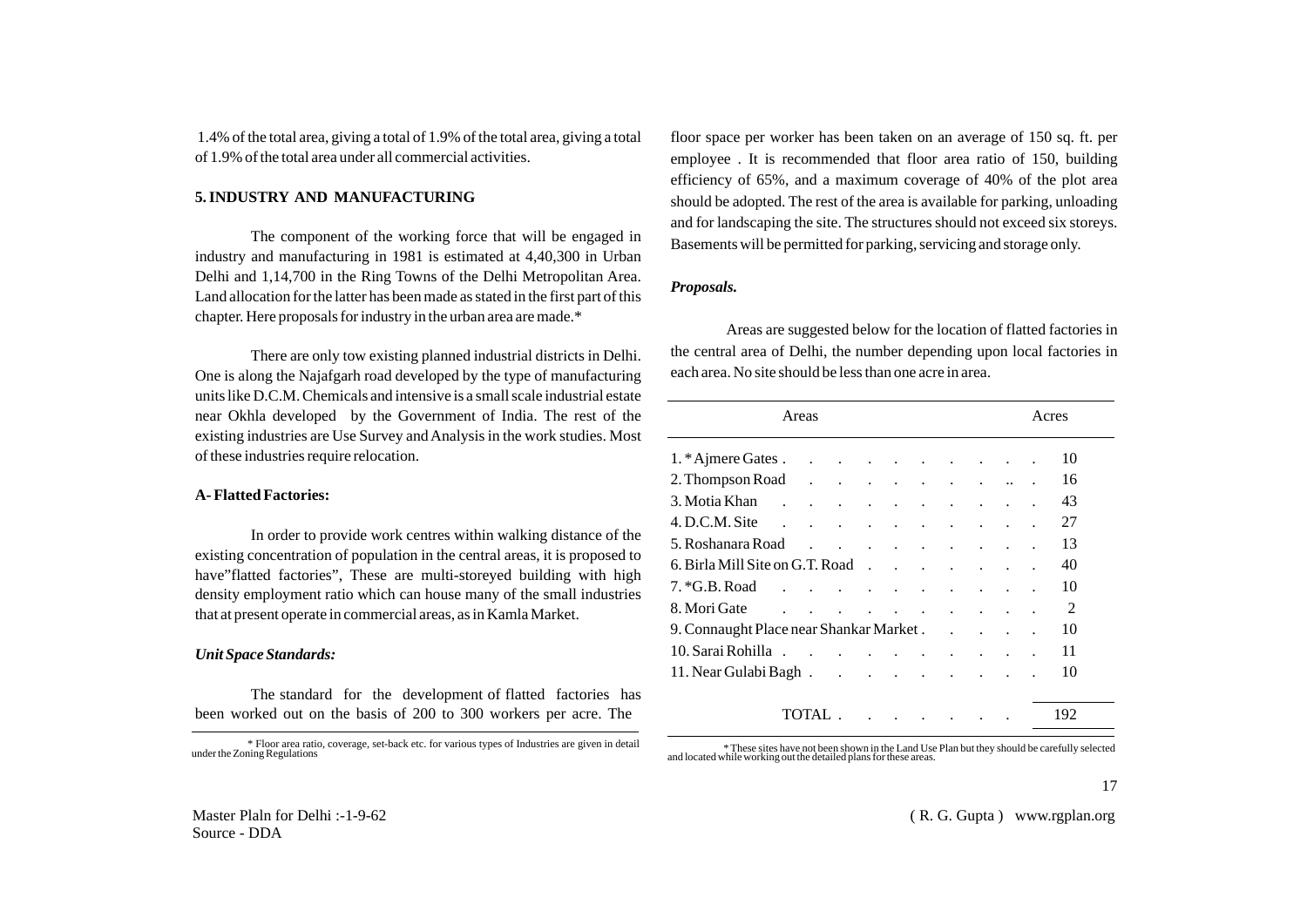#### *Thompson Road Site.*

First priority should be given here for the small industries located at present in Kamla Market.

#### *Motia Khan Site.*

First priority will have to be given to the industries now located haphazardly in this area.

#### *D.C.M. Site.*

The Delh Cloth Mills have to move out of this congested area to the extensive industrial districts according to the time schedules give for non-conforming uses. The present site should be developed for flatted factories in gradual stages to relocate the industries now located in Ahata Kidara and other areas.

#### *Roshnara Road Area.*

The area should be developed over a period of years. A beginning can be made with one or two sites.

#### *Birla Mill Site.*

Birla Mills will have to move out according to time schedule for non-conforming uses. This site too should be developed for flatted factories in stages.

#### *Mori Gate Site.*

This site should be developed to relocate the small industries now near Kashmere Gate and Mori Gate.

#### *Site near Shankar Market*

Part of this is now residential. First priority may be given to the industries in Shankar Market and Connaught Place where they are at present causing nuisance. 18

Master Plaln for Delhi :-1-9-62 Source - DDA

#### *Sarai Rohilla.*

This may be developed to house the scattered industries in the residential areas.

#### *Site near Gulabi Bagh:*

First priority may be given to the industries in Rana Pratap Bagh and Shakti Nagar.

In all sites, first priority must also be given to those small industries which have to be relocated from the Old City where the problem of nuisance and congestion is most acute.

**B- Industrial -cum-work Centres :** (In District Centres and in outlying areas listed below).

While the flatted factories will be located in central areas, the work centres will be in outlying residential areas. These will be mostly in community centres and district centres. no nuisance industries will be allowed and the intensity of use will be less than in flatted factories. The idea is to provide for house-hold manufacturing units which otherwise would spoin the residential character of the neighbourhood. The concept of flatted factories as well as of work centres is fully discussed in the chapter on "INDUSTRY& MANUFACTURING" in the work Studies.

#### *Unit Spcae Standards:*

Astandard of 200 workers per acre with about 200 sq. ft. of floor space per worker, maximum number of storys limited to ten, with a floor area ratio of 120 and a maximum coverage of 33-1/3% should be attempted. Suitable areas must be reserved for parking. loading and unloading.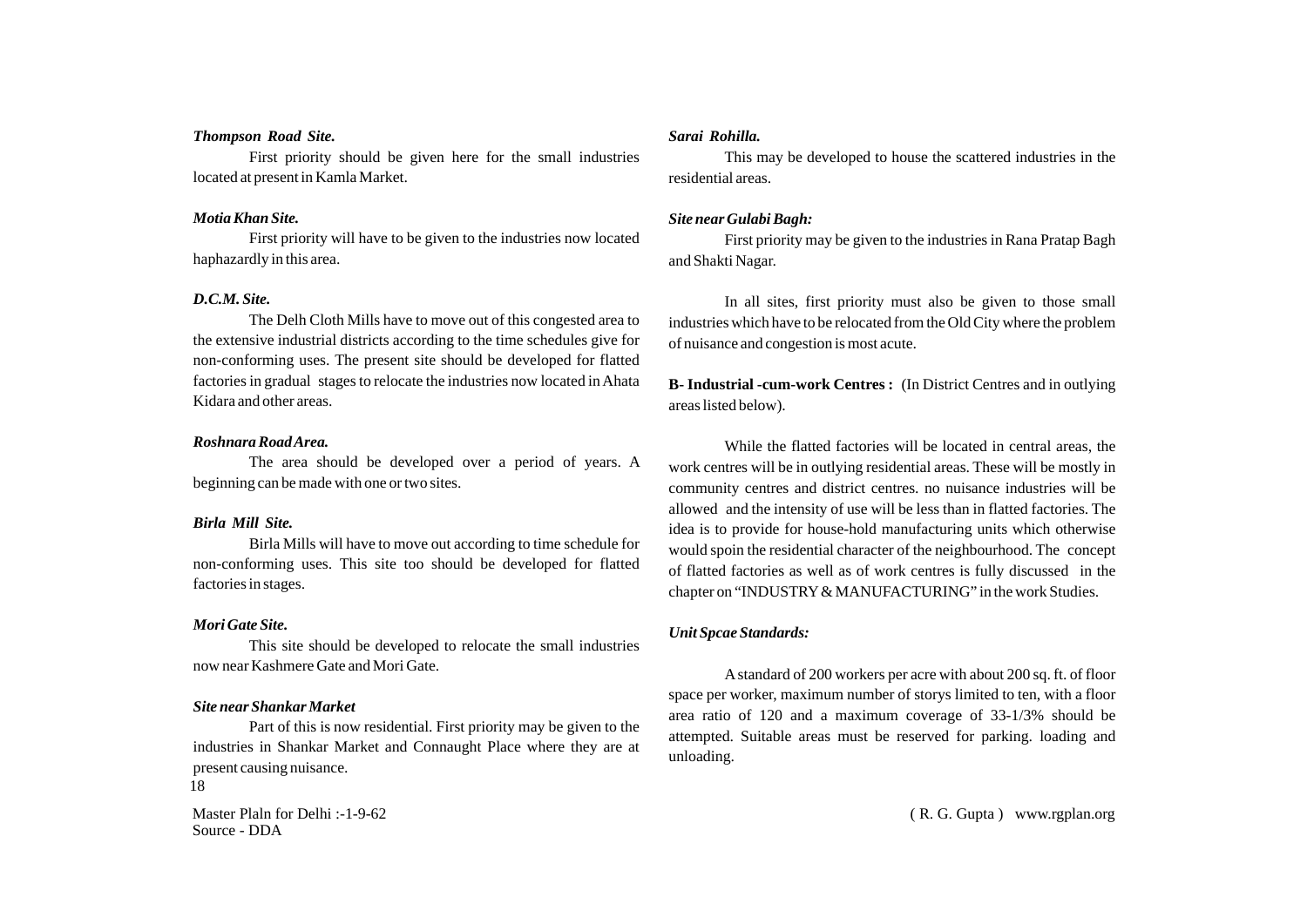| Location                                                                      | Acres |     |  |
|-------------------------------------------------------------------------------|-------|-----|--|
| * Eleven hundred acre housing scheme District Centre.                         |       | 10  |  |
| * Kalkaji District Centre.                                                    |       | 15  |  |
| *West Delhi District Centre (North of Rajouri Gardens).                       |       | 10  |  |
| * Khyber pass District Centre                                                 |       | 5   |  |
| $*$ Ranjit Nagar Scheme $\cdot \cdot \cdot \cdot \cdot \cdot$                 |       | 10  |  |
| * Ring Road - Mathura Road and Railway line triangle.                         |       | 16  |  |
| *Kotla Mabarakpur                                                             |       | 4   |  |
| * Shahdara Central Business District.                                         |       | 15  |  |
| * Shahdara between G.T. Road and Railway line                                 |       | 18  |  |
| * Okhla.                                                                      |       | 45  |  |
| ** Jhilmila<br>. The second contract is a second contract of $\mathcal{O}(1)$ |       | 5   |  |
| North of Tehar Jail                                                           |       | 15  |  |
| TOTAL.                                                                        |       | 168 |  |

The site comprising the triangle formed by Ring Road-Mathura Road and Railway line is at present occupied by sub-standard rersidences. This is a very good site for an industrial centre and should be developed at a convenient date.

#### **C. Special Industries:**

An area of 103 acres has been shown south of the Engineering College for such industries which will assemble precision instruments without causing any nuisance (like smoke, noise, foul odour, etc.). Research and training faclities should also be permitted.

\*\* These sites are part of the residential neighbourhood and should be located in community centres while making zonal plans of the area.

#### **D- Light Industrial and Service industries.**

These are generally small scale, non-nuisance industries that can operate near built-up areas with rigid enforcement of factory regulations. Their location is such that if proper performance standards are not enforced, the dust and smoke emitting from the industries are likely to cause nuisance to the residential areas because of the prevailing wind direction. Land is allotted for these industries also in the north and west because of the need of providing work places and service industries in all planning divisions even though the prevailing wind direction is unfavourable. This makes it necessary to have only such industries for which it is possible to enforce a high performance standard. An illustrative list of the industries is given in this report.

While areas have been earmarked for various kinds of industrial uses, it appears necessary that in some of these areas some public authority should develop land itself and construct industrial estates where work space can be rented out to the smaller units who may other wise find it beyond their means to take out on lease even the minimus size plot in the various industrial areas and put uup constructions of their own there. This is the only way in which those small industies which are unsuitable for operation in flatted factories can be suitably re-located in the process of elimination of non-conforming uses in the city and new small industries helped to establish themselves. It is obvious that if assistance to the needy ones has to be effective in this matter, these estates should be built up in comparatively central areas.

The existing Hindustan Housing Factory with the necessary extension together with any new line of manufacture of building materials and the existing hume Pipe Factory may continue in the present industrial area without limitation on the size of the area and the number of workers. These should also be no objection to establishing any other Housing factory under similar conditions in the appropriate industrial zones in other parts of Delhi. Other factories which may be established for the ma- 19

<sup>\*</sup>These sites are an integral part of the District Centres and have not been shown separately as industrial centres in Land Use Plan.

The other sites are shown in the Land use Plan.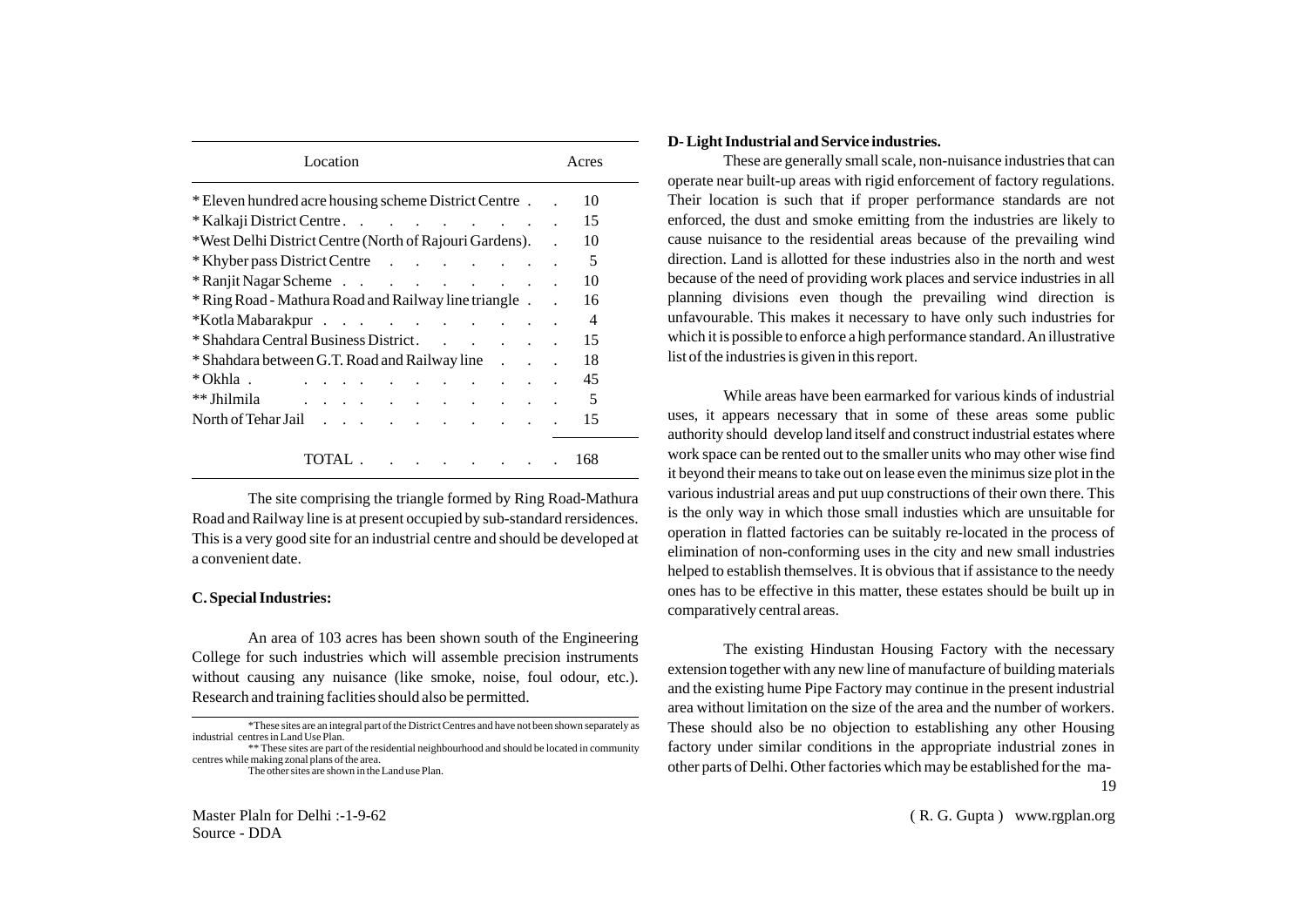-nufacture of building components required for development of land or for building construction or for seasoning of timber may also be allowed to be established in Delhi.

#### *Unit Space Standards :*

The optimum use of the space will be possible if an employment density of 30 to 50 per gross acre and a building efficency of 80% is achieved and not more than 25 per cent of the area is kept under streets and 10% is kept in common facilities.

The plot area should not be less than 400 sq. yds. with a maximum of 2 acres. In special cased, larger plots upto 7 acres may be allowed. The floor area ratio and coverage is given in the Zoning Regulations.

#### *Proposals :*

The following allocation is made for light industry and service industry :

| Location                                                                                                                                                                                                                       |  |  |  |  |  | Acres |
|--------------------------------------------------------------------------------------------------------------------------------------------------------------------------------------------------------------------------------|--|--|--|--|--|-------|
|                                                                                                                                                                                                                                |  |  |  |  |  |       |
| Okhla Industrial area (two sites) (and the contract of the contract of the contract of the contract of the contract of the contract of the contract of the contract of the contract of the contract of the contract of the con |  |  |  |  |  |       |
| Kalkaji (two sites) and the contract of the contract of the contract of the contract of the contract of the contract of the contract of the contract of the contract of the contract of the contract of the contract of the co |  |  |  |  |  |       |
|                                                                                                                                                                                                                                |  |  |  |  |  |       |
|                                                                                                                                                                                                                                |  |  |  |  |  |       |
| Delhi Milk Supply 20                                                                                                                                                                                                           |  |  |  |  |  |       |
|                                                                                                                                                                                                                                |  |  |  |  |  | 60    |
| *Roshnara Road and the contract of the contract of the contract of the contract of the contract of the contract of the contract of the contract of the contract of the contract of the contract of the contract of the contrac |  |  |  |  |  | 11    |
|                                                                                                                                                                                                                                |  |  |  |  |  | 32    |
|                                                                                                                                                                                                                                |  |  |  |  |  | 27    |

Service industries

#### 20

Master Plaln for Delhi :-1-9-62 Source - DDA

| Location                                           |  |                                                                                               |                                   |  | Acres |
|----------------------------------------------------|--|-----------------------------------------------------------------------------------------------|-----------------------------------|--|-------|
| Lawrence Road-Nangal Sub-Station area.             |  |                                                                                               | and the company of the company of |  | 279   |
| Area south of Ring Road and G.T. Road and Railway  |  |                                                                                               |                                   |  | 333   |
| $Shahdar$ a between G.T. Road and Railway $\ldots$ |  |                                                                                               |                                   |  | 113   |
| *Near Moti Nagar.                                  |  | the contract of the contract of the contract of the contract of the contract of               |                                   |  | 13    |
| *Near Tilak Nagr.                                  |  | $\mathbf{r} = \mathbf{r} \cdot \mathbf{r}$ , where $\mathbf{r} = \mathbf{r} \cdot \mathbf{r}$ |                                   |  | 5     |
| Najafgarh Road.                                    |  | the contract of the contract of the con-                                                      |                                   |  | 65    |
|                                                    |  | TOTAL                                                                                         |                                   |  | 1.583 |

The area to be developed near Anand Parbat, off New Rohtak Road, should be reserved for the industries to be re-located from the area to be cleared on New Rohtak Road. If this area is insufficient, some of the industries may be accommodated in the industrial areas in Sarai Rohilla and on Lawrence Road.

Industries which have to be re-located, either because they are non-conforming in their present sites or for some other reason, should be allowed to establish themselves in any area meant for 'light" and "extensive" industries, provided they are not obnoxious. The latter will have to be located in areas specifically designated for the purpose.

#### **E-Extensive Industries:**

As a matter of general policy, large scale and heavy industries should not be encouraged in urban Delhi. This matter has been fully discussed in the Chapter on Industry and Manufacturing in the work studies. All the noxious industries which are now located in residential areas should be re-located in areas meant for extensive industries.

It has already been recommended that the trades ancillary to the slaughter house now located in the Old City should be sifted to a new site on Rohtak Road beyond the oil store depot, adjacent to Multan Nagar.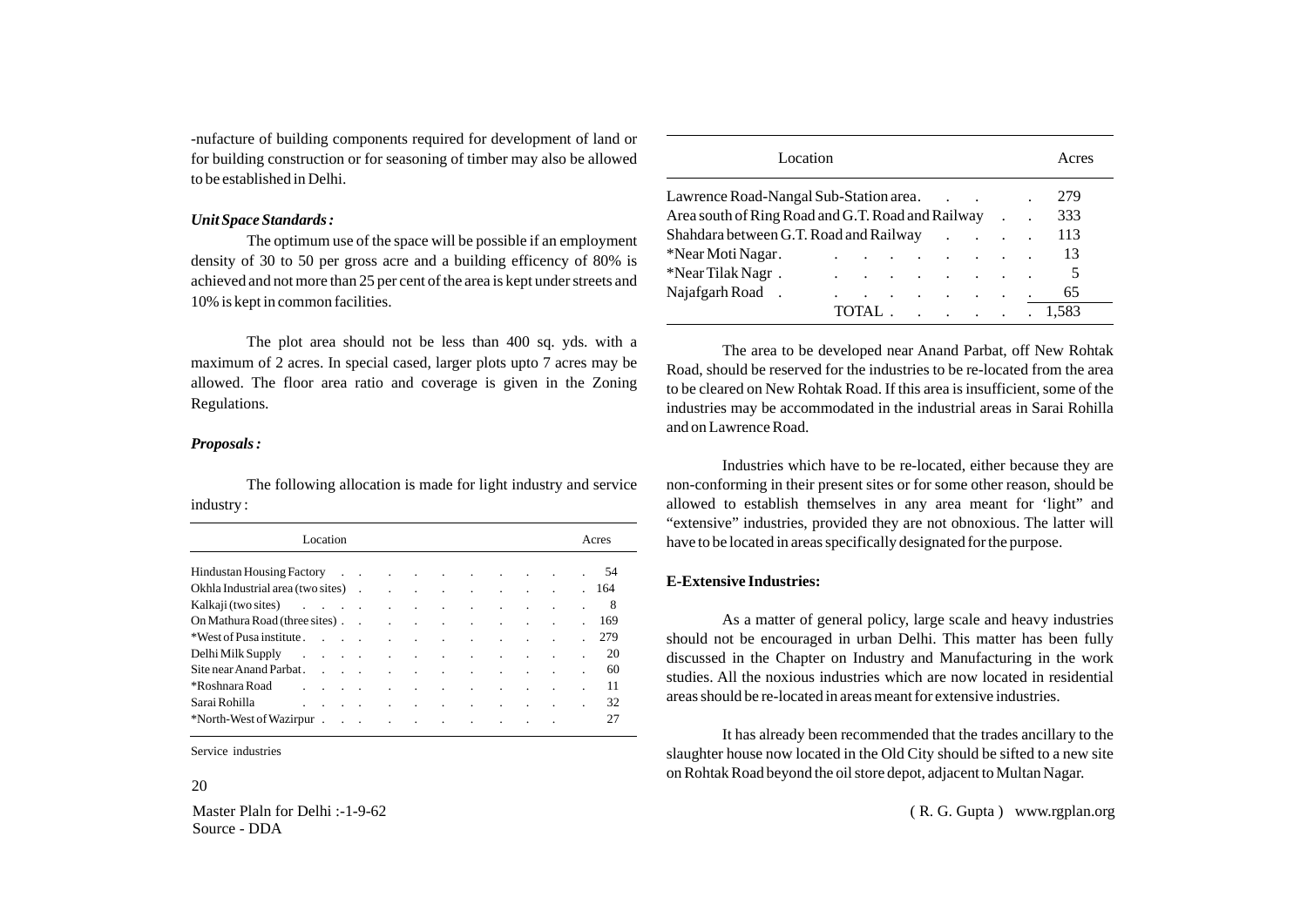The alternatives of either modernising the slaughter house at the present spot or relocating it in an industrial area would have to be studied further.

#### *Unit Space Standards:*

The number of workers proposed is 25 to 30 workers per gross acre. An attempt should be made to ensure that twentyfive per cent of the project area is in streets and common facilities, and a building efficiency of 80% is achieved. Development will be mostly in single storey and coverage and floor area ratio are given in the Zoning Regulations.

Industries using less than one acre can by no means be termed extensive. But certain noxious Industries even if they are small scale, will have to go into areas for extensive industries because they should not be located near residential areas.

#### The following sites should be used for extensive industries: -

| Location                                                                                                                                                                                                                       |  |  | Acres |
|--------------------------------------------------------------------------------------------------------------------------------------------------------------------------------------------------------------------------------|--|--|-------|
| 1. South of Okhla near Marshalling Yard.                                                                                                                                                                                       |  |  | 908   |
|                                                                                                                                                                                                                                |  |  | 369   |
| 3. Between Rly. line to Rewari and new Industrial road . The results of the Rewari and new Industrial road                                                                                                                     |  |  | 331   |
| 4. Between Rohtak Road and Rly. line to Rohtak.                                                                                                                                                                                |  |  | 194   |
|                                                                                                                                                                                                                                |  |  | 469   |
|                                                                                                                                                                                                                                |  |  | 410   |
| 7. Shadara between new Rly. line and new highway. The contract of the contract of the contract of the contract of the contract of the contract of the contract of the contract of the contract of the contract of the contract |  |  | 919   |
| the control of the control of the<br>TOTAL.                                                                                                                                                                                    |  |  | 3.600 |

All the major industrial areas have been located keeping in view rail and road facilities. They are mostly separated from residential areas and have scope for some expansion. if required, after the plan period.

### **F- Extrative and Allied Industries:**

#### *Mining and Pottery Area*

The area near Mehpalpur is rich in pottery clay and a site of 357 acres has been earmarked for mining. It is also recommented that pottery factories utilizing local raw material may be allowed to be set up i9n special area marked in the Land use Plan. Sanction to layout etc. will have to be taken from the Delhi Muncipal Corporation which in according the sanction may impose such conditions as might be considered necessary in the interest of the conditions as might be condidered necessary in the interest of the proper development of the area. This will be of the extensive type and is about 106 acres.

#### *Lime and brick kilns*

It is not desirable to have these within the areas to be urbanised in the future. Hence it is recommended that these be located half a mile away from the urbanisable limits of 1981/ Also the removal of clay should be controlled. There should be no excavation at all for this purpose within half a mile of the greens belt from the urbanisable limit but beyond it, excavations might be allowed upto a depth of 8 feet.

The shifting of lime and brick kilns outside the urbanisable limits of Delhi should be arranged according to a phased programme of utilising the existing kiln sites for progressive urbanisation.

#### *Stone quarries and crushing*

These should be beyond a distance of one mile from the urbanisable limits of 1981.

The removal of rock from selected places within the urbanisable area will be permitted under controlled conditions.

Stone quarrying in the Anand Parbat area may continue till may 1964, under controlled conditions as a non-conforming use. This iis to give time for the authorities to provide cheap housing for the labour (that

21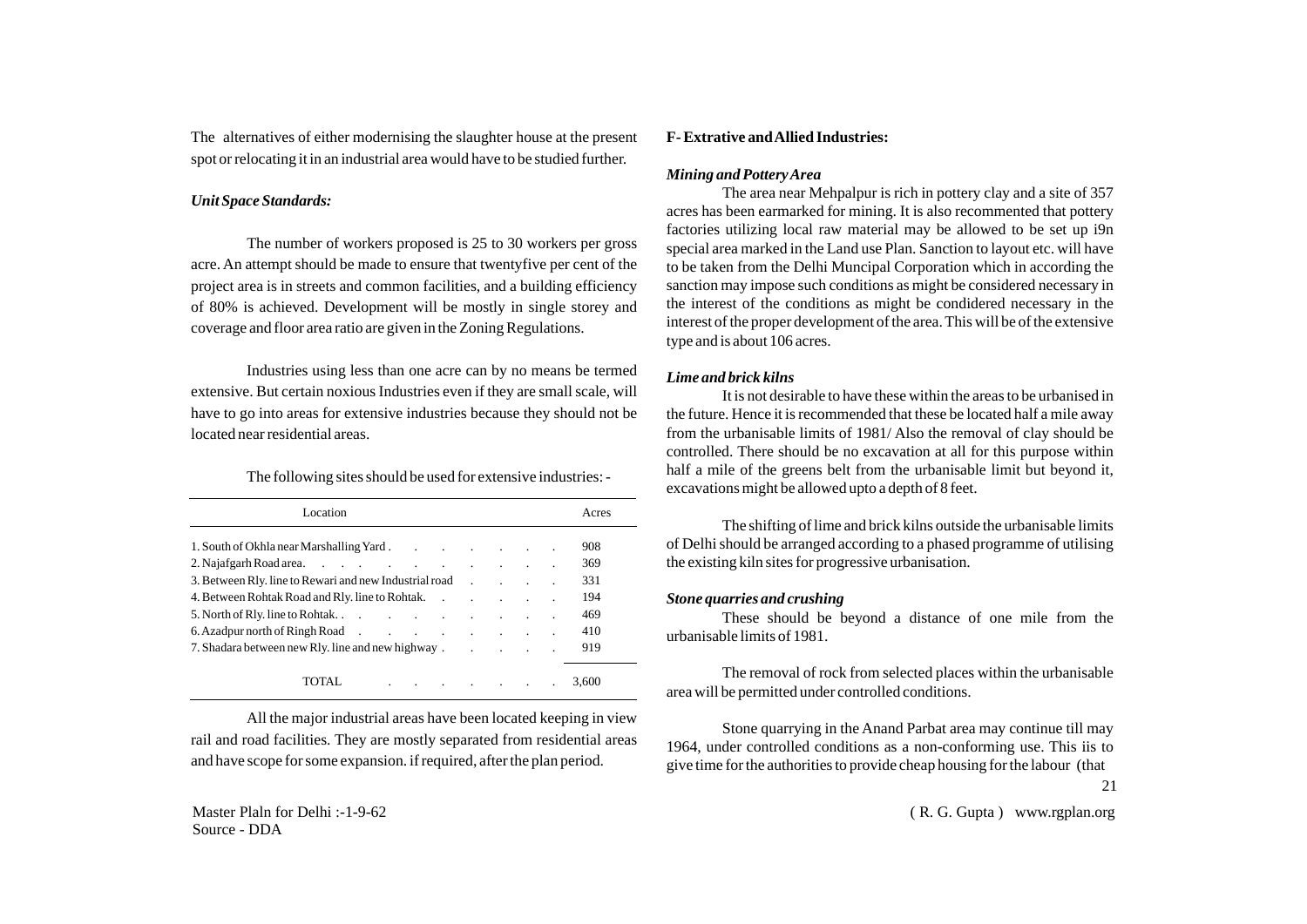would be displaced as a result of discontinuing their operation) in residential area not very far removed from the quarrying sites in south and north Delhi. The crushers should be removed from the Anand Parbat area as they cause a great deal of nuisance.

#### *Warehousing and Storage for industry.*

The proposal regarding commercial warehousing is given fully under "Commercial". Suffice it to mention here that in every large industrial zone, approximately 50 area of land should be reserved for the storage and fabrication of iron and steel and another 50 acres for the storage of building materials, in order to decentralize these activities.

Case of Industries outside the urbanizable limits of 1981. One is the Hindustan Wagon Factory near Nangloi of about 12.5 acres. The other on Mathura Road on the Delhi-Punjab border is the Hindustan Pipe Corporation of 2.3 acres. These may continue but should not be allowed to extend beyond existing area.

#### **Total Land Allocation for Industries and Manufacturing.**

| Type                                                                                                                                                                                                                           |  |  |  | Acres |
|--------------------------------------------------------------------------------------------------------------------------------------------------------------------------------------------------------------------------------|--|--|--|-------|
| 1. Flatted factories and the contract of the contract of the contract of the contract of the contract of the contract of the contract of the contract of the contract of the contract of the contract of the contract of the c |  |  |  | 192   |
|                                                                                                                                                                                                                                |  |  |  | 169   |
|                                                                                                                                                                                                                                |  |  |  | 103   |
| 4. Light manufacturing $\&$ service industries $\qquad \qquad$ .                                                                                                                                                               |  |  |  | 1,583 |
|                                                                                                                                                                                                                                |  |  |  | 3,600 |
| 6. Pottery industry containing the contact of the contact of the contact of the contact of the contact of the contact of the contact of the contact of the contact of the contact of the contact of the contact of the contact |  |  |  | 106   |
| TOTAL                                                                                                                                                                                                                          |  |  |  | 5,753 |

Master Plaln for Delhi :-1-9-62 Source - DDA

22

The land under existing industries of all kinds is less than 1,000 acres at present, whereas in the Plan, a total area of about 5,800 acres has been provided. There will, of course, be an additional are of about 2,800 acres under industries in U.P. to the east of Shahdara. In addition to all this, land for industries, altogether about 1,000 acres, has also been provides in Narela and other rural areas of Delhi Territory.

Thus about 5% of the total developed area of urban Delhi in 1981 is allocated for industrial use. This is in recognition of the place of industry in the balanced economy of Delhi. At present only about 1.6% of the total area is under industries and it is scattered all over the city, besides in one or two organized industrial districts. The quantity of industrial land available has been totally inadequate and manner of their location highly objectionable. The new areas must be efficiently developed and the nonconforming units in densely populated areas speedily relocated in these planned industrial zones. In this way working conditions which are hopelessly acute will greatly improve.

#### **\*6. RESIDENTIALAREAS**

One of the main objectives of the pln is to relate residential areas to the centres of employment in Government offices, industrial and commercial areas, so that the journey to work and back is kept to the minimum within the bounds of healthy living. With this in view, a rational pattern of residential densities is proposed which will correct the present disparities and imbalances. Higher densities are proposed nearer to the work areas so as to have the maximum number of people living around them. Lower densities are suggested as the city extends towards its outer limits. Development during the last two decades has apparently been on the opposite principle resulting in traffic problems, inconvenience to the low income groups and congestion in presently central areas.

\*Refer Para I(i) of Notification No. K-1201 6(1)/76-Part II dated 22.12.1976 and No. K-12016(1)/72 UDI dated 17.8.1977

**\*Zoning Regulations and Sub-Division Regulations inchapter II will secure these densities in desirable manner.**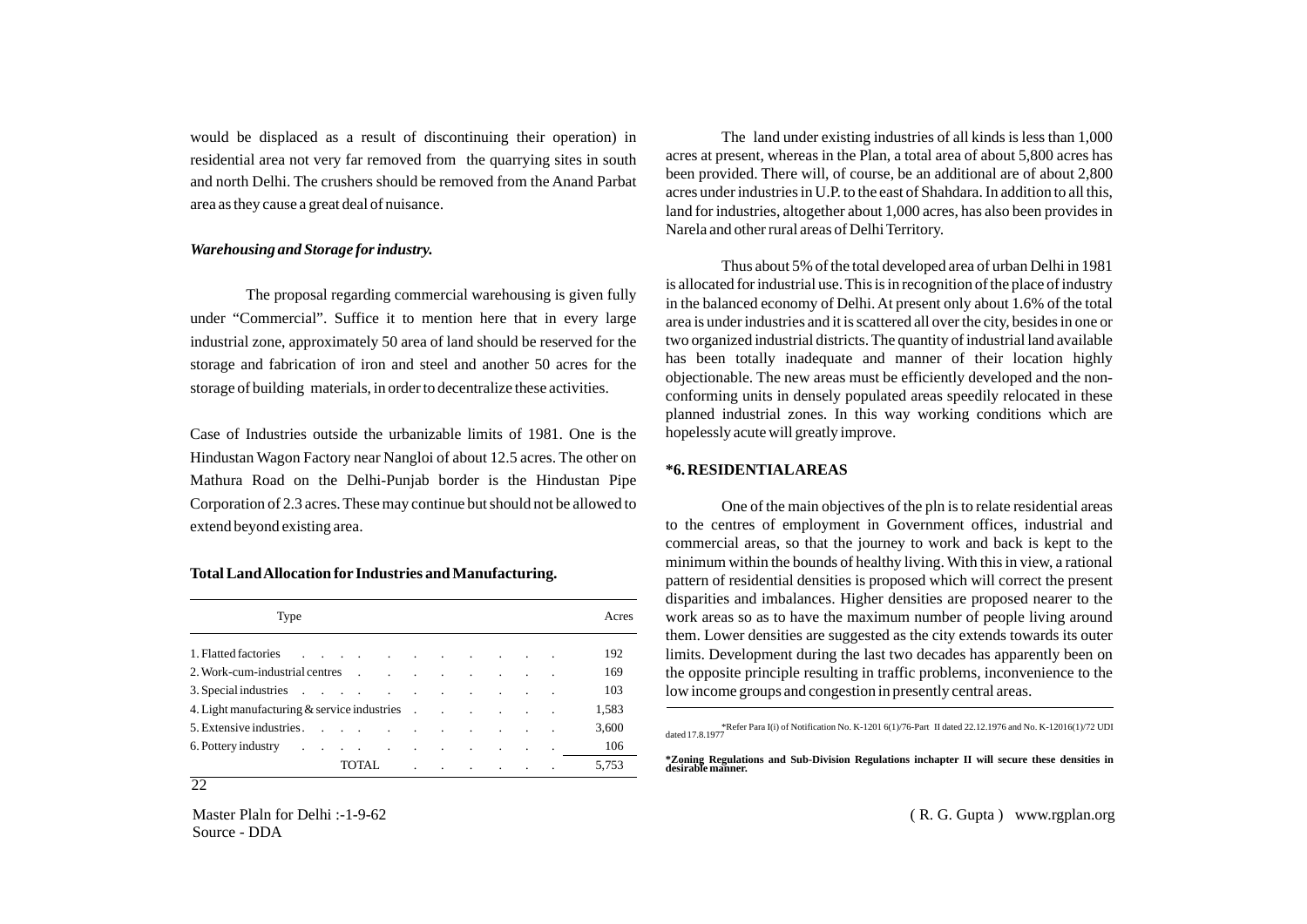The old city of Shahjahanabad has at present a gross density of about 350 persons per acre with narrow streets and hardly any community facilities. This has led to unhealthy living conditions and functional obsolescence. While for various reasons, large scale clearance and reconstruction may not be possible in the immediate future, the widening of some of the more crucial roads has been proposed so as to facilitate easier flow of traffic. This will require demolition of buildings and the displaced families will have to be rehoused elsewhere but not too far away from the present location. Vacant plots as well as dilapidated structures will have to be acquired and the minimum of community facilities like schools, parks, health centres, etc., will have to be built for a gross residential density of 250 persons per acre. Persons displaced as a result of this also have to be relocated. Village-like trades and industries (viz. keeping milch cattle, pottery, tannery etc.) will also be moved out of the city to urban villages.

New Darya Ganj which has been developed at a density of 200 persons per acre needs conservation measures to preserve its good residential character. The other parts of the Old City require rehabilitation and redevelopment in order preserve and improve the present housing at a gross residential density of 250 persons per acre. The same measures are in fact required for areas like Malkaganj, Aryapura, Sadar Bazar, Manak Pura, Motia Khan, Qadam Sharif and Pahar Ganj which will have a gross residential density of 200-250 persons per acre as shown in the Plan.

In order to achieve this density in th above mentioned areas. It becomes essential to earmark certain other areas, which are at present ripe for redevelopment, for the relocation of persons displaced from their present homes. One such area is the Mata Sundri area, which is between the congested Old City and the important commercial area of Connaught Place and its proposed future extension. It has at present a density of about

Master Plaln for Delhi :-1-9-62 Source - DDA

40 persons per acre. This area should be comprehensively redeveloped with the necessary services to serve a density of 200 persons per acre for two purposes, namely, for housing Government servants working in the neighbourhood and for housing persons displaced from neighbouring congested areas. Saral Roilla and Shadipur-Khampur are at present under substandard development. These two areas should also be redeveloped at 200 persons pet acre for similar reasons.

If as a result of actual preparation of composite layout plans consisting of two-storeyed one of two -roomed tenements and double or multi-storeyed larger sized units for areas like Mata Sundari, Sarai Rohilla, etc. It is found that it is not at all possible to achieve the density figure of 200 persons per acre (with the permissible variation of 15 per cent), Government of India Press should ultimatetly be relocated from its present position.

Some of the other low density areas in the core of the city are Curzon Road, Parliament Street, and gole Market Planning Area, where the present density ranges from 50 to 75 persons per acre. This is one of the most valuable residential areas located in proximity to the important and major employment centres of Central Secretariat. Parliament Street, Connaught Place and Indraprastha Estate. Population pressure, traffic and transportation considerations, land value etc. point to the fact that these areas should be put to more intensive use. The Gole Market Area is ripe for redevelopment . Hence it is strongly recommended that these areas be comprehensively redveloped to an optimum desirable residential density of 150 persons per acre.

South of the Central Vista, in the Akbar Road area, the density is at present 20 to 25 persons per acre with large bungalow plots. This is a most pleasant area but uneconomical to maintain. It is recommended that 23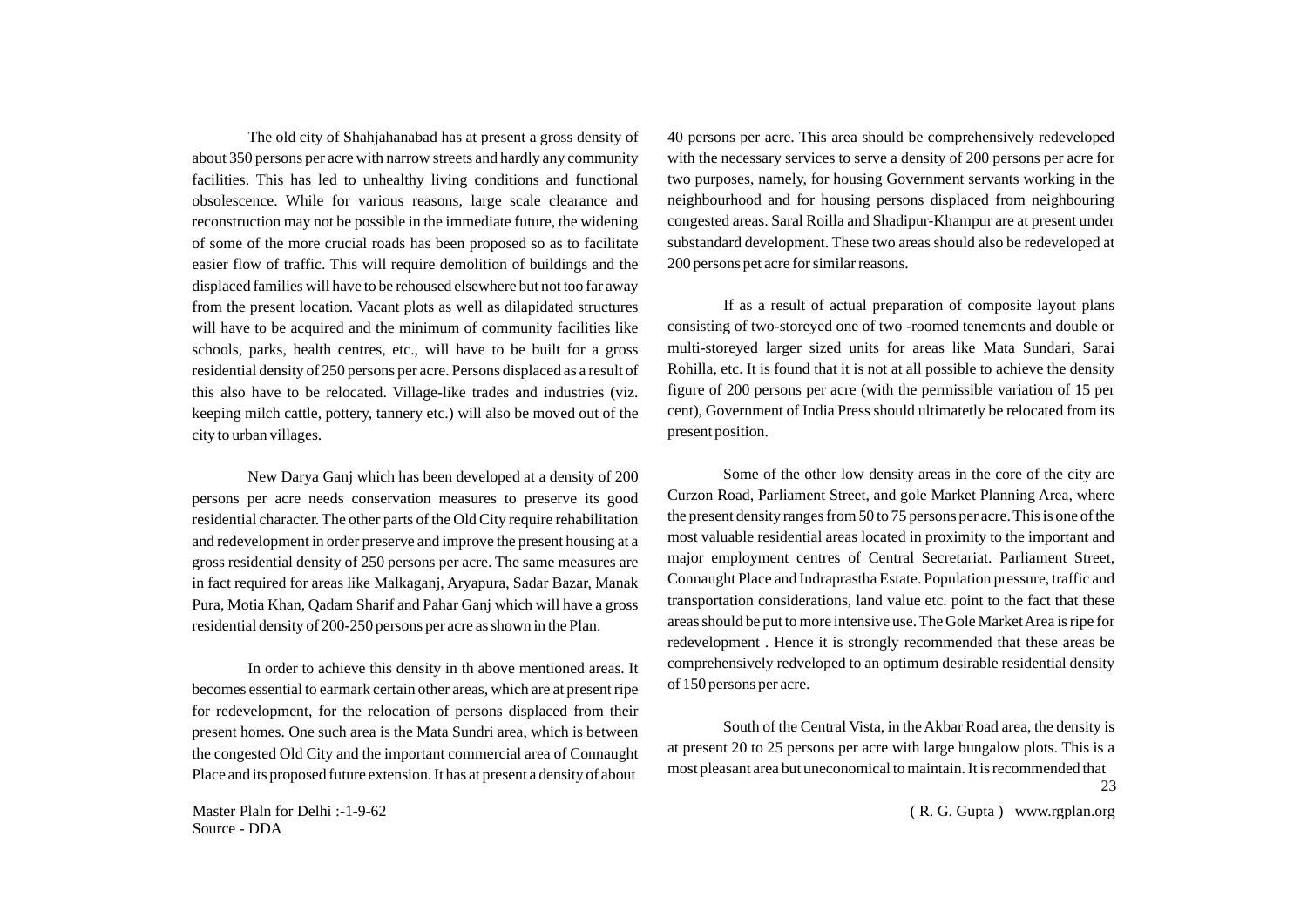without in any way spoiling the most desirable features of this area, the density should be raised to 75 persons per acre. This can be done by judicious planning of some high-rise apartment houses and the provision of sites for schools, health centres etc.

In the area bounded by Pandara Road and Shahjahan Road the density proposed is also 75 persons per acre since this is the present pattern of development on Pandara Road. It is recommended that the temporary hutments along Shahjahan Road be demolished, thus making available additional area for residential development near the work centre of the Central Secretariat. Care should be taken to meet the entire requirements of community facilities for the neighbourhood. (All offices in this area except those of the Union Public Service Commission are to be shifted as detailed under the Section on " Government"). In the Ratendone Road, Lodi Estate, Golf Links, Kaka Nagar and Sundar Nagar areas, the existing densities of 50 to 60 persons per acre are retained and so indicated in the Plan.

\*Between the Inner Ring Road and the Ring Road the existing densities are about 75 to 100 persons per acre and should be so maintained. South of the Ring road also the same pattern of 75 to 100 persons is recommended; however, north of Badarpur Road which is the southern boundary of the urban limits of 1981, a lower density of 60 persons per acre is suggested. Near Kalkajo, however, higher densities of 100 to 150 persons per acre have been proposed since it si nearest to the Okhla Industrial Area. It is proposed to keep the 25 persons per acre density west of Mathura Road in Friend's Colony, whereas for the areas east of Mathura Road a density of 50 persons per acre is proposed. No residential development should take place south of Okhla Sewage Farm since it is undesirable to have a residential area there.

Another low density residential area is the Teen Murti Area near the Prime Minister's house, where the existing pattern of 25 persons per acre should be maintained. Chanakyapuri, Kitchner Road, Moti Bagh I

Master Plaln for Delhi :-1-9-62 Source - DDA

24

(north of Ring Road) are already being developed at 50 persons per acre though Moti Bagh II (South of Ring Road) has been developed at 100 persons per acre. The Government is developing the 1,100 Acres Schemes south of Ring Road on densities of 75 to 100 persons per acre. The area south of it, which is at the southern end of the urban limit of 1981, should be developed at a lower density-50 to 75 persons per acre.

In Civil Lines, it is essential to preserve the pleasant character of Rajpur Road and Alipur Road areas. Hence by judicious planning, the densities may be raised from 25 persons to 50-75 persons per acre as shown in the Plan, with adequate areas earmarked for community facilities. There should be an overall plan for this area and piecemeal subdivision should not be allowed . The recently developed areas of Shakti Nagar, Roop Nagar, Kamla Nagar, Jawahar Nagar etc. have an average density of 150 persons per acre and the same may be maintained. Similarly, for Rana Pratap Bagh, Vijay Nagar and Model Town the existing pattern of 100 persons per acre is to be maintained and extended to the nearby new areas. kingsway Camp area has been proposed to be redeveloped at a graded density of 75 to 50 persons per acre as the National Highway Bypass is approached. The northern portion of this is subject to waterlogging and should be developed only after adequate drainage arrangement have been carried out.

\*In the north-west, at present almost the entire area is rural in character with some good orchards. It is proposed to have intensive development for areas that are nearest to the city as they are not more than 4 miles from the densely populated Old City and should help in relieving some of the congestion there. The densities proposed are 150 persons near Andha Mughal, and 125 to 100 persons on both sides of the Ring Road. More open development with densities ranging from 75 to 50 persons is proposed in the outer periphery. However, areas nearer the railway lines to

<sup>\*</sup> Refer Paras I (ii), (iii) and (iv) of Notification No. K-12016(1)/76-Pt II dated 22-12-1976 and No. K-12016(1)/72 UDI dated 17-8-1977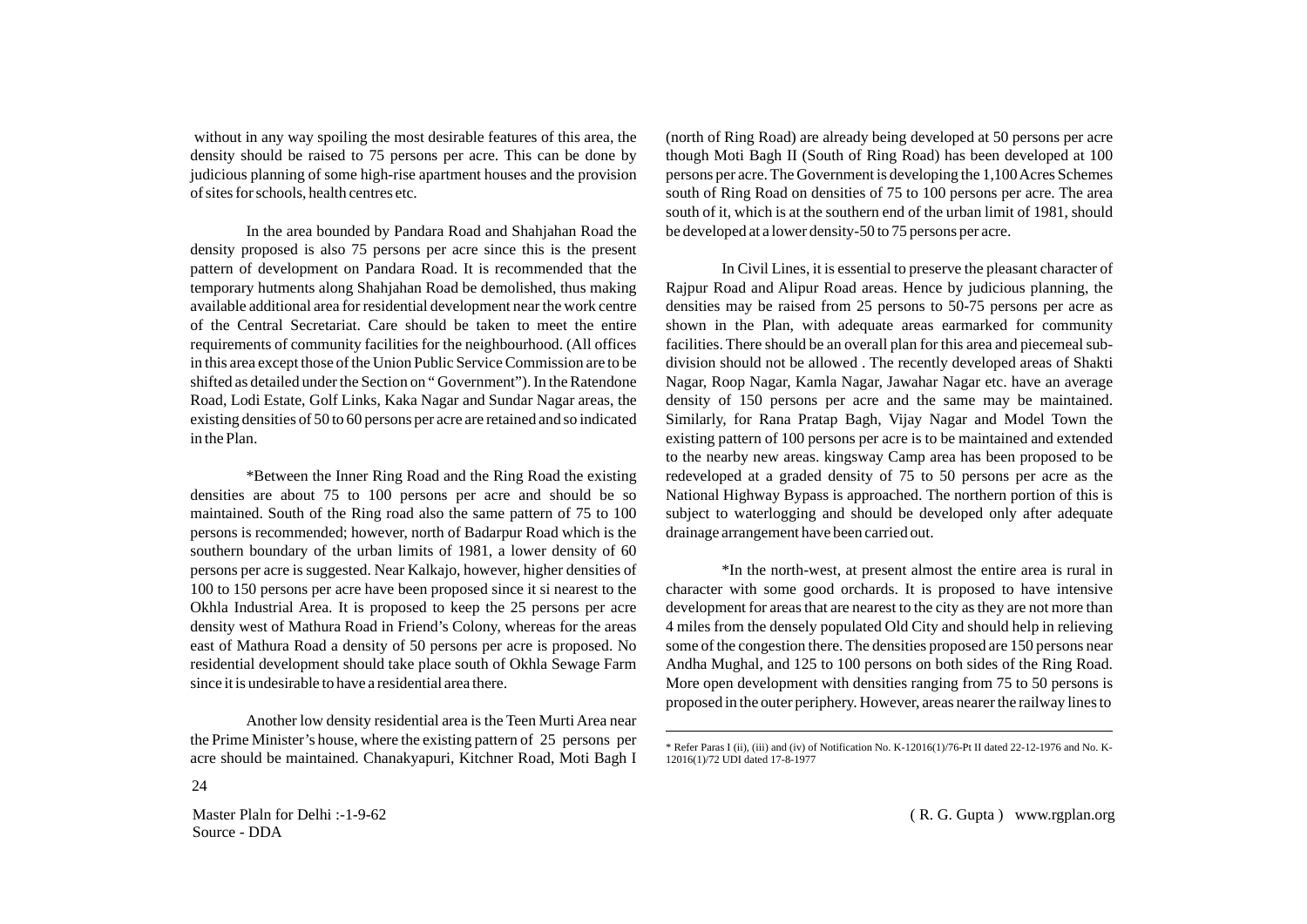Rohtak and Ambala will have higher densities, so that the maximum number of people will travel minimum distances to get to work. Many of the large existing orchards have been retained as District Parks and may be preserved and maintained as orchards by public agencies or leased to cooperatives and individuals. Also in making detailed layout plans care should be taken to include as much as possible of the existing orchards for local parks. Since it takes many years to landscape a park with trees, it is essential to make the best use fo these trees.

In the west, Karol Bagh has reached the limits of its development and has 200 persons per acre. Dev Nagar and Rajinder Nagar have been developed at 150 persons per acre. In East and West Patel Nagar and New Rajinder Nagar the existing densities of 100 to 150 persons per acre are to be maintained.

\*The density is between 100 to 150 persons per acre west of Delhi-jaipur railway line and near the industrial areas. It is proposed to have lower densities of 100 to 75 persons per acre along the Najafgarh Road as the development extends further from the major employment centre. This density is 60 on the periphery of the urban limits. Again, along Rohtak Road proportionately higher densities of 100 fo 75 persons per acre are proposed since it is closer to the proposed Rohtak Road Industrial Area. but further out this density is gradually reduced to 50 persons per acre.

\*Across the Yamuna, Shahdara is proposed to be developed as a complete new city of over 7,00,000 population. At present Shahdara has very bad drainage and though only 2 or 3 miles from both the crowded Old City and New Delhi, has only the Railway-*cum*-Road bridge as a connecting link. This is a terrific bottleneck. Taking advantage of the

 Wazirabad barrage in the north over which a road is being constructed. and the proposed highway bridge opposite Humayum's Tomb and the proposed Railway bridge opposite Purana Qila, it is proposed to have a more or less self contained development in Shahdara with industries. commercial and government office areas and the component of residential areas. The marginal bunds both in the north and south along the Yamuna should be considerably strengthened so that there is no danger of floods from the river. Also it cannot be over emphasized that an overall drainage system should be worked out before any large scale development is attempted, to avoid the danger of water-logging that any piecemeal development will entail. Adequate drainage arrangements must be made while building the proposed railway line and the national highways in Shahdara.

\*High densities of 125 to 150 persons are proposed in south Shahdara in proximity to the proposed industrial and commercial areas. in other areas 100 to 75 densities are proposed. North of G.T. Road, 100 persons per acre is recommended for areas adjoining the road. As the development reaches the Delhi-U.P. border and the northern highway bypass, the densities proposed are 75 to 60 persons per acre.

#### **Planning Divisions.**

In the Chapter "Land Use Survey and Analysis" of the work studies it has been fully discussed why for Planning purposed Urban Delhi upto its proposed 1981 limits, has been divided into eight Planning Divisions. These are envisaged, more or less, as self-contained areas as regards work places, residential accommodation, recreation, shopping  $\overline{\text{Refer~Paras I (II), (III) and (iv) of Noification No. K-12016(i)/76-Pt~II dataed 22-12-1976~and No. K-12016(i)/72~UDI}}$  etc. The population and residential areas for each Division by 1981 are

dated 17-8-1977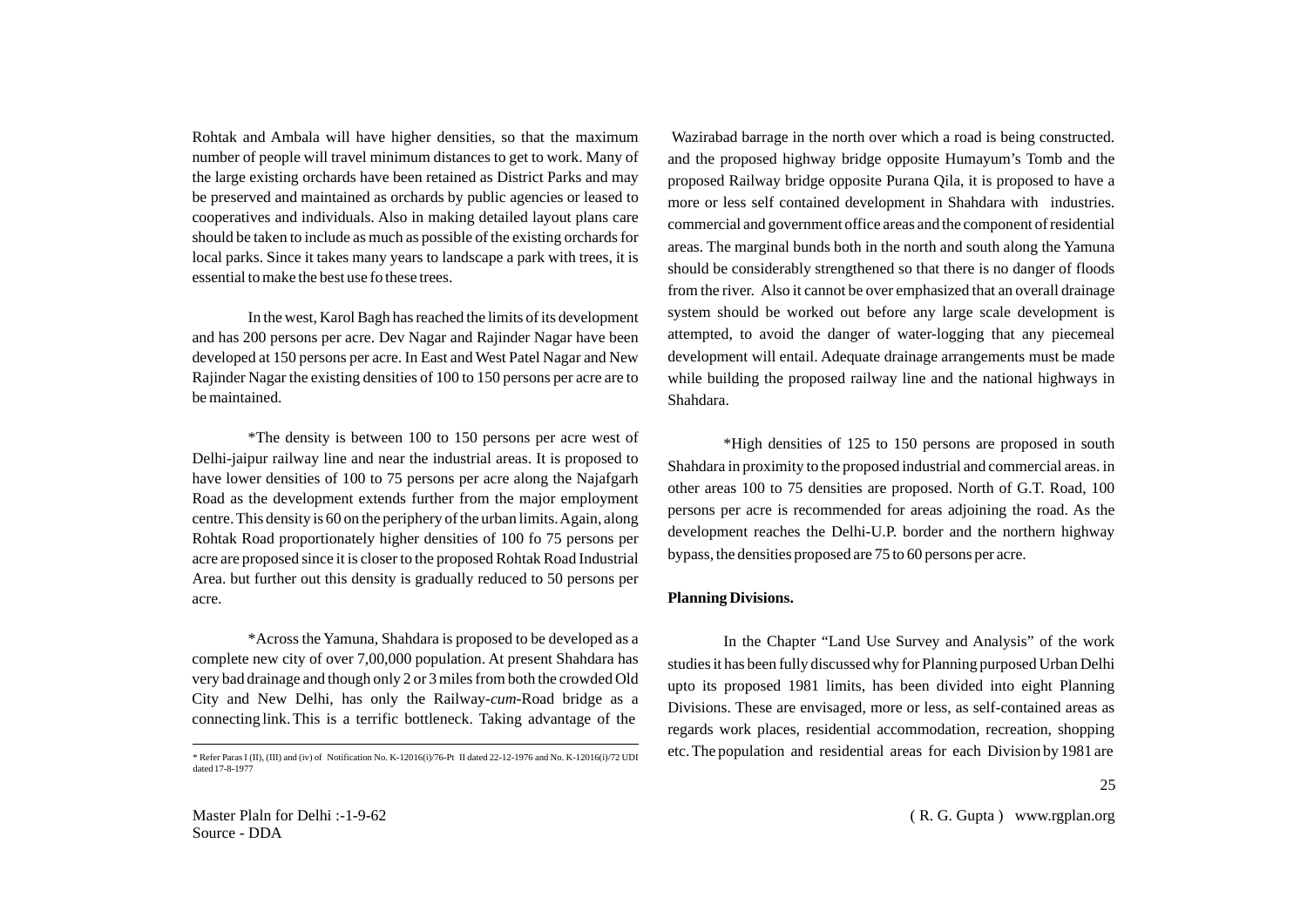proposed to be as follows :

|              |                                  | <b>Planning Divisions</b> |         |         |  | Proposed<br>1981 | Residential<br>area |  |  |
|--------------|----------------------------------|---------------------------|---------|---------|--|------------------|---------------------|--|--|
|              |                                  |                           |         |         |  | Population       | (acrea)             |  |  |
| А            | Old City                         |                           | $\cdot$ |         |  | 3,22,600         | 1,370               |  |  |
| B            | City Extension                   |                           |         |         |  | 3,98,200         | 2,590               |  |  |
| $\mathsf{C}$ | Civil Lines                      |                           |         |         |  | 3,55,200         | 3.480               |  |  |
| D            | New Delhi                        |                           |         |         |  | 6,34,100         | 6,930               |  |  |
| E            | Shahdara                         |                           |         |         |  | 7,44,100         | 7,890               |  |  |
| F            | South Delhi                      |                           |         |         |  | 7,81,100         | 9,400               |  |  |
| G            | West Delhi                       |                           |         |         |  | 7,44,300         | 8,240               |  |  |
| H            | West Yamuna Canal or North West. |                           |         |         |  | 6,06,200         | 7,460               |  |  |
|              |                                  |                           |         | TOTAL** |  | 45,85,800        | 47,360              |  |  |

#### **7. DEVELOPMENT ZONES.**

For purposes of collection and analysis of socio-economic and physical data for the built up area, the urban area was further sub-divided into Planning Areas and Planning Units. These were tested to find out the size of a workable unit. As a result of this study, it was found that whereas in the Old City due to the intensive development and the enormous nature of the planning problems, such as conservation, rehabilitation and the planning problems, such as conservation, rehabilitation and redevelopment, it is necessary to take similar workable areas for planning purposes; in other areas like New Delhi, South Delhi etc. large areas could be taken. In virgin land still larger areas. have to be taken. Many considerations have gone into the delimitation of the boundaries of these

units. The result has been the drawing up of 136 Development Zones for the Whole of urban Delhi as shown in the map Development Zones. The manner of their development for newly developing areas is laid down in Chapter II under "Sub-Division Regulations" and all new developments shall take place according to Zonal Development Plans.

#### **Zonal Development Plans for the Old City.**

While the problem of preparation of Zonal Development Plans for new areas is comparatively easy, much study and data collection will be required in the case of plans for the old and built up areas of the city. Development plans for these areas should form part of a comprehensive urban renewal and redevelopment programme as outlined in a separate chapter in the work studies. This will take some time to prepare. In the meantime, for the Old City it has been decided that community facilities may be provided on an ad hoc basis (which will be incorporated in the Development Plans to be prepared) for a gross residential density of 250 persons per acre. Since most of these areas presently have higher gross densities, it is recommended that vacant plots and plots on which dangerous structures are being demolished each year, must be acquired by the Muncipal Corporation. These together with such other plots that may be acquired, must be utilised for standard than what has been indicated under the Sub-Division Regulations.

Realising that in the immediate future, there cannot be large scale demolition, due to the financial burden involved on public bodies, the low rent paying capacity of the slum dwellers and the need for keeping them nearer the work places, it is recommended that a major effort be made in the immediate future only to improve the slums rather than

The figures against West Delhi do not include the Cantonment Area, it is estimated that the demolition and redevelopment. population of the Cantonment Area would be around 1,00,000 in 1981.

<sup>\*\*</sup>It is estimated that a population of about 50,000 will be living in commercial areas also. 26

<sup>\*</sup>Refer Para I (viii) of Notification No. K-12016(i)/76-(Part ii) dated 22-12-1976 and No. K-12016(i)/72 UDI dated 17.8.1977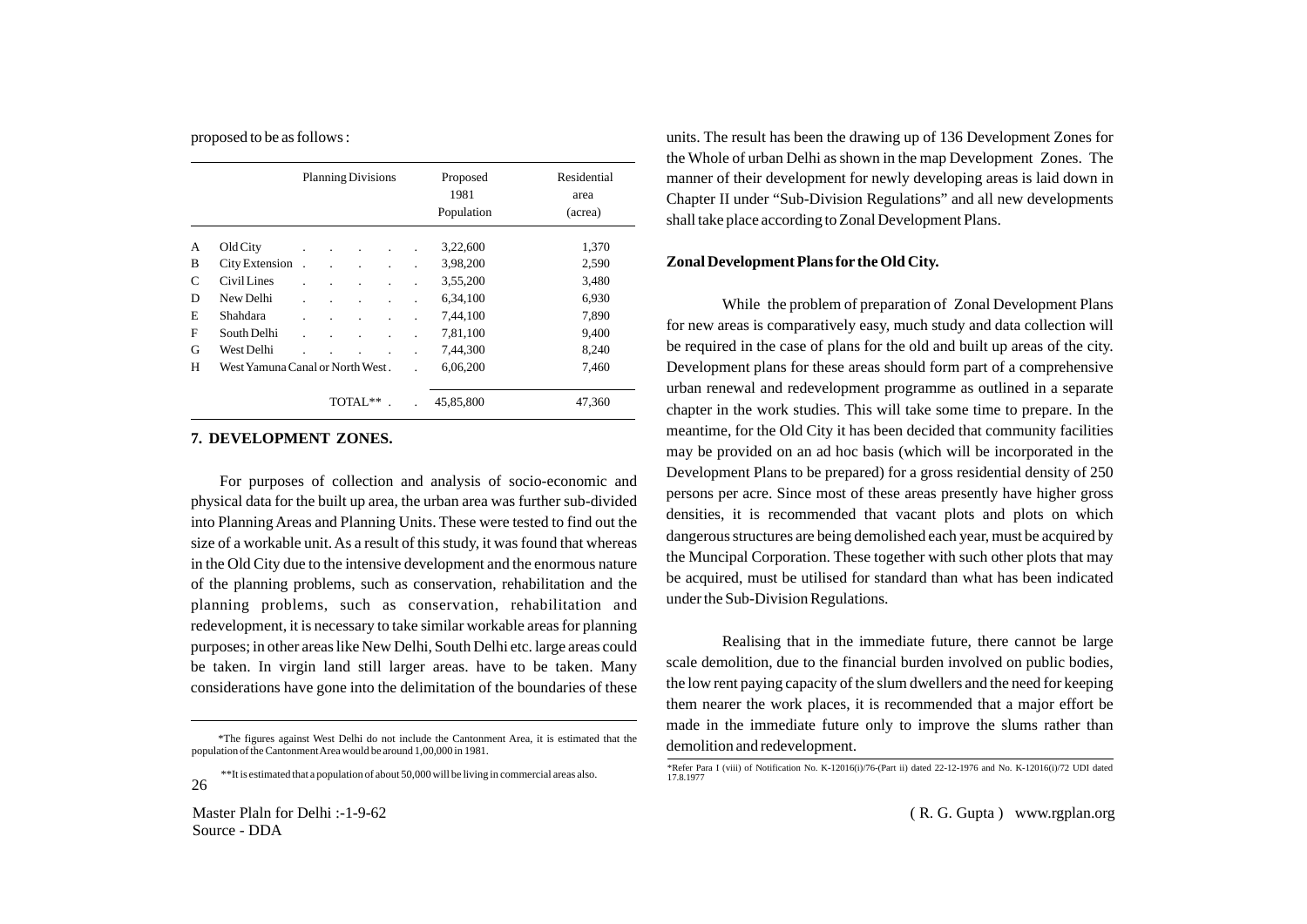One of the major recommended is to improve the circulation in the Old City by a system of streets that will involve minimum widening but will at the same time ensure smooth flow of traffic. Through traffic is kept to the periphery of the Old City and the traffic generated inside the city is channelled to flow in and out. Some of the existing alleys will be used for cycle paths and pedestrain ways whereas vehicular traffic will skirt the residential pockets. There will be enough parking areas so that these pockets are accessible to vehicles but these will not go through them. These are shown in the Traffic Circulation Plan for the Old City and Table 4 indicates the proposed right of way of the roads.

Another measure intended to relieve the inhuman conditions in the slum areas is the recommendation that basic amenities like water, drainage and electricity etc. may be immediately made available even though certain areas are earmarked for redevelopment.

Under the zoning regulations it has been recommended that uses which do not conform to the land use shown in the Land Use Plan may be shifted to their respective use zones according to a time schedule. Among the first to be shifted are the noxious and nuisance industries and firehazard trades which abound in the Old City at present, causing congestion and injurious health conditions. It is also recommended that village-like trades viz. keeping of milch cattle, be removed to urban villages. This will not only strengthen the rural economy but also cheap milk collected through milk chilling centres will become available to the urban areas. Since the success of the removal of the dairies from the city depends on the speed with which the Delhi Milk Supply Scheme is able to meet the major demand of the city for milk, it is strongly recommended that the capacity of the milk scheme be increased for the purpose and a determined effort made to relocate the dairies as a matter of major health measures.

#### **Zonal Development Plans for New Areas.**

The Municipal Corporation has drawn up a schems for the relocation of the busti squatters in suitable areas not too far away from major work centres. It is recommended that while the structures and facilities may be below standard in order to keep down the cost and rents, the space standard in order to keep down the cost and rents, the space standards for schools, parks, streets etc. should be as for any other area given in the Sub-Division Regulations. Moreover, these should be integrated with a larger neighbourhood where there is a mixture of different social and income groups, as well as housing types. In addition, it is also recommeded that reasonable areas should be integrated with a large neighbourhood where there is a mixture of different social and income groups, as well as housing types. In addition, it is also rrecommeded that reasonable areas should be earmarked in several zones for the low income group who migrate to Delhi on account of the relentless "push" from the rural areas. As in the relocation of the busti squatters, sub-standard development and construction may be permitted but the space standards for the facilities should be those given for the density on which the layout is planned. it is recommended that building by-laws should be considerably relaxed in such cases not only to permit sub-standard development but also to enable the construction of low cost cheap houses or huts. This will keep down the cost for development upto standard in the not too distant future. Otherwise these will develop into slums.

It is also recommended that any village or abadi which is overtaken by urban development should not be left as such, as otherwise, the city will be pock marked with the type of slums such as Kotla Mubarakpur but should be redeveloped and integrated into the neighbourhood. New development will follow the Zonal Development Plans and the sanctioning authority should ensure that all development take place with proper lay-out and adequate community facilities and in accordance with the desirable and optimum densities prescribed in the Master Plan. It is equally necessary to set up a firm administrative machinery for effective enforcement of planning standards and

Master Plaln for Delhi :-1-9-62 Source - DDA

( R. G. Gupta ) www.rgplan.org

 $27$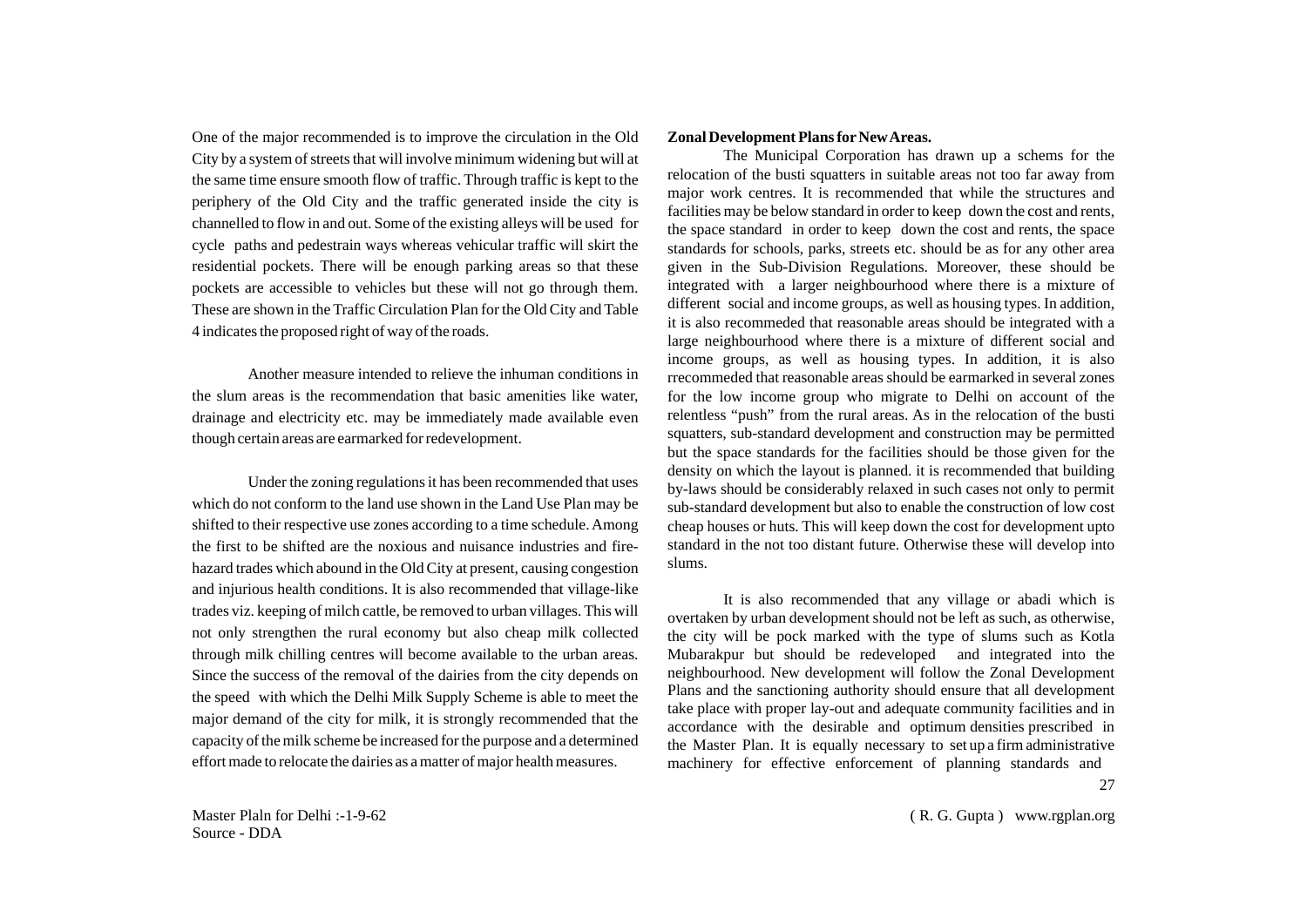community wide inspection of services and prevention of squatting and encroachment. it is also necessary to adopt a compreshensive system of building, sanitary and other codes which prescribe adequate minimum standards of health, sanitation and safety. These can be enforced only if the maximum amount of citizen participation is secured as fully discussed amount of citizen participation is secured as fully discussed in the chapter on "Urban Renewal and Redevelopment" in the work studies.

#### **8. TRAFFIC AND TRANSPORTATION**

The rational and functional land use pattern envisaged in this Plan. which has taken into consideration the physical interrelationship of the various land uses on the principle of relative self-containment of each Planning Division. Will obviate the necessity of costly new transporation lines. But with increasing traffic even at the present time. certain basic requirements for smooth and efficient flow of traffic will have to be implemented and long term mesures planned to keep traffic within the bounds of the proposed transportation system. These are fully discussed studies. The major recommendations are given here and are shown in detail in the Land use Plan.

#### **Railways:**

In order to bypass Delhi Main Railway Station for through traffic. the Railways are planning a goods avoiding line which must be made to serve as a Ring Railway for local suburban traffic movement. Hence it will be necessary to have new railway stations at suitable places: and improve and expand the existing railway stations with more platform and passenger facilities, together with the provision for parking vehicles, for which land provision is made.

In order to reduce intracity traffic load. It is also essential to effect substantial improvements to some of the smaller railway stations both for passenger and goods. Improvements to Sahibabad goods station

Master Plaln for Delhi :-1-9-62 Source - DDA

facilities are in progress. Okhla, Nizamuddin. Subzimandi, Azadpur, Badli, Shahdara, Shakurbasti and Nangloi Railway Stations require substantial improvement and extension.

The Marshalling Yard at the New Delhi Railway Station will be shifted to Tughlakabad on the Agra Line. Also, mineral and goods sidings are proposed near the Marshalling Yard as Tughlakabad. on the Ambala line near Azadpur, and in U.P. contiguous to Shahdara. There is a railway siding already in Shakurbasti for oil etc. Suitable goods sidings should be made available to all the large industrial zones.

the mater gauge railway should be extended upto New Delhi Station which will be connected to the main Lucknow line at Sahibabad by a new bridge over the Yamuna opposite Purana Qila. Because of these and the moving out of the Marshalling Yard, a redesigning of the New Delhi Railway Station will be necessary. Some land reservation is made outside the station for parking etc.

The redesigning and modernization of the Delhi Main Railway Station is in progress. The planning should not only take into consideration the growing railway traffic but also the requirements of parking facilities which are at present wholly inadequate. The railway authorities should acquire more land for this purpose in accordance with the proposals in the Plan.

The jurisdiction of the Northern Railway should be extended upto Mathura junction so that the development of railways in the National Capital Region will get a Co-ordinated approach and will facilitate the growth of the Ring Town of Faridabad which at present is in the Central Railway Line.

There is also the task of Co-ordinatin passenger transport operation within this Region, with but and truck transport system. Joint team work is necessary to eliminate uneconomic duplication and improvement of services. It is recommended that the frequency of railway services in the Region should be increased. <sup>28</sup>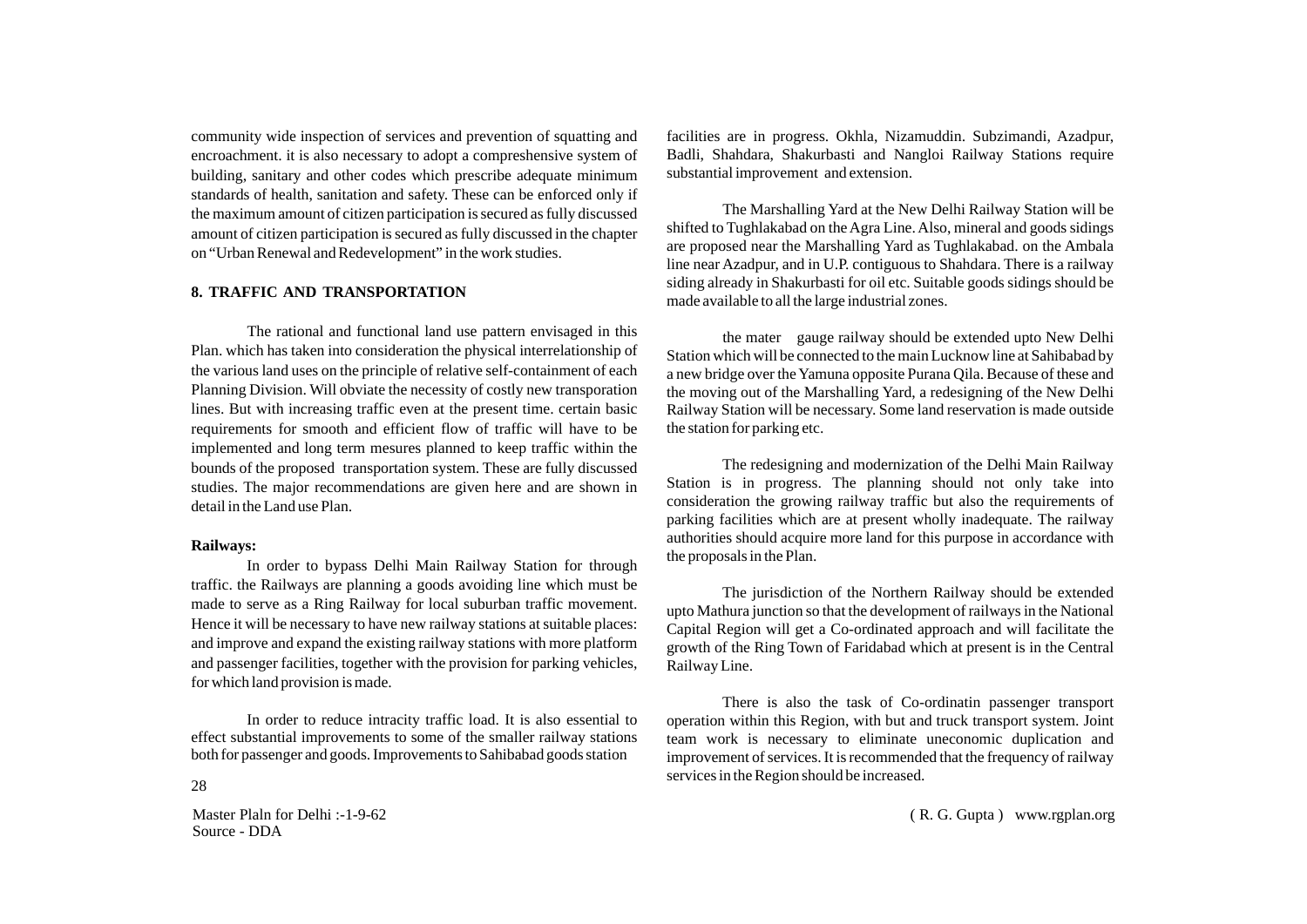Serious consideration should be given to the future electrification of the Delhi Terminal Area as far as Ghaziabad. Meerut, Faridabad and Sonepat. Until this becomes teasible, quick turning and relatively smokeless diesel rail-cars must be brought into operations.

#### **Roads:**

In order to avoid congestion in the urban core, certain by-pass routes aere recommended. The Ring Road which has been constructed in most parts must be quickly completed. The right-of-way should be 210 feet.

The Inner Ring Road requires links at some places and the widening of the right-of-way upto 150 feet. Grade separation should be provided where it crosses main arterial roads. Both the Inner Ring Road and the Main Ring Road should have access at not less than approximately  $\frac{1}{4}$  to  $\frac{1}{2}$  mile intervals.

The National Highway Bypass as shown in the Plan from badarpur village in the south along the Yamuna River upto Wazirabad pumping station (except the portion skirting Metcalfe House) and then to meet the Grand Trunk Road has to be completed. The alignment of the National Highway Bypass east of Metcalfe House will have to be restudied. The bypass has already been constructed from the Ring Road in the south upto Metcalfe House. The right-of-way should be 300 feet.

Two more major road links between Old and New Delhi are recommended . These will be overpasses over the railway line. One connects Circular Road to Parliament Street, following the alignment of existing Ranjit Singh Road, School Lane and Keeling Road; the other connects Mathura Road to College road and Ferozeshah Road. In case an over-bridge near the College Road and Ferozeshah Road. In case an overbridge near the College Road is not possible for engineering reasons, the possibility of constructing an under-pass should be examined.

It is recommended that Rohtak Road should be diverted along the south side of the Western Yamuna Canal (north of the existing alignment) to join the proposed inner Ring Road.

With large scale development proposed for Shahdara, four bridge links are proposed in addition to the improvement that should be made to the existing road-*cum*-railway bridge, north of Red Fort. In the north, the Wazirabad Barrage will have a road, with a cantilever adequate in width for pedestrian movement and cycle tracks. This road proposed over the barrage will connect the National Bypass near Waziarabad Pumping station to Grand Trunk Road near Sahibabad. This will be an arterial road. Another road across the Yamuna near Humayun's Tomb in the south will connect Delhi to Ghaziabad across the River Hindon. Both these roads will have a right-of-way of 300 ft. In between these two major links, are proposed two road bridges across the Yamuna (subject to engineering feasibility) as shown in the Plan. The right-of-way of the Badarpur-Mehrauli road will be 250 feet and that of the Boulevard Road connecting Subzimandi with the National Highway will be 200 feet.

All the five National Highways which converge on Delhi will have a 300 feet right-of-way outside the urban limits and will be designed according to highway standards. The arterial and sub-arterial roads shown in the Plan should have a right-of-way of 200 feet and 150 feet respectively and major roads of 100 feet.

Many of the existing important roads require widening of the right-of-way as shown in the Plan. Notable among them are Lothian Road, Elgin Road, Mathura Road, Patel Road, Shankar Road, Park Street, Talkatora Road, Queen Victoria Road, Chelmsford Road, Qutab Road, Panchkuin Road, Rohtak Road and Church Mission Road in Old Delhi. Asystem of "minimum" streets for the Old City has already been recommended earlier in this Chapter and a detailed list and a map has been provided.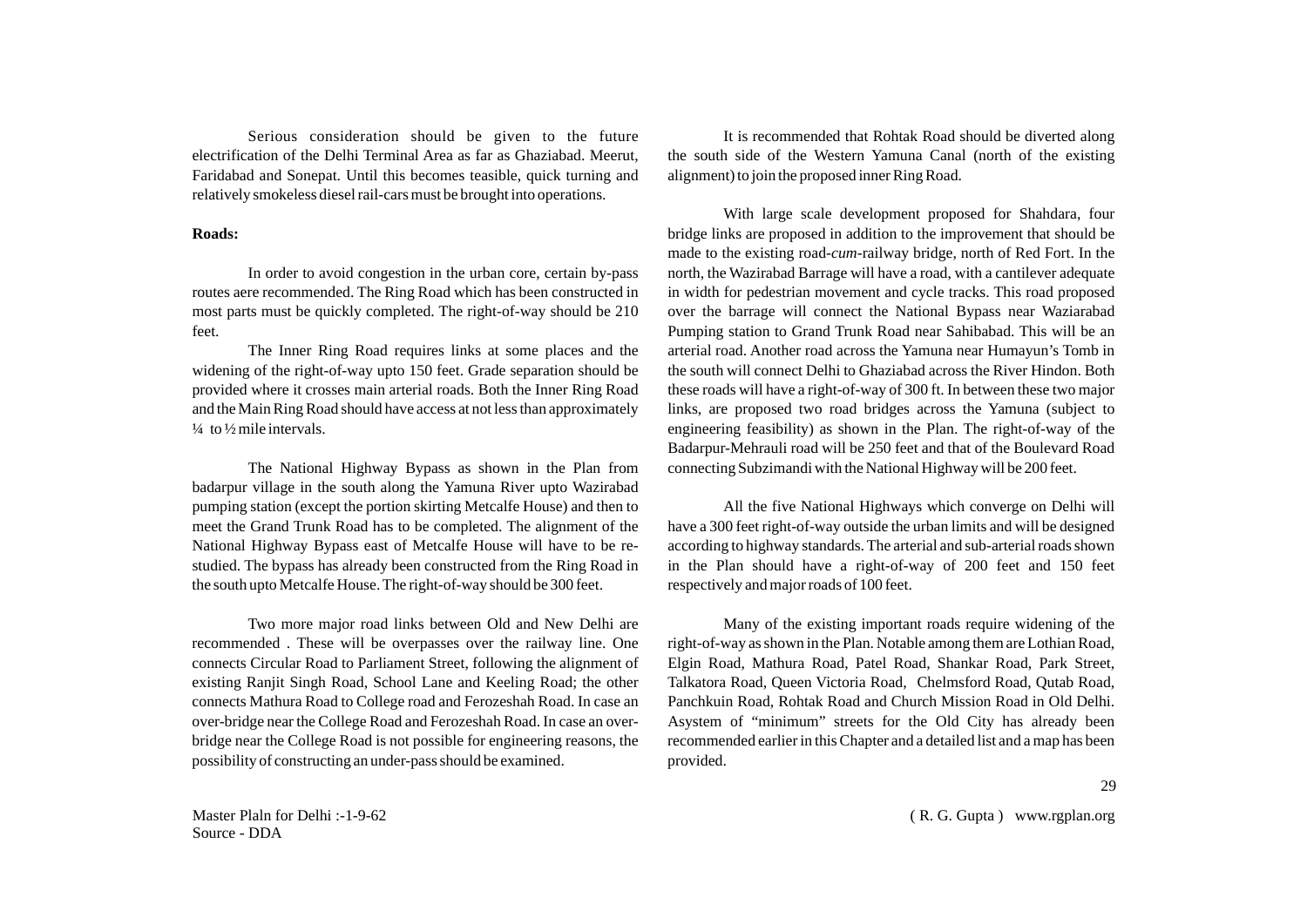Roads with less than 100 ft. right-of-way will be shown in Zonal Development Plans and other detailed plans.

#### **Arterial Cycle Tracks:**

In addition to improvements of the existing road-marginal cycle tracks, the following arterial cycle tracks entirely separate from the carriageway, as shown in the Plan, are essential to avoid traffic bottlenecks.

Two cycle tracks going south from the Central Secretariat with 25 feet right-of-way, one to Vinay Nagar and another through Lodi Colony to Sewa Nagar are recommended.

The route in the westerly direction runs parallel to Patel Road, Shankar Road, thence through an underpass across the Upper Ridge Road to Talkatora Road and the Secretariat. Another runs north along Queen Mary's Avenue, market Road, Ramakrishan Ashram Marg, Chitragupta Road and Mandheqalan Road.

Acantilever pedestrian-cum-cycle track on the existing yamuna Bridge has been proposed, which will link with the proposed cycle track to Chandni Chowk and the other to the Secretariat and to Connaught Place.

Parking for cycles at Government and other offices is assured by the floor area ratio and maximum coverage prescribed in the Zoning Regulations.

## **Road Grade Separation with Railways:**

The hold-up of road traffic at railway level crossings calls for under or overpasses at Rohtak Road, Patel Road, Link Road between New and Old Rohtak Roads and the approach Road to the Okhla Industrial Estate. The proposal for two new link roads between Minto and Hardinge bridges as overpasses has already been stated. So, too, Queen Victoria 30

Master Plaln for Delhi :-1-9-62 Source - DDA

Road joining the National Bypass requires a grade separation with the railway line. When Safdarjang airport is shifted, Mehrauli Road must have grade separation with the railway line.

# **Road Intersection Improvements:**

At every major intersection at grade, channelisation of traffic by the use of pavement marking, raised islands or other suitable means are necessary. The ones at Minto Road and Connaught Place, Queen's Road and Kauriya Pul Road, Ajmere Gate, and Mathura Road-Wellesley Road corssing are the most pressing. Also many of the round-abouts with insufficient turning radius should be gradually replaced by intersections with traffic lights.

# **Road Transport Terminals:**

# *Interstate passenger bus terminal and parking.*

Three suitable sites of about 10 acres each, depending upon requirements. for loading and discharge of passengers, luggage and parcels, idle parking of buses when not engaged in active operations, are recommended at the following locations.

- 1. South of Idgah near Jhandewalan.
- 2. North of Central Road Research Institute on Mathura Road.
- 3. Near Shahdara Railway Station between the railway line and G.T. Road

One more terminal of 10 acres is proposed outside Kashmere Gate. This will have in addition a separate site of 21 acres for idle parking east of the sanitary drain between the National Bypass and the Western Bund of the Yamuna River. This idle parking site will also provide for truck parking and servicing of buses and trucks.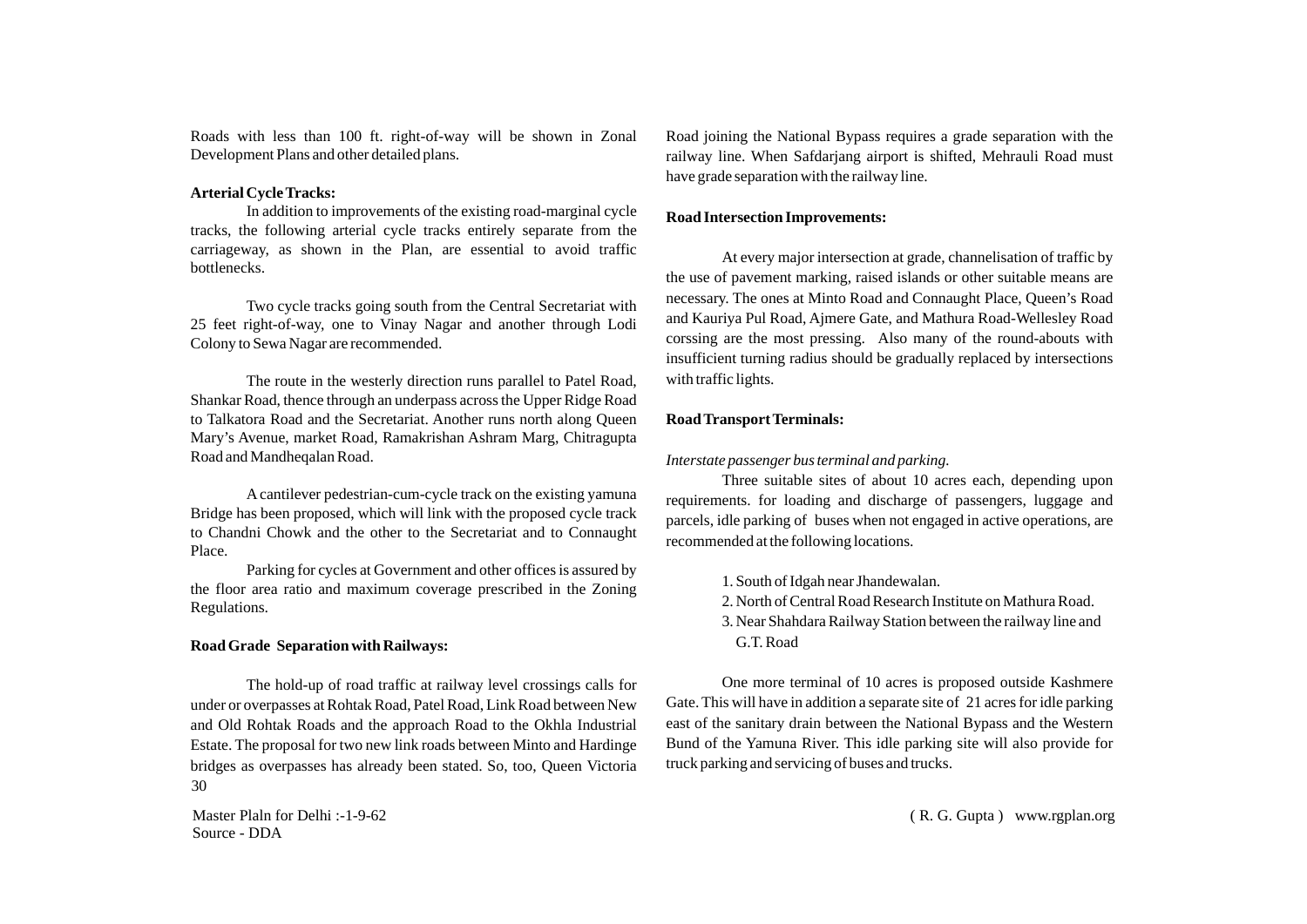Asites of suitable dimension, as a well planned terminal in the Motia khan area, south of Idgah Road, with offices and godowns of the booking and forwarding agencies is recommended. Another truch terminal site of 50 acres is proposed in the Shahdara area, west of the proposed airport road and north of the proposed National Highway. This will also have idle parking for trucks between trips.

Three suitable sites of adequate size of about 10 acres each are proposed for truck idle parking, servicing and all the incidental facilities that may be required with it. These sites are as follows:

1. Near Azadpur Police Station on Grand Trunk Road to Ambala.

2. Between Ring Road and Lawrence road and North of Rohtak road in the vicinity of Nangal Poser Station.

3. Near Okhla Industrial Estate on Mathura Road.

## *D.T.U. Bus Terminal.*

It is proposed to develop two terminals, one in the connaught Place extension and the other near the Minto Bridge area as loading points for passengers and also to serve as places for accumulating, extra rush hour bus requirements. These terminals in order to be selfsupporting should be developed for multi-purpose use including shopping and office space etc.

To bandle peak hour loads at Central Secretariat, Old Delhi Main Railway Station, Red Fort and Kashmere Gate, similar off-street laoding stations and bus accumulation areas are recommended. Also, in all the proposed District Centres and in the Central Business District of Shahdara, bus terminals may be developed as an integral part of these schemes. High density residential areas such as Vinay Nagar in the

south and Karol Bagh in the west should be provided with off-street loading points for handling morning peak hour traffic. The bus service should be soeeded up by establishing fewer, but better curb spaces in heavy loading areas and by strict enforcement measures to keep these stations clear of interference. A number of bus depots distributed over the urban area are shown in the Plan.

# **Future Mass Transit.**

The proposal to have an electrified sub-way should be explored for the future when a substantial increased in traffic will justify an expenditure of Rs. 4 crore per mile; put it is obviously not a short range project. For the present, the Ringh Railway recommended, with the local bus service, should furnish the mass transit.

# **Department of Traffic.**

The traffic problems of urban Delhi require continuous attention to a large number of miscellaneous items like intersection, traffic control, law enforcement, traffic education, pedestrain control, traffic signs and signals, street lighting and other matters. There are also capital works like planning of terminals, budgeting and financing of capital improvements. To deal with all these matters in a comprehensive manner it is recomended that a Traffic Department be set up under a trained traffic enginer and the enforcement of traffic may continue to be the responsibility of the police, with proper liaison between the two.

# **Staggering of Work Hours.**

An important measure recommended for improving peak hour traffic conditions, is the staggering of work hours so as to distribute peak hour traffic load over a longer period. 31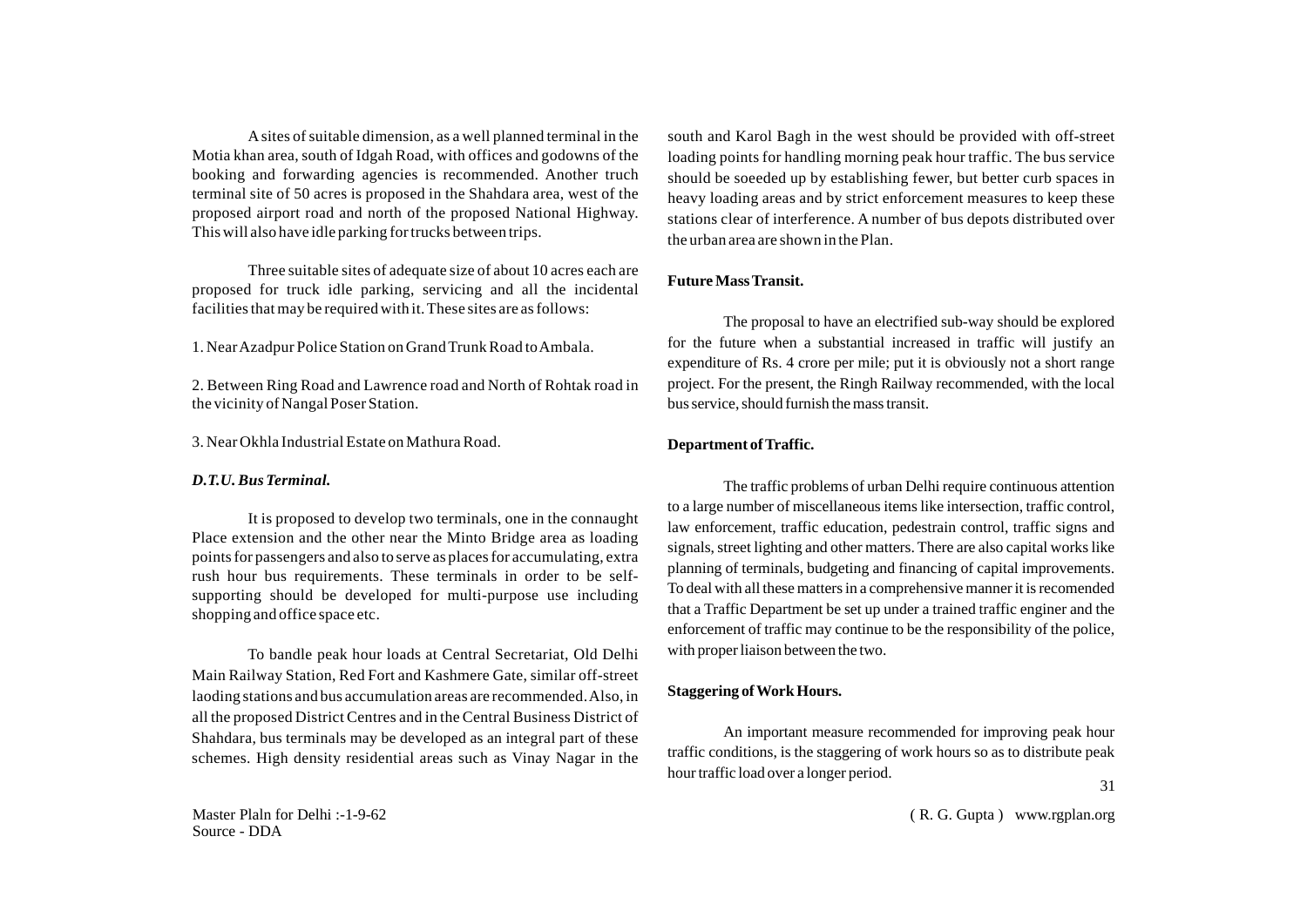#### **Regional Highway Proposals:**

It is recommended that in order to relieve the pressure on the Yamuna Bridge and the congested Delhi area, peripheral all weather communications should be provided by converting the exsting bot bridges into concrete structures. A bridge at Baghpat will give a connection to Sonepat-Methrauli, while the bridge at Jewar will link Palwal to Khurja and Aligarh.

Similarly, in order to encourage perodheral movement of traffic between the towns lying within the Delhi Metropolitan Area, a perimeter road connecting Ghaziabad, Faridabad, Gurgaon, Bahadurgarh and Narela should be development. The proposed bridge opposite humayun's Tomp will connect Ghaziabad with Faridabad and the barrage-cum-road at Wazirabad will connect Ghaziabad to the north.

The Ring Towns of the Delhi Metropolitan Area lie on the national Highways. With their proposed repaid growth, bypass roads are essential For this purpose the right-of-way should be earmarked for the bypass immediately, instead of resorting to costly land acquisition latter when urban development has taken place. Ribbon development along National Highways must be prevented by Zoning Regulations.

#### **Airport.**

It is recommended that the International Civil Airport be continued at Palam with suitable runways and terminal facilities for increased jet traffic. For this purpose the existing airport acreage has been doubled. If, however, for security reasons, the Air Force Station cannot be removed from Palam, the International Civil Airport can be located at Pasuanda in U.P. It is a good site and within easy reach of Delhi. The site has, therefore, been marked on the plan. What is of the utmost importance is an early decision on this matter as it may not be possible to keep the Pasaunda site vacant indefinitely. Palam is undoubtedly best suited for a civil airport and should be given up only for over-riding defence reasons.

Master Plaln for Delhi :-1-9-62 Source - DDA

The airport at Safdarjang is in the midst of heavily built-up residential areas. It canot, therefore, be extended to meet the requirements of modern aircraft in agrad to line of flight and length o runway. The airport continues to b a source of hazard and nuisance to the areas surrounding it. It is, therefore, recommended that it should ultimately be removed-possibly to join the ultimate International Civil Airport for Delhi. The Flying Club which is functioning at the same site there days should also be used for recreational purposes and the Plan has, therefore, shown it for ultimate recreational use.

#### **9. COMMUNITY FACILITIES AND SERVICES.**

#### **A- Recreation.**

A system of District Parks has been worked out for the entire urban area of Delhi related to the proposed pattern of residential densities. The proposals will enable every one of all age groups to enjoy active and passive recreation. In selecting the locations, due cognizance was given to the existing physical features, special spots of beauty or interest, places of historical or architectural value, existing orchards etc.

## *(I) Local parks and playgrounds.*

These are to be shown in zonal development plans and detailed plans and must cater for all age groups, These range from 2.00 to 0.81 acres per thousand population for residential densities verying from 25 to 200 persons per acre as detailed under Sub-Division Regulations. Howerver, for the Old City where a density of 200 to 250 has been proposed, the standard proposed is 0.30 acres per thousand population for the simple reason that space is just not available. The area proposed will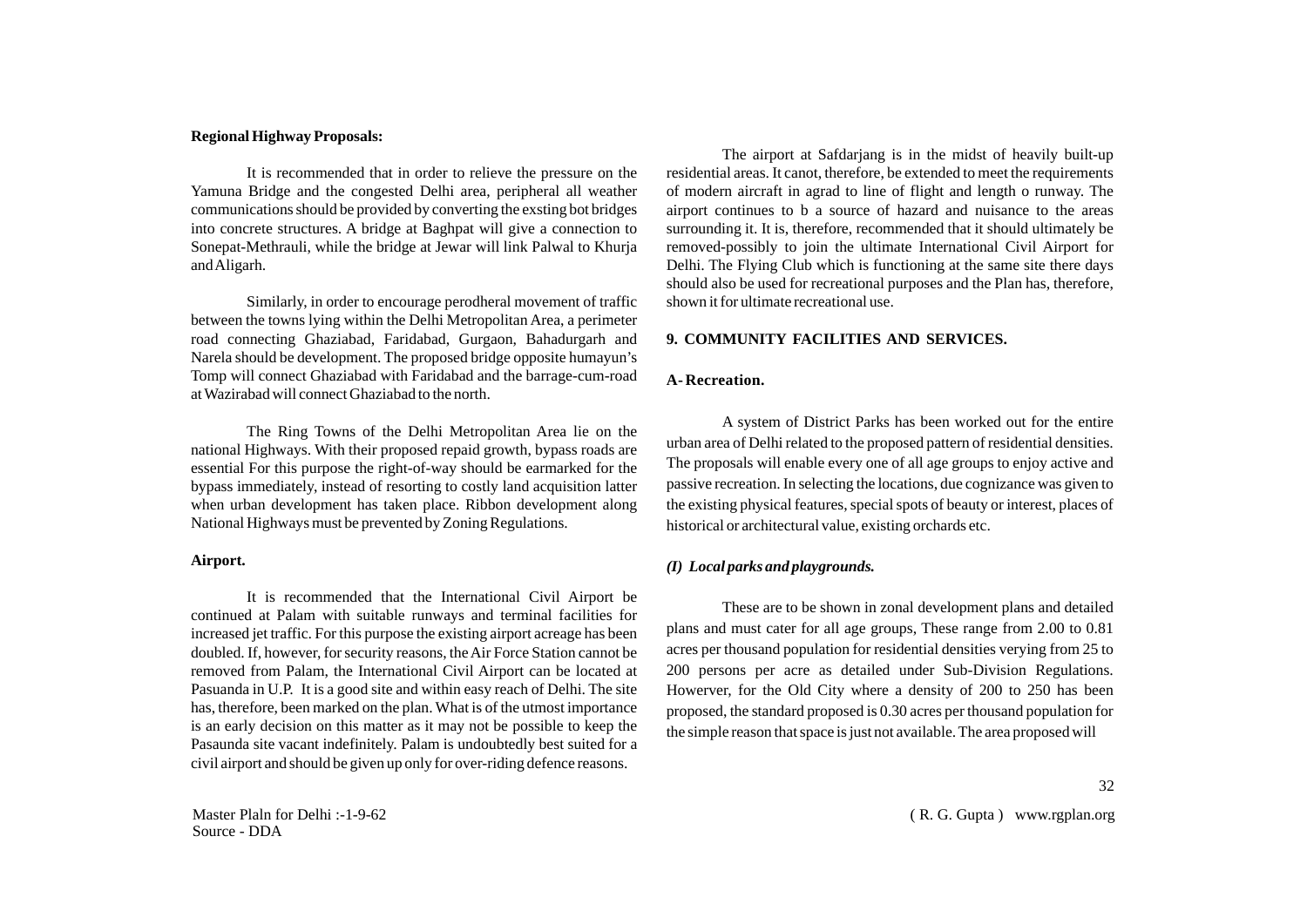provide tot-lots, playground space for primary and secondary school age children and local neighbourhood parks within walking distance of the neighbourhood which they cater for.

# *(ii) District Parks.*

These are proposed on an overall basis of about 3 acres per thousand polulation and distributed all over the urban area. Each District Centre has a district park nearby. Most of the parks are inter-connectd by a system of green ways which penetrate through and between residential and work areas to provide an efficient system of direct pedestrian and cycle tracks for circulation between different residential neighbourhoods safe from vehicular traffic. In the first stage financial limitations will limit the development of organised parks to only a small portion of the area allocated in the Plan and the rest would remain in a natural state, so that a disproportionate amount of the municipal budget will not be spent for such amenities. But within 20 to 25 years from now, all the park area should be developed to serve the increased demand. The total area earmarked for District Parks is about 17,940 acres including semi-public recreational areas 890 acres.

## *The Old city Division*

The existing parks are the Parade grounds in front of Red Fort and Jama Masjid, Rajghat and Queens Gardens. The proposed parks are: the river front south of Yamuna Bridge, Qadam Sharif around the graveyard area and the Idgah. it is proposed that all areas receive major improvements in the Third Five Year Plan. It is in this area of the Old City that the greatest population is concentrated and the greatest need for Parks exists.

## *Karol Bagh Division :*

The existing parks are Ajmal Khan Park and in Anand Parbat.

\* Refer Para (B) of Notification No. K-12014/6/75-UD dated 11.12.1975

The former is fully developed and the latter partially and should be developed as a district park. The ridge area east of Pusa Road (on which sites for a college and schools have also been earmarked) should be immediately developed as a park, since the entire congested area is without adequate park facilities. The other park proposed is near Naraina Village.

# *Civil Lines Division :*

The University ridge is in a semi-development stage, as also the area around the coronation Pillar. it is proposed that parts of these areas be taken up for immediate development. the other existing parks are Roshanara Gardens and the one outside Kashmere Gate. It is proposed to developed parks at the junction of Mall Road and G.T. Road, Magazine Road in Timarpur, north of Kingsway Camp and north of Model Town, and north of Rana Pratap Bagh.

## *New Delhi Division*

The existing parks and open spaces are the Central Vist, the Hexagon near India Gate, Lodi Gardens, Ramlila Grounds, Talkatora Grounds, Vijay Chowk, Feroze Shah Kotla Grounds, area around Safdarjang Tomb, Connaught Place, Gurdwara Park and Lady Hardinge Ground. Also the Zoological gardens and the Buddha Memorial Park have been partially developed. Area in the Diplomatic Enclave, area west of Lodi colony, the Safdarjang Airport area and the River Front (for Olympic Grounds) are some of the proposed parks. Beyond expanding the Zoological gardens and the Buddha Memorial Park and the Olympic grounds, it may not be desirable to develop other areas until the Old City, West Delhi, south Delhi and Shahdara have adequate recreational areas.

#### *Shahdara Division*

This has hardly any park. Here the largest park proposed is along the river Yamuna. Parks are proposed also near the proposed Central Business District and district Centres.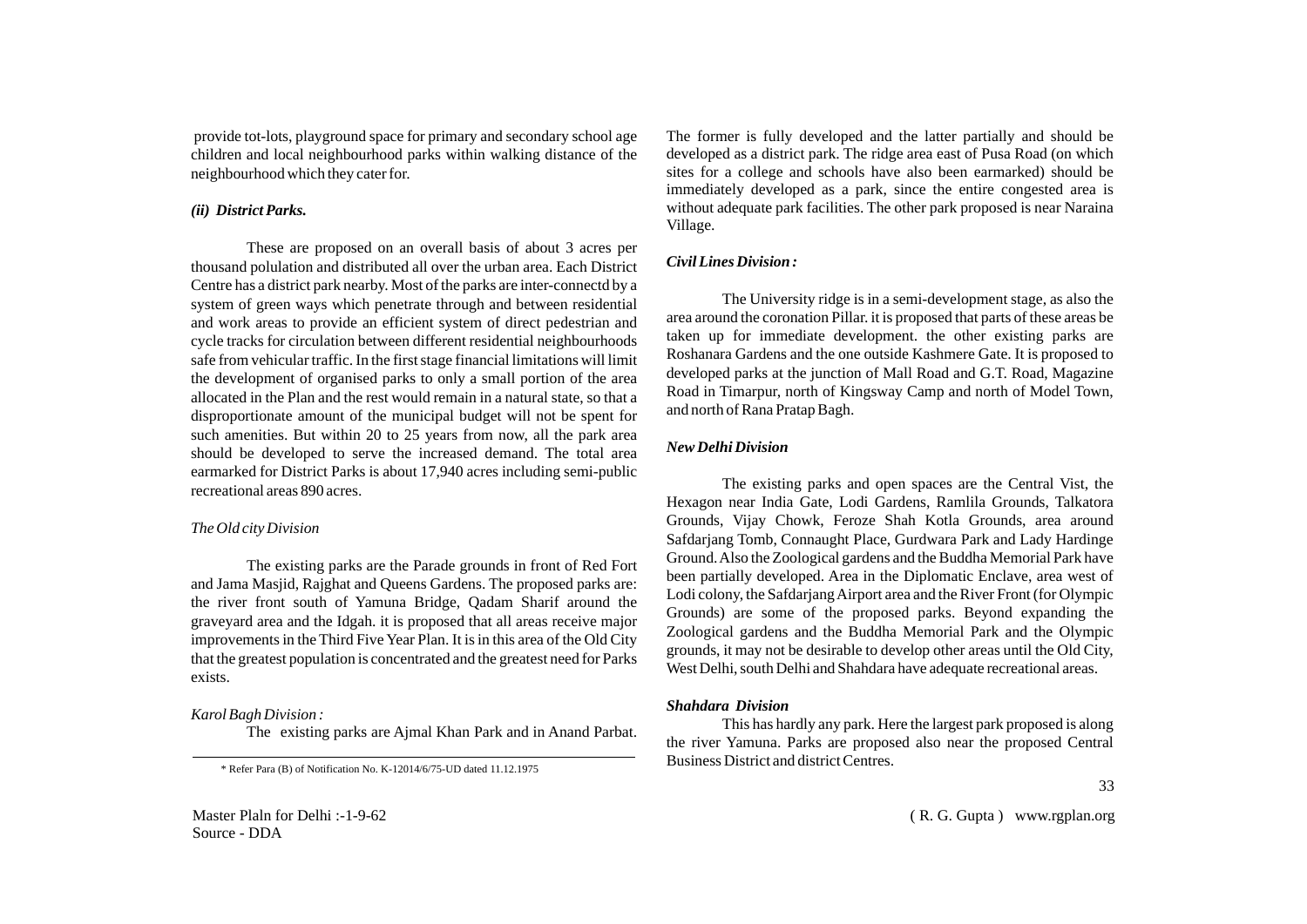#### *South Delhi Division:*

Hauz Khas which is partially developed, Siri and area near the industrial zone east and north of Kalkajo, Tughlakabad and the rocky outcrop to its north-west are the proposed parks. Only small portions of these may be developed until the residential areas are more fully developed.

#### *North-West Division*

This division is at present mostly under agricultural use. There are, besides, a number of orchards, some of them quite old and not is a good state of preservation. Park areas have been shown in the Plan at several places in this division, one particularly large one has been suggested north of Sarai Rohilla across the canal. It has also been proposed that some of the orchards should be retained and properly developed and maintained. They will also provide quite a coniderable amount o greenery and open space to the area.

The proposed parks are located mainly along the Najafgarh Nala and near District Centres.

#### *(iii) Picnic Spots:*

The existing picnic spots in Delhi are inadequate to meet the increasing demand of the population for this facility. The proposed spots are named in the chapter on Recreation in the work studies and some of these should be developed immediately. So, too, some of the hunting, fishing and sailing areas, like Najafgarh Jhil and Okhla, should be developed for these sports.

#### *(iv) Regional Parks :*

The most important of these is the Upper Ridge which should be reserved for a regional park, It should not be allowed to be dissipated by small undersirable uses but should be gradually developed as a central public park in Delhi, comparable to Hyde Park in New York. For the 34

Master Plaln for Delhi :-1-9-62 Source - DDA

present, small portions of it may be developed like the Buddha Memorial Park and the rest may remain in a natural state with the under growth cleared to facilitate hiking.

The other area is near the Qutab Minar which should be enlarged and part of it developed as a Botanical Garden.

The Southern Ridge is also a potential Regional Park and must be properly developed, in the course of years.

The existing use of the Malcha rifle Range on the Southern portion of the Ridge will remain undisturbed.

The total area shown under regional Parks is 8,200 acres.

Some of the other potential regional Parks are outside the Union Territory of Delhi and are indicated in the chapter on Recration in the work studies.

#### *(v) Agricultural Green Belt :*

This is mostly a one mile depth inviolable green belt of agricultural land around the 1981 urbanizable limits, which will bekept in intensive agricultural uses by Zoning Regulations, which allow only farm houses and agricultural uses. This will prevent premature urban growth and the overspilling of development during the plan period.

#### **(B) Education :**

Standards for pre-primary, basic primary and higher secondary schools for various residential densities are given in the Sub-divison Regulations and locations will be shown in Zonal Development Plans and detailed plans. the sizes for higher secondary schools vary from 5 to 10 acres; for basic primary from 1.5 to 2.5 acres and for pre-primary from 0.2 to 0.75 acres, for residential densities varying from 200 to 50 persons per acre.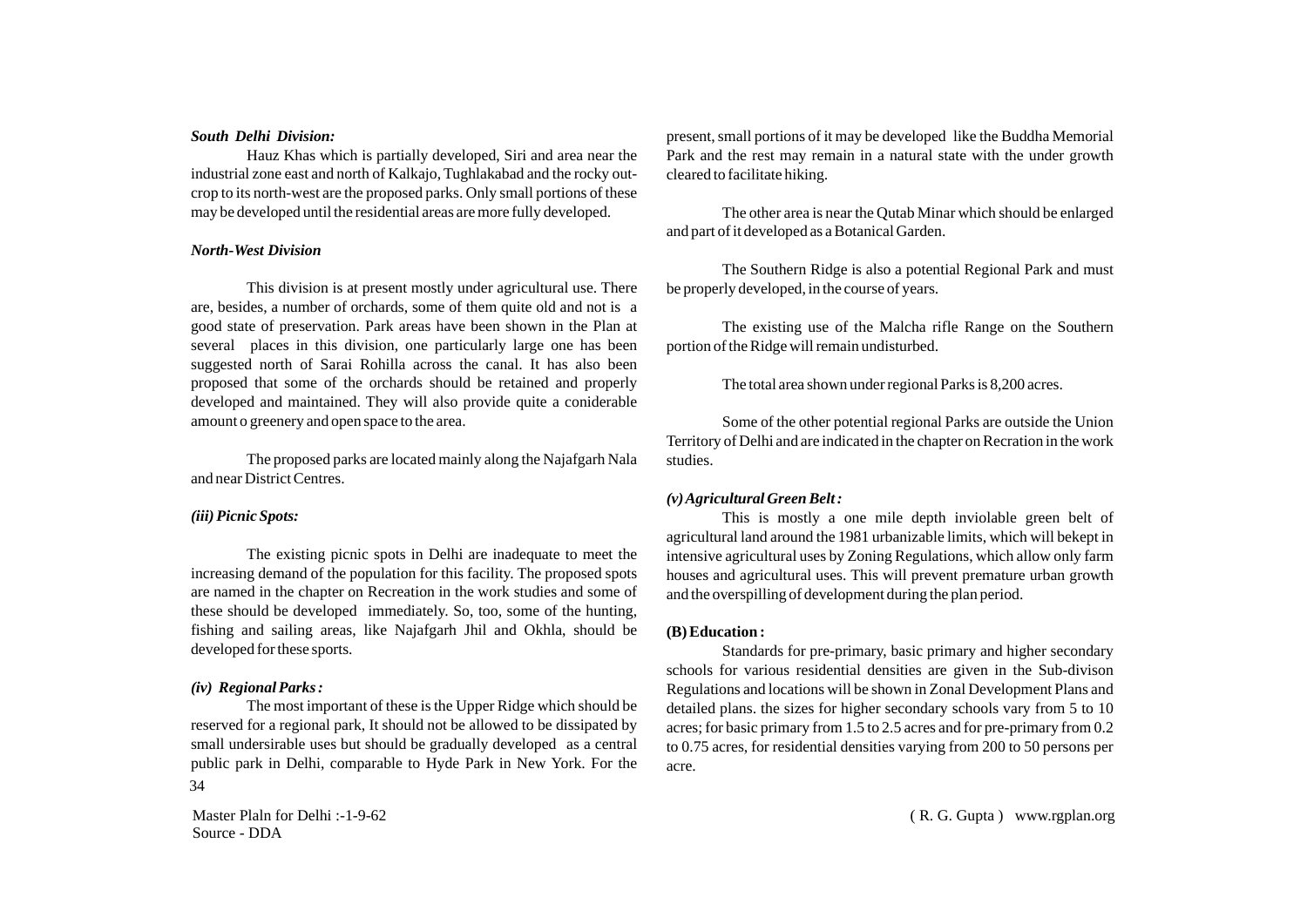There is a huge back-log in all the there stages of schools, which is fully dealt with in the chapter on Education in the work studies. Urgent steps will have to be taken to build schools at an adequate pace so as to be able to meet all the requirements.

## *University and College Education.*

There are at present 26 colleges affiliated to the Delhi University (of which 10 are in and around the University Campus), with over 14,000 students in 1960. All the colleges are overcrowded and are unable to cope with the increasing demand for college education. Moreover, the students have to travel long distances from far-flung colonies.

It is proposed to expand the existing university campus to have a total of 385 acres. A university centre in the south is proposed near the junction of Kitchner Road and Ring Road. This centre will have several colleges.

It is also proposed to have a number of colleges within easy reach of the residential areas each to serve a population of about 1,50,000. Land measuring 15 acres has been proposed for each college, which will suffice for the teaching building, Staff quarters and playgrounds, with land left over for future expansion. It is proposed that only a few of these colleges would have hostel and dormitory facilities, as most of the students served by the colleges would come from the surrounding residential areas. In addition to the existing (1960) 26 colleges, sites for 22 new colleges have been earmarked in the Plan. Out of these, there are 4 existing professional colleges and an Engineering college has been located south of Hauz Khas.

It is further proposed that for every four or five colleges, a University Centre should also be provided. Such a Centre would contain comprehensive library facilities and research laboratories; and in addition serve as a general campus for evening cultural activities for the entire Planning Division. The Plan provides for 6 such centres with as much as 30 to 40 acres each. The total area earmarked in the Plan is about 1,400 acres for colleges and University campus and centres.

| TABLE 2.                                                    |
|-------------------------------------------------------------|
| Distribution of Colleges and University Centres by Planning |
| Division.                                                   |

| Planning      | Colleges |          |       | University | Campus & Centras  |       |  |
|---------------|----------|----------|-------|------------|-------------------|-------|--|
| Division      | Existing | Proposed | Total |            | Existing Proposed | Total |  |
| Old Delhi     | 2        |          | 2     |            |                   |       |  |
| Karol Bagh    | 2        | 3        | 5     |            |                   |       |  |
| Civil Lines   | 12       |          | 13    |            |                   |       |  |
| New Delhi     | 9        |          | 11    |            |                   |       |  |
| Shahdara      |          |          | 4     |            |                   |       |  |
| South Delhi   |          |          | 5     |            |                   |       |  |
| West Delhi    |          |          | 5     |            |                   |       |  |
| North Western |          | 3        | 3     |            |                   |       |  |
| Total         | 26       | 22       | 48    |            | 6                 |       |  |

#### *Research Institutions:*

Land has been allotted for the expansion of the Jamia Millia educational centr near Okhla and for the Pusa Agriculture Re-search Institute near Patel Nagar. Reservation of land has also been made for institutional use north of Badarpur Road. The All India Institute of Medical Sciences on Mehrauli Road and the Central Road Research Institute on Mathura Road and the National Physical Laboratory near the Pusa Institute are being developed to their optimum capacity.

#### *Other Educational Institutes:*

An area of about 600 acres has been earmarked for Educational and Cultrual purposes south-west of the new Engineering.

35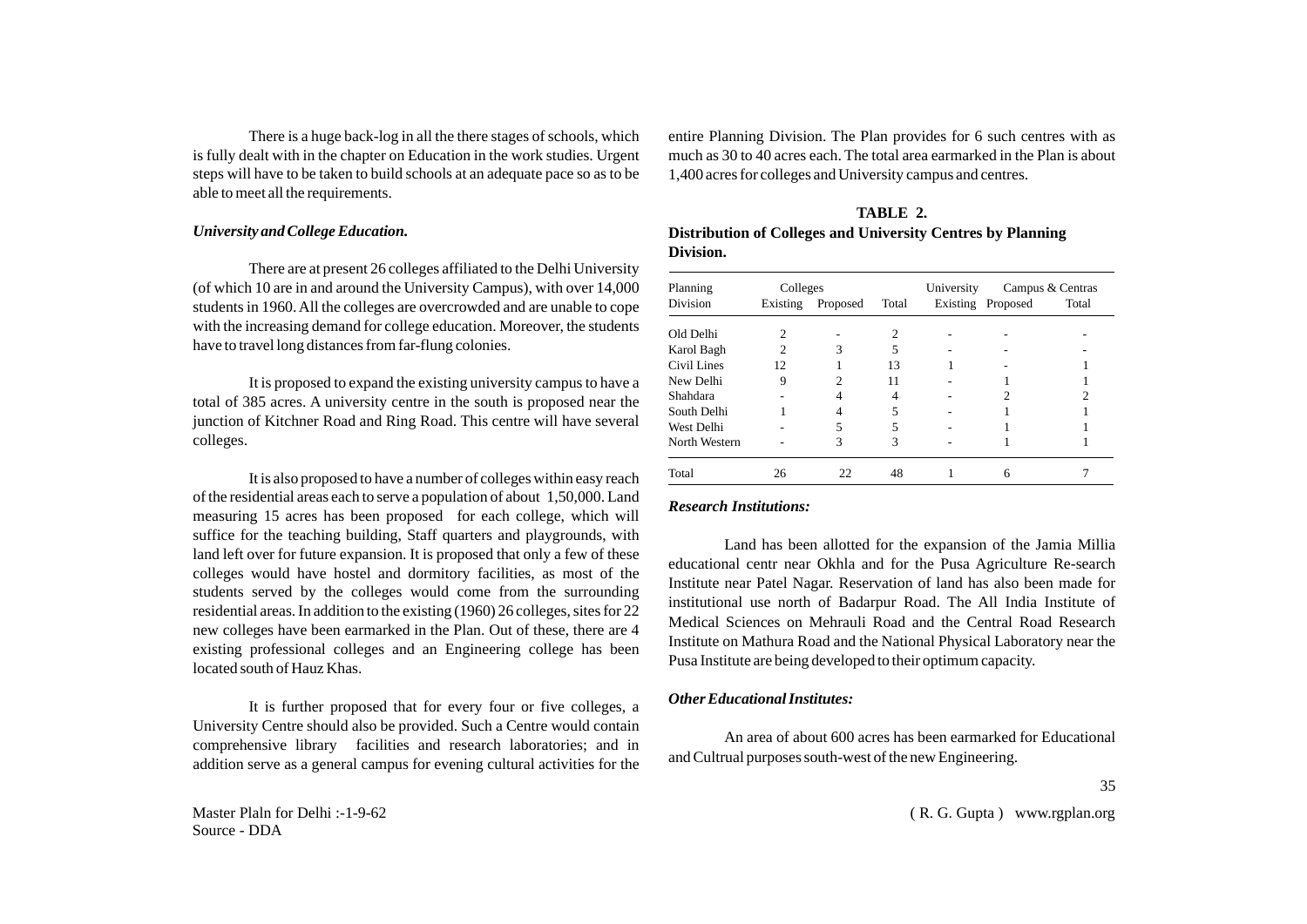College. Out of this a suitable amount of land may be allotted for a new University and other educational institutes which subserve the needs of the Urban area and provide for research, higher education and train educational personnel at an advanced level. Total land allocated in the Plan for Research and institutional uses is about 2,900 acres.

#### **(C) Hospitals :**

There are at present 7 general hospitals and a number of private hospitals and maternity hospitals. These are inadequate even for the needs of the present population. There are also two T.B. hospitals, one Infectious Diseases Hospital and one Mental Hospital. It is proposed to have 20 additional hospitals of 500 beds to serve 1,25,000 people. The area proposed is about 15 acres each. It is also proposed that in each Planning Division at least one hospital will have about 25 acres, so that it can offer specialised services not available in other hospitals. Land has been reserved in the Plan for the expansion of some of the existing hospitals.

| Planning         | General  | Hospitals      |                |  |
|------------------|----------|----------------|----------------|--|
| Division         | Existing | Proposed       | Total          |  |
| Old City         |          | Nil            |                |  |
| Karol Bagh       | Nil      |                |                |  |
| Civil Lines      |          |                | $\overline{c}$ |  |
| New Delhi        | 3        |                | 4              |  |
| Shahdara         | Nil      | 6              | 6              |  |
| South Delhi      | 2        | $\overline{c}$ | 4              |  |
| West Delhi       | Nill     | 5              | 5              |  |
| North West Delhi | Nil      | 4              | 4              |  |
| <b>TOTAL</b>     |          | 20             | 27             |  |

#### **TABLE 3**

36 Master Plaln for Delhi :-1-9-62 Source - DDA It is proposed to locate three more Infectious Diseases Hospitals one each in the south, west and north,

The total area under Hospitals in the Plan is 953 acres.

#### **(D) OtherCommunity Facilities :**

## *Police Stations :*

Police Lines and a few large police stations, both existing and proposed, are shown in the Plan. These are distributed all over urban Delhi. Others will be shown in Zonal Development Plans.

Health Centres, Fire Stations, Electricity Sub-stations, Post and Telegraph Offices, Telephone Exchanges, Community Halls, community and neighbourhood shopping centres etc. will have to be shown in Zonal Development Plans and detailed plans. Standards for these are given in the Sub-Division Regulations.

#### **(E) Public Utilities and Services :**

In the chapter on Utilities and Services in the work studies, the total quantum of water and power required for the future growth of Delhi and measures for augmenting the present supply have been pointed out. Active steps have to be taken well in advance to secure the sources of water and power which are so essential for the healthy growth of the city. Gas supply to supplement power has also been suggested for consideration.

#### *Water:*

Additional land to the extent of about 20 acres has been earmarked for the expansion of the Chandrawal Purfication Plant. Also, 40 acres of additional land has been reserved for the Wazirabad Headworks. The other waterworks is in Okhla which has sufficient land. Water supply to Shahdara will be from tube-wells and only a pumping station will be required. Additional land for pumping stations and reservoirs may be met from residential areas and the extensive park areas of the ridge.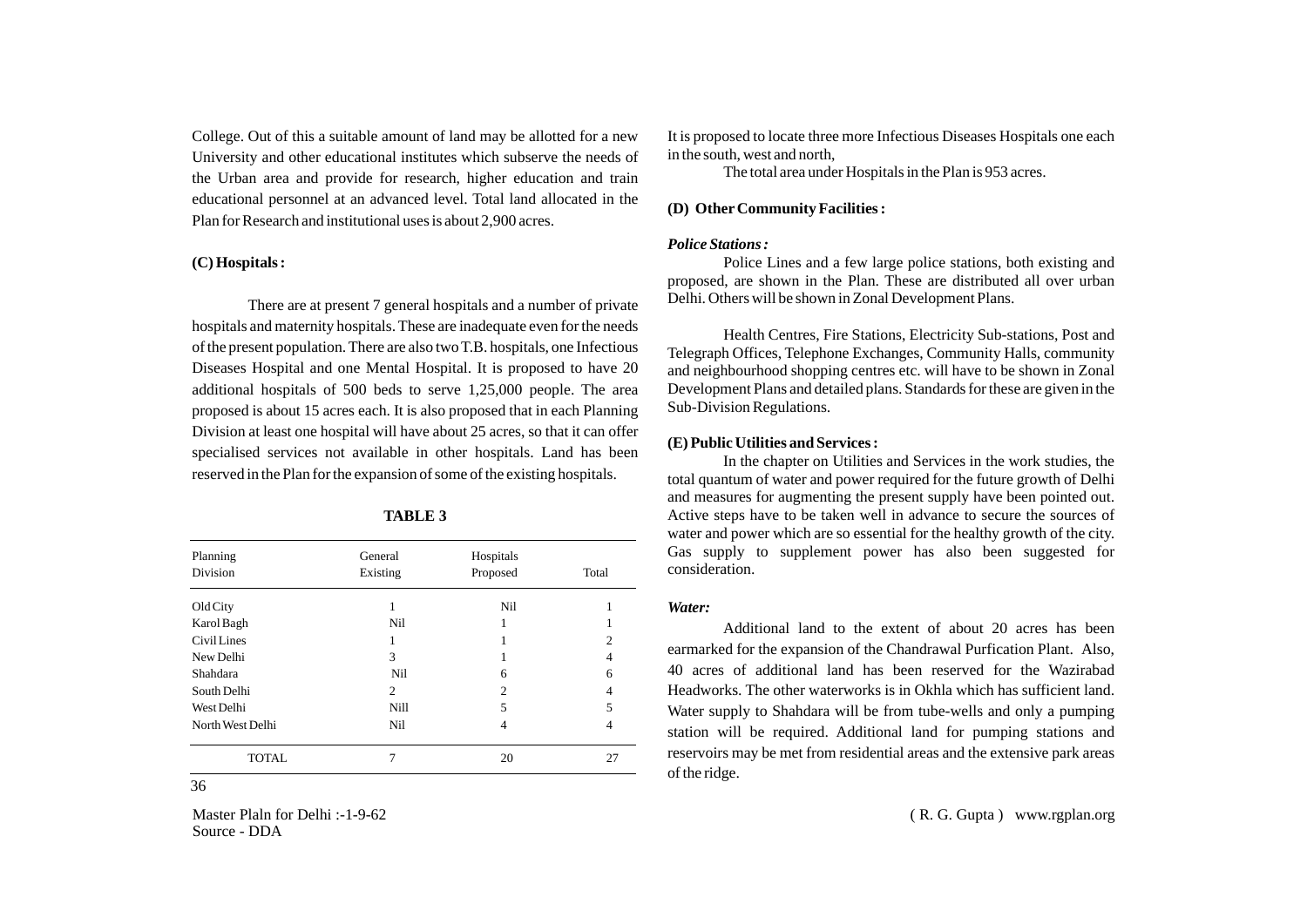#### *Power :*

The existing power house, being too near Rajghat, will continue till such time as the machinery becomes obsolete, so that the Rajghat site will be completely open to the river. Anew site has been earmarked for the location of a big thermal plant south of the present site as it will need constant and large supplies of water from the river and also a railway siding for coal. Land for housing the essential staff and for the future expansion of the plant has also been provided at the new site. Shahdara may require a thermal station to meet the increasing demand of power and a site near the river will have to be selected in due course.

#### *Sewerage :*

Proposals to discontinue sewage overflows into the Yamuna will have to be executed soon. Adequate land has been reserved for the treatment plants, at Okhla in the south, coronation Pillar in the north, and near Keshopur in the west. A site for a new treatment plant has been reserved in South Shahdara to serve the whole of the proposed urban area acros the Yamuna.

#### *Wireless and radio transmitting stations:*

Sites for the essential wireless and radio transmitting stations have been earmarked. It has also been recommended that some of the additional sites required for such stations that have to be in urban Delhi may be located in the park areas of Siri and Anand Parbat. Others must be located in the Rural Zone, as they take up a lot of valuable urban land.

#### *Cremation and burial grounds:*

The existing Nigambodh Ghat has to be redeveloped with more bathing ghats and parks. Two and three storeyed houses should be built for the dwelling of those connected with the cremation rites and bathing ghats should be properly developed. Shops should be provided for the stacking of fire-wood etc. near the ghats. The jamuna Bazaar squatters should be relocated in the area to be developed across the bund on the G.T. Road to Shahdara and elsewhere according to Plan.

A Site near the Yamuna bridge has been recommended for an electric crematorium which is so essential for a big city like Delhi. Thirteen other sites for cremation grounds have been earmarked in the plan so that they are within two or three mile radius of the residential areas. These should be properly developed with trees all around the cremation ground in order not to spoil the amenity of the surrounding areas. The existing cremation grounds like the one on Panchkuin Road which is in the midst of the urban area should be speedily relocated.

The Muslim burial grounds at Kotla are almost full. Two new sites have been proposed. One between the National By-pass and the railway line from Mathura, south of the proposed railway bridge and the other across the Yamuna.

A Christian bruial ground and a Parsi Cemetery already exist in the city.

#### *Dumping grounds and sanitary fills:*

The main dumping grounds for night soil are at Badli beyond the urbanzable limits. In the chapter on Unilities in the work studies it has been strongly recommended that presently cut up and low lying land may be reclaimed by hygienically conducted sanitary earth fills of garbage. This will not only reduce the mileage for trucks carrying garbage long distances away from urban areas, but in the long run, will make available valuable lands (which are now water-logged) for essential urban purposes like parks etc.

## **(F) Social and Cultural Institutes:**

Delhi has been sometimes described as a city without much social and cultural life. While this may be partly true of New Delhi and the new colonies, which had to grow up under stress when much thought was 37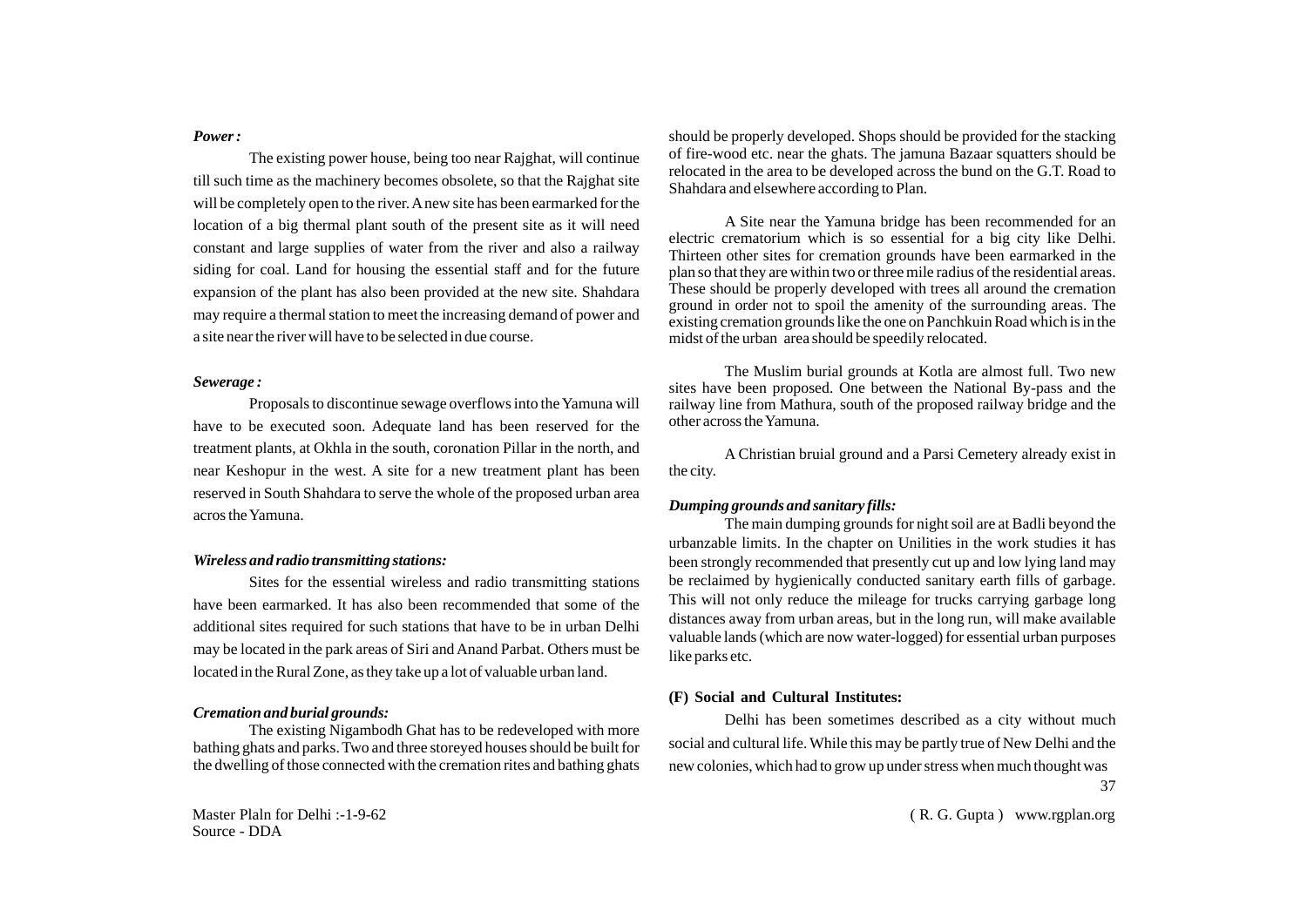not given to providing these facilities compared to providing shelter. But the Old City of Delhi has a rich tradition of social and cultural life, which too may die a slow death if the necessary impetus is not forthcoming. Recognising this, it has been strongly recommended that multipurpose community centres be provided so that a framework may be built up within which the whole fabric of social activities can be inter-woven in such a way that the anonymity of city life does not stifle the cultural life of the citizens. This is fully discussed in the chapter on "Education, Health and Recreation" in the work studies.

The plan has also provided land reservations for charitable, social and educational institutions for the handicapped and underprivileged. These are in the south-west near Tehar Jail and in the north-west near Azadpur. As already stated, a 600 acre land reservation has been made in the south for educational, social and cultural institutions.

Another major centre to meet the long standing aspiration for a richer cultural life, is the site stretching on either side of the Central Vista starting from Janpath and ending at the National Stadium and the Purana Qila Beyond. This will be the new heart of the metropolis with the four major national building; viz. the National Archives, the National Theatre, the National Library and the National Museum. Vigyan Bhavan, an assembly and conference hall, is already runctioning on Maulana Azad Road. New social and cultural buildings of national importance like conference and assembly halls, art galleries, convention halls, public auditoria, theatres and state guest houses should be built by Government in this area.

Another cultural, social and institutional centre proposed is near Sapru House

Master Plaln for Delhi :-1-9-62 Source - DDA

Another cultural, social and institutional centre proposed is near Sapru House as shown in the Plan. A large area is earmarked for the purpose where the Tagore Memorial Theatre has already come up.

A third cultural area proposed will be the new cultural area proposed will be the new Civic Centre, planned around the proposed Municipal Corporation buildings opposite Ram Lila Grounds. This Centre, it is hoped, will bring about the social and cultural integration of Old Delhi and New Delhi by providing common facilities and new centres of interest.

Yet a fourth cultural centre is proposed in about 45 acres of land in the Siri area in the south. This will have an integrated plan for the social and cultural activities of the various states that constitute the Indian Union. The idea is to give a fillip to such activities in the National Capital so that the people of different States can enrich themselves through the medium of song, drams, dance and other fine arts. This, it is hoped, will help is the emotional and cultural integration of the Indian people.

To sum up, the urbanizable area upto 1981 covers about 1,10,500 acres . The detailed distribution of land uses in the Plan is given in the chapter on "Land Use Survey and analysis" in the work studies.

#### **10. NEED OFREVIEWAND REVISION :**

It will be seen that land allocations for various uses emerge from an assessment of the needs of the estimated population in 1981 in various directions-housing, employment, educations, health, recreation, transport, community facilities and public utilities. While a reasonably long-range plan is necessary in order to give a proper perspective, it has to be within the realm of possibility. The outlines of growth during a period of two decades or so can be drawn with a fair amount of accuracy; the 38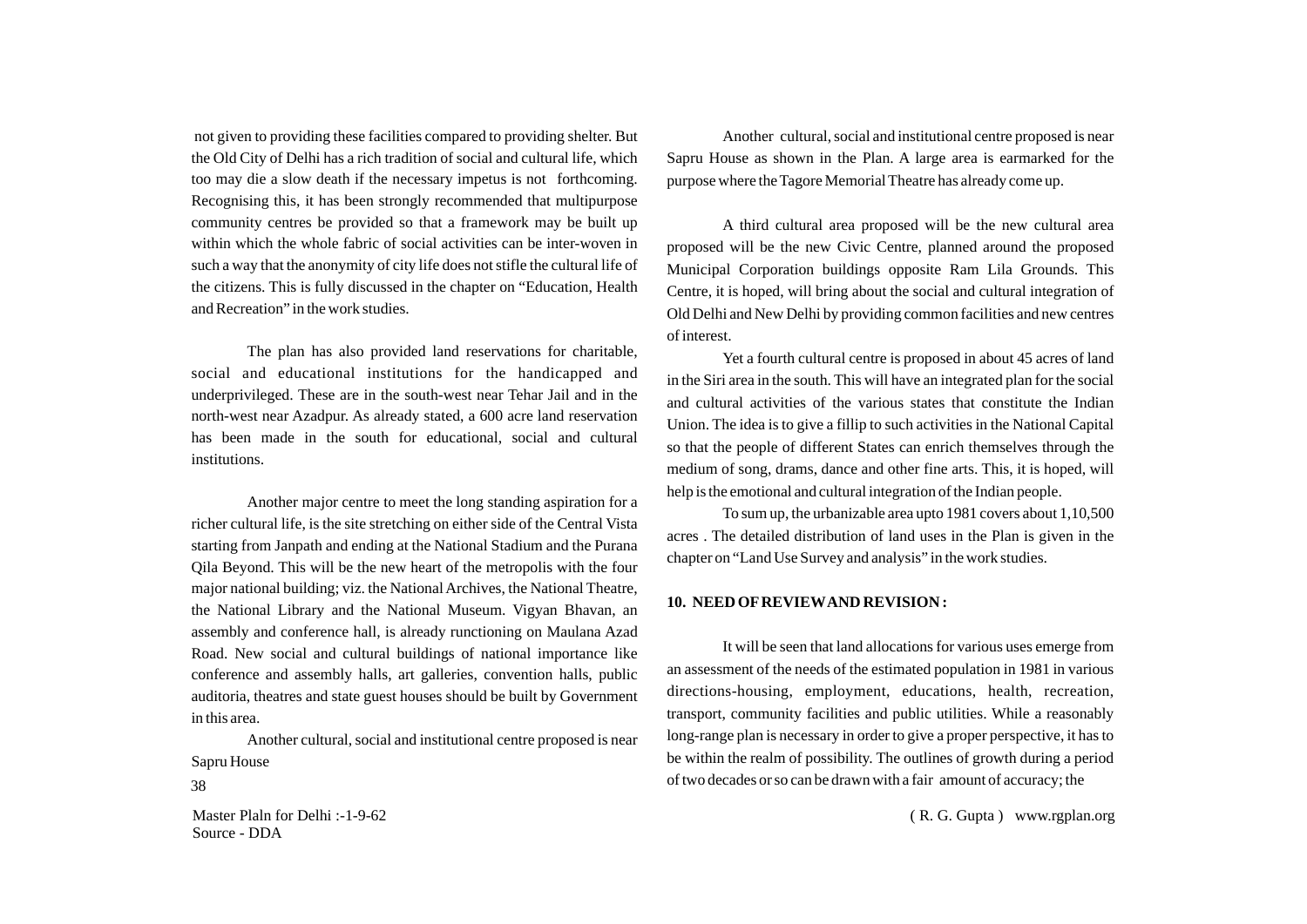passage of time cannot cause any overwhelming aberrations if constant review enables timely re-assement and modification. On the other hand, these proposals are not intended to provide arigid delineation of the pattern of growth until 1981. The year 1981 is no annus mirabilis in the history of Delhi. That year gives only a working range and no more. The city and the region will continue to grow after that-grow not marely in the narrow sense of population but in the range and variety of its activities. Many things are bound to happen during this period. Such is the dynamic quality of an urban concentration and Delhi, more than many cities, displays a vitality that gives it a character of its own. Not only, therefore, will the repidly changing pattern of growth, investigation and research must go on all along the line so that the chances of haitus being created are avoided.

The periodical revisions of the plan in the intervening period should anticipate and fulfil, on the basis of a rational scientific study, the needs of the community for the period after 1981. The process of planning is as continuous as the growth of towns; it is not a "fitful fever".

One thing is certain, whether plans are made or not, and that is that many new demands shall be made by the growing city in the years to come. The strengthening of the economic base of the country through the determined efforts of the national five year plans and the numerous social welfare activities undertaken by Government will produce an impact on the physical aspects of living and these will have to be catered for. If plans are prepared in anticipation of such situations, many frictions can be avoided, growth regulated along pre-determined lines and over-heads caused by belated action avoided. Indeed, if the imperatives had been realized earlier, the enormous back-logs and formidable problems which face the city today would not have existed in their present form. The labour involved in making the initial comprehensive plan is undoubtedly great but it facilitates the whole process of development thereafter. That is a rich enough reward but one cannot rest on one's laurels.

39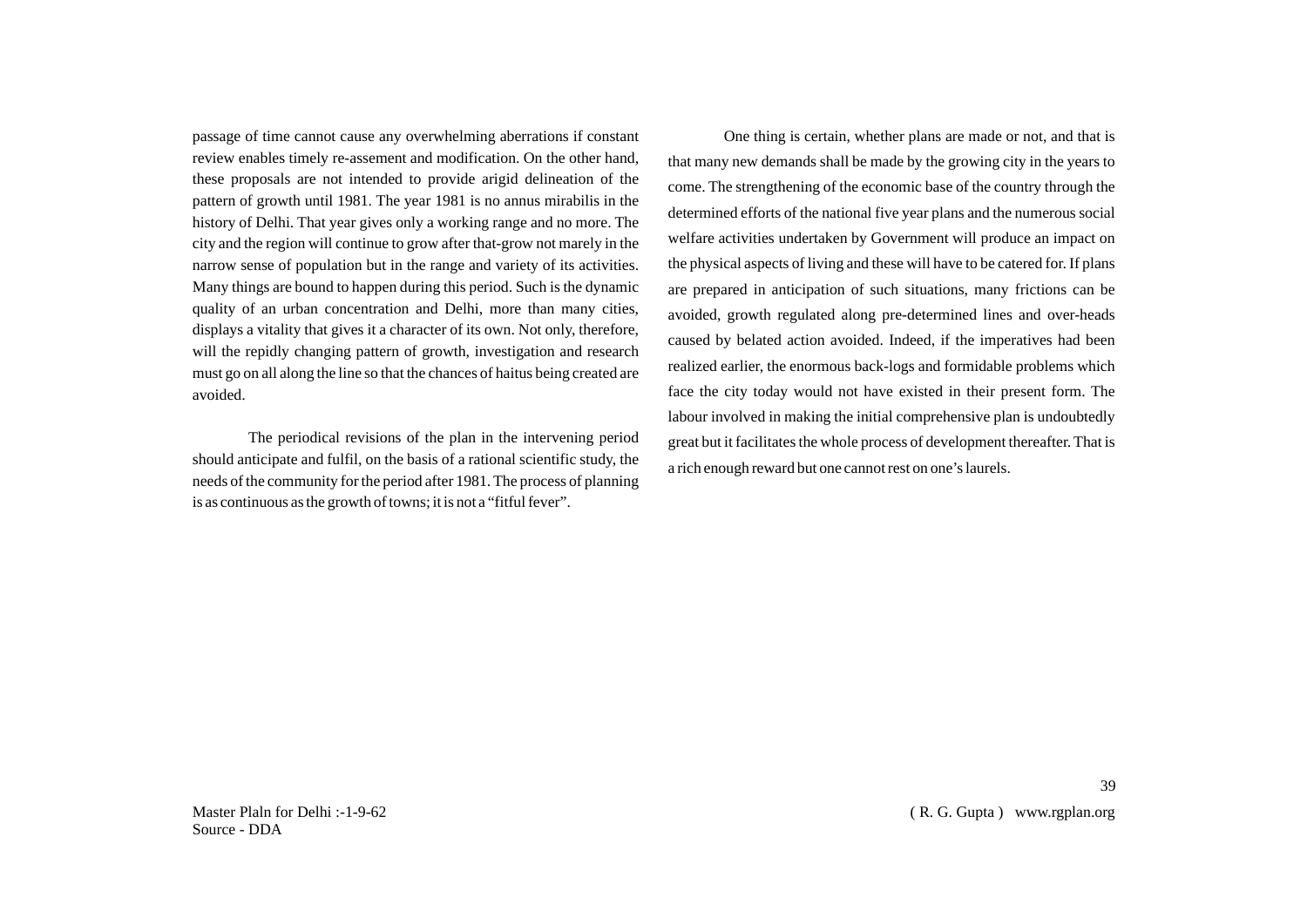# **11. Proposed right of way in the Old City.**

| SI.<br>No.                                              | Name of Road<br>From         |               | To                       | Approximate<br>length in feet | R W in ft.<br>recommended         |                | Remarks                               |
|---------------------------------------------------------|------------------------------|---------------|--------------------------|-------------------------------|-----------------------------------|----------------|---------------------------------------|
| $\mathbf{1}$                                            | $\sqrt{2}$                   | 3             | $\overline{\mathcal{A}}$ | 5                             | 6                                 |                | $\tau$                                |
| 1. Machli Bazar Road.<br>Junction of Faiz Bazar<br>Road |                              | Jama Masjid   | 2,000                    | 80                            |                                   | $\overline{7}$ |                                       |
| 2. Esplanade Roade                                      |                              | Chandni Chowk | Jama Masjid              | 1,700                         | 80                                |                |                                       |
| 3. Matia Mahal Road.                                    |                              | Jama Masjid   | Chitli Kabar Road        | 800                           | 36                                |                |                                       |
|                                                         | 4. Chitli Kabar, Delhi Gate. | Delhi Gate    | Jama Masjid              | 3,000                         | 36                                |                |                                       |
| 5. Bazar Sita Ram                                       |                              | Hauz kazi     | Turkman Gate             | 3,100                         | (I) Chaurasi Ghanta toTurkman     |                |                                       |
|                                                         |                              |               |                          |                               | Gate36 ft.                        |                |                                       |
|                                                         |                              |               |                          |                               | (ii) Hauz Kazi to Chaurasi Ghanta |                |                                       |
|                                                         |                              |               |                          |                               | 45 ft.                            |                |                                       |
| 6. Bazar Ajmere Gate.                                   |                              | Hauz Kazi     | Ajmere Gate              | 1,250                         | 60                                |                |                                       |
| 7. Chawri Bazar                                         |                              | Hauz Kazi     | Jama masjid              | 1,800                         | 60                                |                |                                       |
| 8. Lal Kuan                                             |                              | Hauz Kazi     | Chowk Naya Bans &        |                               |                                   |                |                                       |
|                                                         |                              |               | Katra Bariyan            | 2,600                         | 60                                |                |                                       |
| 9. Katra Bariyan.                                       |                              | Fateh Puri    | Chowk Naya Bans &        |                               |                                   |                | Enforcement of one way traffic on     |
|                                                         |                              |               | katra Bariyan            | 150                           | 50                                |                | traffic on this road is recommended   |
| 10. Khari Baoli .                                       | $\mathcal{L}$                | Fateh Puri    | Lahori Gate              | 1,300                         | 100                               |                |                                       |
| 11.Nai Sarak                                            |                              | Chandni Chowk | <b>Bar Shabula</b>       | 2,300                         | 50                                |                | In this connection the widening of    |
|                                                         | 12. Church Mission Road.     | Khari Baoli   | Queens Road              | 1,150                         | 60                                |                | the link between queens Road and      |
| 13. G.B. Road.                                          | $\sim$                       | Ajmere Gate   | Lahori Gate              | 3,400                         | (I) for built up portion          | 80             | Chandni Chowk Road is                 |
|                                                         |                              |               |                          |                               | (ii) for unbuilt portion          | 100            | recommended                           |
|                                                         |                              |               |                          |                               |                                   |                | If the Rly. Authorities agree to give |
|                                                         |                              |               |                          |                               |                                   |                | another 20 feet of land then the      |
|                                                         |                              |               |                          |                               |                                   |                | width of the road in the built up     |
|                                                         |                              |               |                          |                               |                                   |                | portion also might be 100 ft.         |

40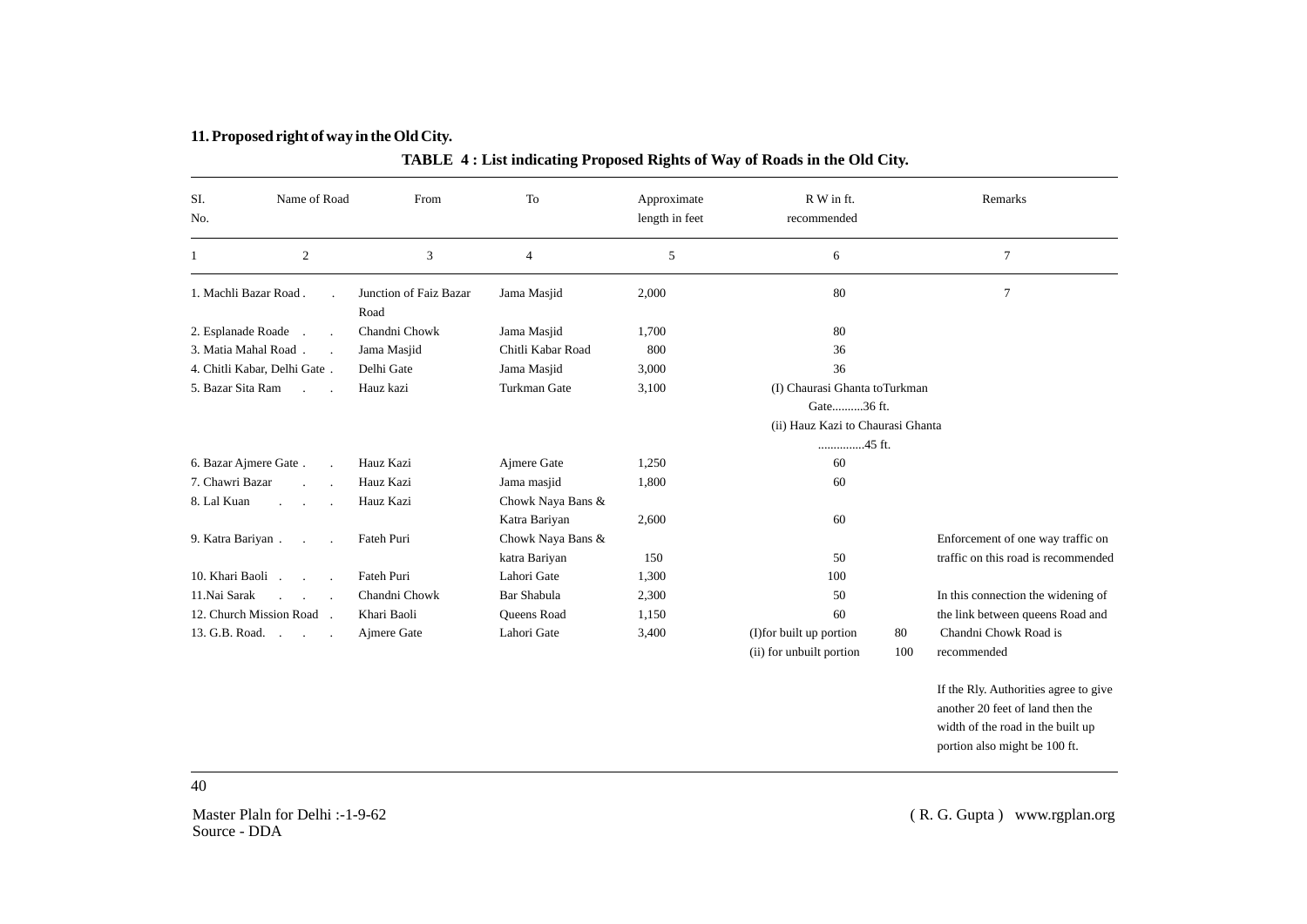| Name of Road<br>SI.<br>No. |                               | From                                             | To                            | Approximate<br>length in feet        | R W in ft.<br>recommended | Remarks                                                                                                                                                                                           |
|----------------------------|-------------------------------|--------------------------------------------------|-------------------------------|--------------------------------------|---------------------------|---------------------------------------------------------------------------------------------------------------------------------------------------------------------------------------------------|
| 1                          | $\sqrt{2}$                    | $\mathfrak{Z}$                                   | $\overline{4}$                | 5                                    | 6                         | $\overline{7}$                                                                                                                                                                                    |
| 14. Naya Bazar             |                               | Kabli Gate (Queens Road Labori Gate<br>Junction) |                               | 1,800                                | 100                       |                                                                                                                                                                                                   |
|                            | 15. Esplanade Roade.          | Old Clock Tower Chowk                            | Elgin Road                    | 2,800                                | 110                       | The Corporation's chabootras may<br>also be taken for widening of the<br>road.                                                                                                                    |
| 16.                        | Do.                           | Old Clock Tower Chowk                            | Fatehpuri Masjid              | 1,200                                | 110                       |                                                                                                                                                                                                   |
| 17. Queens Road            | Qutside the City Wall         | T.B. Clinic                                      | Elgin Road                    | 6,300                                | 120                       |                                                                                                                                                                                                   |
|                            | 1. New Rohtak Road,<br>$\sim$ | Faiz road                                        | Junction of Najafgarh<br>Road | 13,200 Rft.<br>$(2.5 \text{ miles})$ | 120                       |                                                                                                                                                                                                   |
|                            | 2. G.T. Road (Karnal)         | Fruit & Vegetable Market Gur-Ki-Mandi            |                               | 8,000 Rft.<br>$(1.5 \text{ miles})$  | 100                       | From the Fruit and Vegetable<br>Market to the clock Tower the<br>proposed widening should be done<br>to the left of the Road in view of the<br>existing service lane behind Road<br>(South side). |
|                            | 3. Rani Jhansi Road           | Junction of Link road.                           | Pul Bangash                   | 9,500 Rft.<br>$(1.83$ miles)         | 100                       |                                                                                                                                                                                                   |
| 4. Roshnara Road           |                               | Clock Tower Subzimandi                           | Pul Bangash                   | 5,400 Rft.<br>$(1.1 \text{ miles})$  | 100                       |                                                                                                                                                                                                   |

**TABLE 4 - contd.**

1. As regards other roads in the Old City not included in this statement, it is recommended that in the built up area the existing road width should remain except where there is scope for widening.

2. It is also recommended that the construction of colonnades and projections on all roads be prohibited.

Master Plaln for Delhi :-1-9-62 Source - DDA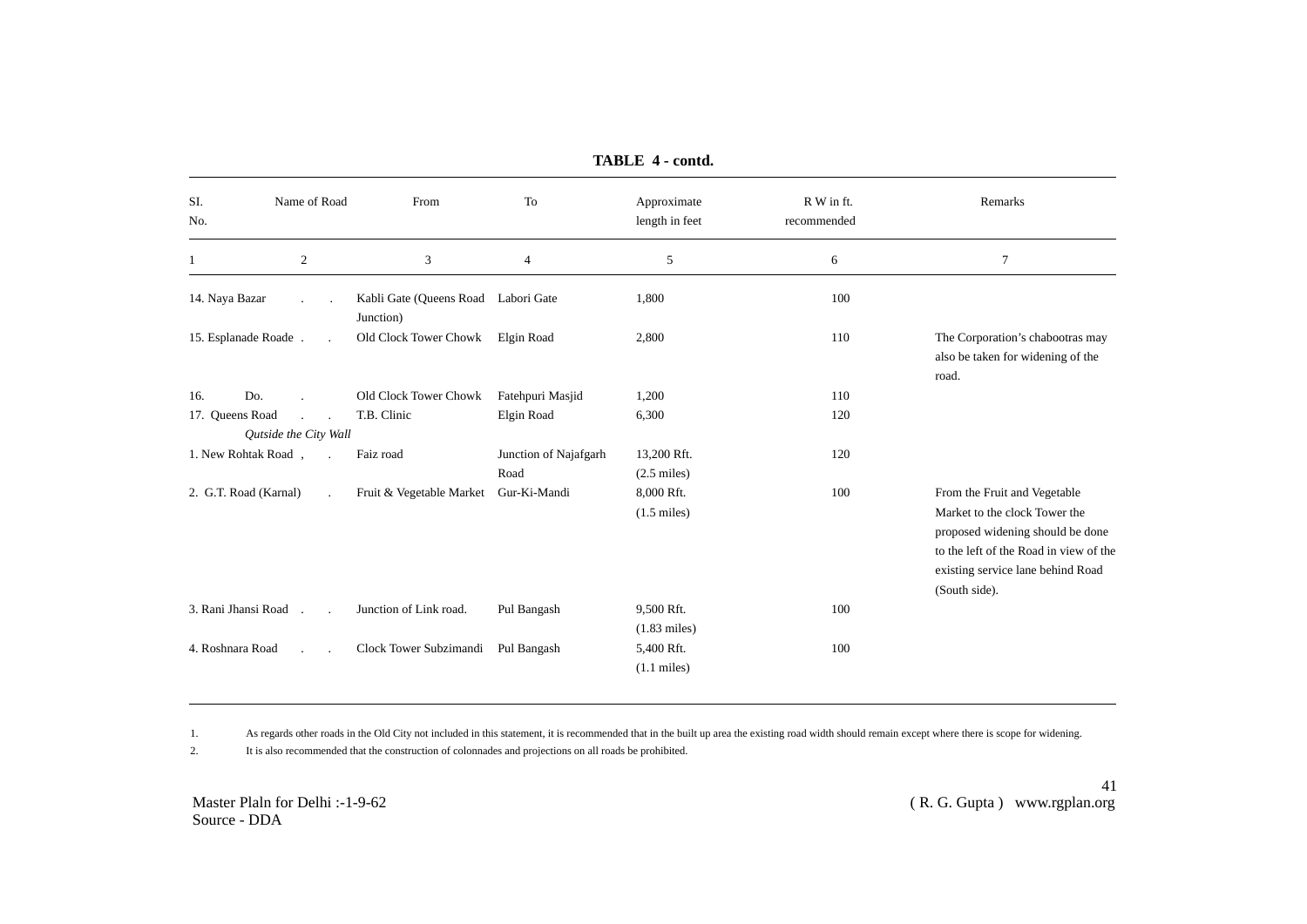#### **12. STAGING OF DEVELOPMENT**

Section 7(2) (a) of the Delhi Development Act of 1957, enjoins that the Authority shall not only prepare the Master Plan, but also indicate the stages by which any such development shall be carried out.

It will be appreciated that any attempt at "staging" of the development programme can possibly be done only after duly cosidering and assessing various factors among which the most important ones are the financial and administrative resources of the plan implementing authorities. Obviously, it is not quite possible to assess such and many other imponderable factors over a long period, which extends upto 1981, so as to relate precisely the physical targets with the resources that may be available in future from time to time.

The two broad stages worked out in the accompanying statement put together in the first or the second stage, as the case may be, items of

contemporaneous development indicating an orderd sequence in developmental activity, *i.e.,* the work in the second stage to be tackled. In putting the various items in the first or the second stage, as good an assessment as possible has been made of the needs of the community and the priority that each need deserves. For instance, it will be unrealistic to expect full recreational facilities to be available immediately and therefore, the bulk of the programme under this item finds a place only in the second stage. On the other hand, certain programmes like augmentation of water and power supply figure more prominently in the first stage itself. This is so because by its very nature the bulk provision of services has to be some-what ahead of the needs. As regards the provision of community facilities, internal distribution system, roads, re-housing and re-development, these are parts of the programme of residential and industrial development and will follow the standards laid down in the Plan. As the development programme goes on getting implemented, the staging itself will have to be subjected to review and revision.

Master Plaln for Delhi :-1-9-62 Source - DDA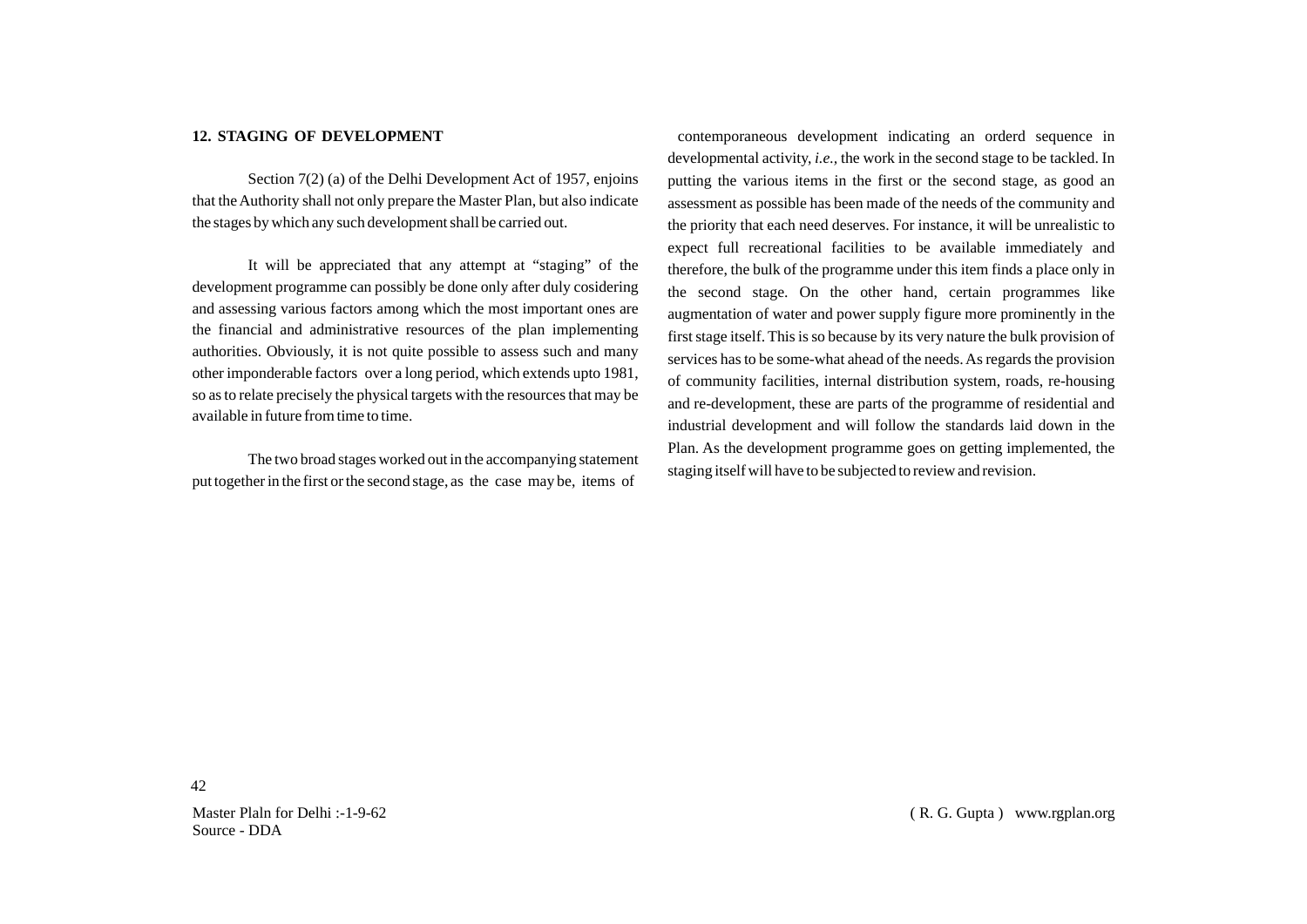| SI .No.    | Description                                           |                                                           |              | Area in acres |              |                                             |
|------------|-------------------------------------------------------|-----------------------------------------------------------|--------------|---------------|--------------|---------------------------------------------|
|            |                                                       |                                                           | I Stage      | II Stage      | Total        | Remarks                                     |
|            | 1. Acquisition of Land & Development :                |                                                           |              |               |              |                                             |
| (a)        | Residential.<br>the contract of the contract of       | $\cdot$                                                   | 17,000       | 13,000        | 30,000       | As regards provision of major roads,        |
| (b)        | Commercial.<br><b>Service</b><br>and the company of   |                                                           | 1,160        | 740           | 1,900        | roads, community facilities,                |
| (c)        | Industrial <sup>†</sup> .<br>$\sim$                   | <b>Contract Contract</b>                                  | 3,360        | 1,440         | 4,800        | rehousing and redevelopment these           |
| (d)        | Government<br><b>Service</b> State<br><b>Contract</b> | <b>Service</b> State                                      | 300          | 200           | 500          | will form a part of the land                |
| (e)        | District & Regional Parks††                           | $\mathcal{L}^{\text{max}}$                                | 6,250        |               | 25,000       | development programme.                      |
|            | <b>TOTAL</b><br>$\sim$                                | <b>Service</b>                                            | 28,070       | 34,130        | 62.200+++    |                                             |
|            | 2. Public Utilities:                                  |                                                           |              |               |              |                                             |
| (a)        | Water supply                                          |                                                           |              |               |              |                                             |
|            | Bulk supply and distribution                          | $\mathcal{L}^{\text{max}}$ and $\mathcal{L}^{\text{max}}$ | 100 M.G.D.   | 60 M.G.D.     | 160 M.G.D.   |                                             |
| (b)        | Sewerage.<br>$\sim$ 100 $\mu$                         | $\sim$                                                    | 26,040 acres | 11,160 acres  | 37,200 acres | Provision of Trunk Sewers only to cover the |
|            |                                                       |                                                           |              |               |              | acreages given.                             |
| $^{\circ}$ | Sewage Disposal<br>and the company of the             |                                                           | 90 M.G.D.    | 52 M.G.D.     | 142 M.G.D.   |                                             |
| (d)        | Electricity.<br>and the company of the company of     |                                                           | 2,74,800 Kw. | 1,83,200 Kw.  | 4,58,000 Kw. |                                             |

# **TABLE 5: Staging of Developing for Delhi Master Plan**

† This does not include land covered by "Institutional Use", University and College, Hospitals, Cultural Centres and Major Road.

††The extract area which will be under commercial use in the heavily built up areas like the Old City, Subzimandi, Karol Bagh, etc. will be known when detailed redevelopment plans are made for these areas. ††This includes the Ridge which has an area of about 8,000 acres and also the River Front on either side the Yamuna from Wazirabad to Okhla.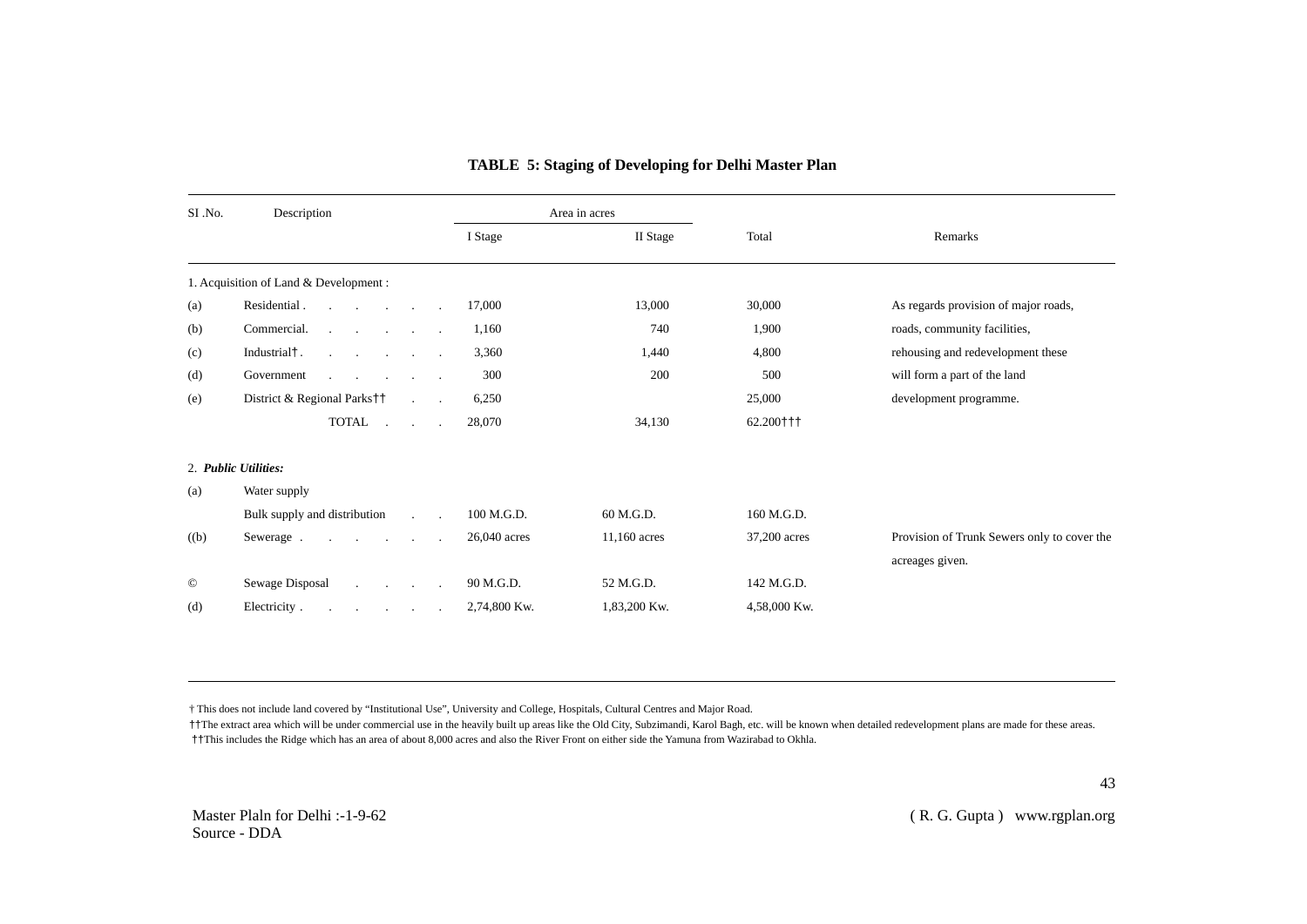# **CHAPTER II ZONING AND SUB-DIVISION REGULATIONS A. ZONING REGULATIONS**

#### **1. NATURE OF REGULATIONS**

In order to promote public health, safety and the general moral and social welfare of the community, it is necessary to apply reasonalble limitations on the use of land and buildings. This is to ensure that the most appropriate, economical and healthy development of the city takes place in accordance with the land use plan and its continued maintenance over the years. For this purpose the city has been divided into a number of "use zones" suchas Residential, Commercial, Industrial, Recreational etc. Each use zones has its special regulations because a single set of regulations cannot be applied to the entire city, as the different use zone vary in their character and function. In this respect, zoning regulations differ from building codes or sanitary codes which in general apply uniformly to all land or buildings of like use and character wherever they may be located in the community. Zoning regulations are not to be used for nuisance control nor can they be used to accomplish any kind to human segregation like excluding certain communities, or income groups from certain areas.

Zoning protects residential areas from the harmful invasions of commercial and industrial uses while it also promotes business and industrial uses while it also promotes business and industry by the very nature of the planned and orderly development that it ensures. By requiring the spacing of building it provides adequate light, air, protection from fire etc. It prevents over-crowding in buildings and land and thus facilitates the provision and continued adequacy of water, sewerage, transportation, schools, parks and other facilities.

It should also be understood that zoning is not ordinarily a restroactive measure-that is, it does not prohibit uses of lands and buildings that were lawfully established prior to the coming into effect of the zoning regulations, If these uses are contrary to the regulations in a particular use zone, and would not be allowed as new uses, they are designated as "nonconforming uses" The provision under this head will gradually eliminate non-conforming uses without inflicting unreasonable hardships upon the property owner.

Thus zoning regulations and their administration are a major tool in carrying out the land use part of the Master Plan of which it is integral part.

#### **2. ESTABLISHMENTOF "USE ZONES"**

For the purposes of these Regulations, the Union Territory of Delhi has been divided into 24 use zones designated as follows:

| $1. R - 25$  |           |  | and the control of the control of the control of the control of the control of the control of |  |  | Residential             |
|--------------|-----------|--|-----------------------------------------------------------------------------------------------|--|--|-------------------------|
| $2. R - 50$  |           |  | the contract of the contract of the                                                           |  |  | Residential             |
| $3. R - 60$  |           |  | the contract of the contract of the contract of                                               |  |  | Residential             |
| 4. R-75      |           |  | the contract of the contract of the contract of                                               |  |  | Residential             |
| $5. R-100$   |           |  | the contract of the contract of the contract of                                               |  |  | Residential             |
| $6. R-125$   |           |  | the contract of the contract of the contract of the                                           |  |  | Residential             |
| $7. R-150$   | $\sim$    |  | the contract of the contract of the contract of                                               |  |  | Residential             |
| 8.R-200      |           |  | the contract of the contract of the contract of                                               |  |  | Residential             |
| $9. R - 250$ |           |  | the contract of the contract of the contract of                                               |  |  | Residential             |
| $10.A-1$     | $\sim 10$ |  | the contract of the contract of the contract of                                               |  |  | Agricultural Green Belt |

44

Master Plaln for Delhi :-1-9-62 Source - DDA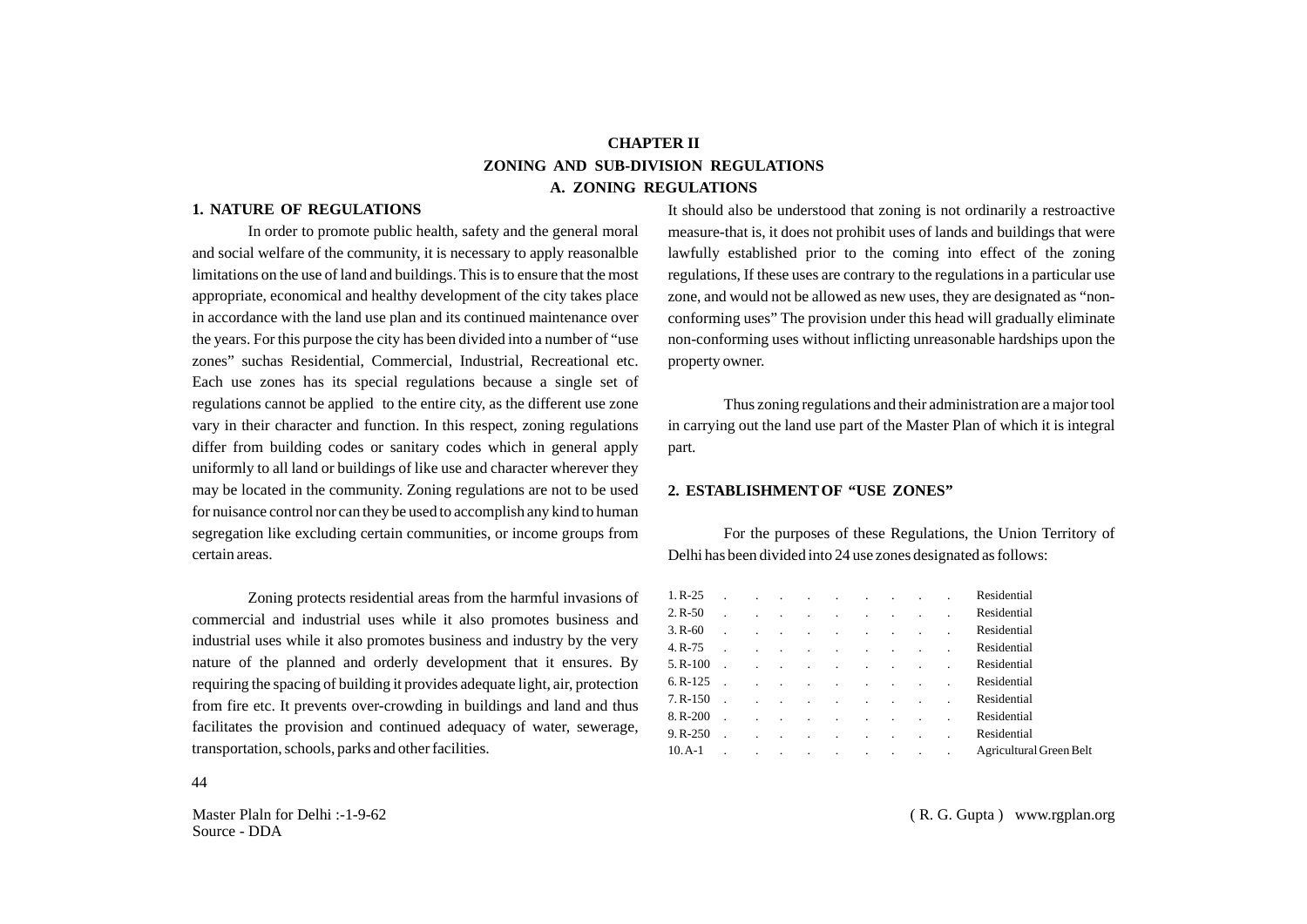| $11. A-2.$ |                  |                      |                                |              |                      |                                                           |           |                      | Rural.                             |
|------------|------------------|----------------------|--------------------------------|--------------|----------------------|-----------------------------------------------------------|-----------|----------------------|------------------------------------|
| 12. C-1    |                  |                      | and the company of the company |              | and the control of   | $\mathcal{L}^{\text{max}}$ and $\mathcal{L}^{\text{max}}$ |           |                      | Retail shopping.                   |
| 13. C-2    |                  |                      |                                | $\mathbf{r}$ |                      | $\mathbf{r}$                                              | $\cdot$   |                      | General Business and               |
|            |                  |                      |                                |              |                      |                                                           |           |                      | Commercial (Central and            |
|            |                  |                      |                                |              |                      |                                                           |           |                      | Sub-Central business               |
|            |                  |                      |                                |              |                      |                                                           |           |                      | districts, District Central).      |
| 14. $C-3$  |                  |                      |                                |              |                      |                                                           |           |                      | Wholesale.                         |
| 15. M-1    |                  |                      |                                |              |                      |                                                           |           |                      | Flatted factory.                   |
| $16. M-2$  |                  |                      |                                |              |                      |                                                           |           |                      | Work-cum-Industrial                |
|            |                  |                      |                                |              |                      |                                                           |           |                      | Centre.                            |
| $17. M-3$  | $\sim$ 100 $\mu$ | $\mathbf{r}$         | $\sim 100$                     | $\mathbf{r}$ | $\mathbf{r}$         | $\ddot{\phantom{a}}$                                      |           |                      | Special industrial.                |
| 18. M-4    |                  |                      |                                |              |                      |                                                           |           |                      | Light industry and service         |
|            |                  |                      |                                |              |                      |                                                           |           |                      | industry                           |
| $19. M-5$  |                  | $\ddot{\phantom{a}}$ | $\sim$                         |              |                      |                                                           |           |                      | Extensive manufacturing.           |
| $20. M-6$  |                  |                      |                                |              |                      |                                                           |           |                      | Extractive industry, mining, brick |
|            |                  |                      |                                |              |                      |                                                           |           |                      | kilns, stone quarrying etc.        |
| 21. W      |                  |                      | $\sim$ 10 $\,$                 |              | $\ddot{\phantom{a}}$ |                                                           |           |                      | Warehousing, storage and depots.   |
| 22. G      |                  |                      |                                |              |                      |                                                           |           |                      | Government and semi-               |
|            |                  |                      |                                |              |                      |                                                           |           |                      | government offices                 |
| 23. P      |                  |                      |                                |              |                      |                                                           |           | $\ddot{\phantom{0}}$ | Recreation                         |
| 24. F      |                  | $\cdot$              | $\cdot$                        | $\cdot$      | $\blacksquare$       | $\cdot$                                                   | $\bullet$ | $\ddot{\phantom{0}}$ | Public and semi-public facilities. |

The land use plan shows the various use zones./In the case of District Centres where no separate areas have been marked for retail shopping, work centre or flatted factory and government office but are indicated in the text of the Land Use Plan, such demarcations will be shown in detailed plan. The land use plan does not show local shopping, local parks schools etc. Hence, in built up areas, the local muncipal authorities may allow such uses, based on quick surveys and on an ad hoc basis, until zonal development plans are prepared. The latter, when prepared, will incorporate the land use proposals prepared by the local authorities. In new areas development shall take place only on the basis of the zonal development plans.

#### 3. NON -CONFORMING USES :

The provision regarding these will come into effect with respect to industrial non-conforming uses and such other uses specifically mentioned below. For the rest of the non-conforming uses the provisions will come into effect only after the preparation of the zonal development plans since only these will determine the siting of local facilities like shops etc. mentioned above. All existing places of worship, temples, gurudwaras, mosques, churches, Jain temples, Parsi fire-temples, etc., and burial ground shall not be considered as non-conforming uses.

#### **DISCONTINUANCE OF NON-CONFORMING USES**

#### **A, Industrial Non - Conforming Uses :**

Such industrial uses that do not conform to the land use shown in the Master Plan, will have to be shifted in gradual stages to industrial areas earmarked in the Plan. In allocating new industrial sites, the demands of the non-conforming uses will have to be given priority by the authorities and if possible other inducements may have to be given priority by the authorities and if possible other inducements may have to be given for expediting the shifting. This can be in the shape of providing extra land needed for expansion by the industry at the new site. allowing the present owners to develop land from which they are shifting in accordance with the land use shown in the Plan, providing a loan etc. It should also be noted that the shifting of industry according to plan will be possible only if suitable land for the purpose is available.

While it is agreed that the non-conforming industries should be given suitable time to shift from their site, it is necessary to have uniform policy on which to lay down a time schedule for their shifting. It is 45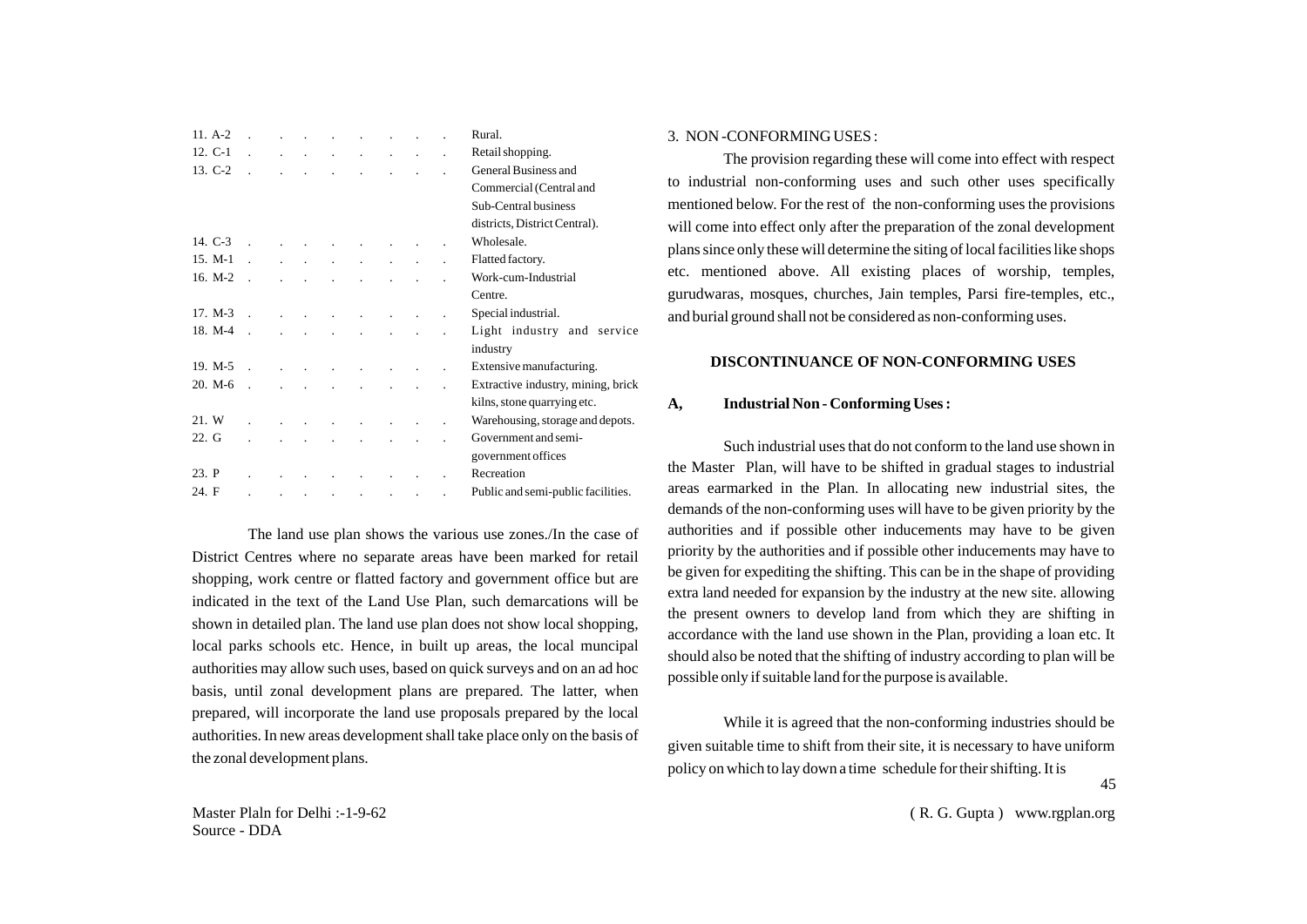recognised that this process must be largely governed by the fact that there should be the minimum amount of dislocation of production and the industries and workers should not be put to undue hardship.

#### *Time-Schedule.*

(1) Noxious industries must be the first to go from their present location. A three year penod may be stipulated within which they have to be shifted with additional time if the capital value exceeds one lakh rupees.

(2) Industries which are not noxious but are causing nuisance should be given up to four year for shifting.

However, additional time limit, as per table, upto a maximum of 10 years may be given to nuisance industries on a sliding scale on the following criteria :

- (a) The capital value of land, structure and machinery allowing for depreciation; more time is given to industry with higher capital value.
- (b) The registered employment of industry. More time given to industries employing more workers.
- (c) The production floor space per worker. More time if the industry has more floor space per worker which is computed by dividing the total production floor space in square feet by the total registered industrial employment.

(3) Non-nuisance industries will get more time on each of the counts upto a maximum of 20 years.

(4) Anon-conforming use tax will be levied if the industry wants to stay after the moratorium period has lapsed and it is considered by the

Master Plaln for Delhi :-1-9-62 Source - DDA

46

## Competent Authority that such permission should be given. In such cases, the extention, should not exceed ten years. **Time-Schedule for Non-conforming uses.**

*Industrial Uses*

| <b>Condition for Moratorium</b>                                                                                                                                   | <b>Noxious</b><br>Industries | Nuisance<br>Industries | Nonnuisance<br>Industries |
|-------------------------------------------------------------------------------------------------------------------------------------------------------------------|------------------------------|------------------------|---------------------------|
|                                                                                                                                                                   | No. of years                 | No. of years           | No. of years.             |
| 1                                                                                                                                                                 | $\mathfrak{2}$               | 3                      | $\overline{4}$            |
| Industries with No. of registered<br>employees 1 to 19, with production<br>floor space per worker 50 sq. ft. and<br>below and capital value less than one<br>lakh |                              |                        |                           |
|                                                                                                                                                                   | 3                            | 4                      | 6                         |
| No. of registered employees between<br>20 to 99 (additional years)                                                                                                |                              | 1                      | $\overline{c}$            |
| No of registered employees 100 and<br>above (additional years)                                                                                                    |                              | 1                      | $\overline{2}$            |
| Production floor space per worker<br>between 51 to 100 sq. ft. (additional<br>years)                                                                              |                              | 1                      | $\overline{2}$            |
| Production floor space per worker<br>between 100 sq. ft. (additional years)                                                                                       |                              | 1                      | $\overline{2}$            |
| Capital value between one and five<br>lakhs (additional years)                                                                                                    | 1                            | 1                      | $\overline{2}$            |
| Capital value above five lakhs<br>(additional years)                                                                                                              | 1                            | 1                      | 4                         |
| Maximum No. of years                                                                                                                                              | 5                            | 10                     | 20                        |

Note : 1. Time is given on each count listed in the table and is cumulative in the order given in Table.

2. Noxious and hazardous industry is that "which is or may be dangerous to life or injurious to health or property" \* by fumes, effluent, or smoke or by producing or storing inflammable materials.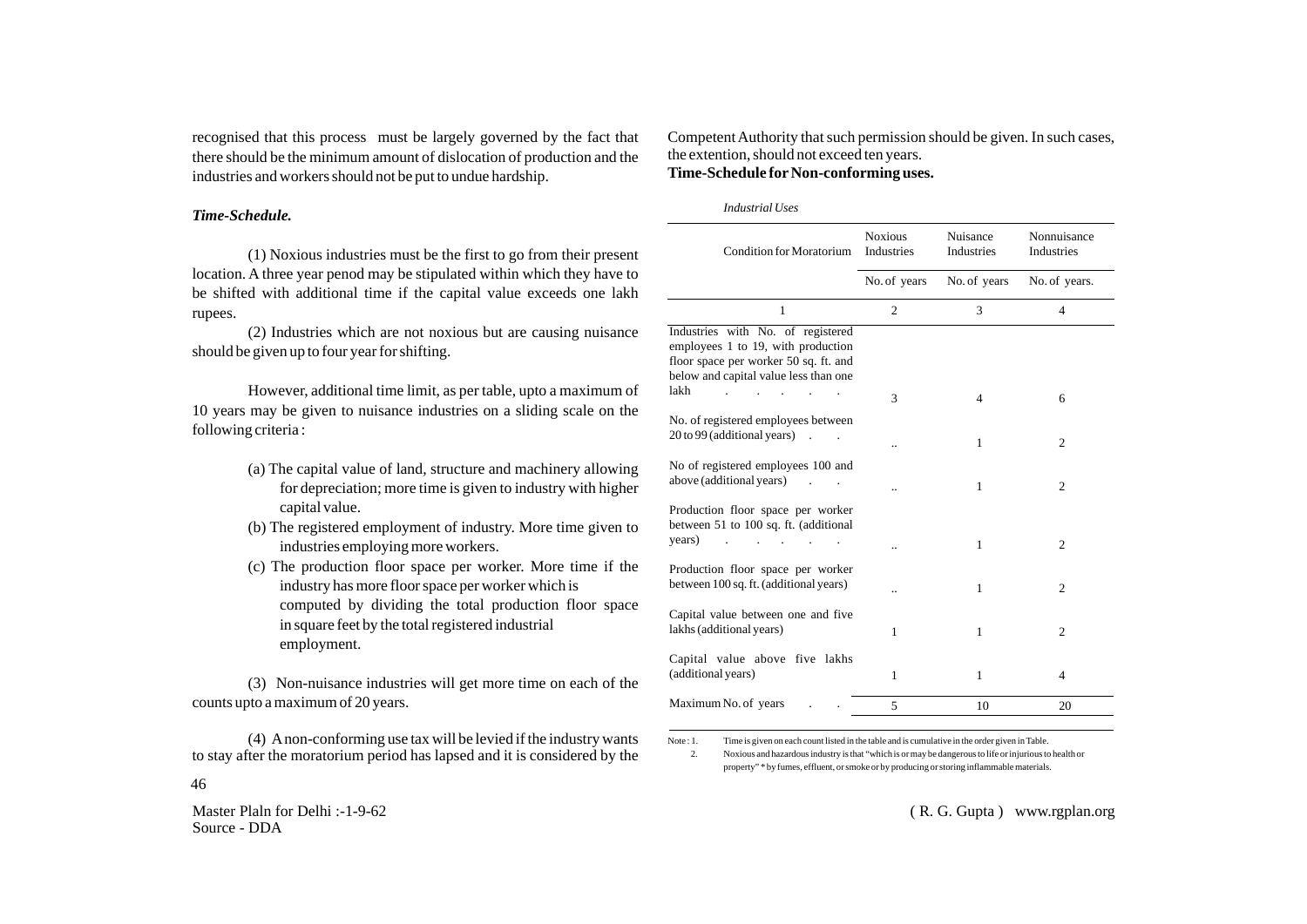3. Nuisance industry is that "which causes or is likely to cause injury, danger, annoyance or offence to the sense of sight, smell or hearing or disturbance to rest or sleep"\*

4. Capital value is cost of land, structure and machinery allowing for depreciation on the date of sanctioned Master Plan.

5. The employment noted in table is for industry using power, For industry not using power the employment is to be taken as double.

\*As defined in 2(33) of Chapter I of the Delhi Municipal Corporation Act, 1957.

#### **B. Residential Non-Conforming-Uses.**

|                                                  | <b>Time Schedule</b> |                                                                                                                                                       |  |  |  |  |  |
|--------------------------------------------------|----------------------|-------------------------------------------------------------------------------------------------------------------------------------------------------|--|--|--|--|--|
| Land Use                                         | No. of<br>years      | Remarks                                                                                                                                               |  |  |  |  |  |
| Residential use in Industrial                    | 10                   | May be converted to<br>industrial use provided<br>layout plan and structure<br>are approved.                                                          |  |  |  |  |  |
| Residential use in commercial areas              | 10                   | May be converted to<br>commercial use if layout<br>plan and structure are<br>approved. Residential use<br>can continue on first and<br>higher floors. |  |  |  |  |  |
| Residential use in public recreational areas. 10 |                      | Except in the case of<br>existing villages.<br>areas.                                                                                                 |  |  |  |  |  |

**C. Commercial Non-Conforming-Uses.**

|          | типе эспециие |         |
|----------|---------------|---------|
| Land Use | No. of        | Remarks |

*Time Schedule*

|                                                                                     | years |                                                                                              |
|-------------------------------------------------------------------------------------|-------|----------------------------------------------------------------------------------------------|
| Commercial use in Industrial<br>area.                                               | 10    | May be converted to<br>industrial use provided<br>layout plan and structure<br>are approved. |
| Commercial use in residential area                                                  | 10    | Local commercial areas<br>will have to be shown in<br>zonal plans.                           |
| Commercial use in public and semi-public<br>use areas including recreational areas. | 10    | ,,                                                                                           |

Master Plaln for Delhi :-1-9-62 Source - DDA

## **IMPROVEMENTS AND ALTERATIONS PERMISSIBLE IN NON-CONFORMING USES.**

If an undertaking is given by such-conforming uses that no compensation will be claimed, then improvements to build-ings. or machinery as stated below may be allowed :

- 1. Repairs, replacement, modernisation or reform in any manner to improve productivity, efficiency and economy of the existing power plant and workshops and other auxiliary departments connected with the carrying on of the activities of the existing equipment.
- 2. Any re-organisation, alteration, or repairs of buildings that house such plant and equipment.
- 3. Alteration, recorganisation, extensions and addition to the existing office buildings, residential houses, amenities, gates, tanks, platforms, wells, roads, drains and other structures in order to maintain and improve the efficiency, productivity and economy of the existing manufacturing activities.
- 4. Repairs, alteration, or rebuilding of godowns on an industrial plot stocking raw materials, machinery parts and spares, finished products, building materials etc.

Non-conforming non-industrial uses will not be allowed to make additions to buildings in any case.

In the case of industrial non-conforming use, additions either to building or machinery in extension of existing work-space should not be allowed.

The setting up of new machinery for new line of manufacture on existing site should not be permitted. But the use of existing machinery and building with requisite alterations, if necessary, for a different line of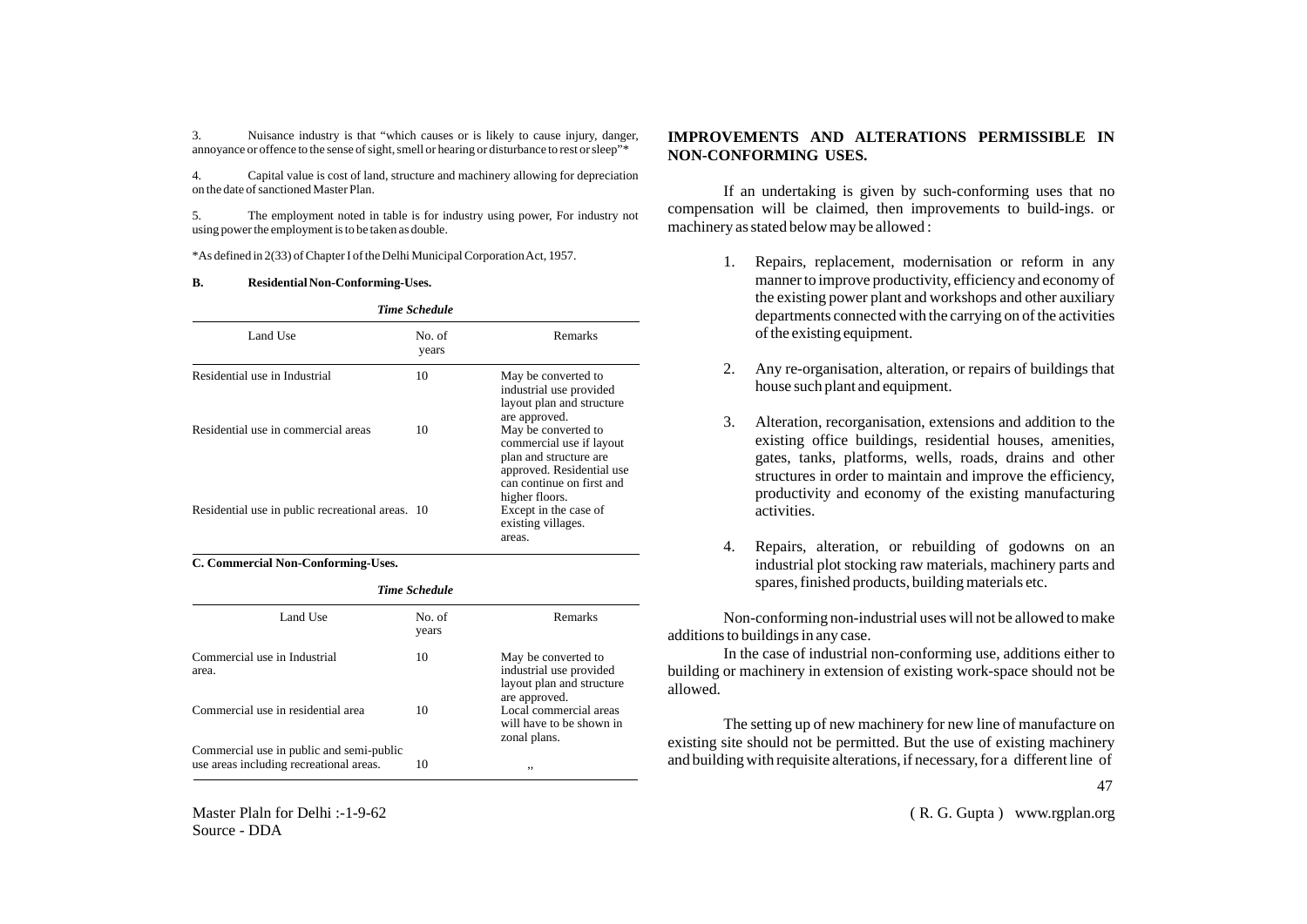of manufacture may be permitted, provided it is not noxious.

The period of moratorium will be reckoned from the date of legalisation of the Master Plan and not from the date of the new use.

#### RESUMING AFTER DISCONTINUANCE OF A **NONCONFORMING USE.**

If a non-conforming use is discontinued for more than one year, any further use of the buildings and premises shall be in conformity with the Master Plan.

## **REBUILDING AFTER DAMAGE OR DESTRUCTION OF A NON-CONFORMING USE.**

Any non-conforming building or structure which is damaged to an extent exceeding fifty per cent of its reproduction value, exclusive of foundations, by fire, floods, explosion, earth-quake , war, riot or an act of God, may not be restored, reconstructed and used for any other than a purpose permitted in the Master Plan for the area in which the building or structure is located.

#### **TEMPORARY PERMITS**

Competent Authority may allow for temporary use with a time limit, a use other than the use stipulated in the Master Plan, like tents for workers to live while constructing an industrial estate or where an area is undeveloped and the property owner wishes to continue agriculture or in undeveloped areas to make temporary use of the land in some other way than shown in the Master Plan with definite time limit and on a specific permit.

#### **4. PROVISIONS REGARDING USES IN "USE ZONES"**

#### **Residential.**

**1 to 3. Use zones-R25, R50 and R60.** 48

Master Plaln for Delhi :-1-9-62 Source - DDA

## *Uses permitted.*

Residences, hostels and boarding houses with density limitations; nurseries, kindergartens and schools; clinics, social and cultural institutions with adequate parking facilities; public utilities and buildings except service and storage yards; non-commercial farms, agricultural gardens, nurseries and green houses; any neighborhood recreational uses including clubs and other semi-public recreational uses; accessory uses clearly incidental to residential use (except retail shops and service uses) which will not create a nuisance or hazard.

## *Uses permissible if allowed by competent authority after special appeal.*

Temples, mosques, churches and other places of worship; professional office or home occupations when situated in the same dwelling as the one occupied by the professional man or woman or when located in local shopping centre; commercial offices, services uses and retail shops of a neighborhood character when located in local shopping centres or in concentrated locations or as shown in the zonal plan when prepared; hotels, motels, hospitals and sanatoria not treating contagious diseases or mental patients, constitute nuisance to the residential area; colleges and research other materials for sale provided there is no nuisance created and no part of the building is located less than 50 feet from any plot line; municipal, state and central Government Offices; raising of poultry or cattle for non-commercial uses provided that no bird or animal is housed closed than 50 feet of a dwelling or a property line; removal of gravel, clay, sand or stone for development of site which will not result in the stagnation of water or cause other nuisance; bus depots, railway passenger and freight stations; petrol filling stations on roads of 100 feet right of way and above; service and storage yard, taxi and scooter stands.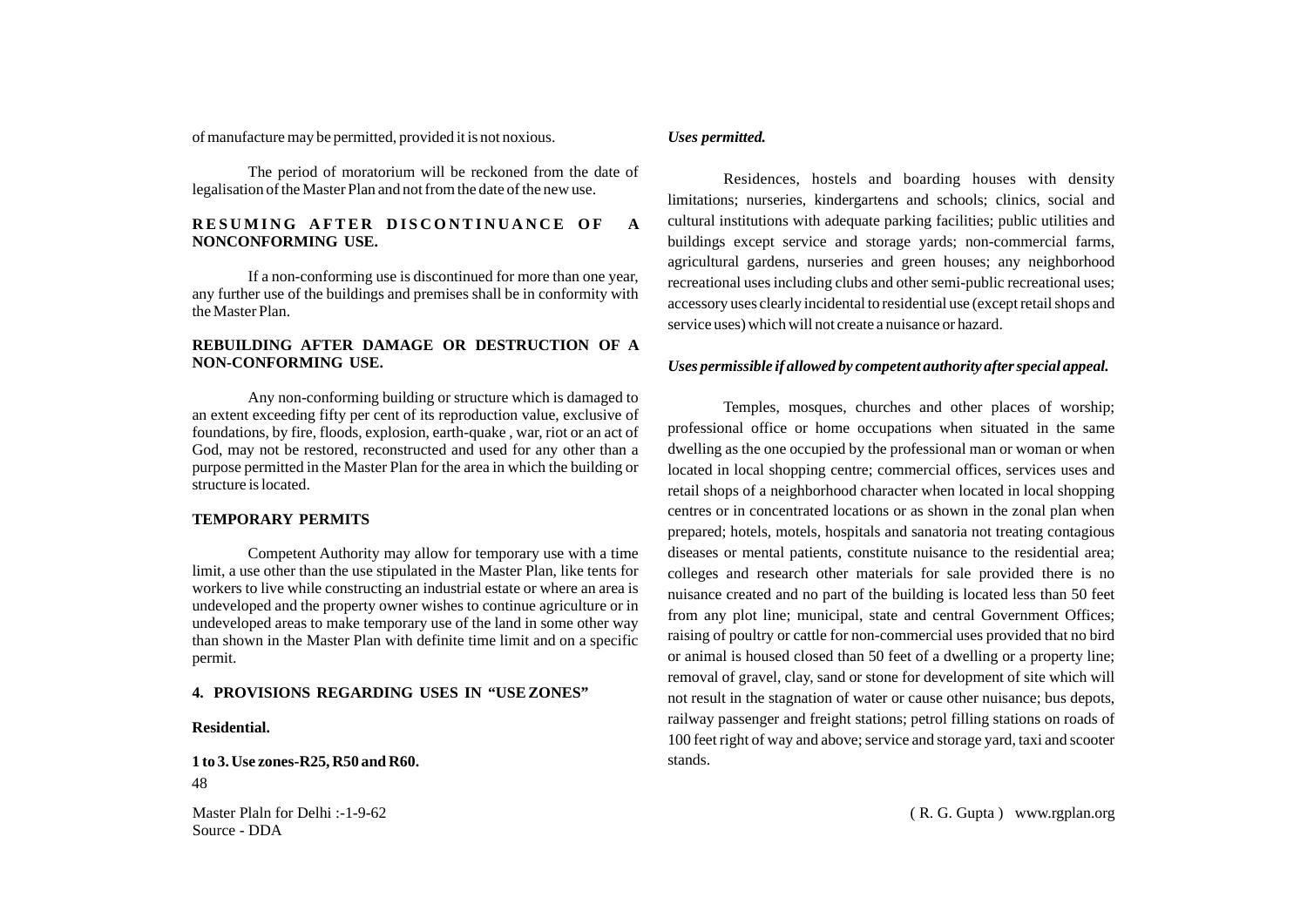#### v*Uses prohibited :*

All uses not specifically permitted herein.

**Residential. 4 to 6. Use zones R75, R100 and R125.**

#### *Uses permitted.*

All uses permitted in R25 to R60 use zones.

*Uses permissible if allowed by competent authority after special appeal.*

All uses permissible in R25 to R60 use zones.

#### *Uses prohibited.*

All uses not specifically permitted herein.

#### **Residential.**

## **7 and 8. Use zones-R150 and R200.**

#### *Uses permitted.*

All uses permitted in R75 to R125 use zones.

*Uses permissible if allowed by competent authority after special appeal.*

All uses permissible in R75 to R125 use zones.

#### *Uses prohibited.*

All uses not specifically perzmitted herein.

## **Residential.**

**9. Use zone-R 250.**

# *Use permitted :*

All uses permitted in R200 use zone.

Master Plaln for Delhi :-1-9-62 Source - DDA

*Uses permissible if allowed by comptent authority after special appeal.*

All uses permissible in R200 use zone

*Uses prohibited.* All uses not specifically permitted herein.

**Agricultural Green Belt. 10. Use Zone A. 1.** 

## *Uses permitted.*

Agriculture; horticulture; dairy and poultry farming, milk chilling centres, farm houses and their accessary buildings and uses within the plot area limitation of minimum one acre plot; uses specifically shown or stated in the land use plan, like urban villages. Brick kilns and removal of clay upto 8 ft. depth beyond a distance of half a mile from the urbanizable limits of 1981.

## *Uses permissible if allowed by competent authority after special appeal.*

Places of worship etc. schools; libraries, and educational and cultural building; parks and other public and semi-public recreational use not conducted for profit; storage, processing and sale of farm products on the property where produced; the servicing and repair of farm machinery and the sale of agricultural supplies; public utility and buildings.

## *Uses prohibited.*

All uses not specifically permitted herein.

**Rural. 11. Use Zone A.2.**

# *Uses permitted.*

All uses permitted in Agricultural Green Belt use zone.

49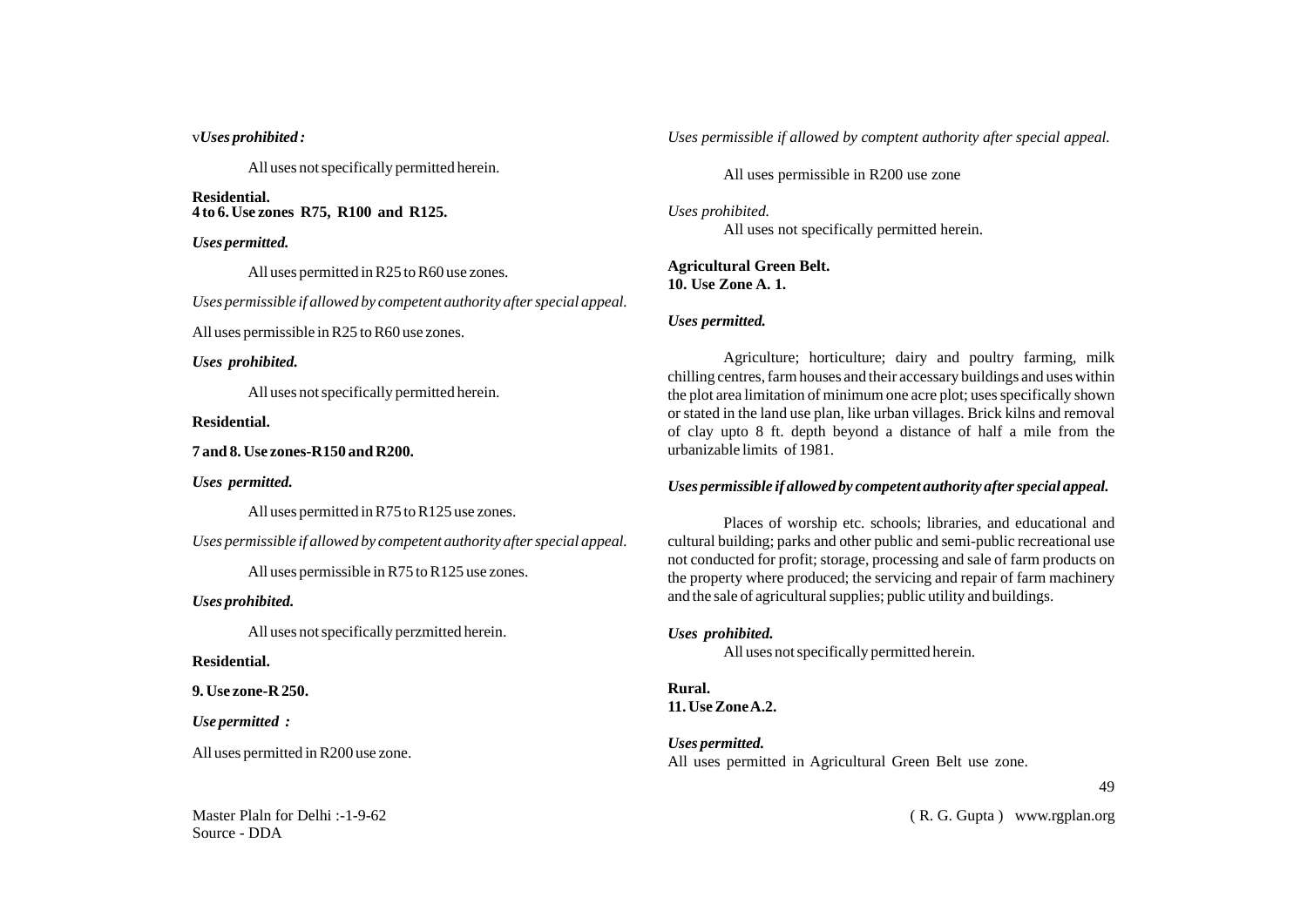## *Uses permissible if allowed by competent authority after special appeal.*

Retail shops and service uses to be located in shopping centres; milk chilling stations and pasteurisation plants; cottage industry and such light industry which use agricultural and rural produce and not causing nuisance; rural colleges, boarding houses and hostels; scientific and industrial research laboratories, not to be operated for the production of goods or other materials for sale except as may be produced by a small pilot plant provided there is no nuisance caused and no part of the structure is placed closer than 100 feet from any dwelling or an adjoining premises on from any property line or road; excavation of clay, gravel, top soil and other earths and materials upto 8 feet depth; stone quarring; bus, or railway passenger and freight stations; landing fields for planes and their necessary appurtenances; utilities and buildings; area needed for Defence purposes, wireless transmitting and weather stations.

## *Uses prohibited.*

Uses not specifically permitted herein.

### **Retail shopping.**

#### **12. Use zone C. 1.**

#### *Uses permitted :*

Retail shops; business and professional offices; service uses like barbers and tailors; laundry and dry cleaner's shops etc. restaurants and entertainment places; residences, social and welfare institutions provided they are located in first and higher floors; clinics; meat, fish and fruit markets; roofed storage for legitimate retail business; public and semipublic recreational uses; public utilities and buildings. Parking area requirements for all uses must be approved.

50

Master Plaln for Delhi :-1-9-62 Source - DDA

#### *Uses permissible if allowed by competent authority after special appeal.*

Social and welfare institutions, petrol filling stations, coal, wood or timber yards, service garages; light manufacturing with-out nuisance or hazard and employing not more than 4 persons with or without power provided the goods manufactured are sold on the premises in retail; taxi and scooter stand, bus terminal Parking area requirement for all uses must be approved.

#### *Uses prohibited.*

All uses not specifically permitted herein.

**General Business and commercial, District Centre, Sub-district centre.**

## **13. Use Zone -C. 2.**  *Uses permitted*

All uses permitted in C.1 use zone; also hostels and boarding houses; colleges, schools, research institutions; service garages, warehousing and covered storage, local and central government offices. Parking area requirements for all uses must be approved.

# *Uses permissible if allowed by competent authority after special appeal.*

All uses allowed with special appeal in C.1 zone. In addition, newspaper and printing presses. The following may also be allowed in specific areas under detailed plans or zonal plans of the shopping centre: light manufacturing and service industries without nuisance or hazard and not employing more than 10 persons with or without power, junk yards. Parking area requirements for all uses must be provided.

#### *Uses prohibited.*

All uses not specifically permitted herein.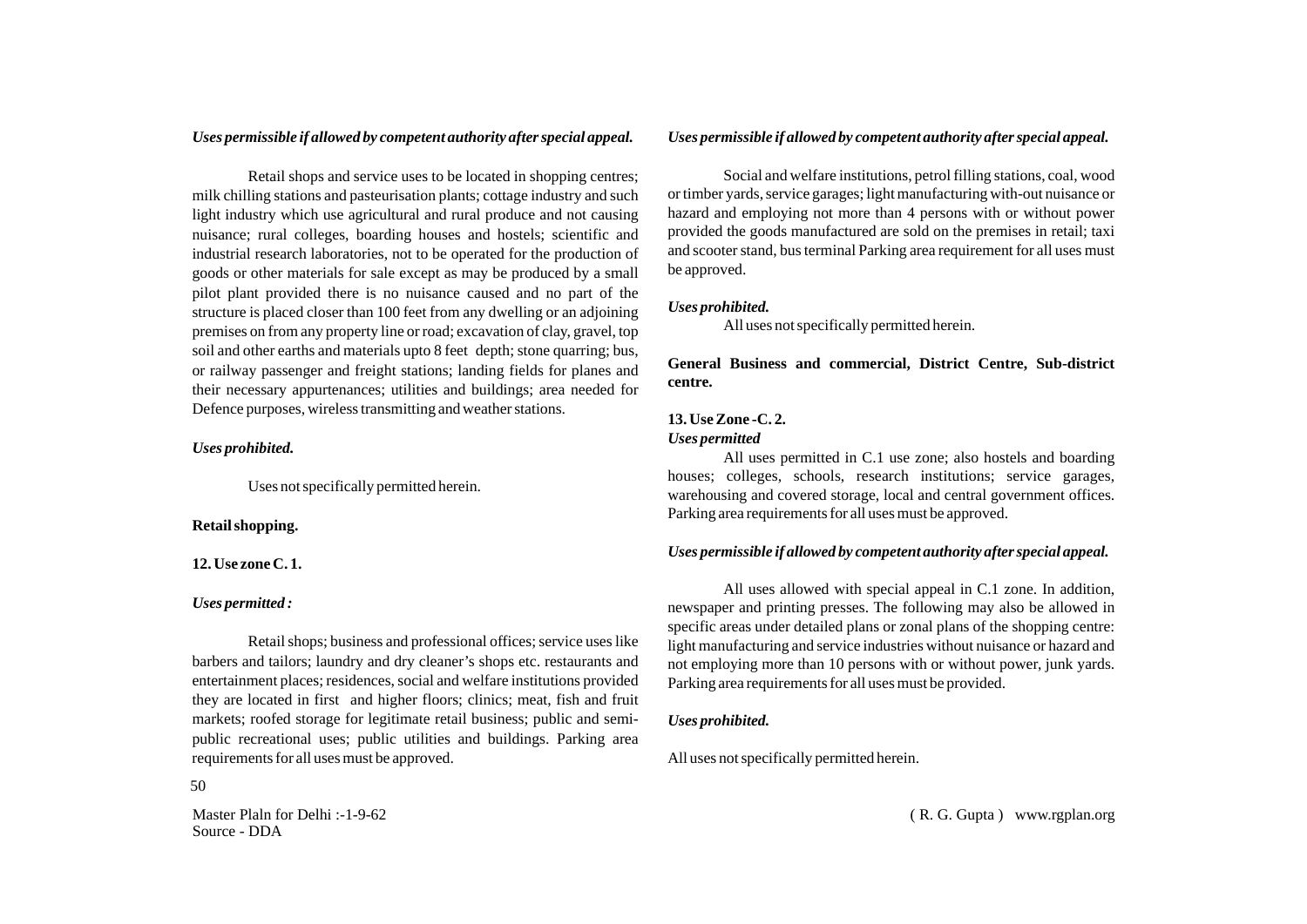#### **Wholesale:**

# **14. Use Zone C. 3.**

# *Use permitted:*

Wholesale and retail shops, storage for wholesale uses except when specifically prohibited, business offices; restaurants and residences provided they are located in first and higher floors; public utilities and buildings, parking, loading and unloading requirements must be approved for all uses.

# *Uses permissible if allowed by competent authority after special appeal :*

Truck terminal and parking; schools, clinics, social and cultural insitutions; recreational uses, storage and markets dealing with meat and fist. Parking, loading and unloading area requirements must be provided for all uses.

## *Uses prohibited :*

Storage of petroleum and other inflammable materials; storage of any material causing dust and colour; Junk yards. All uses not specifically permitted herein.

# **\*Flatted Factory : 15. Use Zone M. 1.**

# *Uses permitted.*

Industries conforming to performance standards as given in illustrative list, which would not cause excessive, injurious or obnoxious

noise, vibration, smoke, gas fumes, odour, dust, effluent or other objectionable conditions and employing not more than 20 workers with power or 40 without power, covered storage for industry. Public utilities and buildings; parking, loading and unloading requirements must be approved for all uses.

# *Uses permissible if allowed by competent authority after special appeal:*

Bus and truck terminals, railway passenger and freight terminals; petrol filling stations, taxi and scooter stands, junk yards. Dwellings for watch and ward staff, canteen and recreation facilities for the employees.

# *Uses prohibited :*

General residences; retail and commercial business unless incidental to and on the same site with an industry. All uses not specifically permitted herein.

## **Work-cum-industrial centres.**

# **16. Use Zone M. 2.**

# *Uses permitted :*

Same as in M. 1 Use Zone.

*Uses permissible if allowed by competent authority after special appeal.*

Same as in M. 1 use zone except that F.A.R. and coverage etc. are different as given later on.

# *Uses prohibited :*

All uses not specifically permitted herein.

<sup>\*</sup>Illustrative list of permissible industries with conditions to be fulfilled is given in Schedule of Industries for each of the use zones.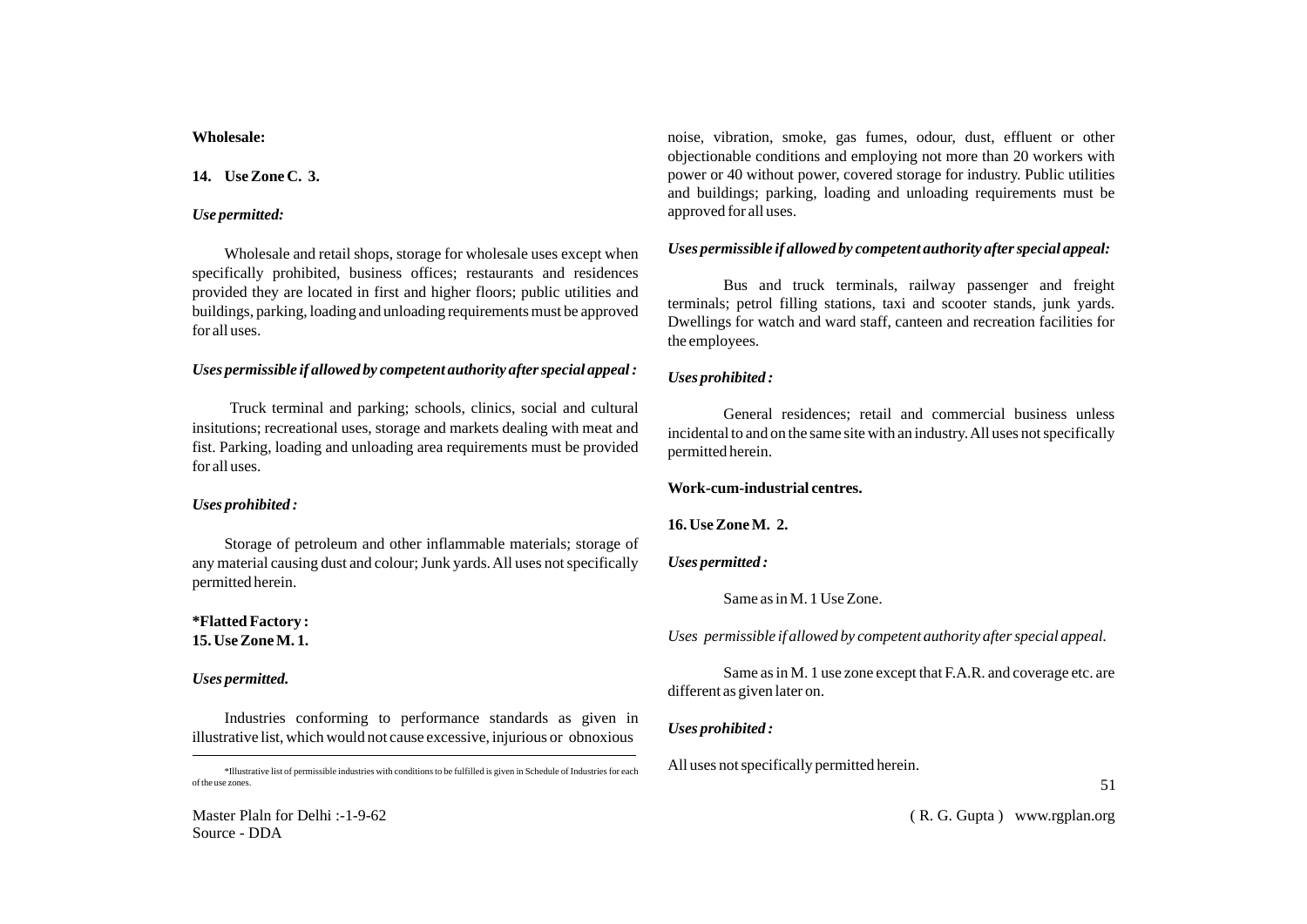*Special Industry.* **17. Use Zone M. 3.** 

#### *Uses permissible if allowed by competent authority after special appeal:*

Only such industries as given in the illustrative list that do not create nuisance of any type will be allowed. Canteen, recreation and residences to employees provided the density is not more than 25 persons per acre on the site.

*User prohibited :*

All uses not specifically permitted herein.

#### **Light Industries and Service Industries :**

**18. Use Zone d M. 4.** 

#### *Use permitted :*

All industries permitted in M. 1, M. 2 and M. 3 use zones and other given in the list of industries and employing not more than 50 workers with power and 100 without power, service industries; warehousing and storage; public utilities and buildings and agricultural use in existing agricultural land until the area is required for development. Parking, loading and unloading area requirements must be approved for all uses.

#### *Uses permissible if allowed by competent authority after special appeal.*

All uses allowed with special appeal in M. 1 zone. In addition such light and service industries named in schedule which in the opinion of the competent authority will constitute light industry by performance standards even though it employs more than 50 people; junk yards; petrol

52

Master Plaln for Delhi :-1-9-62 Source - DDA

filling stations; farm houses in existing agricultural land provided *Uses prohibited :* 

Some as in M. 1 use zone.

## **Extensive Manufacturing Use Zone :**

*Uses permitted :*

All uses permitted in M. 4 use zone.

## *Uses permissible if allowed by competent authority after special appeal :*

All uses allowed with special appeal in M. 4 zone. All industries mentioned in schedule subject to standards stipulated on smoke, odour, fumes and noise produced in the working of theindustry.

#### *Uses Prohibited :*

Same as in M. 4 use zone.

## **Extractive Industrial Use Zone :**

## **20. Use Zone M. 6.**

## *Uses permitted :*

Removal of grave, earth, sand etc., extraction of minerals, with any conditions imposed by competent authority; agricultural and uses incidental to agriculture.

## *Uses permissible if allowed by competent authority after special appeal :*

#### Nil. *Uses prohibited :*

All uses not specifically permitted herein.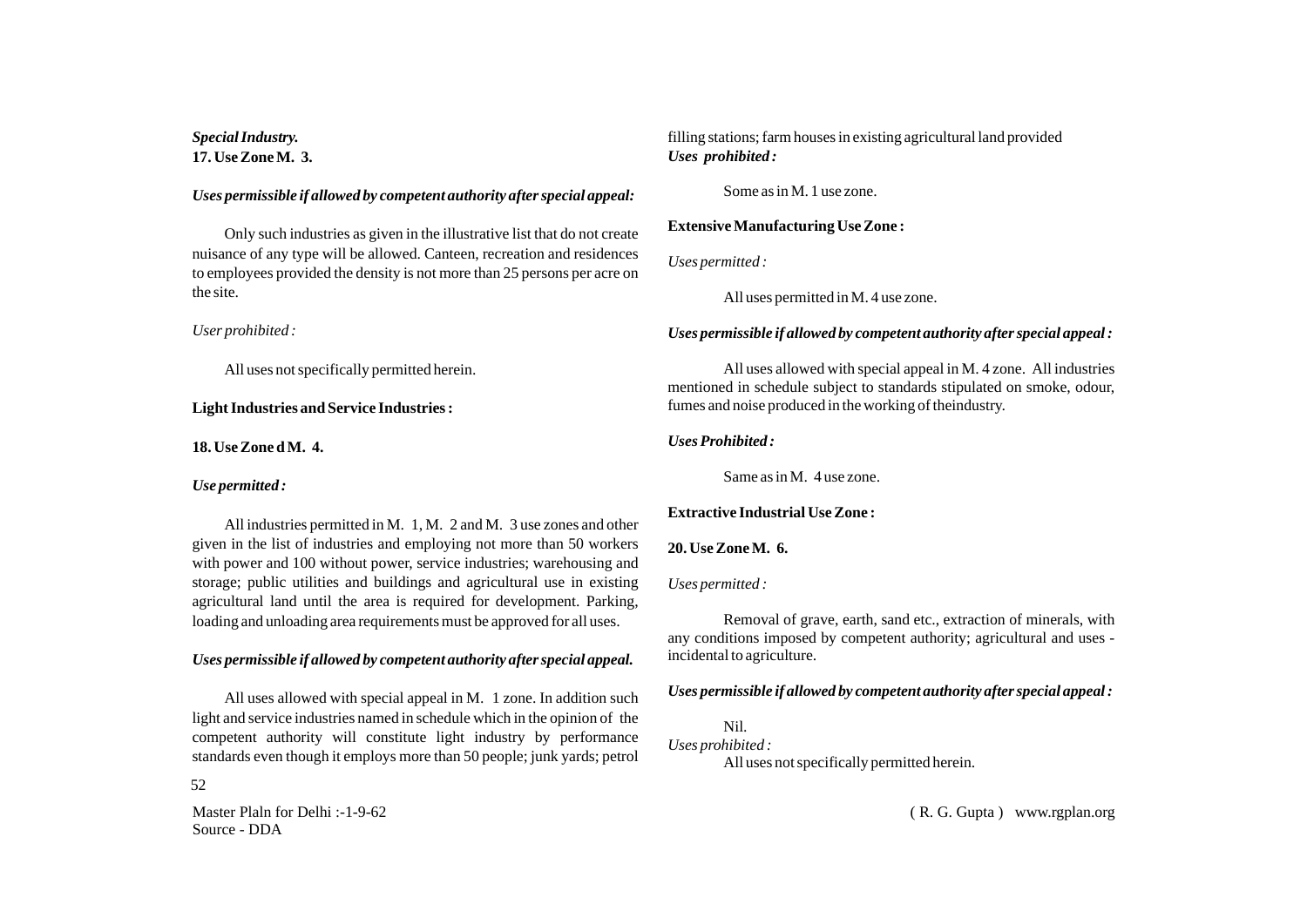**Warehousing Storage and Depot Use Zone.**

**21. Use Zone W.**

# *Uses Permitted :*

Warehousing storage and depot for non-perishable and noninflammable commodities and incidental use. Parking, loading and unloading area requirements must be approved for all uses.

# *Uses permissible if allowed by competent authority after special appeal:*

Warehousing of perishable and inflammable commodities. Dwelling for watch and ward staff. Parking, loading and unloading requirements must be provided.

# *Uses prohibited :*

All uses not specifically permitted herein.

# **Government offices.**

# **22. Use Zonae G.**

# *Uses permitted.*

Local, state and central government offices and use for Defence purposes; research institutions; social and cultural institutions, bus and railway passenger terminals, public utility and buildng, local municipal facilities, uses incidental to government offices and for their use. Parking requirements must be approved.

# *Uses permissible if allowed by competent authority after special appeal :*

# Nil

# *Uses prohibited :*

All uses not specifically permitted herein.

Master Plaln for Delhi :-1-9-62 Source - DDA

# **Recreational. 23. Use Zone P.**

# *Uses permitted :*

All public and semi-public recreational uses including parks, playgrounds, park-ways and boulevards; special recreation areas and special educational and recreational areas; bus and railway passenger terminals and car parking area. Parking area requirements must be approved in all cases.

# *Uses permissible if allowed by competent authority after special appeal :*

Outdoor theatres and drive-in-cinemas, restaurants and selling of etables; public utility and municipal facilities; uses clearly incidental to recreational use which will not create nuisance or hazard. Dwelling for watch and ward staff. Parking area requirements must be privided.

# *Uses prohibited :*

Uses not specially permitted herein.

# **Public and Semi-public Facilities.**

# **24. Use Zone F.**

# *Use permitted*

Local and zonal municipal offices; educational and research institutions, social and cultural institutions; monuments and religious institutions; local municipal and community facilities public utilities and buildings; radio transmitter and wireless stations; cremations grounds and cemeteries. Parking area requirements must be approved for all uses.

*Uses permissible if allowed by competent authority after special appeal.* Residences and other uses incidental to main use and in no way causing any nuisance or hazard.

53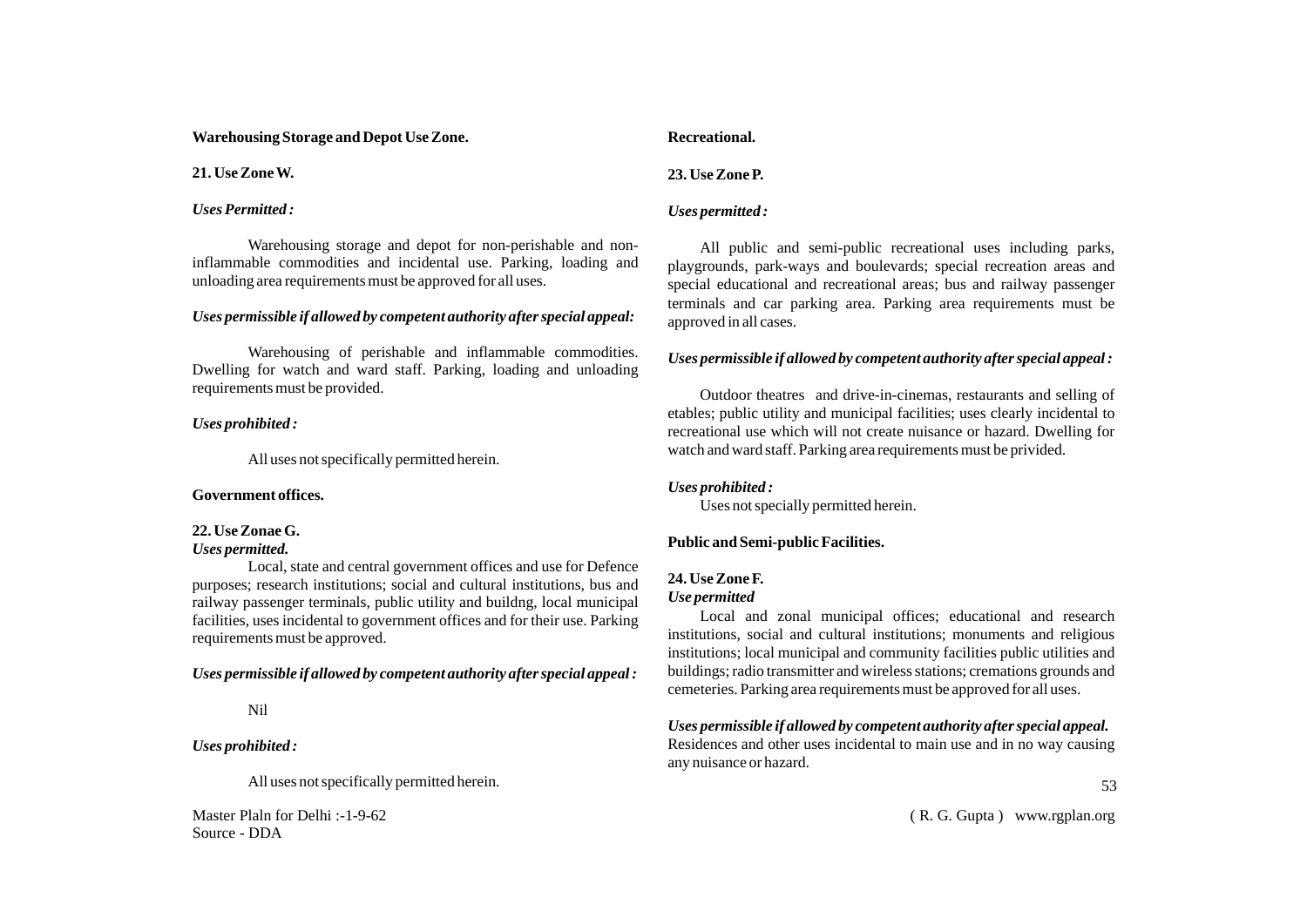#### *Uses prohibited :*

All uses not specifically permitted herein.

# **5. PROVISION REGARDING REQUIREMENTS IN USE ZONES DENSITY, COVERAGE, FLOOR AREARATIO.**

#### **SETBACK AND OTHER REQUIREMENTS OF USE ZONES.**

#### **I. Residential Use Zone :**

General. - For purpose of calculatin density (which is indicated by a suffix like R 50 in the text or as 50 in the Land use Plan for a density of 50 persons per acre) in the residential zones, one dwelling unit will have 4.5 persons.

The density shown in the Land Use Plan for a particular area shall be followed in considering layout plans for the area, provided that the Zonal Development Plans are finalised, approve individual layouts, so as to achieve the overall density prescribed for the area. However, a variation either way upto 15 per cent of the gross densities (shown in the Land Use Plan) may be allowed. The community facilities should be planned on the basis of the actual gross density achieved or that prescribed for the Residential Planning Area, whichever is higher, applying the interpolation method for calculating the various areas, applying the interpolations method for calculating the various areas. In calculating gross residential density shown in the Land Use Plan, all land meant for community facilities (local shopping, neighborhood parks, local open spaces, playgrounds and tot-lots; high schools, primary and nursery schools and other community facilities such as those listed in table 5, page 68 of the Sub-division Regulations, Chapter II), and residential streets upto 80 feet right-of -way should be included. The actual determination of the community facilities (included. The actual determination of the

community facilities (including community centres to be shown in Zonal Development Plans) will depend upon the size of the given layout in acres, and the overall population it is to contain.

In cases where the given area is sbounded by roads of 80 feet and less only one-halight-of-way of the peripheral roads should be taken into density calculations.

- (1) Major roads of 100 feet and more which are shown in the Land use Plans;
- (2) Open spaces including land under agriculature, semipublic recreation, regional and district parks, large playgrounds, green-linkages and water courses ad shown in the Land Use Plan;
- (3) All the non-residential areas (commercial areas, e.g., business districts, district and sub-district centres, warehouses, wholesale markets, offices, industrial areas, public and semi-public facilities, *e.g.,* colleges, research and cultural institutions, hospitals, public utilities and installations) as shown in the Land Use Plan;
- (4) Transport terminals and installations, such as, railway stations, marshalling yards, forwarding and booking agencies, local and inter-state bus and truck terminals and their depots, airport and the extensive parking areas as shown in the Land Use Plan; and
- (5) All historical building and monuments; burial and cremation grounds and existing places of worship.

Irrespective of the actual number of servants' quarters, for purposes of the density calculations in considenting layout plans, the number of servants' quarters in various sizes of plots will be reconed as under :-

- (a) Plots upto 300 square yards : Nil
- (b) Plots above 300 square yards and One servant's quarter per ..............units

\*Refer Para (I) of Notification No. K-12014/6/75-UD dated 11-12-1975.

Master Plaln for Delhi :-1-9-62 Source - DDA

<sup>54</sup> \* Foot-Note : All tall/multistoreyed buildings for commercial development over 13-72 metres (45 feet) in height. shall have stand by generators for electricity within the buildings." (\* Refer Para I (6) of Notification No. K-1214(9)/72-UDI dated 24-12-1976.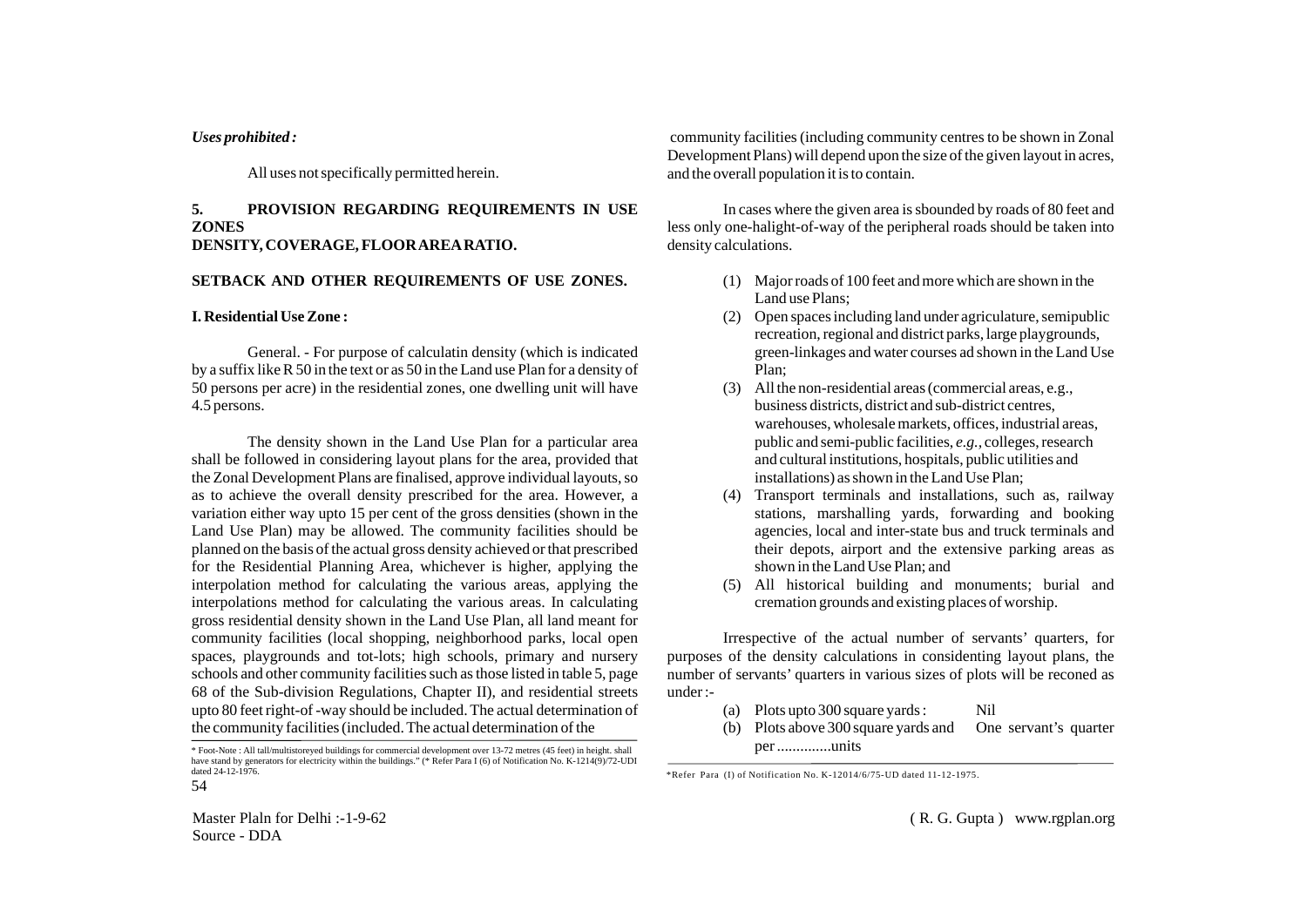(c) above 600 square yards and Two servants' quarters per dwelling not exceeding 1,200 square yards unit,<br>(d) Plots above 1.200 square vards: Three Three servants' quarterr per dwelling unit

Good planning practice for designs of residential area should include.

- (i) Light and air in the buildings;
- (ii) Protection against noise, dust and local hazards;
- (iii) Open space for various family needs;
- (iv) Easy circulation and access, safety from accidents;
- (v) As far as possible regular shape of plots; and
- (vi) A logical arrangement of residential plots by sizes and shapes

The translation of these requirements into actual planning practice would vary with design relations and density patterns.

#### *Individual plots :*

(Row houses, detached and semi-detached houses).

(a) *Minimum plot size. -* The minimum size of an individual residential plot for a two-storey, two family dwelling, should be 125 square yards.

**Notes :**

(1) Eash servant's quarter shall comprise one habitable room of area not more than 120 square feet floor area, exclusive of cooking verandah, bath room and lavatory.

(2) The number of persons per servant's quarter mentioned in the above table will be reckoned as 4.5.

(3) The number of dwelling units on a plot will be reckoned the same as the number of floors permissible plus the number of servants' quartersas mentiond above.<br>These conditions will not apply 'o 'group housing'.

\*Refer Para (II), (III) of Notification No. K-12014/6/75-UD dated 11-12-1975.

Master Plaln for Delhi :-1-9-62 Source - DDA

In the case of low cost housing for low income-groups and slum rehousing the minimum plot size could be 80 square yards but not less.

#### **(b)** *Plot coverage. - The plot coverage shall be as follows:-*

Coverage on each floor

| (I)   | Upto 300 square yards.<br><b>Contract</b>                      |  | 60%  |
|-------|----------------------------------------------------------------|--|------|
| (ii)  | Above 300 square yards and not<br>exceeding 600 square yards.  |  | 50%  |
| (iii) | Above 600 square yards and not exceeding<br>1,200 square yards |  | 40%  |
| (iv)  | Above 1.200 square vards                                       |  | 33½% |

Provided that, in the areas which, prior to the establishement of the Municipal Corporation of Delhi, were included within the jurisdiction of the Delhi Municipal committee, the permissible plot coverage for plots not exceeding 200 square yards shall be as under : -

- (I) Not Exceeding 100 square yards 75% on each floor\.
- (2) Above 100 square yards and not exceeding 200 square yards - 66 2/3% on each floor.
- Notes :- (1) The area to be covered need in no case be less than the permissible covered area for the largest size plot in the lower category. For example, the area to be covered in a plot of 1,230 square yards will be 40% of 1,200 square yards i.e., 480 square yards and not 1/3rd of 1,230 square yards, which is only 410 square yards.
	- (2) The permissible plot coverage for plots exceeding 200 square yards may be increased by one-tenth in the case of houses constructed on sites, provided that the enclosed area on the ground floor shall not exceed 25% of the permissible covered area on the first floor.

\*Refer Para (I) of Notification No. F-3(186)/70-MP dated 11-11-1972. Rafer Notification No. J-13037/122-75-UDI dated 27-1-1976

55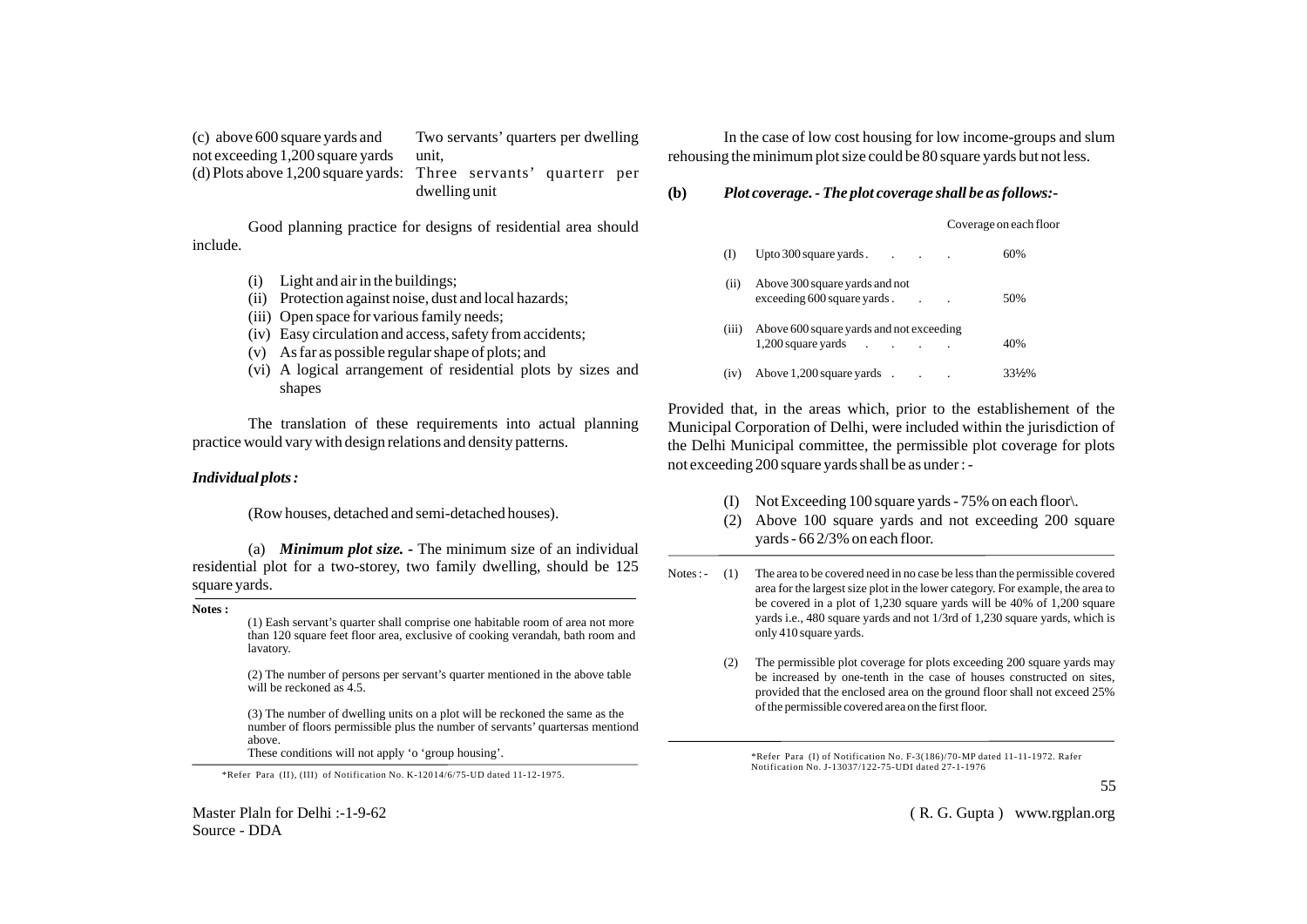(c) *Floors. -* In individual residential plots, normally only two storeyed buildings may be allowed plus an optional provision of barsati floor at the top. \*In individual plots exceeding 200 square yards, a twostoreyed building raised on stilts may be permitted, provided the enclosed area on the ground floor does not exceed 25% of the permissible covered area on the first floor. In individual plots of 300 square yards and above, which front on roads with a right-of-way of 80 feet and above, full threestoreyed constuction with a barsati on top may be allowed [except that in the already built-up areas (list given below). to prevent the density from rising, construction shall be limited to two storeys with a barsati]. The ground and first floor coverages will be the same as for any other plot and the second floor coverage shall not exceed that the first floor.

# *List of built-up residential areas.*

| outu-up restaentuu areus.          | 29. Karolbagh (Area bounded by New Rohtak Road on the North, Anand     |  |  |  |  |  |  |
|------------------------------------|------------------------------------------------------------------------|--|--|--|--|--|--|
| 1. Darya Ganj.                     | Parbat on the West, Pusa Road on the South and Faiz Road on the East). |  |  |  |  |  |  |
| 2. Jama Masjid.                    | 30. Rajendra Nagar.                                                    |  |  |  |  |  |  |
| 3. Chitli Qabar.                   | 31. New Rajendra Nagar.                                                |  |  |  |  |  |  |
| 4. Bazar Sita Ram.                 | 32. East Patel Nagar.                                                  |  |  |  |  |  |  |
| 5. Ajmere Gate.                    | 33. West Patel Nagar.                                                  |  |  |  |  |  |  |
| 6. Chandni Chowk.<br>7. Fatehpuri. | 34. South Patel Nagar.                                                 |  |  |  |  |  |  |
| 8. Lajpat Rai Market.              | 35. Gandhi Nagar.                                                      |  |  |  |  |  |  |
| 9. Kashmere Gate and Mori Gate.    | 36. Krishan Nagar.                                                     |  |  |  |  |  |  |
| 10.Jamuna Bazar.                   | 37. Geeta Colony.                                                      |  |  |  |  |  |  |
| 11. Roop Nagar.                    |                                                                        |  |  |  |  |  |  |
| 12. Kamla Nagar.                   | 38. Shahdara.                                                          |  |  |  |  |  |  |
| 13. Jawahar Nagar.                 | 39. Rohtas Nagar                                                       |  |  |  |  |  |  |
| 14. Shakti Nagar.                  | 40. Balbir Nagar.                                                      |  |  |  |  |  |  |
| 15. Prem Nagar.                    | 41. Rana Pratap Bagh.                                                  |  |  |  |  |  |  |
| 16. Malka Ganj.                    |                                                                        |  |  |  |  |  |  |
| 17. Subzimandi.                    | 42. Model Town.                                                        |  |  |  |  |  |  |

18. Pratap Nagar. 19. Kishan Ganj. 20. Sarai Rohilla. 21. Bara Hindu Rao. 22. Sadar Karim. 23. Nabi Karim. 24. Qadam Sharif. 25. Ram Nagar 26. Pahar Ganj. 27. Model Basti 28. Manak Pura.

\*Refer Para (II), (III) of Notification No. K-12014/6/75-UD dated 11-12-1975.

# 56

Master Plaln for Delhi :-1-9-62 Source - DDA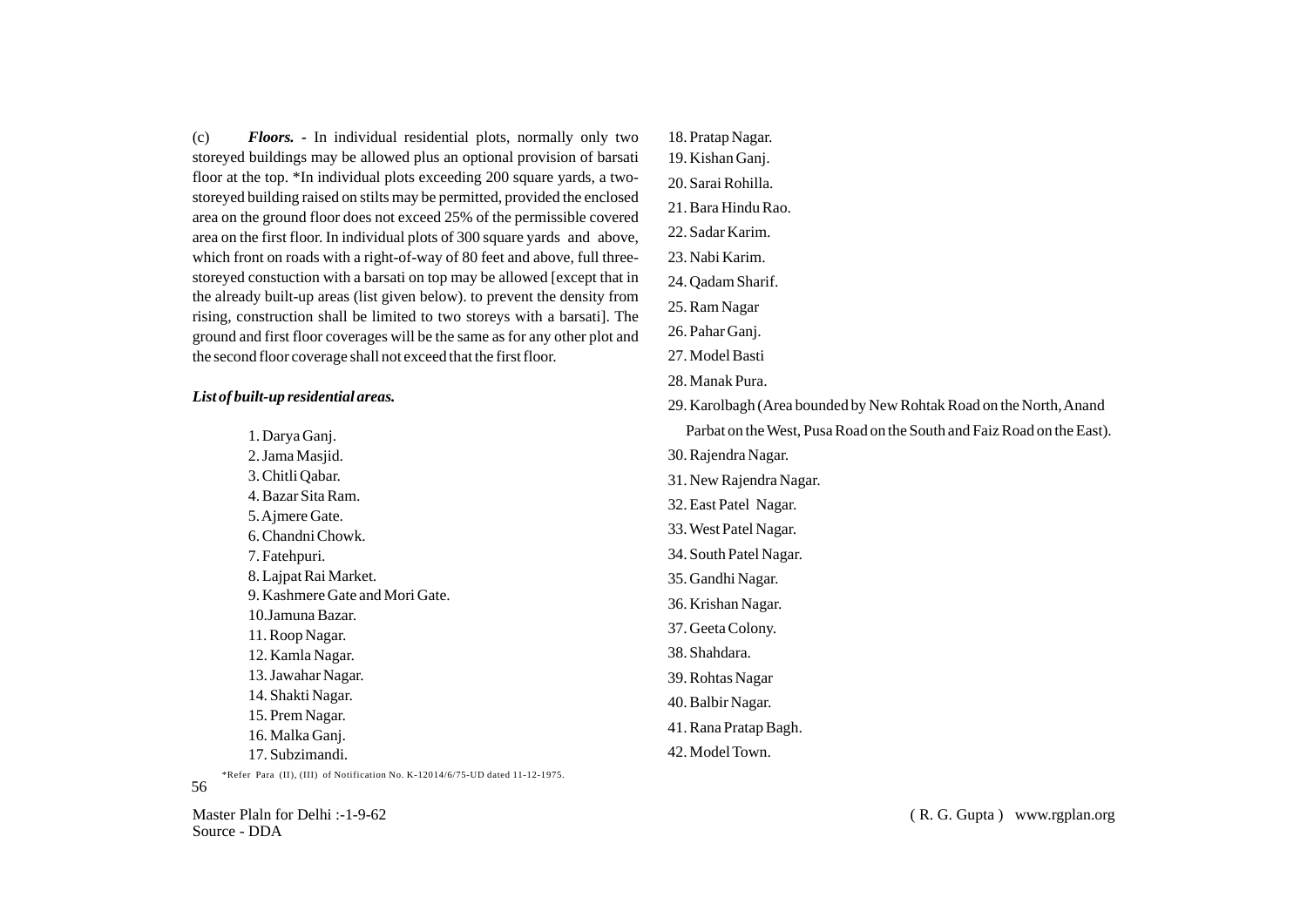43. Timarpur. 44. Shivaji Park. 45. Moti Nagar. 46. Mansarover Bagh. 47. Rajouri Gardens. 48. Ramesh Nagar. 49. Vijay Nagar. 50. Kingsway Camp. 51. Punjabi Bagh. 52. Multan Nagar. 53. Kirti Nagar. 54. Tilak Nagar. 55. Indrapuri. 56. Defence Colony. 57. kailash and Extension. 58. Nizamuddin. 59. Golf Links. 60. Sundar Nagar. 61. Malviya Nagar. 62. Hauz Khas Enclave and Extension. 63. Lajpat Nagar. 64. Jangpura. 65. Jorbagh. 66. Diplomatic Enclave 67. Kalkaji. 68. Green Park. 69. Shahdara Town. 70. Dilshad Gardens.

Master Plaln for Delhi :-1-9-62 Source - DDA

71. Also, colonies sanctioned by the Municipal Corporation of Delhi in the past are included in the above list since they have been sanctioned on the basis of having two dwelling units per plot and the maximum height permitted.

72. All the regularised unauthorised colonies should have covered area on the terms and conditions on which they have been regularised, such as, one or two storey structures, one or two families per plot.

73. Certain areas of Civil Lines and New Delhi which are recommended for re-densification should be on the basis of zonal development plans for the density proposed in the Master Plan and number of storeys should not be according to the width of the road on which they front.

Where a barasti is permitted, not more than 25 per cent of the covered area on the ground floor or the floor immediately below the barsati or 500 square feet, whichever is less, should be allowed toble covered including the area covered by a staircase leading to the barsati. The barsati may be enclosed.

**(d)** *Frontage of plots.* - Each individual plot should provide a minimum frontage of 18 feet on the access road. The ratio of depth to frontage should normally range between 3.0 to 2.0 is to 1.0.

**(e)** *Set back lines. -* The following set back lines are prescribed depending upon the depth of plot for individual plots.

57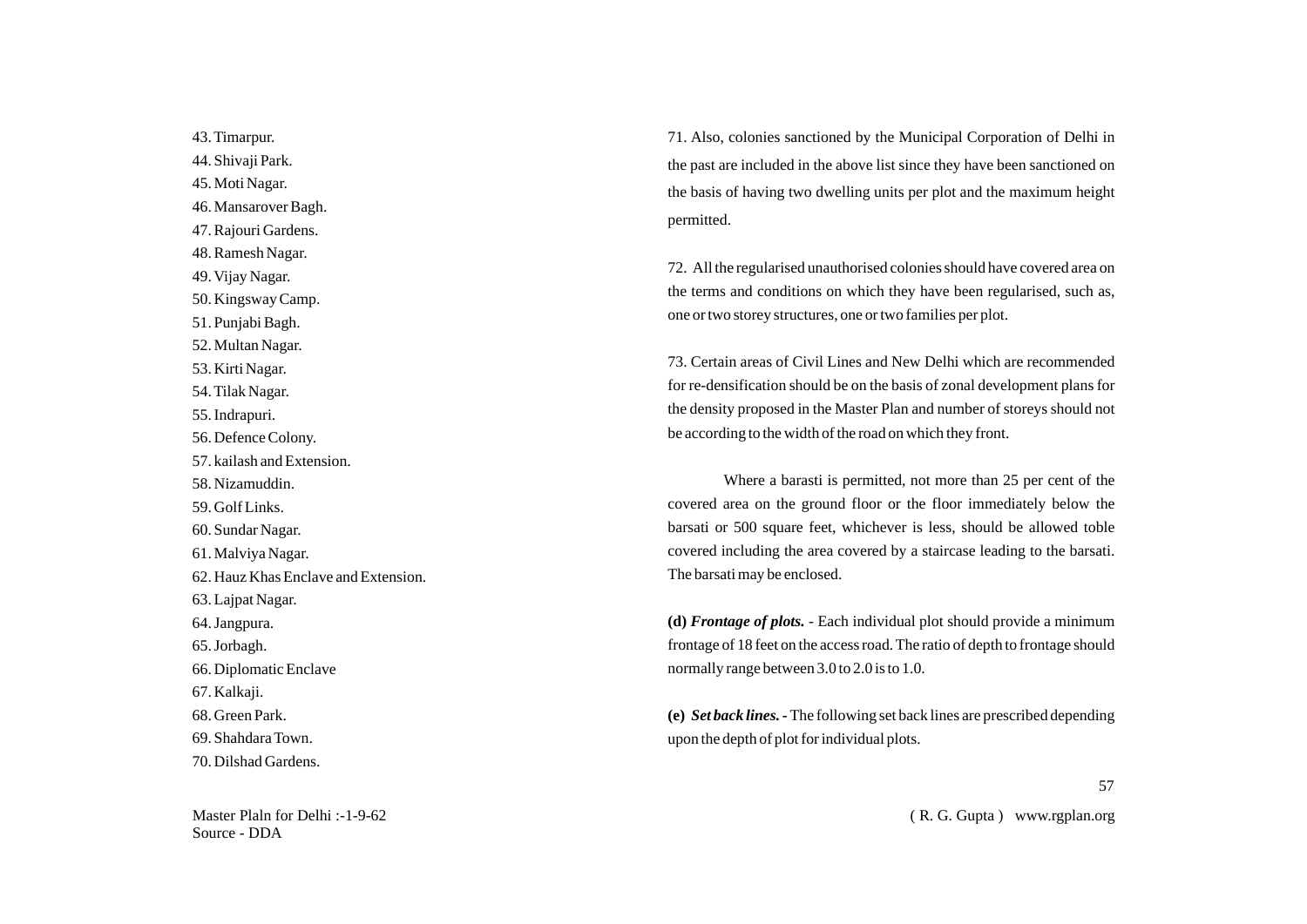## **(f)** *Front set back :*

| Depth of plots.                                               |  |                         | Minimum set back required |  |          |  |  |
|---------------------------------------------------------------|--|-------------------------|---------------------------|--|----------|--|--|
|                                                               |  | from plot line.         |                           |  |          |  |  |
|                                                               |  |                         |                           |  | 10 feet. |  |  |
| $(b)$ Above 60 feet and not exceeding 90 feet $\qquad \qquad$ |  |                         |                           |  | 15 feet. |  |  |
| $(c)$ Above 90 feet and not exceeding 120 feet $\qquad$ .     |  |                         |                           |  | 20 feet. |  |  |
| (d) Above 120 feet and not exceeding 150 feet.                |  | $\sim 100$ km s $^{-1}$ |                           |  | 25 feet. |  |  |
| (e) Above 150 feet and not exceeding 200 feet.                |  | $\sim 100$              |                           |  | 30 feet. |  |  |
| $(f)$ Above 200 feet<br>and the company of the company of     |  |                         |                           |  | 40 feet. |  |  |

**(ii)** *Rear set back line. -* Besides the front set back line, set back should also be provide dat the rear of the plots according to municipal bylaw subject to height restrictions to allow sufficient light and air circulation.

**(iii)** *side set back line. -* Side set backs of at least 10 feet from plot line on each side should be left on detached plots.

In semi-detached plots side set back on one side should be at least 10'-0" from the plot line to the building line.

for row housing, corner plots should be suitably set back from the road right of way, according to traffic requirements.

**(f)** *Service Lanes.-* The minimum width of the service land shall be 15 feet but it may be reduced to 10 feet in the case of low cost housing schemes sponsored by Government, semi-Government or other public bodies. It is not necessary to have these in the case of detached, and semidetached housing. If provided, it should have a minimum of 15 feet right of way.

In the case of row and terraced houses, service lanes may be provided. it should have a minimum right of way of 15 feet. In case of length of the lane is more than 500 feet, the minimum right of way should be 20 feet.

Where garages are to be provided, in order to allow for easy turn of motor vehicles, the grages should be set back 15 feet from the centre line of the service lane.

## *Group Housing :*

Group hosing development (two and multi storey apartments or low cost housing schemes) which will not be sub-divided into the customary streets and plots, will be governed by good design standards to ensure open spaces and community facilities. The intensity of use and the net density in these are intended to be higher that stipulated in the Plan, provided the average gross residential density of the area under development of which the group housing is a part, is in accordance with the density requirements of the Plan. Also, no limits on imposed in areas near monuments, airport etc. Access to dwellings could be provided by walkways and pedestrian paths and their widths would also be governed by design requirements. Adequate provision has to be made for parking and servicing and the walkways should open on a residential street of at least 45 feet or cul-de-sac or loop street of at least 30 feet.

In case of group housing having more than tow storeys, steps must be taken to ensure water in the higher floors. For this purpose booster pumps and overhead tanks must be installed. Lifts and suitable stair-cases should be provided for more than 4 storey high buildings. Also open balconied for open air sleeping or air conditioning must be providing. In order to encourage higher storey development which will provide more that 4 storey high buildings. Also open balconied for open air sleeping or air conditioning must be provided. In order to encourage higher storey development which will provided more open spaces by having lesser coverage, a higher floor area ratio is allowed\*. The minimum plot size for this sort of development is one acre. Set back and the arrangement of blocks, garages etc. will have to be approved in each case so that a healthy development is ensured. The following coverage and floor area ratio for various densities are proposed (low cost group)

Master Plaln for Delhi :-1-9-62 Source - DDA

 $\frac{\text{``Refer.} \text{Para}(v) \cdot \text{of (No)} \cdot \text{K-12014/675-UD} \cdot \text{dated 11-12-1975}}{11 \cdot \text{K-12014/675-UD} \cdot \text{dated 11-12-1975}}$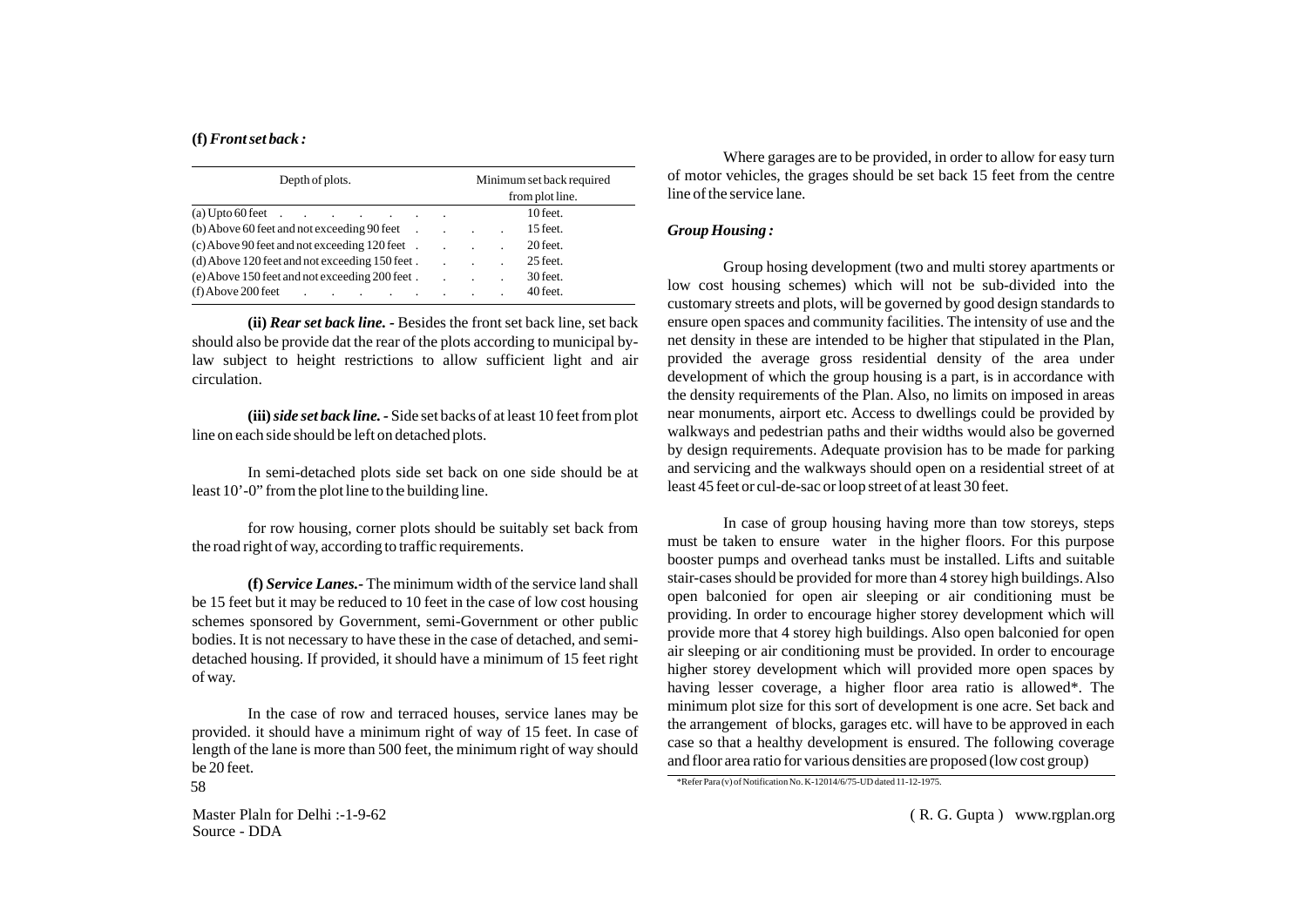| Gross residential density<br>(Persons per acre) |  |  |  |  |  | Maximum coverage<br>$\%$ | Maximum<br>$F.A.R.*$ |  |
|-------------------------------------------------|--|--|--|--|--|--------------------------|----------------------|--|
| 25                                              |  |  |  |  |  | 25                       | 75                   |  |
| 50                                              |  |  |  |  |  | 25                       | 75                   |  |
| 60                                              |  |  |  |  |  | 25                       | 75                   |  |
| 75                                              |  |  |  |  |  | 30                       | 125                  |  |
| 100                                             |  |  |  |  |  | 331/3                    | 150                  |  |
| 125                                             |  |  |  |  |  | 331/3                    | 150                  |  |
| 150                                             |  |  |  |  |  | 35                       | 150                  |  |
| 200                                             |  |  |  |  |  | 35                       | 175                  |  |
| 250                                             |  |  |  |  |  | 35                       | 175                  |  |

housing schemes sponsored by Government, semi-Government and other

 $*$  F.A.R. or floor area ratio = Floor area x 100 plot area

public bodies are not covered by this) : -

Floor area is defined as plinth area on all floors unless specifically excluded.

Notes : (1) The coverage will be calculated on the basis of the whole area reserved for group housing after deducting : -

> (I) the area of collection streets 80 feet wide and feeder streets 60 feet wide around and whiting the group housing area. (Residential streets, loop streets, cul-de-sac, service lances will not be deducted.

> (ii) the area for schools and other community facilities within the group housing area ; and

(iii) the area for neighbourhood parks within the group housing area as shown in the Zonal Development Plan (local open spaces, playgrounds and tot-lots will not be deducted).

(2) The above basis will apply even in the case of group housing covering an entire neighborhood, the whole of which will be treated as one scheme.

(3) In density calculation for group housing, each servant's quarter will be reckoned as one family.

(4) In density of a particular neighborhood in which the group housing area is located will be as shown in the Zonal Development Plan and the corresponding figures in the above table will be operative.\*

(5) The areas of barsati and mumti to the extent permissible for houses on individual plots will not be reckoned in the F.A.R.

#### **II. " Agricultural Green Belt" and "Rural" Use Zones :**

In order to preserve these zones in agricultural use certain restrictions on the size of the dwelling units should be imposed. They are as follows : -

| Size of farm        | Maximum coverage<br>of dwelling unit | Maximum beight of<br>of dwelling unit  |  |  |
|---------------------|--------------------------------------|----------------------------------------|--|--|
| $(1)$ 1 to 3 acres  | $500$ sq. ft.                        | Single storey maximum<br>height 20 ft. |  |  |
| $(2)$ Above 3 acres | $1,500$ sq. ft.                      | Do.                                    |  |  |

*N.B.*  $\cdot$  (1) Set back for dwelling house should be 50 feet from any boundary line of the property.

- (2) Where the property abut on urban road, the dwelling house building should be set-back from the centre line of that road by 200 ft. Where the property abuts a villageroad, the building set-back from the centre line of that road should be 100 feet.
- (3) No dwelling unit should be built within two furlongs of the right of way of nay National highway.
- (4) In the case of special farms, for example, horse-breeding farms covering a large area, Government may allow a larger coverage as may be considered necessary for farm houses to be built on these farms

\*Refer Para (A) of Notification No. K-12014/675- UD dated 11-12-1975. \*Refer Para (iv) of Notification No. K-1204/6/75-UD dated 11-12-1975. \*\*Refer to Para I(5) of Notification No. K-12014(9)/72-UDI dated 24-12-1976.

59

( R. G. Gupta ) www.rgplan.org

Master Plaln for Delhi :-1-9-62 Source - DDA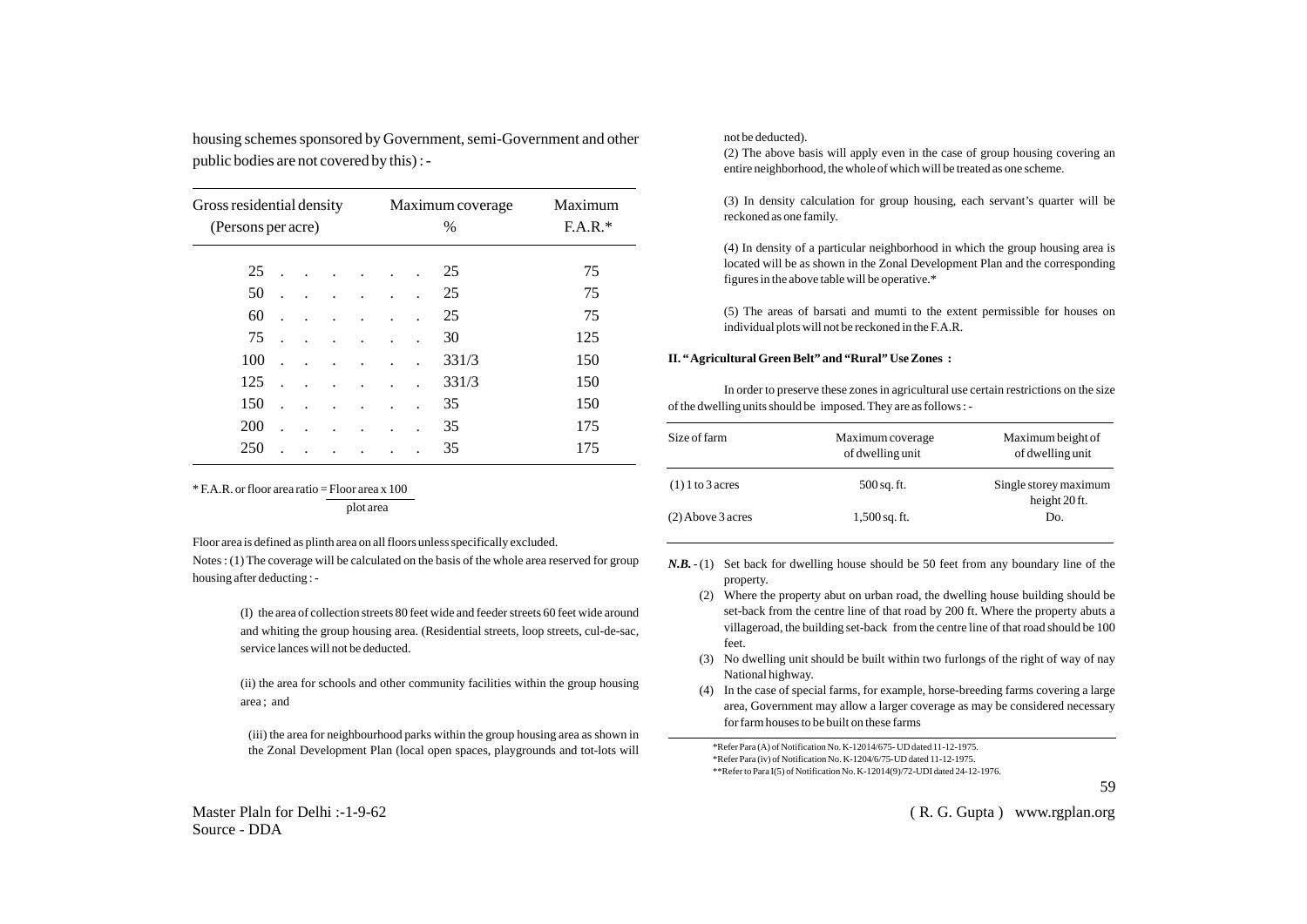#### **III. Government Offices :**

**(a)** *The Central Secretariat Complex. -* In order to achieve architectural composition and intensive use, the following provisions are stipulated.

F.A.R. . . . . . . . . . . . 200 Maximum ground floor coverage including 5% for covered parking

Another 5% may be allowed for covered garages for car and cycle parking. This area for parking on the ground floor will not be taken into consideration for calculating F.A.R. but the office space above it in first and upper will be counted. The total ground coverage including covered parking will not exceed 30%

Semi-basement will allowed for parking, servicing and storage and will not be taken in for F.A.R. calculation. It shall not exceed the ground floor coverage. Upto 50 per cent of the open area may be utilized for open parking and roads and the rest mqy be landscaped.

## **(b)** *All other locations including those in District Centres :*

|                                                                                                                                                                                                                                | $*FA.R.$ $\qquad \qquad \ldots$ |  |  |  |  |  |  |  |  |    | 150 |
|--------------------------------------------------------------------------------------------------------------------------------------------------------------------------------------------------------------------------------|---------------------------------|--|--|--|--|--|--|--|--|----|-----|
| Maximum ground floor coverage including 5% for covered parking                                                                                                                                                                 |                                 |  |  |  |  |  |  |  |  |    | 20% |
| Extra covered parking the contract of the cover of parking the cover of the cover of the cover of the cover of the cover of the cover of the cover of the cover of the cover of the cover of the cover of the cover of the cov |                                 |  |  |  |  |  |  |  |  | 5% |     |
| Semi-basement and open parking as above.                                                                                                                                                                                       |                                 |  |  |  |  |  |  |  |  |    |     |

#### **\*IV. Commercial and Retail :**

(a) Connaught Place Extension, Minto Raod and Ranjit Singh Road. - The size of plot will narturally depend on the layout of the commercial area but any further sub-division of plots in the Connaught Place and its proposed extension area is not desirable.

60

Master Plaln for Delhi :-1-9-62 Source - DDA

| $FA.R.$ $\qquad \qquad \ldots$ $\qquad \qquad \ldots$                                                                                                                                                                          |  |  |                                                     |  | 400 |
|--------------------------------------------------------------------------------------------------------------------------------------------------------------------------------------------------------------------------------|--|--|-----------------------------------------------------|--|-----|
| Maximum ground floor coverage.                                                                                                                                                                                                 |  |  | the contract of the contract of the contract of the |  | 50% |
| Covered garages for cars $\&$ cycles $\qquad \qquad \qquad$                                                                                                                                                                    |  |  |                                                     |  | 5%  |
| First floor coverage the contract of the contract of the contract of the contract of the contract of the contract of the contract of the contract of the contract of the contract of the contract of the contract of the contr |  |  |                                                     |  | 50% |
| $\alpha$ Coverage for second floor and above $\alpha$ . The second floor and above                                                                                                                                             |  |  |                                                     |  | 35% |

Semi -basement, covering not more than the ground floor coverage, will be allowed for parking, servicing and storage and will not be taken into F.a.r. calculations. Upto 50% of the open area may be utilised for open parking and roads and the rest may be landscaped.

#### *Minimum set back.*

|       |  |                |         |         | For plots fronting  | For plots fronting |
|-------|--|----------------|---------|---------|---------------------|--------------------|
|       |  |                |         |         | 150 feet wide road. | 100 feet wide road |
|       |  |                |         |         |                     | and less           |
| Front |  |                | $\sim$  |         | 50 feet             | 40 feet            |
| Rear  |  | $\blacksquare$ | $\cdot$ | $\cdot$ | 20 feet             | 20 feet            |
| Sides |  | $\blacksquare$ | ٠       | $\cdot$ | 15 feet             | 15 feet            |

Service lane, if provided, should have a minimum right of way of 30 feet. In case there is a service lane on the side or rear, then the set back for ground and first floor is opti8onal but should not be less than 20 feet for second floor and above.

**(b)** *F.A.R., coverages etc. for already built-up Commercial areas in the Walled City like Chandni Chowk, etc. (List given below): -*  In such cases, coverages permissible would be as applicable in the existing building bye-laws of the Municipal Corporation of Delhi, *e.g.,* 80 per cent on the ground floor and 70 per cent on the first floor and so on, with 150 F.A.R. for a two-storey construction, 200 F.A.R. for a threestorey construction, 250 F.A.R. for a four-storey construction and so on,

<sup>\*</sup>Refer (i) and (ii) Zoning Regulations of Notifications No. K-12014(9)72-UDI dated 27-4-1974 and para I(1) of notification dated 24-12-1976.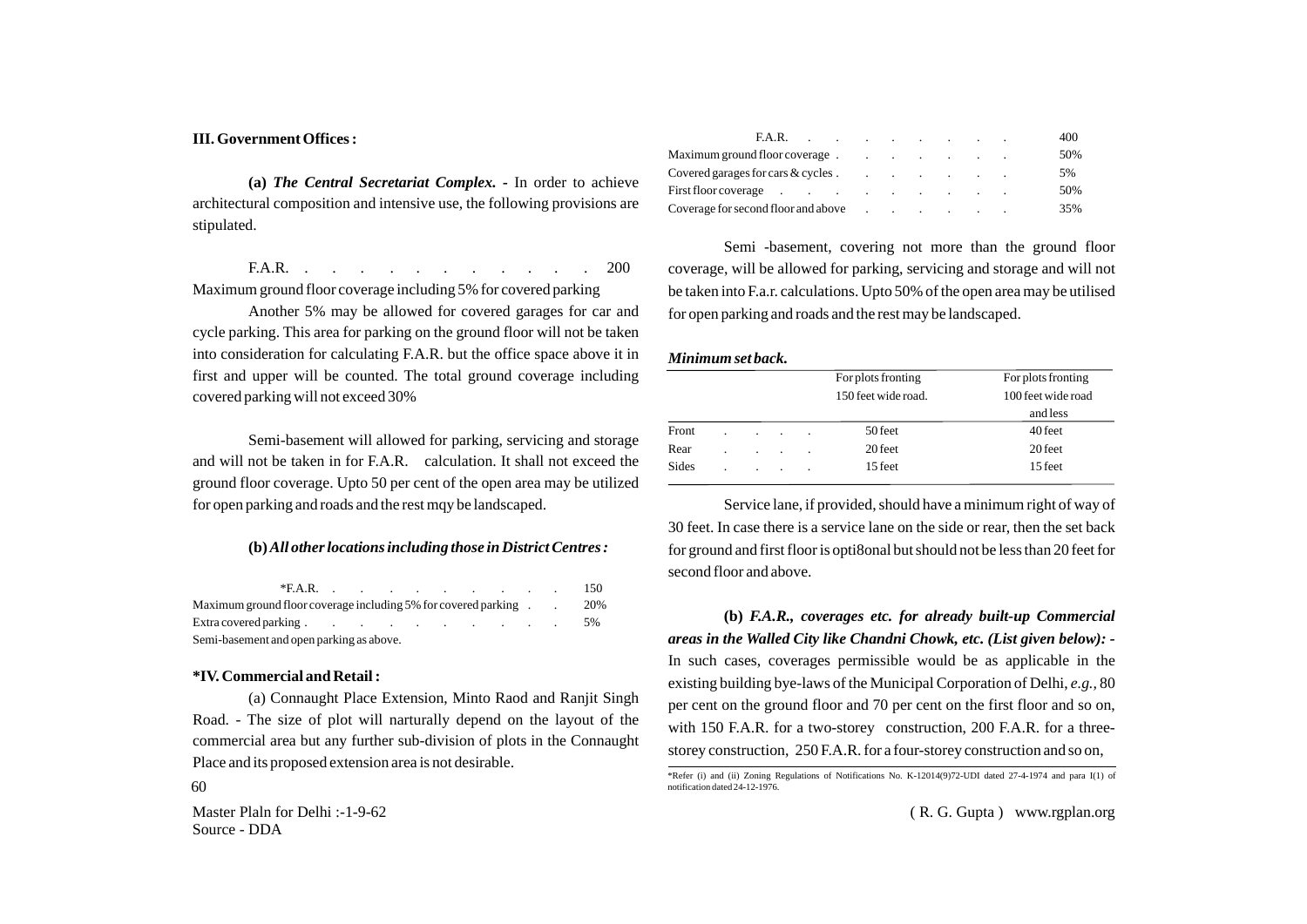## vided that the F.A.R. will not exceed 300.

# *List of already built0up commercial areas.*

1. Jama Masjid. 2. Chitli Qabar. 3. Bazar Sita Ram. 4. Ajmere Gate. 5. Chandni Chowk 6. Fatehpuri. 7. Lajpat Rai Market. 8. Kashmere Gate and Mori Gate. 9. Malka Ganj. 10. Subzimandi. 11. Bara Hindu Rao. 12. Sudar Bazar. 13. Nabi Karim. 14. Qadam Sharif. 15. Ram Nagar. 16. Paharganj. 17. Model Busti. 18. Manakpura. 19. Shahdara Town. 20. Shahdara Town.

The provision below apply to the retail, commercial and service industrial areas which should be worked out as a composite scheme. the coverage is for the whole commercial area and not for plots.

|                  | FA.R.                                                                                                                                                                    |                                                                      |                           | 150 |     |    |
|------------------|--------------------------------------------------------------------------------------------------------------------------------------------------------------------------|----------------------------------------------------------------------|---------------------------|-----|-----|----|
|                  | District Centres upto 25 acres.                                                                                                                                          | Maximum coverage on ground floor<br>floor including covered parking. | 30%                       |     |     |    |
| 25 acres.        | District Centres more than                                                                                                                                               | Maximum coverage on ground floor<br>including covered parking.       | 25%                       |     |     |    |
| calculation.     | Semi-basement for parking, servicing and storage may be permitted. This should<br>not exceed ground floor coverage, and should not be taken into consideration in F.A.R. |                                                                      |                           |     |     |    |
| $*(d)$           | Community Centres and retail centres shown in the Plan.                                                                                                                  |                                                                      |                           |     |     |    |
|                  | FA.R.                                                                                                                                                                    |                                                                      | $\mathbf{r} = \mathbf{r}$ |     | 100 |    |
|                  | Maximum coverage on ground floor                                                                                                                                         |                                                                      |                           |     | 35% |    |
| $*(e)$           | Neighbourhood shopping centres.                                                                                                                                          |                                                                      |                           |     |     |    |
|                  | F.A.R.                                                                                                                                                                   |                                                                      |                           |     | 100 |    |
|                  | Maximum coverage on ground floor                                                                                                                                         |                                                                      |                           |     | 40% |    |
| *V. Wholesaling: |                                                                                                                                                                          |                                                                      |                           |     |     |    |
|                  | F.A.R.                                                                                                                                                                   |                                                                      |                           |     | 150 |    |
|                  | Maximum ground floor coverage.                                                                                                                                           |                                                                      |                           |     | 50% |    |
|                  | Basement allowed as in commercial and retail areas.                                                                                                                      |                                                                      |                           |     |     | 61 |

# **(c)** *District Centres and proposal Central Business Districcdt in Shahdara and Karol Bagh.*

The F.A.R. and maximum coverage for flatted factdories and Government offices in District Centres have been stated separately.

\*Refer Notification NO. F.3(246) 66--MP dated 13-4-1967. \*Refer Para I (2) , (3) of Notification No. K-12014(9)/72-UDI dated 24-12-1976

Master Plaln for Delhi :-1-9-62 Source - DDA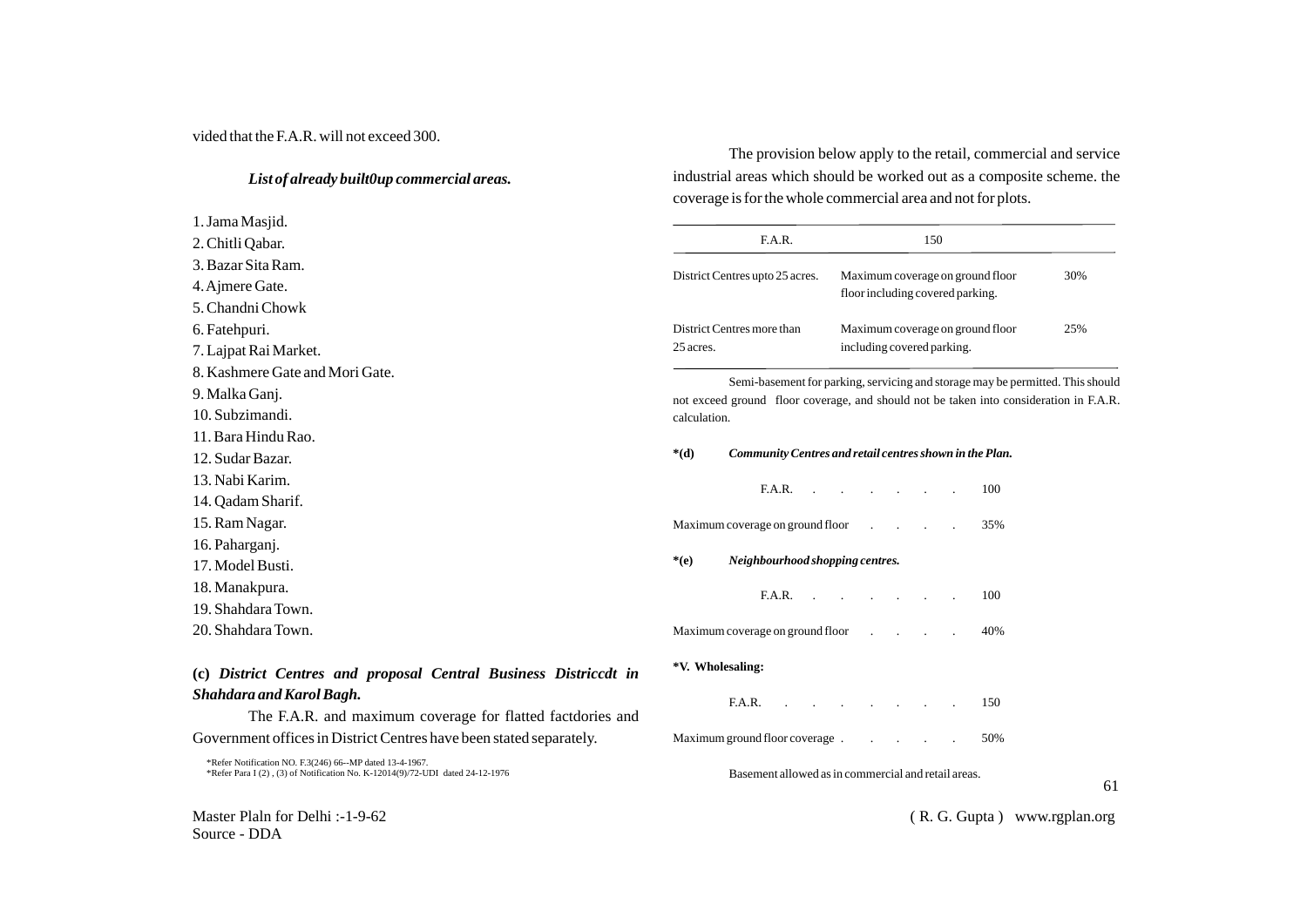## *Minimum set back.*

| Front |  | the contract of the contract of the contract of |  |                                                                                                                 | 25 feet |
|-------|--|-------------------------------------------------|--|-----------------------------------------------------------------------------------------------------------------|---------|
| Rear  |  |                                                 |  | the contract of the contract of the contract of the contract of the contract of the contract of the contract of | 15 feet |
| Sides |  |                                                 |  | $\mathbf{r} = \mathbf{r} \times \mathbf{r} = \mathbf{r} \times \mathbf{r} = \mathbf{r} \times \mathbf{r}$       | 15 feet |

# **VI. General Warehousing Storage etc.**

| F.A.R.                        |  |  |  | 150 |
|-------------------------------|--|--|--|-----|
| Maximum ground floor coverage |  |  |  | 60% |

#### *Minimum set bact.*

|              |                                                     | For plots   | For plots 1/4 acre | For plot     |
|--------------|-----------------------------------------------------|-------------|--------------------|--------------|
|              |                                                     | below $1/4$ | to acre.           | above 1 acre |
|              |                                                     | acre.       |                    |              |
|              |                                                     |             |                    |              |
| Front        | $\mathbf{L} = \mathbf{L} \times \mathbf{L}$         | 15 feet     | 25 feet            | 50 feet      |
| Rear         |                                                     | 15 feet     | 15 feet            | 25 feet      |
| <b>Sides</b> | $\mathbf{r} = \mathbf{r} + \mathbf{r} + \mathbf{r}$ | Optional    | 15 feet            | 15 feet      |

Basement allowed for parking, servicing and storage should not exceed ground floor coverage. Not counted for F.A.R. calculations.

Special consideration for F.A.R. coverage, set backs, parking etc. will be specified for special trades like grains, oil, timber and other building materials.

# **VII. Industries and Manufacturing: (a) Flatted Factory (in central areas).**

| Minimum plot area One acre |  |  |     |
|----------------------------|--|--|-----|
| Maximum No. of floors 6    |  |  |     |
| Maximum coverage           |  |  | 40% |
| F.A.R. 150                 |  |  |     |
| 62                         |  |  |     |

Master Plaln for Delhi :-1-9-62 Source - DDA

The minimum number of floors allowed is two. A basement, not exceeding ground floor coverage, is allowed for storage and servicing only and will not be taken into account in floor area ratio calculations.

| Front | $\overline{\phantom{a}}$ | $\sim$ | and the company of the company                                                      |  | $\cdot$                  | $\cdot$ | 50 feet |
|-------|--------------------------|--------|-------------------------------------------------------------------------------------|--|--------------------------|---------|---------|
| Rear  |                          |        | and the contract of the contract of the contract of the contract of the contract of |  |                          | $\cdot$ | 50 feet |
| Sides | $\ddot{\phantom{a}}$     |        | the contract of the contract of                                                     |  | <b>Contract Contract</b> | $\cdot$ | 20 feet |

## **(b) Industrial-cum-Work Centre**

**(In District Centres and in outlying areas)**

| Minimum plot area in the set of the set of the set of the set of the set of the set of the set of the set of t  |  |  | two acres    |
|-----------------------------------------------------------------------------------------------------------------|--|--|--------------|
| $Maximum No. of floors$                                                                                         |  |  | 10           |
| Maximum coverage                                                                                                |  |  | $33 - 1/3\%$ |
| Floor area ratio response to the set of the set of the set of the set of the set of the set of the set of the s |  |  | 120          |

The minimum number of floors allowed is tow. Abasement, not exceeding ground floor coverage, is allowed for storage and servicing only and will not be taken into account in floor area ratio calculations.

# *Minimum set backs as for flatted factory above.*

#### **(c) Special Industrial.**

| Minimum plot area |  |  | two acres                                     |
|-------------------|--|--|-----------------------------------------------|
| Maximum coverage  |  |  | $\therefore$ $\therefore$ $\therefore$ $15\%$ |
| Maximum height    |  |  | 60 feet.                                      |
| Floor area ratio. |  |  | 25                                            |

#### *Minimum set back.*

| Maximum coverage 40% |  |  |  |  |  | Front 100 feet |
|----------------------|--|--|--|--|--|----------------|
| F.A.R. 150           |  |  |  |  |  | Rear 50 feet.  |
| 62.                  |  |  |  |  |  | Sides 20 feet. |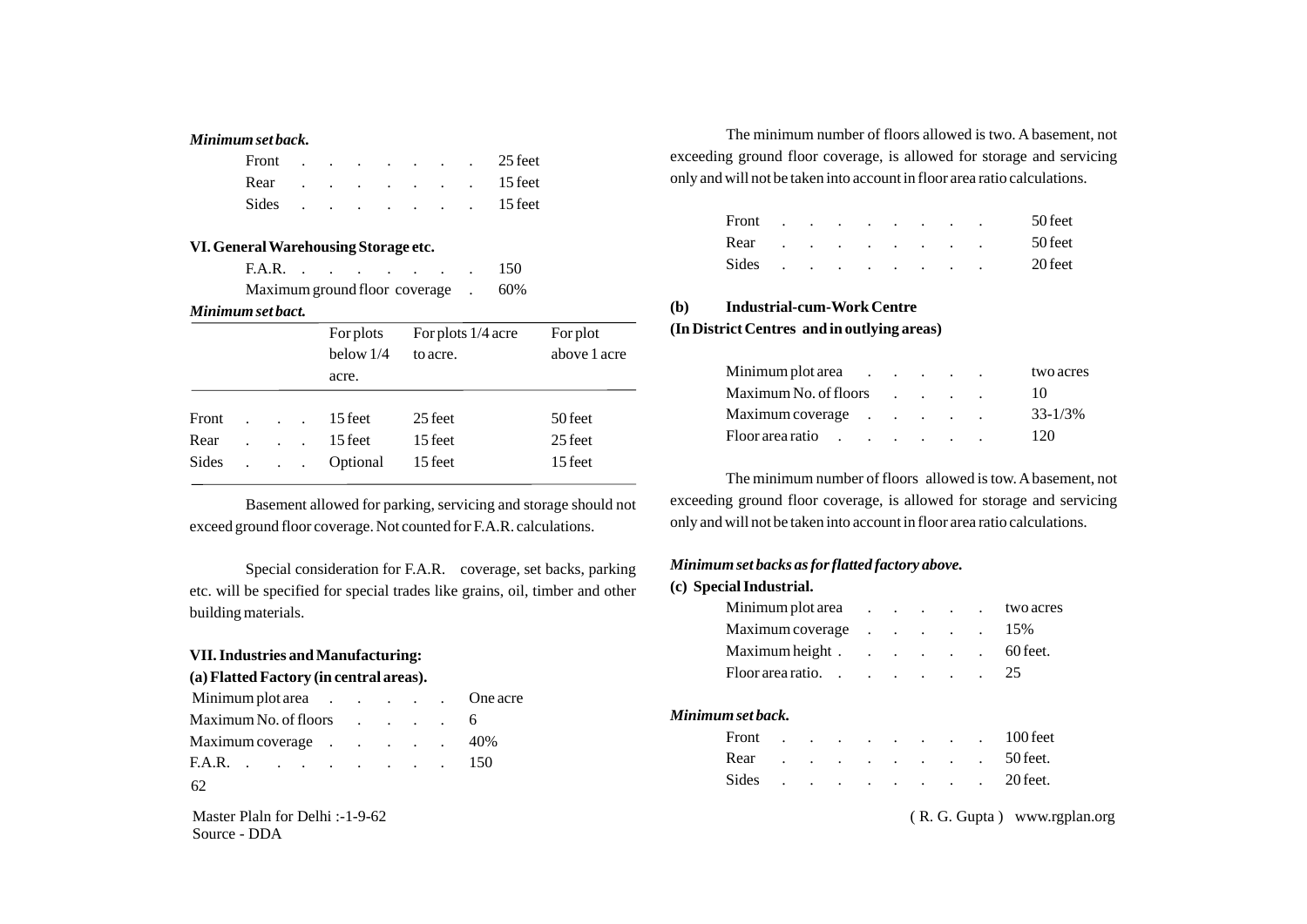### **(d) Light Industries.**

| Minimum plot area |  |  | $400$ sq. yards.            |
|-------------------|--|--|-----------------------------|
|                   |  |  | 40 feet                     |
|                   |  |  | two acres                   |
|                   |  |  | (May be relaxed in special) |
|                   |  |  | cases upto 7 acres).        |

The following sliding scale of coverages and floor area ratios is prescribed. Abasement will be allowed as in the case of a flatted factory.

|     | Plot area in acres             |  | Maximum<br>plot coverage | F.A.R. |
|-----|--------------------------------|--|--------------------------|--------|
| (1) | 400 square in acres            |  | 50%                      | 60     |
| (2) | Above 1.00 acre to 3.00 acres  |  | 45%                      | 60     |
| (3) | Above 3.00 acres to 7.00 acres |  | 40%                      | 50     |

# *Minimum set backs*

|              |                      | For plots<br>below<br>0.25<br>acre. | For plots<br>$0.25$ acre<br>and above<br>upto 1 acre. | For plots above<br>one acre. |
|--------------|----------------------|-------------------------------------|-------------------------------------------------------|------------------------------|
| Front        |                      | 15 feet                             | 20 feet                                               | $50$ feet.                   |
| Rear         |                      | 15 feet                             | 15 feet                                               | $50$ feet.                   |
| <b>Sides</b> | $\ddot{\phantom{a}}$ | Optional                            | 15 feet on one<br>side and 10 feet<br>on the other.   | 20 feet.                     |

# **(e) Service Industries :**

Same regulations as for light industries.

# **(f) Extensive Industries.**

The following sliding scale of coverage and floor area ratios is prescribed.

|     | Plot area in acres           |                      |                |         |                | Maximum<br>Plot<br>coverage | F.A.R. |
|-----|------------------------------|----------------------|----------------|---------|----------------|-----------------------------|--------|
| (1) | $0.25$ to $1.00$             | $\ddot{\phantom{a}}$ |                |         |                | 50%                         | 50     |
| (2) | Above 1.00 to 3.00           |                      | $\blacksquare$ | $\cdot$ | ٠              | 45%                         | 45     |
| (3) | Above 3.00 to 7.00           |                      |                | $\cdot$ |                | 40%                         | 40     |
| (4) | Above 7.00<br>$\blacksquare$ | $\blacksquare$       | $\blacksquare$ | $\cdot$ | $\blacksquare$ | 30%                         | 30     |

# Abasement will be allowed as in the case of a flatted factory.

### *Minimum set backs :*

|              |  |                | For plot size upto one<br>one acre | For plot size above<br>one acre       |         |
|--------------|--|----------------|------------------------------------|---------------------------------------|---------|
| Front        |  |                |                                    | 20 feet                               | 50 feet |
| Rear         |  |                |                                    | 15 feet                               | 50 feet |
| <b>Sides</b> |  | $\blacksquare$ | $\blacksquare$                     | 15 feet on one<br>side and 10 feet on | 20 feet |
| VIII.        |  |                | Industrial Uses*:                  | the other.                            |         |

# For plot size upto one For plot size above one acre one acre Maximum coverage including covered parking 33-1/3% 25%

\* F.A.R. will be determined on the merits of eachindividual case depending upon the location and the nature of use.\*

\*Refer para I of Notification No. K-12014(9)/72-UDI dated 24-12-1976

63

Master Plaln for Delhi :-1-9-62 Source - DDA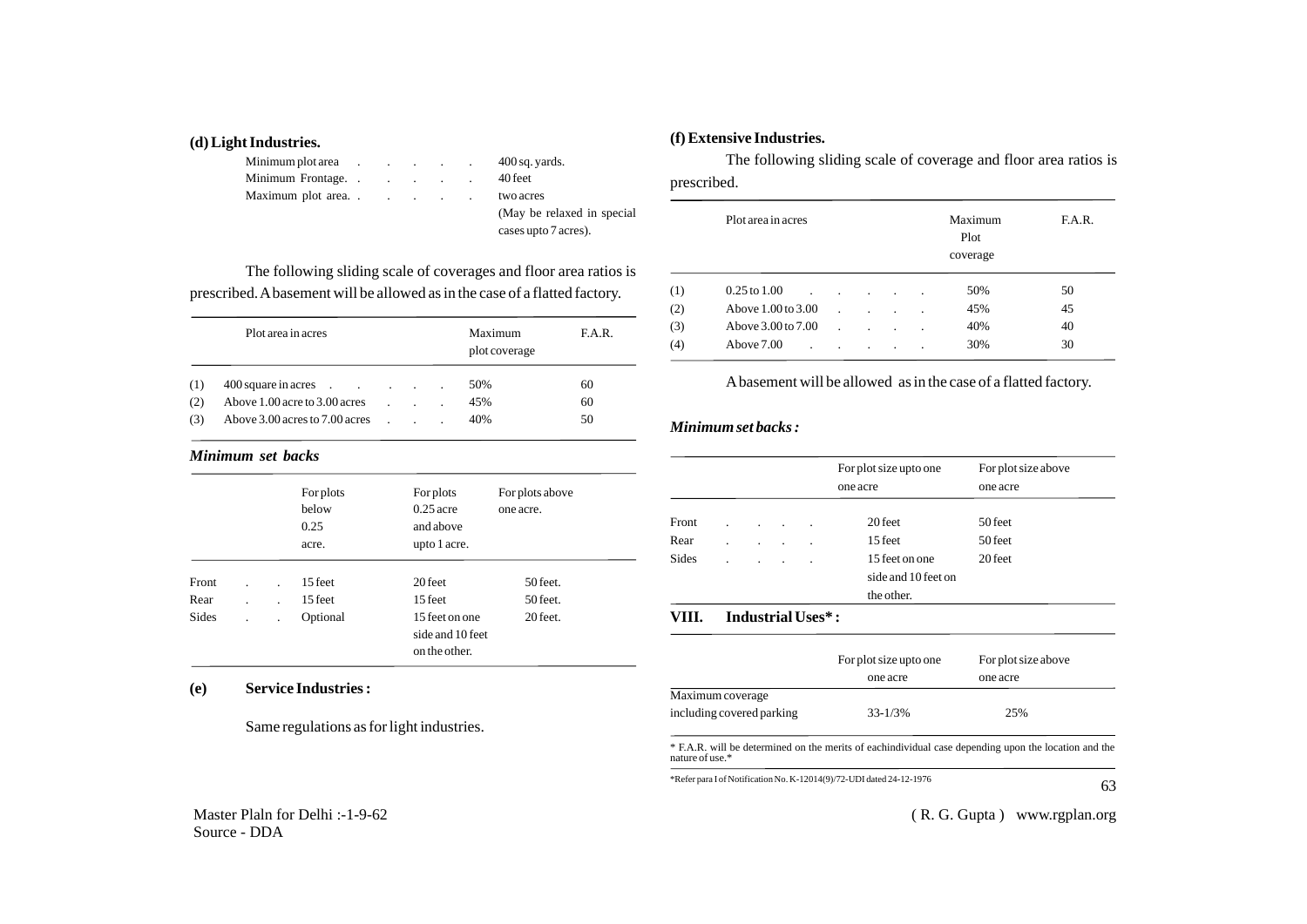### **B. SUB-DIVISION REGULATIONS**

### **1. NATURE OF REGULATIONS :**

The purpose of these regulation is to guide the development of the new areas in accordance with the Land Use Plan. As long as this is done along sound planning principles with adequate space standards, the future of the city is assured. This will obviate the necessity of costly corrective measures which would be necessary if sub-standard growth is allowed to take place. While the requirements regarding water supply, sewerage, grading and surfacing of streets, street lighting etc. will be governed by municipal bye-laws, the sub-dividion regulations here will be confined to standards for street widths and community facilities which are laid down as a sliding scale according to the density.

#### **2. DEVELOPMENT ZONES :**

For planning purposes Delhi has been divided into eight Planing Division. These are based on the physical features, historical growth, character of development, intensity of land use and the circulation pattern. The purpose in making these division is to have move or less selfcontained units for purposes of living, employment and recreation. The Division boundaries overlap municipal boundaries.

These Division are too large an area for which to prepare development plans. Portions of it may not be developed for the next 10 to 15 years. Hence to obtain workable units, the planning division have been further sub-divided into 136 development zones as shown in the accompanying map. Change in land use, existing physical features, railway line and major arteries act as boundaries for the zones. Municipal boundaries, election and census wards have also been taken into

Master Plaln for Delhi :-1-9-62 Source - DDA

consideration in drawing up these boundaries though they have not been a decisive factor in their delimitation. The "Development Zones" are not to be confused with "Use Zones" referred to earlier.

|        | <b>Planning Divisions</b>                                                                                                                                                                                                      |              |                                     |                                     |  |                      |                         |  | No. of Development zones |     |
|--------|--------------------------------------------------------------------------------------------------------------------------------------------------------------------------------------------------------------------------------|--------------|-------------------------------------|-------------------------------------|--|----------------------|-------------------------|--|--------------------------|-----|
| А      | Old City and the contract of the contract of the contract of the contract of the contract of the contract of the contract of the contract of the contract of the contract of the contract of the contract of the contract of t |              |                                     |                                     |  |                      |                         |  |                          | 28  |
| B      |                                                                                                                                                                                                                                |              |                                     |                                     |  |                      |                         |  |                          | 7   |
| C      | Civil Lines                                                                                                                                                                                                                    |              | and the company of the company of   |                                     |  |                      | and the contract of the |  |                          | 20  |
| D      | New Delhi.                                                                                                                                                                                                                     |              | and the contract of the contract of |                                     |  |                      | and the contract of     |  |                          | 21  |
| E      | Shahdara                                                                                                                                                                                                                       |              | and the contract of the con-        |                                     |  | $\sim$<br>$\sim 100$ |                         |  |                          | 16  |
| F      | South Delhi                                                                                                                                                                                                                    | $\mathbf{r}$ | $\sim$                              | and the contract of the contract of |  | $\sim 100$           |                         |  |                          | 19  |
| G      | West Delhi.<br>$\sim$                                                                                                                                                                                                          |              | the contract of the contract of the |                                     |  | $\sim 10^{-1}$       |                         |  |                          | 17  |
| H      | West Yamuna Canal or North West Delhi                                                                                                                                                                                          |              |                                     |                                     |  |                      |                         |  |                          | 8   |
| TOTAL. |                                                                                                                                                                                                                                |              |                                     |                                     |  |                      |                         |  |                          | 136 |

### **3. ZONAL DEVELOPMENT PLANS :**

After the Master Plan is sanctioned, all new developments shall take place according to Zonal Development Plans which shall show the following features in broad outlines : -

- (a) Approximate boundaries of Residential Planning Areas or neighborhoods along with the gross residential density of each neighborhood.
- (b) Major internal roads and trunk services.
- (c) Community Centre and Residential Planning Area Centre.
- (d) Approximate locations of High Schools and Primary Schools.
- (e) Neighbourhood Parks.

<sup>64</sup>\*Refer para I of Notification No. F-3(246)/66-M.P. dated 8-3-1968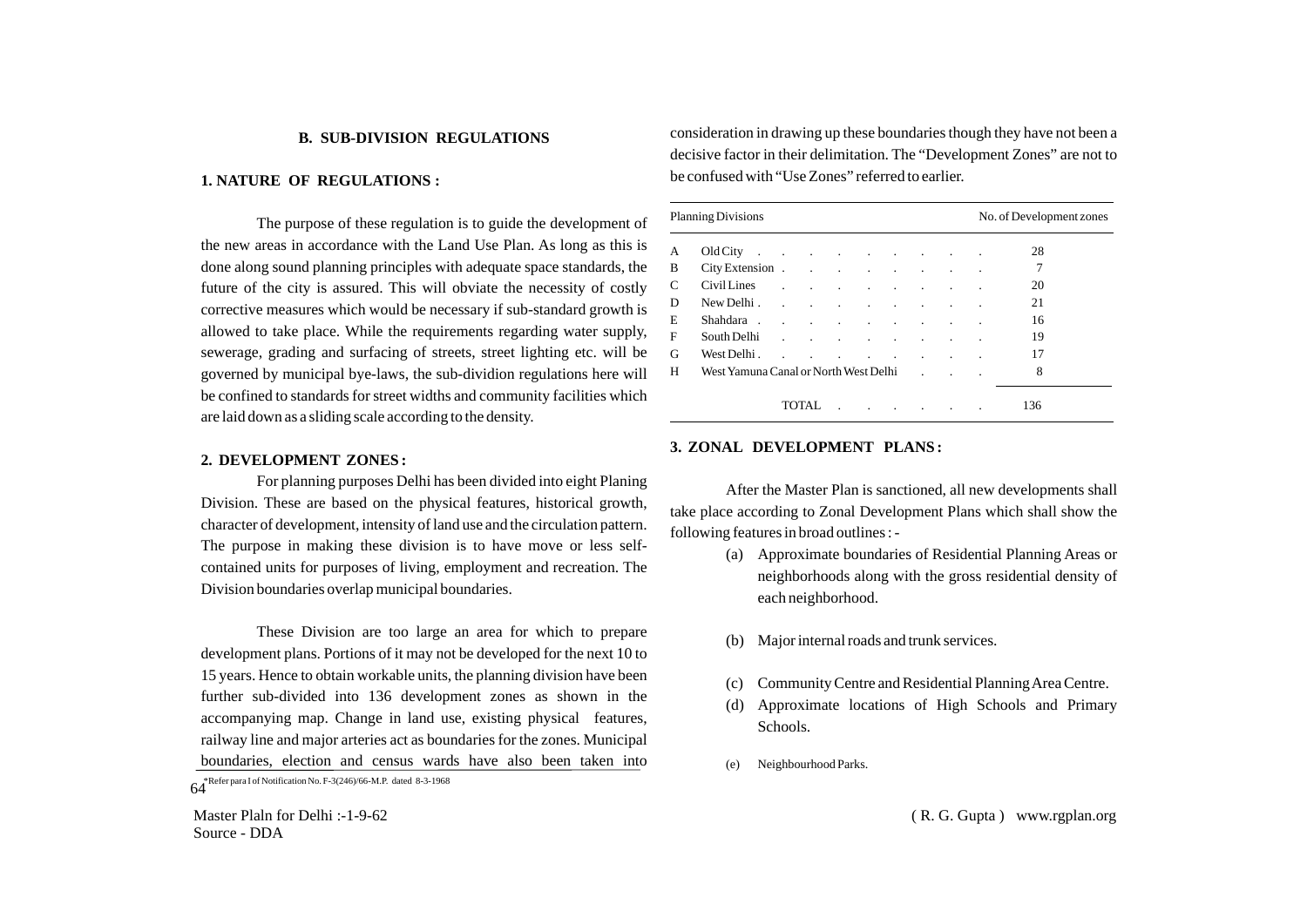This is to insure that the further development is a healthy one, with provision made for community facilities and services. Only by providing these will the community function and grow up in a manner that will help avoid future slums social imbalances.

### **4. COMMUNITY STRUCTURE :**

The pattern of self-contained planning divisions has been conceived from the bottom upwards. The lowest tier in the urban complex will be the "housing cluster" containing 750 to 1000 population. These clusters roughly correspond to the traditional "Mohallas" or "Kuchas" in the Old City and, in fact, is found in its rudimentary form in almost all of the Indiancities and towns. It will hhave as its nucleus a nursery school with a tot lot. These housing cluters or "Mohallas" grouped together around a primary school and convenience stores with a small park will form a "residential unit" containing a population of between 3500 to 5000 people.

However, for purposes of a wider range of community activities, the "residential planning area" of 12,000 to 15,000 population (containing roughly 3000 families) is envisaged, which will have for its focal point a high school and a community hall with adequate neighbourhood shopping for the day to day needs. For the provision of additional facilities such as a health centre, library, cinema, better shopping andrecreation centres, three residential planning areas have been grouped to form what is called a community with a "Community Centre"

Several of these communities have been grouped to form a District with a "District Centre". This is a composite retail shopping centre with commercial and service uses. In some cases they will have a small area for Government Offices and an industrial work centre to provide employment. This will serve a population ranging from 150,000 to 250,000.

Master Plaln for Delhi :-1-9-62 Source - DDA

| URBAN DELHI                                                                                                           |                                                                |  |  |  |  |  |  |
|-----------------------------------------------------------------------------------------------------------------------|----------------------------------------------------------------|--|--|--|--|--|--|
|                                                                                                                       | Eight Planning Divisions (each 300,000 to 750,000 population). |  |  |  |  |  |  |
| 3 Central Business Districts and 15 District Centres,<br>(each District Centre serves 150,000 to 250,000 population.) |                                                                |  |  |  |  |  |  |
| Community Centre for 40,000 to 50,000 population.                                                                     |                                                                |  |  |  |  |  |  |
| <b>Residential Planning Areas</b><br>(each 12,000 to 15,000)                                                          |                                                                |  |  |  |  |  |  |

Residential Units (each 3,500 to 5,000 population) Housing Clusters (each 750 to 1,000 population).

The District Centres have been shown in the Land Use Plan. In the Zonal Development Plans, the community centres will have to be shown, as also the residential planning area centre. Also, high schools residential planning area centres. Also, high schools, residential planning area parks and primary schools have to be shown. The other facilities listed in the standards will have to be shown in detailed layout plans.

### **5. STANDARDS FOR 15,000 POPULATION :**

The basis on which the standards have been arrived at is fully discussed in the chapters on "Education, Recreation etc." and "Housing and Neighbourhood" in the work studies. Here only the standards are given. Standards for the Old City are given separately.

Avariation upto 5 per cent. either way of the unit standards (plot sizes for schools, health centres, etc. ) of community facilities will be allowed.

### **Pre-primary schools :**

Sites will have to be reserved for 10 pre-primary schools varying from 0.2 to 0.75 acre each, according to density varying from 0.2 to 0.75 acre each, according to density varying from 200 to 50 persons per acre. Optimum size of schools is 75 students.

65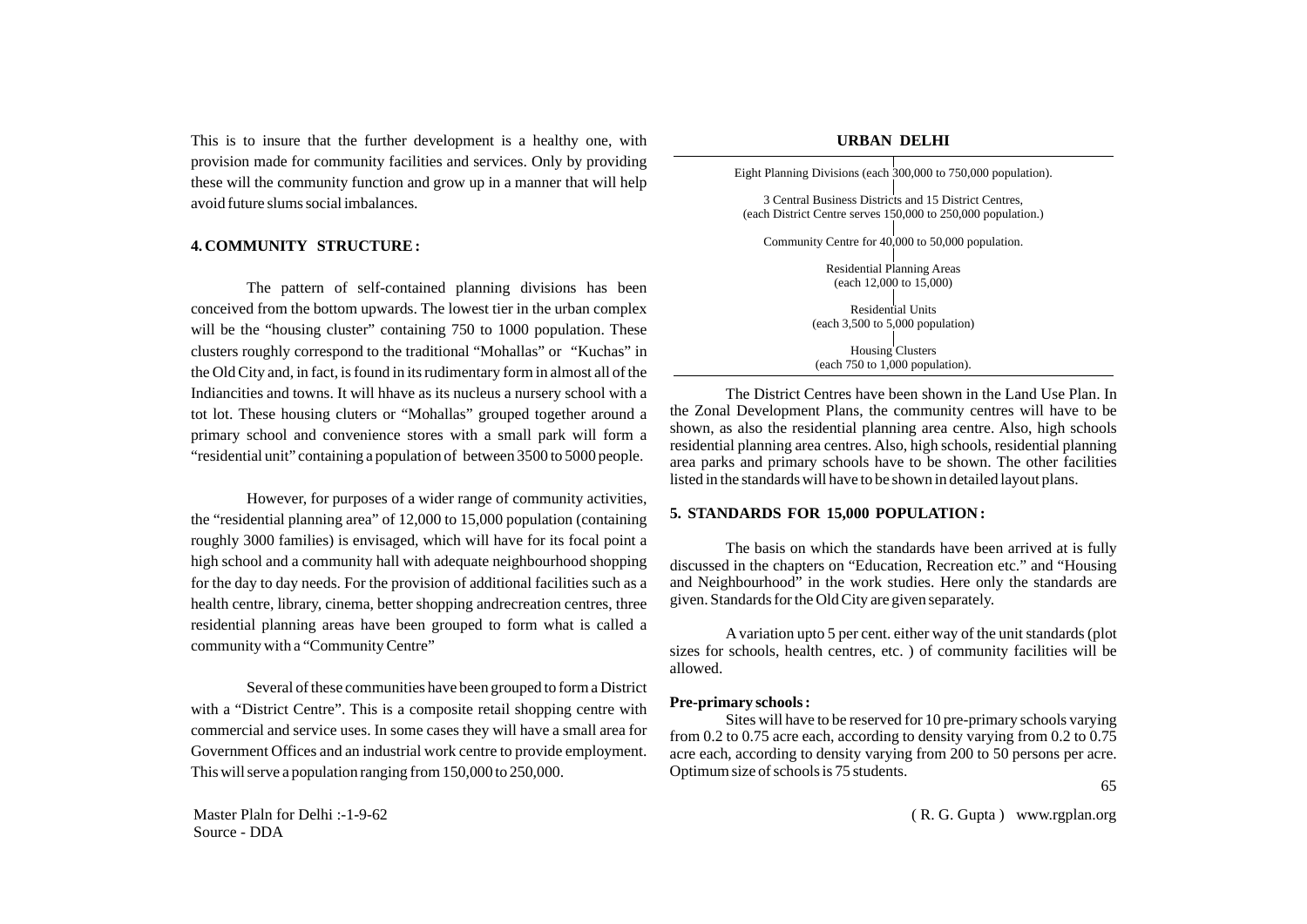### **Basic primary schools :**

There will be 4 schools for the age group 6 to 14, the optimum size being about 600 students. The size will vary from 1.5 to 2.5 acres for densities varying from 200 to 50 persons per acre. Total covered area is about 15,000 sq. ft.

### **Higher Secondary schools :**

This will have overlapping age-groups with primary schools viz. 11 to 14. So the students attending this will be in the age group 11 to 17, the optimum size being about 1,000 students. There will be one school of size varying from 5 to 10 acres for densities varying from 200 to 50 p.p.a. Total covered area is about 35,000 sq. ft.

### **Table 1 : Standards for size of schools (except Old City)**

| Gross<br>Residential<br>density |       | Higher Secondary<br>School for 1,000<br>Pupils | Basic Primary school<br>for $600$ pupils |                   | Pre-primary School for<br>for 75 pupils |                |  |
|---------------------------------|-------|------------------------------------------------|------------------------------------------|-------------------|-----------------------------------------|----------------|--|
| Persons<br>per acre             | Aces  | <b>Storeys</b>                                 | Acres                                    | <b>Storeys</b>    | Acres                                   | <b>Storeys</b> |  |
| $*25$                           | 12.00 | 1 to 2                                         | 4.0                                      |                   | 1.0                                     |                |  |
| 50                              | 10.00 | $1$ to $2$                                     | 2.5                                      |                   | 0.75                                    |                |  |
| 60                              | 10.00 | $1$ to $2$                                     | 2.5                                      | $1$ to $2$        | 0.75                                    |                |  |
| 75                              | 8.00  | $2 \text{ to } 3$                              | 2.5                                      | 1 to 2            | 0.50                                    |                |  |
| 100                             | 7.00  | $2 \text{ to } 3$                              | 2.0                                      | 1 to 2            | 0.50                                    |                |  |
| 125                             | 6.00  | $3$ to 4                                       | 2.0                                      | $2 \text{ to } 3$ | 0.25                                    |                |  |
| 150                             | 6.00  | $3$ to 4                                       | 2.0                                      | $2 \text{ to } 3$ | 0.25                                    |                |  |
| 200                             | 5.00  | 4                                              | 1.5                                      | 3                 | 0.20                                    |                |  |

### **Parks and open spaces :**

District Parks have been shown in the Land Use Plan. In addition,

\*There are no new areas under a density of 25 p.p.a. and the standards given above pertain to existing areas, which may, at a later stage, be redeveloped.

66

Master Plaln for Delhi :-1-9-62 Source - DDA

local parks and playgrounds have to be shown in zonal and detailed plans. The standards are on a sliding scale and vary with density.

| Table 2 : Standards for parks and playgrounds for 15,000 population |  |  |
|---------------------------------------------------------------------|--|--|
| (except in Old City)                                                |  |  |

| Gross residential density |  |  |  |  | Parks | Playgrounds | Tot-lots | Total open<br>space |
|---------------------------|--|--|--|--|-------|-------------|----------|---------------------|
| Persons per acre          |  |  |  |  | acres | acres       | acres    | acres               |
| 25                        |  |  |  |  | 19.50 | 9.00        | 1.50     | 30.00               |
| 50                        |  |  |  |  | 16.50 | 9.00        | 1.50     | 27.00               |
| 60                        |  |  |  |  | 14.50 | 9.00        | 1.50     | 25.00               |
| 75                        |  |  |  |  | 14.50 | 7.00        | 1.25     | 23.00               |
| 100                       |  |  |  |  | 14.25 | 6.00        | 1.25     | 21.50               |
| 125                       |  |  |  |  | 10.00 | 4.00        | 1.00     | 15.00               |
| 150                       |  |  |  |  | 10.00 | 4.00        | 1.00     | 15.00               |
| 200                       |  |  |  |  | 9.00  | 2.50        | 0.75     | 12.25               |

NOTE : - Area under neighbourhood parks will be shown in Zonal Development Plans, whereas local parks, playgrounds and tot-lots will be shown in the detailed layout plans.

### **Shopping :**

"District Centres" have been shown in the Land Use Plan and will have 200 to 350 shops for 1.5 laksh to 2.5 lakhs population. A few "Community Centres" which serve 40,000 to 50,000 population have also been shown. Others will have to be shown in Zonal Development Plans. These will have 80 to 100 shops. The next level is local shopping at the "Residential Planning area centre" of about 15 to 20 shops to cater for 12,000 to 15,000 population. Then there would be 4 to 6 shops called "convenience shopping" for 3,500 to 5,000 population.

### **Table No. 3 gives the various shopping centres.**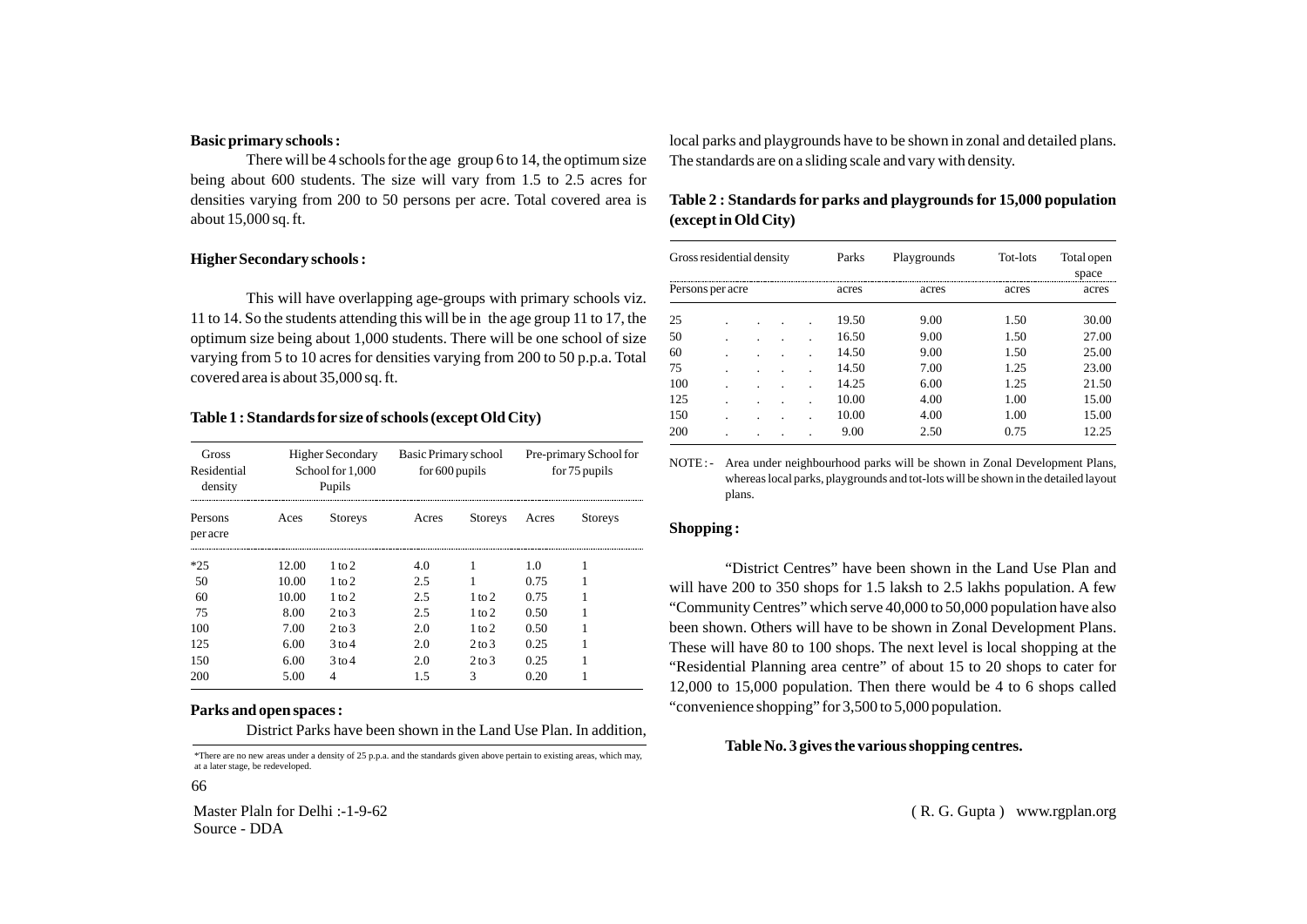| Pop. $1,50,000 - 2,50,000$                                 | Pop. 40,000-50,000                                              | Pop. 12,000-15,000                                          | Pop. 3,500-5,000        | Pop. 750-1,000         |
|------------------------------------------------------------|-----------------------------------------------------------------|-------------------------------------------------------------|-------------------------|------------------------|
| <b>DISTRICT CENTRES</b>                                    | <b>COMMUNITY CENTRE</b>                                         | RESIDENTIAL PLANNING<br>AREA                                | <b>RESIDENTIAL UNIT</b> | <b>HOUSING CLUSTER</b> |
| Shoping 200 to 350 shops,<br>flatted factories and service | No of shops 80 to 100, library<br>Religious Building.           | Local shopping 15 to 20 retail<br>shops plus service shops, | Convenience shopping.   | Tot-lots.              |
| industries and Government                                  |                                                                 | professional office.                                        | No. of shops 4 to 6     | Nursery School.        |
| Offices                                                    | Cinema                                                          |                                                             | Primary School.         |                        |
|                                                            | Petrol Pump (Service Garage).                                   | Community Hall.<br>High School. parks.                      | Playgrounds.            |                        |
|                                                            | Shopping and service industries<br>professional offices, Health |                                                             |                         |                        |
|                                                            | Centre, Post Office and Telegraph                               |                                                             |                         |                        |
|                                                            | Office, Telephone Exchange, Police                              |                                                             |                         |                        |
|                                                            | Station, Fire Station and Electric                              |                                                             |                         |                        |
|                                                            | Sub-Station.                                                    |                                                             |                         |                        |
|                                                            |                                                                 |                                                             |                         |                        |

# **Table 3 : Shopping and other Facilities and the various Tiers of Planning Areas.**

# **Table 4 : Distribution of retail shopping areas in Zonal Development Plans.**

| Gross residential<br>density |       | Community centre<br>(Including shopping,<br>service industries and<br>garages, community<br>facilities) |       | <b>Residential Planning</b><br>Area centre of local<br>shopping (including)<br>community hall) |       | Convenience shopping in residential<br>ping in residential units<br>(only shopping) |  |  |
|------------------------------|-------|---------------------------------------------------------------------------------------------------------|-------|------------------------------------------------------------------------------------------------|-------|-------------------------------------------------------------------------------------|--|--|
| p.p.a.                       | Acres | No. of shops                                                                                            | Acres | No. of shops                                                                                   | Acres | No. of shops                                                                        |  |  |
| 25                           | 15.0  | 80 to 100                                                                                               | 1.75  | 15 to 20                                                                                       | 0.50  | $4$ to 6                                                                            |  |  |
| 50                           | 13.0  | Do.                                                                                                     | 1.50  | Do.                                                                                            | 0.50  | Do.                                                                                 |  |  |
| 60                           | 12.0  | Do.                                                                                                     | 1.40  | Do.                                                                                            | 0.50  | Do.                                                                                 |  |  |
| 75                           | 10.0  | Do.                                                                                                     | 1.30  | Do.                                                                                            | 0.40  | Do.                                                                                 |  |  |
| 100                          | 8.0   | Do.                                                                                                     | 1.10  | Do.                                                                                            | 0.30  | Do.                                                                                 |  |  |
| 125                          | 7.0   | Do.                                                                                                     | 0.90  | Do.                                                                                            | 0.30  | Do.                                                                                 |  |  |
| 150                          | 7.0   | Do.                                                                                                     | 0.90  | Do.                                                                                            | 0.30  | Do.                                                                                 |  |  |
| 200                          | 6.0   | Do.                                                                                                     | 0.80  | Do.                                                                                            | 0.20  | Do.                                                                                 |  |  |

( R. G. Gupta ) www.rgplan.org

67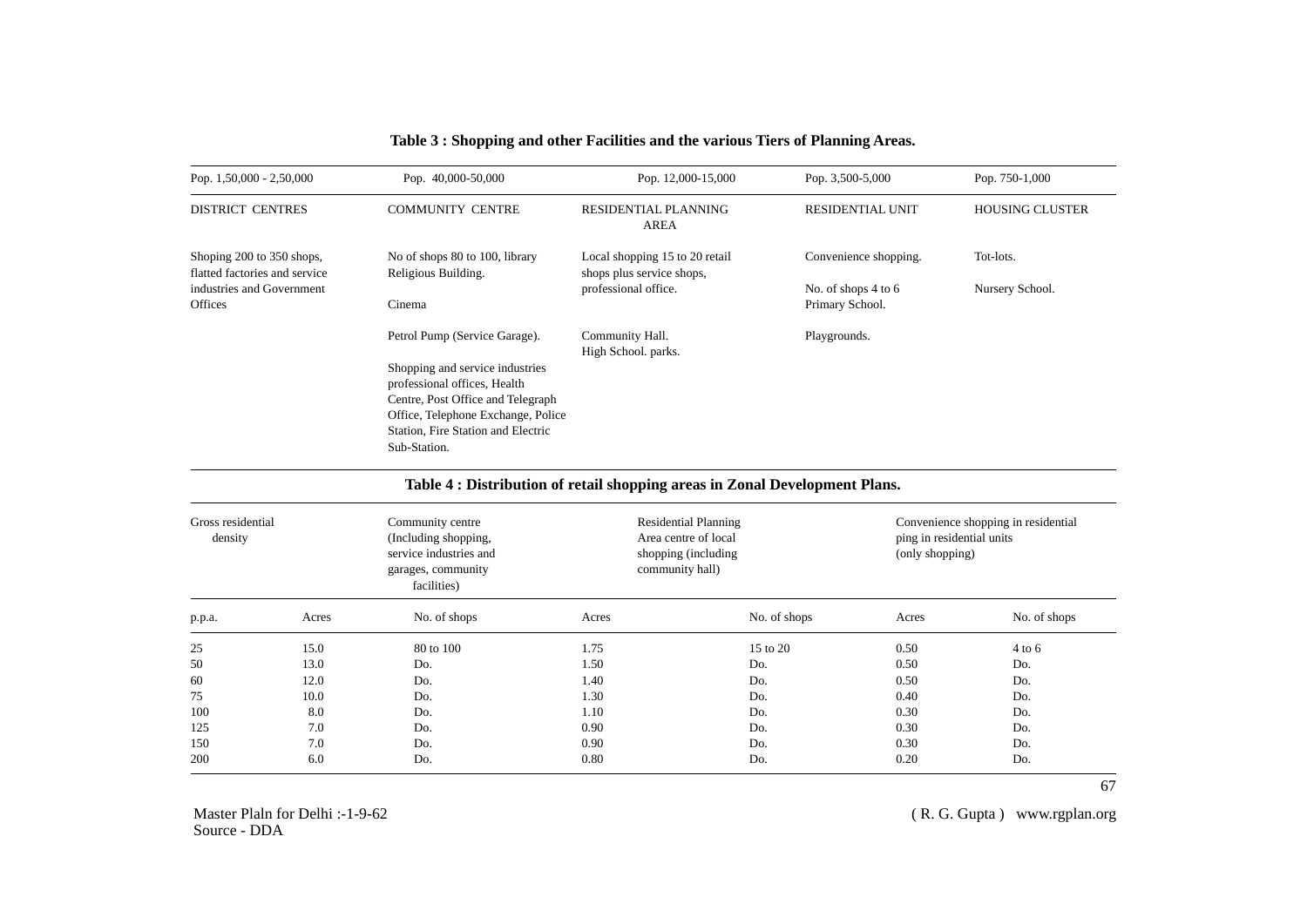| Description                                                   | Standard                                                                                                                                                           | Remarks                                                                                     |
|---------------------------------------------------------------|--------------------------------------------------------------------------------------------------------------------------------------------------------------------|---------------------------------------------------------------------------------------------|
| 1. Post & Telegraph Office with delivery and booking          | 6,000 sq. ft. floor space and 4 staff quarters for 100,000<br>population.                                                                                          | One to be located in one out of every two<br>community centres.                             |
| 1B. Telephone Exchange, units of 10,000 lines                 | Half acre.                                                                                                                                                         | To be located in community centres or in specific location                                  |
| 2. Electric sub-station.                                      | A plot 40' x 40' with storage space.                                                                                                                               | In shopping centres.                                                                        |
| 3. Health Centre. Out patients + 15 beds<br>+ staff quarters. | One acre for 22,000 population.                                                                                                                                    | May be located in District or Community Centres or in<br>Residential Planning Area centres. |
| 4. Police stations with staff quarters                        | 1.5 to 2.5 acres for 75,000 to 100,000 population.<br>size of plot depends on density and number of<br>storeys.                                                    | To be located in District Centres or in one out of tow<br>community centres.                |
| 5. Cinemas.                                                   | One No. for 50,000 population, size varying from 0.50<br>to 0.75 acres for 500 capacity essential parking<br>facilities, For larger capitity more area is required | To be located in District and Community Centres.                                            |
| 6. Fire Station with staff quarters.                          | 1.5 to 2.5 acres within 3 mile distance.                                                                                                                           | to be located in District or Community Centres.                                             |
| 7. Religious Building.                                        | Half an acre for 15,000 population.                                                                                                                                | In Residential Planning Area centres.                                                       |
| 8. Community Hall and Library                                 | For 15,000 population.                                                                                                                                             | In Residential Planning Area centres.                                                       |
| 9. Petrol pumps, service industry and service<br>garages.     | With suitable parking areas.                                                                                                                                       | In District and Community Centre.                                                           |

# **Table 5 : Standards for other Community Facilities.**

68

Master Plaln for Delhi :-1-9-62 Source - DDA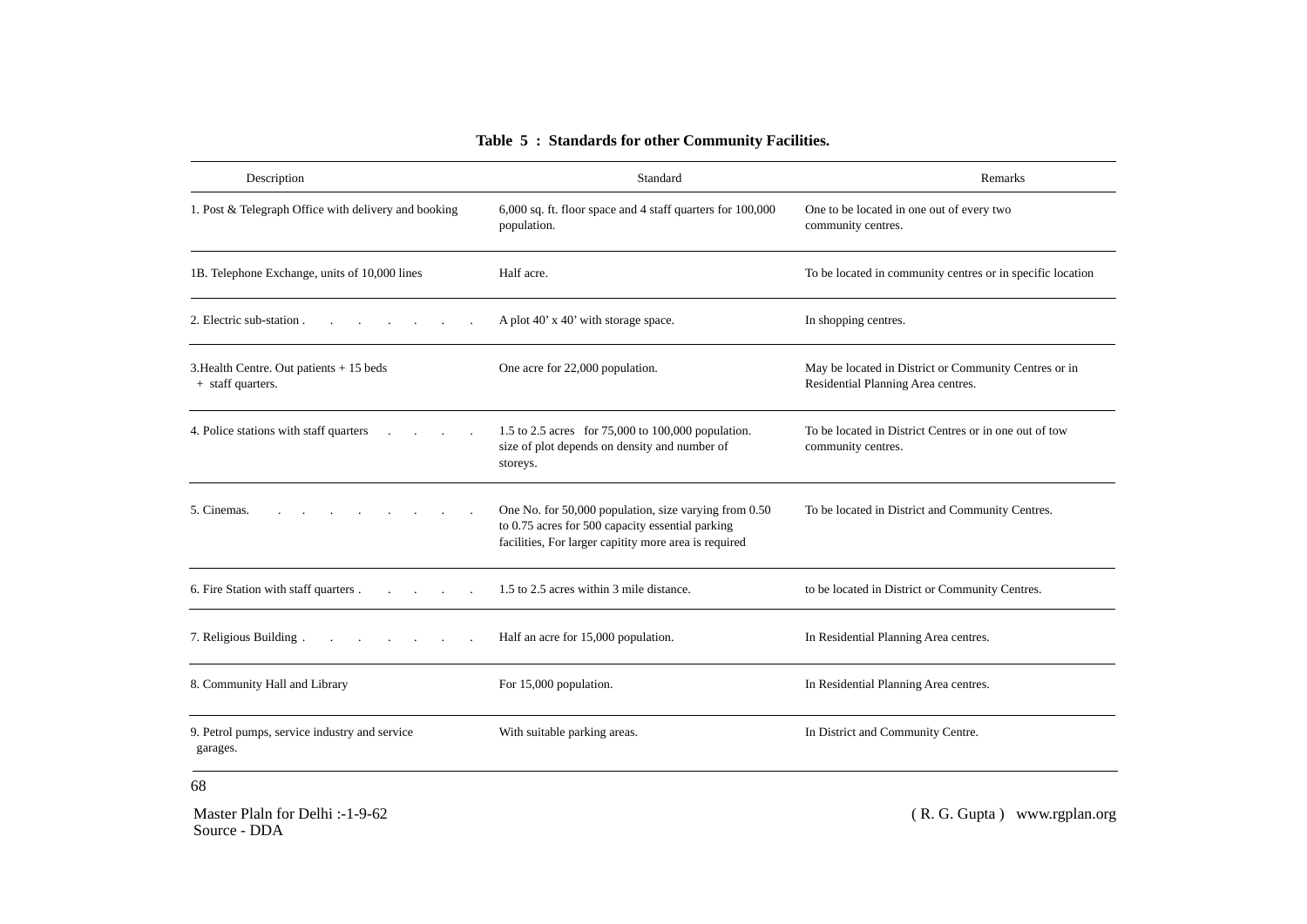**Streets.** 

The amount of land required for streets will depend upon the type of housing development proposed in the detailed lay-out plans. To guide these along desirable lines the percentage of dwelling units or community service personnel, detached and semi-detached plots, row housing and multi-family apartment hosing, various densities have been given in Table

9. The percentage of land in streets can be reduced considerably by having larger areas in group housing and multi-family apartments rather than in individual plots. Hence, two sets of percentages have been given in Table No. 8, for streets and for area available for residential use. The more area is used for streets, the less is available for residential use. The following standards for streets are laid down in Table 6.

|                                                                                                                                                                                                                                |  |  |  | 30 ft. rt. of way | Maximum length 500 ft. sufficient turning radius. |
|--------------------------------------------------------------------------------------------------------------------------------------------------------------------------------------------------------------------------------|--|--|--|-------------------|---------------------------------------------------|
|                                                                                                                                                                                                                                |  |  |  | 30 ft. rt. of way | Maximum length 1500 ft.                           |
| 2. Service lane contract to the contract of the contract of the contract of the contract of the contract of the contract of the contract of the contract of the contract of the contract of the contract of the contract of th |  |  |  | 20 ft. rt. of way | Maximum length 1000 ft.                           |
|                                                                                                                                                                                                                                |  |  |  | 15 ft. rt. of way | Upto 500 ft. length.                              |
|                                                                                                                                                                                                                                |  |  |  | 45 ft. rt. of way |                                                   |
|                                                                                                                                                                                                                                |  |  |  | 60 ft. rt. of way |                                                   |
| 5. Feeder 80 ft. rt. or way                                                                                                                                                                                                    |  |  |  |                   |                                                   |
|                                                                                                                                                                                                                                |  |  |  |                   |                                                   |

### **Table 6 : Streets in Residential Areas.**

Notes : - The provision regarding width of cul-de-sac, loop streets and residential streets willnot apply to low cost housing schemes sponsored by Government, semi-Government and other public bodies.

### **Special Space Standards.**

In view of the extreme difficulty in finding enough land for community facilities space standards are relaxed for the Old City. Table No. 7 gives the space standards. Schools etc. may be started by the Municipal

Corporation on an *ad-hoc* basis until zonal development plans are preparedfor these areas. Also construction of school buildings may be started on such area as is immediately available and the area increased subsequently to the standard laid down, as and when it become practicable.

Master Plaln for Delhi :-1-9-62 Source - DDA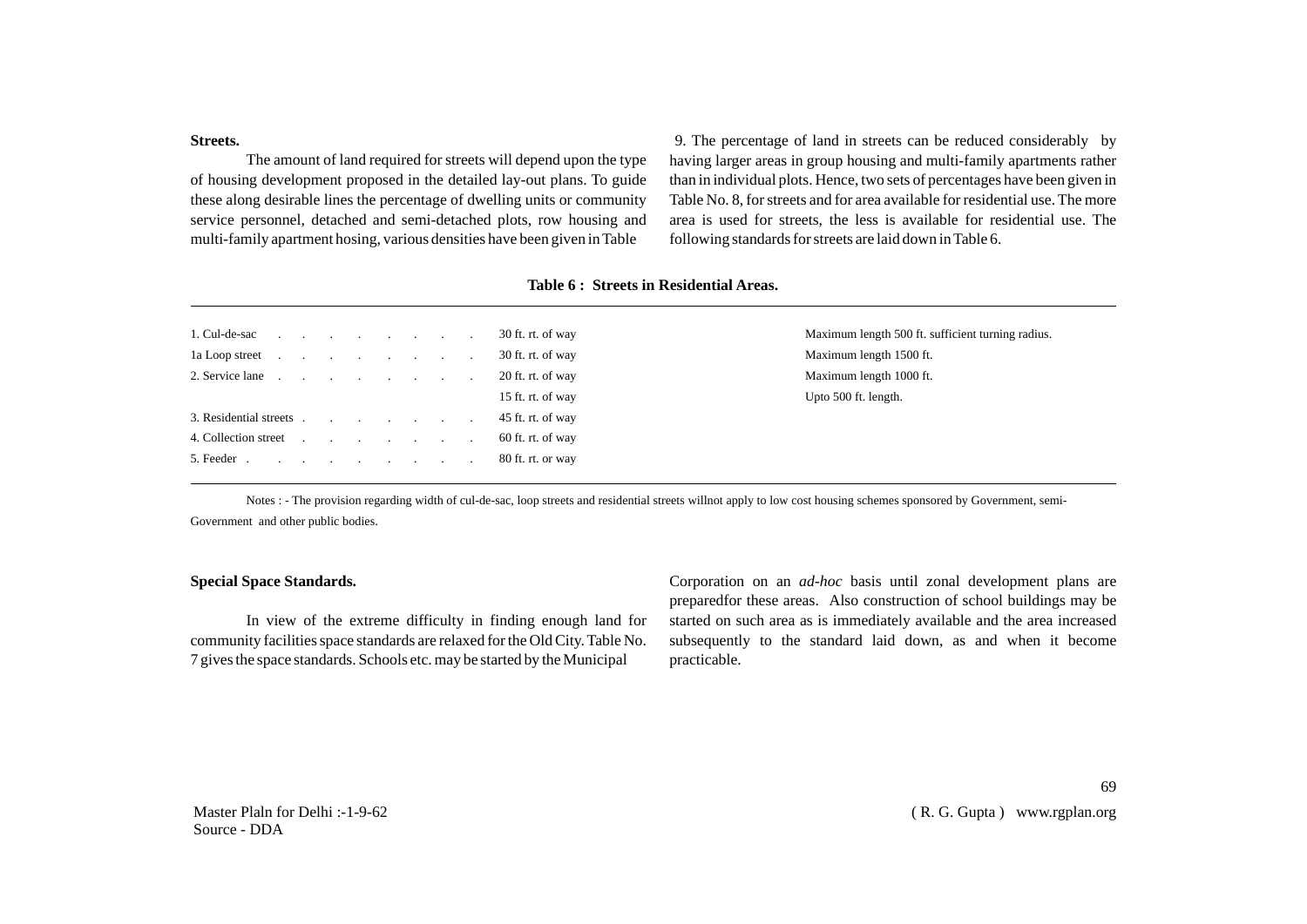| Description               |  | Standard for 1st stage                 | Ultimate size                              | <b>REMARKS</b>                                                                                                                                                                                                                                                                                                             |
|---------------------------|--|----------------------------------------|--------------------------------------------|----------------------------------------------------------------------------------------------------------------------------------------------------------------------------------------------------------------------------------------------------------------------------------------------------------------------------|
| Higher Secondary Schools. |  | $0.5$ acre                             | 1.5 acres                                  | This standard for a school of 1,000 students to serve<br>15,000 population. For 500 students, the minimum first<br>stage area could be 0.25 acre. The covered area could be<br>50% if the entire ground floor was available as<br>playground; otherwise the built up area should not exceed<br>33 1/3%.                    |
|                           |  |                                        |                                            | The school may be used as a community centre also.                                                                                                                                                                                                                                                                         |
| Primary School            |  | $0.25$ acre                            | $0.75$ acre                                | This standard is for a school of 600 students to serve<br>3,750 population. For 300 students the minimum first<br>stage area could be 0.125 acre. Percentage covered area to<br>be same as for Higher Secondary covered area to be same<br>as for Higher Secondary Schools. it may also have a<br>nursery school attached. |
| Open space                |  | $0.25$ acre per $1,000$<br>population. | $0.30$ acre per<br>$1,000$ popul-<br>ation | The open spaces should, as far as possible, be provided<br>near school. Minimum plot area of an open space should<br>be 200 sq. yds.                                                                                                                                                                                       |
| <b>Health Centre</b>      |  | 300 sq. yds. per 22,000<br>population. | 300 sq. yds.                               | 100 sq. yds. of built up area with 3 storeys. Total covered<br>area 300 sq. yds.                                                                                                                                                                                                                                           |
| <b>Police Station</b>     |  | 1.5 acres per 758,000<br>population    | 1.5 acres                                  |                                                                                                                                                                                                                                                                                                                            |
| <b>Fire Station</b>       |  | 1.5 acres per 1,00,000<br>population.  | 1.5 acres                                  |                                                                                                                                                                                                                                                                                                                            |

# **Table 7 : Special Space Standards for the Old City.** (Walled city, Pahar Ganj, Motia Khan, Qadam Sharif, Sadar Bazar, Subzi Mandi, Patel Nagar and Karolbagh Area.)

NOTE : It must be stated that this table is a guide only but the competent Authority concerned may relax to the extent necessary according to circumstances.

70

Master Plaln for Delhi :-1-9-62 Source - DDA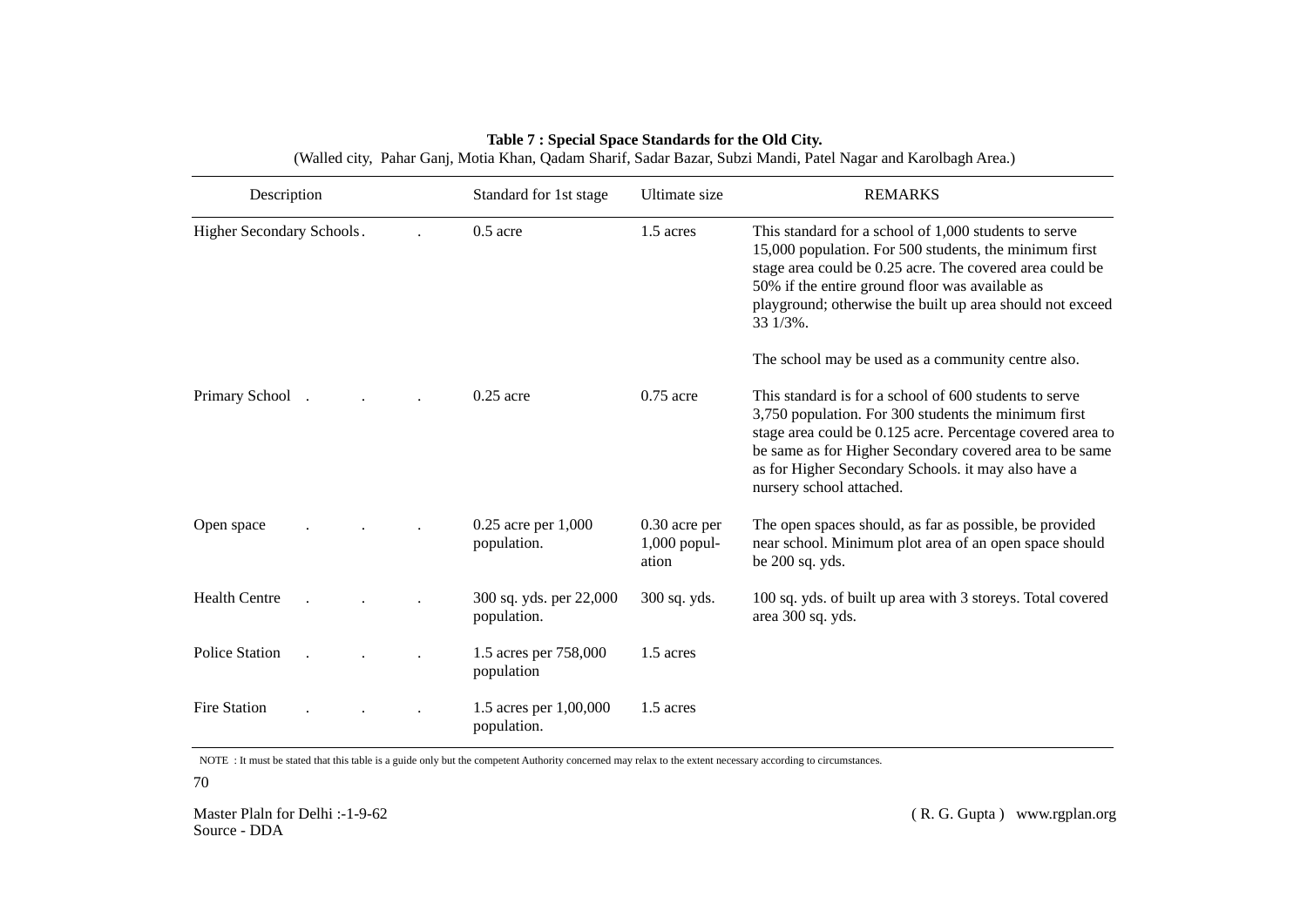# **Table 8 : Suggested Unit Reguirements for Residential Planning, Areas**

Residential Planning Area of Population 15,000 with one Higher Secondary School

## **UNIT LAND AREA REQUIREMENTS**

# **COMMUNITY FACILITIES AND SERVICES**

| Gross<br>Density                             | Residential<br>(persons per<br>acre | <b>Total Area</b><br>Required |             | Schools (one) | <b>Higher Secondary</b> | <b>Basic Primary</b><br>Schools (4 Nos.) |      | Nursery<br>$(10$ Nos.) |      | Sub-Total |      |
|----------------------------------------------|-------------------------------------|-------------------------------|-------------|---------------|-------------------------|------------------------------------------|------|------------------------|------|-----------|------|
|                                              |                                     | Acres                         | $\%$        | Aces          | $\%$                    | Acres                                    | $\%$ | Acres                  | $\%$ | Acres     | $\%$ |
|                                              |                                     | $2^{\circ}$                   | 3           |               | 5                       | 6                                        |      | 8                      | 9    | 10        | -11  |
| $25$                                         |                                     | 600.0                         | 100.0       | 12.0          | 2.0                     | 16.0                                     | 2.7  | 10.0                   | 1.6  | 38.0      | 6.3  |
| $50$ and $\ldots$ are the set of $\ldots$    |                                     | 300.0                         | 100.0       | 10.0          | 3.3                     | $0.0\,$                                  | 3.3  | 7.5                    | 2.5  | 27.5      | 9.2  |
| $60$ and $\ldots$ and $\ldots$ are $\ldots$  |                                     | 250.0                         | 100.0       | 10.0          | 4.0                     | 10.0                                     | 4.0  | 7.5                    | 3.0  | 27.5      | 11.0 |
| $75$                                         |                                     | 200.0                         | 100.0       | 8.0           | 4.0                     | $10.0\,$                                 | 5.0  | 5.0                    | 2.5  | 23.0      | 11.5 |
|                                              |                                     | 150.0                         | 100.0       | 7.0           | 4.7                     | 8.0                                      | 5.3  | 5.0                    | 3.3  | 20.0      | 13.3 |
|                                              |                                     | 120.0                         | 100.0       | 6.0           | 5.0                     | 8.0                                      | 6.7  | 2.5                    | 2.1  | 16.5      | 13.8 |
| $150$ and $\ldots$ are $\ldots$ and $\ldots$ |                                     | 100.0                         | 100.0       | 6.0           | 6.0                     | 8.0                                      | 8.0  | 2.5                    | 2.5  | 16.5      | 16.5 |
|                                              |                                     | 75.0                          | $100.0$ 5.0 |               | 6.7                     | 6.0                                      | 8.0  | 2.0                    | 2.7  | 13.0      | 17.3 |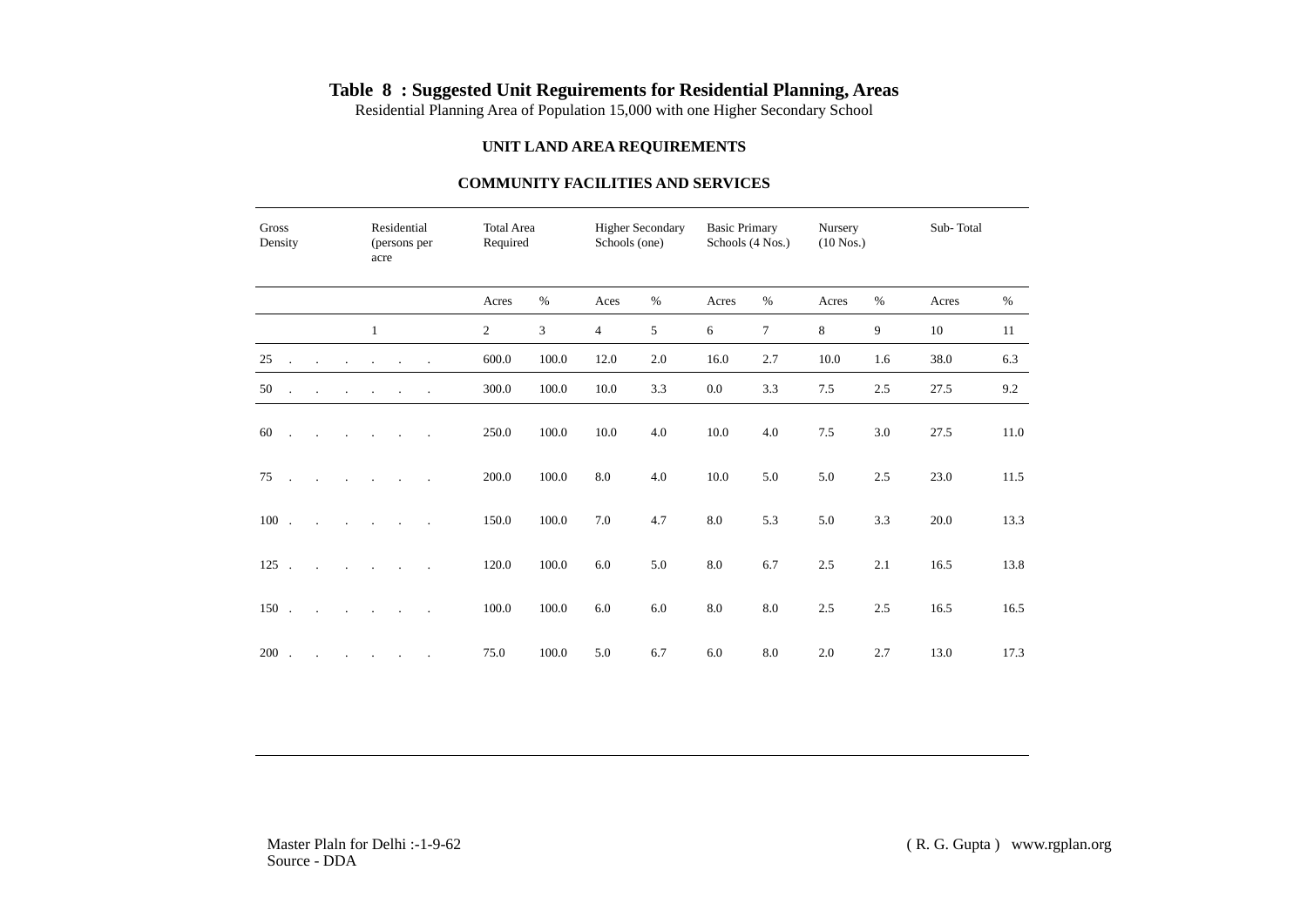# **Table 8 : Suggested Unit Reguirements for Residential Planning, Areas**

Residential Planning Area of Population 15,000 with one Higher Secondary School

## **UNIT LAND AREA REQUIREMENTS**

# **COMMUNITY FACILITIES AND SERVICES**

| Average<br>plot area<br>per family<br>(sq. yds.) | Area under<br>residential<br>plots |              | Streets and<br>roads |      | Total community<br>facilities and services |         | Other Community<br>Services<br>establishments |         | Shops & Other<br>Commercial |
|--------------------------------------------------|------------------------------------|--------------|----------------------|------|--------------------------------------------|---------|-----------------------------------------------|---------|-----------------------------|
| %                                                | Acres                              | %            | Acres                | %    | Acres                                      | %       | Acres                                         | $\%$    | Acres                       |
| 23<br>24                                         | 22                                 | 21           | 20                   | 19   | 18                                         | 17      | 16                                            | 15      | 14                          |
| 72.6<br>632                                      | 435.5                              | 15.0         | 90.0                 | 12.4 | 74.5                                       | $0.6\,$ | 3.7                                           | 0.5     | 2.9                         |
| 304<br>69.8<br>59.8<br>261                       | 209.5<br>179.5                     | 10.0<br>20.0 | $30.0\,$<br>60.0     | 20.2 | 60.5                                       | 1.2     | $3.5$                                         | 0.8     | 2.5                         |
| 238<br>65.5<br>206<br>54.7                       | 163.75<br>139.50                   | 11.2<br>22.0 | 28.0<br>55.0         | 23.3 | 58.25                                      | 1.3     | 3.25                                          | $1.0\,$ | 2.5                         |
| 62.5<br>182<br>151<br>52.0                       | 125.0<br>104.0                     | 12.0<br>22.0 | 24.0<br>45.0         | 25.5 | 51.0                                       | $1.5\,$ | 3.0                                           | $1.0\,$ | 2.0                         |
| 57.7<br>126<br>103<br>47.2                       | 86.5<br>70.8                       | 12.0<br>22.5 | 18.0<br>33.7         | 30.3 | 45.5                                       | $1.7\,$ | 2.5                                           | $1.0\,$ | 1.5                         |
| 57.5<br>100<br>80<br>45.8                        | 69.0<br>55.0                       | 13.3<br>25.0 | $16.0\,$<br>30.0     | 29.2 | 35.0                                       | 1.6     | $2.0\,$                                       | 1.2     | 1.5                         |
| 73<br>50.0<br>58<br>40.0                         | 50.0<br>40.0                       | 15.0<br>25.0 | 15.0<br>25.0         | 35.0 | 35.0                                       | 2.0     | 2.0                                           | 1.5     | 1.5                         |
| 47.6<br>52<br>37.6<br>41                         | 35.7<br>28.2                       | 15.0<br>25.0 | 11.3<br>18.8         | 37.3 | 28.0                                       | 2.0     | $1.5\,$                                       | 1.6     | 1.3                         |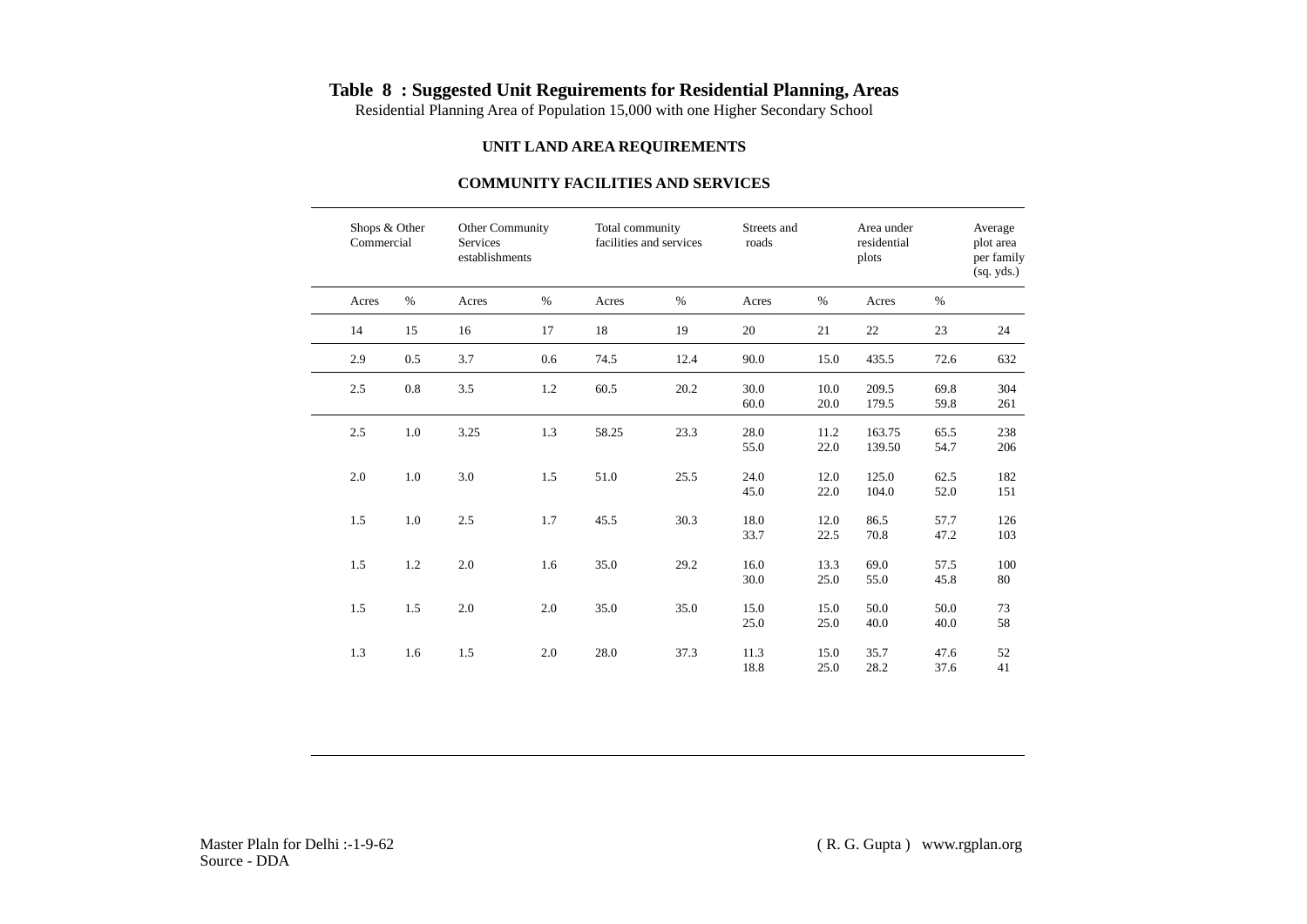| In Area with Gross<br><b>Residential Density</b> |     |                |         | Percentage of Housing Units to be provided for |              |                                                                                                   |                                         |                |                            |  |  |
|--------------------------------------------------|-----|----------------|---------|------------------------------------------------|--------------|---------------------------------------------------------------------------------------------------|-----------------------------------------|----------------|----------------------------|--|--|
| (personal per acre)                              |     |                |         |                                                |              | Service personal family<br>housing e.g. Dhobis,<br>Janitors, Jamadars,<br>Malis, domestic service | Detached and<br>semidetached<br>housing | Row<br>Housing | Multi-family<br>apartments |  |  |
|                                                  | 25  | $\cdot$        |         |                                                |              | 5%                                                                                                | 80%                                     | 10%            | 5%                         |  |  |
|                                                  | 50  | $\cdot$        |         | $\overline{a}$                                 | $\cdot$      | 5%                                                                                                | 70%                                     | 15%            | 10%                        |  |  |
|                                                  | 60  | $\mathbf{r}$   |         | $\mathbf{r}$                                   | $\mathbf{r}$ | 5%                                                                                                | 50%                                     | 30%            | 15%                        |  |  |
|                                                  | 75  | $\cdot$        |         | $\cdot$                                        | $\cdot$      | 5%                                                                                                | 35%                                     | 40%            | 20%                        |  |  |
|                                                  | 100 | $\mathbf{r}$   |         | $\cdot$                                        | $\cdot$      | 5%                                                                                                | 25%                                     | 45%            | 25%                        |  |  |
|                                                  | 125 | $\overline{a}$ | $\cdot$ | $\cdot$                                        | $\cdot$      | 5%                                                                                                | 25%                                     | 45%            | 25%                        |  |  |
|                                                  | 150 | $\mathbf{r}$   | $\sim$  | $\cdot$                                        | $\cdot$      | 5%                                                                                                | 15%                                     | 40%            | 40%                        |  |  |
|                                                  | 200 | $\sim$         | $\cdot$ | $\cdot$                                        | $\cdot$      | 5%                                                                                                | 10%                                     | 20%            | 60%                        |  |  |
| Above                                            | 200 | $\cdot$        |         | $\cdot$                                        | $\cdot$      | 5%                                                                                                | 5%                                      | 15%            | 75%                        |  |  |

# **Table 9 : Suggested Housing Type for Various Densities within a Residential Planning Area (15,000 population).**

**NOTE :** - (1) Where areas have been earmarked for low income group housing or for the "Jhuggi and Jhonpari" Scheme, they should be intergrated with the neighbourhood and the community facilities provided should take them into them into account.

(2) The above proposals are indicative only and not mandatory.

72

Master Plaln for Delhi :-1-9-62 Source - DDA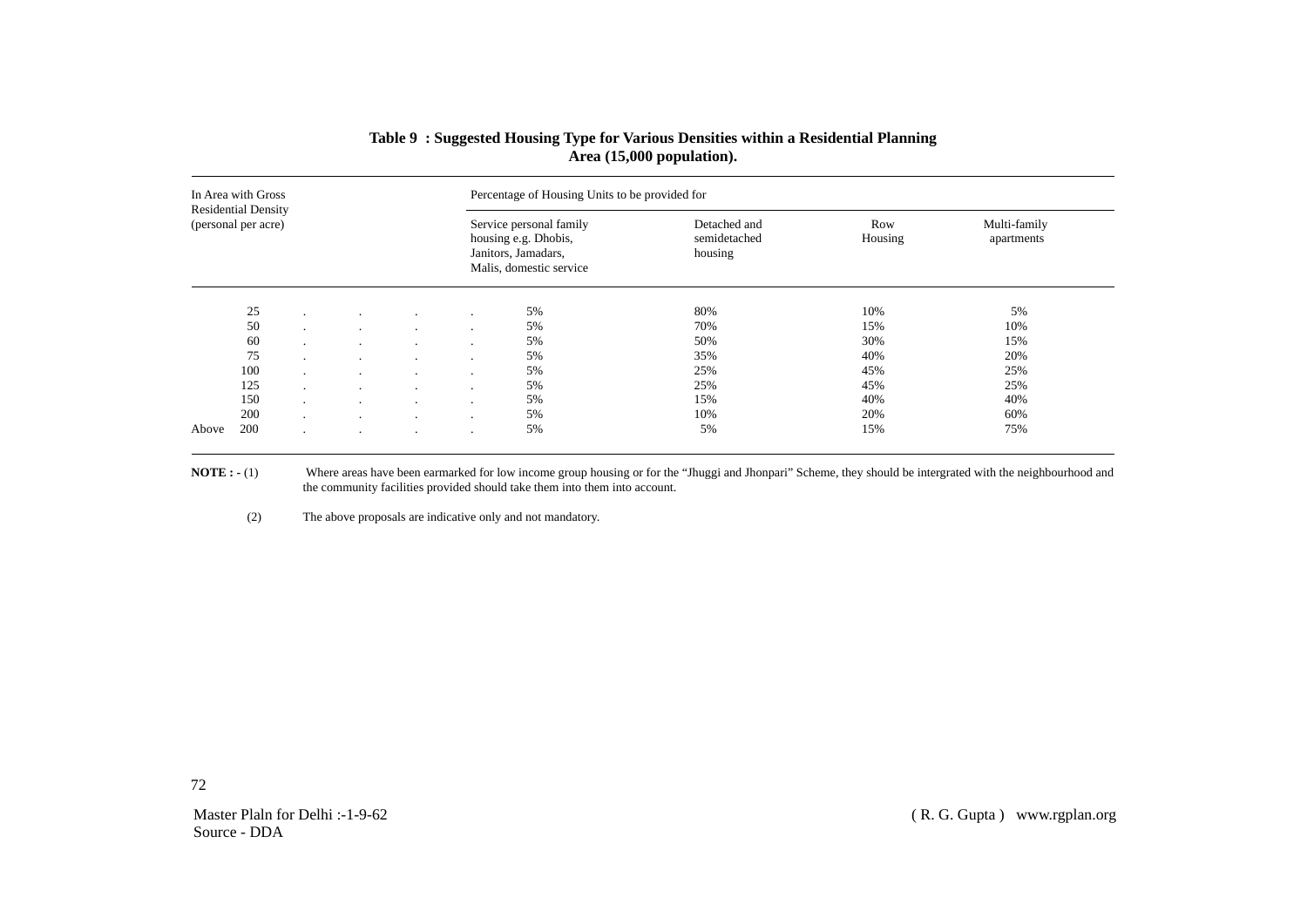# **APPENDIX 1 POLICY NOTE ON INDUSTRIES**

This note presents the general back-ground and some factors which have a significant bearing on formulating a policy on the provision and location of industries in Delhi Region.

### **1. Existing Situation.**

According to 1951 Census approximately one-sixth of the economically active population of Delhi was engaged in manufacturing as a principal occupation. Since that time manufacturing employment in medium and large scale industries has increased by about 40 per cent and n the basis of the National Sample Survey of the small-scale industries in 1954, it may tentatively be concluded that there has been a similar increase in small scale and handicraft employment in medium and large scale industries has increased by about 40 percent and on the basis of the National Sample Survey of the small-scale industries in 1954, it may tentatively be concluded that there has been a similar increase in small scale and handicraft employment.

Due to an abnormal influx of population immediately after the partition of the country, and subsequent increase in Central Government activities, there is a considerable number (estimated to be nearly on lakh) of people engaged in building construction. The latest reports from the Bureau of Economics and Statistics, Delhi State, show that there are in all 783 factories: of these only 6 factories employ more than 1,000 workers and there are only 67 firms which employ more than 100 workers.

Compared with other metropolitan centres, Delhi's organized

industry is relatively small. The major sources of employment are government, trade and services, and to a considerable extent manufacturing employment is in trades which serve the local population. There is, however, a large unorganized employment in small industries and handicrafts. The organized industrial sector which serves a market larger than Delhi has also been growing steadily in recent years.

There is every likelihood that considerable further growth may be expected in the governmental, professional and service industries sector in Delhi. As a national capital, the city is certain to attract more cultural and professional activities, and as the major commercial centre in North-West India, Delhi is activities will bring relatively high income people to Delhi and this, in turn, will stimulate retail trade and a multitude of personal services.

It is, however, desirable to prevent too rapid a growth of Delhi since this would increasingly tax public utilities, water supply and sewage system, electric power supply, and other community facilities such as school, parks, playgrounds which are already in short supply.

During the next two decades, however, the increase in population is bound to generate the need for certain essential services, additional consumer goods, and industries required to maintain a big metropolitan centre like Delhi. Considering the relatively low proportion of 17.3 per cent\* people engaged in occupations related to industries at present, a certain amount of industrialization is, however, desirable.

\*A study of 77 largest Indian cities reveals that a city tends to show predominantly industrial character when more than 30% of its working population becomes engaged in industrial production.

73

Master Plaln for Delhi :-1-9-62 Source - DDA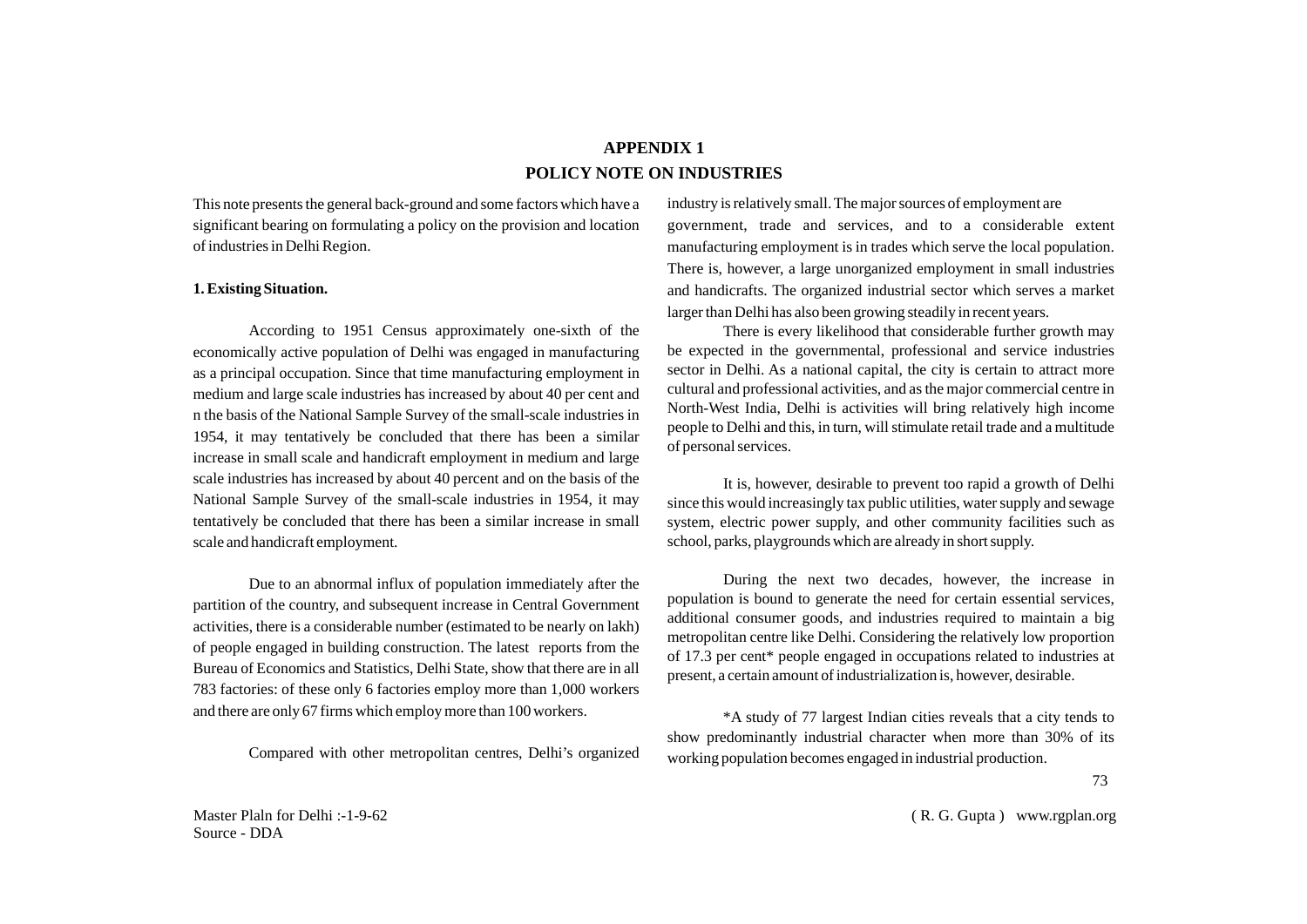At present there is considerable unemployment, and with the easing up of the unusual building activity in the next ten or fifteen years, it is likely that unemployment may further increase unless other avenues of employment for the building workers are opened.

Delhi is now the third largest urban centre in India, and since it is the National Capital, and a centre for many specialized business, cultural and educational activities, the level of average income in Delhi is probably somewhat higher than in most other India cities. This consequently means that there is a relatively greater demand for a variety of consumer goods in Delhi. Since, in many consumer goods industries, the cost of shipping of finished products is considerably higher than the cost of shipping the raw mterials, it may be economical to establish certain industries, the products of which are mainly consumed in Delhi.

On the basis of these considerations it may be said that a certain degree of industrialzation would be desirable both economically and socially. Even if the percentage of people engaged in industrial centre, but it can be said that 25 per cent of working population in industries properly planned and located would not spoil the pleasantness and degnity of a National Capital. Quite aside from any increase n the percentage of industrial workers, it may be expected that the manufactureing employment in Delhi will increase very substantially as a result of the increase in population.

It should further be noted that in the past only a small portion of the industrial working force has been employed in large scale industry. Probably not more than 20 per cent of all persons in livelihood class V are in relatively large plants, the rest being accommodated in small and even

Master Plaln for Delhi :-1-9-62 Source - DDA

74

minute enterprises. Policies with respect to the provision of industrial land may, therefore, be based on the expectation that small and medium sized industries will grow, and that in time the bulk of manufacturing employment will be shifted out of handicraft and very small shops into the organised sector of manufacturing. In this case there need not be any growth of very large manufacturing plants employing over 500 employees in the immediate urban areas.

### **II. Considerations for Future industrialization :**

Having decided that a certain amount of industries would be feasible in Delhi, the second question is to examine the considerations which should govern the policy of industrial establishment and location. Following are some of the major points.

1(a) Existing industries should not be discouraged or expelled; attempts should be made for their better and more efficient operation operation.

(b) In case of objectionable industries or those located in residential or congested areas, special attempt should be made to induce them to move out from congested areas into specified industrial areas.

2. In allowing new industries, preference should be given to industries which are essential for either feeding, servicing or maintaining Delhi's population.

3. The relatively high level of income in Delhi would make in economical that certain types of consumer goods that are mainly consumed in Delhi may be produced in or ground the city.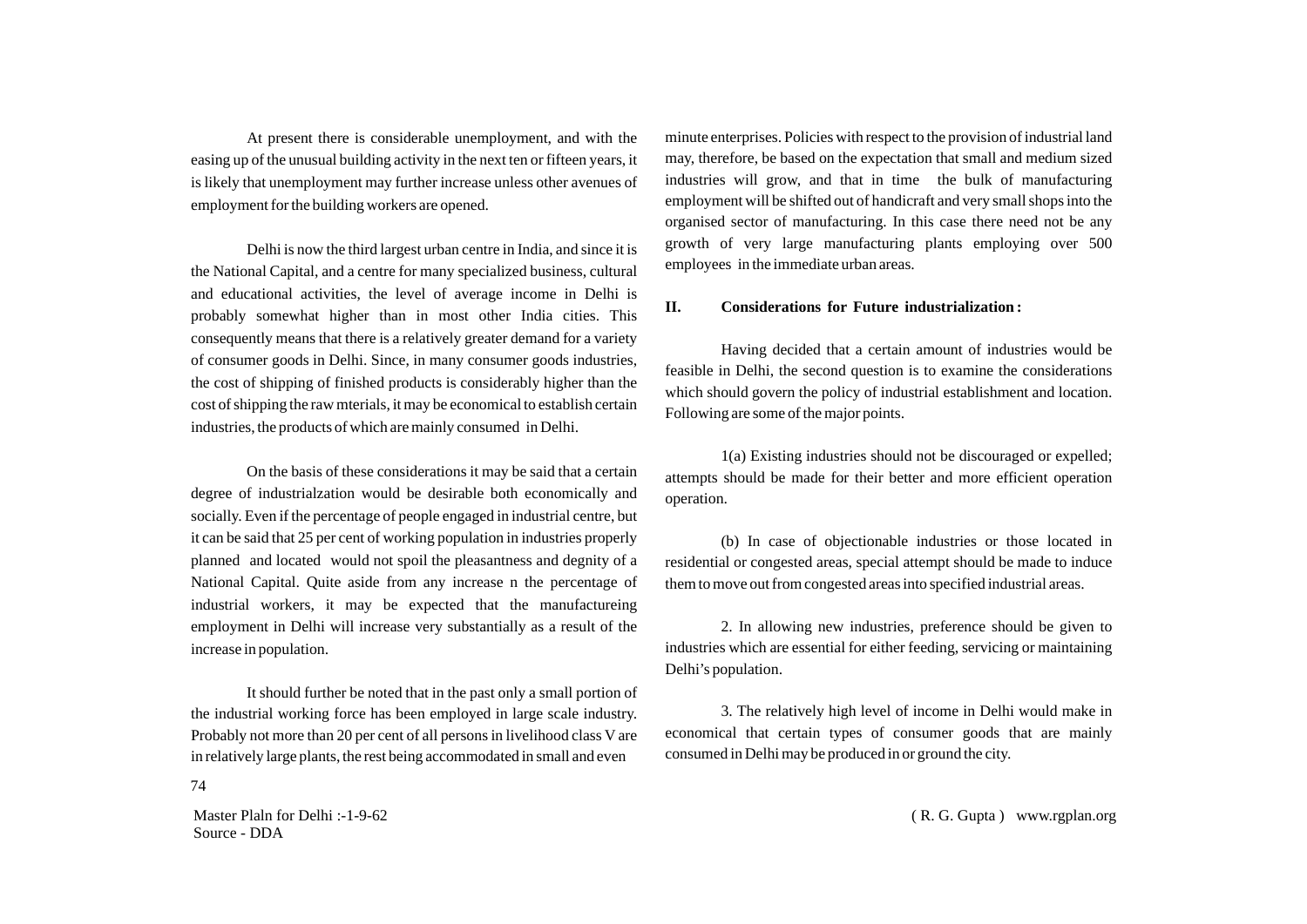4. Industries associated with administrative, educational and cultural activities of Delhi may also be encouraged to a point (for example printing and publishing firms).

5. A good proportion of Delhi's industrial population possesses some highly developed skills, and in some cases, they have already established small scale plants which require highly skilled workers in such fields as metal working machinery, building, jewellery, wood-work, printing etc. Some of these plants also provide training for apprentices, and there seems to be a growing tradition of skilled occupations. There is every reason to preserve this, and expand this valuable resource of the country skills which are available in Delhi and produce commodities of high unit value.

6. Delhi is known for some of its traditional acts and crafts; many of them now unfortunately are still being done on cottage and domestic scale in miserable conditions. There should be no objection to their increase for they provide an additional income to the families. Such industries should be encouraged on cooperative lines.

7. Especially since Partition Delhi has become a centre of industrial development based largely on industries employing under 500 people and on very vigorous individual initiative. This growing industry makes a strong contribution to national economic development. In allocating space for industries. preference should be given to those firms which are now inadequately housed in congested locations and which need room for adequate growth. Provision should also be made for rehousing very small industries presently in mixed land uses in the old City.

8. Present plans for water supply and electricity supply by the Delhi Municipal Corporation indicate a probable continued shortage of these two basic service. It follows, therefore, that unless the water and power situation improves, industries using large amounts of power and water should be discouraged from locations in Delhi.

9. In general, Delhi is not suitable location for heavy industries and for large self-contained industries employing thousands of people. it is also undesirable to locate within the city industries creating problems of waste disposal, smoke fumes, water pollution, etc.

10. The location in Delhi of new industries employing more than 500 workers should be carefully considered and it may be advisable to limit them to the Ring Towns and the National Capital Region. The availability of industrial land in Delhi being limited, industries requiring large areas should also be excluded.

11. It is desirable that industries should provide adequate housing to its employees and the related community facilities.

### **III. Creation of Employment Opportunities Around Delhi**

At present Delhi is the largest population centre in North-West India, and therefore, is a powerful magnet for attracting people from various parts of the country and particularly from the adjoining States. There is a natural tendency of migration from rural areas and mostly it is unskilled labour. Some studies done by the Delhi School of Economics and others show that migration to Delhi School of Economics and other show that migration to Delhi is relatively greater from Rajasthan and Southern Punjab than from West U.P. or Northern Punjab. A feasible way to discourage excessive migration to Delhi is to establish employment opportunities around Delhi in the Ring Towns especially in the directions where most of the people come from.

IV. The following are illustrative lists of industries that may be allowed in the various zones of urban Delhi. It also has lists of large scale and obnozious industries that need to be kept out of urban Delhi. It may be pointed out that conditions indicated in each case are for general guidance.

Master Plaln for Delhi :-1-9-62 Source - DDA

75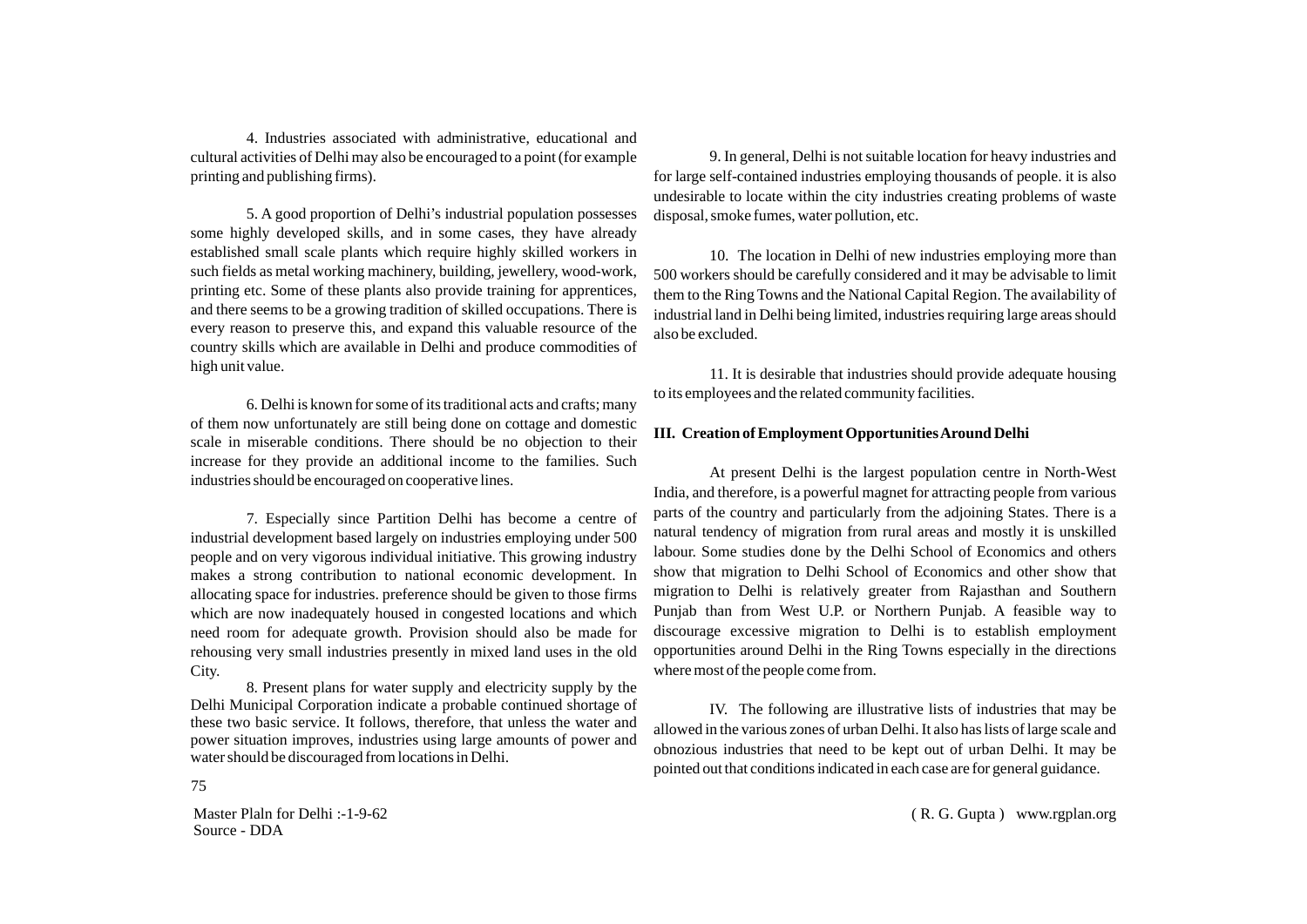| 'Use Zone' in MASTER PLAN                                     | Location                                                                                                                                                                      | Type of Industries                                                                                                                                                                                                                                                                                                                                                                                                                                                                                                                                                      | Condition to be fulfilled                                                                                                                                                                                                                                                                                                            |
|---------------------------------------------------------------|-------------------------------------------------------------------------------------------------------------------------------------------------------------------------------|-------------------------------------------------------------------------------------------------------------------------------------------------------------------------------------------------------------------------------------------------------------------------------------------------------------------------------------------------------------------------------------------------------------------------------------------------------------------------------------------------------------------------------------------------------------------------|--------------------------------------------------------------------------------------------------------------------------------------------------------------------------------------------------------------------------------------------------------------------------------------------------------------------------------------|
|                                                               | $\overline{2}$                                                                                                                                                                | 3                                                                                                                                                                                                                                                                                                                                                                                                                                                                                                                                                                       | $\overline{4}$                                                                                                                                                                                                                                                                                                                       |
| I, "Flatted" Factories and "Work-<br>cum-industrial centnres" | In the areas shown in the Master<br>Plan in the urban core and District<br>Centres as listed in the chapter<br>"Land Use Plan" and other specific<br>sites mentioned therein. | 1. Bread and bakeries.<br>2. Confectionary, candies and sweets.<br>3. Biscuit making.<br>4. Ice, ice-cream and creamery.<br>5. Cold storage (small scale).<br>6. Aerated water and fruit beverages.<br>7. "Atta chakkies" with power.<br>8. Tailoring and garment making.<br>9. Handlooms.<br>10. Hats, caps, turbans including embrioderies.<br>11. Hosiery including knitted garments.<br>12. Gold and silver thread, Kalabattu,<br>zari work<br>13. Shope lace.                                                                                                      | Only small scale industries are allowed<br>employing not more than 20 workers with<br>power of 10 H.P. or 40 workers without<br>power. Some of the industries like<br>foundation in repair workshops and<br>metal works should be allowed only<br>ground floors so as to avoid nuisance<br>to other industries in the same building. |
|                                                               |                                                                                                                                                                               | 14. Toy making (earthen, paper, wooden,<br>plastic, metal and tin).<br>15. Cotton and silk cordages, twine thread and<br>threadball making<br>16. Velvet embroidered shoes.<br>17. Webbing (narrow fabrics) embroidery, lace<br>lace manufacturing.<br>18. Ivory carving.<br>19. Artwares, and silk screen printing and<br>batik work.<br>20. Jewellery, gold ornaments and silverwares.<br>21. Wood and stone carving.<br>22. Electroplating, minaplating, engraving.<br>23. Photographs, painting (including signboard<br>painting).<br>24. Mirrors and photo frames. | Each industry to be permitted is subject to<br>its performance characteristics namely :<br>1. noise<br>2. vibration.<br>3. smoke<br>4. dust.<br>5. odour.<br>6. effluent.<br>7. general nuisance.                                                                                                                                    |

# **Schedule of Industries**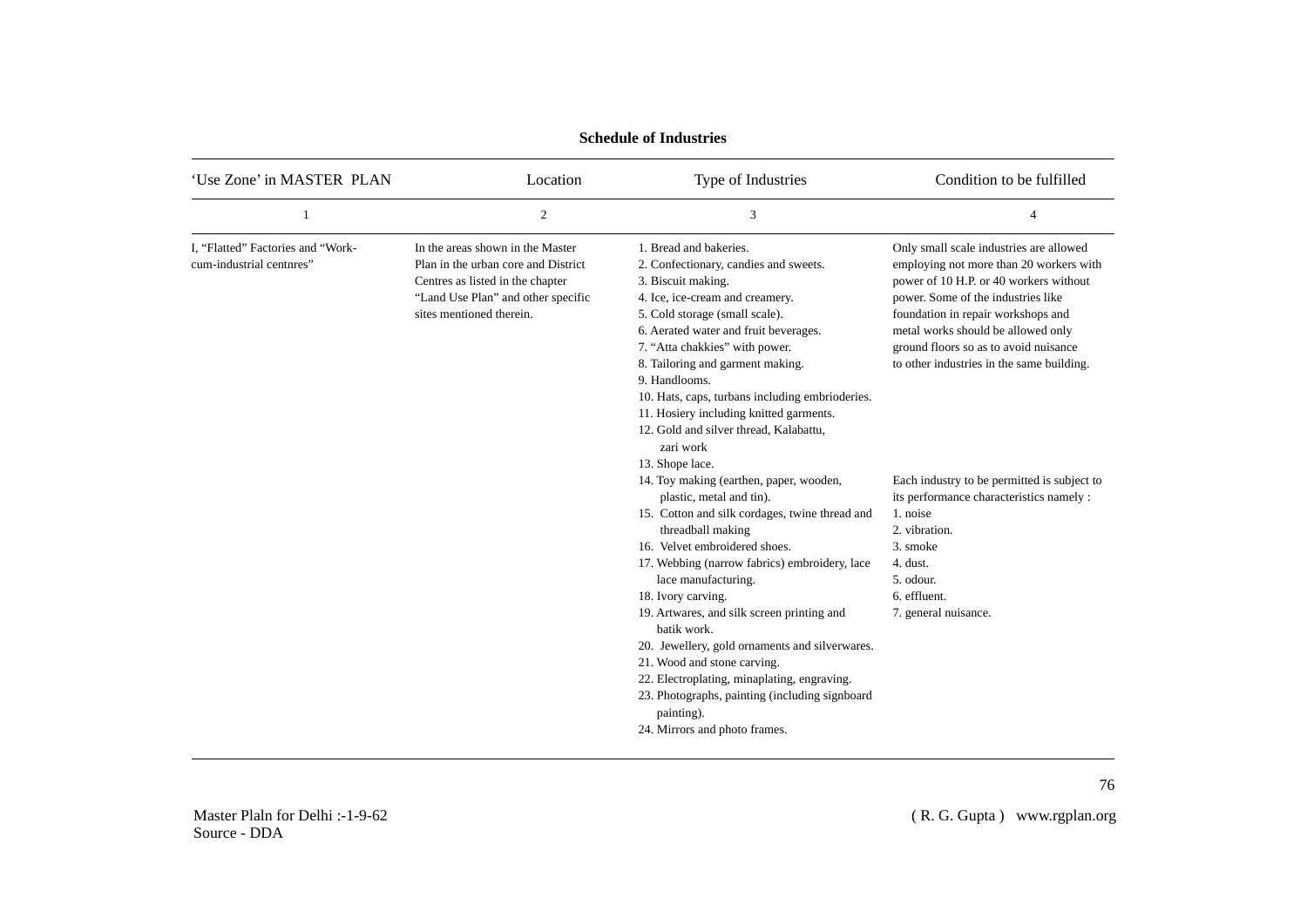| $\mathbf{1}$ | $\overline{c}$ | 3                                                   | $\overline{4}$ |
|--------------|----------------|-----------------------------------------------------|----------------|
|              |                | 25. Umbrella assembly.                              |                |
|              |                | 26. Bamboo and cane products.                       |                |
|              |                | 27. Bamboo and cane products.                       |                |
|              |                | 28. Cardboard box and paper products including      |                |
|              |                | paper mache.                                        |                |
|              |                | 29. Stationery items including educational and      |                |
|              |                | school drawing instruments.                         |                |
|              |                | 30. Furniture making (wooden and steel).            |                |
|              |                | 31. Cotton and silk printing.                       |                |
|              |                | 32. Printing, book binding, embossing,              |                |
|              |                | photogramme etc.                                    |                |
|              |                | 33. Small domestic appliances and gadgets           |                |
|              |                | (room heaters, coolers, hot-plates, irons, lamps    |                |
|              |                | $etc.$ )                                            |                |
|              |                | 34. Zip Fastners.                                   |                |
|              |                | 35. Musical instruments.                            |                |
|              |                | 36. Optical lense grinding, watch & pen             |                |
|              |                | repairing.                                          |                |
|              |                | 37. Rubber stamps.                                  |                |
|              |                | 38. Manufacturing of trunks and metal boxes,        |                |
|              |                | suit-cases and small containers.                    |                |
|              |                | 39. Steel wire products.                            |                |
|              |                | 40. Sheet metals works.                             |                |
|              |                | 41. Metal polishing.                                |                |
|              |                | 42. Laboratory porcelain & dental porcelain         |                |
|              |                | wares.                                              |                |
|              |                | 43. Radio assembly and parts (small scale).         |                |
|              |                | 44. Florescent light fittings including neon signs. |                |
|              |                | 45. Electric lamps, shades fixtures etc.            |                |
|              |                | 46. Automobile, scooter and cycle service and       |                |
|              |                | repair workshop.                                    |                |
|              |                | 47. Laundry and dry cleaners.                       |                |
|              |                | 48. General jobbing and machine shops.              |                |
|              |                | 49. Iron foundries (only when related to other      |                |
|              |                | industries.)                                        |                |

77

Master Plaln for Delhi :-1-9-62 Source - DDA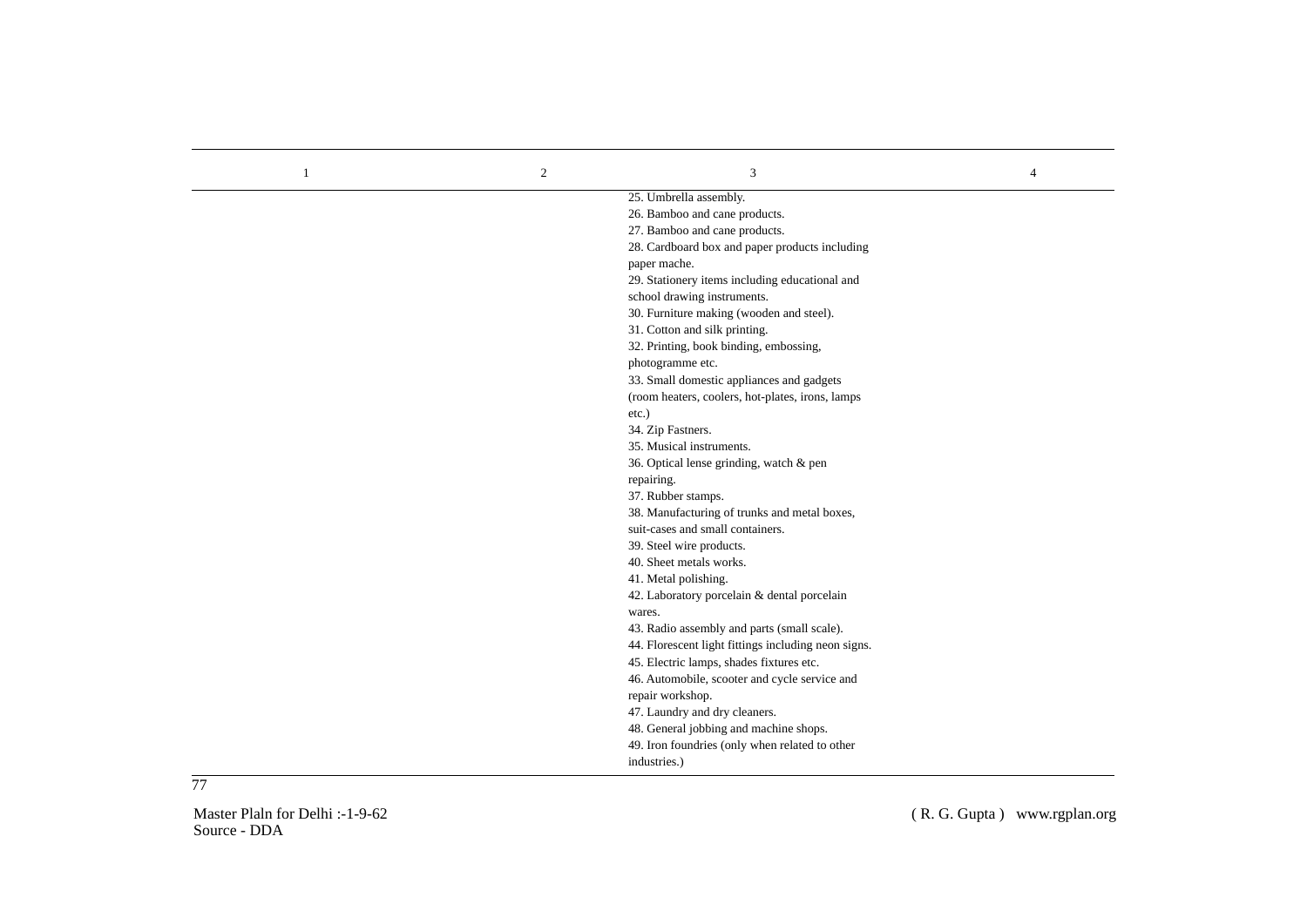| 1                                        | $\mathfrak{2}$                                      | 3                                                                                                                                                                                                                                                                                                                                                                                                          | 4                                                                                                                                                                                                                                                                                                                                                                                                                                         |
|------------------------------------------|-----------------------------------------------------|------------------------------------------------------------------------------------------------------------------------------------------------------------------------------------------------------------------------------------------------------------------------------------------------------------------------------------------------------------------------------------------------------------|-------------------------------------------------------------------------------------------------------------------------------------------------------------------------------------------------------------------------------------------------------------------------------------------------------------------------------------------------------------------------------------------------------------------------------------------|
|                                          |                                                     | 50. Brushes (house-hold, sanitary and toilet).<br>51. Shoe making and repairing.<br>52. Leather goods.<br>53. Rings and eyelets.                                                                                                                                                                                                                                                                           |                                                                                                                                                                                                                                                                                                                                                                                                                                           |
| II. "Special Industry".<br>$\sim$ $\sim$ | Near Engineering College in South Delhi.            | 1. Scientific, educational & industrial<br>precision instruments.<br>2. Clocks and watches, photographic<br>equipment.<br>3. Type writers.<br>4. Electronic instruments (includes<br>Transistors).<br>5. Calculating machines (small machines<br>only.)                                                                                                                                                    | Only 'assembly' of the components will<br>be allowed. Strict performance standards<br>should be enforced. Smoke noise, fumes<br>or effluent of any kind should not be<br>allowed. Extensive land-scaping with<br>attractive building design is quite<br>essential. The industry should preferably<br>have presearch laboratories and training<br>search laboratories and training facilities.<br>Minimum Site-2 acres for details of FAR. |
| III. "Service Industry".                 | Area west of Pusa Institute and near<br>Cantonment. | 1. Bread and Bakeries.<br>2. Confectionary, candies and sweets.<br>3. Biscuit making.<br>4. Ice and ice cream and creamery.                                                                                                                                                                                                                                                                                | coverage etc. sec Zoning Regulations.<br>Service industries listed here should be<br>given preference. Industries listed under                                                                                                                                                                                                                                                                                                            |
|                                          | Roshanara Road                                      | 5. Cold Storage, Refrigeration.<br>6. Aerated water and fruit beverages.<br>7. Atta chakkies with power.<br>8. Automobile, scooter and cycle service and<br>repair workshops.                                                                                                                                                                                                                              | 'Flatted factory' and 'Light Industry'<br>may also be allowed. In all cases the<br>upper limit is industry employing not<br>more than 50 workers with power and<br>100 workers without power Maximum                                                                                                                                                                                                                                      |
|                                          | Area near Moti Nagar.<br>Area north of Wazirpur     | 9. General jobbing and machine shops.<br>10. Black smithy.                                                                                                                                                                                                                                                                                                                                                 | plot size 2 acres.                                                                                                                                                                                                                                                                                                                                                                                                                        |
|                                          | Area in the District Centres                        | 11. Iron foundaries in specific locations<br>within the service area and subject to their<br>'performance characteristics"<br>12. Furniture (wooden and steel).<br>13. Printing, book binding, embossing etc.<br>14. Laundry, dry cleaning and dyeing<br>facilities.<br>15. Household utensil repair, welding,<br>soldering, patching and polishing Kalai).<br>16. Electroplating, minaplating & engraving | Minimum plot area 400 sq. yards.                                                                                                                                                                                                                                                                                                                                                                                                          |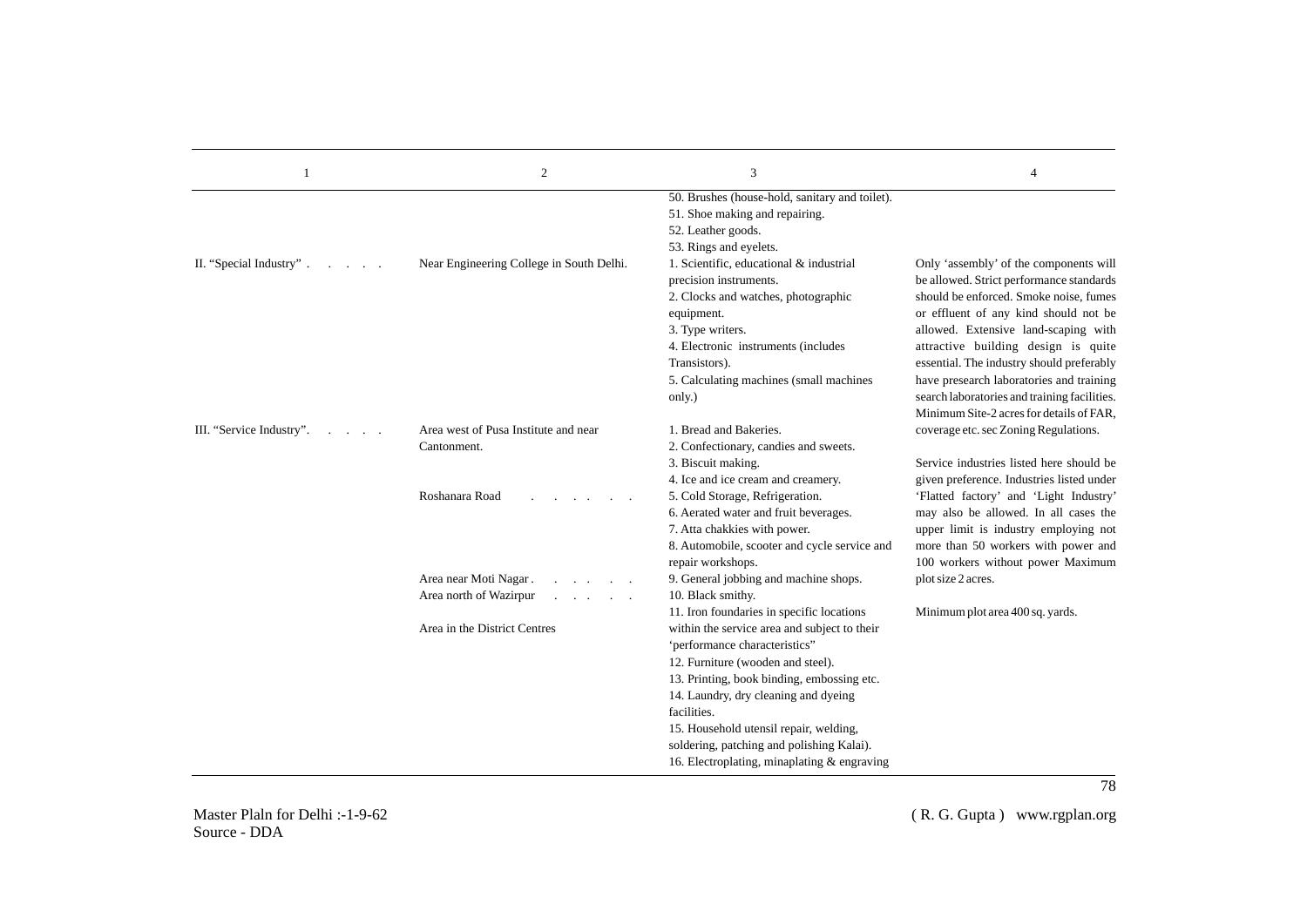| 1                      | $\overline{c}$                                                                                       | 3                                                                                                                                                                                                                                                                                                          | $\overline{4}$                                                                                                                                                                                                                |
|------------------------|------------------------------------------------------------------------------------------------------|------------------------------------------------------------------------------------------------------------------------------------------------------------------------------------------------------------------------------------------------------------------------------------------------------------|-------------------------------------------------------------------------------------------------------------------------------------------------------------------------------------------------------------------------------|
| IV. "Light Industry.". | Okhla Small scale Industries. Industries area<br>on Mathura Road including Housing factory,<br>area. | 17. Photographs, painting (including<br>signboards painting)<br>18. Metal polishing.<br>19. Vulcanizing and type retreading.<br>1. Fruit canning and preservation.<br>2. Blower fans<br>3. Brushes and brooms<br>4. Cement products.<br>5. Candles and wax products.<br>6. Chalk, Crayon, Artist's colour. | All uses allowed in "Flatted Factory"<br>"Special Industry" or in "Service<br>industry" may also be allowed in this<br>zone. employing not more than 50<br>workers with power or 100 workers<br>without power may be allowed. |
|                        | Lawrence Road area.                                                                                  | 7. Tabacco products (cigaretters and bidis).<br>8. Cosmetic and hair oil.<br>9. Copper ware and utensils.                                                                                                                                                                                                  | Maximum plot area 2 acres. Minimum<br>plot area 400 sq. yards. The industry<br>should not be of the type that is likely to                                                                                                    |
|                        | Area between Ring Road and goods<br>avoiding railway line in N.W. Delhi                              | 10. Cutlery.<br>11. Cycle parts and accessories.<br>12. Door and window fittings.                                                                                                                                                                                                                          | require rapaid expansion of plant in the<br>near future. It should not produce<br>excessive smoke and fume nuisance.                                                                                                          |
|                        | Area between G.T. Karnal Raod and Rly.<br>line South of Ring Road.                                   | 13. Drugs and medicines.<br>14. Lantern, torches and flash-lights.<br>15. Aluminium wares, cake and pastry                                                                                                                                                                                                 | Maximum plot area in special cases may<br>be upto 7 acres.                                                                                                                                                                    |
|                        | Area between G.T. Ghaziabad Road, and<br>Rly. line near Jhilmila.                                    | moulds.<br>16. Padlock and pressed locks.<br>17. Rope making (vegetable fibre).<br>18. mathematical instruments.<br>19. Household kitchen appliances.                                                                                                                                                      |                                                                                                                                                                                                                               |
|                        | Area West of Anand Parbat                                                                            | 20. Optical frames.<br>21. Tin products.<br>22. Optical frames.                                                                                                                                                                                                                                            |                                                                                                                                                                                                                               |
|                        | Sarai Rohilla, Najafgarh Road.                                                                       | 23. Buttons, clips,<br>24. Shoe grindery.<br>25. Wax polishes.<br>26. Upholstery springs and other springs.                                                                                                                                                                                                |                                                                                                                                                                                                                               |
|                        |                                                                                                      | 27. Precision instruments of all kinds.<br>28. Watch and clock parts.<br>29. Razor blades.<br>30. Safety pins.<br>31. Sewing Machines.                                                                                                                                                                     |                                                                                                                                                                                                                               |
| 79                     |                                                                                                      |                                                                                                                                                                                                                                                                                                            |                                                                                                                                                                                                                               |

Master Plaln for Delhi :-1-9-62 Source - DDA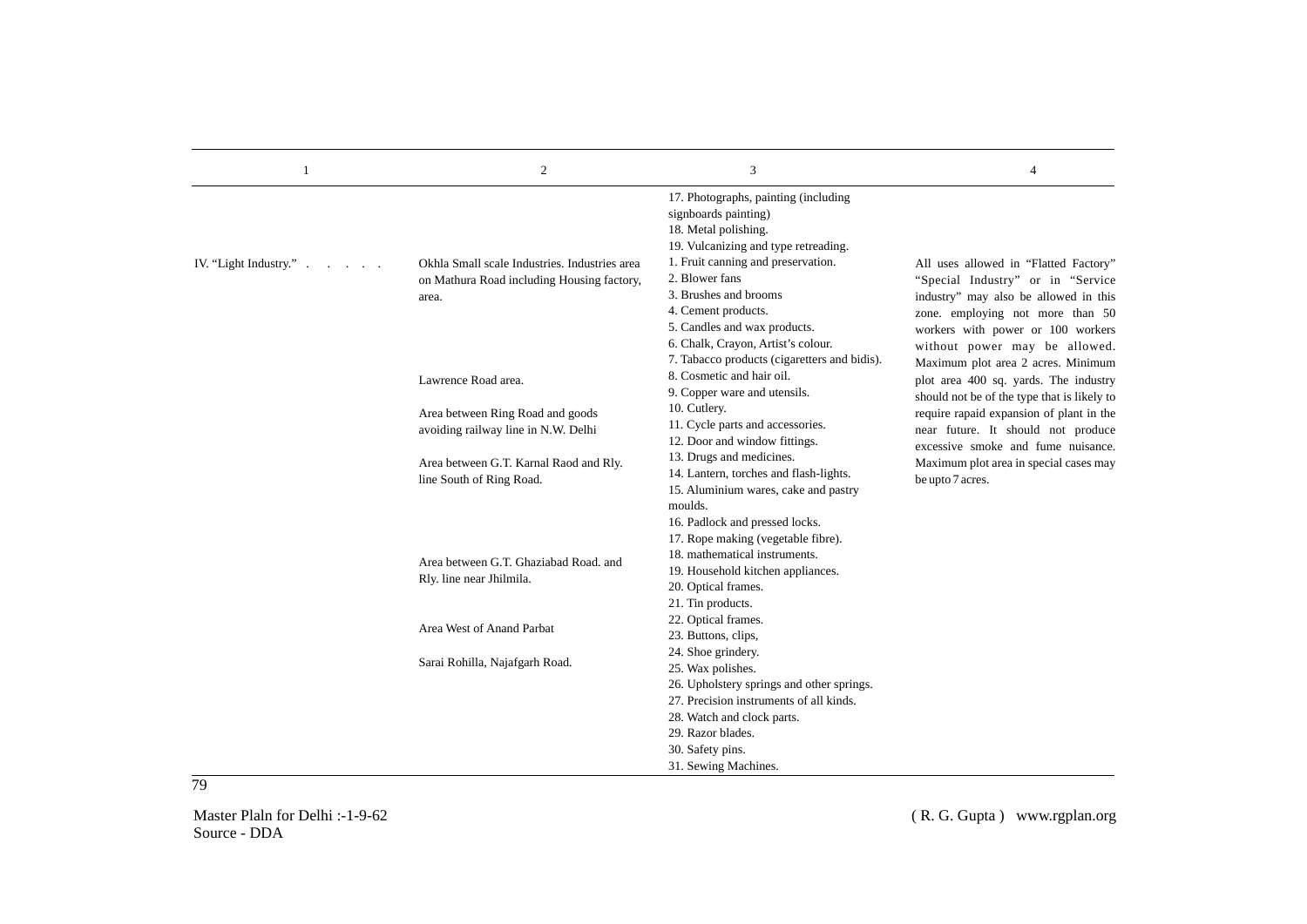|                          | 2                                                                      | 3                                                                                                                                                                                                                                                                                                                                                                                                                                                                                                                                                                                                                                                                                  | 4                                                                                                                                                                             |
|--------------------------|------------------------------------------------------------------------|------------------------------------------------------------------------------------------------------------------------------------------------------------------------------------------------------------------------------------------------------------------------------------------------------------------------------------------------------------------------------------------------------------------------------------------------------------------------------------------------------------------------------------------------------------------------------------------------------------------------------------------------------------------------------------|-------------------------------------------------------------------------------------------------------------------------------------------------------------------------------|
|                          |                                                                        | 33. Serews, bolts and nuts, pulleys, chains<br>and gears.<br>34. Automobile parts and accessories.<br>35. Conduit pipe fabrication (not exceeding<br>$2"$ dia).<br>36. Electrical appliances.<br>(Room Heaters, Irons and Room air<br>coolers, small trans formers, electric fans and<br>fractional H.P. motors, cooking ranges, water<br>heaters etc.)<br>37. Iron foundaries (small).<br>38. Electrical accessories.<br>39. Buckets and Metal containers.<br>40. Plastic jigs and fixtures, Metal embossing.<br>41. Industrial fasteners.<br>42. Oil stoves and pressure lamps.<br>43. electrical fans.<br>44. Washing soaps.<br>45. Paper Mill(small scale).<br>46. Hand tools. |                                                                                                                                                                               |
| V. Extensive Industry. . | Between G.T. Karnal Road and Rly. line,<br>north of Ring Road (North). | 1. Refrigerators and air conditioners.<br>2. Electric fans.<br>3. Manufacture of water proof textile<br>products.                                                                                                                                                                                                                                                                                                                                                                                                                                                                                                                                                                  | All industries allowed in flatted factory,<br>Light industry and Service Industries and<br>occupying one acre and above for new<br>industry and half acre and above for       |
|                          | Between Rly line to Rewari and New<br>Industrial Road (South-west).    | 4. Type writer parts.<br>5. Gramophone parts.<br>6. Measuring and weighing machine.<br>7. Writing and marking ink.<br>8. Wooden structural goods.                                                                                                                                                                                                                                                                                                                                                                                                                                                                                                                                  | industry to be relocated. Since the<br>prevailing wind direction in the locations<br>listed here is likely to cause nuisance to<br>adjoining residential area, care should be |
|                          | Najafgarh Road (West).                                                 | 9. Structural steel fabrication.<br>10. Sprayers (hand & foot).<br>11. manufacture of duree and carpets.<br>12. Batteries and accessories.<br>13. Wire drawing.<br>14. Wire neeting.<br>15. Vacuum flasks                                                                                                                                                                                                                                                                                                                                                                                                                                                                          | taken to locate only those industries<br>which do not cause nuisance or are not<br>obnoxious to adjoining land use.                                                           |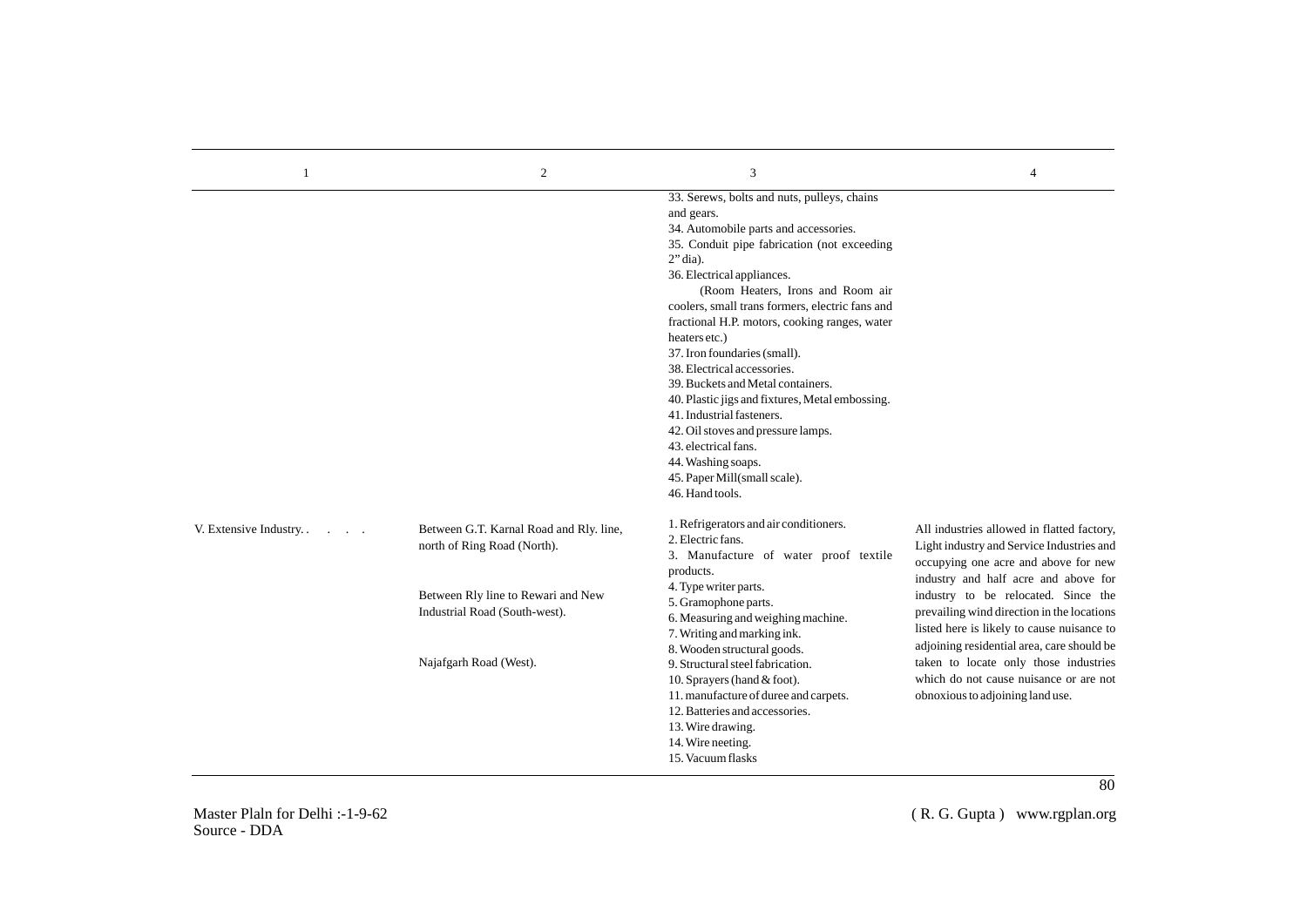| 1                         | $\overline{2}$                                              | 3                                                                                                                                                                                                                                                                                                                                                                                           | $\overline{4}$                                                                                                                                                                       |
|---------------------------|-------------------------------------------------------------|---------------------------------------------------------------------------------------------------------------------------------------------------------------------------------------------------------------------------------------------------------------------------------------------------------------------------------------------------------------------------------------------|--------------------------------------------------------------------------------------------------------------------------------------------------------------------------------------|
|                           |                                                             | 16. Saw mills and wood work.<br>17. Automobile parts and castings.<br>18. Umbrella ribe.<br>19. Small machines and machine tools.<br>20. collapsible gates, railings and grills.<br>21. Expanded metal<br>22. Venner and plywood.<br>23. Automobile leaf springs.<br>24. G. I. Malleable pipe fittings.                                                                                     |                                                                                                                                                                                      |
| V. Extensive Industry     | North of Rohtak Road.                                       | 1. Ancillary industries of the Slaughter<br>House.<br>2. Footwear.<br>3. Leather upholstery.<br>4. Other leather goods.<br>5. Edible oils and fats (Medium Scale).<br>6. Cattle feed.<br>7. Flour mills.<br>8. Toiler Soap.<br>9. Agricultural appliances and implements<br>(medium scale).                                                                                                 | All industries allowed in the above<br>areas may be allowed here.                                                                                                                    |
| <b>Extensive Industry</b> | Okhla Industrial Area (south of small scale<br>industries). | 1. Acids and chemicals (small scale).<br>2. Steel re-rolling mills (small scale).<br>3. Textile mills (medium scale.<br>4. Disinfectants and insecticides (small<br>scale).<br>5. Rubber and rubber goods (small scale).<br>6. Dyeing, beaching, finishing and<br>processing cloth (including mercerising,<br>calendering, glazing etc.)<br>7. Printing inks.<br>8. Ceramics and potteries. | All industries allowed in other areas may<br>be allowed here.                                                                                                                        |
|                           |                                                             | 9. Concrete and potteries.<br>10. Plastic industries.<br>11. Glass factories (small scale).<br>12. Iron foundries (medium).<br>13. Electric motors, transformers,<br>generators.                                                                                                                                                                                                            | Some of the industries listed here are<br>noxious but may be allowed as long as<br>they are not on a large scale and have<br>performance standards to keep nuisance<br>to a minimum. |

81

Master Plaln for Delhi :-1-9-62 Source - DDA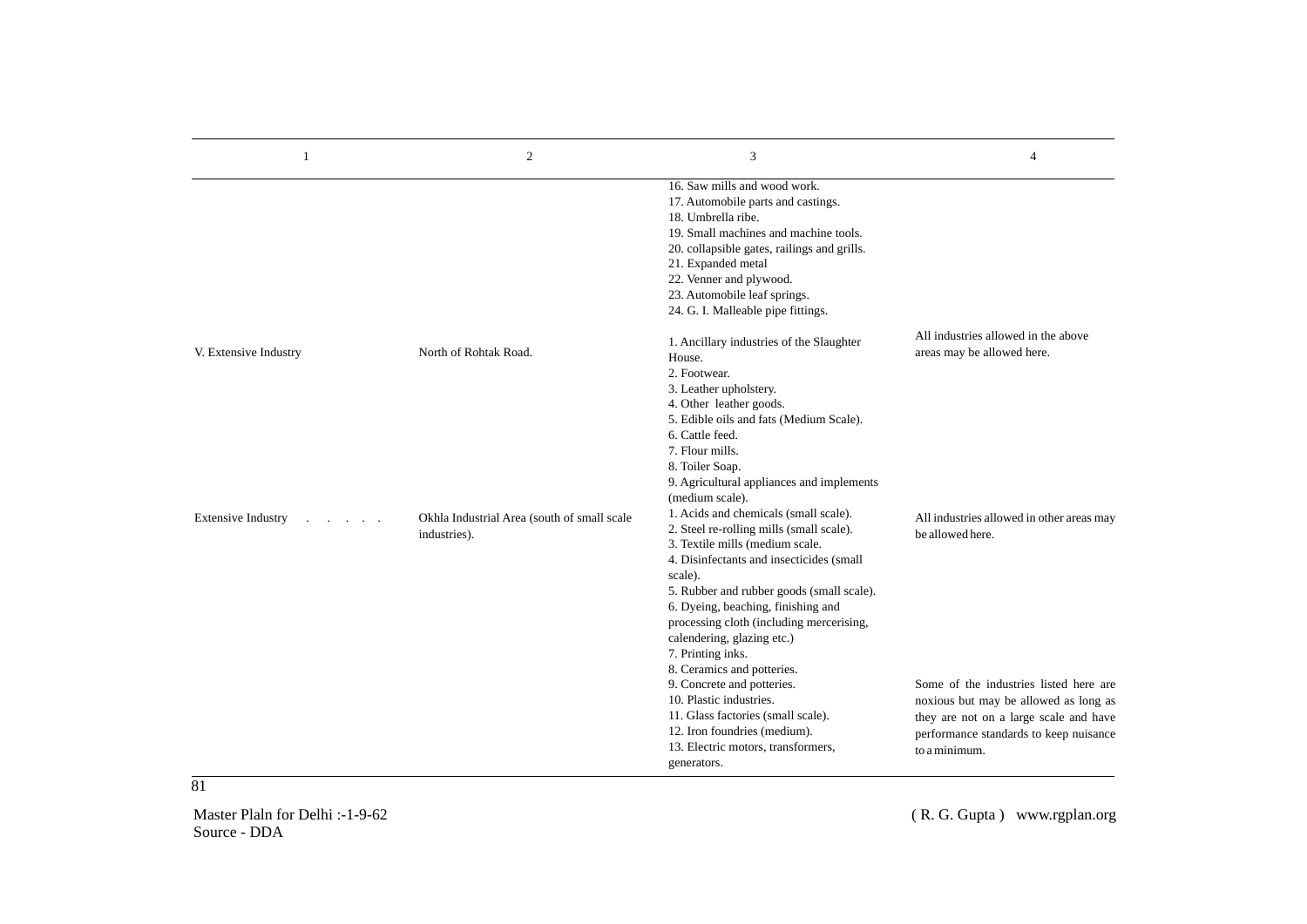|                                                            | $\overline{2}$                                        | 3                                                                                                                                                                                                                                                                                                                                                             | 4                                                                                                     |
|------------------------------------------------------------|-------------------------------------------------------|---------------------------------------------------------------------------------------------------------------------------------------------------------------------------------------------------------------------------------------------------------------------------------------------------------------------------------------------------------------|-------------------------------------------------------------------------------------------------------|
|                                                            |                                                       | 14. Enamel ware.<br>15. Steel joining<br>16. Builder's hardware.<br>17. Cycles, scooter parts and accessories.<br>18. Paints and varnishes.<br>19. Iron pipes (small size).<br>20. Hume pipes (small size).<br>21. Centrifugal pumps and small turbines.<br>22. Tarpaulin and tent cloth.<br>23. Galvanised buckets.<br>24. Fuel gases including by-products. |                                                                                                       |
| <b>Extensive Industry</b><br>and the state of the state of | South Shahdara.                                       | All the above industries.                                                                                                                                                                                                                                                                                                                                     | To enable relocation of existing noxious<br>industries in this area restrictions are<br>relaxed.      |
| Extensive Industry                                         | Mehpalpur Road as shown in Plan.                      | 1. Processing of clay and other earths.<br>2. Pottery and ceramics.                                                                                                                                                                                                                                                                                           | Industries using largely local materials<br>will be allowed.                                          |
| VI. Mining and Extractive Industry                         | Mining area is show in the Plan.                      | Mining of chalk, clay and other earths<br>including processing.                                                                                                                                                                                                                                                                                               | No manufacture will be allowed. Mining<br>is subject to any restrictions stipulated in<br>other Acts. |
| Lime and Brick kilns.                                      | Beyond half a mile of the 1981 urbanizable<br>limits. | Excavation of pit sand, lime & clay and lime<br>and brick kilns.                                                                                                                                                                                                                                                                                              | The excavation shall not exceed 8 ft.                                                                 |
| Stone quarries and crushing.<br>$\sim$ $\sim$              | Beyond one mile of the 1981 urbanizable<br>limits.    | Stone quarries and crushing.                                                                                                                                                                                                                                                                                                                                  | Subject to any restrictions under any<br>other Act.                                                   |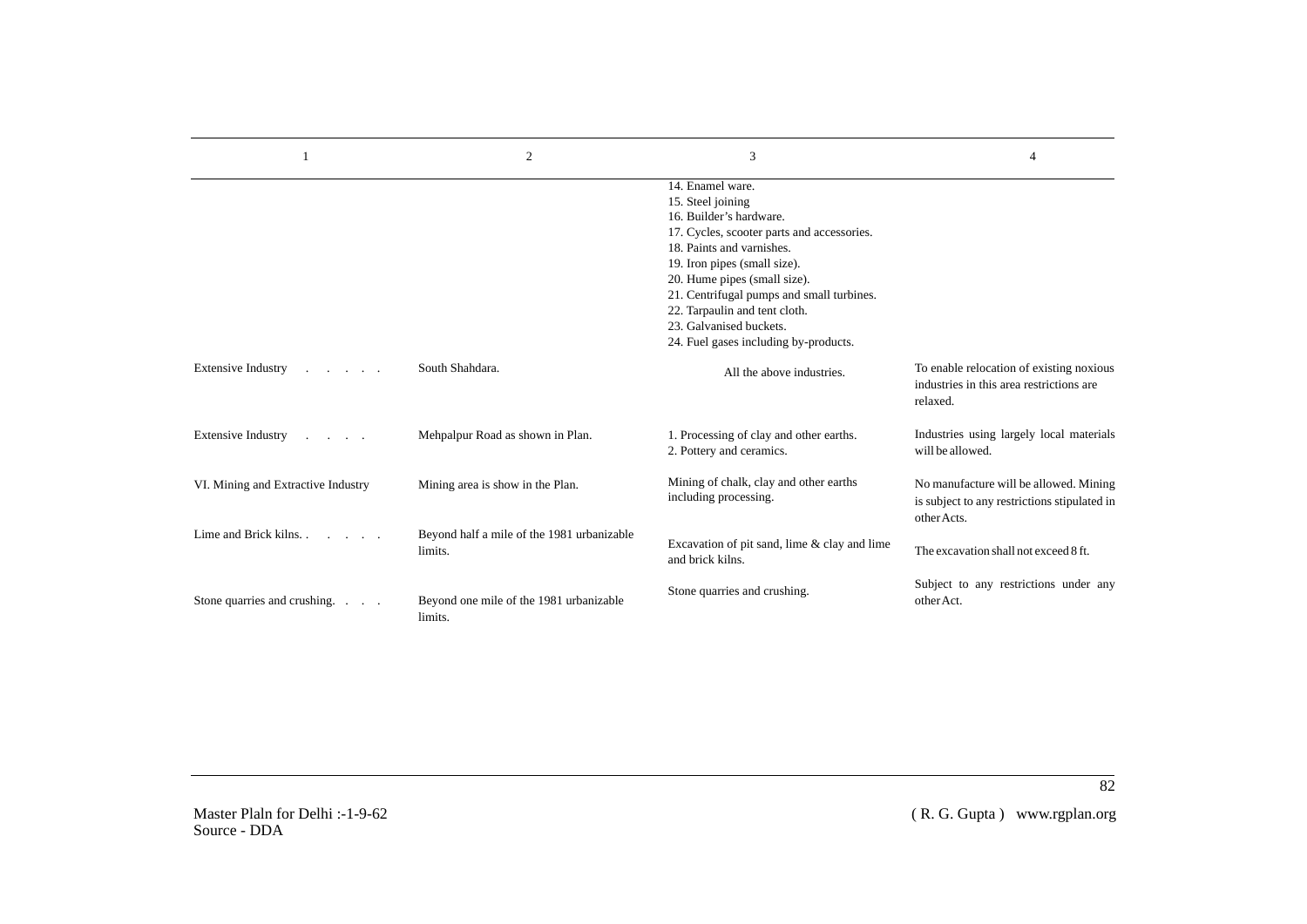| Nature of Industry                | Location | Type of Industries                                                                                                                                                                                                                                                                                                                                                                                                                                                                                                                                                                                                                                                                                                                                                                                                                                                                                                                 | Conditions to be fulfilled                                                                                                                                                               |  |  |
|-----------------------------------|----------|------------------------------------------------------------------------------------------------------------------------------------------------------------------------------------------------------------------------------------------------------------------------------------------------------------------------------------------------------------------------------------------------------------------------------------------------------------------------------------------------------------------------------------------------------------------------------------------------------------------------------------------------------------------------------------------------------------------------------------------------------------------------------------------------------------------------------------------------------------------------------------------------------------------------------------|------------------------------------------------------------------------------------------------------------------------------------------------------------------------------------------|--|--|
| Heavy and Largee Scale Industries |          | 1. Agricultural implements (large scale).<br>2. Structural Steel Febrication (large scale)<br>3. Diesel Engines.<br>4. Electric wires and cables (large scale).<br>5. Refractories.<br>6. Borax.<br>7. Optical glass.<br>8. Sugar.<br>9. Vegetable (hydrogenated) oils (large<br>scale).<br>10. Cement<br>11. Glass (sheet).<br>12. Cotton textiles (large scale).<br>13. Woollen textiles (large scale).<br>14. Blast furnaces steel works, and rolling<br>and re-rolling mills.<br>15. Bicycles (large scale.<br>16. Sewing machine (large scale).<br>17. Hume pipes.<br>18. Automobiles and coach building.<br>19. Locomotives and wagon manufacturing.<br>20. Aircraft Building.<br>21. General Industrial machinery (such as<br>hydraulic equipment, drilling equipment,<br>boilers, etc.).<br>22. Special industrial machinery.<br>23. Under frames and chassis.<br>24. Sluice gates and gearings.<br>25. Cranes and hoists. | These should not be allowed to be located<br>in urban Delhi. Some of these in-dustries<br>may be located in the Ring Towns and<br>others in the towns of the National<br>Capital Region. |  |  |

Master Plaln for Delhi :-1-9-62 Source - DDA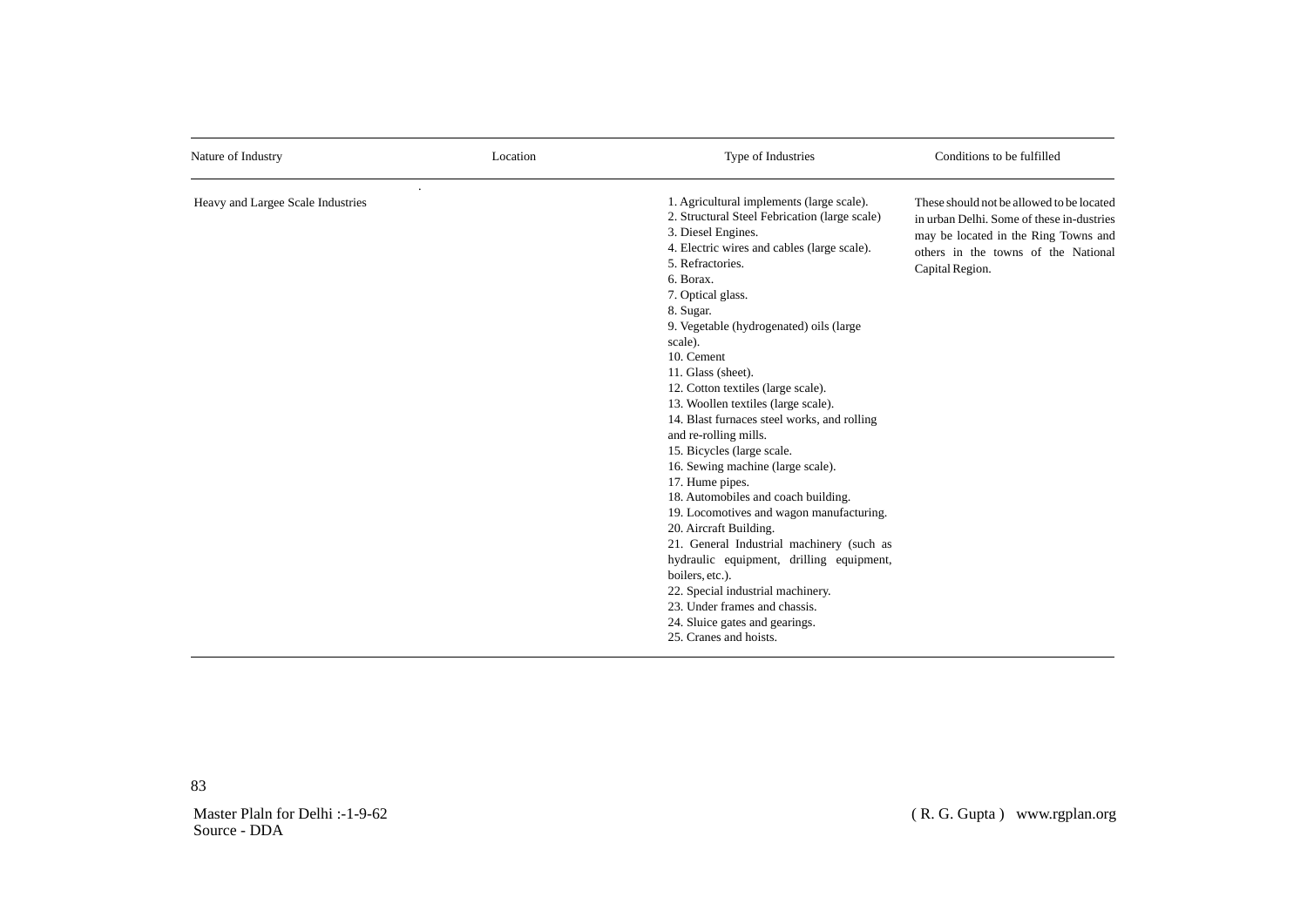| $\overline{2}$ | 3                                              |  |
|----------------|------------------------------------------------|--|
|                | 26. Lifts.                                     |  |
|                | 27. Steel pipes and tubes.                     |  |
|                | 28. Wire ropes.                                |  |
|                | 29. Steel clains.                              |  |
|                | 30. Electrical Steel sheets and stampings.     |  |
|                | 31. Steam Engines.                             |  |
|                | 32. Power Driven pumps and pumping             |  |
|                | equipment.                                     |  |
|                | 33. Tractors & Agricultural machinery          |  |
|                | (power driven).                                |  |
|                | 34. Industrial trucks, trailers, stakers, etc. |  |
|                | 35. Earth moving machinery.                    |  |
|                | 36. Air and gas compressor                     |  |
|                | 37. Conveyors & conveying equipment.           |  |
|                | 38. Motor-cycles and scooters.                 |  |
|                | 39. Heavy Iron and Steel forgins.              |  |
|                | 40. Foundries (heavy).                         |  |
|                | 41. Other primary metal industries e.g. cold   |  |
|                | rolled sheets, alloy steel etc.                |  |
|                | 42. Telephone equipment.                       |  |
|                | 43. Water turbines.                            |  |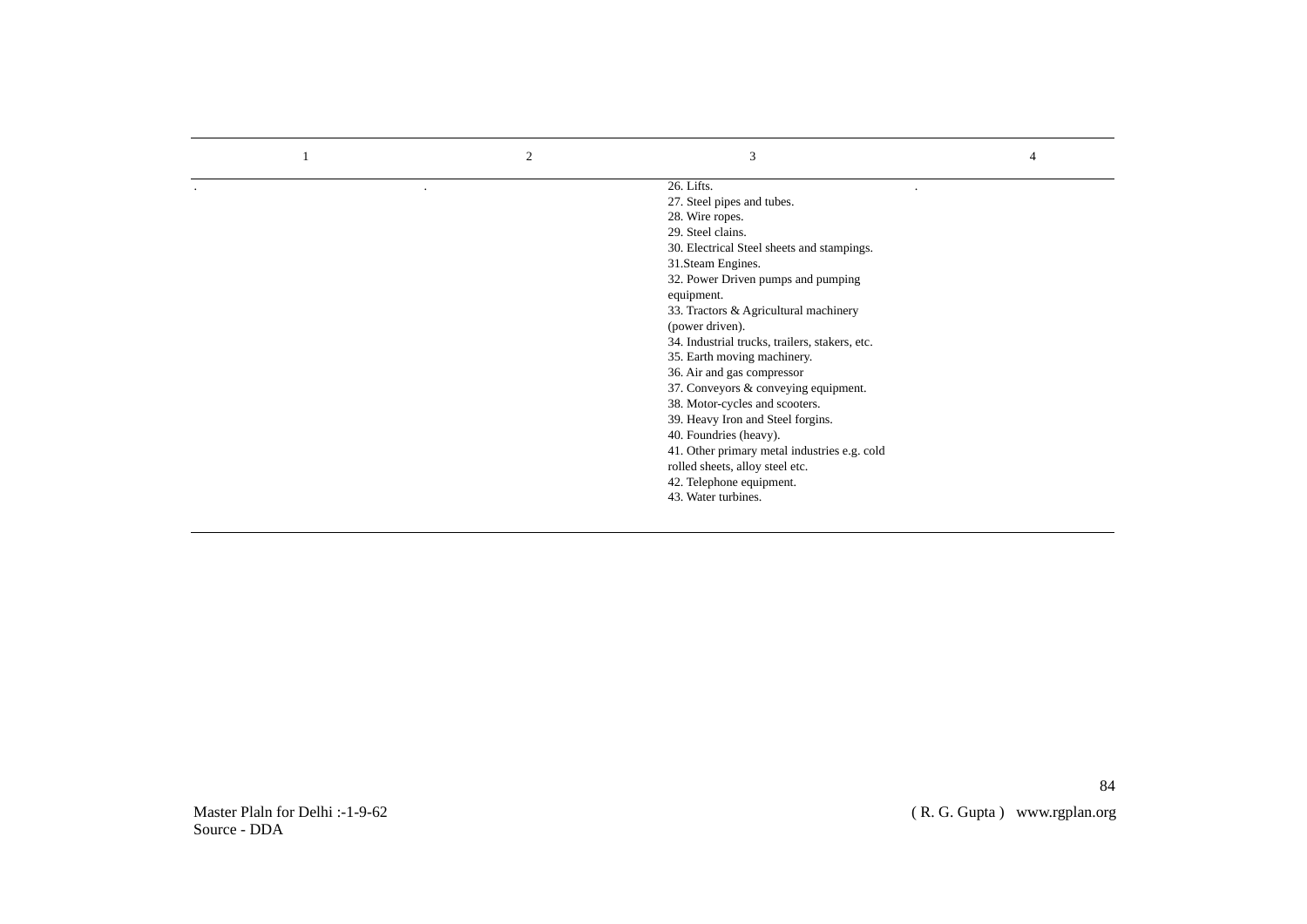# **Prohibited Industries in Urban Delhi.**

| Nature of Industry                 | Location | Type of Industries                                                                                                                                                                                                                                                                                                                                                                                                                                                                                                                                                                                                                                                                                                                                                                                                                                | Conditions to be fulfilled                                                                                                                                                                                                                                                                   |  |  |
|------------------------------------|----------|---------------------------------------------------------------------------------------------------------------------------------------------------------------------------------------------------------------------------------------------------------------------------------------------------------------------------------------------------------------------------------------------------------------------------------------------------------------------------------------------------------------------------------------------------------------------------------------------------------------------------------------------------------------------------------------------------------------------------------------------------------------------------------------------------------------------------------------------------|----------------------------------------------------------------------------------------------------------------------------------------------------------------------------------------------------------------------------------------------------------------------------------------------|--|--|
| Obnoxious and Hazardots industries |          | 1. Bone meal, bone grist and bone powder.<br>2. Leather tanning.<br>3. Glue and gelatine.<br>4. Animal fats.<br>5. Carbon black, bone black and lamp black.<br>6. Dye-stuffs and dye intermediates.<br>7. Reclamation of rubber.<br>8. Manufacture of industrial synthetic<br>rubber.<br>9. Manufacture of industrial rubber goods.<br>10. Distilleries and breweries.<br>11. Power and industrial alcohol.<br>12. Acids and fertilisers.<br>13. Alkaline Chemicals.<br>14. Industrial gases.<br>15. Bye-products of petroleum (extensive)<br>16. Wood seasoning and curing.<br>17. Paper, pulp and paper board (including)<br>straw boards).<br>18. Manufacture of newsprint.<br>19. Printing ink.<br>20. Manufacture of fire works.<br>21. Manufacture of explosives and<br>ammunition.<br>22. Disinfectants and insecticides (large<br>scale). | These industries on large scale associated<br>with desirable feature such as stench.<br>smoke, unpleasant injurious fumes,<br>effluents and other hazards to the health<br>and safety of the people residing in the<br>neighbourhood. Hence, they should be<br>kept out of Delhi Urban Area. |  |  |

Master Plaln for Delhi :-1-9-62 Source - DDA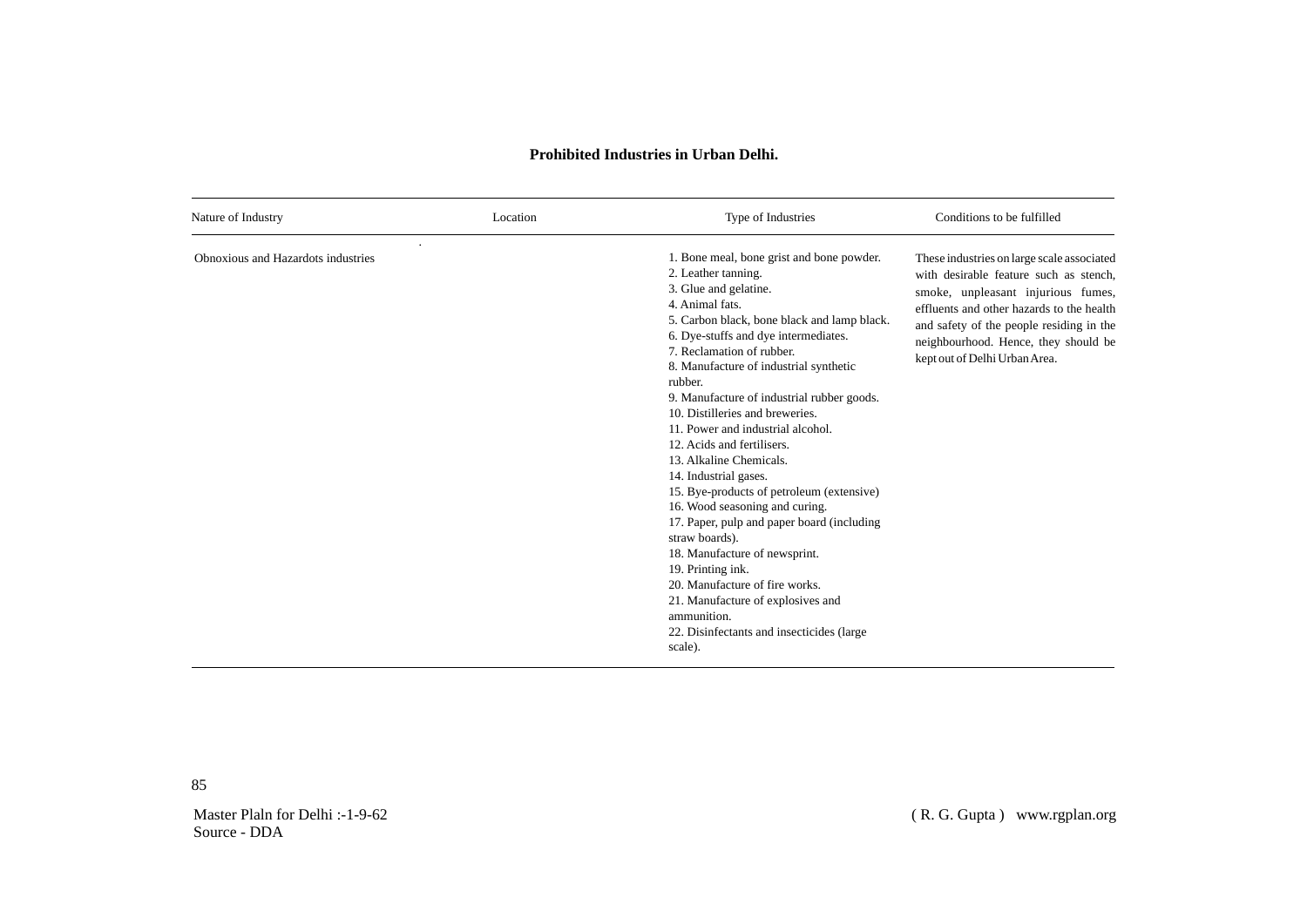### **APPENDIX II**

### **SUMMARY OF RECOMMENDATIONS**

**1. Union Territory of Delhi. -** The population of the Union Territory of Delhi which registered substantial growth in the last three decades is expected to be about 55 lakhs in 1981 if left to itself. It will, however, not be desirable to provide for such a big urban concentration. It is proposed to deflect some of the population into the Ring Town so that the population in Delhi can be kept to a manageable limit, which would be in the neighbourhood of 46 lakhs for urban Delhi and about 50 laksh for the Union Territory of Delhi.

**2. The Delhi Metropolitan Area. -** The population of the Delhi Metropolitan Area, comprising the Union Territory of Delhi and the Ring Towns of Ghaziabad, Faridabad, Ballabgarh, Gurgaon, Bahadurgarh and Loni and certain rural areas, which was somewhat less than 21 lakhs in 1951, is expected to be close to 60 lakhs in 1981, of which 7,71,000 would be in the Ring Towns mentioned above, and 71,000 would be in Narela which is in the Union Territory of Delhi.

**3. The National Capital Region. -** The population in the area designated as the National Capital Region, comprising the Union Territory of Delhi and the 8 adjoining Tehsils and 3 additional Tehsils of Meerut, Hapur and Bullandshahr, was 54 lakhs in 1951. It is expected to increase by more than 2.3 times and will, in 1981, contain a population of about 125 lakhs.

**4. Ring Towns. -** In order to plan for the balanced and integrated development of the Delhi Metropolitan Area and to control the growth of urban Delhi, it has been suggested that a number of towns located within a

ring of about 25 miles from Delhi should be developed to their optimum capacity by 1981. The population estimates for these towns (Narela, Ghaziabad, Faridabad, Ballabgarh, Gurgaon, Bahadurgarh and Loni) have been worked out on the basis of alloting a portion of Delhi's projected working force in manufacturing and Union Government employment to these towns. It may be possible to deflect roughly about 115,000 workers in manufacturing and 50,000 Union Government employees, which will provide an attractive economic base for the development of self-contained communities in these town-ships; in this way it may be possible to divert at least 4 lakh people from coming into the Delhi Urban Area. Under the general frame-work of development of various land uses suggested in the plan, the Government of U.P. and Punjab, in which the Ring Towns are located, will have to prepare Master Plans for each of these towns. Detailed proposals have been made in the Plan for the town of Narela which is in the territory of Delhi.

Proposed Land Use : Urban Delhi :

**5.** *Urbanisable Limits. -* The topography of Delhi and other natural features limit the expansion of Delhi which can grow only towards the northwest and Shahdara, and to a limited extent towards the south. The proposed urbanisable limit of 1981 provides about 1,10,500 acres of land as against the present (1958-59) urbanised area of 42,700 acres.

6. The distribution of the total land available has been made keeping in view the future population and the activities for which space has to be provided. The functional relationship.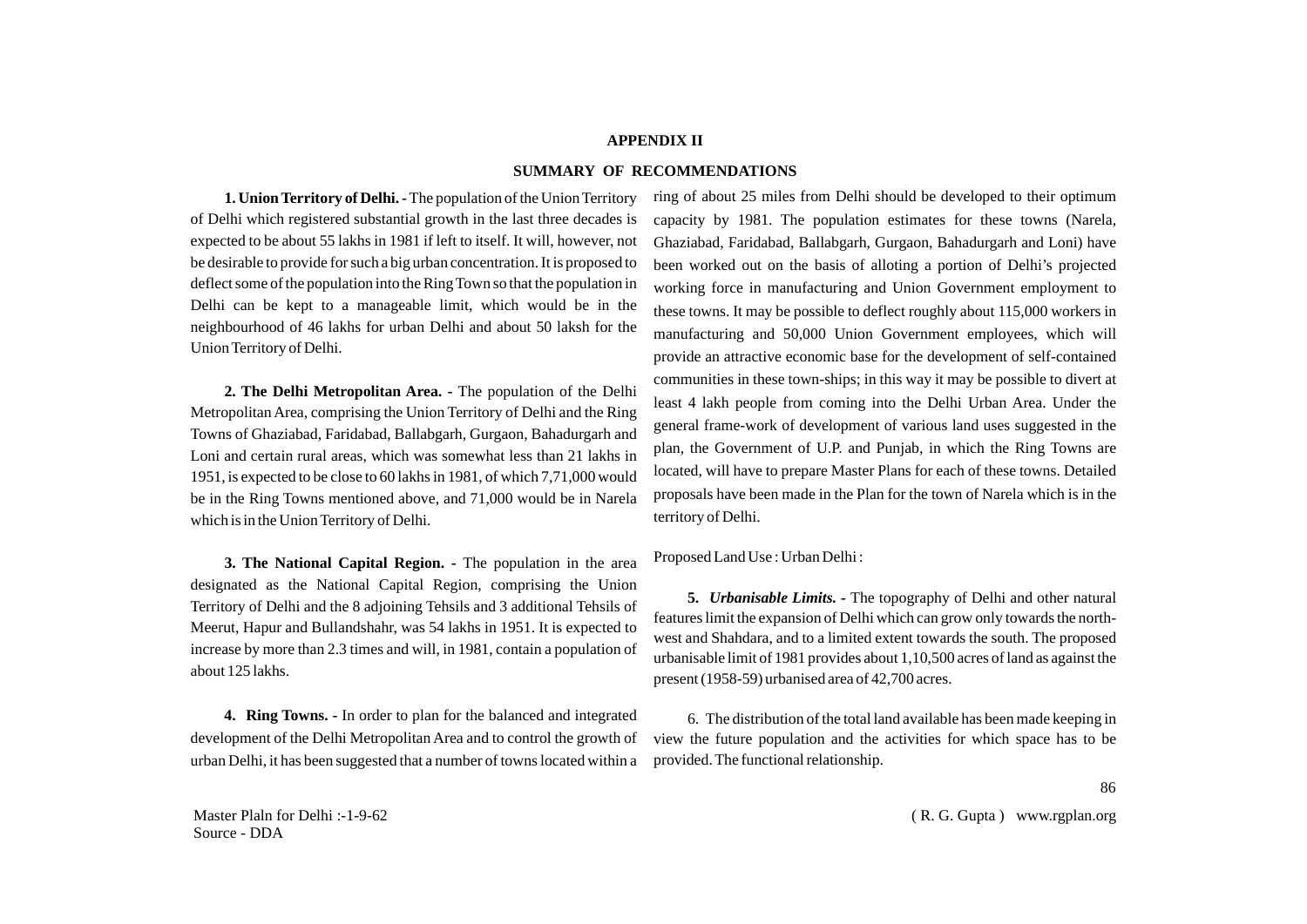between the various land uses has been maintained and residential land requirements have ben related to work areas, shopping recreation, circulation etc.

7. The entire urbanisbale area by 1981 has, for planning purposes, been divided into eight planning divisions. Each planning division has been so selected that it reflects its own character, physical, social and cultural, as well as the pattern of land use. Each division is intended to be self-contained with a number of district centres and major work centres, community facilities and an adequate system of circulation. The proposed District Centres will have a college, a general hospital and district park in its vicinity.

The eight Planning Division are sub-divided into 136 Development Zones in order to have workable areas for purposes of detailed planning.

8. Rational and healthy development. - The presure of population and consequent haphazard and sub-standard development in Delhi is to be relieved by strengthening the economic base of the Ring Towns by planning industrial development and location of government offices there. Within Delhi the densities in the Old City are as high as 1,000 per acre while in other areas, namely in some parts of New Delhi, it is as low as 15 to the acre. A more rational distribution of densities is proposed through a gradual thinning of the former and by increasing the density through redevelopment of areas in New Delhi, viz., Mata Sundari Road, York Place and Gole Market. Density patterns are to be functionally related to the work centres, recreation areas and community facilities. In order to ensure healthy development, Zoning and Sub-division Regulations have been set down. These embody space standards for community facilities and services, and provisions regarding land use: density, coverage, floor area ratio, setback and other requirements. Such of these regulations as are mandatory should be strictly enforced in regard to each kind of development and all proposals in the plan are subject to shose stipulations.

9. *Government Offices.-* The future of Delhi is envisaged as a major government centre but the increase in the proportion of government employment centre but the increase in the proportion of government employment in the total employment is considered undesirable. The total acreage under government offices is to be 900 acres by 1981. The Central Secretariat Complex is to be developed to its maximum capacity of about 200 acres to accommodate about 80 thousand employees. Multi-storey office blocks in place of temporary barracks are proposed.

In addition to the present government work centres functioning 9in Parliament Street, Inddraprastha Estate; Old Secretariat, Delhi Administration Offices, Supreme Court, N.D.M.C., Offices, railway Office and Corporation Offices, which will be developed to their optimum capacity the following major location are proposed in the plan, namely, Lodi Road, west of Medical Enclave near Safdarjang Hospital, North Shahdara, some of the District Centres, notably in the 1,100 Acre Project and near kalkaji.

**10.** *Industry & Manufacturing.-* A total area of about 5,800 acres is recommended for industrial use by 1981. Of this 3,600 acres will be for extensive manufacturing and are distributed at the following locations, namely, south of Okhla near the Marshalling Yard, Najafgarh Road area, between the railway line to Rewari and new Industrial road, between Rohtak road and the railway to Rohtak and north of railway line to Rohtak, between G.T. (Karnal) Road and railway line, Shahdara between new railway line and new Highway to Ghaziabad.

11. A total area of about 1,600 acres is proposed for light and service industries which would be generally small nuisance industries that can

Master Plaln for Delhi :-1-9-62 Source - DDA

87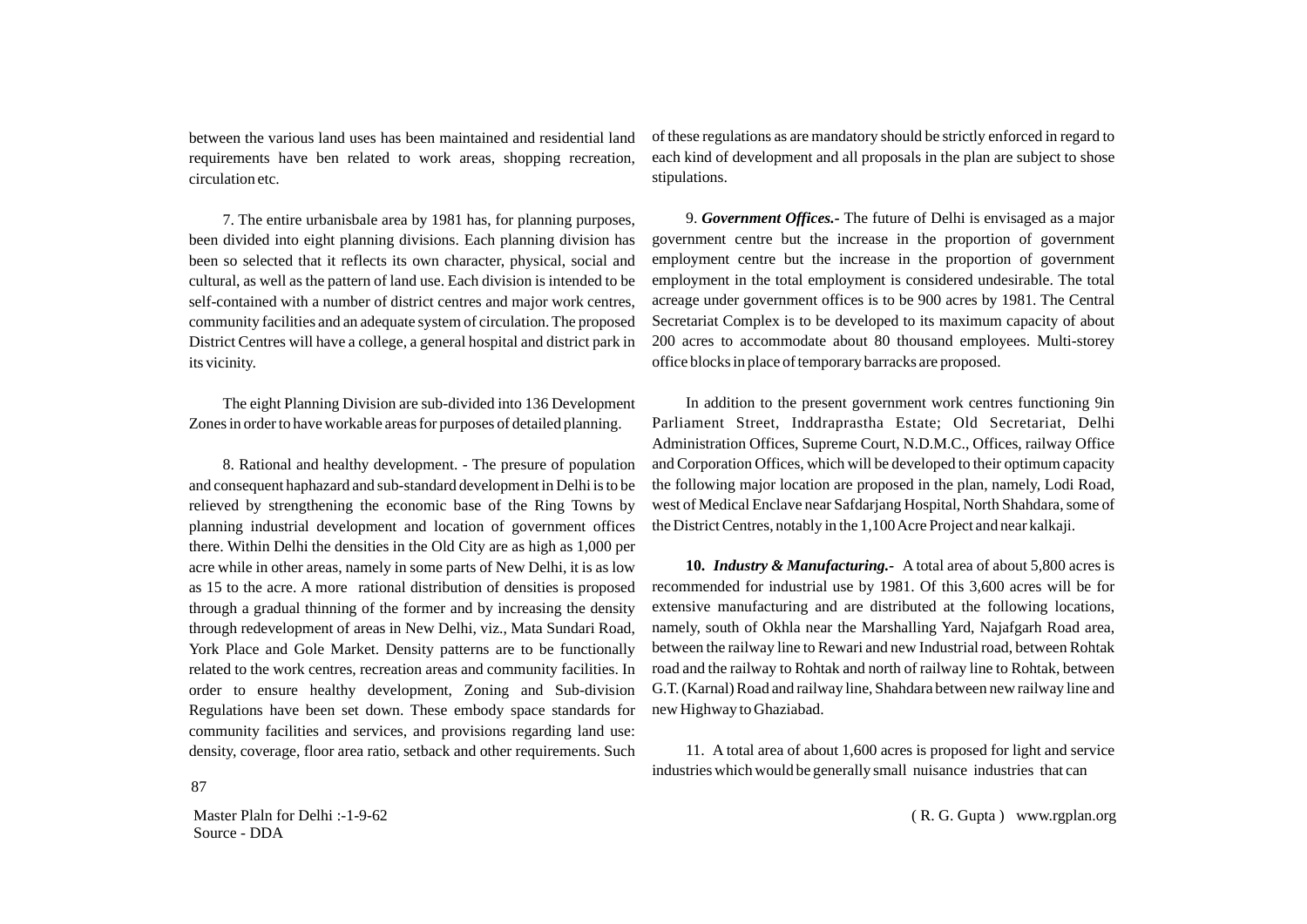Devel operate near built-up areas with rigid enforcement of factory regulations. Development of small scale industries, of the type of the one at Okhla, should be encouraged in these areas. The major locations of these are at Lawrence Road, areas south of Ring Road and G. T. Road in the north-west, in Shahdara between G.T. Road and railway line, in Sarai Rohilla, on Mathura Road, areas to the west of Pusa Institute and near Anand Parbat.

12. An area of about 100 acres has been earmarked, near the proposed institutional areas in the south, for such special industries which will assemble precison in instruments without causing any nuisance whatsoever. Research and training facilities should be encouraged in this area.

13. Industrial-*cum-*Work Centres are proposed at District Centres and at a few out living areas. The total acreage is about 170 acres. These will be intensively developed, with three to four storey building, for locating small industries. Intensive use in "flatted factories" has been suggested within the core of the urban area, in such localities as Motia Khan, Jhandewalan, Thompson Road, Ajmere Gate, Roshanara Road, Sarai Rohilla, Birla Mills, D.C.M. area, Mori Gate, G.B. Road, and Shankar Market area. The total acreage is about 190 acres.

14. An area of about 350 acres has been earmarked for mining in the Mehpalpur area which is rich in pottery clay. Also a site of about 100 acres is recommended near the above mentioned site for pottery factories utilising this local raw material.

15. Lime and brick kilns and the romoval of clay should be located beyond half a mile of the urbanisable limits of 1981.

The stone quarrying and crushing area, however, should be located bey one mile of the urbanizable limits.

16. Storage of building materials like iron, steel, timber, cement

Master Plaln for Delhi :-1-9-62 Source - DDA

88

has been allocated about 400 acres of land in the major industrial areas.

**17**. *Commercial. -* Major commercial areas account for about 1,500 acrdes, excluding local shopping areas which are not shown in the plan but will be shown in detailed plans.

**18.** *Chandni Chowk -* Khari Baoli- Sadar Bazar will continue to be the Central Business District of Delhi. The existing hosiery and general markets north of Sadar Bazar and the existing wholesale market in dry fruits in Phatak habash Khan, are to be retained but improved through proper planning and enlargement. It is recommended to redevelop the wholesale fruit and vegetable market in Subzimandi and in addition two more new sites, one near the Daya Basti Railway Station and the other near Okhla Railway Station, have been earmarked for this purpose. The existing wholesale grain market in Naya Bazar and G.B. Road are to continue but storage of food-grains is to be shifted to the warehousing areas shown in the plan. A new area for wholesaling of grain has been shown in the Teliwara area which is to be redeveloped after the relocation of the timber storage in the warehousing area. Awholesale cloth market will have to be redeveloped after the relocation of the timber storage in the warehousing area. A wholesale cloth market will have to be redeveloped near the existing Krishna Market and Katra Neel. off Church Mission Road. The Connaught south to have to be redeveloped near the existing krishna Market and katra Neel. off Church Mission Road. The Connaught Place shopping centre is to be enlarged towards the east and south to have a total area of about 200 acres for general business and commerce and for retail trade as a Central Business District. In order to decentralise commercial activity, 15 District Centres and 13 Sub-District Centres have been proposed in the plan in addition to some small retail centres also shown in the plan.

**19.** *Warehousing & Mineral sidings.-* A total of about 750 acres has been earmarked in the plan for warehousing and depots. The timber trade now being carried on in the Old City should be relocated in West Delhi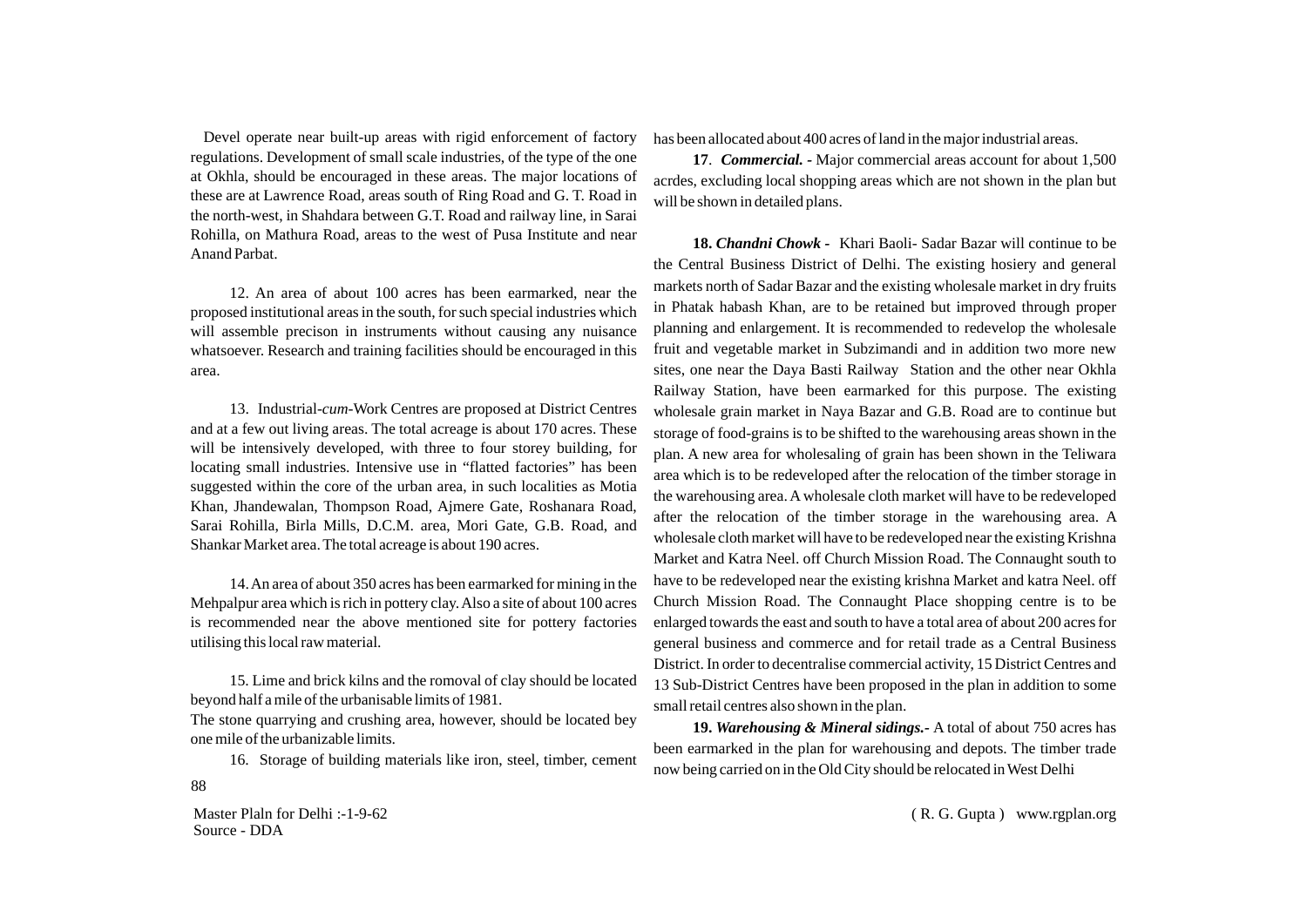adjacent to the Railway Line to Rewari. The grain storage will also be in this area. There additional sites have been shown for oil storage, one on Rohtak Road, the second near the Palam Railway Station and the third in Shahdara. About 300 acres of land has been earmarked for the mineral sidings of the Railways near the Tughlakabad Marshalling Yard in the south, near Azadpur in the North and on the Rewari Railway Line in the West. One large railway siding has been proposed in U.P. contiguous to Shahdra to serve the whole of the urban area to the east of the Yamuna.

20. *Residential. -* There will be about 47,400 acres of residential land in Delhi to house the 1981 population of about 46 lakhs at an average residential density of 97 persons per acre. Large scale clearance and reconstruction is ruled out as an immediate possibility in the Old city because of the lack of resources and the low capacity of the people to pay rent. But the minimum community facilities and services and reasonable means of communication will have to be provided in this area. This will improve the locality and gradually help reduce congestion so as to serve a density of about 250 persons per acre. It is proposed to develop the Mata Sundari area at the density of 200 persons per acre and the Gole Market area at the density of 150 persons per acre. Other very low density areas in New Delhi like York Place and in Civil Lines will have to be judiciously planned to take more population without destroying the pleasant character of the areas. In the development areas the densities having been proposed near employment centres and lower densities on the periphery of the urban area.

21. A housing programme in a big way will have to be launched to meet the growing demand as well as some of the large back log. The present Busti dwellers will be provided for in developing areas where they will be integrated with the neighbourhood community. To counteract against squatting in Bustis, it is proposed to earmark reasonable areas in 89

several zoness for the low income group people who migrate to Delhi from rural areas throughout the year. In view of their poverty, they should be permitted to construct very cheap houses on a proper layout with all the necessary reservations of site. The municipal services, which will naturally be the minimum, will have to be provided by public agencies.

22. Land acquisition by Government on a large scale has been recommended. The ownership of land by Government makes planning and the implementation of the plan easier and is imperative if slum clearance, redevelopment, subsidised housing and provision of community facilities according to accepted standards have to be undertaken, as, indeed they must be, in Delhi, in a determined way.

### **Community facilities & services**

**23.** *Recreation.-* Asystem of linked open spaces and district parks has been worked out for the entire urban area of Delhi related to the proposed pattern of residential densities. Centain natural features like river front and the ridge will have to be developed in the course of years. Land under district parks will be about 18,000 acres. In addition there would be on an average 1.6 acres of local parks and playgrounds which are not shown in the plan. An area of about 8,200 acres is recommended for regional parks and reservations which need not be intensively developed at present but should be preserved as green areas.

24. In order to preserve land under intensive agriculture and to prevent the overspilling of premature urban growth, an inviolable green belt of agricultural land around the urbanisable limit of 1981 has been recommended in the plan.

**25.** *Education. -* Auniversity centre in the south is proposed near the junction of Kitchner Road and Ring Road. Twentytwo sites of about 15 each,

Master Plaln for Delhi :-1-9-62 Source - DDA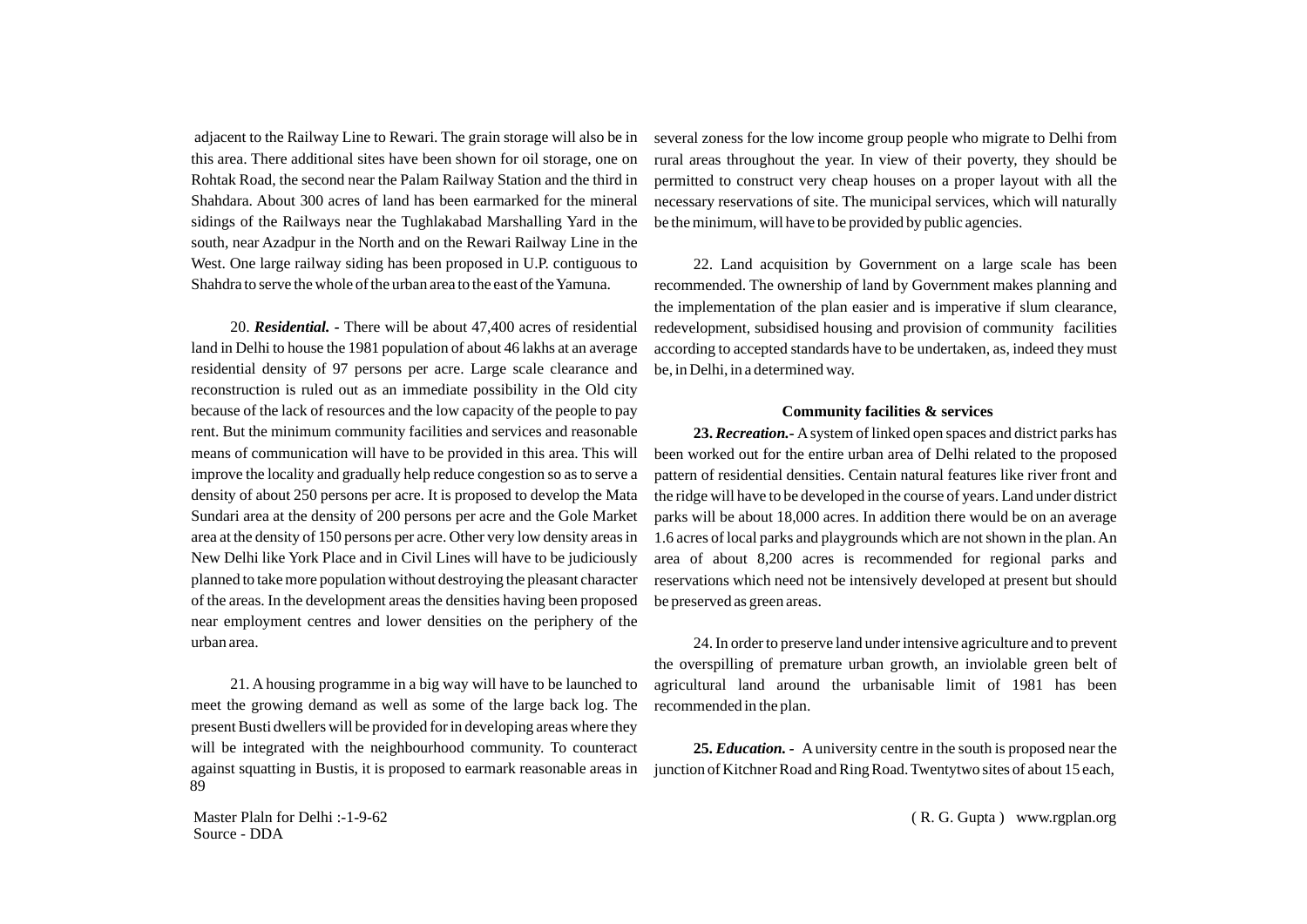suitably distributed in developing areas, have been proposed for colleges to serve a population of 1.5 lakhs. It is further proposed that for every 4 or 5 colleges a university centre should also be provided, for which 30 to 40 acres have been reserved. The total area earmarked in the plan for education is 1,400 acres.

**26.** *Research & Educational Institutes. -* Land has been reserved for the expansion of Pusa Agricultural Research Institute and the expansion of Pusa Agricultural Research Institute and the Jamia Millia. Also a large area for an engineering college has been reserved. An area of about 600 acres has been earmarked in the south for educational and cultural purposes south-west of this college. Similarly another reservation of land of about 120 acres has been made north of Badarpur Road. The total land allocated in the plan for research and institutional use is about 2,900 acres.

27. A standard of one pre-primary school for 1,500 population and one primary school for a population of 3,750 and one higher secondary school for 15,000 has been recommended. The size of school sites varies for different densities.

28. Land has been reserved for 20 additional hospitals of about 15 acres each with 500 beds to serve 1,25,000 people. It is also proposed that in each planning division at least one hospital will have about 25 acres instead of 15 acres, so that it can offer specialised services not available in other hospitals.

29. Police Stations, health centres, fire stations, electric substations, post and telegraph offices, telephone exchanges community halls, community and neighbourhood shopping centres etc., for which standards have been prescribed in the Master Plan, will have to be shown in zonal plans and detailed plans. Recognising the importance of social and cultural activities, multipurpose community centres have been recommended to provide a frame-work within which the whole fabric of

Master Plaln for Delhi :-1-9-62 Source - DDA

social activities may be inter-woven in the neighbourhoods so that the impersonal character of city life does not stifle the cultural life of the citizens. In additions, it is proposed that new social and cultural buildings of national importance like conference and assembly halls, art galleries, convention halls, public auditoria, theatres and state guest houses, should be built by Government in the area stretching on either side of the Central Vista starting from Janpath. Other land reservations for cultural purposes have been made near Sapru House and near the proposed Municipal Corporation buildings opposite Ramlila Grounds. Yet another cultural centre is proposed in the Siri area where the State Governments may build cultural buildings in order to give a fillip to the song, dance, drama and other fine arts of the various States, which will help in the emotional and cultural integration of the India people.

**30.** *Public utilities and services. -* Active steps will have to be taken well-in-advaance to secure the sources of water and power which are essential for the continuing growth of the Metropolis. Ways and means have been suggested for securing this and land reservations have been made for the expansion of the existing water works and for a new power house. Proposals to discontinue sewage overflows into the Yamuna have been recommended and adequate land has been reserved for treatment plants in different parts of the city.

31. Fifteen cremation grounds have been earmarked in the plan so that they are within a three mile radius of the residential areas. Sites for Muslim burial grounds have also been reserved.

32. It is recommended that presently cut up and low-lying land may be reclaimed by hygienically conducted sanitary earth fills of garbage.

### **Traffic & Transport.**

**33.** *International Civil Airport. -* The International Civil Airport should be continued at Palam with suitable run-ways and terminal facilities.

90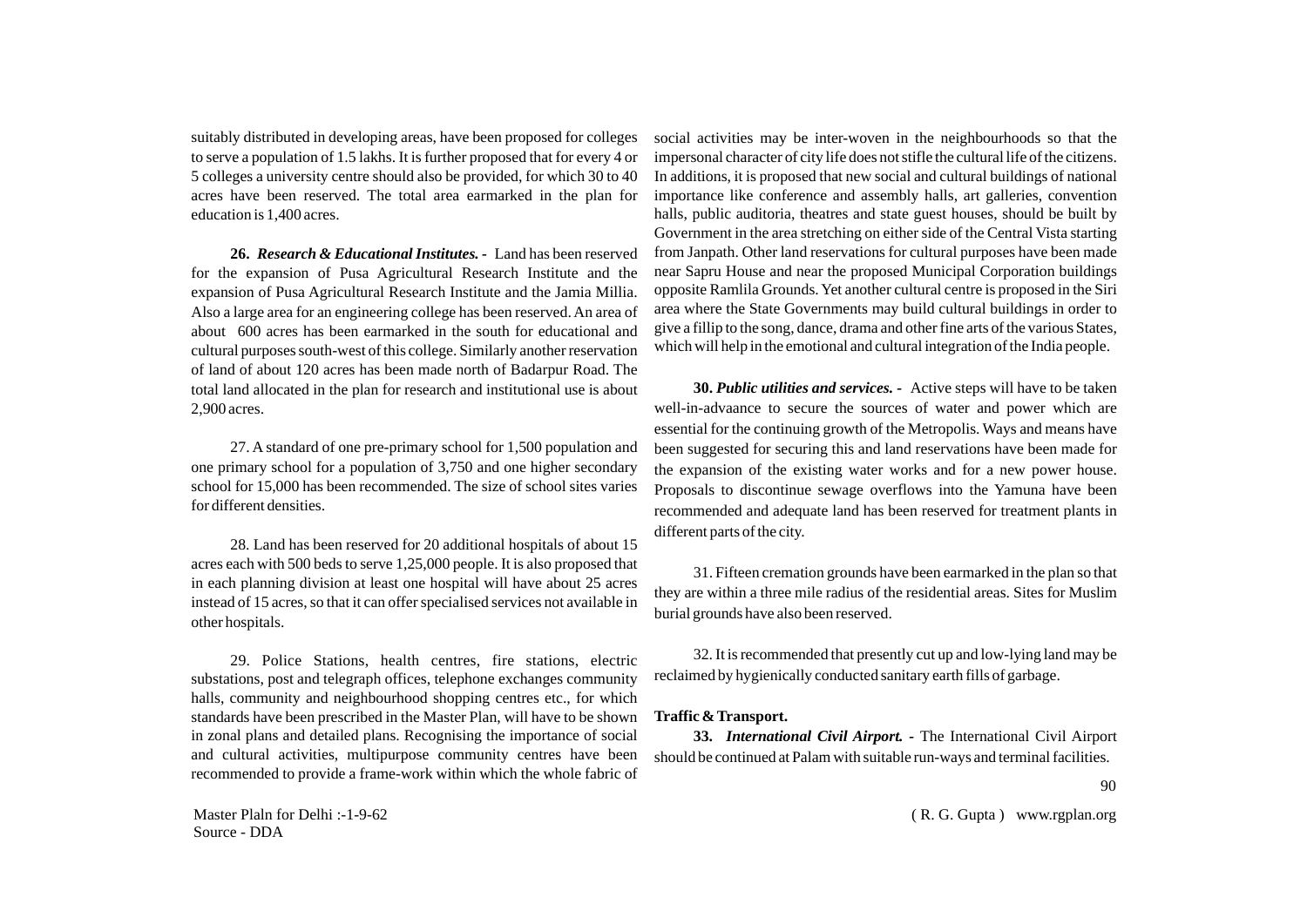for increased jet traffic uanless Government decides to set up a separate airport. A site at Pasaunda in U.P. is recommended as the best alternative site. It is also recommended that the Safdarjang Airport which is in the midst of heavily built up areas should ultimately be removed to join up with the ultimate International Civil Airport for Delhi. The Flying Club which is functioning on this site these days should also be shifted at that time.

34. Railway Transport Recommendations. - (I) It is recommended to shift the marshalling yards from New Delhi to Tughlakabad on the Agra line and connect these yards by a new bridge over the Yamuna River to the main line at Sahibabad. (ii) The metre gauge should be extended to New Delhi railway station which should be expanded and provided with engine turn round and stabling facilities. (iii) The Railways should provide more frequent and speedy regional services and encourage a system of bus feeder routes in co-ordination with road services. New railway stations have been proposed at suitable places and it has been recommended that the existing railway stations should be expanded with more platform and passenger facilities, and adequate provision for parking. in order to reduce the interstate traffic load, the expansion of smaller railway stations both for passengers and goods is recommended. (iv) Future electrification of the Delhi Terminal Area as far as Ghaziabad, Meerut, Faridabad and Sonepat should be anticipated. Until such time the problem of more passenger platform at Delhi Main could be alleviated by the use of more double-ended diesel rail-cars to cut down platform occupancy time.

**35.** *Regional High-Way Network Proposals. -* (i) Peripheral all weather communication should be provided by converting the existing boat-bridge into concrete structures at Baghpat (between Sonepat and Meerut) and Jewar (between Palwal and Khurja) to relieve pressure on the existing Yamuna Bridge. (ii) Additional links will be available with the completion of the proposed road bridges across the Yamuna near Humayun's Tomb and the Barrage-*cum-*Road at Wazirabad.

(iii) In order to construct by-pass roads to satellite towns the right-of-ways should be reserved now.

**36.** *Urban Road & Highway Development Proposals. -* (i) To foster the movement of fast and unobstructed traffic around the congested core of the city, the Inner Ring Road has been recommended with a right-of-way of 150'. Complete grade separation is recommended where the Inner Ring Road Crosses the main arterials. Access to Inner Ring Road is restricted to a minimum of a quarter or half a mile distance.

(ii) The construction of an east-west connection between Queen Mary's Road and the National By-pass with 200' right-of-way is recommended to provided better access to the Tis Hazari Courts.

(iii) Anew road from Circular Road following the alignment of Ranjit Singh Road, School Lane, and Keeling Road upto Parliament Street is recommended to augment limited access between Old and New Delhi. One more link connects Mathura Road to College Road and Ferozeshah Road.

(iv) Rohtak Road should be diverted along the southern banks of the Western Yamuna Canal, and north of the existing alignment to join the proposed Inner Ring Road.

(v) The proposed road over Wazirabad Barrage with a cantilever, adequate in width for pedestrian movement and cycle tracks, should be extended to the east to meet G. T. Road near Sahibabad and towards the west to meet G. T. Road near Badli.

(vi) Another road across the Yamuna near Humayun's Tomb will connect Delhi to Ghaziabad across the River Hindon.

(vi) Many of the existing important roads requiring widening of the right-of-way have been shown in the plan.

(vii) Many of the existing important roads requiring widening of the right-of-way have been shown in the plan.

(viii) Asystem of streets in the Old City with minimum widening has been recommended and a detailed list and a map have been provided.

Master Plaln for Delhi :-1-9-62 Source - DDA

91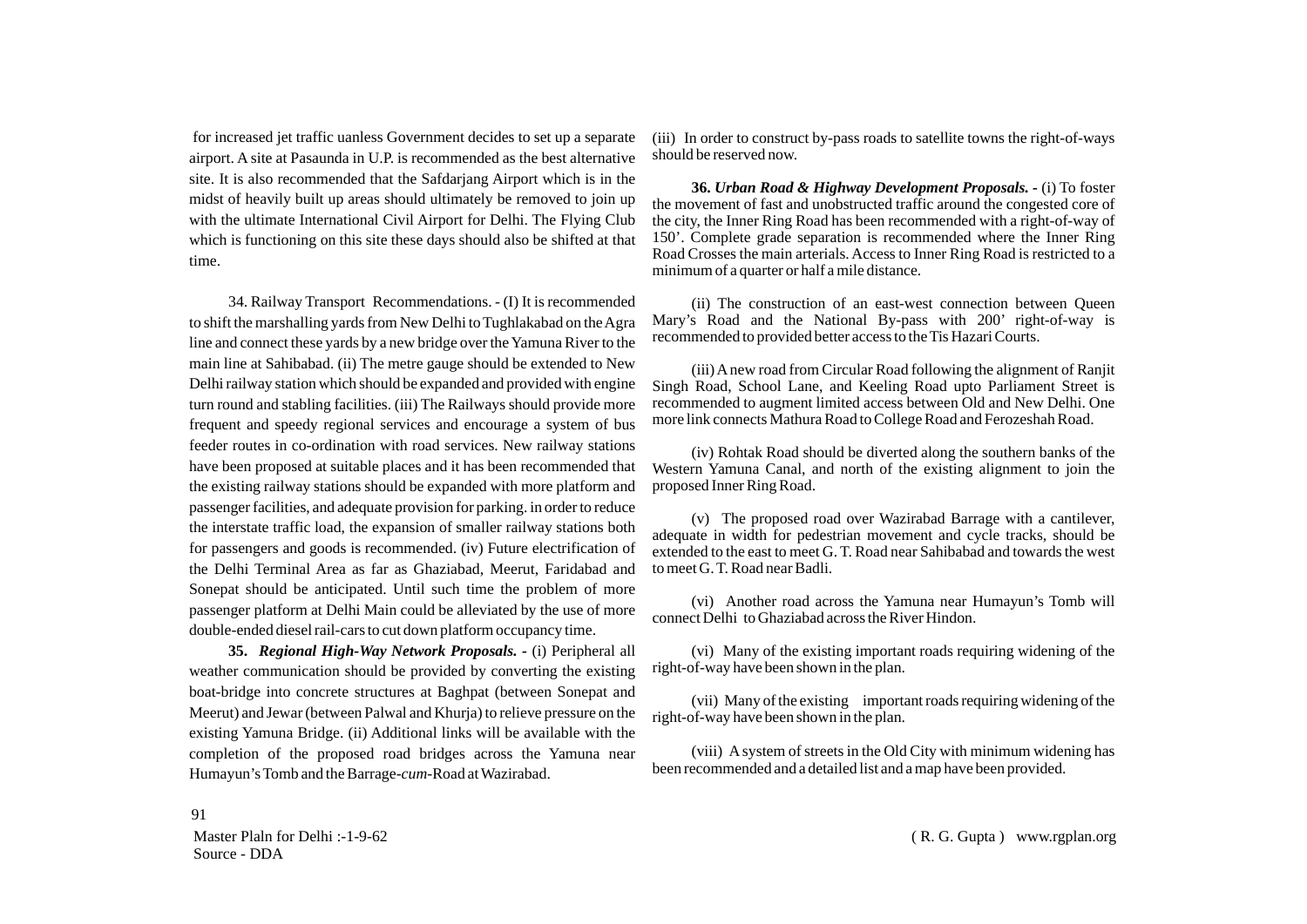**37.** *Arterial Cycle Tracks. -* In addition to the improvement of the existing road marginal cycle tracks, arterial cycle tracks entirely separate from the carriage way have been recommended to avoid bottlenecks. These proceed from the Central Secretariat towards the south-east, southwest, north and westerly directions.

**38.** *Elimination of traffic bottlenecks.-* (i) Grade separations are recommended at railway road level crossings on important roads such as Rohtak Road, Patel Road, Link Road between New and Old Rohtak Roads, Patel Road, Link Road between New and Old Rohtak Roads and the Approach Road to the Okhla Industrial Estate. Queen Victoria Road to the Okhla Industrial Estate. Queen Victoria Road joining the National Bye-pass and Mehrauli Road crossing the railway also require grade separation.

(ii) At every major intersection at grade, channelisation of traffic and traffic lights to replace inadequate roundabouts is recommended.

**39.** *Road-Transport Terminals.-* Suitable sites for bus passenger terminals and parking have been recommended south of Idgah, north of Central Road Research Institute, near Shahdara Railway Station and outside Kashmere Gate. An idle vehicle parking site between the National Bye-pass and the Western Bund of the Yamuna River has also been recommended.

**40.** *Goods Parcel Terminal & Parking. -* Suitable sites for truck terminals in the Motia Khan area and in Shahdara are recommended. Suitable sites for idle parking and servicing of trucks are recommended near Azadpur Police Station, near Nangal Power Station and near Okhla Industrial Estate.

**41.** *D.T.U. Bus Terminal. -* Two terminals, one near connaught Place Extension and the over near Minto Bridge area are recommended for passenger buses. Off street loading stations and bus accumulation areas are recommended near important places like the Central

Master Plaln for Delhi :-1-9-62 Source - DDA

Secretariat, Delhi Main Station, etc., and in District Centres and Central Business Districts.

**42.** *Future Mass Transit. -* The traffic problems of urban Delhi require a traffic department to deal with all matters in a comprehensive manner and toeffect proper liaison between the traffic department and the police who will be in charge of enforcement of traffic regulations.

**43.** *Department of Traffic.-* The traffic problems of urban Delhi require a traffic department to deal with all matters in a comprehensive manner and to effect proper liaison between the traffic department and the police who will be in charge of enforcement of traffic regulations.

**44.** *Staggering of work hours.-* An important measure recommended for improvement in peak hour traffic traffic in Delhi is staggering of work hours so as to distribute peak hour traffic load over a longer period.

**45.** *Urban Renewal & Redevelopment.-* (I)The major recommendation in this respect limits itself to giving only a sense of direction, It is conceived as a comprehensive activity to counteract functional obsolescence of the urban structures and of parts and elements of it.

(ii) As a result of socio-economic studies the built up areas should be indetified as "conservation", "rehabilitation" and "redevelopment" areas. This can be the basis of a system of priorities for action based upon scientific analysis rather than on ad hoc municipal action.

(iii) In order to relocate Busti dwellers, area have been recommended so that they are an integral part of a neighbourhood. Also, in order to counteract against squatting in Bustis, as mentioned earlier, areas will be earmarked in newly developing colonies where sub-standard development will be permitted and cheap housing or huts will be encouraged for which purpose building bye-laws have been recommended to be relaxed. In addition, certain areas requiring redevelopment near the congested parts of the Old City like the Mata Sundari area are partly reserved for the relocation of slum dwellers. 92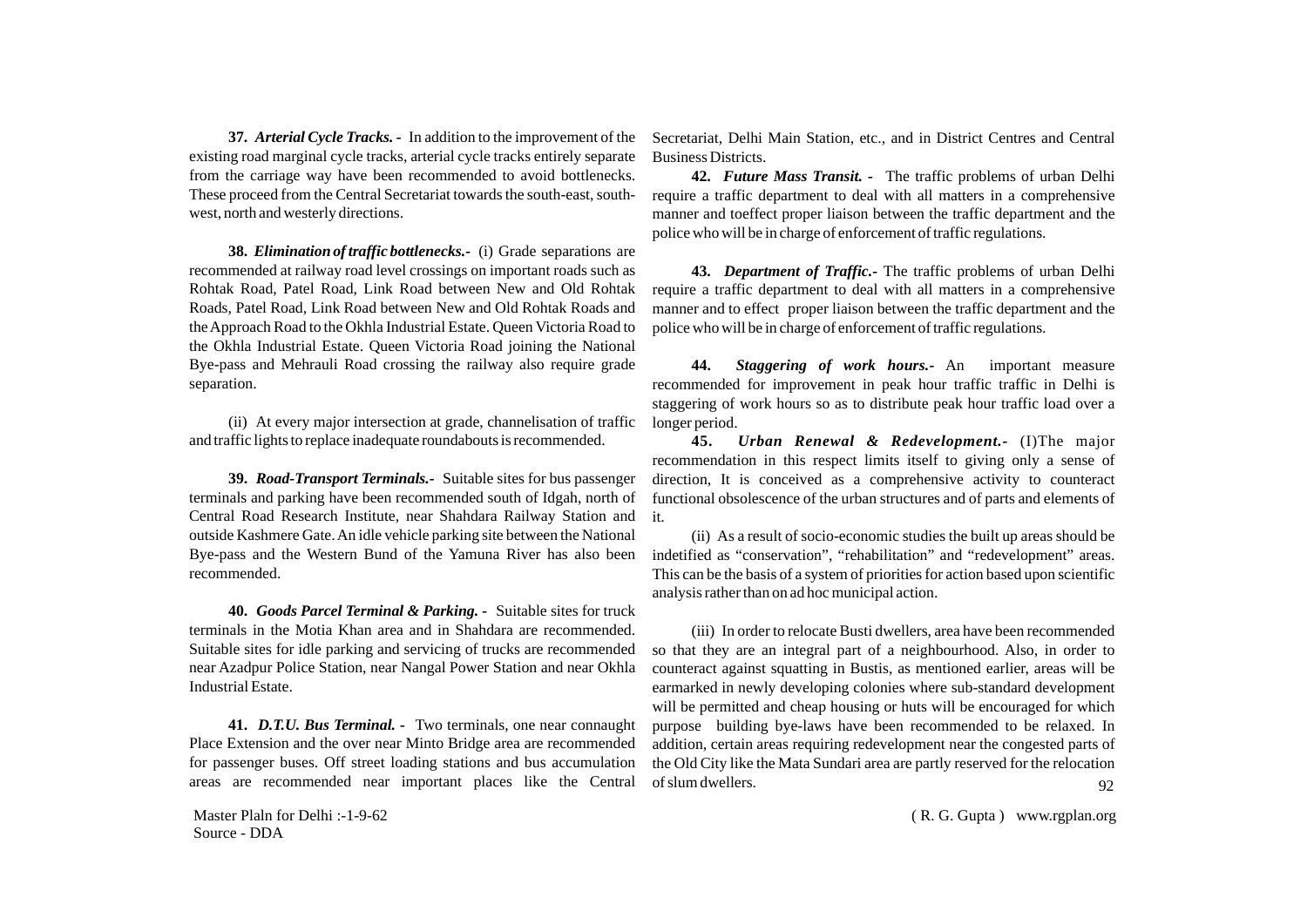**(iv)** It is recommended that a systematic weeding out of obnoxious industries and village-like trades should be undertaken. In the zoning regulation a time schedule for the removal of "non-conforming uses" stipulates the gradual elimination of these uses.

**(v)** Space standards for schools, open areas, etc. have been considerably lowered in order that there may be minimum dislocation of people and that existing available spaces may be made use of for such purposes. It si recommended to adopt a comprehensive system of building, health and other codes which prescribe adequate minimum standard of health, sanitation and safety. These have to be enforced with citizen participation to the fullest possible extent.

(vi) Further basic amenities like water, latrines and electricity, lacking in many of the areas, should be provided immediately on short

-term basis even if the area qualifies for redevelopment.

**46.** *Rural Delhi. -* Proposals have been made in the work studies in detail for rural areas for the provision of schools, roads, district shopping and other basic needs of the rural population. A number of "urban villages" for the relocation of milch cattle and dairymen now operating in the urban area, and other village-like trades and industries have been recommended.

The report is only preliminary in nature and attempts only broadly to formulate proposals for the provision of services and utilities in the rural areas. It will be necessary later to make comprehensive master plans for the villages also, indicating various kinds of land uses suggesting improvement of village *abadis* and with a view to strengthening the economic base of the rural areas.

Master Plaln for Delhi :-1-9-62 Source - DDA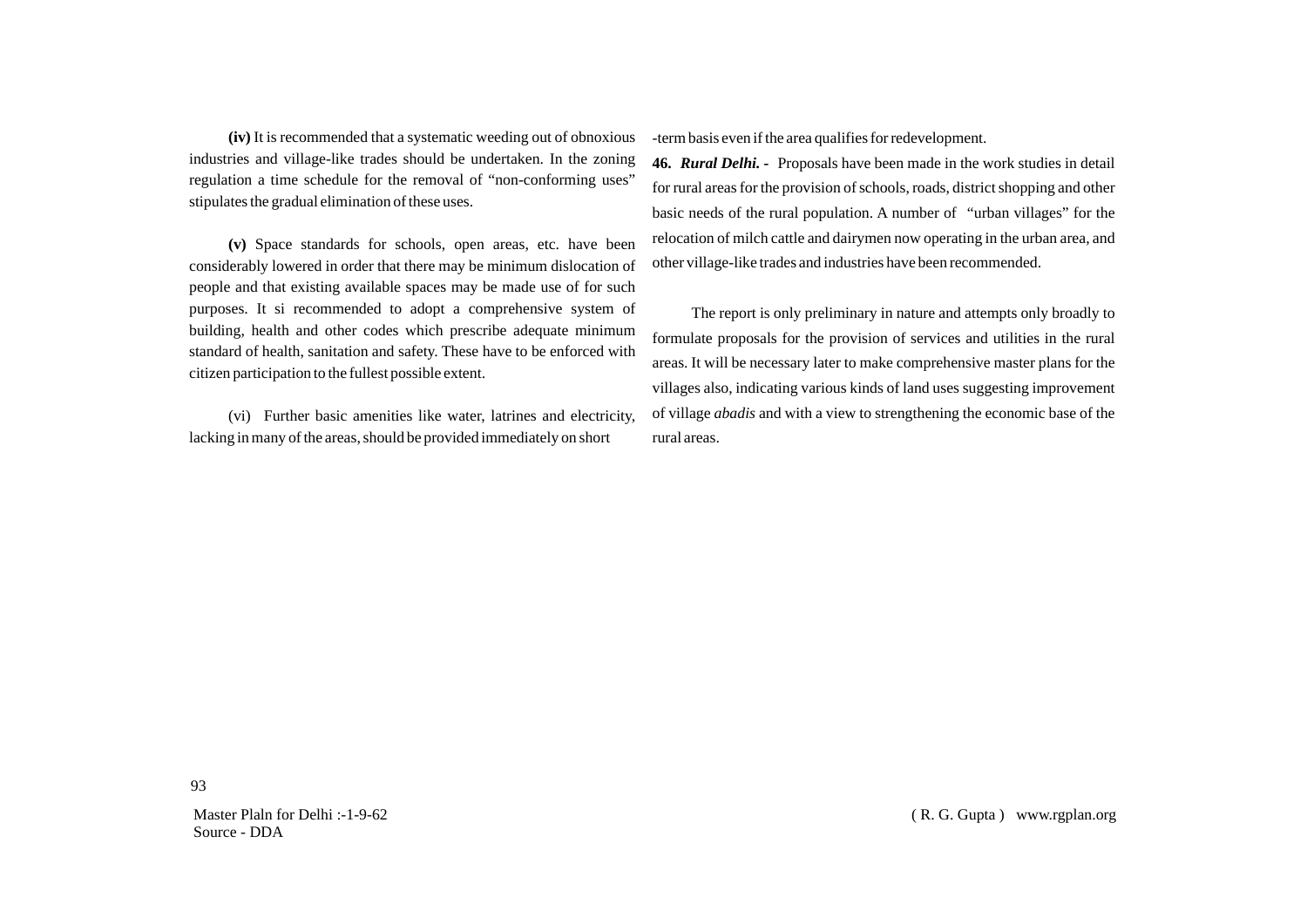# **GLOSSARY**

| Abadi           | Settlement, habitation, sometimes also used for<br>population                                                                                   | fManti                                    | A cabin like structure with a covering roof over a<br>staircase and its landing built to enclose only the<br>stairs for the purpose of providing protection |
|-----------------|-------------------------------------------------------------------------------------------------------------------------------------------------|-------------------------------------------|-------------------------------------------------------------------------------------------------------------------------------------------------------------|
| Atta Chakkie    | An indigeneous floor grinding mill                                                                                                              |                                           | from weather but normally not used for human                                                                                                                |
| Bagh            | Garden                                                                                                                                          |                                           | habitation.                                                                                                                                                 |
| Barsati         | Covered space on the terrace used for shelter                                                                                                   |                                           |                                                                                                                                                             |
|                 | during rains                                                                                                                                    | Mandi                                     | A traditional wholesale market with storage and                                                                                                             |
| <b>Busti</b>    | A cluster of sub-standard and temporary<br>structures made of scrap material like, straw,<br>mud, babmboo, wooden planks, thatched roof<br>etc. |                                           | display space generally dealing in one type of<br>commodity, like loha mandi (iron and steel<br>market lakkar mandi (timber market).                        |
| Dhubi           | Washerman                                                                                                                                       | Marg                                      | Road or street                                                                                                                                              |
| Duree           | A type of indigeneous rug or carpet usually                                                                                                     | Mandir<br>Masjid (also Musjid)<br>Mohalla | Hindu place of worship, a temple                                                                                                                            |
|                 | made of cotton fibre-mostly hand-work.                                                                                                          |                                           | Mosque, a place of worship for Muslims                                                                                                                      |
| Ghat            | River bank used for bathing                                                                                                                     |                                           | A traditional housing cluster generally in the                                                                                                              |
| Jhuggi-Jhonpari | Hut made of straw, mud and bamboo                                                                                                               |                                           | order built up part of a city.                                                                                                                              |
| Kalai           | Nickel-plating of utensils                                                                                                                      |                                           |                                                                                                                                                             |
| Katra           | A cluster of tenements built around a courtyard,<br>with common sanitary arrangements                                                           | <b>Nagar</b>                              | Town or locality in a town                                                                                                                                  |
|                 |                                                                                                                                                 | Pul                                       | <b>Bridge</b>                                                                                                                                               |
| Khoka           | A wooden stall of temporary nature used either                                                                                                  | Qila                                      | Fort                                                                                                                                                        |
|                 | for habitation or small shops.                                                                                                                  | Rashtrapati                               | President of India                                                                                                                                          |
|                 |                                                                                                                                                 | Sarai                                     | Quadrangular inn (often used as a prefix or                                                                                                                 |
| Kotwali         | <b>City Police Headquarters</b>                                                                                                                 |                                           | suffix to a place or locality).                                                                                                                             |
| Kucha           | A narrow alley with shops or tenements on                                                                                                       | Subzimandi                                | Wholesale fruit and vegetable market                                                                                                                        |
|                 | either side.                                                                                                                                    | <b>Tehsil</b>                             | An administrative sub-division within a district                                                                                                            |
|                 |                                                                                                                                                 | Udyog                                     | Industry or craft                                                                                                                                           |
| Mali            | Servant employed to tend a garden or park                                                                                                       |                                           |                                                                                                                                                             |

( R. G. Gupta ) www.rgplan.org

94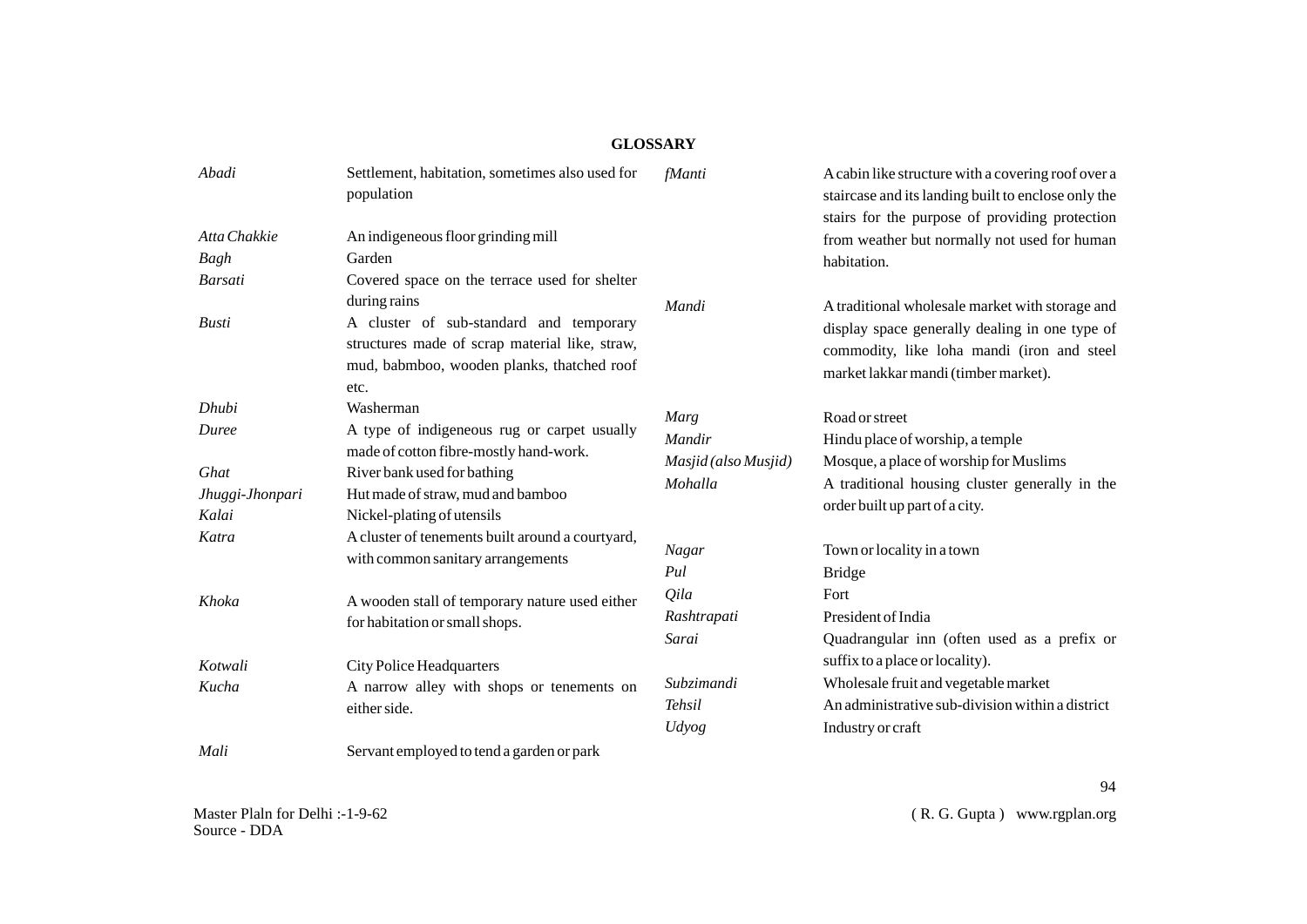# **INDEX**

# PAGE NO. PAGE NO.

| -Greenbelt                                                                                           |                                                                                                                 |                            |                 |                   |                                     |            |  | $(iii)$ , 9,34         |
|------------------------------------------------------------------------------------------------------|-----------------------------------------------------------------------------------------------------------------|----------------------------|-----------------|-------------------|-------------------------------------|------------|--|------------------------|
| -Farms, space standards                                                                              |                                                                                                                 |                            |                 |                   |                                     |            |  | 59                     |
| -Use zone regualtions                                                                                |                                                                                                                 |                            |                 |                   |                                     |            |  | 49,59                  |
| Ahata Kidara .                                                                                       | <b>Contract Contract</b>                                                                                        |                            |                 | <b>Contractor</b> | and the contract of the contract of |            |  | 18                     |
| Ajmal Khan Park.                                                                                     |                                                                                                                 |                            |                 |                   |                                     |            |  | 33                     |
| Ajmal Khan Road                                                                                      |                                                                                                                 |                            |                 |                   |                                     |            |  | 12                     |
| Ajmere Gate                                                                                          |                                                                                                                 |                            |                 |                   |                                     |            |  | 17, 30, 40, 56, 61, 88 |
| Aligarh                                                                                              |                                                                                                                 |                            |                 |                   |                                     |            |  | 32                     |
| Alipur Road (Alipur Road (Alipur Road (Alipur Road (Alipur Road (Alipur Road (Alipur Road (Alipur Ro |                                                                                                                 |                            |                 |                   |                                     |            |  | 24                     |
| All India Institute of Medical Sciences                                                              |                                                                                                                 |                            |                 |                   |                                     |            |  | 35                     |
| Ambala                                                                                               | the contract of the contract of the contract of the contract of the contract of the contract of the contract of |                            |                 |                   |                                     |            |  | 25,31                  |
| Anand Parbat                                                                                         |                                                                                                                 |                            |                 |                   |                                     |            |  | 37,88                  |
| Asaf Ali Road                                                                                        |                                                                                                                 |                            |                 |                   |                                     | $\sim 100$ |  | 12,13                  |
| Ashoka Hotel.                                                                                        |                                                                                                                 | $\mathcal{L}^{\text{max}}$ | and the control |                   | and the company of the              |            |  | 14                     |
| Azadpur<br>the contract of the contract of the contract of                                           |                                                                                                                 |                            |                 |                   |                                     |            |  | 38,89                  |
| <b>Azadpur Police Station</b>                                                                        |                                                                                                                 |                            |                 |                   | the contract of the contract of     |            |  | 31,92                  |
|                                                                                                      |                                                                                                                 |                            |                 |                   |                                     |            |  |                        |

 $\, {\bf B}$ 

A

Agriculture :

|                  |                                                                                                                 |  |  |  |  | 24.90  |
|------------------|-----------------------------------------------------------------------------------------------------------------|--|--|--|--|--------|
| Badarpur Village |                                                                                                                 |  |  |  |  | 29     |
| Badli.           | and the contract of the con-                                                                                    |  |  |  |  | 91     |
| baghpat          | the contract of the contract of the contract of the contract of the contract of the contract of the contract of |  |  |  |  | 32.91  |
| Bahadurgarh:     |                                                                                                                 |  |  |  |  |        |
|                  | -Land requirements, proposed                                                                                    |  |  |  |  |        |
|                  | -Population                                                                                                     |  |  |  |  | 1,2,86 |
|                  | -Proposed development.                                                                                          |  |  |  |  | 3.86   |
|                  | -Ring Town, tentative master plan                                                                               |  |  |  |  | 1,2    |
|                  |                                                                                                                 |  |  |  |  |        |
|                  |                                                                                                                 |  |  |  |  | 15     |

| Ballabgarh:                             |  |  |  |  |                            |
|-----------------------------------------|--|--|--|--|----------------------------|
| -Land requirements                      |  |  |  |  |                            |
| -Population                             |  |  |  |  | 1, 2,86                    |
| -Proposed development as Industrial and |  |  |  |  |                            |
| Government Centre                       |  |  |  |  | 2,3,86                     |
|                                         |  |  |  |  | 40                         |
|                                         |  |  |  |  | 40,56,61                   |
| Belaroad                                |  |  |  |  | (iii)                      |
| Birla Mills Site                        |  |  |  |  | 18.88                      |
| Bridges proposed over Yamuna.           |  |  |  |  | $(iii)$ , $25, 29, 32, 91$ |
| Buddha Memorial Park                    |  |  |  |  | 33                         |
| Bullandshahr                            |  |  |  |  | 86                         |
| Bureau of Economics & Statistic         |  |  |  |  | 73                         |
| Bustis, dwelling units                  |  |  |  |  | 5,6                        |
| Busti squatters, relocation             |  |  |  |  | (ii)27,89                  |

### C

| Cantonement Area                                  |              |        |                                                                                 |         |  |  | 78                                      |
|---------------------------------------------------|--------------|--------|---------------------------------------------------------------------------------|---------|--|--|-----------------------------------------|
| Central Park                                      |              |        | the contract of the contract of the contract of the contract of the contract of |         |  |  | 34                                      |
| Central Public Works Department                   |              |        |                                                                                 |         |  |  | 10                                      |
| Central Road Research Institute Theory and Tennis |              |        |                                                                                 |         |  |  | 92                                      |
| Central Secretariat.                              |              |        | and a strong of the state of                                                    |         |  |  | 6,9,10,11,24,30,31,87,91,               |
|                                                   |              |        |                                                                                 |         |  |  | 92                                      |
| Central Vista<br>$\sim$                           |              |        | the contract of the contract of the contract of the contract of the contract of |         |  |  | $(iii)$ , 33, 38, 90                    |
| Chandni Chowk.                                    |              |        |                                                                                 |         |  |  | $(iii)$ , 8, 12, 15, 30, 40, 56, 61, 88 |
| Chandrawal                                        |              |        | the contract of the contract of the                                             |         |  |  | 36                                      |
| Chawri Bazar<br>$\sim$                            |              |        | and the contract of the con-                                                    |         |  |  | 12,40                                   |
| Chelmsford Road                                   | $\mathbf{r}$ | $\sim$ | <b>Contract Contract</b>                                                        | $\cdot$ |  |  | 29                                      |
| Chitli Quabar Road                                |              |        |                                                                                 |         |  |  | 40                                      |
| Chitra Gupta Road                                 |              |        |                                                                                 |         |  |  | 30                                      |
|                                                   |              |        |                                                                                 |         |  |  |                                         |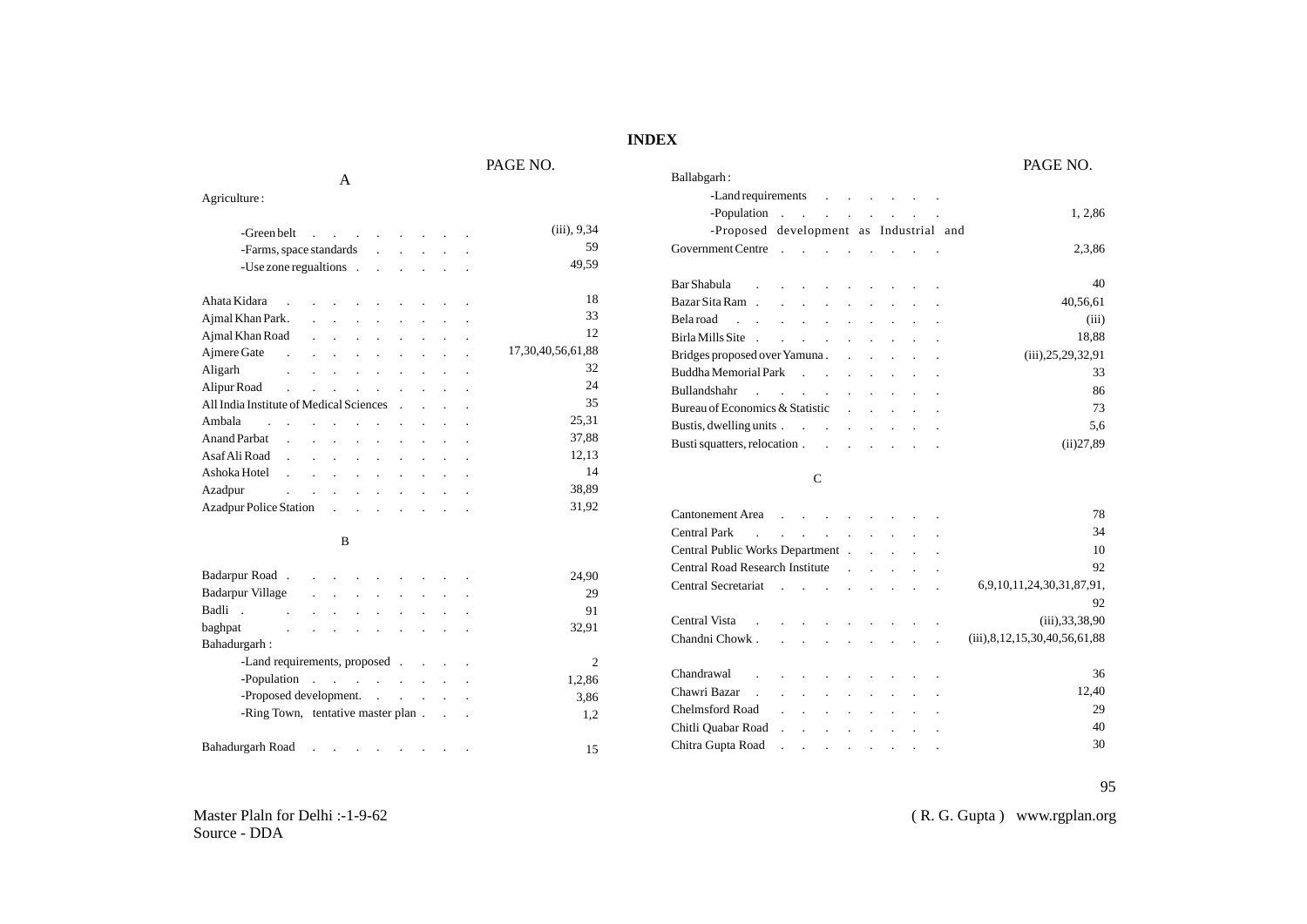|                                                    | PAUE NU.              |
|----------------------------------------------------|-----------------------|
| <b>Church Mission Road</b>                         | 15,29,40,88           |
| Chowk Naya Bans                                    |                       |
| Circular Road                                      | (iii), 11, 29, 87, 91 |
| Circulation:                                       | 27,8                  |
| -Old city                                          | 26, 33, 35, 36, 64    |
| - System, Planning of                              | $(iii)$ , 29, 87, 91  |
| Civil Lines Division                               | 12                    |
|                                                    | 60,61                 |
| College Road                                       | (ii), 8, 12, 13, 80   |
| Commercial:                                        | 60                    |
| -Area and location                                 |                       |
| -Built up areas, list of                           | 12                    |
| -Central Business Districts area; its location and | 12,13,88              |
| redevelopment                                      | 60,61,62              |
| -Central Secretariat complex, space standards      | 14                    |
| -Decentralisation                                  | 88                    |
| -District Centres, area & location                 |                       |
| -Floor Area Ratio                                  | 16                    |
| -Other areas                                       | 16                    |
| -Mineral sidings, area $&$ location                | 16,60,61,62           |
| -Shopping according to planning areas,             | 15                    |
| population Number of shops-Lation Number of shops  | 14                    |
| -Shopping areas                                    |                       |
| -Space standards                                   | 16                    |
| -Storage Depots                                    | 50,60                 |
| -Sub-District Centres (area & location)            | 53,62                 |
| -Total land allocation                             | 51,61                 |
| -Use zone, retail shopping                         | $(ii)$ ,88            |
| -Use zone, warehousing $&$ storage                 | 14, 15, 88            |
| -Use zone, wholesale                               |                       |
| -Warehousing & storage, areas & locations          | 34,49,59              |
| -Wholesale markets                                 | 34,66,90              |
| <b>Community Facilities:</b>                       | 35                    |
| -Agricultural green belt                           |                       |
| -Basic Primary schools proposed                    | 37,90                 |
| -Colleges existing & proposed                      | 5                     |
| -Cremation & burial grounds                        | 33,34                 |
| -Deficiencies                                      | 37                    |
| -District parks proposed                           | 35,38,90,91           |
| -Dumping grounds                                   | 37,90                 |
| -Educational, Social & cultural institutions       | 34,90                 |
| -Graveyards, existing and proposed areas           | $(iii)$ , 36          |
| -Higher Secondary schools proposed                 | 90                    |
| -Hospitals, existing & proposed                    | 32,66                 |
| -Hospitals, land allocation                        |                       |
| -Local parks & playgrounds                         | 26,70                 |
| -Old City, special space standards                 | 36,68                 |
| -Pre-primary schools proposed                      | 34,62,90              |

| PAGE NO.                   |                                                                                                                | PAGE NO.                    |
|----------------------------|----------------------------------------------------------------------------------------------------------------|-----------------------------|
| 15,29,40,88                | Community Faci ties:                                                                                           |                             |
| $\overline{4}$             | -Regional parks                                                                                                | 34                          |
| $(iii)$ , $11, 29, 87, 91$ | -Research Institutions                                                                                         | 35                          |
| 27,8                       | $-Social & cultural centres$                                                                                   | (iii), 37, 38, 90           |
| 26, 33, 35, 36, 64         | -University centres, existing and proposed.                                                                    | 35                          |
| $(iii)$ , 29, 87, 91       | Connaught Place Account 2014 1996                                                                              | (ii), 8, 12, 13, 17, 23, 30 |
| 12                         |                                                                                                                | 31, 33, 60, 89, 93          |
| 60,61                      | Corporation Offices                                                                                            | 10,11,88,91                 |
| (ii), 8, 12, 13, 80        | Coverage:                                                                                                      | 22                          |
| 60                         | -Existing                                                                                                      | 10, 17, 18, 20, 21, 59      |
| 12                         |                                                                                                                | 60,61                       |
| 12,13,88                   | -Floor area ratio                                                                                              | 62,63                       |
| 60,61,62                   | -Ground, proposed<br>and the state of the state of the                                                         |                             |
| 14                         | $-Plot$                                                                                                        | 9,55,59,61,6,63             |
| 88                         |                                                                                                                | 55,59,62,63                 |
|                            | D                                                                                                              |                             |
| 16                         | Dairies, relocation                                                                                            |                             |
| 16                         | Darya Ganj                                                                                                     | 27                          |
| 16,60,61,62                | Daya Busti Railway Station                                                                                     | 23,56                       |
| 15                         |                                                                                                                | $(ii)$ , 14,88              |
| 14                         | Delhi:                                                                                                         |                             |
| 16                         | -Business and Commercial Centre                                                                                | 6                           |
| 50,60                      | -Economic base                                                                                                 | 6                           |
| 53,62                      |                                                                                                                | $\sqrt{6}$                  |
| 51,61                      | -Government employment centre                                                                                  | 87                          |
| $(ii)$ , 88                |                                                                                                                | 17,18                       |
| 14,15,88                   | Delhi Cloth Mills<br>and the contract of the contract of                                                       | $(i)$ , 42                  |
|                            | Delhi Development Act (1957).                                                                                  | (i), (ii)                   |
| 34,49,59                   | Delhi Development Authority                                                                                    | (1)                         |
| 34,66,90                   | Delhi Development (Provisional) Authority                                                                      | 32                          |
| 35                         |                                                                                                                | 12                          |
| 37,90                      | Delhi Gate Processor and Processor and Processor and Processor and Processor and Processor and Processor and P |                             |
| 5                          | Delhi Improvement Trust                                                                                        | (1)                         |
| 33,34                      | Delhi Main Railway Station                                                                                     | 28,29,31                    |
| 37                         | <b>Delhi Metropolitan Area:</b>                                                                                |                             |
| 35,38,90,91                | $-Area$                                                                                                        | (i), 1, 80                  |
| 37,90                      | -Growth $\&$ development basis $\qquad \qquad$                                                                 | 1,5,73                      |
| 34,90                      | -Historical growth.                                                                                            | 1,5                         |
| $(iii)$ , 36               | -Population, existing & projected                                                                              | 86                          |
| 90                         | -Proposals for synchronised development                                                                        | 6,7                         |
| 32,66                      | -Ring Towns                                                                                                    | $1$ to $4$                  |
| 26,70                      | -Rural areas & villages                                                                                        | 98                          |
| 36,68                      |                                                                                                                | 10,11,21                    |
| 34,62,90                   |                                                                                                                | 10,11                       |
|                            |                                                                                                                |                             |

96

Master Plaln for Delhi :-1-9-62 Source - DDA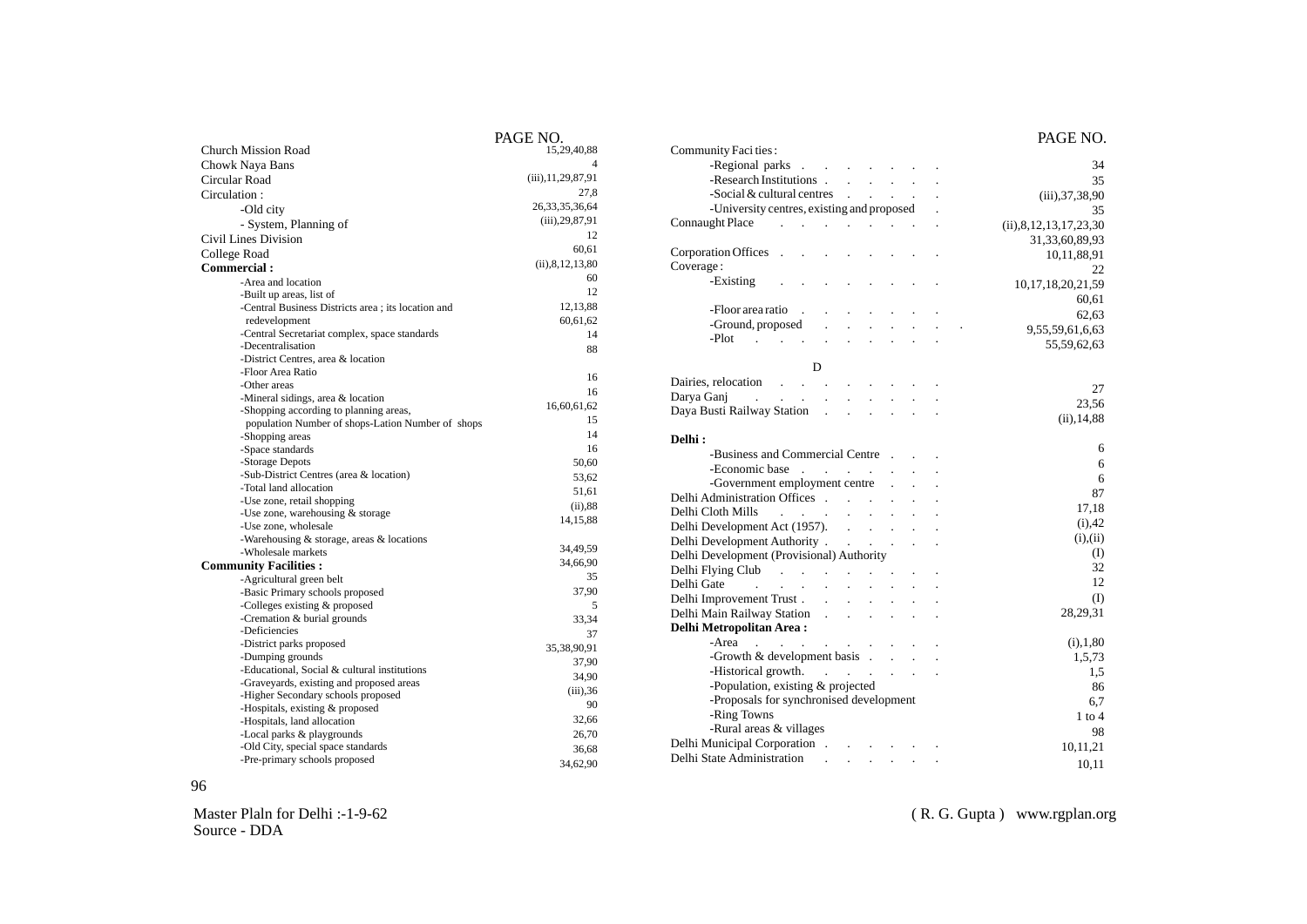|                                                                                                                                                                                                                                                         | PAGE NO.       |
|---------------------------------------------------------------------------------------------------------------------------------------------------------------------------------------------------------------------------------------------------------|----------------|
| Density:                                                                                                                                                                                                                                                |                |
| -Average $(1981)$<br>-Employment, government offices                                                                                                                                                                                                    | 89             |
| -Employment industry & manufacturing. .                                                                                                                                                                                                                 | 2,9            |
|                                                                                                                                                                                                                                                         | 2,7            |
| -Group Housing the contract of the contract of the contract of the contract of the contract of the contract of the contract of the contract of the contract of the contract of the contract of the contract of the contract of<br>-Patterns & Proposals | 58             |
| -Residential existing and proposed                                                                                                                                                                                                                      | 22 to 25       |
|                                                                                                                                                                                                                                                         | 5,22, to 25    |
| Deshbandhu Gupta Road                                                                                                                                                                                                                                   | $(ii)$ , 15    |
| Dev Nagar and a series of the series of the series of the series of the series of the series of the series of the series of the series of the series of the series of the series of the series of the series of the series of                           | 25             |
| Development zones, criteria                                                                                                                                                                                                                             | 26             |
| Diplomatic Enclave                                                                                                                                                                                                                                      | 10,24,33       |
| <b>District Centres:</b>                                                                                                                                                                                                                                |                |
| -In planning areas                                                                                                                                                                                                                                      | 7,16,65        |
| $\text{Location } \& \text{ area } \quad \text{ . } \quad \text{ . } \quad \text{ . } \quad \text{ . }$                                                                                                                                                 | 13             |
| -Proposed development<br>$\mathcal{L}^{\text{max}}$                                                                                                                                                                                                     | 12             |
|                                                                                                                                                                                                                                                         |                |
| <b>District Shopping Centres</b>                                                                                                                                                                                                                        |                |
| $-\text{locations}$                                                                                                                                                                                                                                     | 8,12           |
| -proposals                                                                                                                                                                                                                                              | 12,13,88       |
| E                                                                                                                                                                                                                                                       |                |
| <b>Education:</b>                                                                                                                                                                                                                                       |                |
| Basic Schools and the contract of the set of the set of the set of the set of the set of the set of the set of the set of the set of the set of the set of the set of the set of the set of the set of the set of the set of t                          | 34,66,90       |
| -Colleges, existing and proposed                                                                                                                                                                                                                        | 35             |
| -Colleges, university campus, existing and                                                                                                                                                                                                              | 35             |
| proposed.                                                                                                                                                                                                                                               |                |
| -Distribution of colleges and University centres                                                                                                                                                                                                        | 35             |
| according to planning divisions                                                                                                                                                                                                                         | 34,66,90       |
|                                                                                                                                                                                                                                                         | 35             |
| -Research and Institutional uses. .<br>$\sim$                                                                                                                                                                                                           | 38             |
| -Social and Cultural centres<br>$\sim 10^{-11}$                                                                                                                                                                                                         | 65,66,90       |
| -Schools proposed, space standards.                                                                                                                                                                                                                     |                |
| $\sim$                                                                                                                                                                                                                                                  | 89.90          |
| -Vocational and Technical                                                                                                                                                                                                                               | 35,90          |
| Eleven Hundred Acre Scheme along Ring Road                                                                                                                                                                                                              | 10,13,24,87    |
| Elgin Road<br>$\ddot{\phantom{a}}$                                                                                                                                                                                                                      | 29,41          |
| <b>Employment:</b>                                                                                                                                                                                                                                      |                |
| -Decentralisation                                                                                                                                                                                                                                       | 7,8,75,86      |
| -Government, Ring Towns                                                                                                                                                                                                                                 | 2,9            |
| -Government, Urban Delhi                                                                                                                                                                                                                                | 9              |
| -Industrial, Ring towns                                                                                                                                                                                                                                 | $\overline{c}$ |
| -Industrial, Urban Delhi                                                                                                                                                                                                                                | $\overline{7}$ |
|                                                                                                                                                                                                                                                         | 90             |
| Engineering College (Sough Delhi)                                                                                                                                                                                                                       | 40             |

|                                                                                                                                                               | PAGE NO.              |
|---------------------------------------------------------------------------------------------------------------------------------------------------------------|-----------------------|
| aiz Bazar Road.                                                                                                                                               | 41                    |
| <b>Faridabad:</b>                                                                                                                                             |                       |
| Employment, Government & Industrial.                                                                                                                          | 2<br>$\mathfrak{D}$   |
| -Land requirements<br>-Population                                                                                                                             |                       |
| $\mathcal{L}^{\text{max}}$<br>$\mathbb{Z}^2$<br>$\ddot{\phantom{a}}$<br>-Proposed development                                                                 | 1,2<br>$\mathfrak{D}$ |
| $\ddot{\phantom{a}}$                                                                                                                                          |                       |
| Fatehpuri<br>and the control of<br>$\mathbf{r}$<br>Feroze Shah Kotla                                                                                          | 40,61                 |
| $\overline{a}$<br>$\overline{a}$<br>$\overline{a}$<br>$\ddot{\phantom{a}}$<br>Feroze Shah Road                                                                | 33,37                 |
| $\Box$<br>$\ddot{\phantom{0}}$<br>$\ddot{\phantom{a}}$<br>$\ddot{\phantom{a}}$<br>$\ddot{\phantom{0}}$<br>$\ddot{\phantom{0}}$                                | $(iii)$ , 29, 91      |
| <b>Flatted Factories:</b>                                                                                                                                     |                       |
| -Characteristics<br>and the company of<br>$\ddot{\phantom{a}}$                                                                                                | 17                    |
| -Floor Area Ratios<br>$\Delta \sim 1000$ km s $^{-1}$                                                                                                         | 17,62                 |
| -Proposed locations and areas .<br>$\overline{a}$                                                                                                             |                       |
| -Unit space standards<br>$\mathbf{1}$ and $\mathbf{1}$ and $\mathbf{1}$                                                                                       | 17,18,88              |
|                                                                                                                                                               | 17,62                 |
| Floor Area Ratio (F.A.R.)<br>$\ddot{\phantom{a}}$                                                                                                             |                       |
| -Commercial<br>$\sim 10^{-11}$<br>$\overline{a}$                                                                                                              | 60,61,62              |
| -Definition<br><b>Contract Contract</b><br>$\mathbf{r}$<br>$\ddot{\phantom{a}}$<br>a.<br>$\ddot{\phantom{a}}$<br>$\ddot{\phantom{a}}$<br>$\ddot{\phantom{a}}$ | 59                    |
| -Flatted Factories.<br>$\overline{a}$                                                                                                                         | 17,62                 |
| -Government<br>$\mathbf{r}$<br>$\mathcal{L}$                                                                                                                  | 10,60                 |
| -Group Housing<br>$\overline{a}$<br>$\ddot{\phantom{a}}$<br>$\ddot{\phantom{a}}$<br>$\overline{a}$                                                            | 58                    |
| -Industry & Manufacturing.<br>$\ddot{\phantom{a}}$<br>$\ddot{\phantom{a}}$                                                                                    | 18,20,21              |
| -Institutional Uses.<br>$\sim$                                                                                                                                | 63                    |
| -Method of Calculation                                                                                                                                        | 59                    |
| - Residential<br>$\sim$<br>$\sim$ 10<br>$\ddot{\phantom{a}}$<br>$\ddot{\phantom{a}}$<br>$\ddot{\phantom{a}}$<br>$\ddot{\phantom{a}}$                          | 59                    |
| -Rural farms.<br>$\overline{a}$                                                                                                                               |                       |
| Ford Foundation. Ford.<br>$\mathbf{r}$<br>$\sim$<br>$\ddot{\phantom{a}}$<br>$\mathbf{r}$<br>$\ddot{\phantom{a}}$                                              | 59                    |
| Friend's Colony.<br>$\ddot{\phantom{a}}$<br>$\ddot{\phantom{a}}$<br>$\ddot{\phantom{a}}$<br>$\ddot{\phantom{a}}$                                              | (iii)                 |
|                                                                                                                                                               | 24                    |
| G                                                                                                                                                             |                       |
| G.B. Road                                                                                                                                                     | 14                    |
| <b>Ghaffar Market</b>                                                                                                                                         | 12                    |
|                                                                                                                                                               |                       |
| Ghaziabad:                                                                                                                                                    |                       |
| - Employment, Government Industrial                                                                                                                           | 1,2                   |
| -Land requirements<br>$\sim 10^{-1}$ km $^{-1}$<br><b>Carl Carl</b>                                                                                           | 2                     |
| -Population<br><b>Carl Carl</b><br>$\mathbf{r}$<br>$\sim 100$<br>$\sim$<br>$\mathbf{r}$                                                                       | $\mathfrak{D}$        |
| -Proposed development<br>$\ddot{\phantom{a}}$<br>$\ddot{\phantom{a}}$<br>$\ddot{\phantom{a}}$                                                                 | 2,29,32               |
| -Ring Town, Proposals.<br>$\ddot{\phantom{a}}$<br>$\ddot{\phantom{a}}$<br>$\ddot{\phantom{a}}$<br>$\ddot{\phantom{a}}$                                        | $1 - 2$               |
| Gokhle Market<br>$\mathcal{L}_{\rm{max}}$                                                                                                                     | 14                    |
| <b>Gole Market</b><br>$\sim$ 100 $\sim$<br>$\mathbf{r}$<br>$\overline{a}$<br>$\cdot$<br>÷<br>$\overline{a}$<br>$\overline{a}$                                 | 13, 14, 23            |
|                                                                                                                                                               |                       |

Master Plaln for Delhi :-1-9-62 Source - DDA

( R. G. Gupta ) www.rgplan.org

97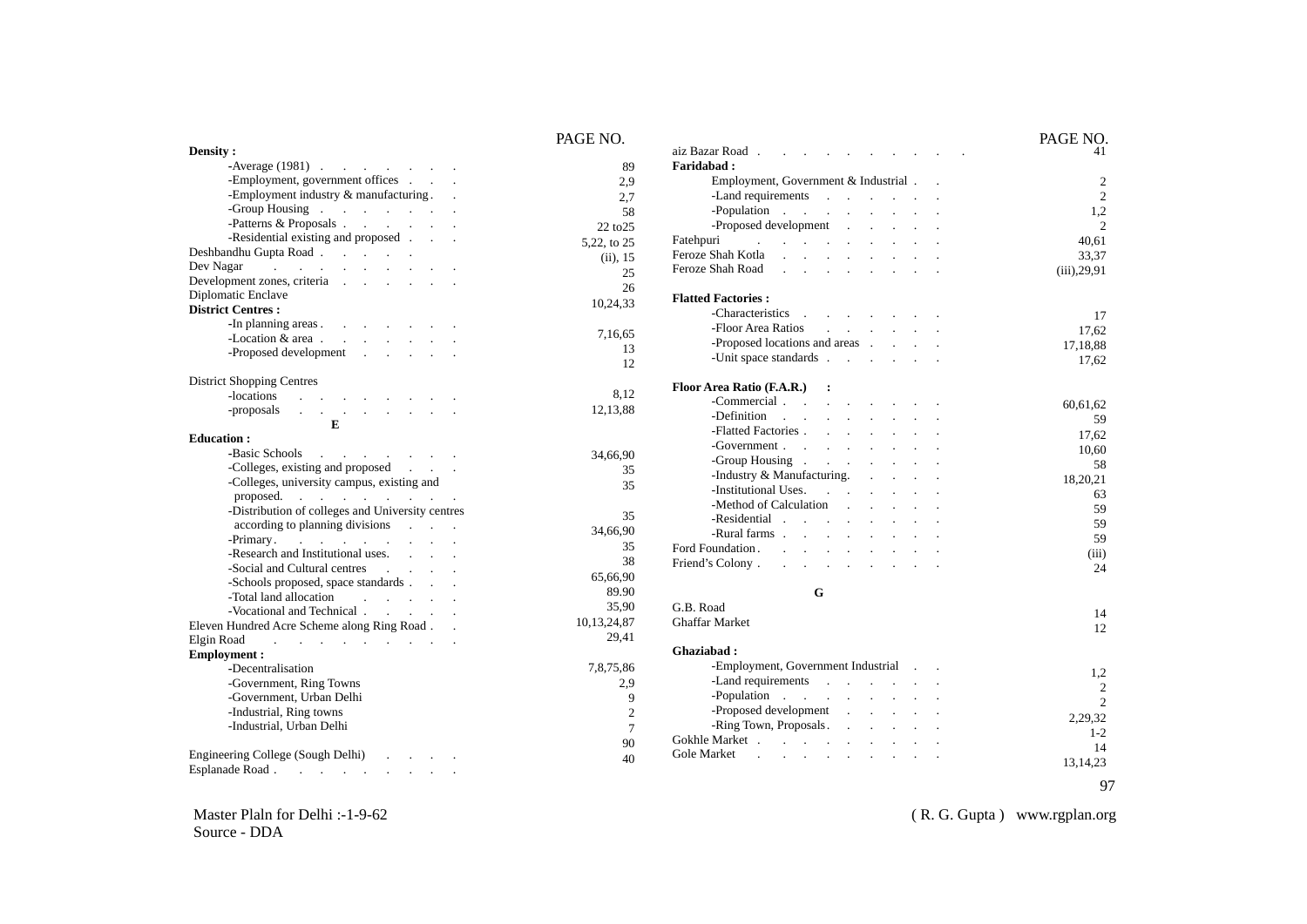| Government:                                                                     | PAGE NO                   | Housing:                                                       |
|---------------------------------------------------------------------------------|---------------------------|----------------------------------------------------------------|
| -Employment (Ring towns)                                                        | 1.2.9                     | -Areas proposed (Residential)                                  |
| -Employment (Urban Delhi)                                                       | 9                         | -Busti squatters                                               |
| -Employment centres                                                             | 5                         |                                                                |
| -Housing                                                                        | 6                         | -Cluster                                                       |
| -Offices in barracks                                                            | 11                        | -Coverage                                                      |
| -Offices, plot coverages<br>and the company of the company                      | 9,60                      | -Deficit                                                       |
| -Offices development existing locations and areas                               |                           | -Densities, existing                                           |
| -Offices, floor area ratio.                                                     | 10,11                     | -Densities proposed                                            |
| -Offices, parking standards                                                     | 10.60                     | -Floor area ratio $(F.A.R.)$                                   |
| -Offices, proposed areas (Urban Delhi)<br>-Offices, proposed location and areas | 10                        |                                                                |
| -Offices, unit space standards                                                  | $\mathbf Q$               | -Group housing.                                                |
|                                                                                 | 10                        | - Jhuggi Jhonpari Scheme                                       |
| Government of India Press                                                       | 9,10,60                   | -Land allocation (Residential)                                 |
| Grand Trunk Road                                                                | (iii)                     | -Low Cost                                                      |
|                                                                                 | 3, 20, 24, 25, 29, 30, 31 | -Plot coverage                                                 |
| <b>Ground Coverage</b><br>and the contract of the contract of the               | 33, 37, 40                | -Plot size<br>and the company of the company of the            |
| Gulabi Bagh<br>the contract of the contract of the contract of the              | 9,55,59,60,61,62          | -Space standards                                               |
| Gurdwara Park                                                                   | 17,18                     | -Unauthorised                                                  |
|                                                                                 | 33                        | and the company of the company of                              |
| Gurgaon:                                                                        |                           | Humayun's Tomb                                                 |
| -Employment, Government, Industrial                                             |                           | Hyde Park<br>the contract of the contract of the contract of   |
| -Land requirements                                                              | 1,2                       | $\mathbf{I}$                                                   |
| -Population                                                                     | $\mathfrak{2}$            | I.N.A. Colony.<br>and a strong control of the state            |
|                                                                                 | $\overline{c}$            | Idgah.<br>design and a state of the state of                   |
| -Proposed development                                                           | $\overline{3}$            | Idgah Road<br>and a strategic control of the state of          |
| Gur-ki-Mandi                                                                    | 40                        |                                                                |
|                                                                                 |                           | India .<br>and the contract of the contract of the contract of |
| H                                                                               |                           | India Gate<br>and a strong control of the state of             |
| Hardinge Bridge (Tilak Bridge)                                                  |                           | Indraprastha Estate                                            |
|                                                                                 | 30                        | <b>Industry &amp; Manufactoring:</b>                           |
| Hardinge Ground<br>and a strategic control of the state                         | 33                        | -Considerations for future industrialisation.                  |
| Hauz Kazi                                                                       | 40                        | -Congestion example and the congression                        |
| Hauz Khas<br>and a series of the contract of the series                         | 35.40                     | -Existing situation                                            |

-Existing situation. -Extractive, area, location, space standards . -Extractive and Allied . . . . . . -Flatted factories . . . . . . . -Flatted factories , areas and locations . . -Flatted factories, proposed unit space standards. -Flatted factories proposed, use zones . . -Floor area ratios . . . . . . . (iii),33,92 31 73 33 9,10,11,13,87 74 5 73,74 20,21,52,63,80 21,52 17,18,76 88 17,62 51 18,20,211

Master Plaln for Delhi :-1-9-62 Source - DDA

Hindon River . . . . . . . . . Hindustan Housing Factory . . . . . . Hindustan Pipe corporation . . . . . . Hindustan Wagon Factory. . . . . . . . Hospitals, existing and proposed . . . . . . . . -Land allocation . . . . . . .

98

( R. G. Gupta ) www.rgplan.org

**PAGE NO** 23,2,25  $(ii)$ , 27,89 7,65 59,60,61,62 5,6,89 23,10,25 23 to 25,72 59 58 72 25 27,89 55 55

.

54,58,59,60,61,62

7 25,29,32 34

14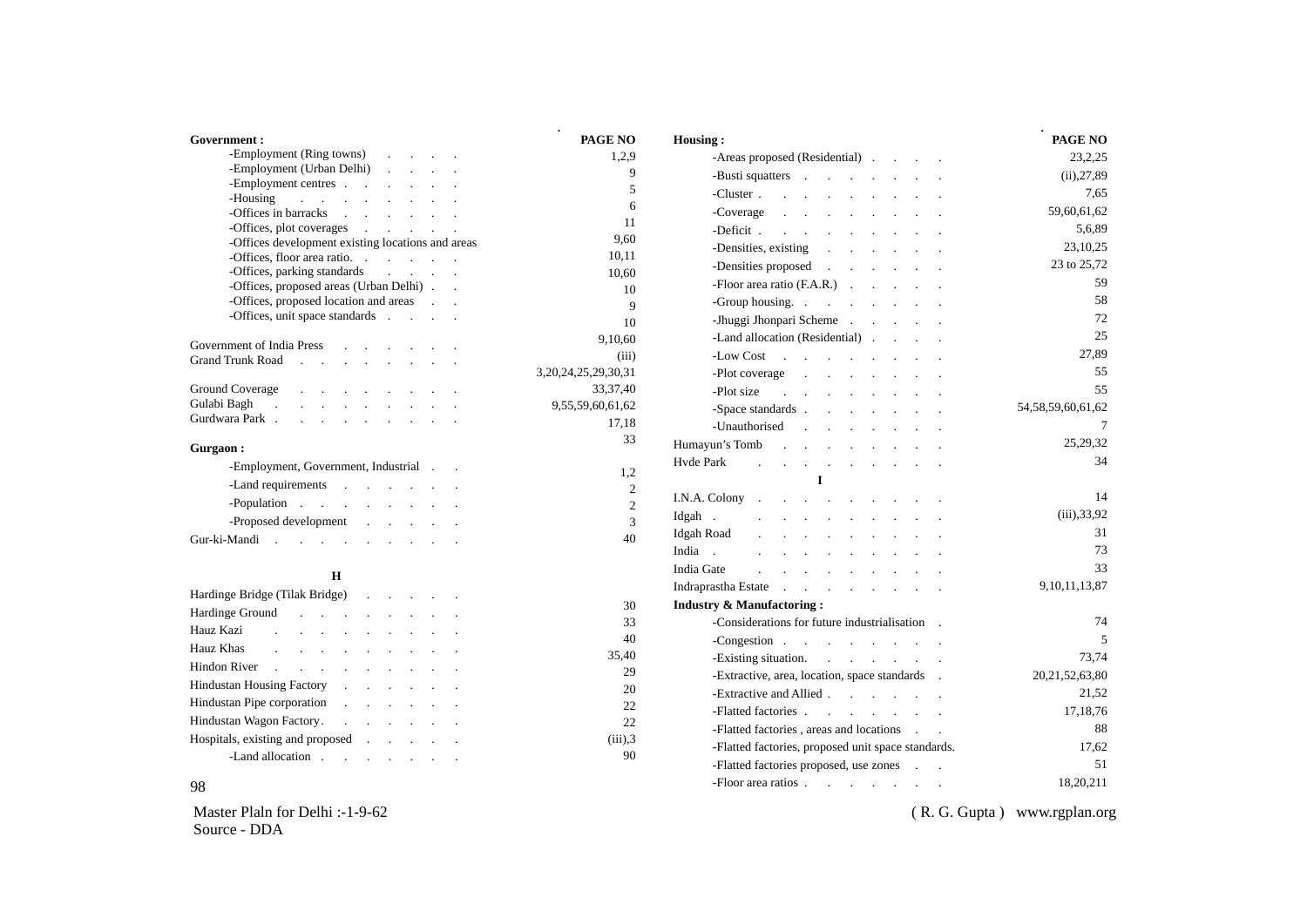| -Industrial-cum-work centre, area, location space                                                                                                                                                                              |                 |                        |
|--------------------------------------------------------------------------------------------------------------------------------------------------------------------------------------------------------------------------------|-----------------|------------------------|
| standards<br>the contract of the contract of the contract of                                                                                                                                                                   |                 | 18, 19, 5162, 76, 88   |
| -Industrial districts, planned                                                                                                                                                                                                 |                 | 8,17                   |
| -Light and Service, area and location                                                                                                                                                                                          |                 | 19, 20, 52, 63, 79, 87 |
| -Lime and brick kilns                                                                                                                                                                                                          |                 | 21,82,88               |
| -Locations<br>and a strategic control of the state of                                                                                                                                                                          |                 | 21                     |
| -Prohibited industries in Urban Delhi                                                                                                                                                                                          |                 | 85                     |
| -Mining and pottery expansion of the set of the set of the set of the set of the set of the set of the set of the set of the set of the set of the set of the set of the set of the set of the set of the set of the set of th |                 | 21,82,88               |
| $-Non-conforming$ $\ldots$ $\ldots$ $\ldots$                                                                                                                                                                                   |                 | 45,46                  |
| Noxious                                                                                                                                                                                                                        |                 | 5,20                   |
| -Plot size and coverages                                                                                                                                                                                                       |                 | 62,63                  |
| -Ring Towns, proposed                                                                                                                                                                                                          |                 | $1$ to $4$             |
| -Schedule of industries allowed in Urban Delhi.                                                                                                                                                                                |                 | 76 to 82               |
|                                                                                                                                                                                                                                |                 | 18, 20, 21, 62, 63     |
| -Stone quarries and crushing                                                                                                                                                                                                   |                 | 19,52,62,78,88         |
| -Total land allocation (Urban Delhi)                                                                                                                                                                                           |                 | 22                     |
| -Total land allocation (Ring Towns).                                                                                                                                                                                           |                 | 1,2                    |
| - Undesirable industries in Urban Delhi.                                                                                                                                                                                       |                 | 83,84                  |
| -Use zones                                                                                                                                                                                                                     |                 | 51, 52, 53, 62, 63     |
| -Warehousing and storage                                                                                                                                                                                                       |                 | 22,53,62               |
| -Working forces, (Ring Towns).                                                                                                                                                                                                 |                 | 1,2                    |
| -working forces, (Urban Delhi)                                                                                                                                                                                                 | $\cdot$         | 17                     |
| Interim General Plan                                                                                                                                                                                                           | $\sim$ 10 $\pm$ | (I)                    |
|                                                                                                                                                                                                                                |                 |                        |

#### **J**

| Jama Masjid and a contract the contract of the set of the set of the set of the set of the set of the set of the set of the set of the set of the set of the set of the set of the set of the set of the set of the set of the |  |  |  |  | 33,40,56,61 |
|--------------------------------------------------------------------------------------------------------------------------------------------------------------------------------------------------------------------------------|--|--|--|--|-------------|
| Jamia Millia University                                                                                                                                                                                                        |  |  |  |  | 35.90       |
| Janpath. The contract of the contract of the contract of the contract of the contract of the contract of the contract of the contract of the contract of the contract of the contract of the contract of the contract of the c |  |  |  |  | $(iii)$ 38  |
| Jawahar Nagar (1997) and the set of the set of the set of the set of the set of the set of the set of the set of the set of the set of the set of the set of the set of the set of the set of the set of the set of the set of |  |  |  |  | 24,56       |
| Jhandewalan                                                                                                                                                                                                                    |  |  |  |  | 14, 15, 30  |
| Jhilmila Tahirpur                                                                                                                                                                                                              |  |  |  |  | 72          |
| Jhuggi Jhonpari Scheme                                                                                                                                                                                                         |  |  |  |  |             |

#### K

| Kabli Gate   | $\sim$       | the contract of the contract of the contract of the                             |  |                                                  |  |                                   |        | 41                  |
|--------------|--------------|---------------------------------------------------------------------------------|--|--------------------------------------------------|--|-----------------------------------|--------|---------------------|
| Kaka Nagar   |              |                                                                                 |  |                                                  |  | the contract of the contract of   |        | 24                  |
|              | $\mathbf{r}$ | the contract of the contract of the contract of the contract of the contract of |  |                                                  |  | <b>Contract Contract Contract</b> | $\sim$ |                     |
| Kalkaji.     |              | and the contract of the contract of the contract of                             |  |                                                  |  | $\sim$ $\sim$                     |        | 10, 13, 19, 20, 24, |
|              |              |                                                                                 |  |                                                  |  |                                   |        | 34,87.57            |
| Kamla Market |              |                                                                                 |  | and the company of the company of the company of |  |                                   |        | 12.17               |

|                    | Kamla Nagar                           |                            |                            |                                                           |                            |                                  |                            |              |  | $\bullet$<br>24,56     |
|--------------------|---------------------------------------|----------------------------|----------------------------|-----------------------------------------------------------|----------------------------|----------------------------------|----------------------------|--------------|--|------------------------|
| 8,19,5162,76,88    | Karol Bagh<br>$\mathbf{r}$            |                            | $\mathcal{L}^{\text{max}}$ | $\ddot{\phantom{a}}$                                      |                            | $\sim$                           |                            |              |  | 12, 13, 24, 31, 35     |
| 8,17               |                                       |                            |                            |                                                           |                            |                                  |                            |              |  | 35,56,61               |
| ,20,52,63,79,87    | Karol Bagh Division                   |                            |                            |                                                           |                            |                                  |                            |              |  | 25, 33, 35, 36, 64     |
| 21,82,88           | Kashmere Gate                         |                            |                            |                                                           |                            |                                  |                            |              |  | (iii), 12, 14, 30, 31, |
| 21                 |                                       |                            |                            |                                                           |                            |                                  |                            |              |  | 33,56,61,92            |
| 85                 | Katra Bariyan                         |                            |                            |                                                           |                            |                                  |                            |              |  | 40                     |
| 21,82,88           | Katra Neel                            |                            |                            |                                                           |                            |                                  |                            |              |  | 88                     |
| 45,46              | Kauriya Pul Road                      |                            |                            | and a strong control of the state of                      |                            |                                  |                            |              |  | 30                     |
| 5,20               | Keeling Road<br>$\sim$                |                            | $\mathbf{L}$               | $\sim$                                                    |                            |                                  |                            |              |  | (ii), 12, 29, 91       |
| 62,63              | Keshopur<br>$\mathbf{r}$              |                            | $\mathbf{r}$               | $\mathcal{L}^{\text{max}}$                                | $\overline{a}$             | $\mathbf{r}$                     | $\overline{a}$             |              |  | 37                     |
| $1$ to $4$         | Khan Market                           |                            |                            | and a state of                                            | $\mathbf{r}$               | $\mathbf{r}$                     |                            |              |  | 13,14                  |
| 76 to 82           | Khari Baoli                           |                            |                            | and the company                                           | $\sim$                     | $\mathcal{L}^{\mathcal{L}}$      | $\ddot{\phantom{a}}$       |              |  | 8,12,40,88             |
| 18,20,21,62,63     | Khurja.                               | $\mathcal{L}^{\text{max}}$ | <b>Contractor</b>          | $\mathcal{L}^{\text{max}}$                                | $\mathcal{L}$              | $\blacksquare$                   |                            |              |  | 32,88,91               |
| 19,52,62,78,88     | Khuber Pass (Civil Lines).            |                            |                            |                                                           | $\mathbf{L} = \mathbf{L}$  | $\mathbf{r}$                     |                            |              |  | 13,19                  |
| 22                 |                                       |                            |                            |                                                           |                            |                                  |                            |              |  |                        |
| 1,2                | Kilns:                                |                            |                            |                                                           |                            |                                  |                            |              |  |                        |
| 83,84              | -Area and location                    |                            |                            |                                                           |                            | $\sim$                           |                            |              |  |                        |
| 51, 52, 53, 62, 63 | -Brick                                | and the company of         |                            | $\ddot{\phantom{0}}$                                      | $\ddot{\phantom{a}}$       | $\mathcal{L}^{\text{max}}$       | $\ddot{\phantom{a}}$       |              |  | 21                     |
| 22,53,62           | -Lime.                                |                            | $\mathcal{L}^{\text{max}}$ |                                                           | $\ddot{\phantom{a}}$       |                                  |                            |              |  | 21,49,88               |
| 1,2                | Kingway Camp.                         |                            |                            |                                                           |                            |                                  |                            |              |  | 21,88                  |
| 17                 | Kitchner Road.                        |                            |                            |                                                           |                            |                                  |                            |              |  | 24,33,57               |
| (I)                | Kotla Mubarakpur                      |                            |                            | $\mathcal{L}^{\text{max}}$ and $\mathcal{L}^{\text{max}}$ | $\mathcal{L}^{\text{max}}$ | $\mathbf{L}$                     |                            |              |  | (ii), 24, 35           |
|                    | Krishna Market.                       |                            |                            | <b>Provident Control</b>                                  |                            |                                  | $\mathbf{r}$               |              |  | 19,27                  |
|                    |                                       |                            |                            |                                                           |                            |                                  |                            |              |  | 88                     |
|                    |                                       |                            |                            | L                                                         |                            |                                  |                            |              |  |                        |
| 33,40,56,61        |                                       |                            |                            |                                                           |                            |                                  |                            |              |  |                        |
| 35,90              | Lahori Gate                           | $\mathcal{L}^{\text{max}}$ |                            | and a state of the                                        | $\mathcal{L}^{\text{max}}$ | $\sim$                           | $\mathbf{r}$               |              |  |                        |
| $(iii)$ 38         | Lajpat Nagar                          | $\mathbf{L}$               |                            | and a strategic control of the                            |                            |                                  | $\mathbf{r}$               | $\mathbf{r}$ |  | 40                     |
| 24,56              | Lajpat Rai Market                     |                            |                            | and a strategic control of the                            |                            |                                  | $\mathbf{r}$               |              |  | 57                     |
| 14,15,30           | Lal Kuan<br>$\mathbb{R}^{\mathbb{Z}}$ |                            |                            | and a strong control of the state of                      |                            |                                  |                            |              |  | 14,56,61               |
| 72                 | Land acquisition by government .      |                            |                            |                                                           |                            | and the contract of the contract |                            |              |  | 40                     |
|                    | Land Allocation (Urban Delhi)         |                            |                            |                                                           |                            |                                  |                            |              |  | 7,89                   |
|                    | -Commercial                           |                            |                            |                                                           |                            | $\mathcal{L}^{\text{max}}$       |                            |              |  | 16                     |
|                    | -Government Offices                   |                            |                            |                                                           |                            |                                  | $\mathcal{L}^{\text{max}}$ |              |  | 10                     |
|                    | -Education                            |                            |                            |                                                           |                            |                                  | $\mathbf{L}$               |              |  | 89,90                  |
| 41                 | -Industry & Manufacturing.            |                            |                            |                                                           |                            | <b>Contract Contract</b>         |                            | $\mathbf{L}$ |  | 22,87                  |
| 24                 | -Research & Institutional uses        |                            |                            |                                                           |                            |                                  |                            |              |  | 90                     |
| 10,13,19,20,24,    | -Residential.                         |                            |                            | and a strategic con-                                      |                            |                                  |                            |              |  | 26.80                  |
| 34,87,57           | -Other Community facilities           |                            |                            |                                                           |                            |                                  |                            |              |  | 90                     |
| 12.17              |                                       |                            |                            |                                                           |                            |                                  |                            |              |  |                        |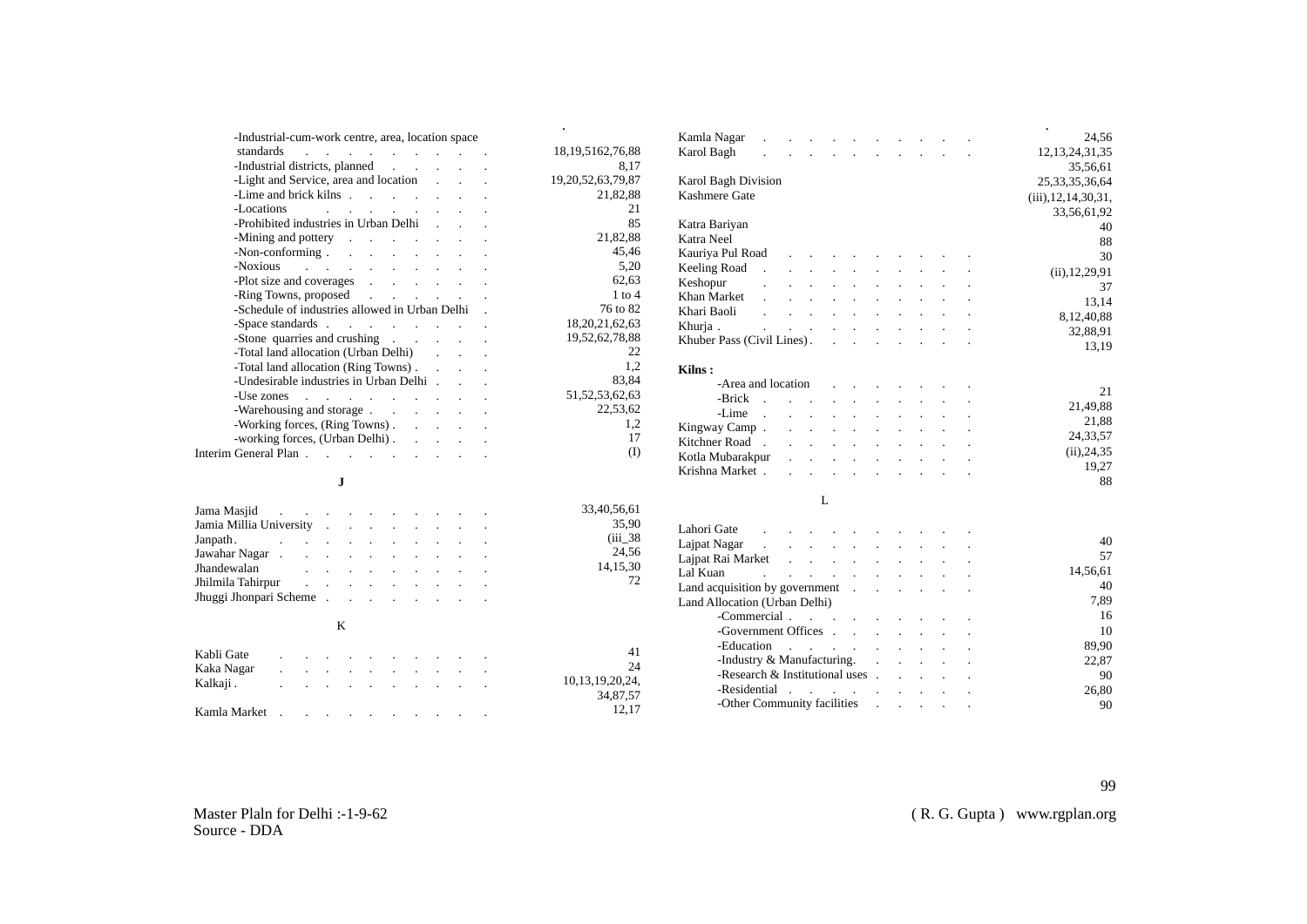| Land requirements, Ring Towns                                                                                                                                                                                                  |                                 |                                                                                               |  | $\overline{2}$ |
|--------------------------------------------------------------------------------------------------------------------------------------------------------------------------------------------------------------------------------|---------------------------------|-----------------------------------------------------------------------------------------------|--|----------------|
| Land Use (floor area ratios F.A.R.) :                                                                                                                                                                                          |                                 |                                                                                               |  |                |
| -Commercial                                                                                                                                                                                                                    |                                 |                                                                                               |  | 62,61,62       |
| -Definition .<br><b>Service</b> State                                                                                                                                                                                          |                                 |                                                                                               |  | 59             |
| -Flatted factories<br>$\alpha=1/2$                                                                                                                                                                                             |                                 |                                                                                               |  | 17,62          |
|                                                                                                                                                                                                                                |                                 |                                                                                               |  | 10,60          |
| -Government<br>-Industry & Manufacturing.                                                                                                                                                                                      | $\frac{1}{2}$ , $\frac{1}{2}$ , |                                                                                               |  | 18,20,21       |
| -Residential expansion of the set of the set of the set of the set of the set of the set of the set of the set of the set of the set of the set of the set of the set of the set of the set of the set of the set of the set o |                                 |                                                                                               |  | 59             |
| Land Use, Plans & Proposals (Urban Delhi):                                                                                                                                                                                     |                                 |                                                                                               |  |                |
| -Agricultural                                                                                                                                                                                                                  |                                 | $\mathbf{r} = \mathbf{r} \cdot \mathbf{r}$ , where $\mathbf{r} = \mathbf{r} \cdot \mathbf{r}$ |  | 34             |
| -Commercial<br>$\mathcal{L}^{\text{max}}$                                                                                                                                                                                      |                                 |                                                                                               |  | 12 to 16       |
| -Community facilities<br>$\sim$                                                                                                                                                                                                |                                 |                                                                                               |  | 32 to 36       |
| -Government<br>and the control<br>$\mathcal{L}^{\text{max}}$                                                                                                                                                                   |                                 |                                                                                               |  | 9 to 11        |
| -Industry & Manufacturing<br>$\mathbf{r}$                                                                                                                                                                                      |                                 |                                                                                               |  | 17 to 22       |
| -Public Utilities and services<br>$\mathbb{R}^{\mathbb{Z}^2}$                                                                                                                                                                  |                                 |                                                                                               |  | 36,37          |
| -Residential                                                                                                                                                                                                                   |                                 |                                                                                               |  | 22 to 25       |
| -Transportation                                                                                                                                                                                                                |                                 |                                                                                               |  | 28 to 32       |
| -Social & cultural Institutions                                                                                                                                                                                                |                                 |                                                                                               |  | 37, 38         |
|                                                                                                                                                                                                                                |                                 |                                                                                               |  |                |
| Land Use (Space Standards)                                                                                                                                                                                                     |                                 |                                                                                               |  |                |
| -Commercial.                                                                                                                                                                                                                   |                                 |                                                                                               |  | 60,61,62       |
| -Flatted factories                                                                                                                                                                                                             |                                 |                                                                                               |  | 17,62          |
| -Government                                                                                                                                                                                                                    | and the control                 |                                                                                               |  | 9.60           |
| -Industry & Manufacturing.<br>$\sim 10^{-11}$                                                                                                                                                                                  |                                 |                                                                                               |  | 18,20,21,62,63 |
| -Other community facilities<br>$\mathbf{r}$                                                                                                                                                                                    |                                 |                                                                                               |  | 68             |
| -Parks & play grounds .<br>$\mathbf{r}$                                                                                                                                                                                        |                                 |                                                                                               |  | 66             |
| -Residential                                                                                                                                                                                                                   |                                 |                                                                                               |  | 54, to 58      |
| -Rural farms<br>$\mathcal{L}^{\text{max}}$                                                                                                                                                                                     |                                 |                                                                                               |  | 59             |
| -Schools                                                                                                                                                                                                                       |                                 | $\mathbf{L} = \mathbf{L} \times \mathbf{L}$                                                   |  | 34, 35, 65, 66 |
| $-$ Shopping $\cdot$ $\cdot$ $\cdot$ $\cdot$                                                                                                                                                                                   |                                 | $\mathcal{L}^{\text{max}}$ and $\mathcal{L}^{\text{max}}$                                     |  | 67             |
| -Special standards, Old City                                                                                                                                                                                                   |                                 |                                                                                               |  | 70             |
|                                                                                                                                                                                                                                |                                 |                                                                                               |  | 69             |
|                                                                                                                                                                                                                                |                                 |                                                                                               |  | 8,27,45, to 48 |
| Land use, removal of non-conforming uses                                                                                                                                                                                       |                                 |                                                                                               |  | 20,31,88       |
| Lawrence Road.<br>the contract of the contract of                                                                                                                                                                              |                                 |                                                                                               |  |                |
| Link Road<br>and the contract of the contract of the contract of the con-                                                                                                                                                      |                                 |                                                                                               |  | 30,40,92       |

| Lodi Colony                                                                                                                                                                                                                    |  |  |  |  |  | 30    |
|--------------------------------------------------------------------------------------------------------------------------------------------------------------------------------------------------------------------------------|--|--|--|--|--|-------|
| Lodi Estate results in the set of the set of the set of the set of the set of the set of the set of the set of the set of the set of the set of the set of the set of the set of the set of the set of the set of the set of t |  |  |  |  |  | 24    |
|                                                                                                                                                                                                                                |  |  |  |  |  | 33    |
| Lodi Road results in the set of the set of the set of the set of the set of the set of the set of the set of t                                                                                                                 |  |  |  |  |  | 10.87 |
| London. The contract of the contract of the contract of the contract of the contract of the contract of the contract of the contract of the contract of the contract of the contract of the contract of the contract of the co |  |  |  |  |  | 34    |
|                                                                                                                                                                                                                                |  |  |  |  |  |       |

#### Loni :

| -Employment, government $&$ industrial $\ldots$ .                                                                                                                                                                              |  |  |  | 1.2 |
|--------------------------------------------------------------------------------------------------------------------------------------------------------------------------------------------------------------------------------|--|--|--|-----|
| -Land requirements and the contract of the contract of the contract of the contract of the contract of the contract of the contract of the contract of the contract of the contract of the contract of the contract of the con |  |  |  | 1,2 |
| -Population                                                                                                                                                                                                                    |  |  |  | 1.2 |
| -Proposed development                                                                                                                                                                                                          |  |  |  | 3   |
| Loni Road                                                                                                                                                                                                                      |  |  |  | 13  |
| Lothian Road                                                                                                                                                                                                                   |  |  |  | 29  |
| Low income migrans to Delhi. $\cdot \cdot \cdot$ . $\cdot \cdot \cdot$                                                                                                                                                         |  |  |  | 27  |
|                                                                                                                                                                                                                                |  |  |  |     |

#### M

| Machli Bazar Road                                                                                                             |  |  |  |  | 40       |
|-------------------------------------------------------------------------------------------------------------------------------|--|--|--|--|----------|
|                                                                                                                               |  |  |  |  | 33       |
| Malka Ganj                                                                                                                    |  |  |  |  | 14.23.61 |
| Mall Road                                                                                                                     |  |  |  |  | 24.33    |
|                                                                                                                               |  |  |  |  | 13       |
| Mamurpur Village                                                                                                              |  |  |  |  |          |
| Manak Pura<br>the contract of the contract of the contract of the contract of the contract of the contract of the contract of |  |  |  |  | 23       |

#### Markets :

| -Areas and locations                                                                                                                                                                                                           |  |  |  | 15          |
|--------------------------------------------------------------------------------------------------------------------------------------------------------------------------------------------------------------------------------|--|--|--|-------------|
| -Building material contact the contract of the set of the set of the set of the set of the set of the set of the set of the set of the set of the set of the set of the set of the set of the set of the set of the set of the |  |  |  | 15          |
| -Cloth .<br>the contract of the contract of the contract of the contract of the contract of                                                                                                                                    |  |  |  | 15          |
| $-Cycle$ $\qquad \qquad$ $\qquad \qquad$ $\qquad$ $\qquad \qquad$ $\qquad \qquad$ $\qquad \qquad$ $\qquad \qquad$                                                                                                              |  |  |  | 15          |
| -Dry fruit $\qquad \qquad$                                                                                                                                                                                                     |  |  |  | 15          |
| -Fodder                                                                                                                                                                                                                        |  |  |  | 14          |
| -Food grain research and research and research and research and research and research and research and research                                                                                                                |  |  |  | $(ii)$ , 14 |
| -Fruit $\&$ vegetable. $\qquad \qquad$                                                                                                                                                                                         |  |  |  | $(ii)$ , 14 |
| -Hosiery $\&$ genera merchandise. $\qquad \qquad$ .                                                                                                                                                                            |  |  |  | 15          |
| -Scrap metal, iron $\&$ steel, junk $\ldots$                                                                                                                                                                                   |  |  |  | 15          |
| -Timber.                                                                                                                                                                                                                       |  |  |  |             |
|                                                                                                                                                                                                                                |  |  |  |             |

#### 100

Master Plaln for Delhi :-1-9-62 Source - DDA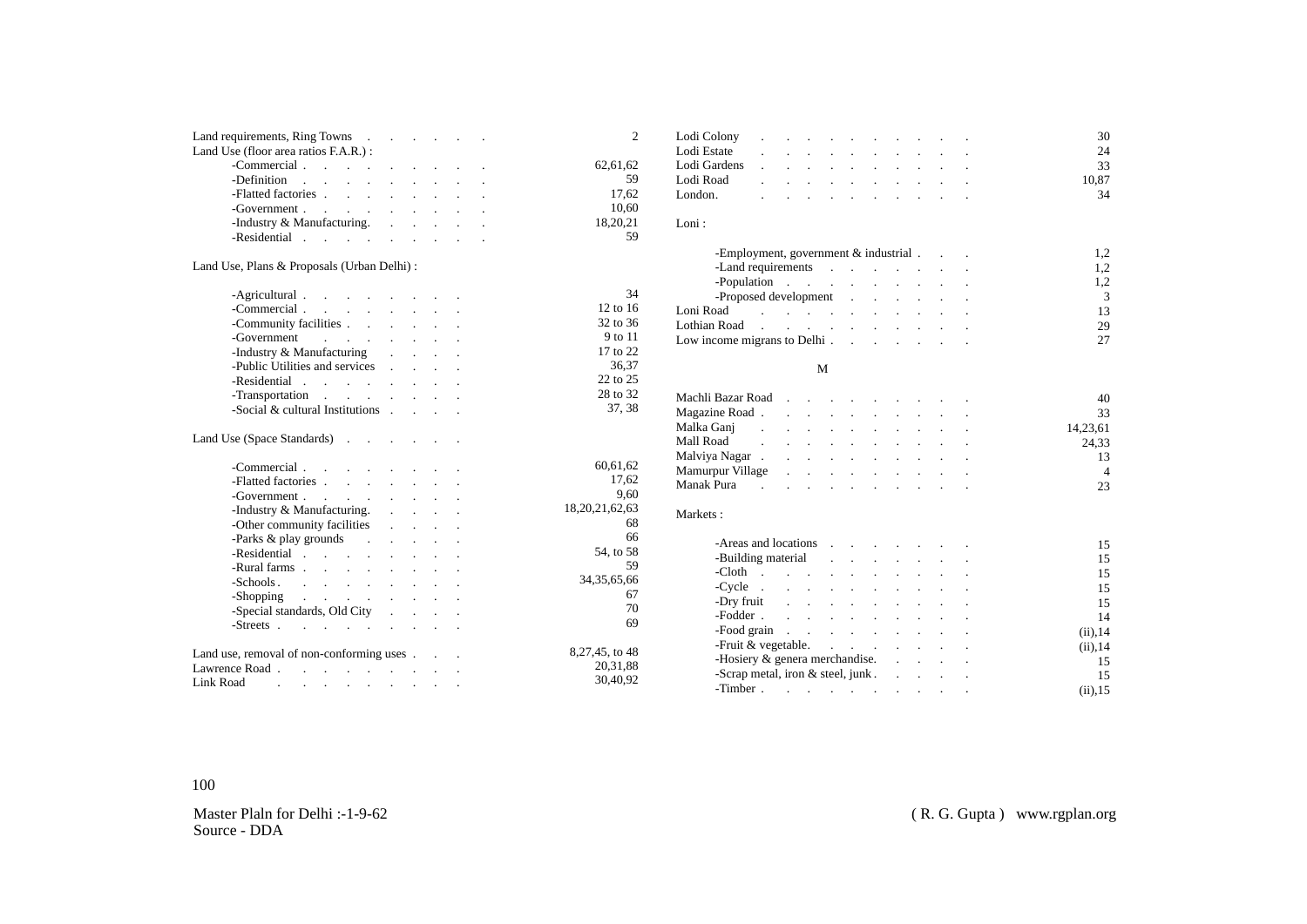M

| Master Plan:                        |                                                           |                            |                            |                      |                            |                            |                      |                      |                                                        |
|-------------------------------------|-----------------------------------------------------------|----------------------------|----------------------------|----------------------|----------------------------|----------------------------|----------------------|----------------------|--------------------------------------------------------|
| -Concept.                           | and a state                                               |                            |                            |                      |                            |                            |                      |                      | (I), (ii)                                              |
|                                     |                                                           |                            |                            |                      |                            |                            |                      |                      | $1 \text{ to } 5$                                      |
| -Interim General Plan               |                                                           |                            |                            |                      |                            | $\mathcal{L}^{\text{max}}$ | $\ddot{\phantom{a}}$ |                      | (i)                                                    |
| -Land uses, existing & proposed     |                                                           |                            |                            |                      |                            | $\mathcal{L}^{\text{max}}$ |                      |                      | 9 to 38                                                |
| -Major policy decisions             |                                                           |                            |                            |                      |                            | $\mathbf{r}$               | $\mathbf{r}$         |                      | 6 to 9                                                 |
| -Review and revision                |                                                           |                            |                            |                      |                            | $\mathcal{L}$              | $\mathbf{r}$         |                      | 38,39                                                  |
| -Rural area                         | $\mathcal{L}^{\text{max}}$ and $\mathcal{L}^{\text{max}}$ |                            |                            | $\ddot{\phantom{a}}$ | <b>Contractor</b>          | $\mathbf{L}$               | $\ddot{\phantom{a}}$ |                      | 93                                                     |
| -Stages of development              |                                                           |                            |                            | $\mathbb{R}^2$       | $\mathcal{L}^{\text{max}}$ | $\mathbb{Z}^2$             | $\ddot{\phantom{a}}$ |                      | 42.73                                                  |
| -Urban Villages                     |                                                           |                            |                            |                      | $\ddot{\phantom{a}}$       |                            |                      |                      | (ii), 27, 49, 92, 93                                   |
| -Zonal development plans.           |                                                           |                            |                            |                      |                            |                            |                      |                      | 26,27                                                  |
| Mata Sundari Area                   |                                                           |                            |                            |                      |                            |                            |                      |                      | 6,89,92                                                |
| Mata Sundari Road                   | $\mathbb{Z}^2$                                            | $\mathbb{Z}^2$             | $\ddot{\phantom{a}}$       | $\ddot{\phantom{0}}$ | $\ddot{\phantom{0}}$       |                            |                      |                      | 86                                                     |
| Mathura                             |                                                           |                            |                            |                      |                            |                            |                      |                      | 37                                                     |
| Mathura Road<br>$\overline{a}$      |                                                           |                            |                            |                      |                            |                            |                      |                      | (iii), 3, 9, 15, 19, 20, 22,<br>24, 29, 30, 35, 88, 91 |
| Matia Mahal Road                    |                                                           |                            |                            |                      |                            |                            |                      |                      | 40                                                     |
| Maulana Azad Road.                  |                                                           |                            |                            | $\ddot{\phantom{0}}$ | $\ddot{\phantom{0}}$       |                            |                      |                      | 38                                                     |
| Medical Enclave.                    |                                                           |                            |                            |                      |                            |                            |                      |                      | 87                                                     |
| Meerut.                             |                                                           |                            |                            |                      |                            |                            |                      |                      | 29                                                     |
| Mehpalpur Road.                     |                                                           |                            |                            |                      |                            |                            |                      |                      | 82                                                     |
| Mehpalpur Village                   | $\ddot{\phantom{a}}$                                      | $\ddot{\phantom{a}}$       | $\ddot{\phantom{a}}$       | $\ddot{\phantom{0}}$ | $\ddot{\phantom{a}}$       | $\ddot{\phantom{0}}$       |                      |                      | 21                                                     |
| Mehrauli<br>$\sim 100$ km s $^{-1}$ | $\ddot{\phantom{0}}$                                      | $\Box$                     |                            | $\ddot{\phantom{0}}$ | $\ddot{\phantom{0}}$       |                            |                      |                      | 32                                                     |
| Mehrauli Road.                      | $\mathbf{r}$                                              |                            |                            |                      |                            |                            |                      |                      | (ii), 30, 35, 92                                       |
| Megration to Delhi.                 |                                                           |                            | $\mathbf{r}$               | $\cdot$              | $\sim$                     |                            |                      |                      | (ii), 27, 75                                           |
| Mineral sidings sites               |                                                           |                            |                            | $\ddot{\phantom{a}}$ | $\sim$ 10 $\pm$            |                            |                      |                      | 16                                                     |
| Ministry of External Affairs        |                                                           |                            | $\ddot{\phantom{a}}$       | $\ddot{\phantom{a}}$ | $\sim 10$                  | $\ddot{\phantom{0}}$       | $\ddot{\phantom{0}}$ |                      | 11                                                     |
| Ministry of Health                  | $\sim 10^{11}$ km s $^{-1}$                               |                            |                            | $\mathbb{Z}^2$       | $\ddot{\phantom{0}}$       |                            |                      |                      | (I)                                                    |
| Ministry of Rehabilitation.         |                                                           |                            |                            |                      |                            |                            |                      |                      | 4                                                      |
| Minto Bridge                        | $\mathbf{L} = \mathbf{L} \times \mathbf{L}$               |                            | $\ddot{\phantom{a}}$       | $\mathbf{r}$         |                            |                            |                      |                      | 30,31,92                                               |
| Minto Road                          |                                                           |                            |                            |                      |                            |                            |                      |                      | 11, 12, 13, 30                                         |
| Model Town.                         | $\ddot{\phantom{a}}$                                      | $\ddot{\phantom{a}}$       | $\ddot{\phantom{a}}$       | $\ddot{\phantom{a}}$ | $\ddot{\phantom{0}}$       | $\ddot{\phantom{a}}$       | $\ddot{\phantom{0}}$ | $\ddot{\phantom{0}}$ | 24,56                                                  |
| Mori Gate                           |                                                           |                            |                            | $\ddot{\phantom{a}}$ | $\ddot{\phantom{a}}$       | $\ddot{\phantom{a}}$       |                      |                      | 88                                                     |
| Moti Bagh                           |                                                           |                            |                            | $\ddot{\phantom{a}}$ | $\ddot{\phantom{a}}$       |                            |                      |                      | 24                                                     |
| Moti Nagar                          | $\overline{a}$                                            | $\overline{a}$             | $\ddot{\phantom{a}}$       | $\ddot{\phantom{a}}$ | $\ddot{\phantom{a}}$       | $\ddot{\phantom{a}}$       | $\ddot{\phantom{a}}$ |                      | 78,57                                                  |
| Motia Khan                          | $\sim 10^{-11}$                                           | $\mathbf{L}^{\text{max}}$  | $\ddot{\phantom{a}}$       | $\ddot{\phantom{a}}$ | $\ddot{\phantom{0}}$       |                            |                      |                      | 17, 18, 31, 70, 88, 92                                 |
| Multan Nagar<br>$\mathbf{r}$        | <b>Contractor</b>                                         | $\mathcal{L}^{\text{max}}$ | $\mathbf{L}$               | $\mathbf{r}$         | $\ddot{\phantom{a}}$       | $\overline{a}$             | $\cdot$              |                      | 20                                                     |
| Mundhewalan Road.                   |                                                           | <b>Contractor</b>          | $\mathcal{L}^{\text{max}}$ | $\ddot{\phantom{a}}$ | $\ddot{\phantom{a}}$       |                            |                      |                      | 30                                                     |
|                                     |                                                           | N                          |                            |                      |                            |                            |                      |                      |                                                        |
| Nai Sarak                           |                                                           |                            |                            |                      |                            |                            |                      |                      | 40                                                     |

34

|                      | Nangloi<br>$\mathbf{r} = \mathbf{r} \cdot \mathbf{r}$ , where $\mathbf{r}$   |                                         |                                                                                                                                                           |                             |                             |                            |                                                           | 13, 15, 22, 28               |
|----------------------|------------------------------------------------------------------------------|-----------------------------------------|-----------------------------------------------------------------------------------------------------------------------------------------------------------|-----------------------------|-----------------------------|----------------------------|-----------------------------------------------------------|------------------------------|
|                      | Nangal Power Station.                                                        |                                         |                                                                                                                                                           |                             |                             |                            |                                                           | 51,92                        |
| (I), (ii)            | Najafgarh road                                                               |                                         | <b>Service State</b>                                                                                                                                      |                             |                             |                            |                                                           | 14, 17, 20, 21, 25           |
| $1$ to 5             |                                                                              |                                         |                                                                                                                                                           |                             |                             |                            |                                                           | 41,80,87                     |
| (i)                  | Nangloi Railway Station.                                                     |                                         | $\mathcal{L}^{\text{max}}$ , where $\mathcal{L}^{\text{max}}$                                                                                             |                             |                             |                            |                                                           | (iii)                        |
| 9 to 38              | National Highway by-pass.                                                    |                                         | and a state                                                                                                                                               |                             | $\sim 10^{-11}$             | $\mathcal{L}^{\text{max}}$ | $\mathcal{L}^{\text{max}}$ and $\mathcal{L}^{\text{max}}$ | 24, 29, 30, 31, 37, 92       |
| 6 to 9               | National Stadium.                                                            |                                         | $\mathcal{L}^{\text{max}}$ and $\mathcal{L}^{\text{max}}$                                                                                                 |                             |                             |                            |                                                           | 35                           |
| 38,39                | Naraina Village                                                              |                                         | <b>Service State</b>                                                                                                                                      |                             | $\mathcal{L}^{\text{max}}$  |                            |                                                           | 38                           |
| 93                   |                                                                              |                                         |                                                                                                                                                           |                             |                             |                            |                                                           | 33                           |
| 42,73                | Narela:                                                                      |                                         |                                                                                                                                                           |                             |                             |                            |                                                           |                              |
| (ii), 27, 49, 92, 93 |                                                                              |                                         |                                                                                                                                                           |                             |                             |                            |                                                           |                              |
| 26,27                |                                                                              |                                         |                                                                                                                                                           |                             |                             |                            |                                                           |                              |
|                      | $-A$ rea & population. $\qquad \qquad$ . $\qquad \qquad$ . $\qquad \qquad$ . |                                         |                                                                                                                                                           |                             |                             |                            |                                                           | 2.4                          |
| 6,89,92              | -Employment, Government $&$ Industrial . $\qquad$ .                          |                                         |                                                                                                                                                           |                             |                             |                            |                                                           | 1,2,3                        |
| 86                   | -Important factors.                                                          |                                         | $\mathcal{A}^{\mathcal{A}}$ , where $\mathcal{A}^{\mathcal{A}}$ , $\mathcal{A}^{\mathcal{A}}$ , $\mathcal{A}^{\mathcal{A}}$ , $\mathcal{A}^{\mathcal{A}}$ |                             |                             |                            |                                                           | 3                            |
| 37                   | -Land requirements                                                           |                                         | and a strong control of the state of                                                                                                                      |                             |                             |                            |                                                           | $\overline{c}$               |
|                      | -Proposed land use                                                           |                                         |                                                                                                                                                           |                             |                             |                            |                                                           | 3.4                          |
| 3,9,15,19,20,22,     |                                                                              |                                         |                                                                                                                                                           |                             |                             |                            |                                                           |                              |
| ,29,30,35,88,91      | Naya Bazar<br>and a series of the contract of the series of                  |                                         |                                                                                                                                                           |                             |                             |                            |                                                           | 14,41                        |
| 40                   | New Delhi<br>and the company of the company of the company                   |                                         |                                                                                                                                                           |                             |                             |                            | $\epsilon$                                                | 5, 6, 7, 29, 38, 87          |
| 38                   | New Delhi Division                                                           |                                         |                                                                                                                                                           |                             |                             |                            |                                                           | 25, 33, 35, 36, 64           |
| 87                   | New Delhi Municipal Committee.                                               |                                         |                                                                                                                                                           |                             | <b>Service</b>              |                            |                                                           | 10,11                        |
| 29                   |                                                                              |                                         |                                                                                                                                                           |                             |                             |                            |                                                           | 10,14,28,91                  |
| 82                   | New Jail Area (Najafgarh).                                                   |                                         | and a strategic control of                                                                                                                                |                             |                             |                            | $\mathcal{L}$                                             | 30                           |
| 21                   | New Jail Road.<br><b>Contract Contract</b>                                   |                                         | <b>Contract Contract</b>                                                                                                                                  | $\sim 10^{-11}$             | $\mathcal{L}^{\text{max}}$  |                            |                                                           | 14                           |
| 32                   | New Rajender Nagar. .                                                        |                                         | $\mathbf{L}$                                                                                                                                              |                             |                             |                            |                                                           | 25                           |
| (ii), 30, 35, 92     | New York<br>and the contract of the contract of                              |                                         |                                                                                                                                                           | $\mathbf{L}$                | $\mathcal{L}^{\mathcal{L}}$ |                            |                                                           | 34                           |
| (ii), 27, 75         | Nizamuddin<br><b>Carl Carl Corp.</b>                                         | and a strategic control of the state of |                                                                                                                                                           |                             |                             |                            |                                                           | 37                           |
| 16                   |                                                                              |                                         |                                                                                                                                                           |                             |                             |                            | $\sim 10$                                                 | 28.57                        |
| 11                   |                                                                              |                                         |                                                                                                                                                           |                             |                             |                            |                                                           |                              |
| $($ $\Gamma$         |                                                                              | $\Omega$                                |                                                                                                                                                           |                             |                             |                            |                                                           | 25, 34, 35, 36, 64           |
| $\overline{4}$       |                                                                              |                                         |                                                                                                                                                           |                             |                             |                            |                                                           |                              |
| 30,31,92             |                                                                              |                                         |                                                                                                                                                           |                             |                             |                            |                                                           |                              |
| 11, 12, 13, 30       | Oil Company Depots                                                           | $\mathbb{Z}^2$<br><b>Contract</b>       | $\mathcal{L}$                                                                                                                                             |                             |                             | $\sim 100$                 |                                                           | 15                           |
| 24,56                | Okhla.<br><b>Contract Contract</b>                                           |                                         | $\mathcal{L}^{\text{max}}$                                                                                                                                | $\ddot{\phantom{a}}$        |                             | $\mathcal{L}^{\text{max}}$ |                                                           | (ii), 34, 35, 36, 79, 87, 88 |
| 88                   | Okhla Industrial Estate                                                      | $\mathbf{r}$                            |                                                                                                                                                           |                             |                             |                            |                                                           | 17,30,31,79,91,92            |
| 24                   | Railway Station                                                              | $\mathbf{r}$                            | $\mathbf{L}$                                                                                                                                              | $\mathcal{L}^{\mathcal{L}}$ | $\mathbf{r}$                |                            |                                                           | 88                           |
| 78,57                |                                                                              |                                         |                                                                                                                                                           |                             |                             |                            |                                                           |                              |
| ,18,31,70,88,92      | Old City:                                                                    |                                         |                                                                                                                                                           |                             |                             |                            |                                                           |                              |
| 20                   |                                                                              |                                         |                                                                                                                                                           |                             |                             |                            |                                                           |                              |
| 30                   | -Commercial areas, space standards                                           |                                         |                                                                                                                                                           |                             |                             |                            |                                                           | 60,61                        |
|                      | -Density pattern                                                             |                                         |                                                                                                                                                           |                             |                             |                            |                                                           | 23,87                        |
|                      | -Planning Division                                                           |                                         |                                                                                                                                                           |                             |                             |                            |                                                           | 25, 33, 35, 36, 64           |
|                      |                                                                              |                                         |                                                                                                                                                           |                             |                             |                            |                                                           |                              |

Nai Sarak . . . . . . . . . . Najafgarh . . . . . . . . . .

#### 101

( R. G. Gupta ) www.rgplan.org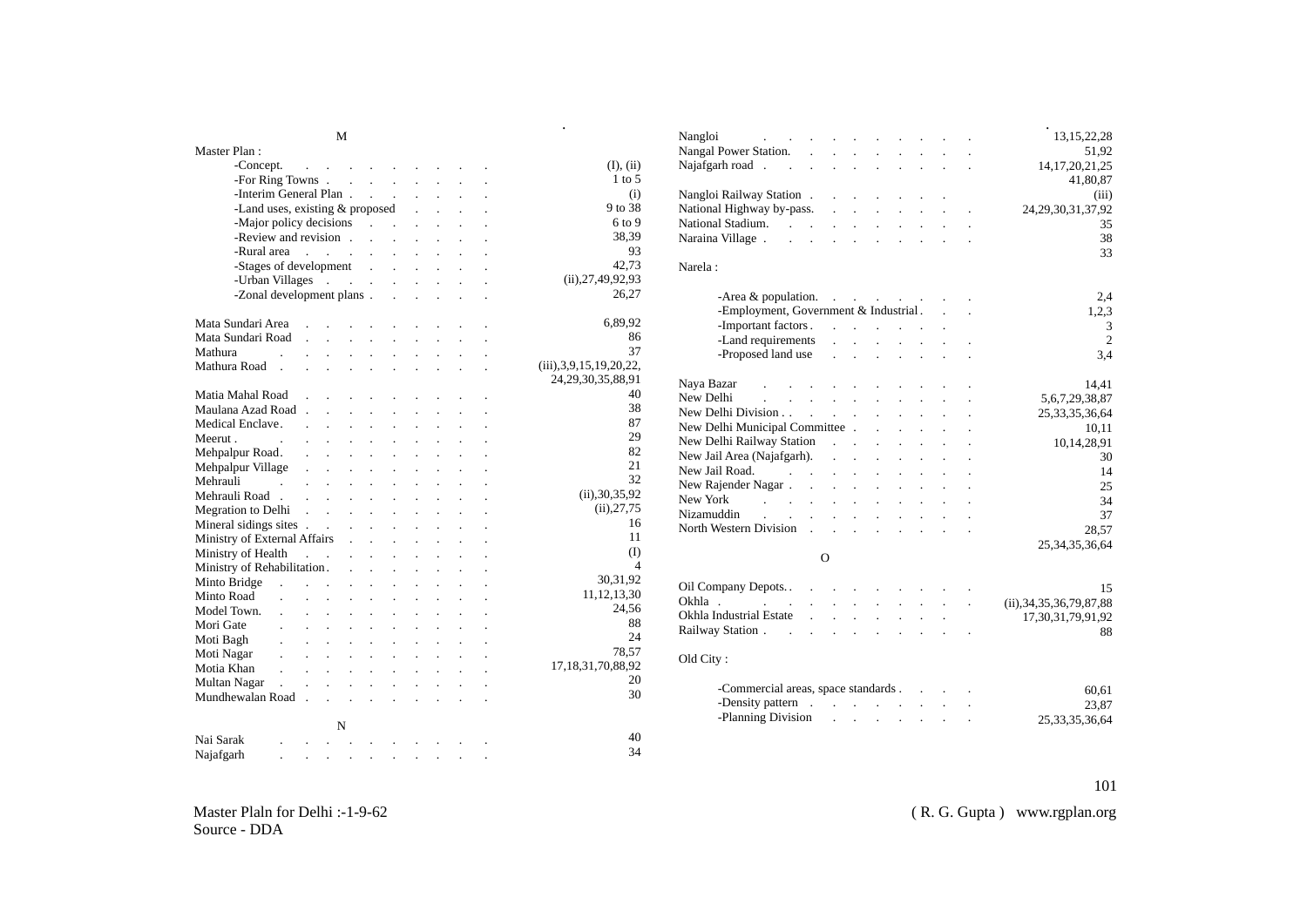| -Redevelopment<br>-Special space standards for community facilities<br>-Zonal development plans and contact the contact of the contact of the contact of the contact of the contact of the contact of the contact of the contact of the contact of the contact of the contact of the contact of the c | (ii), 6, 12, 23, 89, 92<br>70<br>70 | -Major recommendationa.<br>-Reality basis of plan<br>-Review $&$ revision               |
|-------------------------------------------------------------------------------------------------------------------------------------------------------------------------------------------------------------------------------------------------------------------------------------------------------|-------------------------------------|-----------------------------------------------------------------------------------------|
| Old Fort.<br>and the contract of the contract of the con-                                                                                                                                                                                                                                             | 25,28,38<br>10.13                   | Planning:                                                                               |
| Open spaces & parks :                                                                                                                                                                                                                                                                                 |                                     | $-Areas.$ $\ldots$ $\ldots$ $\ldots$ $\ldots$<br>-Divisions<br>-Intergrated development |
| -Proposed                                                                                                                                                                                                                                                                                             | 8,89                                |                                                                                         |
|                                                                                                                                                                                                                                                                                                       | 66                                  | $-Policies.$ $\ldots$ $\ldots$ $\ldots$ $\ldots$                                        |
|                                                                                                                                                                                                                                                                                                       |                                     |                                                                                         |
| Orchards<br>the contract of the contract of the contract of                                                                                                                                                                                                                                           | 25                                  | -Rural                                                                                  |
|                                                                                                                                                                                                                                                                                                       |                                     |                                                                                         |
| P                                                                                                                                                                                                                                                                                                     |                                     | -Units                                                                                  |
|                                                                                                                                                                                                                                                                                                       | 25,56,70                            |                                                                                         |
| Pahar Ganj                                                                                                                                                                                                                                                                                            | 32,91                               |                                                                                         |
| Palwal.<br>the contract of the contract of the contract of the                                                                                                                                                                                                                                        | 15                                  | <b>Planning Divisions:</b>                                                              |
| Palam<br>design and a strain and a strain and a                                                                                                                                                                                                                                                       | 32                                  |                                                                                         |
| Palam Airport                                                                                                                                                                                                                                                                                         |                                     | -A. Old City Division<br>26                                                             |
| Panchkuin Road                                                                                                                                                                                                                                                                                        | 14                                  | -B. Karol Bagh Division<br>26                                                           |
| Pandara Road.                                                                                                                                                                                                                                                                                         | 24                                  | -C. Civil Lines Division<br>26                                                          |
| Parade Ground                                                                                                                                                                                                                                                                                         | 33                                  | -D. New Delhi Division<br>26                                                            |
| Paris<br>and the contract of the contract of the contract of the contract of the contract of the contract of the contract of the contract of the contract of the contract of the contract of the contract of the contract of the contra                                                               | 29                                  | 26                                                                                      |
|                                                                                                                                                                                                                                                                                                       | 34                                  | -F. South Delhi Division<br>26                                                          |
| Parking & bus terminals :                                                                                                                                                                                                                                                                             |                                     | -G. North-western Division<br>26                                                        |
|                                                                                                                                                                                                                                                                                                       | 31                                  | 26                                                                                      |
|                                                                                                                                                                                                                                                                                                       | 31                                  | -Area $\&$ proposed population upto 1981. $\qquad \qquad$ .                             |
|                                                                                                                                                                                                                                                                                                       | 30                                  | -Colleges & University Centres.                                                         |
|                                                                                                                                                                                                                                                                                                       | 10                                  |                                                                                         |
|                                                                                                                                                                                                                                                                                                       |                                     | -General hospitals, existing & proposed                                                 |
|                                                                                                                                                                                                                                                                                                       | 9, 10, 11, 12, 13, 23, 29, 87, 91   | -Number of developments zones and the contract of developments zones                    |
| Partition of India<br>and the contract of the contract of the                                                                                                                                                                                                                                         | 73,74                               |                                                                                         |
| Pasaunda, alternate site for airport.                                                                                                                                                                                                                                                                 | 32                                  | Population:                                                                             |
| Patel Road                                                                                                                                                                                                                                                                                            | 29,30,92                            |                                                                                         |
|                                                                                                                                                                                                                                                                                                       | 88                                  |                                                                                         |
|                                                                                                                                                                                                                                                                                                       |                                     | -Concentration Old Delhi                                                                |
| Plan:                                                                                                                                                                                                                                                                                                 |                                     | -Decentralisation to Ring Towns                                                         |
|                                                                                                                                                                                                                                                                                                       |                                     | -Delhi Metropolitan area.                                                               |
| -Characteristics                                                                                                                                                                                                                                                                                      | .5                                  |                                                                                         |
| -Development by stages and the contract of the contract of the contract of the contract of the contract of the contract of the contract of the contract of the contract of the contract of the contract of the contract of the                                                                        | 42,43                               | -Projection upto $1981$                                                                 |
| -Legal sanction $\cdots$ $\cdots$ $\cdots$ $\cdots$                                                                                                                                                                                                                                                   | 5                                   | -Ring Towns                                                                             |
|                                                                                                                                                                                                                                                                                                       |                                     |                                                                                         |

| -Major recommendationa.                                                                                                                                                                                                        |                                         |                      |                    |                      |                            |                                                                                                                                | 6 to 9             |
|--------------------------------------------------------------------------------------------------------------------------------------------------------------------------------------------------------------------------------|-----------------------------------------|----------------------|--------------------|----------------------|----------------------------|--------------------------------------------------------------------------------------------------------------------------------|--------------------|
| -Reality basis of plan                                                                                                                                                                                                         |                                         |                      |                    |                      |                            |                                                                                                                                | 5                  |
| -Review $&$ revision                                                                                                                                                                                                           |                                         |                      |                    |                      |                            |                                                                                                                                | 38,39              |
|                                                                                                                                                                                                                                |                                         |                      |                    |                      |                            |                                                                                                                                |                    |
| ning:                                                                                                                                                                                                                          |                                         |                      |                    |                      |                            |                                                                                                                                |                    |
| $-Areas.$ $\ldots$ $\ldots$ $\ldots$ $\ldots$ $\ldots$                                                                                                                                                                         |                                         |                      |                    |                      |                            |                                                                                                                                | 26,65              |
| -Divisions<br>$\Delta \phi$ , $\Delta \phi$ , $\Delta \phi$ , $\Delta \phi$                                                                                                                                                    |                                         |                      | $\mathbf{r}$       | $\ddot{\phantom{0}}$ |                            |                                                                                                                                | 7,26,64            |
|                                                                                                                                                                                                                                |                                         |                      |                    |                      |                            |                                                                                                                                | 5,38,39            |
| -Policies.                                                                                                                                                                                                                     |                                         |                      |                    |                      |                            |                                                                                                                                | 6                  |
| -Regulations expansion of the set of the set of the set of the set of the set of the set of the set of the set of the set of the set of the set of the set of the set of the set of the set of the set of the set of the set o |                                         |                      |                    |                      |                            |                                                                                                                                | 5                  |
| -Rural                                                                                                                                                                                                                         |                                         |                      |                    |                      |                            |                                                                                                                                | 49,59              |
| the contract of the contract of the contract of<br>-Synthesis                                                                                                                                                                  |                                         |                      |                    |                      |                            |                                                                                                                                |                    |
| $\mathcal{A}$ , and $\mathcal{A}$ , and $\mathcal{A}$ , and $\mathcal{A}$ , and $\mathcal{A}$ , and $\mathcal{A}$                                                                                                              |                                         |                      |                    |                      |                            |                                                                                                                                | 7                  |
| -Units $\qquad \qquad$ .                                                                                                                                                                                                       |                                         |                      |                    |                      |                            |                                                                                                                                | 26,65              |
| -Urban                                                                                                                                                                                                                         | and a strategic control of the state of |                      |                    |                      |                            |                                                                                                                                | $5$ to 9           |
| nning Divisions :                                                                                                                                                                                                              |                                         |                      |                    |                      |                            |                                                                                                                                |                    |
|                                                                                                                                                                                                                                |                                         |                      |                    |                      |                            |                                                                                                                                |                    |
| -A. Old City Division.                                                                                                                                                                                                         |                                         | $\epsilon$           | and the control of |                      |                            |                                                                                                                                | 26, 33, 35, 36, 64 |
| -B. Karol Bagh Division                                                                                                                                                                                                        |                                         | $\ddot{\phantom{0}}$ |                    | <b>Contractor</b>    | $\ddot{\phantom{a}}$       | $\mathcal{L}^{\text{max}}$                                                                                                     | 26, 33, 35, 36, 64 |
| -C. Civil Lines Division                                                                                                                                                                                                       |                                         | $\ddot{\phantom{a}}$ |                    | $\ddot{\phantom{a}}$ | $\ddot{\phantom{a}}$       |                                                                                                                                | 26, 33, 35, 36, 64 |
| -D. New Delhi Division                                                                                                                                                                                                         |                                         | $\overline{a}$       |                    |                      |                            |                                                                                                                                | 26, 33, 35, 36, 64 |
|                                                                                                                                                                                                                                |                                         |                      |                    |                      | $\overline{a}$             |                                                                                                                                | 26, 33, 35, 36, 64 |
|                                                                                                                                                                                                                                |                                         |                      |                    |                      | $\sim$ $-$                 |                                                                                                                                | 26, 34, 35, 36, 64 |
| -G. North-western Division                                                                                                                                                                                                     |                                         |                      |                    |                      |                            | $\mathcal{L}^{\text{max}}$ and $\mathcal{L}^{\text{max}}$                                                                      | 26, 34, 35, 36, 64 |
| -H. West Delhi Division                                                                                                                                                                                                        |                                         |                      |                    |                      |                            | $\mathcal{A}^{\mathcal{A}}$ and $\mathcal{A}^{\mathcal{A}}$ are $\mathcal{A}^{\mathcal{A}}$ . Then $\mathcal{A}^{\mathcal{A}}$ | 26, 34, 35, 36, 64 |
| -Area $\&$ proposed population upto 1981. $\qquad$ .                                                                                                                                                                           |                                         |                      |                    |                      |                            |                                                                                                                                | 26                 |
| -Colleges & University Centres.                                                                                                                                                                                                |                                         |                      |                    |                      |                            |                                                                                                                                | 35                 |
| -Criteria & definition $\cdots$ $\cdots$ $\cdots$ $\cdots$                                                                                                                                                                     |                                         |                      |                    |                      |                            |                                                                                                                                | 7,64,87            |
| -General hospitals, existing & proposed                                                                                                                                                                                        |                                         |                      |                    |                      |                            |                                                                                                                                | 36                 |
| -Number of developments zones                                                                                                                                                                                                  |                                         |                      |                    |                      |                            |                                                                                                                                | 64,87              |
|                                                                                                                                                                                                                                |                                         |                      |                    |                      |                            |                                                                                                                                |                    |
| ulation:                                                                                                                                                                                                                       |                                         |                      |                    |                      |                            |                                                                                                                                |                    |
|                                                                                                                                                                                                                                |                                         |                      |                    |                      |                            |                                                                                                                                |                    |
| -Decentralisation to Ring Towns .                                                                                                                                                                                              |                                         |                      |                    |                      | $\mathcal{L}^{\text{max}}$ |                                                                                                                                | 6<br>1,86          |
| -Delhi Metropolitan area.                                                                                                                                                                                                      |                                         |                      |                    |                      |                            |                                                                                                                                |                    |
|                                                                                                                                                                                                                                |                                         |                      |                    |                      | $\ddot{\phantom{0}}$       |                                                                                                                                | 86                 |
| -National Capital region<br>-Projection upto 1981                                                                                                                                                                              |                                         |                      |                    |                      |                            |                                                                                                                                | 86                 |
|                                                                                                                                                                                                                                |                                         |                      |                    |                      |                            |                                                                                                                                | 86                 |
|                                                                                                                                                                                                                                |                                         |                      |                    |                      |                            |                                                                                                                                | 1,2                |

#### 102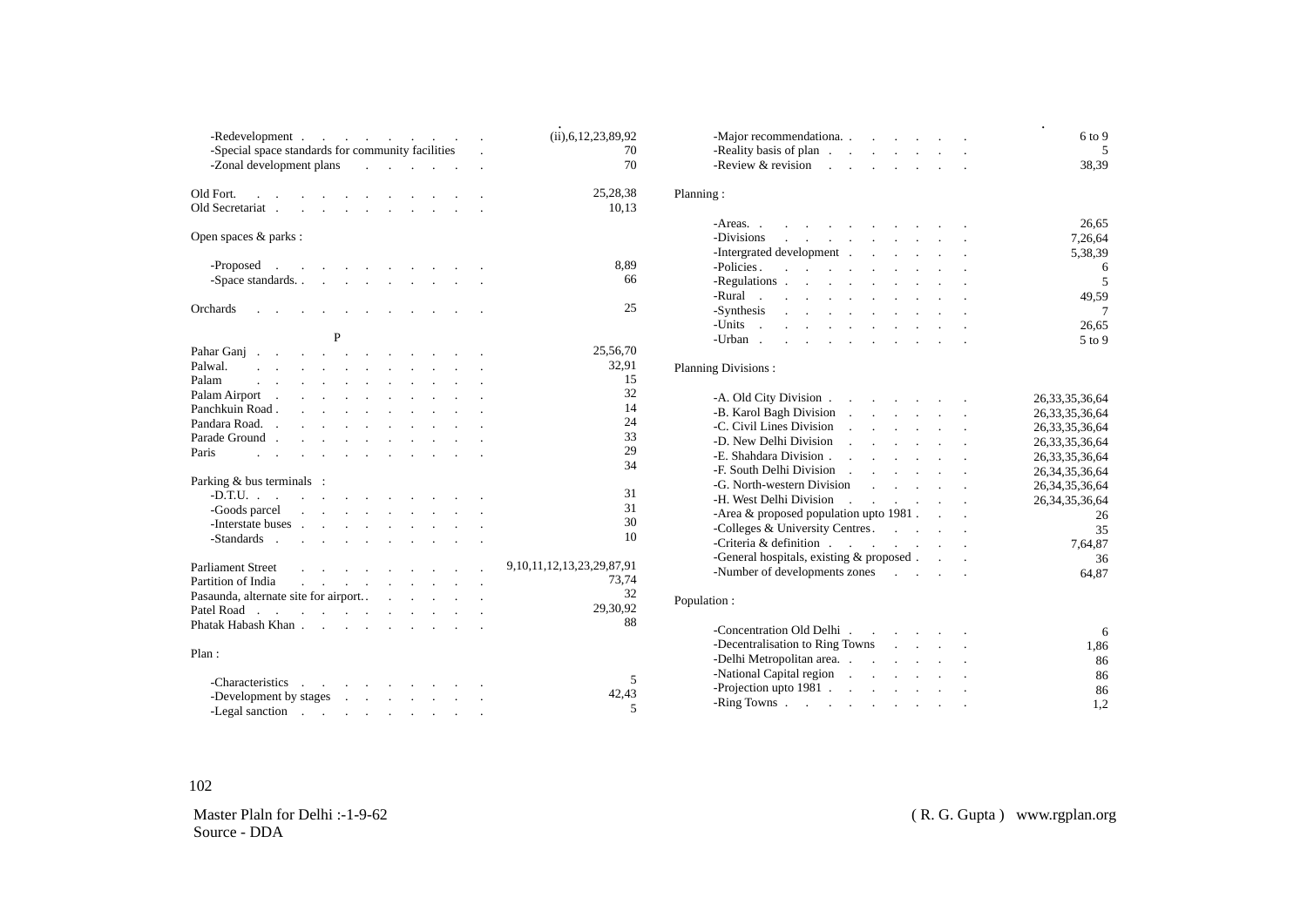| Post & Telegraph Offices                                                                                                                                                                                                       |          |        |                   |  | 36,90              |
|--------------------------------------------------------------------------------------------------------------------------------------------------------------------------------------------------------------------------------|----------|--------|-------------------|--|--------------------|
| Public Utilities .<br>the contract of the contract of the contract of                                                                                                                                                          |          |        |                   |  |                    |
| -Dumping grounds $&$ sanitary filling $\ldots$                                                                                                                                                                                 |          |        |                   |  | 37,90              |
| -Power supply contain the contact of the contact of the contact of the contact of the contact of the contact of the contact of the contact of the contact of the contact of the contact of the contact of the contact of the c |          |        |                   |  | $(iii)$ , 37, 90   |
|                                                                                                                                                                                                                                |          |        |                   |  | (iii), 37, 90      |
| -Water supply a contract to the set of the set of the set of the set of the set of the set of the set of the set of the set of the set of the set of the set of the set of the set of the set of the set of the set of the set |          |        |                   |  | $(iii)$ , 36, 90   |
| Pul Bangash and a series of the series of the series of the series of the series of the series of the series of the series of the series of the series of the series of the series of the series of the series of the series o |          |        |                   |  | 41                 |
| Punjab                                                                                                                                                                                                                         |          |        |                   |  | 75,86              |
|                                                                                                                                                                                                                                |          |        |                   |  | 20,35,88,90        |
| Pusa Road                                                                                                                                                                                                                      |          |        |                   |  | 13,33              |
|                                                                                                                                                                                                                                |          |        |                   |  |                    |
|                                                                                                                                                                                                                                | $\Omega$ |        |                   |  |                    |
| Qadam Sharif                                                                                                                                                                                                                   |          |        |                   |  | 23, 33, 56, 61, 70 |
| Qila :                                                                                                                                                                                                                         |          |        |                   |  |                    |
| -Lal (Red Fort)                                                                                                                                                                                                                |          |        |                   |  | 25,28,38           |
| -Purana (Old Fort)                                                                                                                                                                                                             |          |        | <b>Contractor</b> |  | 25,28,38           |
|                                                                                                                                                                                                                                |          |        |                   |  |                    |
| Queen Mary's Avenue                                                                                                                                                                                                            |          |        |                   |  | 30                 |
|                                                                                                                                                                                                                                |          |        |                   |  | 91                 |
| Queen's Road                                                                                                                                                                                                                   |          |        |                   |  | 30,40              |
| Queen Victoria Road                                                                                                                                                                                                            |          |        |                   |  | 29.30              |
| Outab Minar. (a) in the contract of the contract of the contract of the contract of the contract of the contract of the contract of the contract of the contract of the contract of the contract of the contract of the contra |          |        |                   |  | 34                 |
|                                                                                                                                                                                                                                |          |        |                   |  |                    |
|                                                                                                                                                                                                                                | R        |        |                   |  |                    |
| Railways                                                                                                                                                                                                                       |          |        |                   |  |                    |
| -Delhi Main electrification.                                                                                                                                                                                                   |          | $\sim$ |                   |  | 29,91              |
| -Meter gauge containing the contact of the state of the state of the state of the state of the state of the state of the state of the state of the state of the state of the state of the state of the state of the state of t |          |        |                   |  | 28,91              |

|                                                                                                                                                                                                                                |  |  |  |  | ٠              |
|--------------------------------------------------------------------------------------------------------------------------------------------------------------------------------------------------------------------------------|--|--|--|--|----------------|
| Rajpur Road                                                                                                                                                                                                                    |  |  |  |  | 24             |
|                                                                                                                                                                                                                                |  |  |  |  | 25,56          |
| Raj Ghar (Charles Contains) and Raj Gharres and Albert Charles Contains and Albert Charles Contains and Albert                                                                                                                 |  |  |  |  | 33,37          |
| Rama Krishna Ashram Marg                                                                                                                                                                                                       |  |  |  |  | 30             |
| Ram Lila grounds results in the set of the set of the set of the set of the set of the set of the set of the set of the set of the set of the set of the set of the set of the set of the set of the set of the set of the set |  |  |  |  | 11, 12, 38, 90 |
| Rana Pratap Bagh (b) and the contract of the contract of the contract of the contract of the contract of the contract of the contract of the contract of the contract of the contract of the contract of the contract of the c |  |  |  |  | 24,33,56       |
| Ranjit Singh Road                                                                                                                                                                                                              |  |  |  |  | 12, 13, 29     |
| Rani Jhansi Road (Carl Contract Contract Contract Contract Contract Contract Contract Contract Contract Contract Contract Contract Contract Contract Contract Contract Contract Contract Contract Contract Contract Contract C |  |  |  |  | 41             |
| Ratendon Road                                                                                                                                                                                                                  |  |  |  |  | 20             |

#### Recreation :

28 10,87 28 28,91 (iii) 28,91 75 57

.

| - Agricultural green belt                                                                                                                                                                                                     | $\sim$ $\sim$              |                  | 9,34,49,59   |
|-------------------------------------------------------------------------------------------------------------------------------------------------------------------------------------------------------------------------------|----------------------------|------------------|--------------|
| -Civil Lines Division (Proposed)                                                                                                                                                                                              |                            | and the state of | 33           |
| -Districts Parks (proposed)                                                                                                                                                                                                   |                            |                  | 33,66,89     |
| -Karol bagh Division (proposed)                                                                                                                                                                                               | $\mathcal{L}^{\text{max}}$ |                  | 33           |
| -Land allocation                                                                                                                                                                                                              | $\mathbf{r}$               |                  | 89           |
| -Local Parks & play grounds                                                                                                                                                                                                   |                            |                  | 32,66        |
| -New Celhi Division (proposed)                                                                                                                                                                                                |                            |                  | 33           |
| -North Western Division (Proposed).                                                                                                                                                                                           |                            |                  | 34           |
|                                                                                                                                                                                                                               |                            |                  | 8,66,89      |
| -Old City Division (Proposed)                                                                                                                                                                                                 |                            |                  | 33           |
|                                                                                                                                                                                                                               |                            |                  | 34           |
| -Regional Parks                                                                                                                                                                                                               |                            |                  | 34,89        |
| -Semi-public<br>and the contract of the contract of                                                                                                                                                                           |                            |                  | 33           |
| -Shahdara Division (proposed)                                                                                                                                                                                                 |                            |                  | 34           |
| -Space standards (local parks and play grounds                                                                                                                                                                                |                            |                  |              |
| proposed according to planning division)                                                                                                                                                                                      |                            |                  | 34,66        |
| -South Delhi Division                                                                                                                                                                                                         |                            |                  | 34           |
| -Tot lots                                                                                                                                                                                                                     |                            |                  | 66           |
| -Use Zone research and research in the set of the set of the set of the set of the set of the set of the set of the set of the set of the set of the set of the set of the set of the set of the set of the set of the set of |                            |                  | 59           |
| -West Delhi Division (proposed).                                                                                                                                                                                              |                            |                  | 34           |
|                                                                                                                                                                                                                               |                            |                  |              |
| Red Fort                                                                                                                                                                                                                      |                            |                  | 29, 31, 33   |
|                                                                                                                                                                                                                               |                            |                  |              |
| Research & Institutional uses.                                                                                                                                                                                                |                            |                  | 35,36        |
|                                                                                                                                                                                                                               |                            |                  |              |
| <b>Residential Areas:</b>                                                                                                                                                                                                     |                            |                  |              |
| -Built up areas list.                                                                                                                                                                                                         |                            |                  |              |
| -Busti squatters, relocation                                                                                                                                                                                                  |                            |                  | 56           |
| -Conservation.                                                                                                                                                                                                                |                            |                  | (ii), 27, 89 |
|                                                                                                                                                                                                                               |                            |                  | 8.24.25      |

-Meter gauge entitled and the set of the set of the set of the set of the set of the set of the set of the set o -National capital region exercise in the case of the case of the case of the case of the case of the case of the case of the case of the case of the case of the case of the case of the case of the case of the case of the c -Offices . . . . . . . . . . . Proposed goods avoiding line . . . . . . . . Proposed mineral & goods siding . . . . . . -Ring Railway **.** . . . . . . . . . . . -Station, proposed improvements . . . . . . . Rajasthan . . . . . . . . . . . Rajouri gardens . . . . . . . . . .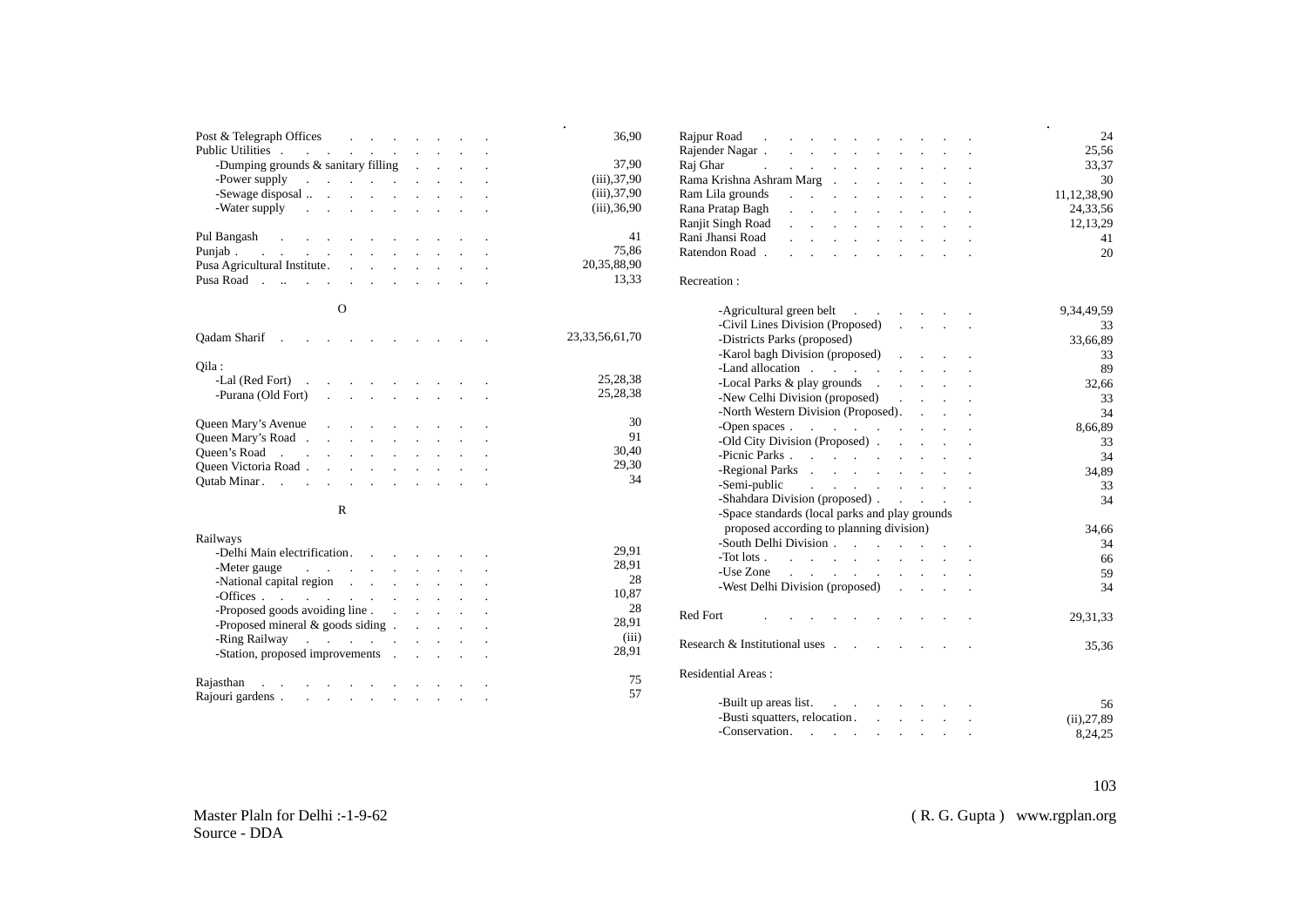| -Density average experience of the set of the set of the set of the set of the set of the set of the set of the set of the set of the set of the set of the set of the set of the set of the set of the set of the set of the  |  |  |  |  | 89                    |
|--------------------------------------------------------------------------------------------------------------------------------------------------------------------------------------------------------------------------------|--|--|--|--|-----------------------|
| -Density pattern                                                                                                                                                                                                               |  |  |  |  | 5,6                   |
| -Density pattern, existing and proposed.                                                                                                                                                                                       |  |  |  |  | 23, 24, 25            |
| -Group housing reserve that is a service of the service of the service of the service of the service of the service of the service of the service of the service of the service of the service of the service of the service o |  |  |  |  | 58                    |
| -Housing types for various densities (15,000                                                                                                                                                                                   |  |  |  |  |                       |
| population)                                                                                                                                                                                                                    |  |  |  |  | 72                    |
| -Housing cluster                                                                                                                                                                                                               |  |  |  |  | 7,65                  |
| - Jhggi Jhonpari Scheme                                                                                                                                                                                                        |  |  |  |  | 72                    |
| -Old City, redevelopment                                                                                                                                                                                                       |  |  |  |  | (ii), 6, 12, 23       |
|                                                                                                                                                                                                                                |  |  |  |  | 70,89                 |
| -Planning areas and the contract of the contract of the contract of the contract of the contract of the contract of the contract of the contract of the contract of the contract of the contract of the contract of the contra |  |  |  |  | 26,65                 |
| -Planning tiers (Urban Delhi)                                                                                                                                                                                                  |  |  |  |  | 65                    |
|                                                                                                                                                                                                                                |  |  |  |  | 8, 23, 24, 25, 89, 92 |
| -Rehabilitation                                                                                                                                                                                                                |  |  |  |  | 8,24,92               |
| -Rehabilitation colonies and a series of the series of the series of the series of the series of the series of the series of the series of the series of the series of the series of the series of the series of the series of |  |  |  |  | -5                    |
| -Relocation                                                                                                                                                                                                                    |  |  |  |  | (ii), 23, 24, 25      |
|                                                                                                                                                                                                                                |  |  |  |  | 54 to 58              |
|                                                                                                                                                                                                                                |  |  |  |  | 40                    |
| -Total land allocation                                                                                                                                                                                                         |  |  |  |  | 26,89                 |
| -Units $\cdots$ . The set of $\cdots$ is the set of $\cdots$                                                                                                                                                                   |  |  |  |  | 26,65                 |
|                                                                                                                                                                                                                                |  |  |  |  | 48 to 58              |
| Rewari                                                                                                                                                                                                                         |  |  |  |  | 21,89                 |
|                                                                                                                                                                                                                                |  |  |  |  | 30                    |
|                                                                                                                                                                                                                                |  |  |  |  |                       |
| Ring Towns:                                                                                                                                                                                                                    |  |  |  |  |                       |
|                                                                                                                                                                                                                                |  |  |  |  |                       |
| -Ballabgarh proposed development                                                                                                                                                                                               |  |  |  |  | $\overline{c}$        |
| -Bahadurgarh proposed development                                                                                                                                                                                              |  |  |  |  | $\overline{3}$        |
| -Economic base pattern suggested                                                                                                                                                                                               |  |  |  |  | $\mathbf{1}$          |
|                                                                                                                                                                                                                                |  |  |  |  |                       |

| 89                  | -Population decentralisation to Ring<br>$\mathcal{L}(\mathcal{L})$ and $\mathcal{L}(\mathcal{L})$ .                                                              | 1                     |
|---------------------|------------------------------------------------------------------------------------------------------------------------------------------------------------------|-----------------------|
| 5,6                 | -Population existing and proposed                                                                                                                                | 1,86                  |
| 23, 24, 25          |                                                                                                                                                                  |                       |
| 58                  | Roads:                                                                                                                                                           |                       |
| 72                  | -Ajmal Khan Road<br>and a state                                                                                                                                  | 12                    |
| 7.65                | -Alipur Road.<br>$\sim$<br>and a state                                                                                                                           | 24                    |
| 72                  | -Asaf Ali Road<br>$\mathbf{r} = \mathbf{r}$<br>$\mathbb{R}^{\mathbb{Z}^2}$                                                                                       | 12,13                 |
| $(ii)$ , 6, 12, 23  | -Badarpur Road.<br>$\mathbf{r}$                                                                                                                                  | 90                    |
| 70,89               | -Bahadurgarh Road<br>and the company<br>$\mathbf{r}$                                                                                                             | 15,24                 |
| 26,65               | -Bela Road<br>$\sim$<br>$\sim 10^{-11}$<br>and a strategic control of the                                                                                        | (iii)                 |
| 65                  | -Chelmsford Road.<br>and a state<br>$\mathbf{L} = \mathbf{L}$                                                                                                    | 29                    |
| ,23,24,25,89,92     | -Chitli Kabar Road<br>$\sim$<br>$\mathcal{L}^{\text{max}}$                                                                                                       | 40                    |
| 8,24,92             | -Chitra Gupta Road<br>$\mathbf{r}$<br>$\mathbf{L}$                                                                                                               | 30                    |
| 5                   | -Church Mission Road.                                                                                                                                            | ,29,40,88             |
| (ii), 23, 24, 25    | -Circular Road<br><b>Carl Carl</b>                                                                                                                               |                       |
| 54 to 58            | -College Road<br>$\mathcal{L}^{\text{max}}$ and $\mathcal{L}^{\text{max}}$                                                                                       | (iii), 11, 29, 87, 91 |
| 40                  |                                                                                                                                                                  | $(iii)$ , 29, 87, 91  |
| 26,89               | -Curzon Road.<br>and a state<br>$\mathbf{r}$                                                                                                                     | 23                    |
| 26,65               | -Deshbandhu Gupta Road                                                                                                                                           | $(i)$ , 15            |
| 48 to 58            | -Elgin Road<br>$\mathbf{r}$                                                                                                                                      | 29,40                 |
| 21,89               | -Esplanade Road                                                                                                                                                  | 40                    |
| 30                  | -Faiz Bazar Road.<br>and a strong of the state of                                                                                                                | 46                    |
|                     | -Ferozeshah Road.<br>and a strategic control of                                                                                                                  | $(iii)$ , 29, 91      |
|                     | -G.B. Road<br><b>Carl Carl</b><br>and a strategic control of the<br>$\mathbf{r}$                                                                                 | 14                    |
|                     | -Grand Trunk Road<br>and the company of the state of<br>$\ddot{\phantom{a}}$                                                                                     | 3,20,24,25,29,30      |
| 2                   |                                                                                                                                                                  | 31, 33, 37, 40        |
| 3                   | Idgah Road<br>$\cdot$                                                                                                                                            | 31                    |
| $\mathbf{1}$        | -Janpath                                                                                                                                                         | (ii).38               |
| $\mathbf{1}$        | -Kauriyapul Road.<br>$\mathbf{L}^{\text{max}}$ and $\mathbf{L}^{\text{max}}$                                                                                     | 30                    |
| $\overline{c}$      | -Keeling Road.                                                                                                                                                   | (ii), 12, 29, 91      |
| $\overline{c}$      | -Kitchner Road<br>$\sim$<br>$\mathbf{L}^{\text{max}}$<br>$\mathcal{L}^{\text{max}}$<br><b>Service</b><br>$\sim$                                                  | $(iii)$ , 24, 35      |
| $\overline{c}$      | -Lawrence Road.<br>$\mathbf{r} = \mathbf{r}$<br><b>Service</b> State<br>$\mathbf{r}$                                                                             | 20,31,88              |
| 3                   | -Link Road<br><b>Carl Corporation</b><br>and a strategic control of the state of                                                                                 | 30,40,92              |
| 32                  | -Lodi Road<br>the control of the control of the control of the control of the control of the control of                                                          | 10,87                 |
|                     | -Lini Road<br>the contract of the contract of<br>$\mathcal{L}^{\text{max}}$ and $\mathcal{L}^{\text{max}}$                                                       | 13                    |
| 1<br>$\overline{4}$ | -Lothian Road<br>$\sim$<br>$\mathbf{r}$<br>$\mathcal{L}^{\text{max}}$<br>$\mathcal{L}^{\text{max}}$<br>$\mathcal{L}^{\text{max}}$ and $\mathcal{L}^{\text{max}}$ | 29                    |
|                     | -Machli Bazar Road<br>$\mathbf{L}$<br>$\mathbf{L}$<br>$\sim$                                                                                                     | 40                    |
| 3                   | -Magazine Road.<br>$\ddot{\phantom{a}}$<br>$\sim 100$ km s $^{-1}$<br>and the control                                                                            | 33                    |
| $\mathbf{1}$        |                                                                                                                                                                  |                       |

104

Master Plaln for Delhi :-1-9-62 Source - DDA

Employment, Governmental . . . . . . . -Employment Industrial . . . . . . . -Faridabad proposed development . . . . . -Ghaziabad proposed development . . . . . . . . -Gurgaon proposed development . . . . . -Highway connections . . . . . . . -Land requirements. . . . . . . . . -Land use plan proposed . . . . . . . -Loni proposed development . . . . . . -Location . . . . . . . . . . -Narela, proposed development . . . . .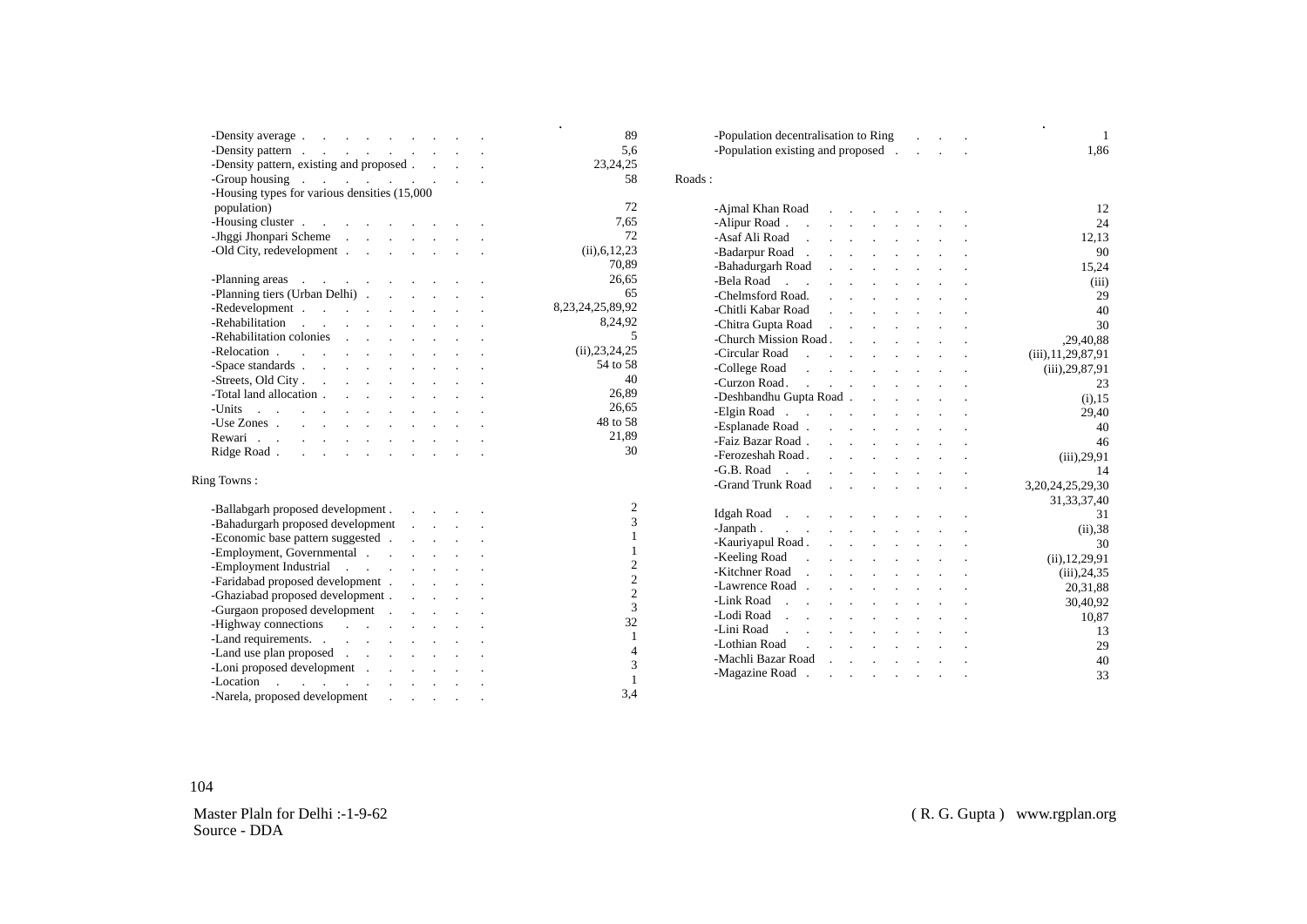|                                                                                 |                      |                                                      |                                |                                                                                                                   |                              |                                                           |                                     |         | 24,33                             |
|---------------------------------------------------------------------------------|----------------------|------------------------------------------------------|--------------------------------|-------------------------------------------------------------------------------------------------------------------|------------------------------|-----------------------------------------------------------|-------------------------------------|---------|-----------------------------------|
| -Mata Sundari Road.                                                             |                      |                                                      | $\mathcal{L}^{\text{max}}$ and | $\sim$                                                                                                            | $\mathcal{L}^{\text{max}}$   | $\ddot{\phantom{a}}$                                      |                                     |         | 87                                |
| -Matia Mahal Road.                                                              |                      | $\mathbf{L}$                                         | $\mathcal{L}^{\pm}$            | $\sim$                                                                                                            |                              | $\mathcal{L}^{\text{max}}$ and                            |                                     |         | 40                                |
| -Mathura Road<br><b>Carl Carl</b>                                               |                      | $\mathbf{r}$                                         | $\sim 10^{-1}$                 | $\ddot{\phantom{a}}$                                                                                              | $\mathbf{r}$                 |                                                           |                                     |         | (iii), 3, 9, 15, 19, 20           |
|                                                                                 |                      |                                                      |                                |                                                                                                                   |                              |                                                           |                                     |         | 22, 24, 29, 30, 35, 88, 91        |
| -Maulana Azad Road                                                              |                      | $\overline{a}$                                       | $\sim$ 100 $\mu$               |                                                                                                                   |                              |                                                           | the contract of the contract of the |         | 38                                |
| -Mehpalpur Road.                                                                | $\sim 10$            |                                                      |                                | and a strategic                                                                                                   |                              |                                                           | and a strategic state               |         | 82                                |
| -Mehrauli Road                                                                  |                      |                                                      | $\sim$ $\sim$                  | $\ddot{\phantom{0}}$                                                                                              | $\ddot{\phantom{a}}$         | $\sim 100$ km s $^{-1}$                                   | $\ddot{\phantom{0}}$                |         | (ii), 30, 35, 92                  |
| -Minto Road.<br><b>Contract Contract</b>                                        |                      | $\ddot{\phantom{0}}$                                 | $\ddot{\phantom{a}}$           | $\ddot{\phantom{0}}$                                                                                              | $\ddot{\phantom{0}}$         | $\ddot{\phantom{a}}$                                      |                                     |         | 11, 12, 13, 30                    |
| -Mundhewalan Road.                                                              |                      | <b>Contract Contract</b>                             |                                | $\mathbf{r}$                                                                                                      | $\overline{a}$               | $\sim$                                                    |                                     |         | 30                                |
| -Nai Sarak                                                                      |                      |                                                      |                                |                                                                                                                   | $\ddot{\phantom{a}}$         | $\sim$ $\sim$                                             |                                     |         | 40                                |
| -Najafgarh Road.                                                                |                      |                                                      |                                |                                                                                                                   |                              |                                                           |                                     |         | 14, 17, 20, 21, 25,               |
|                                                                                 |                      |                                                      |                                |                                                                                                                   |                              |                                                           |                                     |         | 41,80,87                          |
| -National Highway by-pass                                                       |                      |                                                      |                                |                                                                                                                   |                              | <b>All Cards</b>                                          |                                     |         | 24, 29, 30, 31, 37, 92            |
| -New Jail Road                                                                  |                      |                                                      |                                | $\mathbf{r}$                                                                                                      | $\mathbf{r}$                 |                                                           |                                     |         | 14                                |
| -Park Street.                                                                   |                      | $\mathbb{R}^2$ . The set of $\mathbb{R}^2$           |                                | $\ddot{\phantom{a}}$                                                                                              | $\ddot{\phantom{a}}$         | $\overline{a}$                                            |                                     |         | 29                                |
| -Parliament Street.                                                             |                      |                                                      |                                | $\ddot{\phantom{0}}$                                                                                              | $\ddot{\phantom{a}}$         | $\ddot{\phantom{a}}$                                      | $\sim$ $\sim$                       |         | 9, 10, 11, 12, 13, 23,            |
|                                                                                 |                      |                                                      |                                |                                                                                                                   |                              |                                                           |                                     |         | 29,87,91                          |
| -Patel Road.<br><b>Contractor</b>                                               |                      |                                                      |                                | $\sim$                                                                                                            | $\cdot$                      |                                                           |                                     |         | 29,30,92                          |
| -Queen Victoria Road.                                                           |                      | $\mathbf{r}$                                         |                                | $\mathbb{R}^2$                                                                                                    | $\ddot{\phantom{a}}$         |                                                           |                                     |         | 29,30                             |
| -Queen Mary's Avenue                                                            |                      | $\overline{a}$                                       | $\sim$                         | $\sim$                                                                                                            | $\ddot{\phantom{a}}$         | $\mathbf{r}$                                              |                                     |         | 30                                |
| -Queen Mary's Road.                                                             |                      | $\ddot{\phantom{a}}$                                 |                                | <b>Contract Contract</b>                                                                                          | $\ddot{\phantom{a}}$         |                                                           |                                     |         | 91                                |
| -Oueen' Road                                                                    |                      |                                                      |                                |                                                                                                                   |                              |                                                           |                                     |         | 30,40                             |
| -Rajpur Road<br>$\mathcal{A}=\mathcal{A}=\mathcal{A}=\mathcal{A}=\mathcal{A}$ . |                      |                                                      |                                |                                                                                                                   | $\ddot{\phantom{a}}$         |                                                           |                                     |         | 24                                |
| -Rama Krishna Ashram Marg.                                                      |                      |                                                      |                                | $\sim$                                                                                                            | $\ddot{\phantom{a}}$         |                                                           |                                     |         | 30                                |
| -Ranjit Singh Road                                                              |                      |                                                      |                                | $\ddot{\phantom{a}}$                                                                                              | $\mathbf{r}$                 | $\mathbf{r}$                                              |                                     |         | 12,13,29                          |
| -Rani Jhansi Road                                                               |                      | $\mathcal{L}^{\text{max}}$ .                         |                                |                                                                                                                   | $\ddot{\phantom{a}}$         |                                                           |                                     |         | 41                                |
| -Ratendone Road.                                                                |                      |                                                      |                                | $\ddot{\phantom{a}}$                                                                                              |                              |                                                           |                                     |         | 20                                |
|                                                                                 |                      | <b>Contract Contract</b>                             |                                | $\ddot{\phantom{a}}$                                                                                              | $\ddot{\phantom{a}}$         | $\ddot{\phantom{a}}$                                      | $\mathcal{L}^{\text{max}}$          |         | 30                                |
| -Ridge Road                                                                     |                      | $\mathcal{L}^{\text{max}}(\mathcal{L}^{\text{max}})$ |                                | $\ddot{\phantom{a}}$                                                                                              | $\ddot{\phantom{0}}$         | $\Box$                                                    |                                     |         | $(iii)$ , 14, 15, 20, 21, 25, 29, |
| -Ring Road.<br>$\ddot{\phantom{a}}$                                             |                      | and the contract of the con-                         |                                |                                                                                                                   | $\mathcal{L}^{\text{max}}$ . |                                                           |                                     |         | 30, 35, 79, 88, 91                |
|                                                                                 |                      |                                                      |                                |                                                                                                                   |                              |                                                           |                                     |         | (ii), 14, 15, 20, 21, 25, 29      |
| -Rohtak Road                                                                    |                      |                                                      |                                |                                                                                                                   |                              |                                                           |                                     |         | 30,31,81,8891,92                  |
|                                                                                 |                      |                                                      |                                |                                                                                                                   |                              |                                                           |                                     |         |                                   |
| - Roshnara Road.                                                                |                      | $\ddot{\phantom{0}}$                                 | $\ddot{\phantom{0}}$           | $\blacksquare$                                                                                                    | $\overline{\phantom{a}}$     | $\blacksquare$                                            |                                     |         | 17, 18, 40, 78, 88                |
| -School Lane .                                                                  | $\ddot{\phantom{a}}$ | $\ddot{\phantom{a}}$                                 | $\sim 10^{-11}$                | $\mathcal{L}^{\text{max}}$                                                                                        | $\mathcal{L}^{\text{max}}$   | $\epsilon$                                                |                                     |         | 29                                |
| -Shahjahan $\mbox{\sf Road}$ .                                                  | $\mathbf{r}$         |                                                      | $\ddot{\phantom{a}}$           | $\ddot{\phantom{0}}$                                                                                              | $\ddot{\phantom{a}}$         |                                                           |                                     |         | 11                                |
| -Shankar Road                                                                   |                      | $\mathbf{r}$                                         | $\ddot{\phantom{a}}$           | $\ddot{\phantom{a}}$                                                                                              | $\mathbf{L}$                 | $\sim$                                                    | $\ddot{\phantom{0}}$                |         | 20,30                             |
| -Talkotora Road                                                                 |                      |                                                      |                                | $\mathbf{L}$                                                                                                      |                              | $\mathcal{L}^{\text{max}}$ and $\mathcal{L}^{\text{max}}$ | $\mathbf{L}$                        |         | 29,30                             |
| -Thompson Road                                                                  |                      |                                                      |                                |                                                                                                                   |                              |                                                           |                                     |         |                                   |
| -Arterial-cycle tracks.                                                         |                      |                                                      |                                | $\mathcal{L}^{\mathcal{A}}$ and $\mathcal{L}^{\mathcal{A}}$ are the set of the set of $\mathcal{L}^{\mathcal{A}}$ |                              |                                                           | $\mathcal{L}^{\text{max}}$          | $\cdot$ | 30                                |
| -Intersection improvements. .                                                   |                      |                                                      |                                | $\sim 100$                                                                                                        | $\sim 100$                   | $\bullet$ .                                               |                                     |         | 30                                |

| 24,33                                     | -Old City proposed rights of way of roads .  |                                                                             |                            |                            | 40                         |                                |                      |              |                                               |                                    |
|-------------------------------------------|----------------------------------------------|-----------------------------------------------------------------------------|----------------------------|----------------------------|----------------------------|--------------------------------|----------------------|--------------|-----------------------------------------------|------------------------------------|
| 87                                        | -Proposals                                   | $\mathcal{A}$ and $\mathcal{A}$ are all the set of the set of $\mathcal{A}$ |                            |                            | 39,30,91                   |                                |                      |              |                                               |                                    |
| 40                                        | -Road grade separation with railways         |                                                                             |                            |                            | 30,92                      |                                |                      |              |                                               |                                    |
| iii), 3, 9, 15, 19, 20<br>,29,30,35,88,91 | -Standards for streets in residential areas. |                                                                             |                            |                            |                            |                                |                      |              |                                               | 69                                 |
| 38                                        | Rohtak.<br>$\mathcal{L}^{\mathcal{L}}$       |                                                                             |                            |                            |                            |                                |                      |              |                                               | 21,87                              |
| 82                                        | Roop Nagar                                   |                                                                             |                            |                            |                            |                                |                      |              |                                               | 24                                 |
| (ii), 30, 35, 92                          | Roshnara Gardens                             | and a state                                                                 |                            |                            |                            | and a state                    |                      |              |                                               | 33                                 |
| 11, 12, 13, 30                            | Rural Delhi<br>$\mathcal{L}^{\text{max}}$    | and a strategic control of the                                              |                            |                            |                            |                                |                      | $\sim 100$   | $\mathcal{L}^{\mathcal{L}}$                   | 93                                 |
| 30                                        |                                              |                                                                             |                            |                            |                            |                                |                      |              |                                               | 59,93                              |
| 40                                        |                                              |                                                                             | S                          |                            |                            |                                |                      |              |                                               |                                    |
| 14, 17, 20, 21, 25,<br>41,80,87           | Sadar Bazar                                  | and the company of the com-                                                 |                            |                            |                            |                                |                      |              |                                               | 8,11,15,23,56,61<br>70,88          |
| ,29,30,31,37,92                           | Safdarjang Airport                           |                                                                             |                            |                            |                            |                                |                      |              |                                               | 30, 32, 33, 91                     |
| 14                                        | Safdarjang Hospital                          |                                                                             |                            | $\mathcal{L}^{\text{max}}$ |                            | $\ddot{\phantom{a}}$           |                      |              |                                               |                                    |
| 29                                        |                                              | $\mathbf{r}$                                                                | $\mathcal{L}^{\text{max}}$ | $\mathcal{L}^{\text{max}}$ | $\mathcal{L}^{\text{max}}$ | $\mathcal{L}^{\text{max}}$     | $\ddot{\phantom{a}}$ |              |                                               | 10,87                              |
| 10, 11, 12, 13, 23,                       | Safdarjang tomb.                             | $\mathbf{L}$                                                                | $\mathbf{L}$               | $\mathbf{L}$               | $\mathbf{r}$               | $\mathbb{Z}^{\mathbb{Z}}$      |                      |              |                                               | 33                                 |
| 29,87,91                                  | Sahibabad<br>$\mathbf{r}$                    | <b>Contractor</b>                                                           |                            | $\sim$                     |                            | and the company                |                      | $\sim$       | $\sim$                                        | 28,29,91                           |
| 29,30,92                                  | Sapru House<br>$\ddot{\phantom{a}}$          |                                                                             |                            |                            | $\cdot$                    | $\ddot{\phantom{a}}$           |                      |              |                                               | 38,90                              |
| 29,30                                     | Sarai Rohilla<br>$\mathbf{r}$                |                                                                             | $\mathcal{L}^{\text{max}}$ | $\mathbf{L}$               |                            |                                |                      |              |                                               | (ii), 14, 17, 18, 20               |
| 30                                        |                                              |                                                                             |                            |                            |                            |                                |                      |              |                                               | 33,56,79,88                        |
| 91                                        | School Lane                                  |                                                                             |                            |                            |                            |                                |                      |              |                                               | 29                                 |
| 30,40                                     | Schools                                      |                                                                             |                            |                            |                            |                                |                      |              |                                               |                                    |
| 24                                        | -Higher Secondary                            |                                                                             |                            |                            |                            | and a strategic control of the |                      |              |                                               | 34, 35, 65, 66, 89                 |
| 30                                        | -Pre-Primary                                 |                                                                             |                            |                            |                            | and a strategic and            |                      | $\mathbf{L}$ | $\mathcal{L}^{\text{max}}$                    | 34,66,90                           |
| 12,13,29                                  | -Primary                                     | <b>Contractor</b>                                                           |                            |                            |                            |                                |                      |              | and a strong control of the strong strong and | 34,66,90                           |
| 41                                        | -Space Standards.                            |                                                                             |                            |                            |                            | and a strategic control of the |                      |              |                                               | 34, 35, 65, 66, 89                 |
| 20                                        |                                              |                                                                             |                            |                            |                            |                                |                      |              |                                               |                                    |
| 30                                        | Sewa Nagar                                   | and the state of the state of the                                           |                            |                            |                            |                                |                      |              |                                               | 30                                 |
| 15, 20, 21, 25, 29,                       | Sewage disposal.                             |                                                                             |                            |                            |                            | <u>.</u>                       |                      |              |                                               | $(iii)$ , 37, 90                   |
|                                           | Shadipur Khampur                             | <b>Contractor</b>                                                           |                            |                            |                            | and the company of             |                      |              | $\mathcal{L}^{\mathcal{L}}$                   | 23                                 |
| 30, 35, 79, 88, 91                        | Shahdara<br>$\sim$ 100 $\sim$                |                                                                             |                            |                            |                            |                                |                      |              |                                               | $(iii)$ , 2, 12, 13, 15, 16, 19 to |
| ,15,20,21,25,29                           |                                              |                                                                             |                            |                            |                            |                                |                      |              |                                               | 22, 25, 28, 57, 61, 86, 87, 88     |
| 0,31,81,8891,92                           | Shahdara-division                            |                                                                             |                            |                            |                            | <b>Contract Contract</b>       |                      |              |                                               | 25, 33, 35, 36, 64                 |
| 17, 18, 40, 78, 88                        | Shahdara Road.                               |                                                                             | $\sim$                     | $\mathcal{L}^{\text{max}}$ | $\mathcal{L}^{\pm}$        | $\sim$                         | $\ddot{\phantom{a}}$ |              | <b>All Control</b>                            | 11                                 |
| 29<br>11                                  | Shakti Nagar                                 |                                                                             |                            |                            |                            |                                |                      |              |                                               | 24,56                              |
|                                           | Shakurbasti<br>$\mathcal{L}^{\text{max}}$    |                                                                             |                            |                            |                            | $\mathbf{r}$                   | $\mathbf{r}$         |              |                                               | 13,28                              |
| 20,30                                     | Shalimar Gardens                             |                                                                             |                            |                            | $\mathbf{r}$               |                                | <b>Service</b>       | $\mathbf{L}$ | $\mathcal{L}^{\text{max}}$                    | 10,13                              |
| 29,30                                     | Shankar Market.                              |                                                                             | $\mathbf{r}$               | $\mathcal{L}^{\text{max}}$ |                            |                                |                      |              | and the company of the company of             | 18,88                              |
|                                           | Shakar Road                                  |                                                                             |                            |                            | $\Box$                     | $\sim$ $\sim$                  | <b>Contractor</b>    |              |                                               | 29,30                              |
| 30                                        |                                              |                                                                             |                            |                            |                            |                                |                      |              |                                               |                                    |
| 30                                        | Shopping:                                    |                                                                             |                            |                            |                            |                                |                      |              |                                               |                                    |
|                                           |                                              |                                                                             |                            |                            |                            |                                |                      |              |                                               |                                    |

-Facilities at various tiers of planning areas . .

66,67

105

Master Plaln for Delhi :-1-9-62 Source - DDA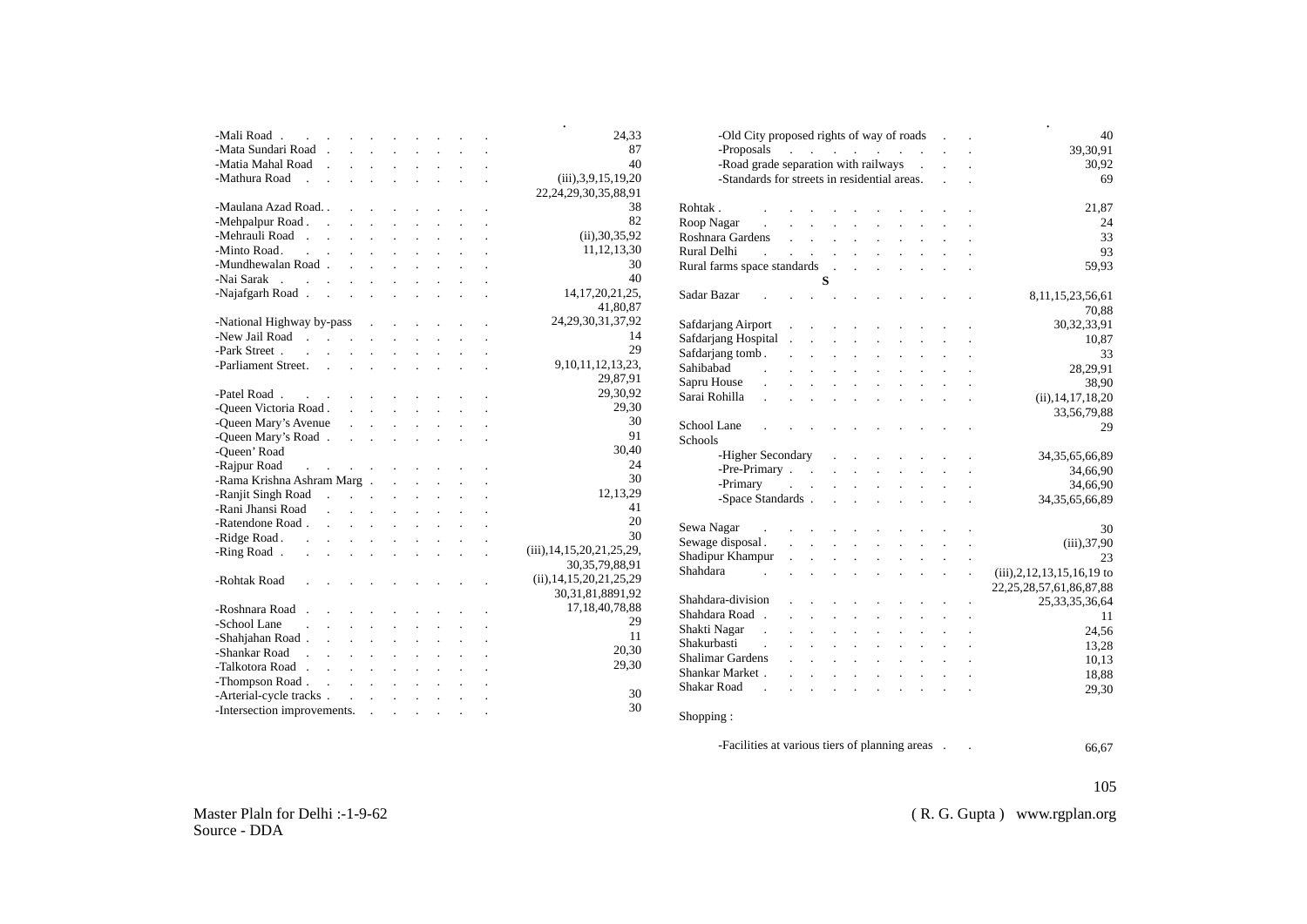| - Retail, space standards in zonal development plans .                                                                                                                                                                         | 67                |
|--------------------------------------------------------------------------------------------------------------------------------------------------------------------------------------------------------------------------------|-------------------|
| -Retail, use zone example and the set of the set of the set of the set of the set of the set of the set of the set of the set of the set of the set of the set of the set of the set of the set of the set of the set of the s | 50,60,61          |
| Siri, and a series of the series of the series of the series of the series of the series of the series of the series of the series of the series of the series of the series of the series of the series of the series of the  | 34, 37, 38        |
|                                                                                                                                                                                                                                | 20.21             |
| Slums improvement                                                                                                                                                                                                              | 26.27             |
| Slum clearance                                                                                                                                                                                                                 | 7.93              |
| Social and cultural centres and the contract of the contract of the contract of the contract of the contract of the contract of the contract of the contract of the contract of the contract of the contract of the contract o | (iii), 37, 38, 90 |
| Sonepat                                                                                                                                                                                                                        | 29,32,91          |
|                                                                                                                                                                                                                                | 26.34.35.36.64    |

| Space standards:                                                                                                                                                                                                               |                        |
|--------------------------------------------------------------------------------------------------------------------------------------------------------------------------------------------------------------------------------|------------------------|
| -Commercial<br>$\mathbf{r} = \mathbf{r} \cdot \mathbf{r}$ , where $\mathbf{r} = \mathbf{r} \cdot \mathbf{r}$<br><b>Contractor</b>                                                                                              | 60,61,62               |
| -Coverages                                                                                                                                                                                                                     | 9,55,59,60,61,62       |
|                                                                                                                                                                                                                                | 17,62                  |
|                                                                                                                                                                                                                                | 9.60                   |
| -Group housing reserve that the contract of the contract of the contract of the contract of the contract of the contract of the contract of the contract of the contract of the contract of the contract of the contract of th | 58                     |
| -Industry & Manufacturing                                                                                                                                                                                                      | 18, 20, 21, 62, 63     |
|                                                                                                                                                                                                                                | 63,90                  |
| -Other community facilities                                                                                                                                                                                                    | 68                     |
| -Parks $\&$ playgrounds $\qquad \qquad$                                                                                                                                                                                        | 66                     |
| -Residential                                                                                                                                                                                                                   | 54 to 58               |
| -Rural farms.<br>and a strategic control of the                                                                                                                                                                                | 59                     |
| -Schools                                                                                                                                                                                                                       | 34, 35, 65, 66         |
| -Shopping<br>$\Delta \sim 10^4$                                                                                                                                                                                                | 67                     |
| -Special standards Old city.                                                                                                                                                                                                   | 70                     |
| -Streets $\qquad \qquad \ldots \qquad \qquad \ldots \qquad \qquad \ldots$                                                                                                                                                      | 69                     |
|                                                                                                                                                                                                                                |                        |
| Stone quarries $\&$ crushing. $\qquad \qquad$ .                                                                                                                                                                                | 21,82,88               |
|                                                                                                                                                                                                                                | 15                     |
| Storage grain the contract of the state of the state of the state of the state of the state of the state of the state of the state of the state of the state of the state of the state of the state of the state of the state  | 15                     |
|                                                                                                                                                                                                                                |                        |
| Sub-central business districts :                                                                                                                                                                                               |                        |
|                                                                                                                                                                                                                                |                        |
| -Area and location                                                                                                                                                                                                             | 13<br>12               |
| -Development .<br>and the company of the company of the                                                                                                                                                                        |                        |
|                                                                                                                                                                                                                                |                        |
| Sub-district centres :                                                                                                                                                                                                         | 14                     |
| Area and location.<br>$\mathbf{r}$<br>and the contract of the state of                                                                                                                                                         | 13                     |
| Development<br>the contract of the contract of the contract of<br>$\sim 10$                                                                                                                                                    |                        |
| Subzimandi.                                                                                                                                                                                                                    | 14, 28, 56, 61, 70, 88 |
|                                                                                                                                                                                                                                | 10,11,87               |
| Supreme Court.<br>and a strong state of the state                                                                                                                                                                              |                        |

| Tagore Memorial Theatre                                                                                                                                                                                                       | 38               |
|-------------------------------------------------------------------------------------------------------------------------------------------------------------------------------------------------------------------------------|------------------|
| Talkatora Road.                                                                                                                                                                                                               | 29,30            |
| Teliwara<br>$\ddot{\phantom{a}}$                                                                                                                                                                                              | $(iii)$ , 14,88  |
| Third Five Year Plan<br>$\blacksquare$                                                                                                                                                                                        | 33               |
| Tilak Nagar .<br>$\ddot{\phantom{a}}$<br>$\ddot{\phantom{a}}$<br>$\ddot{\phantom{0}}$                                                                                                                                         | 14,56,78         |
| Tihar.<br>$\mathcal{L}^{\text{max}}$<br>$\ddot{\phantom{a}}$<br>$\ddot{\phantom{a}}$                                                                                                                                          | 14,19            |
| Tis Hazari Courts<br>$\mathcal{L}^{\text{max}}$<br>$\ddot{\phantom{a}}$<br>$\ddot{\phantom{a}}$                                                                                                                               | 11,91            |
| Tot-lots<br>and the company<br>$\ddot{\phantom{0}}$<br>$\ddot{\phantom{a}}$<br>$\ddot{\phantom{0}}$                                                                                                                           | 66               |
| Town Planning Organization<br>$\ddot{\phantom{a}}$<br>$\ddot{\phantom{a}}$                                                                                                                                                    | $($ $\Gamma$     |
| Transportation & Traffic:                                                                                                                                                                                                     |                  |
| -Airport sits, recommendations                                                                                                                                                                                                | 32,90            |
| -Circulation, Old City                                                                                                                                                                                                        | 27               |
| -Circulation system planning                                                                                                                                                                                                  | 8                |
|                                                                                                                                                                                                                               | 28               |
| -Co-ordination traffic<br>-Department traffic proposed                                                                                                                                                                        | 31,92            |
| -D.T.U. bus terminal sites<br>$\mathbf{r}$                                                                                                                                                                                    | 31,92            |
| -Goods parcel terminal and parking sites.                                                                                                                                                                                     | (iii), 31, 90    |
| -Mass transport proposals example and the set of the set of the set of the set of the set of the set of the set of the set of the set of the set of the set of the set of the set of the set of the set of the set of the set | 31,92            |
| -Passengers bus terminal and parking area location                                                                                                                                                                            | $(iii)$ , 30     |
| -Proposed arterial cycle tracks and parking                                                                                                                                                                                   | 30,92            |
| -Proposed right of way in the Old City                                                                                                                                                                                        | 40               |
| -Railways, recommendations<br>$\mathcal{L}^{\mathcal{L}}$                                                                                                                                                                     | $(iii)$ , 28, 91 |
| -Regional highway proposals<br>$\sim$                                                                                                                                                                                         | 32,91            |
| -Road grade separation with railways                                                                                                                                                                                          | 30,92            |
| -Road inter-section improvements                                                                                                                                                                                              | 30               |
| $\mathcal{L}^{\text{max}}$ .                                                                                                                                                                                                  | 29,30,91         |
| -Staggering of work hours                                                                                                                                                                                                     | 31,92            |
| Tughlakabad                                                                                                                                                                                                                   | 89               |
| Turkman Gate<br>$\ddot{\phantom{a}}$<br>$\mathbb{Z}^{\mathbb{Z}}$<br>$\ddot{\phantom{0}}$<br>$\Box$<br>$\blacksquare$<br>$\cdot$                                                                                              | 40               |

#### 106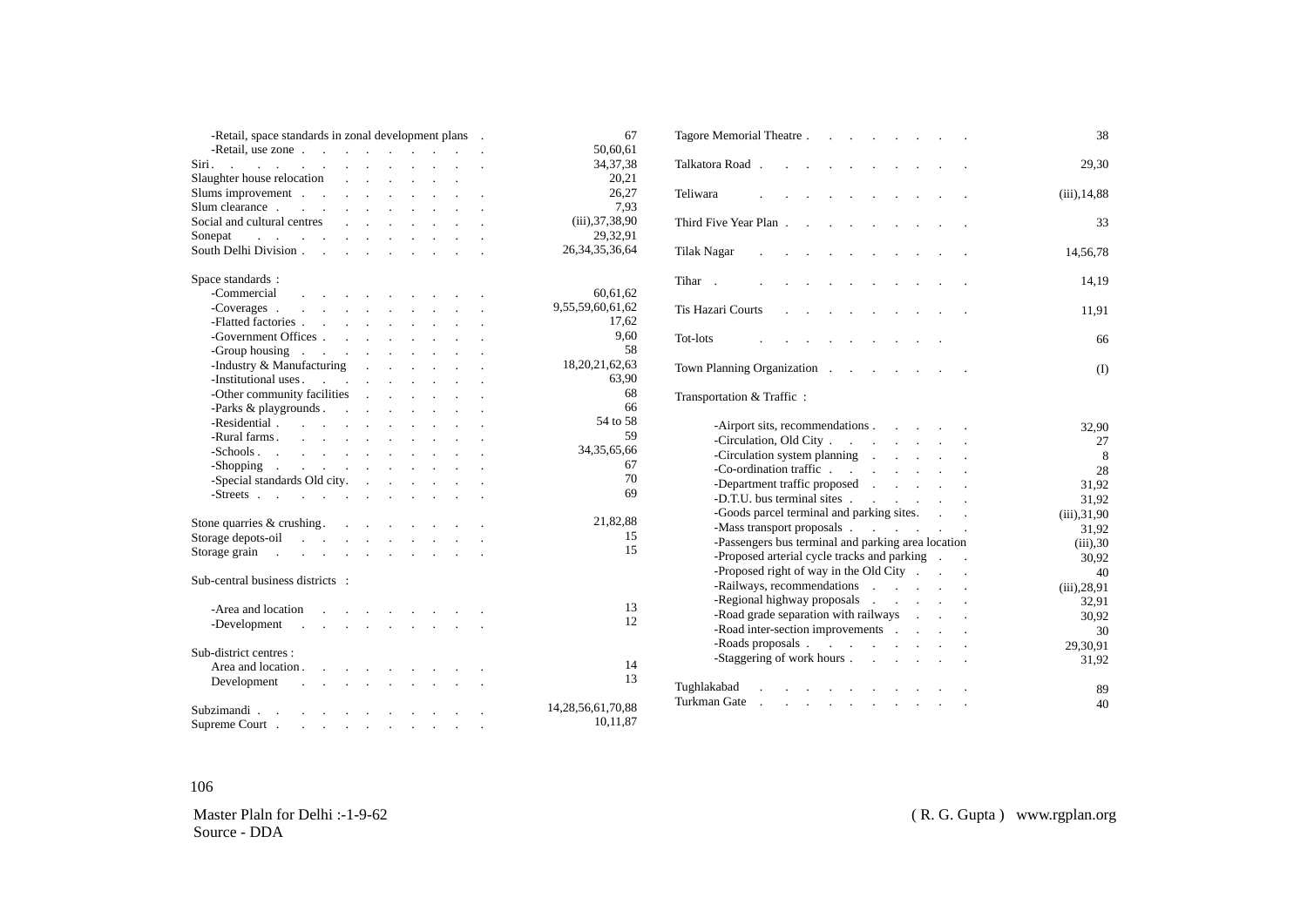| $\mathbf{U}$                                                                                                                                                                                                                   | $\ddotsc$<br>PAGE    |                                                                                                                                                                                                                                | $\ddotsc$<br>PAGE  |
|--------------------------------------------------------------------------------------------------------------------------------------------------------------------------------------------------------------------------------|----------------------|--------------------------------------------------------------------------------------------------------------------------------------------------------------------------------------------------------------------------------|--------------------|
| Union Public Service Commission.                                                                                                                                                                                               | 10.11                | -Warehousing $&$ storage depots, characteristics                                                                                                                                                                               | 53,62              |
| University centres, existing $&$ proposed. $\cdots$                                                                                                                                                                            | 35                   | -Wholesale, characteristics & space standards.                                                                                                                                                                                 | 51,61              |
| University of Delhi                                                                                                                                                                                                            | 35                   | -Work-cum-industrial centres, characteristic &                                                                                                                                                                                 |                    |
| Upper Ridge<br>the contract of the contract of the contract of                                                                                                                                                                 | 34                   | space standards                                                                                                                                                                                                                | 51,62              |
| Urban area deficiencies and a contract of the contract of the contract of the contract of the contract of the contract of the contract of the contract of the contract of the contract of the contract of the contract of the  | 5                    |                                                                                                                                                                                                                                |                    |
| Urban land use plan characteristics.                                                                                                                                                                                           | 5                    | <b>Uttar Pradesh</b><br>the contract of the contract of the contract of the contract of the contract of the contract of the contract of                                                                                        | 2,75,86,89,91      |
| Urban renewal & redevelopment :                                                                                                                                                                                                |                      |                                                                                                                                                                                                                                |                    |
| -Conservation area conservation area conservation area conservation area conservations of the conservation of the conservation of the conservation of the conservation of the conservation of the conservation of the conserva | 8, 24, 25, 92        |                                                                                                                                                                                                                                | 38                 |
|                                                                                                                                                                                                                                | 87,92,93             | Vijay Chowk<br>the contract of the contract of the contract of                                                                                                                                                                 | 33                 |
|                                                                                                                                                                                                                                | 8, 24, 25, 92        | Vijay Nagar<br>and a straightful contract and a straight and                                                                                                                                                                   | 24                 |
|                                                                                                                                                                                                                                | 8,24,92              | Vijay Nagar<br>the company of the company of the company of                                                                                                                                                                    | 14,30              |
| -Old City redevelopment                                                                                                                                                                                                        | 6,12,23,89           |                                                                                                                                                                                                                                |                    |
|                                                                                                                                                                                                                                |                      | W                                                                                                                                                                                                                              |                    |
| Urban Villages.<br>the contract of the contract of the con-                                                                                                                                                                    | (ii), 27, 49, 92, 93 | <b>Walled City</b><br>and a straightful contract and a straight and                                                                                                                                                            | 70                 |
| Urbanizable area upto 1981                                                                                                                                                                                                     | 38,86                | Warehousing<br>designed to the control of the control of the                                                                                                                                                                   | 15                 |
|                                                                                                                                                                                                                                |                      | Water Supply<br>designed to the control of the control of the                                                                                                                                                                  | $(ii)$ , 36, 90    |
| Use Zones:                                                                                                                                                                                                                     |                      |                                                                                                                                                                                                                                | 26, 34, 35, 36, 64 |
|                                                                                                                                                                                                                                |                      | Work Centres, decentralisation.                                                                                                                                                                                                | 9                  |
| -Agricultural, characteristics<br>and the company of the company of                                                                                                                                                            | 49.59                |                                                                                                                                                                                                                                |                    |
| -Criteria.                                                                                                                                                                                                                     | 44,45                | Working Force:                                                                                                                                                                                                                 |                    |
| -Extensive manufacturing, characteristics & space                                                                                                                                                                              |                      |                                                                                                                                                                                                                                |                    |
| standards<br>the contract of the contract of the contract of                                                                                                                                                                   | 52,63                | -Government (Urban Delhi)                                                                                                                                                                                                      | 9                  |
| - Extractive industry, characteristics                                                                                                                                                                                         | 52                   | -Government (Ring Towns)<br>and a strong and a                                                                                                                                                                                 | 1,2,9              |
| -Flatted factories, characteristics & space standards                                                                                                                                                                          | 51,62                | -Industrial (Urban Delhi).<br>and the state of the state of                                                                                                                                                                    | 17                 |
| -Government offices, characteristics & spacestandards                                                                                                                                                                          | 53,60                | -Industrial (Ring Towns)                                                                                                                                                                                                       | 1,2                |
| -Light industry & service industry, characteristics and                                                                                                                                                                        |                      |                                                                                                                                                                                                                                |                    |
| space standards.                                                                                                                                                                                                               | 52,63                | Wazirabad                                                                                                                                                                                                                      |                    |
| -Public $\&$ semi-public facilities, characteristics. $\qquad$ .                                                                                                                                                               | 53                   | the contract of the contract of the contract of the contract of the contract of the contract of the contract of<br>Wazirabad Barrag<br>and a straightful contract and a straight                                               | 29,32,36           |
| -Recreational characteristics                                                                                                                                                                                                  | 53                   | Wazirpur Village.<br>design and a state of the state of the                                                                                                                                                                    | 25,91              |
| -Residential, characteristics and space standards.                                                                                                                                                                             | 48, 49, 54, 59       | Wellesley Road.<br>the control of the control of the control of                                                                                                                                                                | 13,20,78           |
| -Retail shopping, characteristics and space standards .                                                                                                                                                                        | 60,61                | Western Yamuna Canal (1996) and the contract of the contract of the contract of the contract of the contract of the contract of the contract of the contract of the contract of the contract of the contract of the contract o | 30                 |
| -Rural, Characteristics<br>and the company of the company                                                                                                                                                                      | 49,59                |                                                                                                                                                                                                                                | 29,91              |
| -Special industry, characteristics and space standards.                                                                                                                                                                        | 52,62                |                                                                                                                                                                                                                                |                    |
|                                                                                                                                                                                                                                |                      | Wireless & transmitting station sites<br>the company of the company of                                                                                                                                                         | 37                 |

107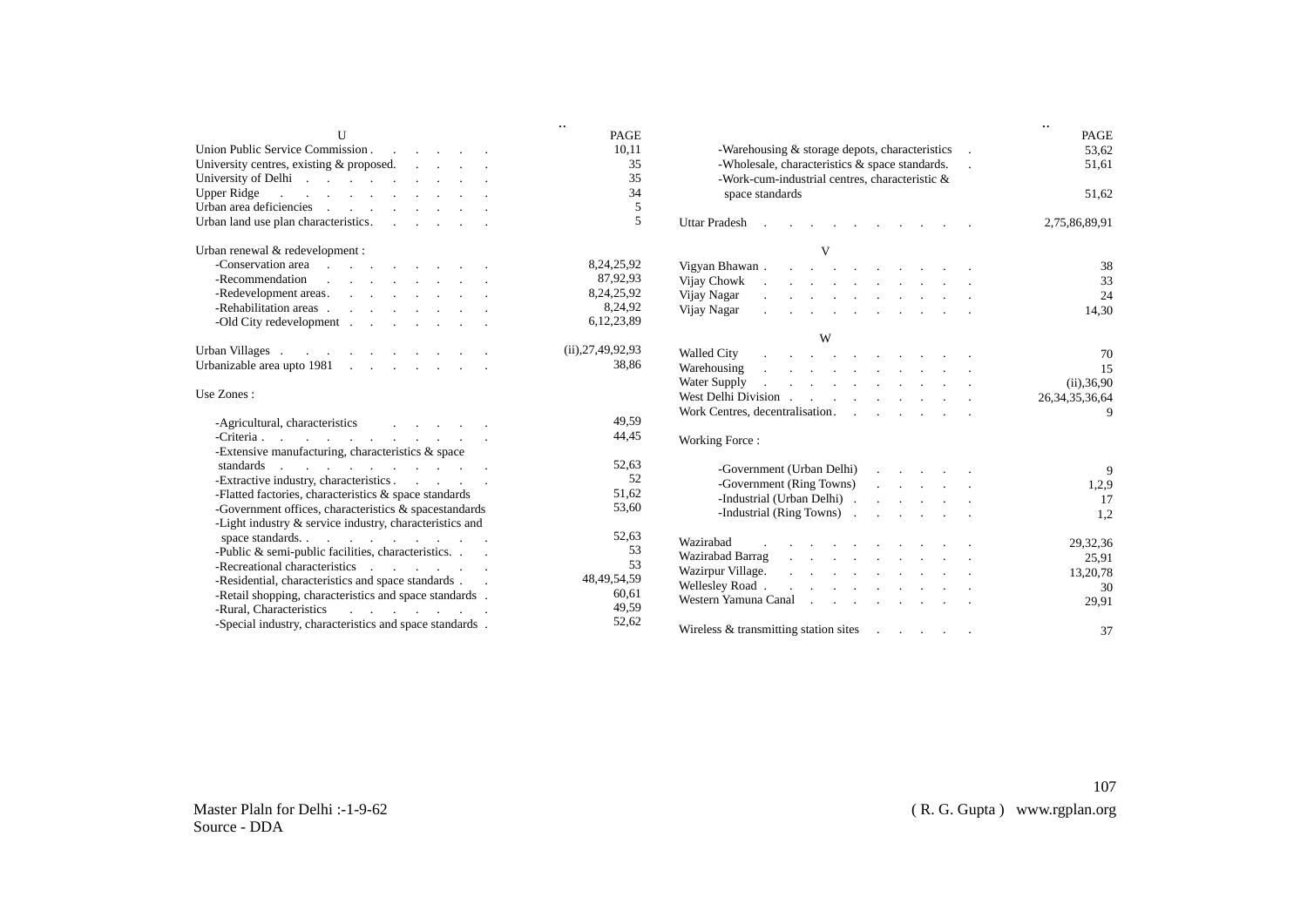|                                                                                                                                                                                                                                | PAGE                 |                                                                                                                                                                                                                                | PAGE                     |
|--------------------------------------------------------------------------------------------------------------------------------------------------------------------------------------------------------------------------------|----------------------|--------------------------------------------------------------------------------------------------------------------------------------------------------------------------------------------------------------------------------|--------------------------|
| Yamuna Bridge.                                                                                                                                                                                                                 | 30,32,91             | -Planning division.                                                                                                                                                                                                            | 64,65,66                 |
| Yamuna Bazar                                                                                                                                                                                                                   | 37                   | -Planning units in the contract of the contract of the contract of the contract of the contract of the contract of the contract of the contract of the contract of the contract of the contract of the contract of the contrac | 26,65                    |
| Ymauna River.                                                                                                                                                                                                                  | 16,25,28,29,30,89,92 | Zoning:                                                                                                                                                                                                                        |                          |
| York Place                                                                                                                                                                                                                     | 6,87,89              | -Improvements & alterations permissible in<br>-Regulations                                                                                                                                                                     | 47,48<br>(ii), 5, 44     |
| Z                                                                                                                                                                                                                              |                      | - Removal of commercial non-conforming uses .                                                                                                                                                                                  | 47                       |
| <b>Zonal Development Plans</b>                                                                                                                                                                                                 |                      | -Removal of industrial non-conforming uses acco-<br>rding to time schedule<br>-Removal of residential non-conforming use.                                                                                                      | 45,46,47<br>47           |
| -Concept of development the contract of the contract of the contract of the contract of the contract of the contract of the contract of the contract of the contract of the contract of the contract of the contract of the co | 26<br>27             | -Sub-division regulations                                                                                                                                                                                                      | 44,45<br>$(ii)$ , 64, 65 |
| -Old City $\qquad \qquad \ldots \qquad \qquad \ldots$<br>-Planning areas                                                                                                                                                       | 26,27<br>26,65       | Zoological gardens and the contract of the contract of the contract of the contract of the contract of the contract of the contract of the contract of the contract of the contract of the contract of the contract of the con | 33                       |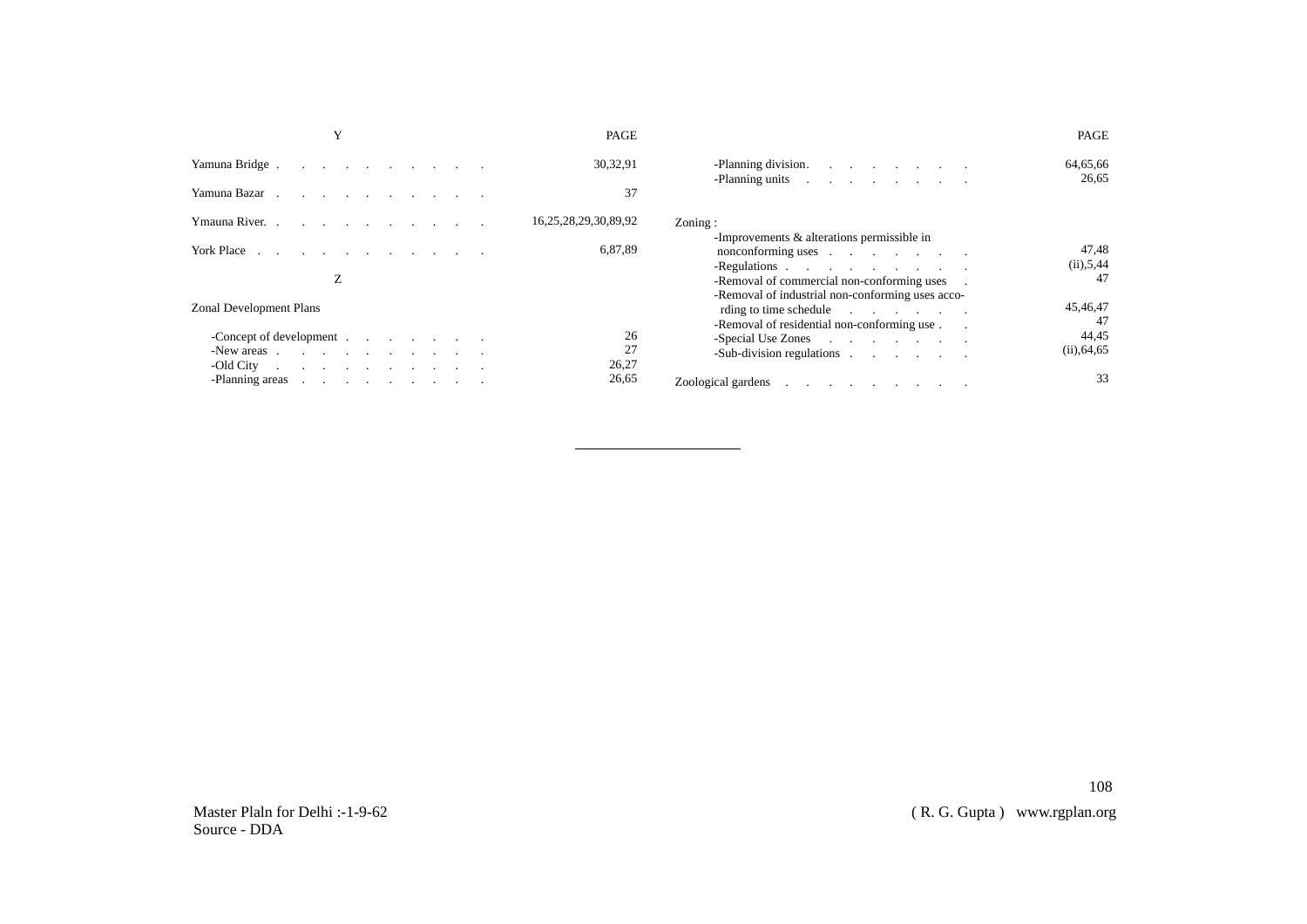# **NOTIFICATIONS**

**Containing**

## **AMENDMENTS**

### **TO**

## **THE MASTER PLAN**

109

Master Plaln for Delhi :-1-9-62 Source - DDA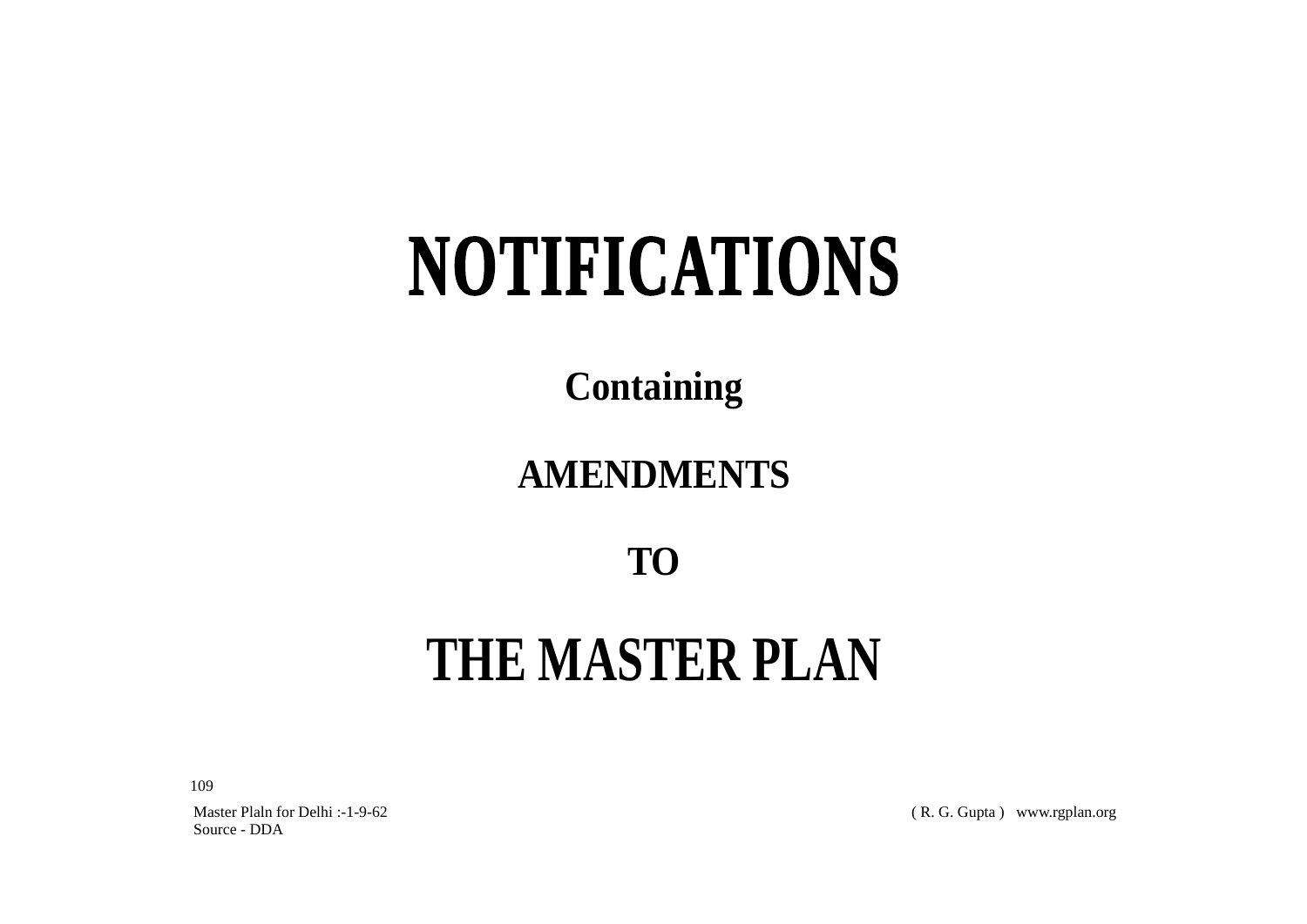#### **MINISTRY OF WORKS, HOUSING & URBAN DEVELOPMENT**

New Delhi, dated the 18th. February, 1967

#### **NOTIFICATION**

WHEREAS the Central Government has proposed to make modifications in the Mater Plan for Delhi as regards the following areas:-

(1) New Multan Nagar Colony (Rohtak Road); (2) Premises No. 2, Maulana Azad Road, New Delhi; (3) G.T. Road, Shahdara; (4) Uttam Nagar Colony (Najafgarh); (5) Hari Nagar Ashram (Mathura Road); (6) Loni Road (Shahdara); and (7) Ashok Road, New Delhi ;

the proposed modifications having been pulbished as notice (No. S.O.R.2613, dated the 25th. August, 1966, at pages 2521-2522 of the Gazette of India, Part II-Section 3-Sub-section (ii), dated the 3rd. September, 1966) as required by sub-section(3) of section 11A of the Delhi Development Act, 1957 (61 of 1957) inviting objections and suggestions;

AND WHEREAS the Central Government has considered the objections and suggestion only in regard to areas mentioned in items (1,  $(2)$ ,  $(5)$  and  $(7)$ , that is, New Multan Nagar Colony (Rohtak Road),

Premises No. 2, Maulana Azad Road, New Delhi, Hari Nagar Ashram (Mathura Road), Loni Road (Shahdara) and Ashok Road, New Delhi;

AND WHEREAS the Central Government has not considered the objections and suggestions in regard to areas mentioned in items (3) and (4), that is, G.T. Road, Shahdara and Uttam Nagar Colony (Najafgarh) and has, until such consideration, deferred its Decision with respect to those areas;

NOW, THEREFORE, the Central Government, in exercise of the powers conferred by sub-section (2) of section 11A of the said Act hereby makes the following modifications in the said Master Plan for Delhi in the areas mentioned in items  $(1)$ ,  $(2)$ ,  $(5)$ ,  $(6)$  and  $(7)$ , that is, New Multan Nagar Colony (Rohtak Road), Premises No. 2, Maulana Azad Road, New Delhi, Hari Nagar Ashram (Mathura Road), Loni Road (Shahdara) and Ashok Road, New Delhi, namely :-

(1)*New Multan Nagar Colony (Rohtak Road)* Land use of so many plots of the layout plan of the New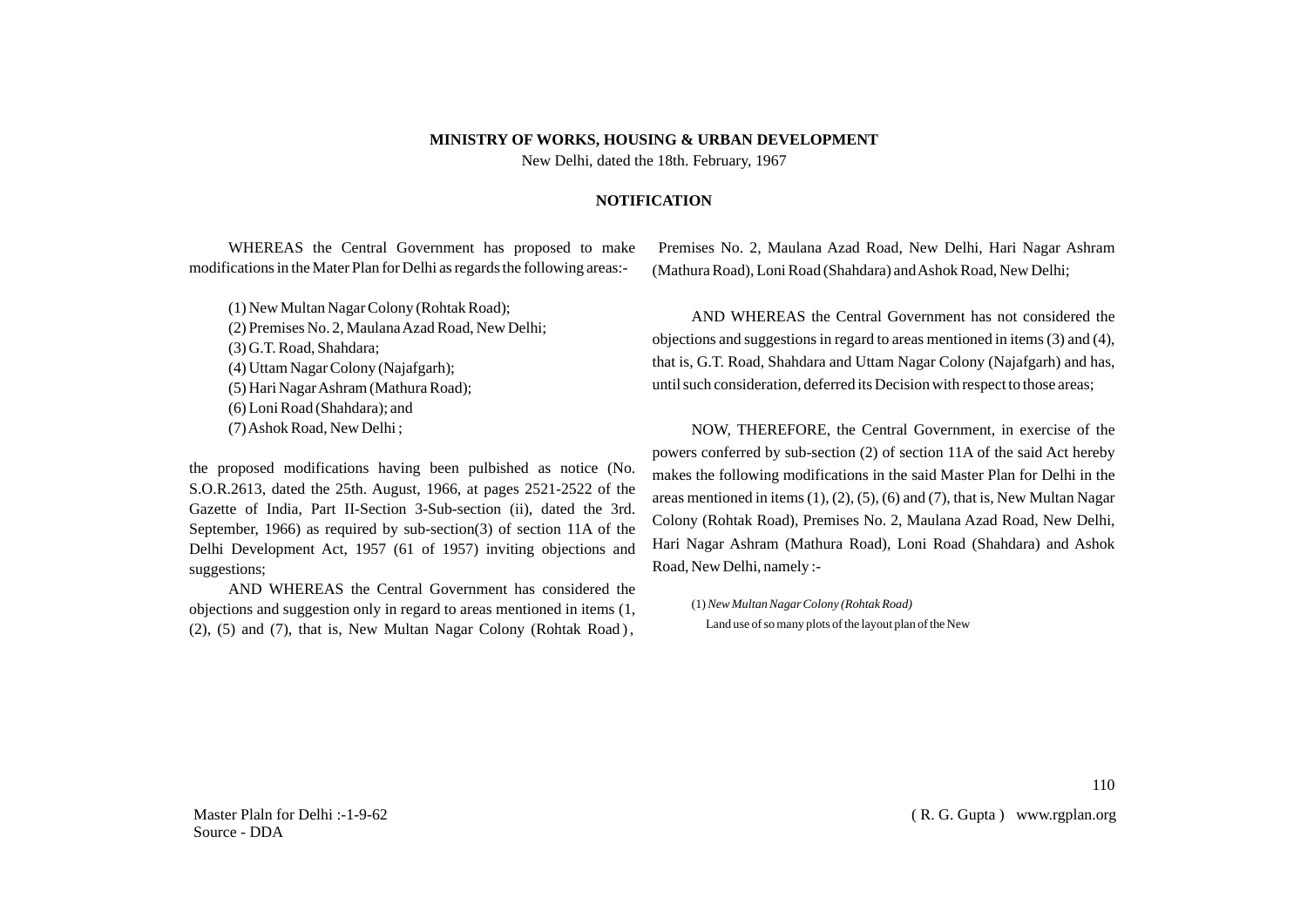Multan Nagar Colony, approved by the erstwhile Delhi Development (Provisional) Authority, designated as "recreational" in the Master Plan, to be changed into "residential"

#### *(2) Premises No. 2, Maulana Azad Road, New Delhi*

Land use of about 3 acres of land forming part of the area of the plot at 2, Maulana Azad Road, to be changed from "Social and cultural" to "offices".

#### *(3) Hari Nagar Ashram (Mathura Road)*

Land use of the triangular area bounded by Mathura Road, Ring Road and the railway line to Mathura, popularly described as "Hari Nagar Ashram", to be changed from "flatted factories" to "residential".

#### *(4) Loni Road (Shahdara)*

(a) Land use of Jyoti Nagar Colony on Loni Road, the layout plan of which has been approved by the Municipal Corporation of Delhi, to be changed from "Hospitals and Government offices" to "residential".

(b) The land use of the area neasr the Shahdara Saharanpur Light Railway Line to be changed from "residential" to "Government offices" and the land use of the land lying to the west of the green belt and surrounded on thewest, south and east be green belt from "residential" to "hospitals".

#### *(5) Ashok Road, New Delhi*

*(a)* Land use of the plot at 20, Ashok Road to be changed from "residential" to "Government offices".

(b) Land use of the plot adjacent to 20, Ashok Road (9 Rafi Marg) to be changed from " residential" to "parking".

**R. C. MEHRA,**

*Under Secretary to the government of India.* (Case No. 21017(37)/66-UD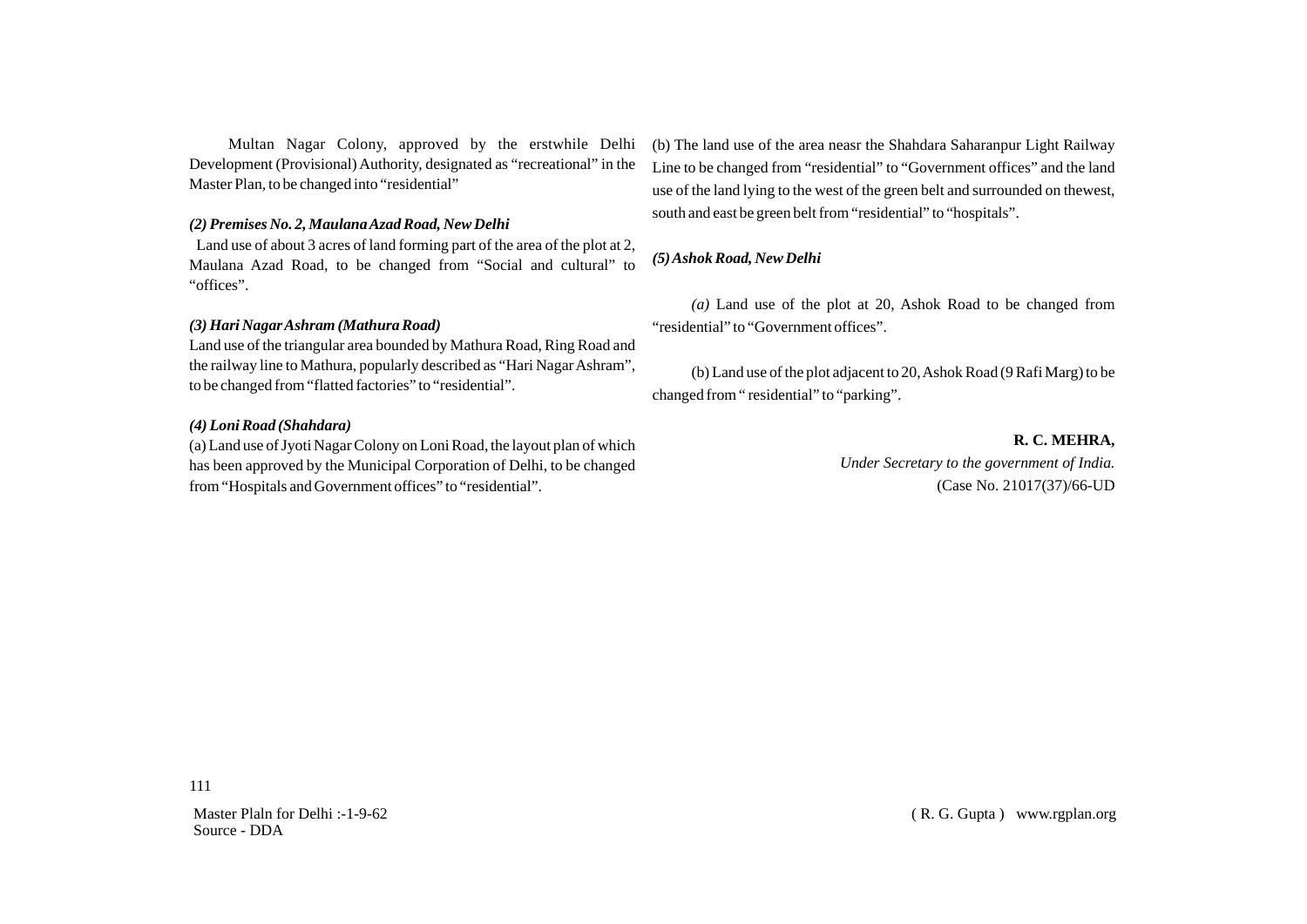#### **DELHI DEVELOPMENT AUTHORITY**

*New Delhi, dated the 13th. April, 1967*

#### **NOTIFICATION**

WHEREAS the Delhi Development Authority has proposed to make the following modifications in the Master Plan for Delhi :-

- (1) To the list of "already built up commercial areas", occurring on page 61 of the Master Plan, the following entry shall be added, namely- "20-Jhandewala Scheme-Block E"
- (2) On page 60 of the Master Plan, under item (*b*) of the heading "III Government offices" for the words and figures "F.A.R..........150", the following shall be substituted, namely -
	- "(I) F.A.R. for plots other than for those described in item (*ii*) hereunder....................150
	- (ii) F.A.R. for plots fronting on and to the north of Indraprastha Marg and lying between the Abdul Nabi Mosque and A.G.C.R. Building............300",

the proposed modifications having been published as notice No. S.O.3072, dated the 15th. October 1966 at page 2901 of the Gazette of India, Part II-Section 3-Sub-section *(ii)* as required by sub-section (3) of

the Delhi Development Act 1957 (61 of 1957) inviting objections and suggestions;

AND WHEREAS the Delhi Development Authority has considered the objections and suggestions in regard to the modification mentioned at (1) above, no objection'suggestion having been received to the modification at  $(2)$ ;

NOW, THEREFORE, the Delhi Development Authority, in exercise of the powers conferred by sub-section (1) of section 11A of the said Act hereby makes the above modifications in the said Master Plan for Delhi.

> **B. C. SARKAR,** *Additional Secretary*, *Delhi Development Authority*

DELHI VIKAS BHAVAN, INDRAPRASTHA ESTATE, NEW DELHI -1

112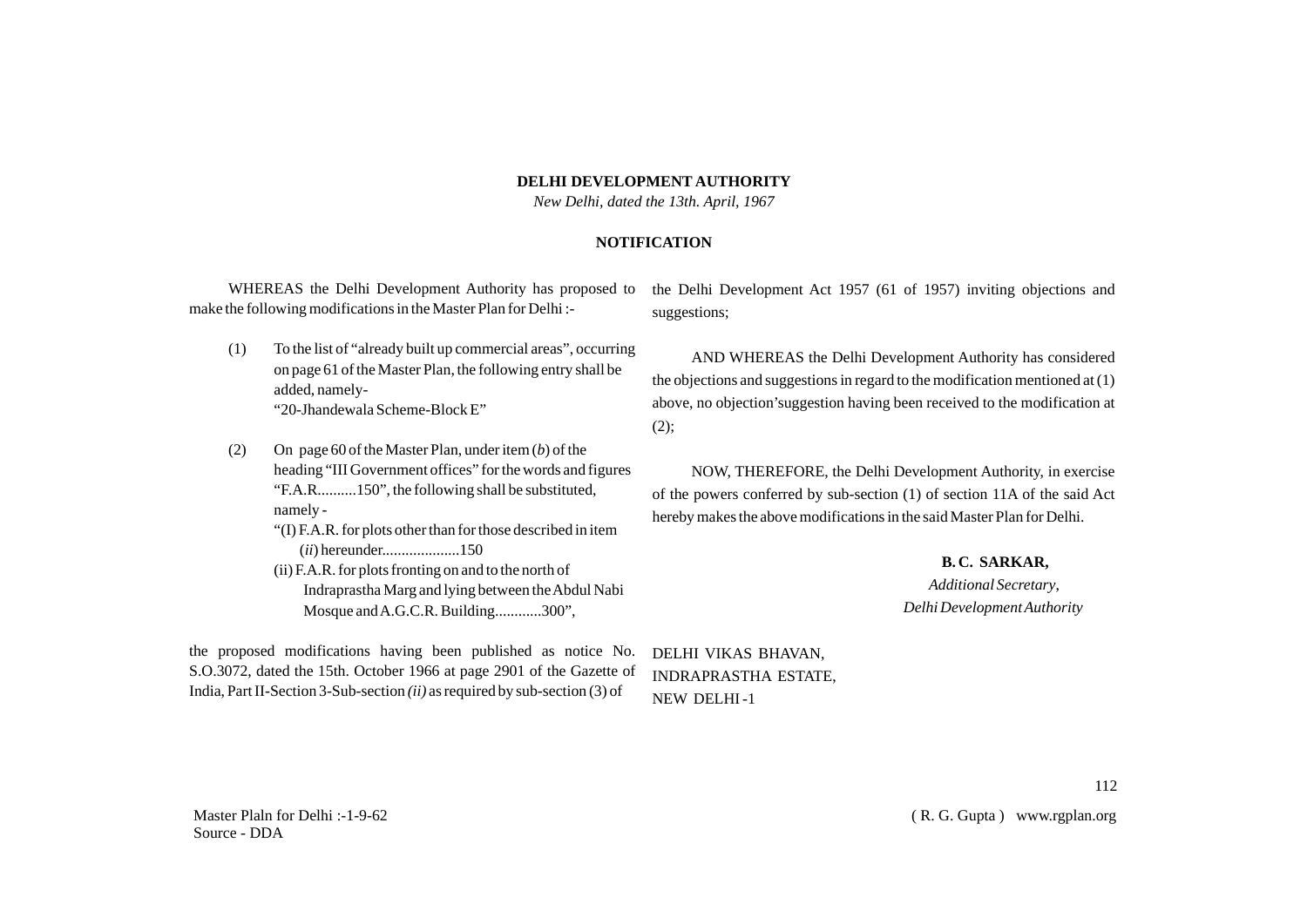#### **MINISTRY OF WORKS HOUSING & SUPPLY**

(Department of Works & Housing) *New Delhi, dated the 14th. June, 1967* **NOTIFICATION**

modifications in the Master Plan for Delhi as regards the following areas:-

(1) Land at the junction of Lodhi Road and Kitchlew Marg;

(2) Land near Roshanara Garden;

the proposed modifications having been published as notice No. S.O.3073, dated the 15th. October 1966 at page 2901 of the Gazette of :-India, Part II-Section 3-Sub-section *(ii)* dated the 15th October, 1966) as required by sub-section (3) of section 11Aof the Delhi Development Act, 1957 (61 of 1957) inviting objections and suggestions;

AND WHEREAS the Central Government has not received any objection and suggestion in regard to the area mentioned at item (1), and has not considered the objections and suggestions received in regard to

WHEREAS the Central Government has proposed to make item (2) and has until such consideration, deferred its decision with respect to this item;

> NOW, THEREFORE, the Central Government, in exercise of the powers conferred by sub-section (2) of section 11A of the said Act, hereby makes the following modification in the said Master Plan for Delhi, namely

> Land use of a 2.44 acre plot at the juction of Lodi Road and Kitchlew Marg, near Oberoi Interncontin ental Hotel, be changed from "recreational" to " Institutionanal".

> > **SHITALPRASAD**  *Under Secretary to the Govt. of India*

(Case No. 21017(29)/66-UD)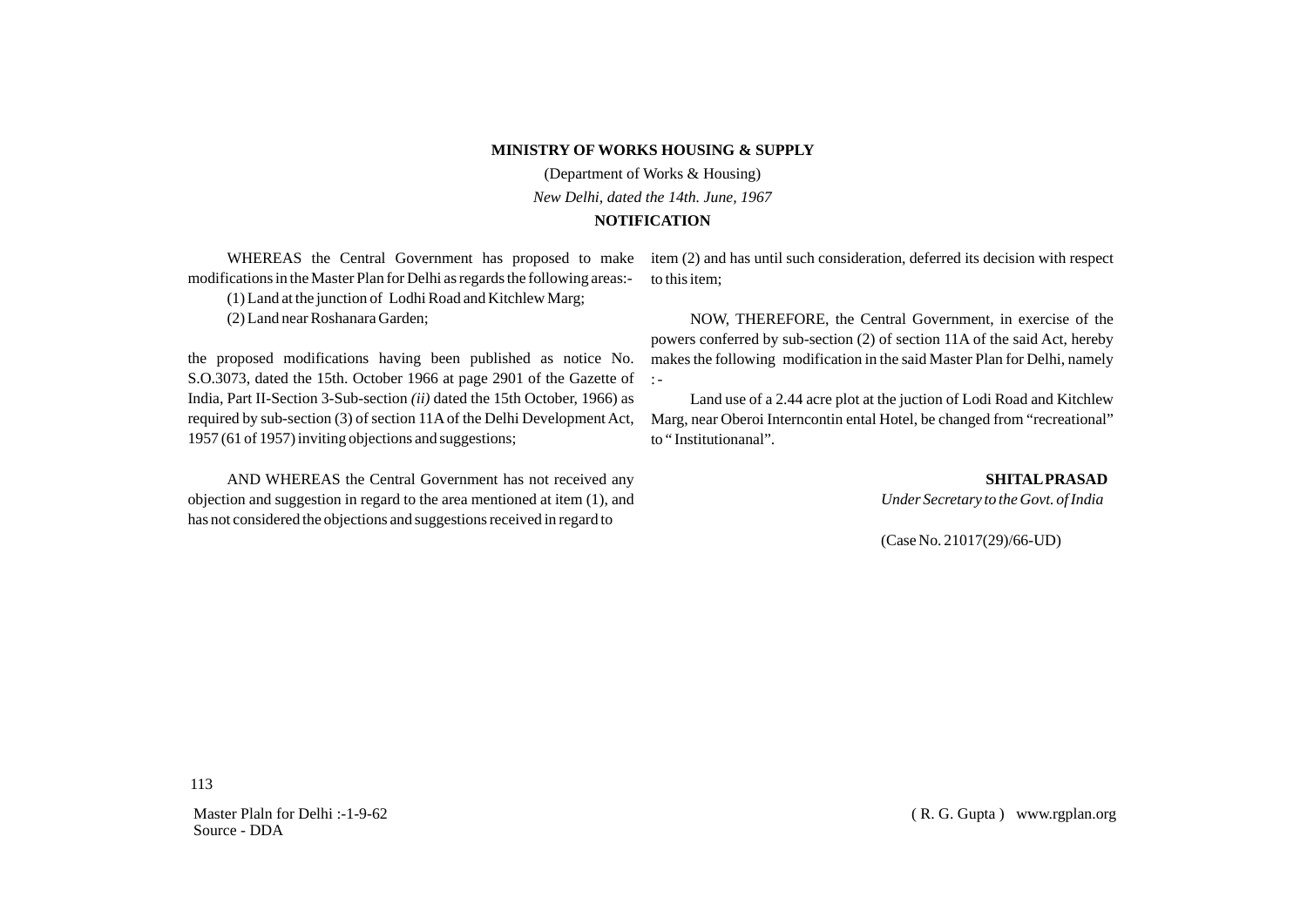#### **GOVERNMENT OF INDIA** MINISTRY OF WORKS, HOUSING & SUPPLY **(**Department of Works & Housing)

*New Delhi, Dated the 1st. August, 1967*

#### **NOTIFICATION**

WHEREAS the Central Government had proposed to make modifications in the Master Plan for Delhi as regards the areas mentioned in theSchedule hereto annexed, the proposed modifications having been published as notice (No. S.O.2613 dated the 25th. August, 1966) as required by sub-section (3) of section 11Aof the Delhi Development Act, 1957 (61 ofs 1957) inviting objections and suggestions;

AND WHEREAS the Central Government, after considering the objections and suggestions only with regard to the areas mentioned in Item  $(1)$ ,  $(2)$ ,  $(5)$ ,  $(6)$  and  $(7)$  of the aforesaid Schedule, made certain modifications in the Master Plan for Delhi in the aforesaid areas by the notification of the Government of India in the late Ministry of Works, Housing and Urban Development No. 21017(37)/66-UD dated the 18th. February, 1967;

AND WHEREAS the Central Government, at the time of issue of the aforesaid notification dated the 18th February 1967, had not considered the objections and suggestions with regard to the areas

mentioned in items (3) and (4) of the aforesaid schedule and had, until such considered, deferred its decision with respect to those areas;

AND WHEREAS the Central Government has now considered the objections and suggestions with regard to the areas mentioned in the aforesaid Items (3) and (4), that is to say, G. T. Road, Shahdara and Uttam Nagar Colony (Najafgarh).

NOW, THEREFORE, in the exercise of the powers conferred by subsection (2) of section 11Aof the said Act and in continuation of the aforesaid notification dated the 18th. February, 1967, the Central Government hereby makes the following modifications in the Master Plan for Delhi in the areas mentioned in the aforesaid Items (3) and (4), that is to say, G.T. Road, Shahdara and Uttam Nagar Colony (Najafgarh), namely : -

*(1) G. T. Road, Shahdara*

Land use of a 1.5 acre land on G. T. Road to Ghaziabad to its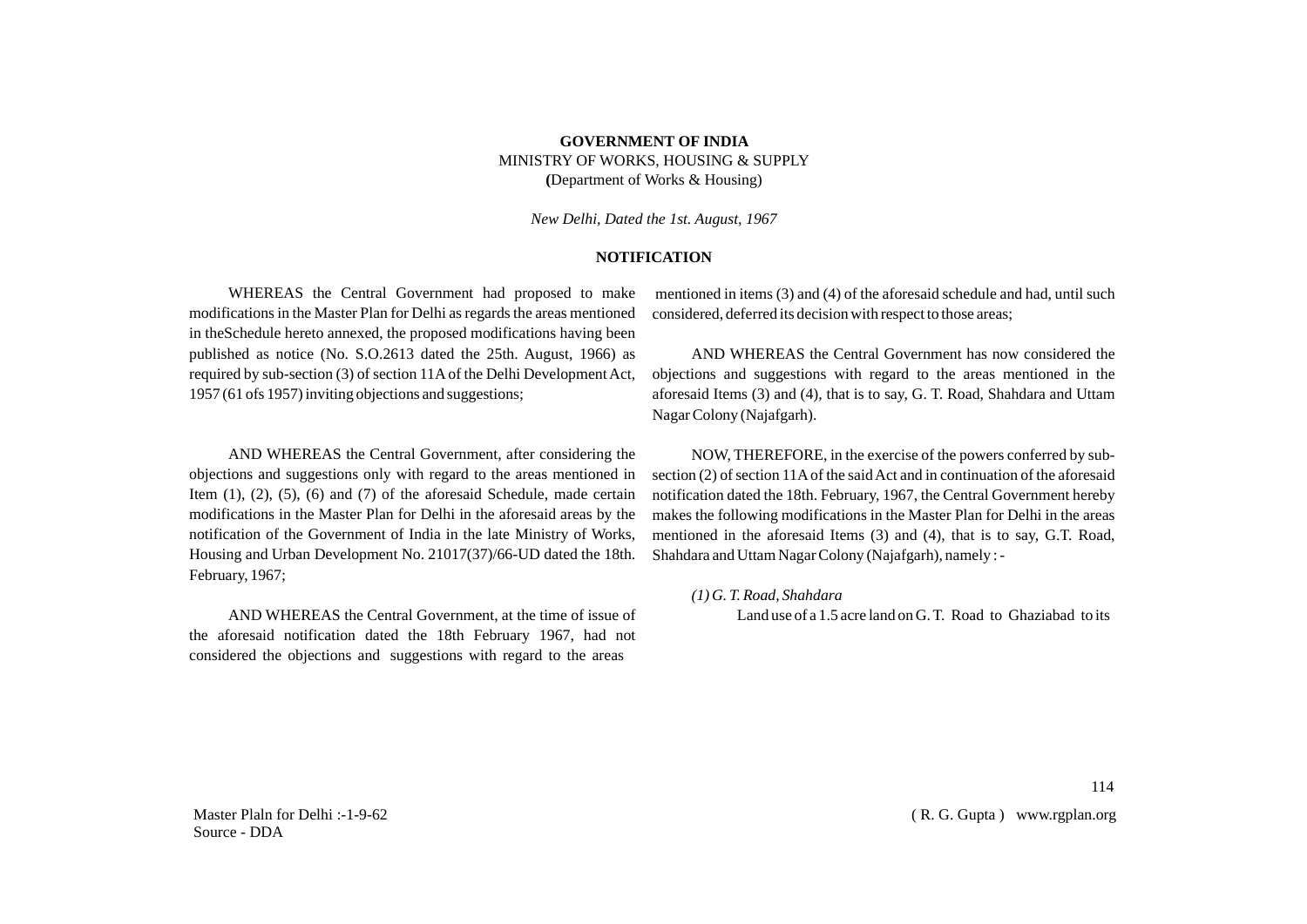south to be changed from "recreational" to "educational", and

#### (2) *Uttam Nagar Colony (Najafgarh)*

Land use of 23.4 acres of land of Uttam Nagar Colony, the lay out plan of which has been regularised by the Municipal Corporation of Delhi, to be changed from "agricultural green belt" to "residential" (subject to preservation of the 61 meters right-of-way of Najafgarh Road).

- **The Schedule**
- **(1)** New Multan Nagar Colony (Rohtak Road).
- (2) Presmises No. 2, Maulana Azad Road, New Delhi.
- (3) G.T. Road, Shahdara.
- (4) Uttam Nagar Colony (Najafgarh).
- (5) Hari Nagar Ashram (Mathura Road).
- (6) Loni Road (Shahdara).
- (7) Ashok Road, New Delhi.

SHITAL PRASAD  *Under Secretary to the Govt. of India*

(Case No. 21017(37/66-UD)

115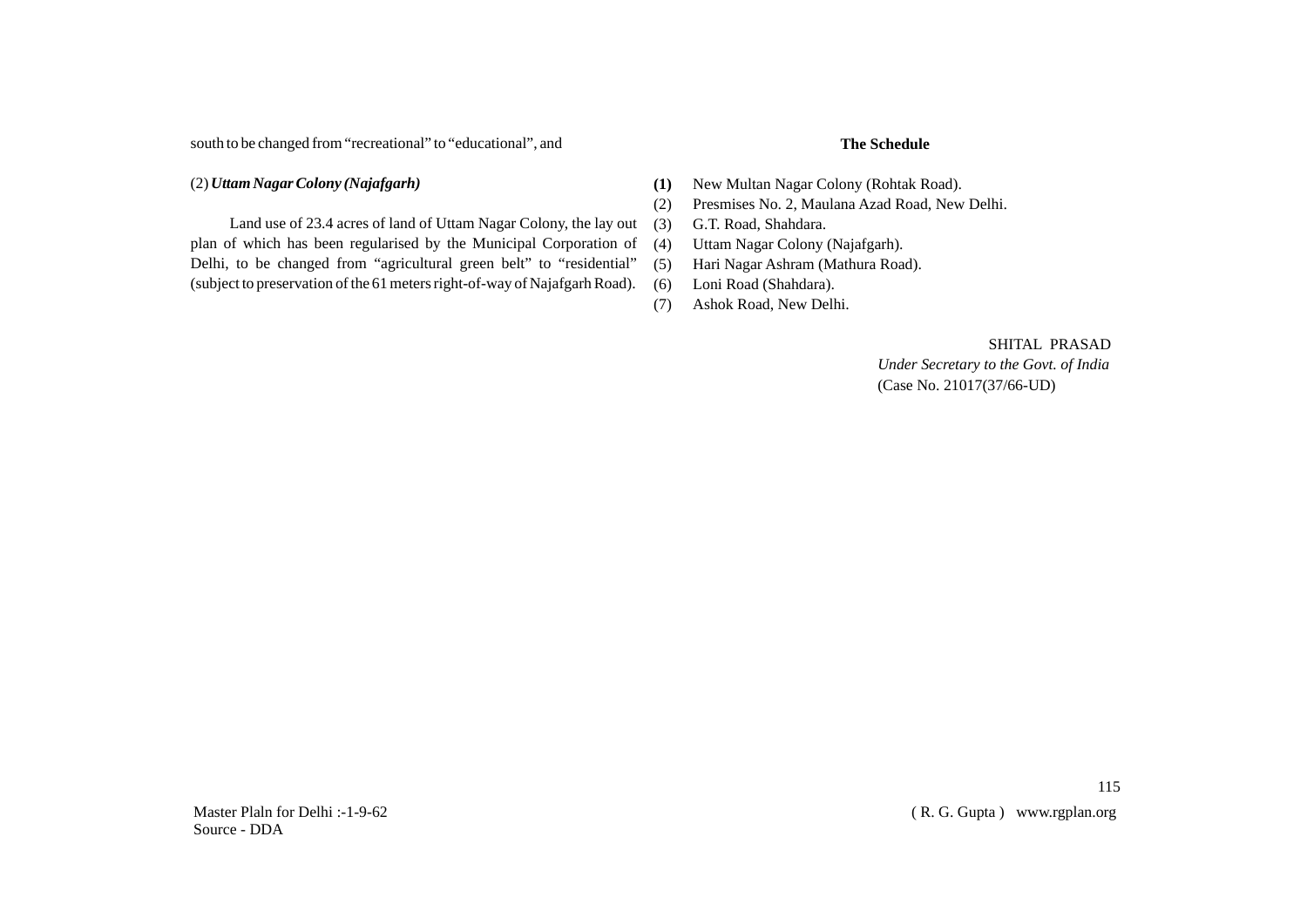#### **DELHI DEVELOPMENT AUTHORITY**

*New Delhi, dated th 8th. March, 1968*

#### **N O T I F I C A T I O N**

WHEREAS the Delhi Development Authority has proposed to make the following modifications in the Master Plan for Delhi:-

(1) For existing paragraph 2 "Development Zones" occurring on page 64 of the Master Plan, the following shall be substituted, namely:-

"For planning purposes Delhi has been divided into nine Planning Division, including the one for rural Delhi. These are based on physical features, historical growth, character of development, intensity of land use and the circulation pattern. The purpose in making these divisions is to have more or less self contained units for purposed of living, employment and recreation. The division boundaries overlap municipal boundaries.

These division are too large an area for which to prepare development plans. Portions of it may not be developed for the next 10 to 15 years. Hence to obtain workable units, the planning divisions have been further sub-divided into (a) development zones for the urban area, as shown in the accompanying map; map (b) three rural zones (Narela Town Zone; Najafgarh Town Zone & Rural Delhi Zone). Change in the land use,

existing physical features, railway lines and major arteries act as boundaries for the zones. Municipal boundaries, election and census wards have also been taken into consideration in drawing up these boundaries though they have not been a decisive factor in their delimitation. The "Development Zones" are not to be confused with "Use Zones" referred to earlier.

| <b>Planning Divisions</b> |                      | No. of Development Zones |  |
|---------------------------|----------------------|--------------------------|--|
| A                         | Old City             | 28                       |  |
| B                         | City Extension       | 7                        |  |
| C.                        | Civil Lines          | 20                       |  |
| D                         | New Delhi            | 21                       |  |
| E                         | Shahdara             | 16                       |  |
| F                         | South Delhi          | 19                       |  |
| G                         | West Delhi           | 17                       |  |
| H                         | West Yamuna Canal    |                          |  |
|                           | of North West Delhi  | 8                        |  |
| I                         | Outer Delhi Planning |                          |  |
|                           | Division             |                          |  |
|                           |                      |                          |  |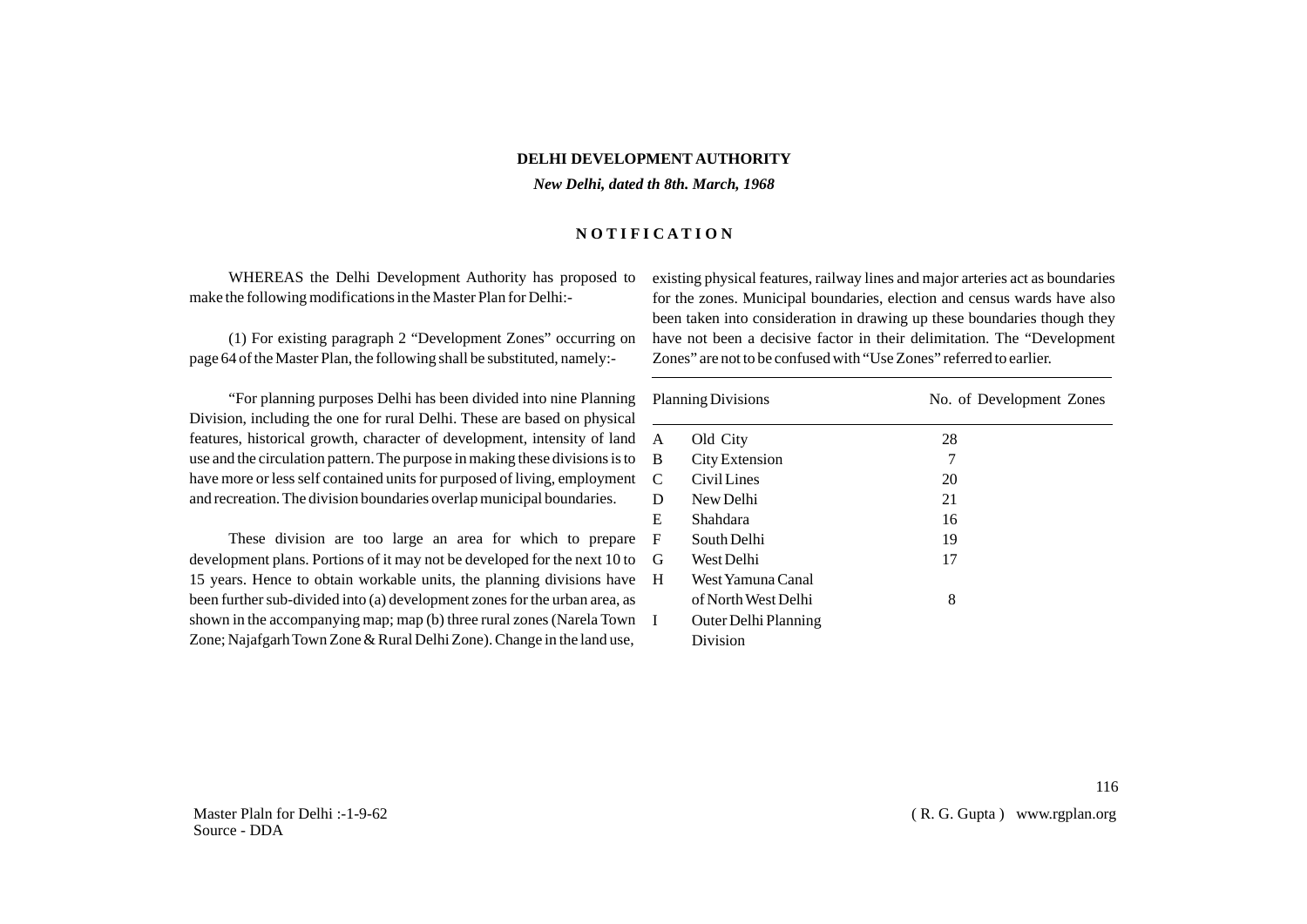| <b>Planning Divisions</b> |                   | No. of Development Zones |  |
|---------------------------|-------------------|--------------------------|--|
| (a)                       | Narela Town Zone; |                          |  |
| (b)                       | Najafgarh Town    |                          |  |
|                           | Zone; and         |                          |  |
| (c)                       | Rural Delhi Zone  | 3                        |  |
|                           | Total             |                          |  |

(2) All references in the text of the Master Plan to 136 development zones shall be construed as references to 139 development zones."

AND WHEREAS the Delhi Development Authority is of the opinion that the said modifications do not effect important alterations in the character of the Master Plan and do not relate to the extent of land uses or the standards of population density.

AND WHEREAS in pursuance of sub-section (3) of section 11-A of the Delhi Development Act, 1957 (No. 61 of 1957), a notice inviting objections and suggestions in respect of the said proposed modification

was published in the Gazette of India bearing No. S.O. No. 2853, dated the 19th. August, 1957.

AND WHEREAS the Delhi Development Authority has considered objection/suggestion to be modifications mentioned above.

NOW, THEREFORE, the Delhi Development Authority in exercise of the powers conferred by sub-section (1) of section 11-A of the said Act, hereby makes the above modification in the said Master Plan for Delhi.

**B. C. SARKAR,**

 Additional Secretary. Delhi Development Authority

DELHI VIKAS BHAVAN, INDRAPRASTHAESTATE, NEWDELHI-1

117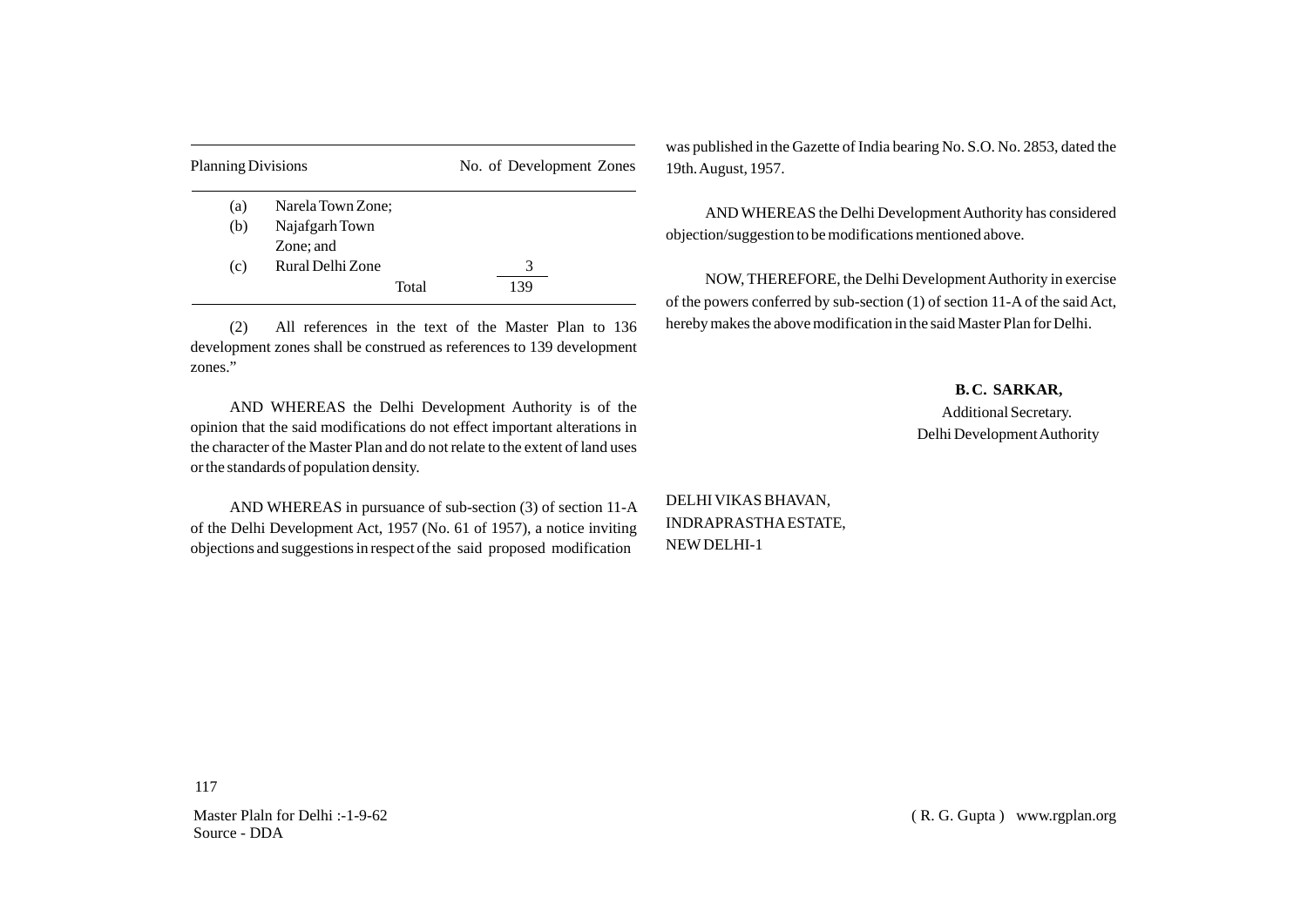#### **GOVERNMENT OF INDIA MINISTRY OF HEALTH, FAMILY PLANNING AND URBAN DEVELOPMENT**

(Department of Health and U.D.) No. 21017(9)/67-UD. New Delhi, dated the 10th. June, 1968

#### **N O T I F I C A T I O N**

WHEREAS the Central Government had proposed to make a modification in the Master Plan for Delhi as regards the land on Rohtak Road, Measuring about 100 acres and bounded by the Railway line on the north, outer Ring Road on the east, Rohtak Road on the south and extending on the west along Rohtak Road from the edge of the outer Ring road up to a length of 3,964 ft. (average) and the proposed modification has been published as notice No. F.3(85)/67-MPdated the 6th April, 1968, as required by Sub-Section (3) of section 11A of the Delhi Development Act, 1957 (61 of 1957) for inviting objections and suggestions:

AND WHEREAS the Central Government, after considering the objections and suggestions received, has decided to make the said modification in the Master Plan for Delhi.

NOW, THEREFORE, in exercise of the powers conferred by subsection (2) of section 11-Aof the said Act, the Central Government hereby makes, with effect from the date of publication of this notification, the following modification in the master plan for Delhi, in respect of the said land, namely;

The land use in respect of the said land be changed from " extensive industries" to "light industries".

> K.M.L. GUPTA, Under Secretary to the Government of India (Case No. 21017(9)/67-UD)

Master Plaln for Delhi :-1-9-62 Source - DDA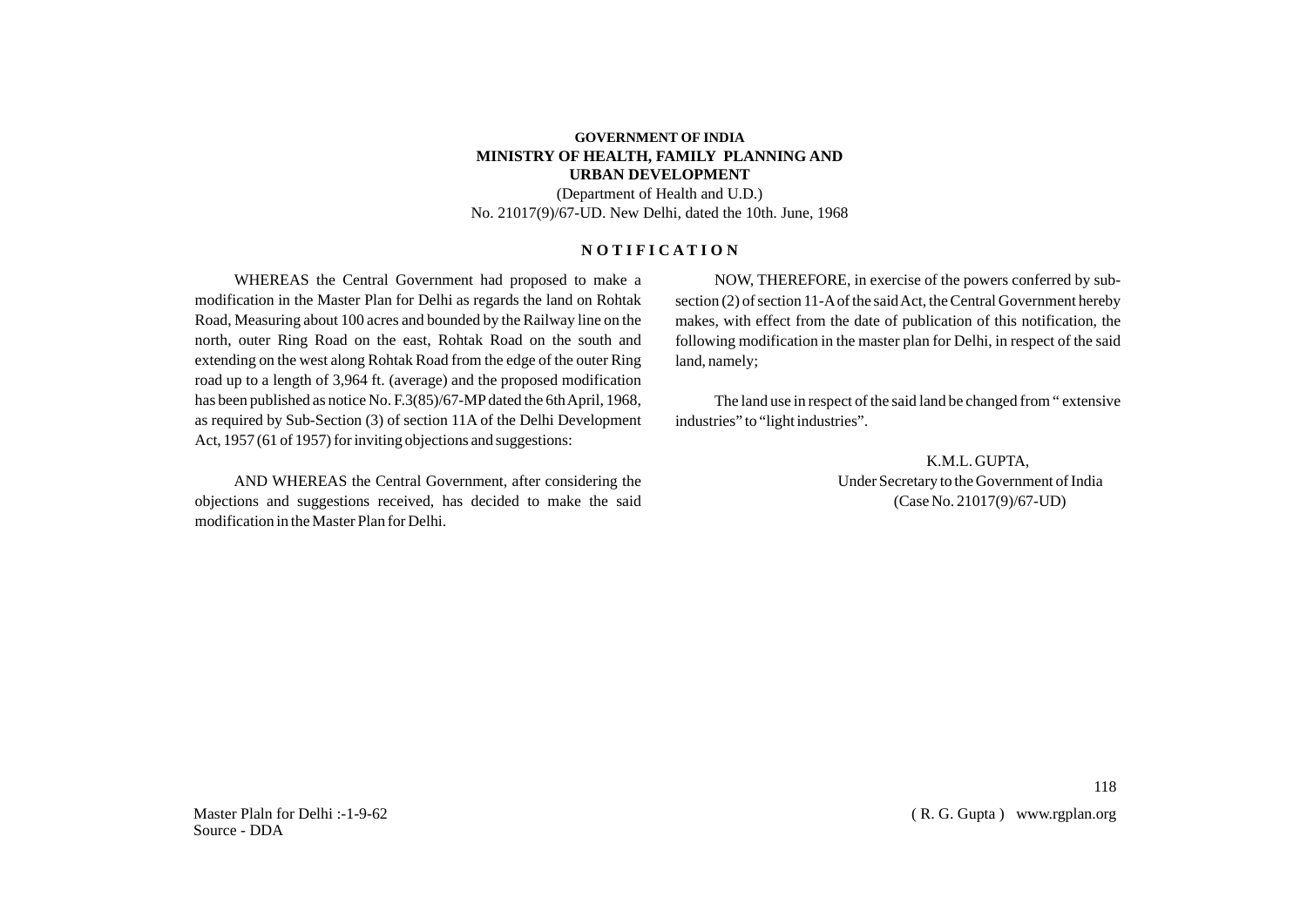#### **GOVERNMENT OF INDIA MINISTRY OF HEALTH AND FAMILY PLANNING AND WORKS, HOUSING AND URBAN DEVELOPMENT**

(Deptt. of Works, Housing & Urban Development) New Delhi, dated the 11th./13th. May, 1970

#### **N O T I F I C A T I O N**

WHEREAS the Central Government had proposed to make a modification in the Master Plan for Delhi as regards the areas mentioned in the Schedule hereto annexed, the proposed modifications having been published as notice (No. F.3 (175)/69-MP., dated the 27th September, 1969), as required by subsection (3) of section 11-A of the Delhi Development Act, 1957 (61 of 1957) inviting objections and suggestions;

AND WHEREAS the Central Government, after considering the objections and suggestions with regard to the area mentioned in the aforesaid Schedule, have decided to modify the Master Plan for Delhi;

NOW, THEREFORE, the Central Government in exercise of the powers conferred by sub-section (2) of section 11-A of the said Act, hereby makes the following modifications in the said Master Plan for Delhi, namely:-

(1) Land use in respect of 13.36 hectares of land located between the railway line to Karnal and G.T. Road, near Azadpur, with land use

"railway purpose-5.38, hectares", "extensive manufacturing-5.26 hectares" and "warehousing, storage depots and mineral sidings-2.7

hectares" to be changed to "whole-sale market for fruit and vegetables"; and

(2) Land use in respect of 15.54 hectares of land on Inner Ring Road (686 metres approx. towards the east from the intersection of Mehrauli Road and Inner Ring Road (Lodhi Road) and bounded by the 45.75 metres right-of-way Inner Ring Road on the north; 24.40 metres right-of-way zonal road on the east; 24.40 metres right-of-way zonal road on the south and 18.30 meters right-of-way zonal road on the west) to be changed from "Government Offices" to "Institutional".

#### **THE SCHEDULE**

(1) Approximately 33 acres of land (13.36 hectares) lying between the railway line to Karnal and G. T. Road.

(2) Approximately 15.54 hectares of land on Inner Ring Road Lodhi Road) towards the east from the intersection of Meharauli Road (Lodhi Road).

> L. M. SUKHWANI Under Secretary to the Govt. of India. (Case No. 11-3(2)/69-UD).

119

Master Plaln for Delhi :-1-9-62 Source - DDA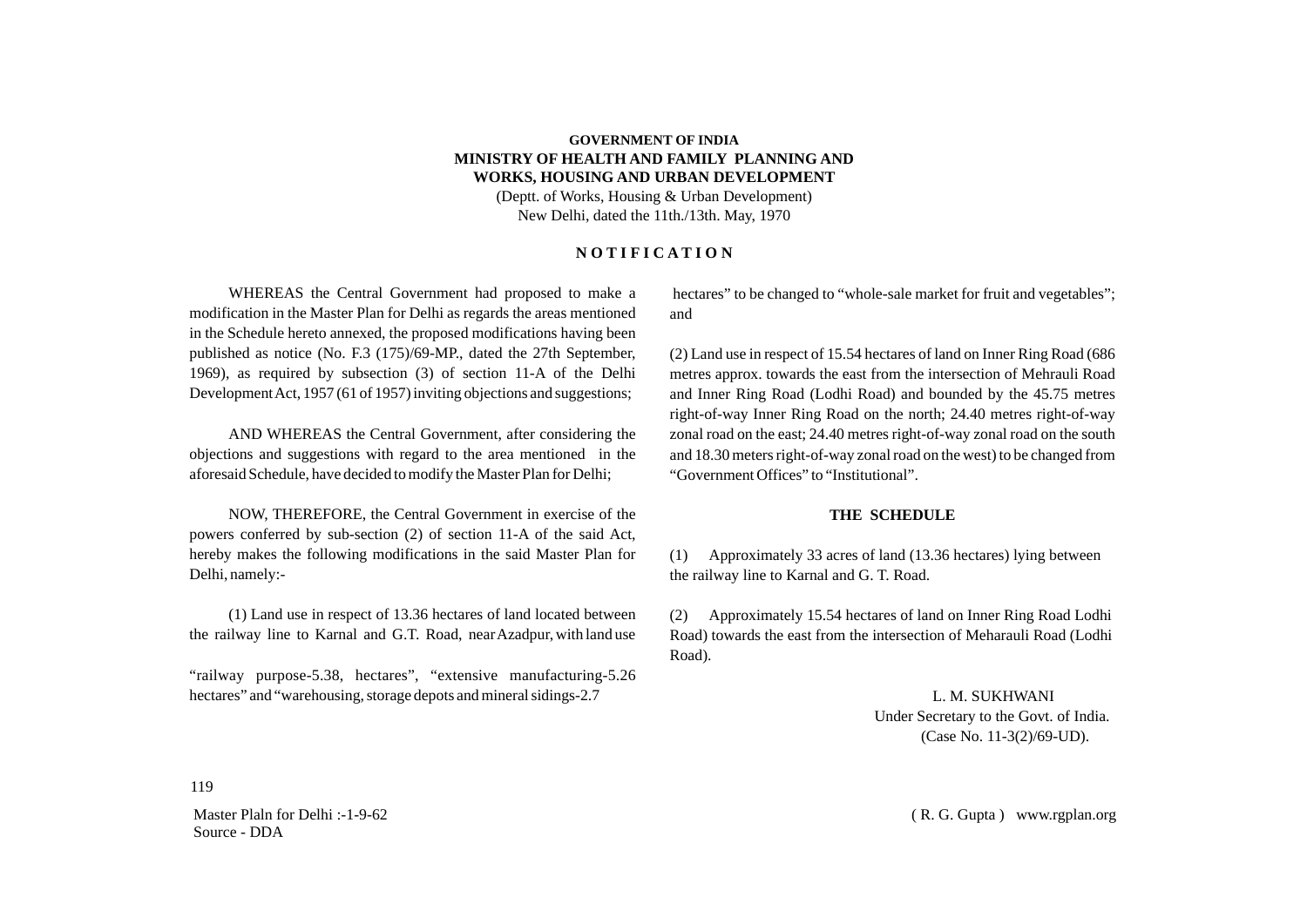#### **GOVERNMENT OF INDIA MINISTRY OF HEALTH AND FAMILY PLANNING AND WORKS, HOUSING AND URBAN DEVELOPMENT (Department of Works, Housing & U.D.)** New Delhi, dated the 10th August, 1970

#### **N O T I F I C A T I O N**

WHEREAS the Central Government has proposed to make modifications in the Master Plan for Delhi as regards the following areas:-

(1) Land at the junction of Lodhi Road and Kitchlew Marg;

(2) Land near Roshnara Garden;

the proposed modifications have been published as notice (No. S.O.3073, dated the 15th. Octcober, 1966, at page 2901 of the Gazette of India, Part II-Section 3-Sub-Section (ii) dated the 15th October, 1966) as required by sub-section (3) of section 11-Aof the Delhi Development Act, 1957 (61 of 1957) inviting objections and suggestions:

AND WHEREAS the Central Government has already approved the change in land use in respect of item (1) VIDE notification No. 21017(29)/66-UD dated the 14th. June. 1967;

AND WHEREAS the Central Government at the time of issue of the aforesaid notification dated the 14th June, 1967, had not considered the objections and suggestions with regard to item (2) and had, until such consideration, deferred its decision with respect to that area:

AND WHEREAS the Central Government has now considered the objections and suggestions with regard to the area mentioned in item (2), that is to say, land near Roshnara Garden:

NOW, THEREFORE, in exercise of the powers conferred by subsection (2) of section 11-A of the said Act and in continuation of the aforesaid notification dated the 14th June, 1967, the Central Government hereby makes the following modification in the said Master Plan for Delhi, namely:-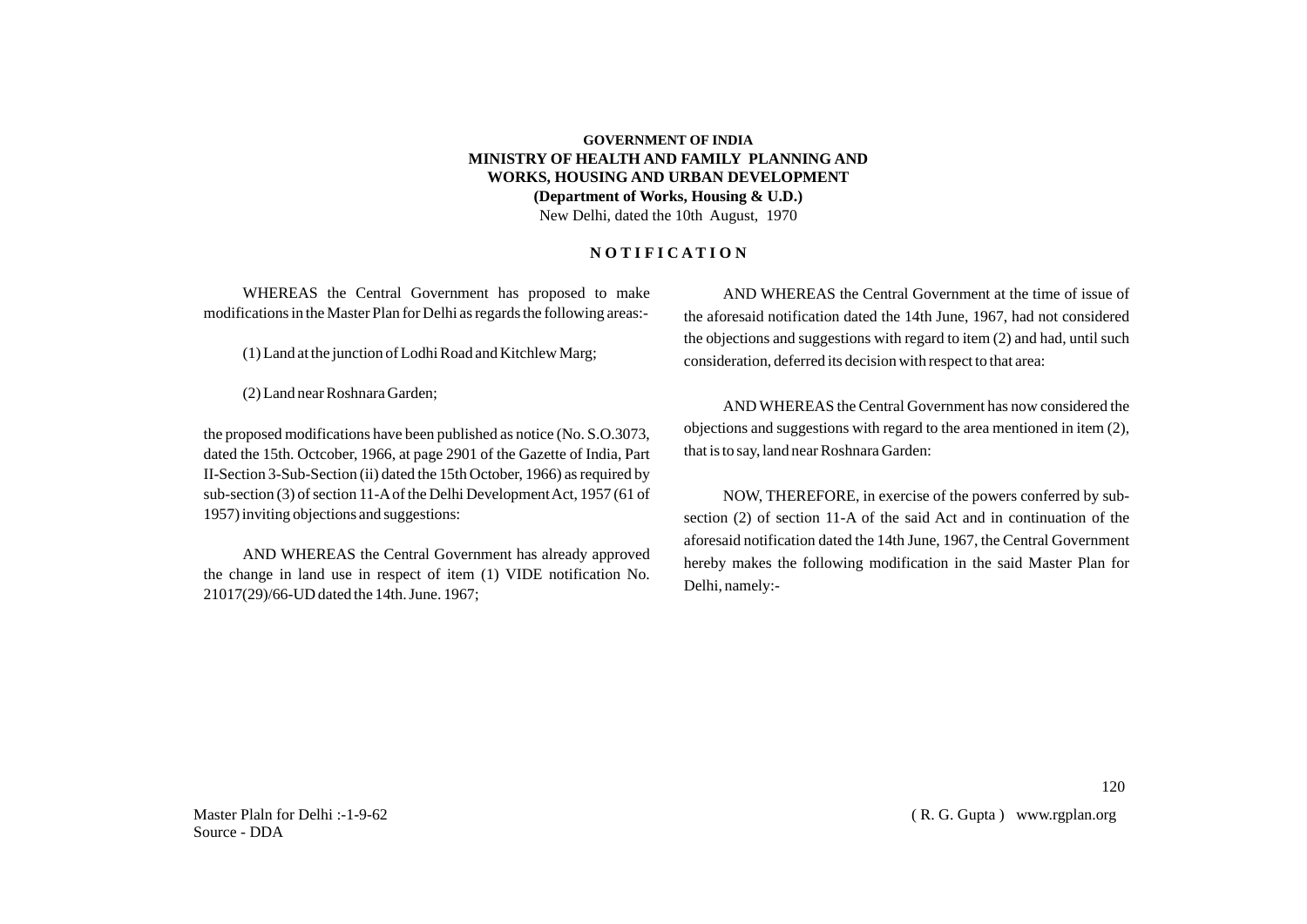Land situated near Roshnara Garden, Sabzimandi, Delhi which is, according to the Master Plan for Delhi earmarked for 'retail business and

recreational' may be changed to 'institutional' for locating a Government School.

> L. M. SUKHWANI, Under Secretary to the Government of India. (Case No. 21017(27)/66-UD)

121

Master Plaln for Delhi :-1-9-62 Source - DDA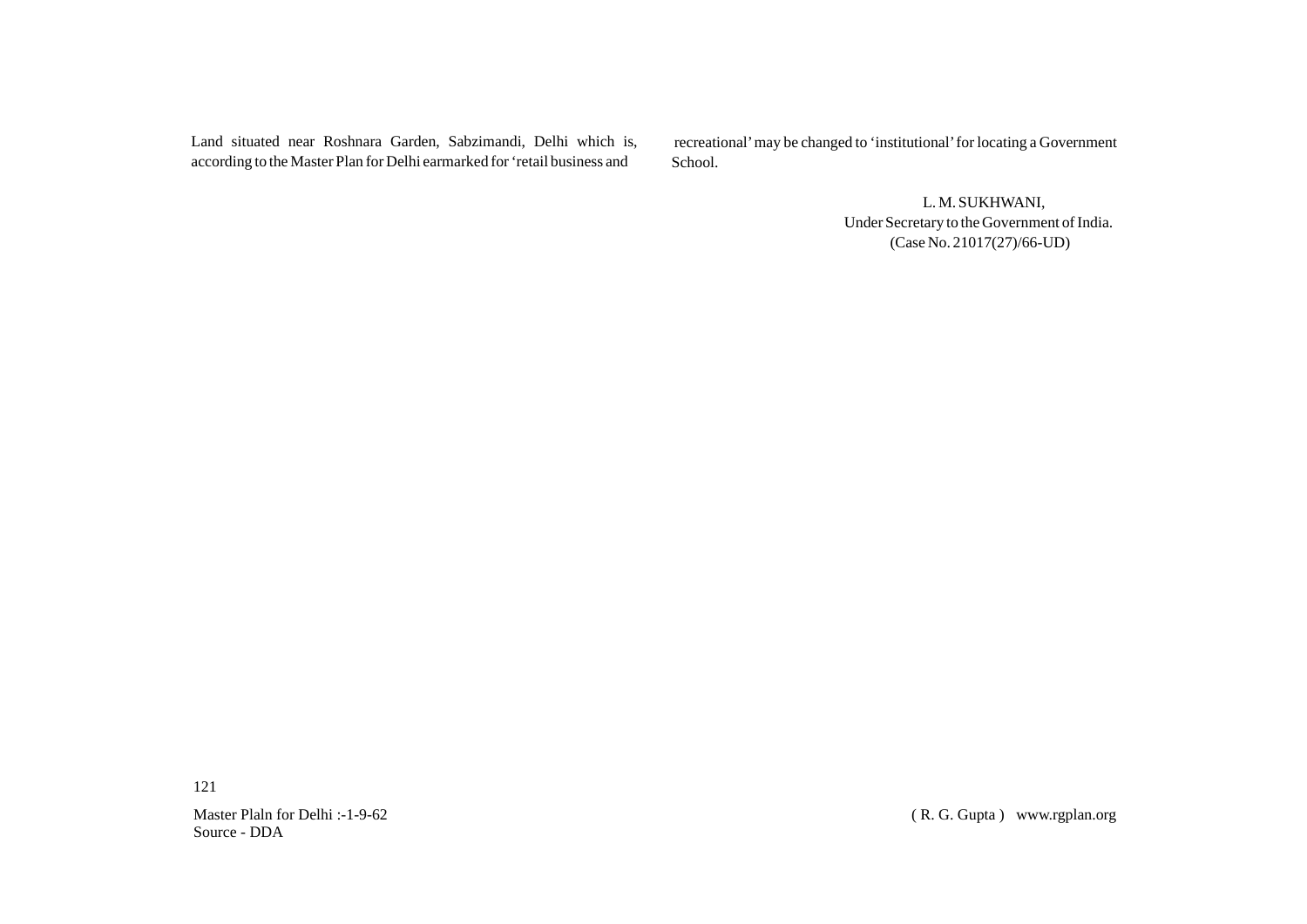#### **GOVERNMENT OF INDIA MINISTRY OF HEALTH AND FAMILY PLANNING AND WORKS, HOUSING AND URBAN DEVELOPMENT (Deptt. of Works, Housing & Urban Development)** New Delhi, dated the 29th Dec., 1970

#### **N O T I F I C A T I O N**

WHEREAS certain modification which the Central Govt. proposed to make in the Master Plan for Delhi as regards the areas mentioned in the Schedule hereto annexed, in accordance with the provisions of section 44 of the Delhi Development Act, 1957 (61 of 1957) read with rules 6 made thereunder, as required by sub-section (3) of Section 11-Aof the said Act inviting objections and suggestions:

AND WHEREAS the Central Govt. after considering the objections and suggestions with regard to the areas mentioned in the aforesaid Schedule, have decided to modify the Master Plan for Delhi.

NOW, THEREFORE, the Central Govt., in exercise of the powers conferred by sub-section (2) of section 11-Aof the said Act, hereby makes the following modification in the said Master Plan for Delhi, namely:-

(1) Due to the change in the alignment of the 100ft. Master Plan Road, connecting Patel Road and Ring Road further north-west, 32 acres

of land contiguous to the Kirti Mineral Siding and Warehousing Scheme has been made available. The land is located south-east of the above mentioned road and starts from its junction with Ring Road. The land use of this 32 acres to be changed from "recreational (green)" to "industrial (warehousing) and Mineral Siding".

(2) Land use of approximately 10 acres of land in the approved portion of the layout plan of Mansarover Garden earmarked as "recreational (green)" in the Master Plan to be changed to "residential". The area is located north-west of the 100 ft. wide road, connecting Patel Road Ring Road, starting from its junction with Ring Road and extending along with the above mentioned 100ft. road.

(3) Approximately 10 acres of land in the approved portion of the layout plan of Kirti Nagar residential scheme, mainly comprising blocks J and K,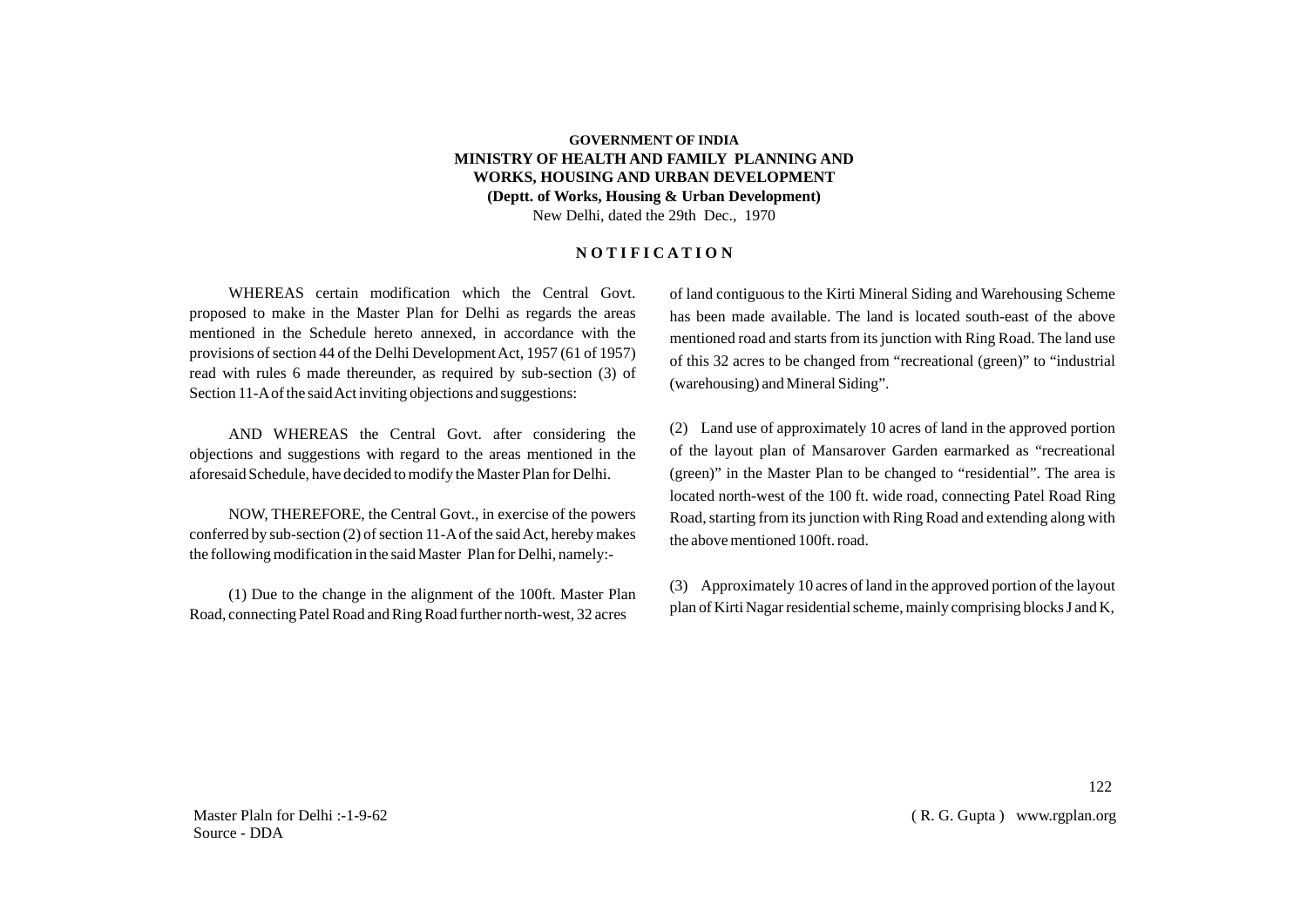which is earmarked as "industrial" in the Master Plan to be changed to "residential"

#### **THE SCHEDULE**

(1) 32 acres land contiguous to the Kirti Nagar Mineral Siding and Warehousing Schemes, located south-east of the 100 ft. Master Plan Road, connecting Patel Road and Ring Rd. which starts from its junction with Ring Road.

(2) Approximately to 10 acres of land in the approved portion of the Layout plan of Mansarover Garden located north-west of the 100 ft. wide

road, connecting Patel Road and Ring Road, starting from its junction with Ring Road.

(3) Approximately 10 acres of land in the approved portion of the layout plan of the Kirti Nagar residential scheme, mainly comprising blocks J and K.

> L. M. SUKHWANI. Under Secy. to the Govt. of India.

(Case No. 21023(11)/66-UD).

123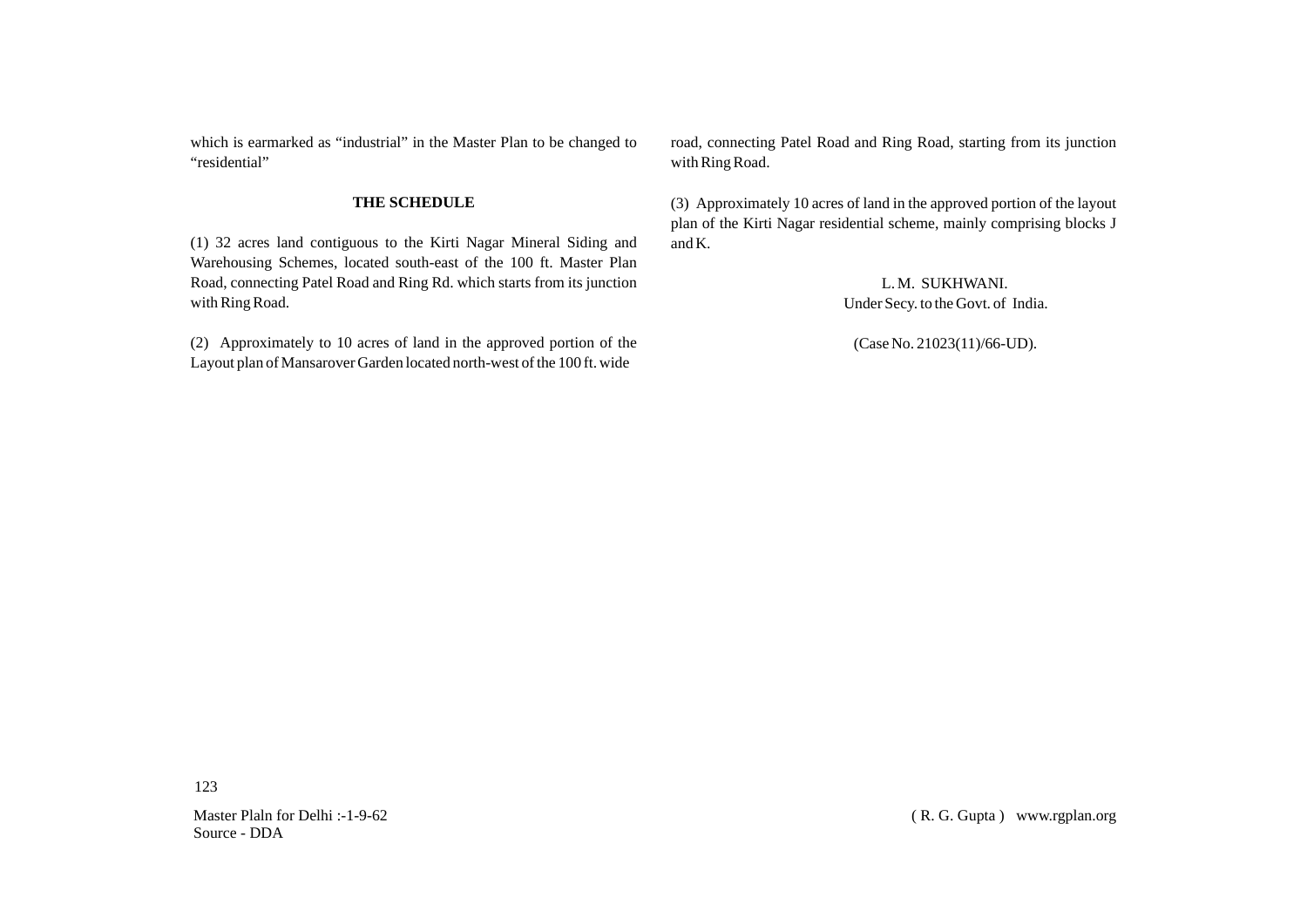#### **GOVERNMENT OF INDIA NIRMAN AUR AWAS MANTRALAYA/ MINISTRY OF WORKS & HOUSING** New Delhi, dated the 16th/25th Aug., 1971

#### **N O T I F I C A T I O N**

WHEREAS the Central Government has proposed to make modification in the Master Plan for Delhi and in the Zonal Development Plan of Zone C-1 (Kashmere Gate) as regards the areas mentioned in the Schedule hereto annexed, the proposed modifications having been published as notice (No. F3 (95)/69-MPdated the 27th June, 1970 of the Delhi Development Authority) as required by sub-section (3) of section 11-Aof the Delhi Development Act, 1957 (61 of 1957) inviting objections and suggestions:

AND WHEREAS no objections or suggestions having been received with regard to the areas mentioned in the aforesaid Schedule:

NOW, THEREFORE, in exercise of the powers conferred by subsection (2) of section 11-A of the said Act, the Central Government, hereby makes the following modification in the said Master Plan for Delhi and in the Zonal Development Plan, Namely :-

"Land use of an area measuring about 6.87 hectares (about 17 acres), occupied by the Delhi College of Engineering Technical Higher

Secondary School and Women's Polytechnic, bounded by Natioanl Highway 91.44 ms. wide (300'R/W) in the east parlty, and existing lane separating residential area in the North, Master Plan Roads 30.48 ms. (100ft. ) and 45.72 meters (150 R/W) in the South-East and south-West and by an existing road in the North-West, earmarked in the Master Plan for Delhi and in the Zonal Development Plan for institutional use be changed form 'institutional'to 'Commercial'".

#### **THE SCHEDULE**

Approximately 6.87 hectares (about 17 acres) of land in Kashmere Gate.

> L. M. SUKHWANI. Under Secretary to the Govt. of India (Case No. 10-2(5)/69-UD).

Master Plaln for Delhi :-1-9-62 Source - DDA

124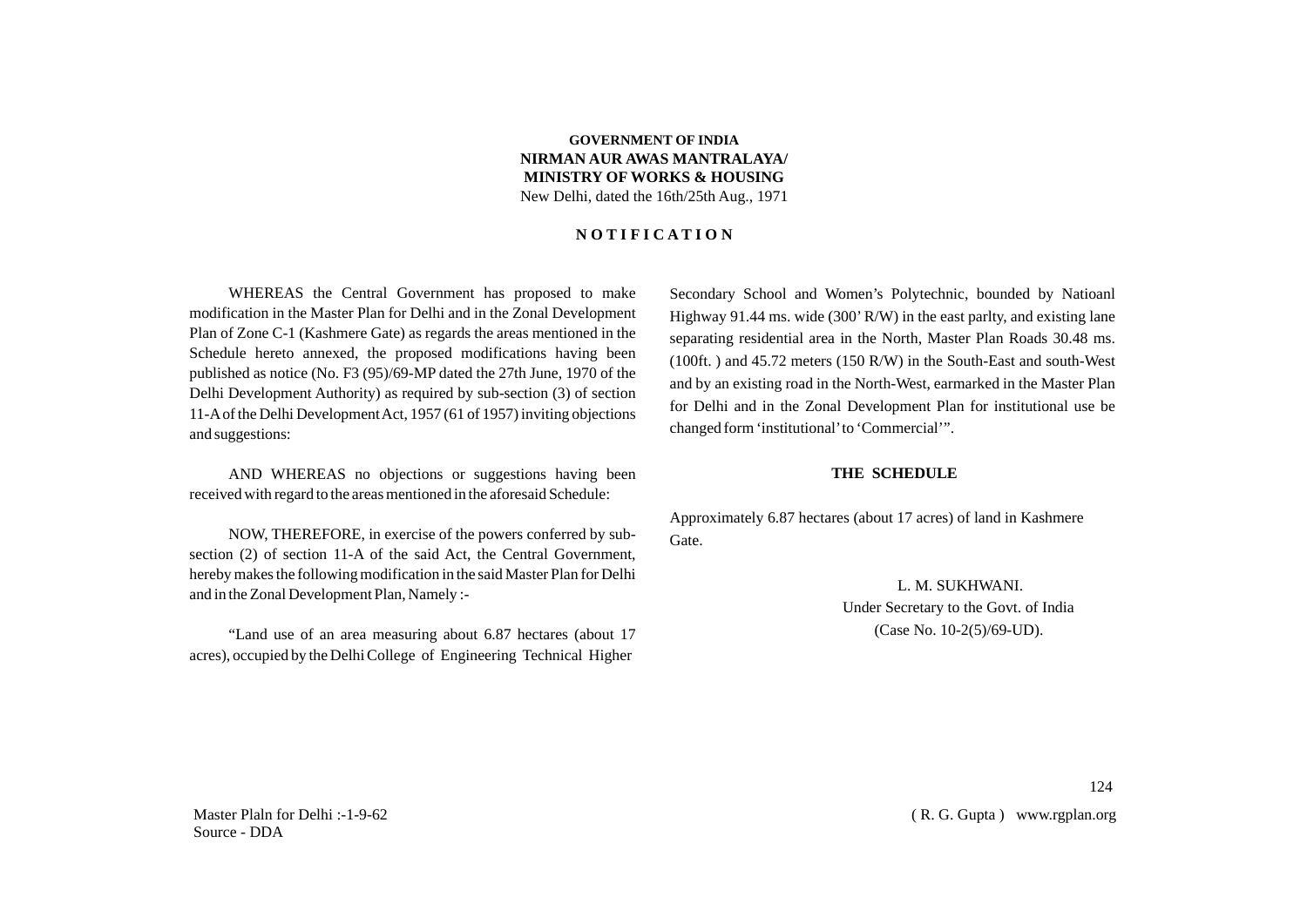#### **GOVERNMENT OF INDIA NIRMAN AUR AWAS MANTRALAYA/ MINISTRY OF WORKS & HOUSING** New Delhi, dated the 5th Sept., 1972

#### **N O T I F I C A T I O N**

WHEREAS certain modification which the Central Government proposed to make in the Master Plan for Delhi as regards the areas mentioned in the Schedule hereto annexed were published as notice (No. F.3(245)/58-MPdated the 25th. September, 1971) in accordance with the provision of section 44 of the Delhi Development Act, 1957 (61 of 1957) inviting objections and suggestions; as required by sub-section (3) of section 11-Aof the said Act.

AND WHEREAS the Central Government, after considering the objections and suggestions with regard to the area mentioned in the aforesaid Schedule, has decided to modify the Master Plan for Delhi;

NOW, THEREFORE, in exercise of the powers conferred by subsection (2) of section 11-A of the said Act, the Central Government, hereby makes the following modification in the said Master Plan for Delhi, namely:-

> "An area measuring 11.7 hects., about 29 acres earmarked as "Recreational" (District Park, Play grounds and open

spaces) in the Master Plan of Delhi, surrounded by Industrial Area in the North National Highway No. 2 in the East, Master Plan "Green" in the South and the railway land in the West, located near Badarpur village falling in Zone F.19, be changed to "industrial use".

#### **THE SCHEDULE**

11.7 hectares of land surrounded by Industrial area in the North, National Highway No. 2 in the East Master Plan 'green'in the South and railway land in the West, located near Badarpur Village.

> **L M. SUKHWANI,** Under Secretary to the Govt. of India

> > (Case No. 10-2(3)/69-UD).

125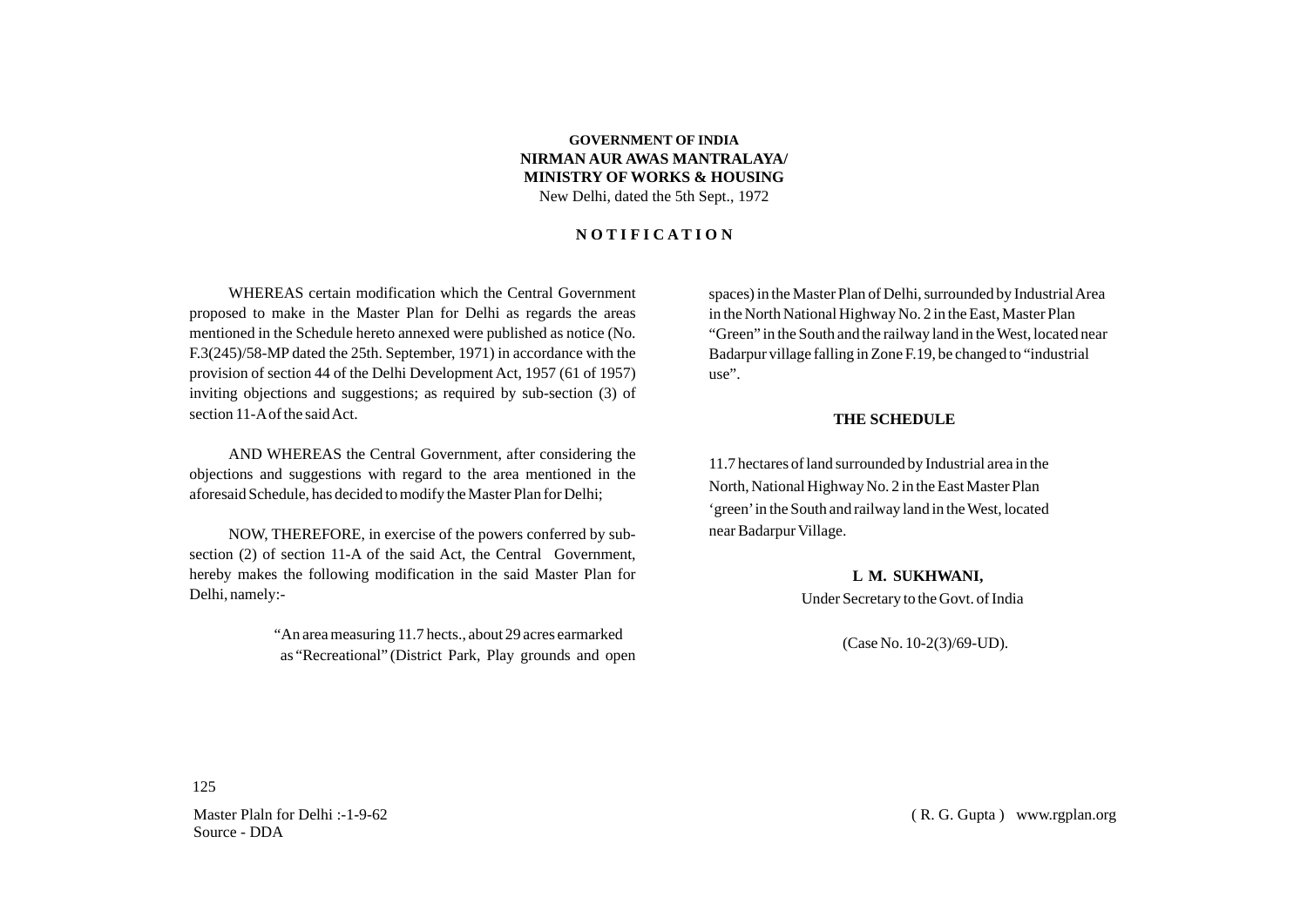#### **DELHI DEVELOPMENT AUTHORITY No. F.3(186)70-M.P. New Delhi, dated the 11th Nov., 1972**

#### **N O T I F I C A T I O N**

WHEREAS the Delhi Development Authority has proposed to make following modifications in the Master Plan for Delhi:-

#### **MODIFICATION**

In paragraph 5, entitled "Provisions regarding requirements in Use Zones" occurring in section A (Zoning Regulations) of Chapter II of the text of the Master Plan dealing with the Zoning and Sub-Division Regulation-

(1) At page 55, against item "(b) plot coverage under the heading "Residential Use Zone", notes (1) and (2) shall be substituted by the following namely:-

Note : The area to be covered need in no cae be less than the permissible covered area for the largest size plot in the lover category. For example, the area to be covered in a plot of 1028.44 sq. meter (1230 sq. yds.) will be 40 per cent of 1003.36 sq. meter (1,200sq. yds.) i.e.401.34 sq. meter (480 sq. yds.) and not 1/3rd. of 1028.44 sq. metre (1,230 sq.yds.) which is only 342.81 sq. metre (410 sq. yds.)"

(2) At page 56 against the heading "© Floors" for the sentence "In individual plots, exceeding 167.23 sq. metres (200 sq. yds) a twostoreyed building raised on stills may be permitted, provided the enclosed area on the ground floor does not exceed 25 per cent of the permissible covered area on the first floor," the following sentence shall be substituted, namely:-

"In individual plots exceeding 167.23 sq. metres (200 sq. yds.) a building raised on stills may be permitted provided the stilts floor shall be treated as one of the main floors of the building."

The proposed modifications having been published as notice No. S.O.5121, dated the 13th. November, 1971 at page 6026 of the Gazette of India, Part II Section 3-Sub-section (ii) as required by sub-section (3) of section 11-A of the Delhi Development Act, 1957 (61 of 1957) inviting objections and suggestions.

AND WHEREAS the Delhi Development Authority has considered the objections and suggestions in regard to the modification mentioned above.

Master Plaln for Delhi :-1-9-62 Source - DDA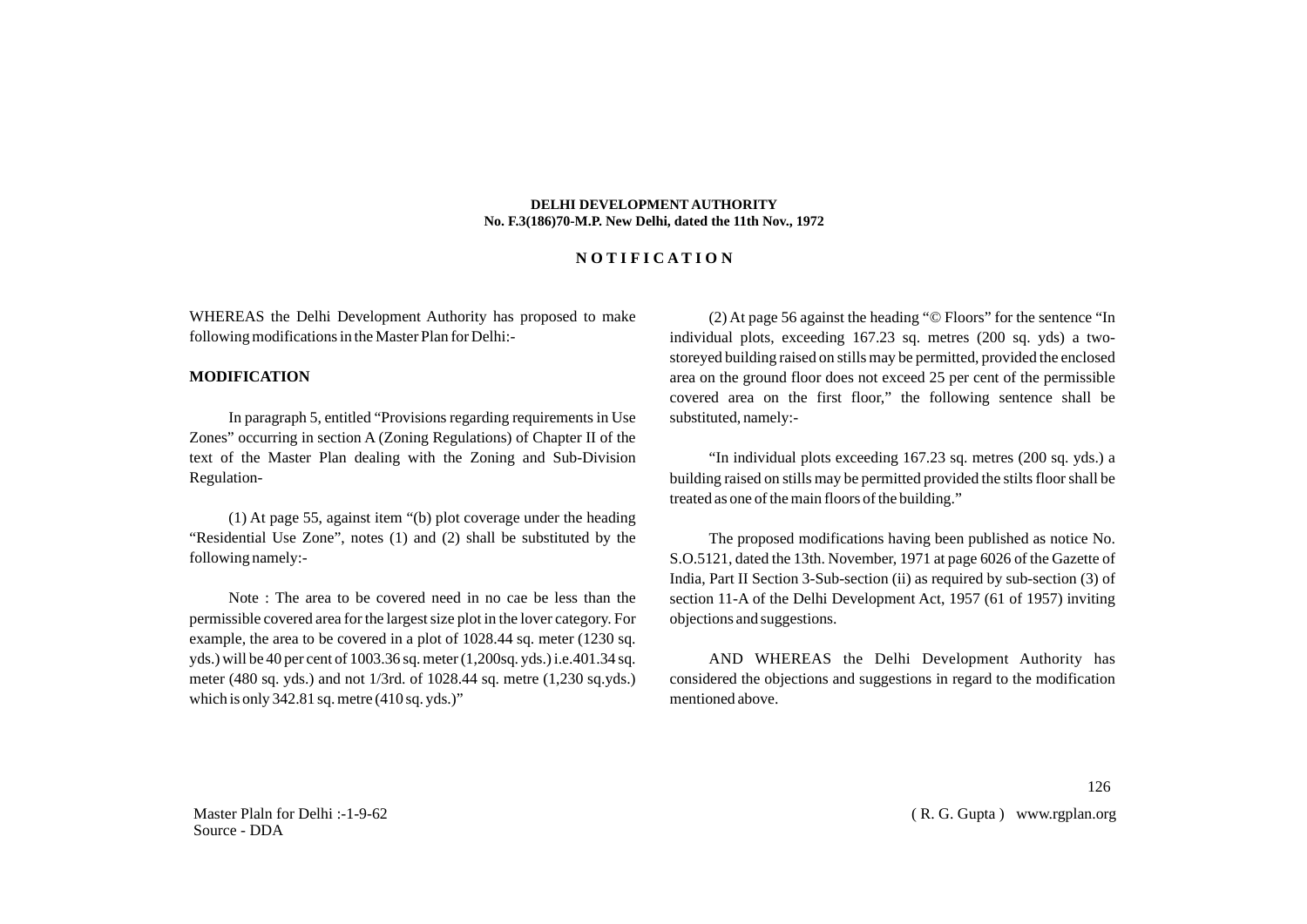NOW, THEREFORE, the Delhi Development Authority, in exercise of the powers conferred by sub-section (1) of section 11-Aof the

said Act hereby makes the above modifications in the said Master Plan for Delhi.

> H. N. FOTEDAR, Secretary Delhi Development Authority

127

Master Plaln for Delhi :-1-9-62 Source - DDA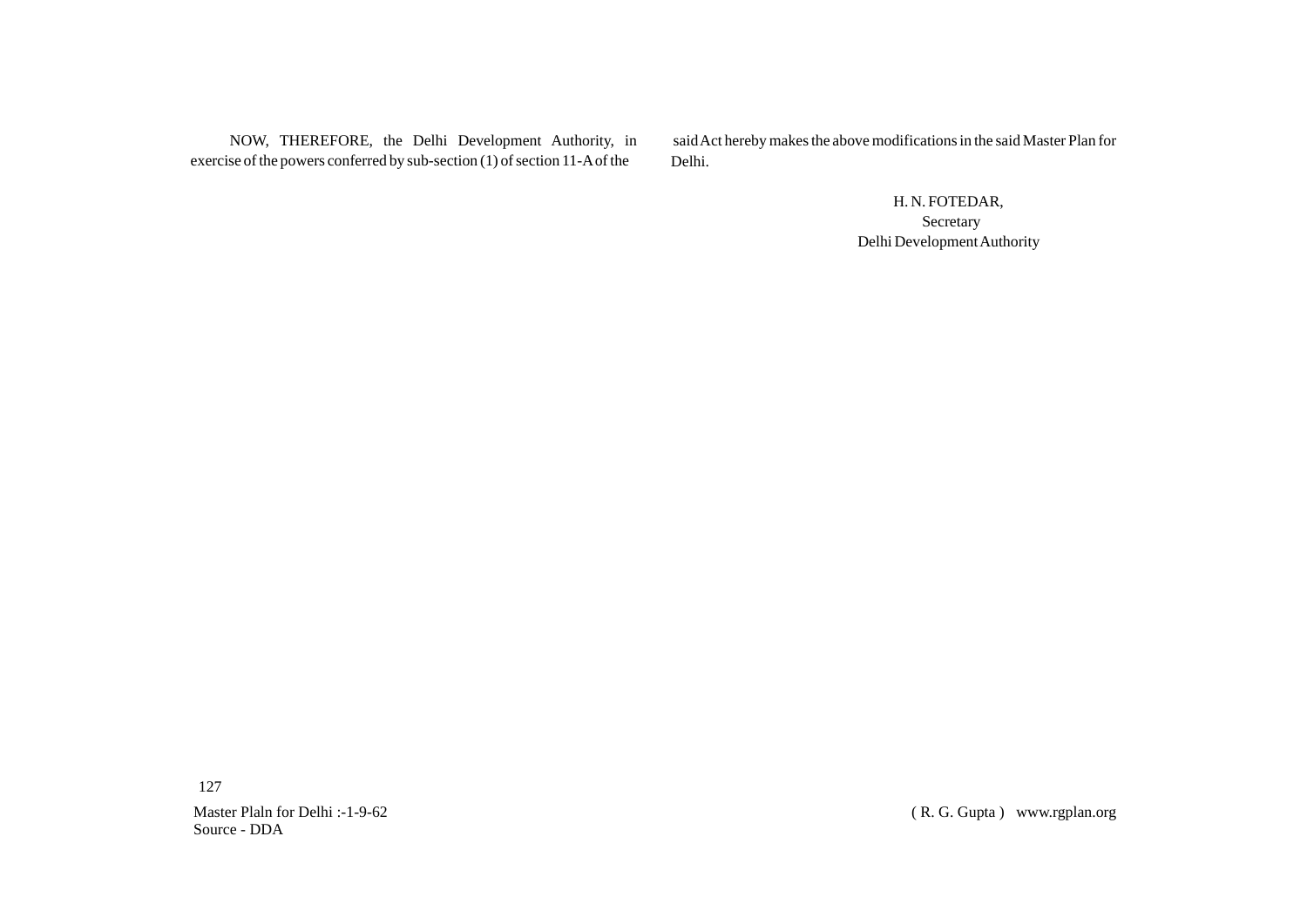#### **GOVERNMENT OF INDIA NIRMAN AUR AWAS MANTRALAYA/ MINISTRY OF WORKS & HOUSING** New Delhi, dated the 30th Dec. 1972

#### **N O T I F I C A T I O N**

WHEREAS certain modification which the Central Government proposed to make in the master in the Master Plan for Delhi and Zonal Development Plan (Zone F-7), as regards the areas mentioned in the Schedule hereto annexed were published as notice (No. F-16(55)/70-M.P. dated the 26th. February 1972) in accordance with the provision of section 44 of the Delhi Development Act, 1957 (61 of 1957) inviting objections and suggestions; as required by sub-section (3) of section 11-Aof the said Act.

AND WHEREAS the Central Government after considering the objections with regard to the area mentioned in the aforesaid schedule, has decided to modify the Master Plan for Delhi and Zonal Development Plan of the area; from the date of publication of the notification in the Gazette;

NOW, THEREFORE, in exercise of the powers conferred by subsection (2) of section 11-A of the said Act, the Central Government, hereby makes the following modifications in the said Master Plan for Delhi and Zonal Development Plan of the area, namely: -

"An area measuring about 4.46 hect. (13.5 acres) earmarked in the Master Plan//Zonal Plan as commercial for warehousing. storage, depots and mineral siding, surrounded by 45.72 mts. (150ft,) wide Master Plan Road in the north (as per new alignment due to the site feasibility), Mathura Road 45.72 mts. (150 ft.) in the East, industrial area in the South and the Railway Line in the West, is proposed to be changed to industrial use (Light Manufacturing)"

#### **THE SCHEDULE**

4.46 Hectares of land surrounded by 45.72 mtd. (150 ft.) wide Master Plan Road in the North Mathura Road 45.72 mts. (150 ft.) in the East, indutsrial area in the south and Railway Line in the west.

> S. S. P. RAU, Under Secretary to the Government of India (Case No. 10-2(3)/69-UDI-Part II).

Master Plaln for Delhi :-1-9-62 Source - DDA

128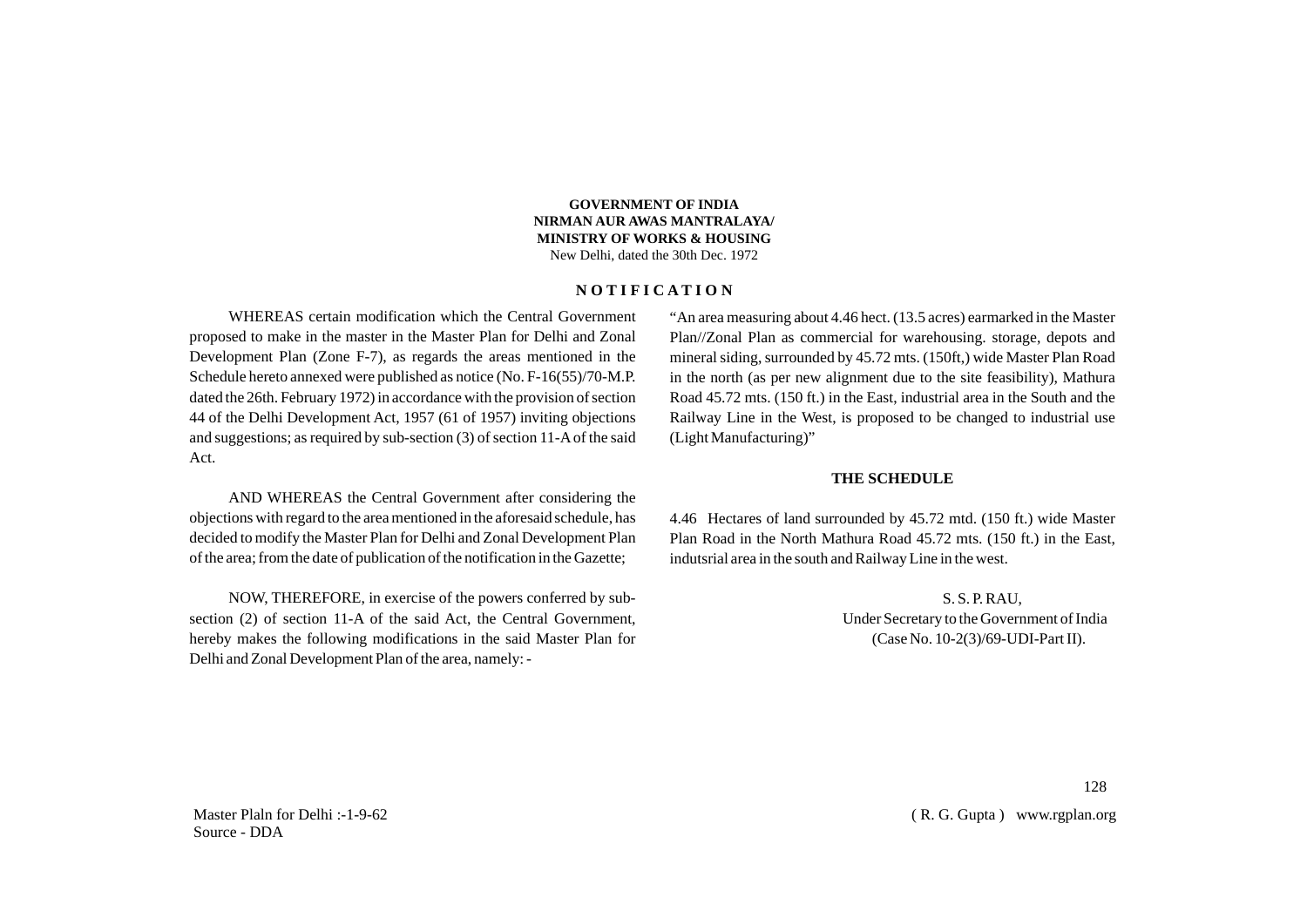#### **GOVERNMENT OF INDIA NIRMAN AUR AWAS MANTRALAYA/ MINISTRY OF WORKS & HOUSING**

No. K-13012(2)/72-UDI. New Delhi, the 10th April, 1974

#### **N O T I F I C A T I O N**

WHEREAS certain modification which the Central Government propose to make in the master in the Master Plan for Delhi, as regards the area mentioned in the Schedule annexed hereto were published with the Notice No. F.3(220)/71-MP dated the 18th. August, 1973 in accordance with the provisions of section 44 of the Delhi Development Act, 1957 (61 of 1957) hereinafter referred to as the said Act) for inviting objections and suggestions as required by sub-section (3) of section 11-Aof the said Act.

AND WHEREAS the Central Government, after considering the objections with regard to the area mentioned in the aforesaid Schedule, has decided to modify the Master Plan for Delhi.

NOW, THEREFORE, in exercise of the powers conferred by subsection (2) of section 11-Aof the said Act, the Central Government hereby makes the following modifications in the said Master Plan for Delhi namely:-

"An area measuring about 10.9 hect. (26.81 acres) and bounded by 64 metres (210ft. ) Ring Road in north west, G.T. Karnal Road in North-East , Ayodhya Textile Mills in the south-east and Railway land in the southwest, in Zone C-18 (Tripolia) is changed from 'industrial use' to 'Residential'use".

#### **THE SCHEDULE**

About 10.9 hect. (26.81 acres) of land bounded by 64 metres (210 ft.) Road in north-west G.T. Karnal Road in north-east, Ayodhya Textile Mills in the south-east and Railway land in the south-west, in Zone No. C-18 (Tripolia)

> V. R. IYER, Under Secretary to the Government of India

129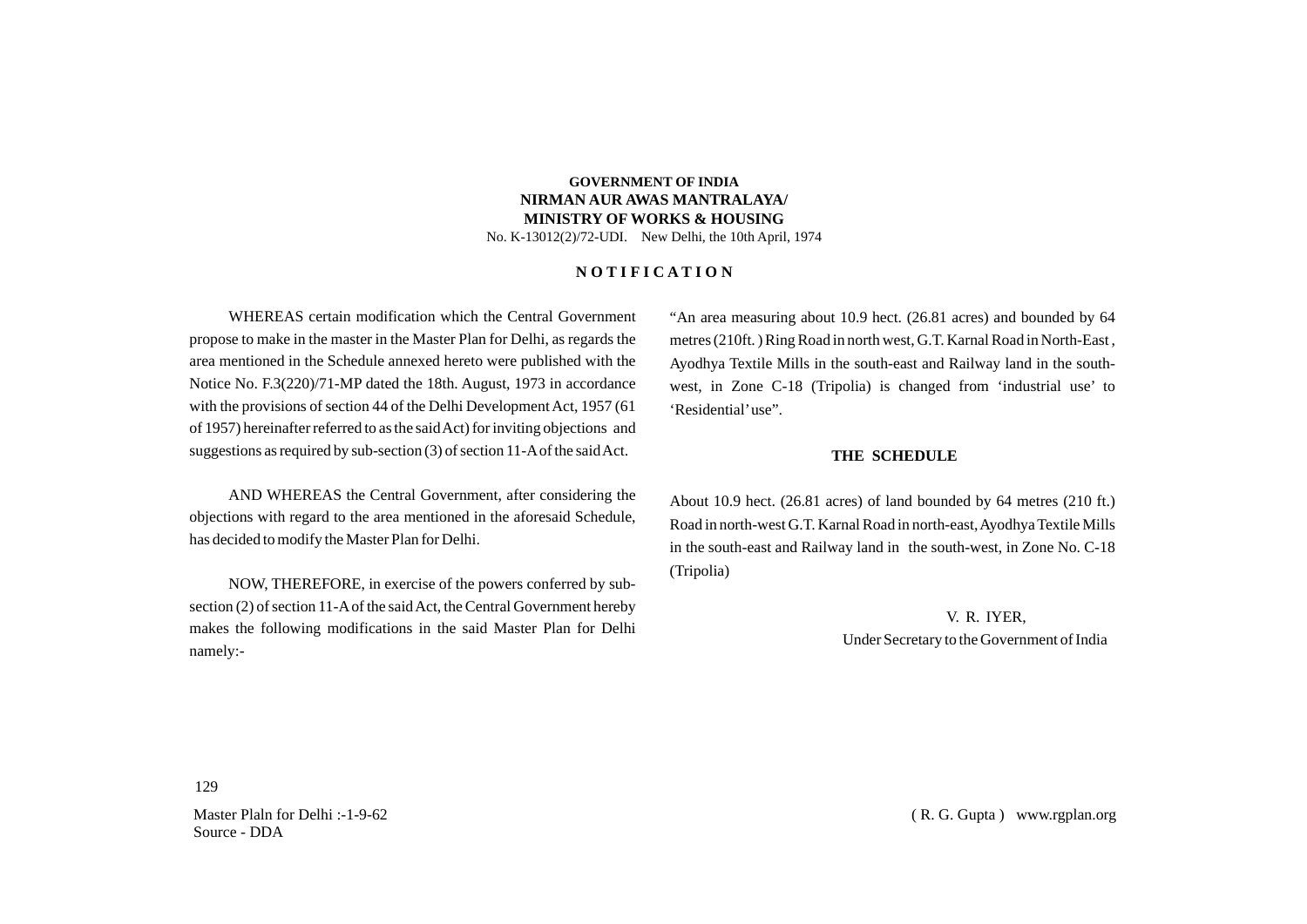#### **GOVERNMENT OF INDIA NIRMAN AUR AWAS MANTRALAYA/ MINISTRY OF WORKS & HOUSING**

No. K-12014(9)/72-UDI. New Delhi, dated 27th April, 1974

#### **N O T I F I C A T I O N**

WHEREAS certain modification which the Central Government propose to make in the Master Plan and the Zonal Development Plans for Zone D-1 (Connaught place and its Extension including architectural elevation control), zone D-3 (Curzon Road), Zone D-4 (Parliament Street), and Zone D-5 (D.I.Z. area) regarding the areas mentioned in the Schedule annexed hereto, were published with Notice No. F.3(256)/72- MP. dated the 9th. December, 1972, in accordance with the provisions of section 44 of the Delhi Development Act, 1957 (61 of 1957) for inviting objections and suggestions, as required by sub-section (3) of section 11-A of the said Act;

AND WHEREAS the Central Government, after considering the objections and suggestions with regard to the areas mentioned in the aforesaid Schedule, have decided to modify the Master Plan and the Zonal Development Plans;

NOW, THEREFORE, in exercise of the powers conferred by subsection (2) of section 11-Aof the said Act, the Central Government hereby

makes the modifications in the Master Plan and the Zonal Development Plans with effect from the date of publication of the notification in the Gazette of India, as per the Schedule:

#### **SCHEDULE**

#### 1. MODIFICATIONS IN THE MASTER PLAN :

#### Land uses:

(i) An area measuring about 0.8 hect. (2 acres) falling in zone D-3 (Curzon Road) and bounded by Janpath, Ferozeshah Road, Telegraph Lane, and the area earmarked for commercial use, is changed from "residential" to "Commercial use (hotel)".

(ii) An area measuring about 1.6 hects (4 acres) falling in Zone D-4 (Parliament Street areas) and bounded by Janpath, Ashoka Road, Service Lane and Janpath hotel, is changed from "residential" to "commercial use (hotel)".

ZONING REGULATIONS: (I)On page 60 of the Master Plan under the heading IV

Master Plaln for Delhi :-1-9-62 Source - DDA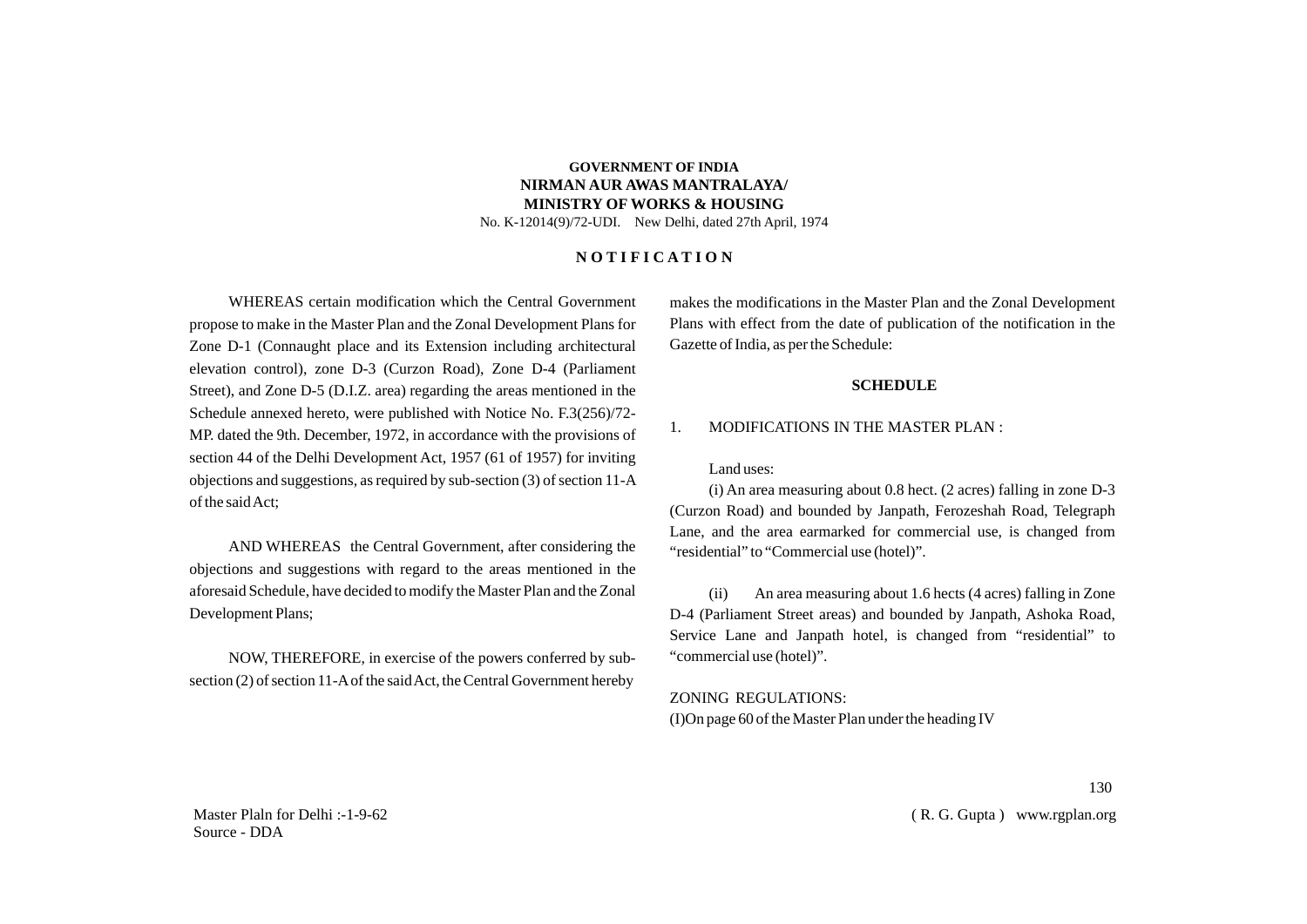"Commercial and Retail" in sub-paragraph (a), for the expression " F.A.R......................................................400" the following shall be substituted:-

| Maximum F.A.R. (Minto Road and Ranjit Singh Road) |
|---------------------------------------------------|
|                                                   |

(ii) The maximum permissible coverage of 50% on the ground and first floors and 35% on the upper floor has been reduced to 25% and 30% respectively, for Cannaught Place its Extension.

(iii) An area measuring about 4.05 hects. (10 acres) earmarked for flatted factories, bounded by Railway line, School Lane, Fire Brigade Lane and commercial area, is to be used for "service industries".

(iv) The area of Zone D-1 (Cannaught Place and its Extension) has been extended from 93.69 hects. (231.5 acres) to 141.24 hects. (349 acres) by adding the areas from Zones D-3 (Curzon Road), D-4 (Parliament Street), D-5(D.I.Z. area) to the extent of 9.88 hects. (24.4 acres), 33.95 hects. (83.9 acres) and 3.72 hects. (9.2 acres) respectively, and has been renamed as enlarged Zone D-1 .

#### MODIFICATION IN THE ZONAL PLANS:

(I) Zone D-3 (Curzon Road area):

An area measuring about 9.88 hects. (24.4 acres) fronting on Janpath (one plot depth) bounded by Tolstoy Marg Telegraph Lane-Electric Lane-Ferozeshah Road-Janpath is deleted from Zone D-3 and shall form part of enlarged Zone D-1.

#### (ii) Zone D-4 (Parliament Street area):

An area measuring about 33.95 hects. (83.9 acres ) comprising the following pockets is to be deleted from Zone D-4 (Parliament Street area) and shall now form part of enlarged Zone D-1:

(a) Pocket measuring about 14.16 hects. (35 acres) fronting on Janpath (one plot depth) bounded by Tolstoy Marg (proposed)-Janpath-Ashoka Road-Service Lane (behind Imperial Hotel).

(b Pocket measuring 4.65 hects-(11.5 acres) fronting on Parliament Street (One plot depth) and bounded by Tolstoy marg (proposed) Jantar Mantar Road-Ashoka Road and Parliament Street.

(c) Pocket measuring 15.14 hects. (37.4 acres) fronting on Parliament Street and bounded by Cannaught Circus

131

Master Plaln for Delhi :-1-9-62 Source - DDA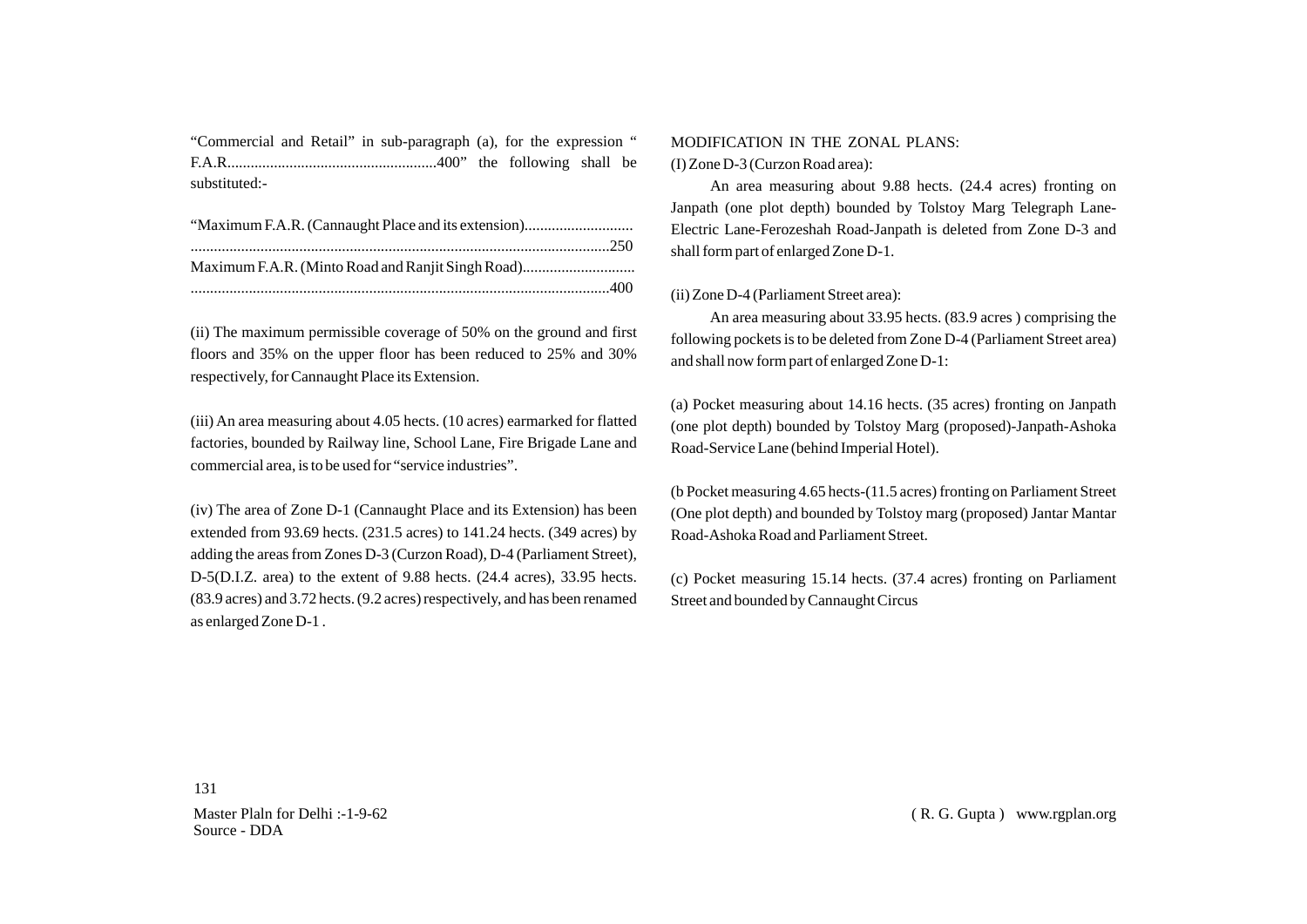Parliament Street-Ashoka Road-Jai Singh Road-Hanuman Lane and Irwin Road.

 $(iii)$  Zone D-5 (D.I.Z. area) :

An area measuring about 3.72 hects. (9.2 acres) bounded by Bhagat Singh Marg (Lady Hardinge Road)-Connaught Circul-Irwin Road and Service Lane is to be deleted from Zone D-5 and shall form part of enlarged Zone D-1.

(iv) Enlarged Zone D-1:

The zonal development plan for Zone D-1 (Cannaught Place and its Extension) and the portions of the zones mentioned in paras (I), (ii)

and (iii) above are to be modified as proposed in the text and the plan of the enlarged Zone D-1.

The development control drawings relating to these modifications in the Master Plan and the Zonal Development Plans mentioned in the Schedule can be seen in the office of the Design Group Ministry of Works Housing, Vigyan Bhavan Annexe II New Delhi, New Delhi Municipal Committee and the Delhi Development Authority, Vikas Bhavan, New Delhi.

> R. GOPALASWAMY, Joint Secretary to the Government of India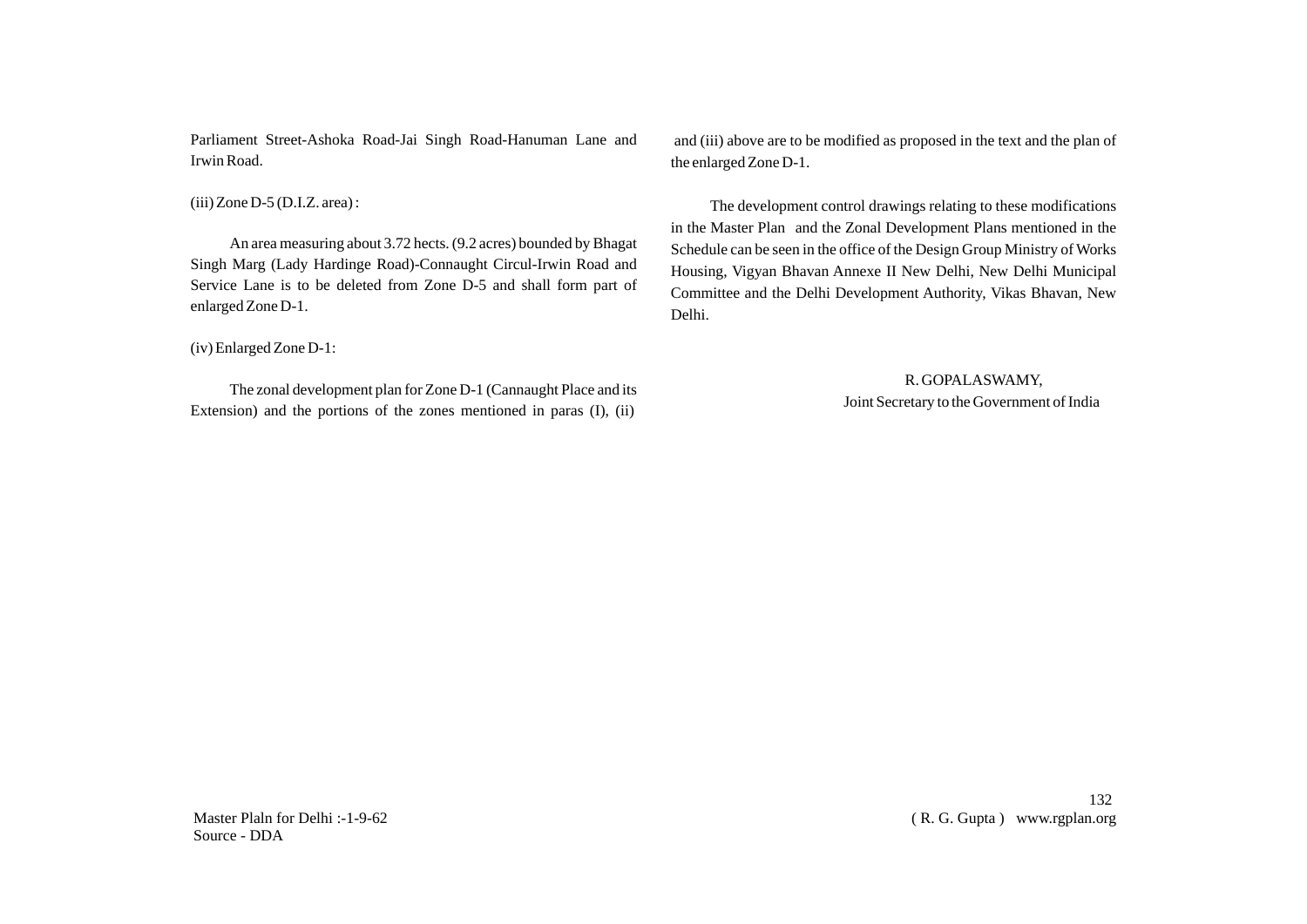#### **GOVERNMENT OF INDIA MINISTRY OF WORKS & HOUSING (NIRMAN AUR AWAS MANTRALAYA)**

No. K-13011(9)/72-UDI. New Delhi, dated 14th May, 1974

#### **N O T I F I C A T I O N**

WHEREAS certain modification which the Central Government proposes to make in the Master Plan for Delhi regarding the areas mentioned in the Schedule annexed hereto, were published with notice No. F.3(120)/73-MP dated the 8th. December, 1973 in accordance with the provisions of section 44 of the Delhi Development Act, 1957 (61 of 1957) for inviting objections and suggestions, as required by sub-section (3) of section 11-Aof the said Act:

AND WHEREAS the Central Government, after considering the objection and suggestion with regard to the area mentioned in the aforesaid Schedule, has decided to modify the Master Plan for Delhi.

NOW, THEREFORE, in exercise of the powers conferred by subsection (2) of section 11-Aof the said Act, the Central Government hereby makes the following modifications in the said Master Plan for Delhi with effect from the date of publication of the notification in the Gazette of India, namely :

" The area bounded by Race Course and Safdarjang Tomb in the north, railway line in the south, nallah in the west and Mehrauli Road in the East, measuring about 91.00 hectares and earmarked for recreational use in the Master Plan is changed for 'Circulation Use' for the retention of Safdarjang Airport".

#### **THE SCHEDULE**

An area measuring about 91.00 hectares bounded by Race Course and Safdarjang Tomb in the north, railway line in the South, nallah in the west and Mehrauli Road in the east.

> V. R. IYER, Under Secretary to the Government of India

133 Master Plaln for Delhi :-1-9-62 Source - DDA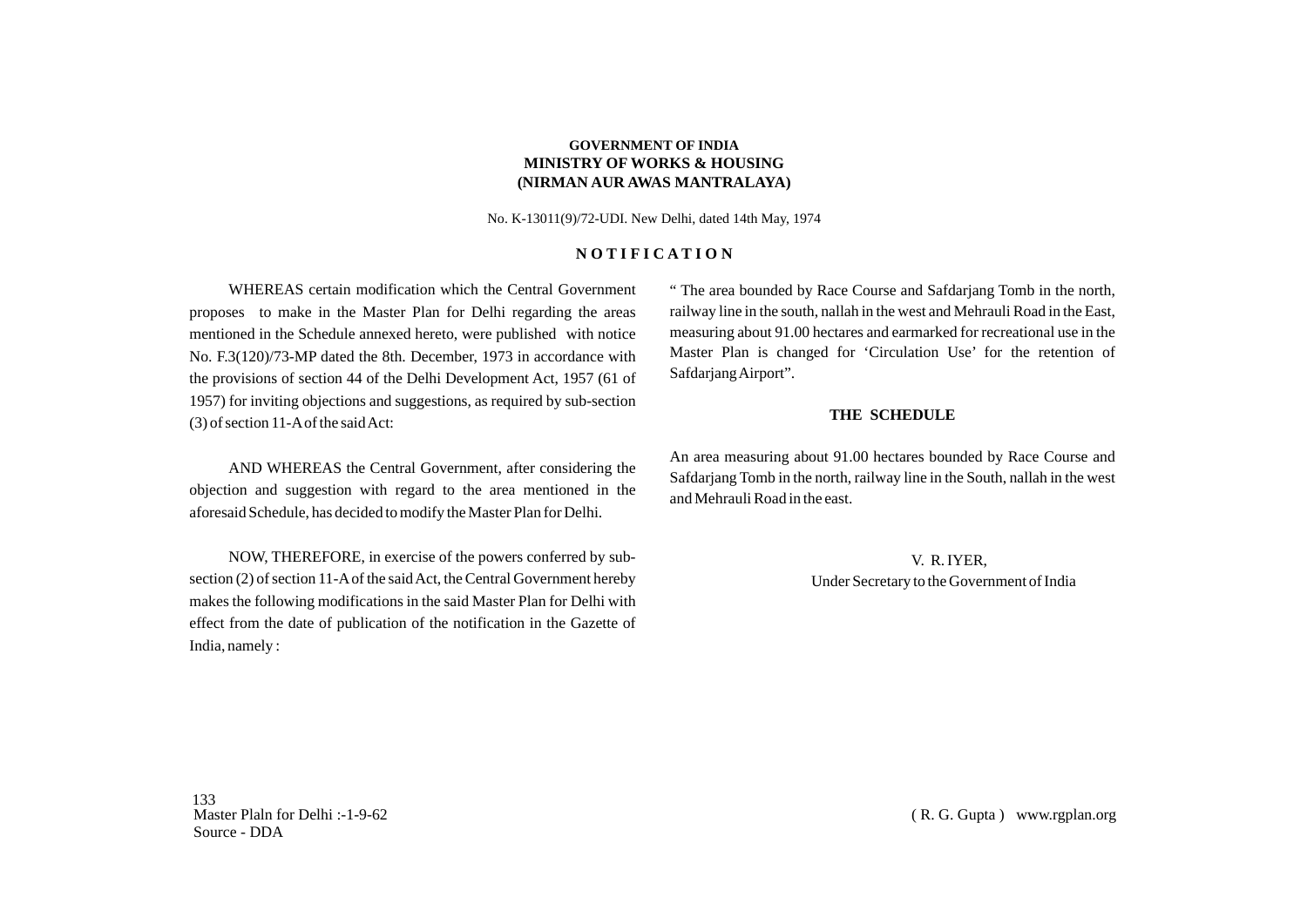No. K-13011/12/72-UDI. New Delhi, the 28th Dec., 1974

### **N O T I F I C A T I O N**

WHEREAS certain modifications which the Central Government proposes to make in the Master Plan for Delhi regarding the areas mentioned in the Schedule annexed hereto, were published with notice No. F.16(49)/71-MP dated the 31st. March, 1973 in accordance with the provisions of section 44 of the Delhi Development Act, 1957 (61 of 1957) for inviting objections and suggestions, as required by sub-section (3) of section 11-A of the said Act, within thirty days from the date of the said notice;

AND WHEREAS no objections or suggestions have been received with regard to the aforesaid modifications;

NOW, THEREFORE, in exercise of the powers conferred by subsection (2) of section 11-Aof the said Act, the Central Government hereby makes the following modifications in the said Master Plan for Delhi with effect from the date of publication of the notification in the Gazette of India, namely :-

"Out of an area, measuring 5.42 hectares bounded by 9.4 metres wide road in the north-east, 30.5 metres wide Chandra Gupta Road in the South-east, 30.5 wide road in the south-west and 30.5 metres wide road in the north-west, falling in Zone D-13 Chanakyapuri, an area measuring 4.38 hectares earmarked for "Public and Semi-Public (Hospital)" to be changed to " Residential".

#### THE SCHEDULE

An area measuring about 5.42 hectares, bounded by 9.4 metres wide road in the north-east, 30.5 metres wide Chandra Gupta Road in the south-east, 30.5 metres wide road in the south-west and 30.5 metres wide road in the north-east.

> MRS. PRATIBHA KARAN. Under Secretary to the Government of India.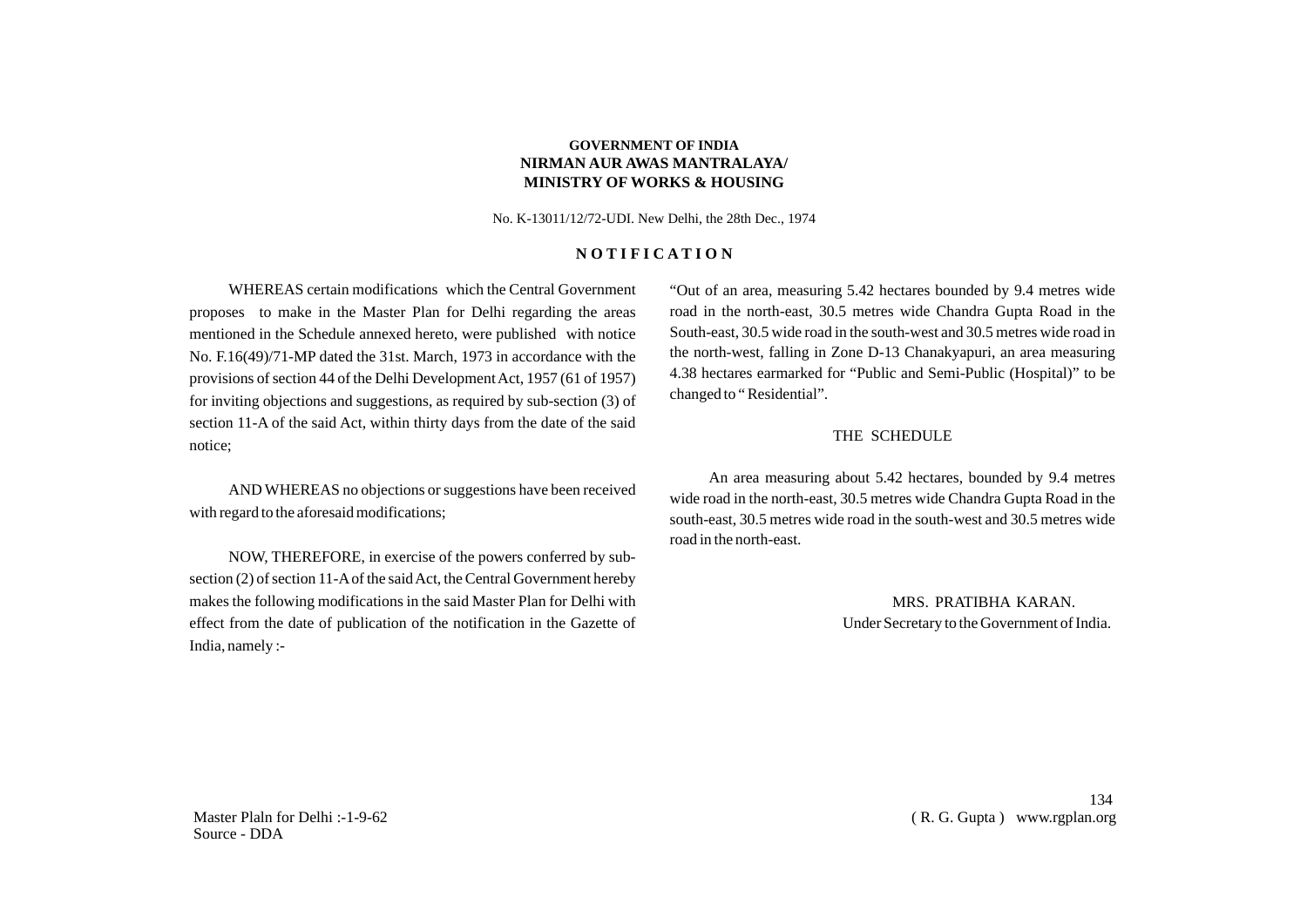No. K-21023/24/66-UDI. New Delhi, dated 16th Janurary, 1975

### **N O T I F I C A T I O N**

WHEREAS certain modifications which the Central Government proposes to make in the Master Plan for Delhi regarding the areas mentioned in the Schedule annexed hereto, were published with notice No. F.20(1)/73-M.P. dated the 8th. December, 1973 in accordance with the provisions of section 44 of the Delhi Development Act, 1957 (61 of 1957) for inviting objections and suggestions within a period of thirty days from the date of the notice, as required by sub-section (3) of section 11-Aof the said Act;

AND WHEREAS the Central Government, after considering the objections and suggestions with regard to the area mentioned in the aforesaid Schedule, have decided to modify the Master Plan for Delhi.

NOW, THEREFORE, in exercise of the powers conferred by subsection (2) of section 11-Aof the said Act, the Central Government hereby makes the following modifications in the said Master Plan for Delhi with effect from the date of publication of this notification in Gazette of India, namely :-

"An area measuring about 3.84 hectares out of an area measuring about 5.66 hectares and bounded by 64 metre wide Ring Road on the north-east, a zonal road in the north-west and district parks in the south-west and south-east respectively, falling between the Gurdwara and the college Campus near Moti Bagh in Zone F-6, earmarked as 'recreational' in the said Master Plan is changed to 'residential'."

#### **THE SCHEDULE**

An area measuring about 3.84 hectares out of an area measuring about 5.66 hectares and bounded by 64 metre wide Ring Road on the north-east, a zonal road in the north-west and district parks in the south-west and south-east respectively, falling between the Gurdwara and the college campus near Moti Bagh in Zone F-6

> MRS. PRATIBHA KARAN, Under Secretary to the Government of India.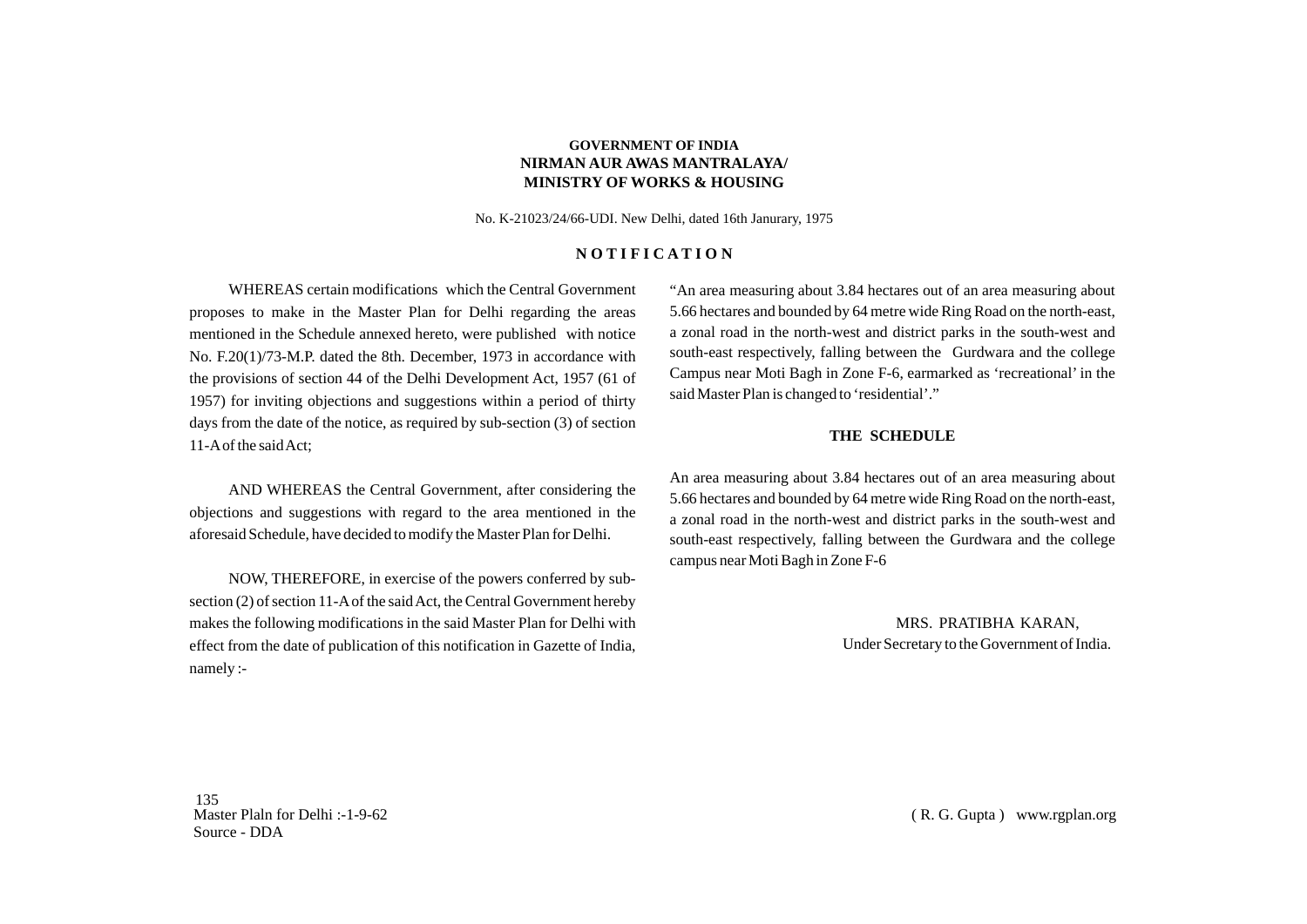No. K-13011/12/73-UDI. New Delhi, dated 18th February, 1975

### **N O T I F I C A T I O N**

WHEREAS certain modifications which the Central Government proposes to make in the Master Plan for Delhi regarding the areas mentioned in the Schedule annexed hereto, were published with Notice No. F.3(91)/67-M.P. dated the 29th. June, 1974 in accordance with the provisions of section 44 of the Delhi Development Act, 1957 (61 of 1957) for inviting objections and suggestions, as required by sub-section (3) of section 11-Aof the said Act;

AND WHEREAS the Central Government, after considering the objections and suggestions with regard to the area mentioned in the aforesaid Schedule, has decided to modify the Master Plan for Delhi.

NOW, THEREFORE, in exercise of the powers conferred by subsection (2) of section 11-Aof the said Act, the Central Government hereby makes the following modifications in said Master Plan with effect from the date of publication of this notification in the Official Gazette, namely :-

"A plot of land measuring 0.62 hectare (1.523 acres), earmarked as ' Recreational use' forming part of a bigger plot of 2.5 hectares (6.2 acres) and falling in Zone D-20 (Defence Colony), is changed to 'Public and Semi-public use (Institutional)'. This plot is bounded by 12.2 metres (40 feet) wide road in the North, 18.3 metres (60 feet) wide road in the West and recreational area in South and East.

#### **THE SCHEDULE**

Plot of land measuring 0.62 hectares (1.523 acres) bounded by 12.2) metres (40 feet) wide road in the North, 18.3 metres (60 feet) wide road in the West and recreational area in South and East.

> R. P. SINGH, Under Secretary to the Government of India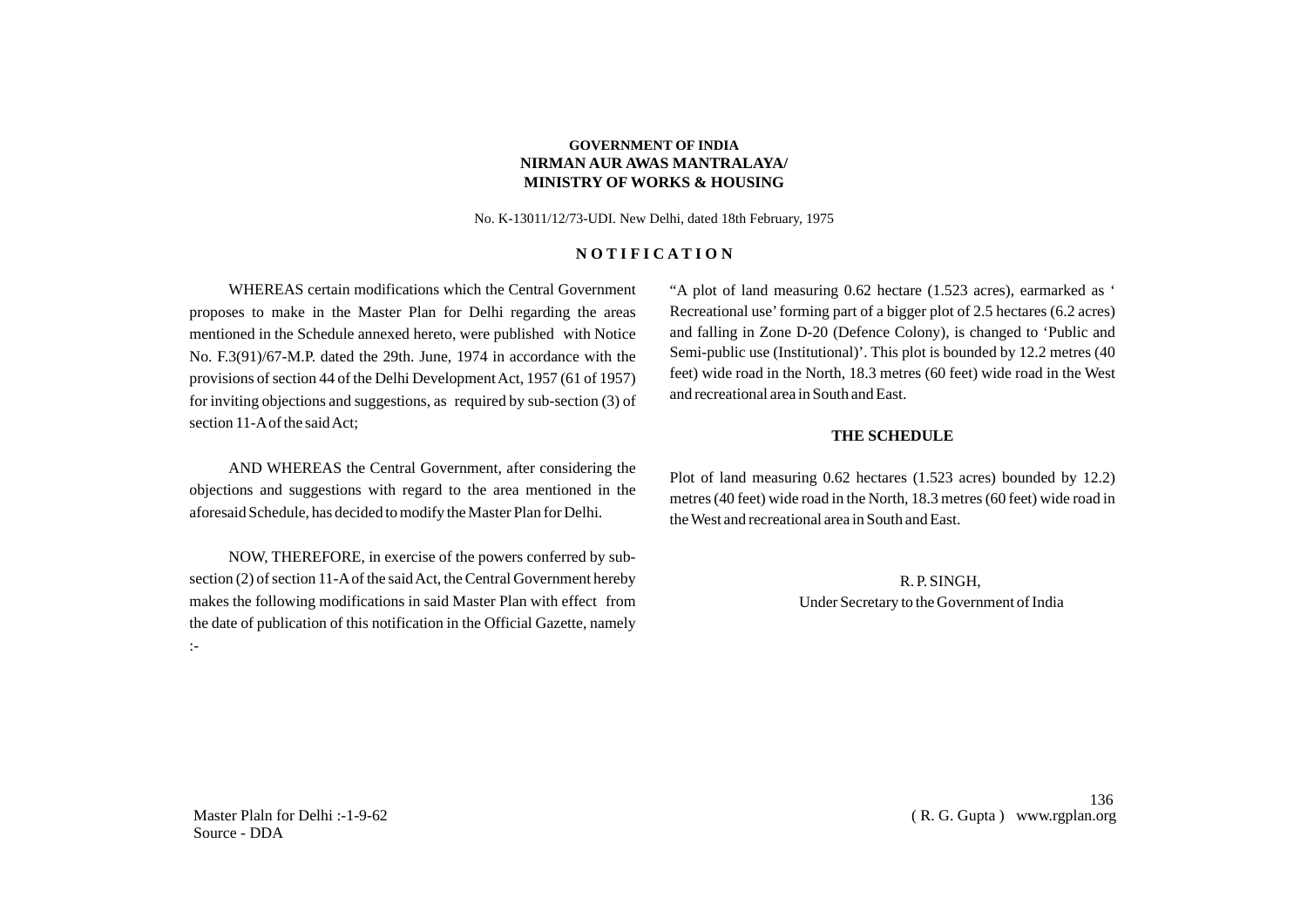No. K-13012/1/70-UDI. New Delhi, dated 29th March, 1975

#### **N O T I F I C A T I O N**

WHEREAS certain modifications which the Central Government proposes to make in the Master Plan for Delhi regarding the areas mentioned in the Schedule annexed hereto, were published with Notice No. F.20(3)/74-M.P. dated the 24th. August, 1974 in accordance with the provisions of section 44 of the Delhi Development Act, 1957 (61 of 1957) for inviting objections and suggestions within a period of thirty days from the date of the notice, as required by sub-section (3) of section 11-Aof the said Act;

AND WHEREAS the Central Government, after considering the objections and suggestions with regard to the area mentioned in the aforesaid Schedule, has decided to modify the Master Plan for Delhi.

NOW, THEREFORE, in exercise of the powers conferred by subsection (2) of section 11-Aof the said Act, the Central Government hereby makes the following modifications to the Master Plan for Delhi with effect from the date of publication of this notification in the Gazette, of India, namely : -

1. The road bridge over Yamuna shown in the Master Plan connecting Ring Road in the alignment of New Darya Ganj Road and 45.7 metres (150 feet) wide road on Shahdara side, is dropped.

2. An area measuring about 8.5 hectares (21 acres) earmarked for idele parking in the Master Plan in the east of sanitary drain, between National bye-pass and the western bund of the Yamuna River is changed to 'recreational use'(districts parks, play-grounds and open spaces).

## **THE SCHEDULE**

(a) The road bridge over Yamuna connecting Ring Road in the alignment of New Darya Ganj Road and 45.7 metres (150 feet) wide road on Shahdara side.

(b) An area measuring about 8.5 hectares (21 acres) in the east of sanitary drain, between National bye-pass and the western bund of the Yamuna River.

> MRS. PRATIBHA KARAN Under Secretary to the Government of India

137 Master Plaln for Delhi :-1-9-62 Source - DDA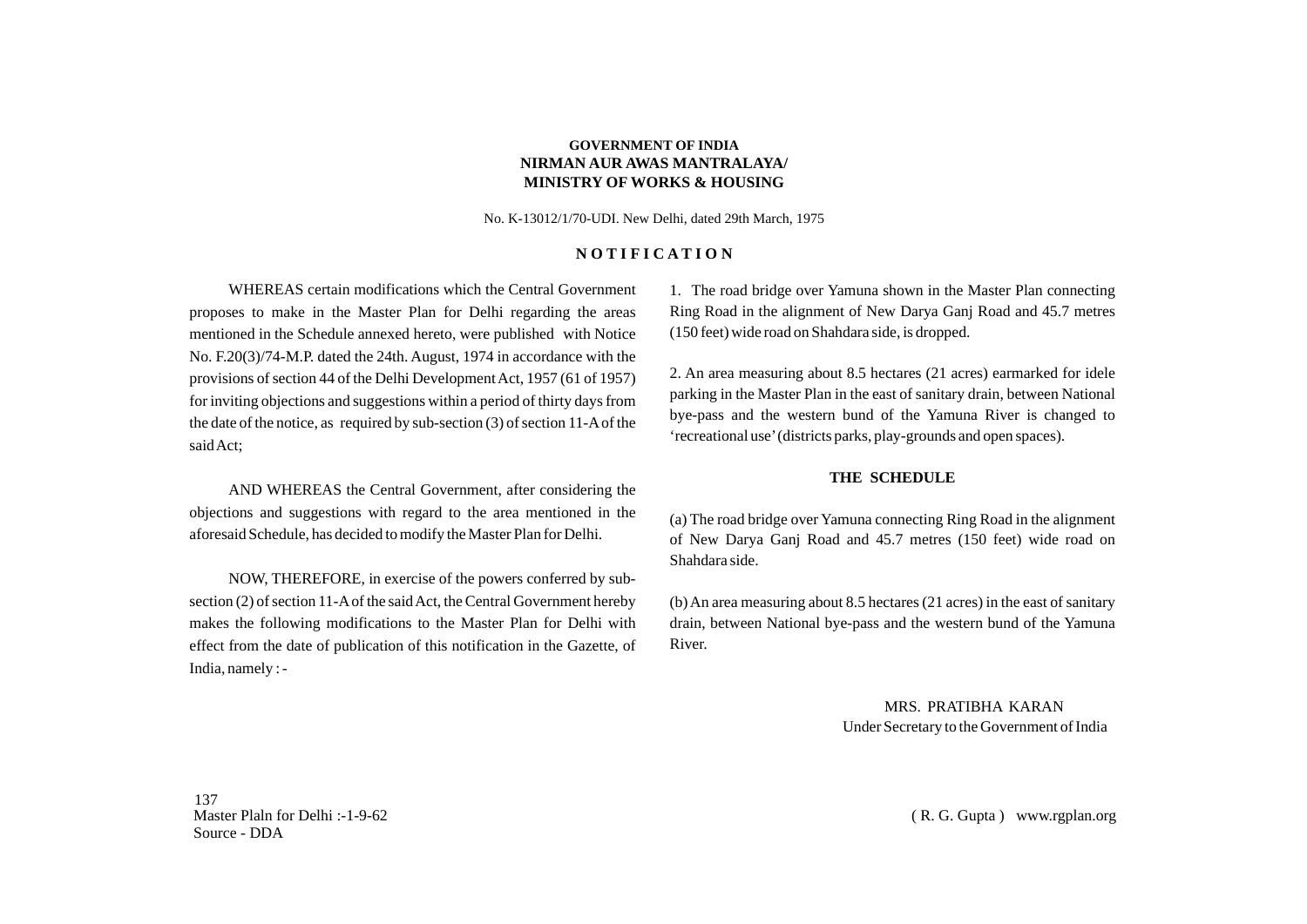No. K-11016/65/72-UDI. New Delhi, dated 3rd April, 1975

### **N O T I F I C A T I O N**

WHEREAS certain modifications which the Central Government proposed to make in the Master Plan for Delhi regarding the areas mentioned in the Schedule annexed hereto, were published with Notice No. F.20(5)/74-M.P. dated the 9th. November, 1974 in accordance with the provisions of section 44 of the Delhi Development Act, 1957 (61 of 1957) for inviting objections and suggestions, as required by sub-section (3) of section 11-A of the said Act, within thirty days from the date of the said notice;

AND WHEREAS no objections or suggestions have been received with regard to the aforesaid modification;

NOW, THEREFORE, in exercise of the powers conferred by subsection (2) of section 11-Aof the said Act, the Central Government hereby makes the following modifications in the said Master Plan for Delhi with effect from the date of publication of this notification in the Gazette of India, namely :-

"An area measuring about 2.83 hectares (7 acres) surrounded by Badarpur Thermal Power Station in the south and agricultural green belt in other directions, is to be changed from 'agricultural green belt' to 'industrial use'for the purpose of manufacturing building materials".

#### **THE SCHEDULE**

An area measuring about 2.83 hectares (7 acres) surrounded by Badarpur Thermal Power Station in the south and agricultural green belt in other direction.

> MRS. PRATIBHAKARAN, Under Secretary to the Government of India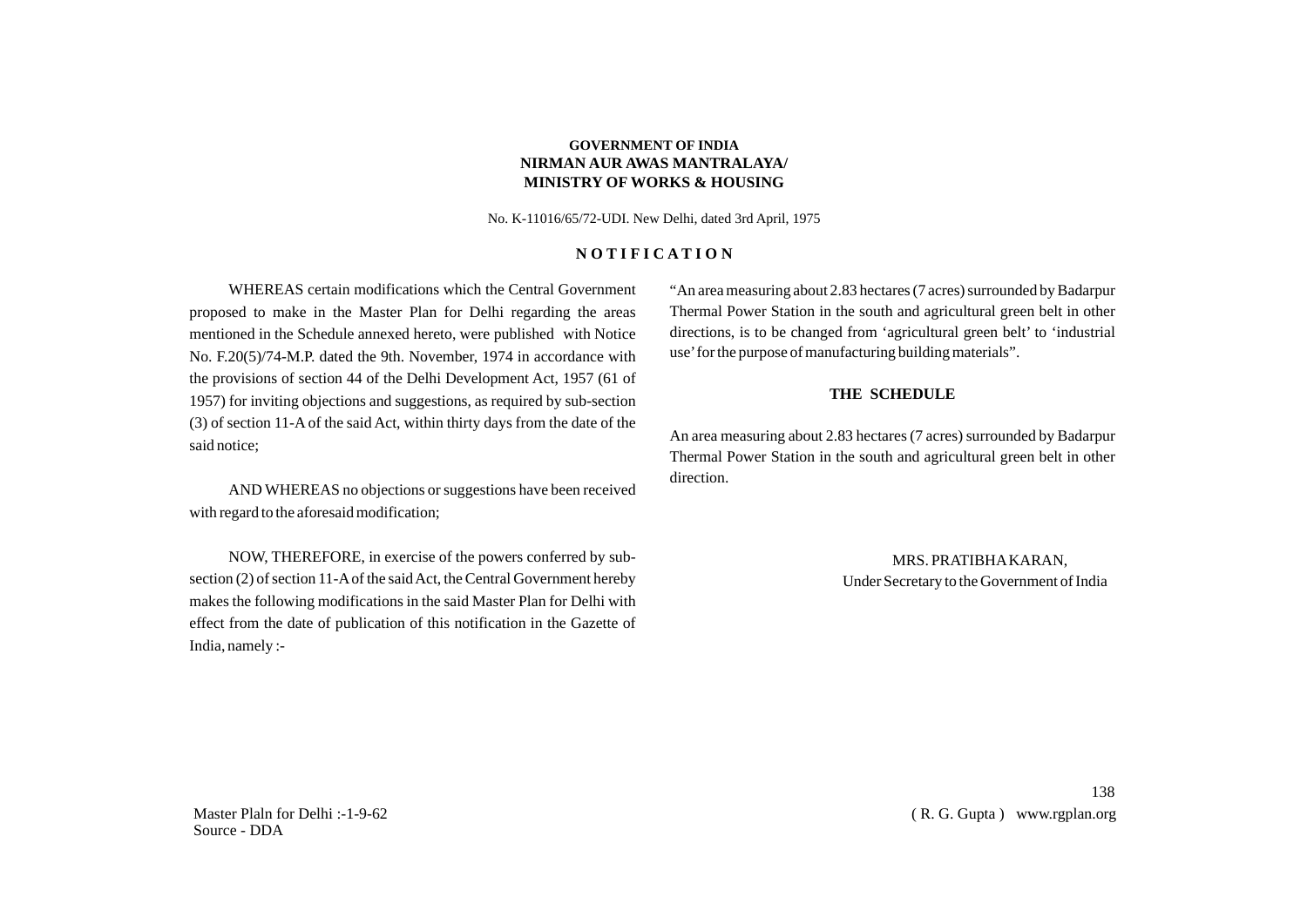No. K-13011/4/74-UDI. New Delhi, dated 9th December, 1975

## **N O T I F I C A T I O N**

WHEREAS certain modifications which the Central Government proposed to make in the Master Plan for Delhi regarding the areas mentioned in the Schedule annexed hereto, were published with notice No. F.3(212)/72-M.P. dated the 26th. April, 1975 in accordance with the rule 16 of the Delhi Development (Master Plan and Zonal Development Plan) Rules, 1959, read with rule 6 of the said rules and section 44 of the Delhi Development Act, 1957 (61 of 1957) in the Official Gazette and by advertisement in local newspaper, inviting objections and suggestions from any person with respect to the proposed modification within a period of thirty days from the date of the said notice, as required by sub-section (3) of section 11-Aof the said Act;

AND WHEREAS the Central Government, after considering the objections and suggestions, received with respect to the proposed modification, have decided to modify the Master Plan for Delhi;

NOW, THEREFORE, in exercise of the powers conferred by subsection (2) of section 11-Aof the said Act, the Central Government hereby

makes the following modification in the said Master Plan for Delhi with effect from the date of publication of this notification in the Gazette of India, namely :-

"An area measuring about 3.9 hecares (9.7 acres), surrounded by Okhla village in the north, recreational area in the east and west and public and semi-public facilities area in the south earmarked for education and research institutional use in the Master Plan changed from "educational and research institutional use" to "residential use".

#### **THE SCHEDULE**

An area measuring about 3.9 hectares (9.7 acres) surrounded by Okhla village in the north, recreational area on the east and west and public and semi-public facilities area in the south.

> P. S. RAVINDRA, Section Officer (Special)

139 Master Plaln for Delhi :-1-9-62 Source - DDA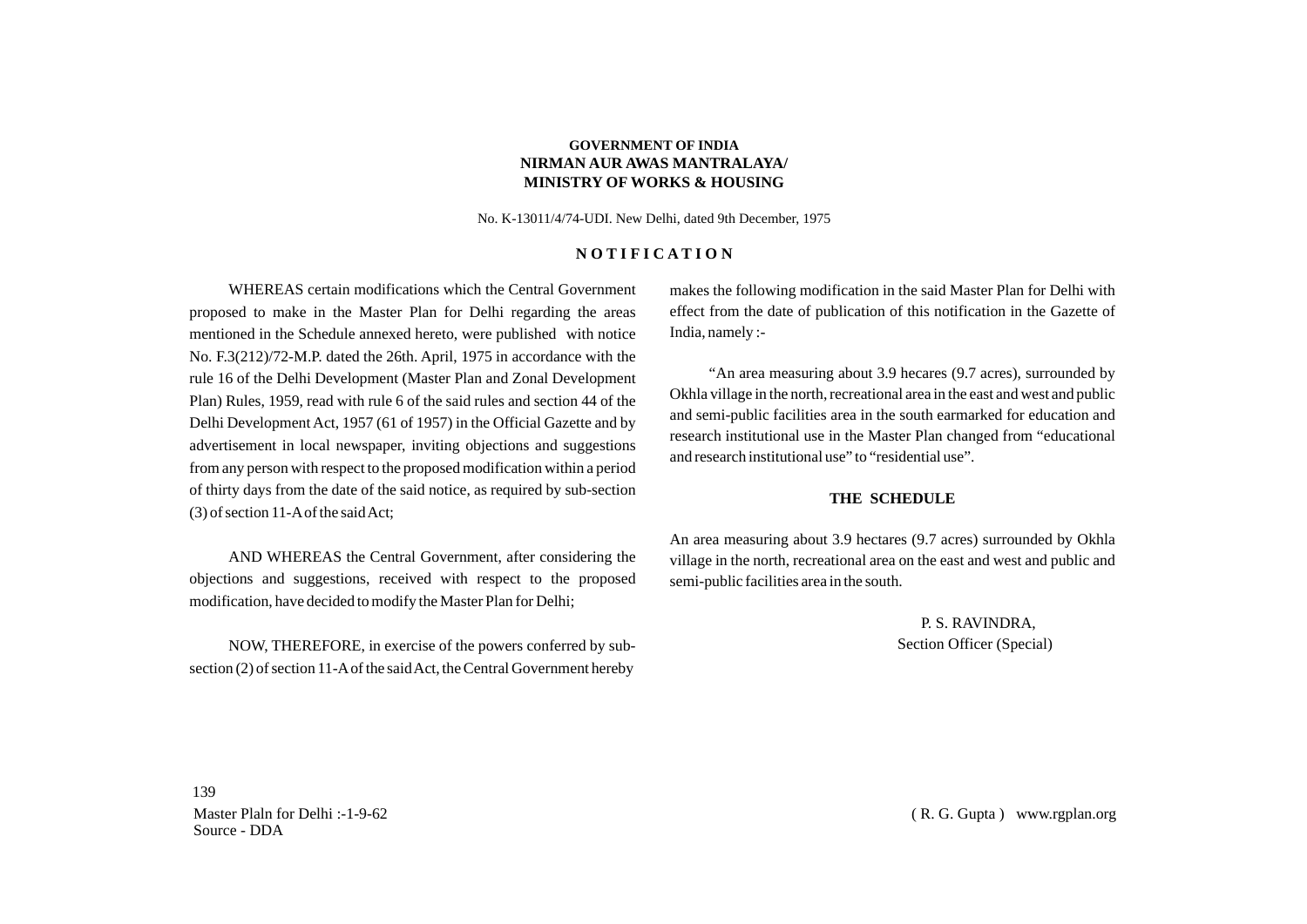#### **GOVERNMENT OF INDIA MINISTRY OF WORKS & HOUSING** New Delhi, Dated 11th Dec., 1975

## **N O T I F I C A T I O N**

WHEREAS certain modifications which the Central Government proposes to make to the zoning regulations applicable to residential areas and the land use of an area in the Master Plan for Delhi under Section 11-A of the Delhi Development Act, mentioned in the Schedule hereto annexed, and published Act, mentioned in the Schedule hereto annexed, and published in the manner as prescribed under rule 6 of the Delhi Development (Master Plan & Zonal Development Plan) Rules, 1959 vide notice No. F.20(1)/75-MPdated 5th July, 1975 for inviting objections and suggestions within a period of 30 days from the date of notice as required by sub-section (3) of section 11-Aof the said Act;

AND WHEREAS, the Central Government after considering the objections and suggestions with regard to the said zoning regulations and the land -use of the area mentioned in the Schedule have decided to modify the Master Plan for Delhi.

NOW, THEREFORE, in exercise of the powers conferred by Subsection (2) of section 11-A of the said Act, the Central Government, hereby makes the following modifications to the Master Plan for Delhi with effect from the date of publication of this notification in the Gazette of India, namely :-

## **MODIFICATIONS :**

(A) In paragraph (5), entitled 'Provisions regarding requirements in use zones', occuring in Section in Section (A), (Zoning Regulations-Chapter II of the Text of the Master Plan), dealing with the zoning and sub-division regulations, at page 59, below the table prescribing 'gross residential density, maximum coverage and maximum F.A.R.', after the words 'will be operative'; occuring at the end of note (4), the following words shall be added:-

"Unless otherwise prescribed in the zonal development plan for a specific area".

(B) In paragraph (9), entitled 'community facilities and services', (A-Recreational), occuring in Chapter II-Land use Plan;

At page 33, against sub-heading 'New Delhi Division', the following shall be added, after the words 'adequate recreational areas', occuring in the end of this para.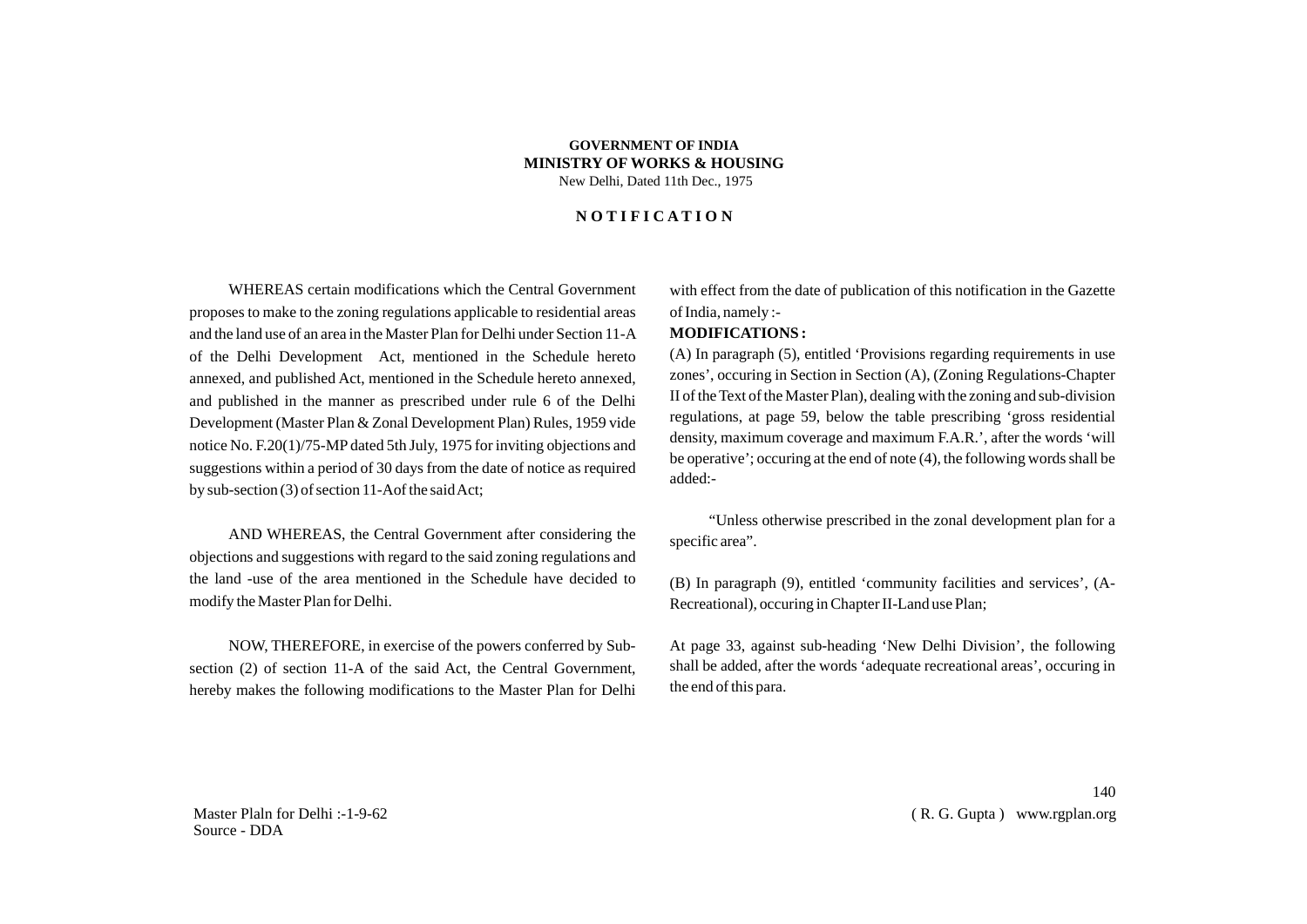"Recreational areas around Dargah Shaheed Khan required to be development by removing unauthorised uses at site".

(C) An area, measuring about 3.66 hects. (9 acres). known as Dargah Shaheed Khan, falling Zone D-5, D.I.Z. area, bounded by 45.72 metres (150ft.) r/w Punchkuin Road in the North, 45.72 metres (150ft.) r/w Ramakrishna Road in the east and residential area in the South-west,

is changed from "Residential" to Recreational (District Park and Open Spaces".

> R. GOPALASWAMY, Joint Secretary to the Government of India (Case No. K-12014/6/75-UD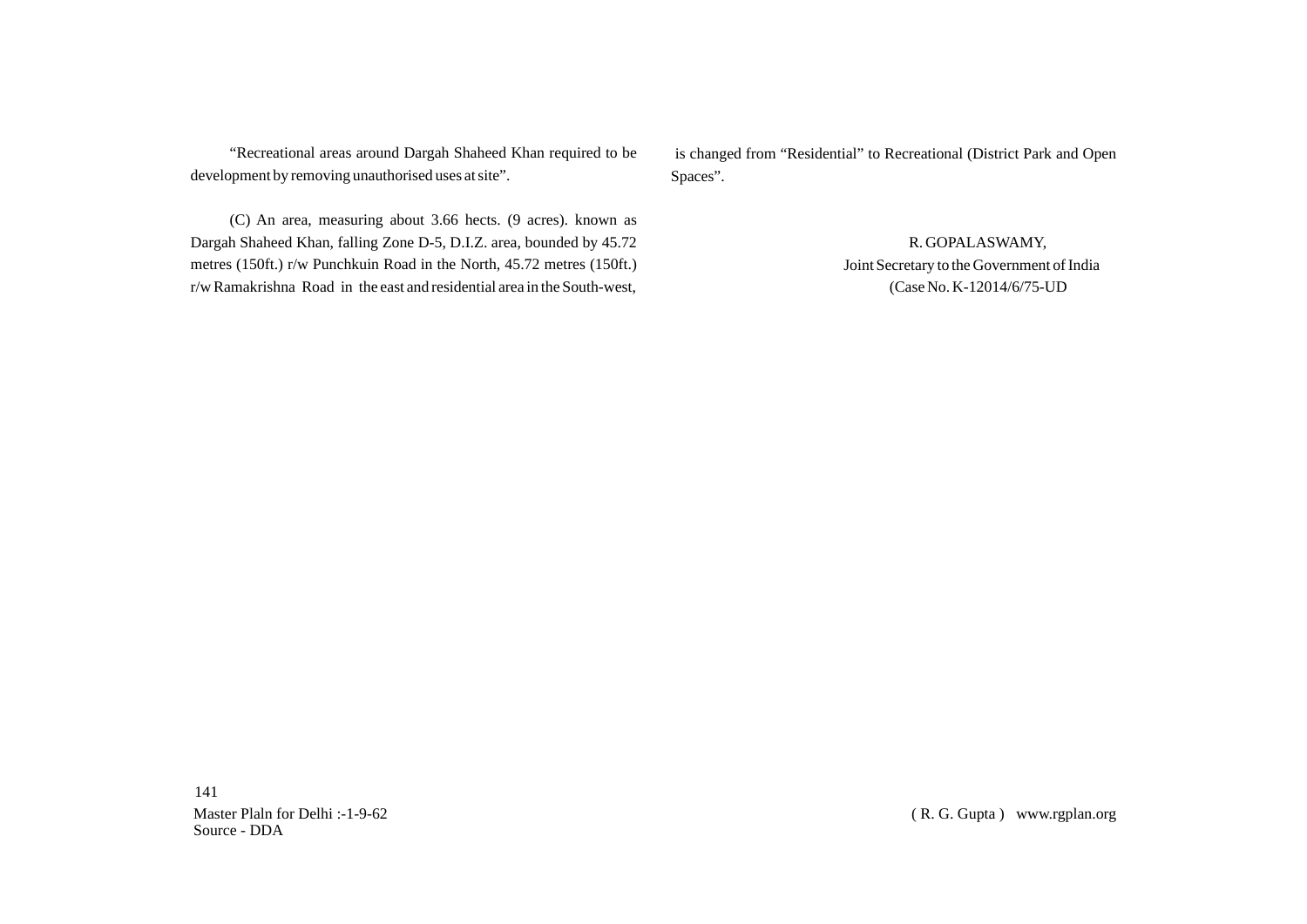# **GOVERNMENT OF INDIA MINISTRY OF WORKS & HOUSING** No. K-12014/6/75-UD, New Delhi, 11th. December , 1975

## **N O T I F I C A T I O N**

WHEREAS certain modifications which the Central Government proposes to make to the zoning regulations applicable to residential areas and the land use of an area in the Master Plan for Delhi under Section 11-A of the Delhi Development Act, mentioned in the Schedule hereto annexed, and published in the manner as prescribed under rule 6 of the Delhi Development (Master Plan & Zonal Development Plan) Rules, 1959 vide notice No. F.20(4)/75-MP dated 28th July, 1975 and No. 20(4)/75-MP dated the 12 August, 1975 for inviting objections and suggestions within a period of 30 days from the date of notice as required by sub-section (3) of Section 11-Aof the said Act.

AND WHEREAS, the Central Government after considering the objections and suggestions with regard to the said zoning regulations and the land -use of the area mentioned in the Schedule have decided to modify the Master Plan for Delhi.

NOW, THEREFORE, in exercise of the powers conferred by Subsection (2) of section 11-A of the said Act, the Central Government, hereby makes the following modifications to the Master Plan for Delhi

with effect from the date of publication of this notification in the Gazette of India, namely :-

## **MODIFICATIONS :**

In paragraph (5), entitled 'Provisions Regarding Requirements in use zones', occurring in Section in Section (A), (Zoning Regulations-Chapter II of the Text of the Master Plan), dealing with the zoning and sub-division regulations

(I) At page 54, the sub-para (b), occuring at the end of this page, shall be substituted by the following namely -

(b) "Plots above 300 sq. yds. - One servant's quarter perdwelling unit. (250 sq. mts.)

(II) At page 55, sub paras (c) and (d), occurring at the top of the page shall be deleted.

(III) At page 55, against item (a). 'minimum plot size 'under the heading 'Residential Use Zones', notes (2) and (3), shall be substituted by the following; namely:-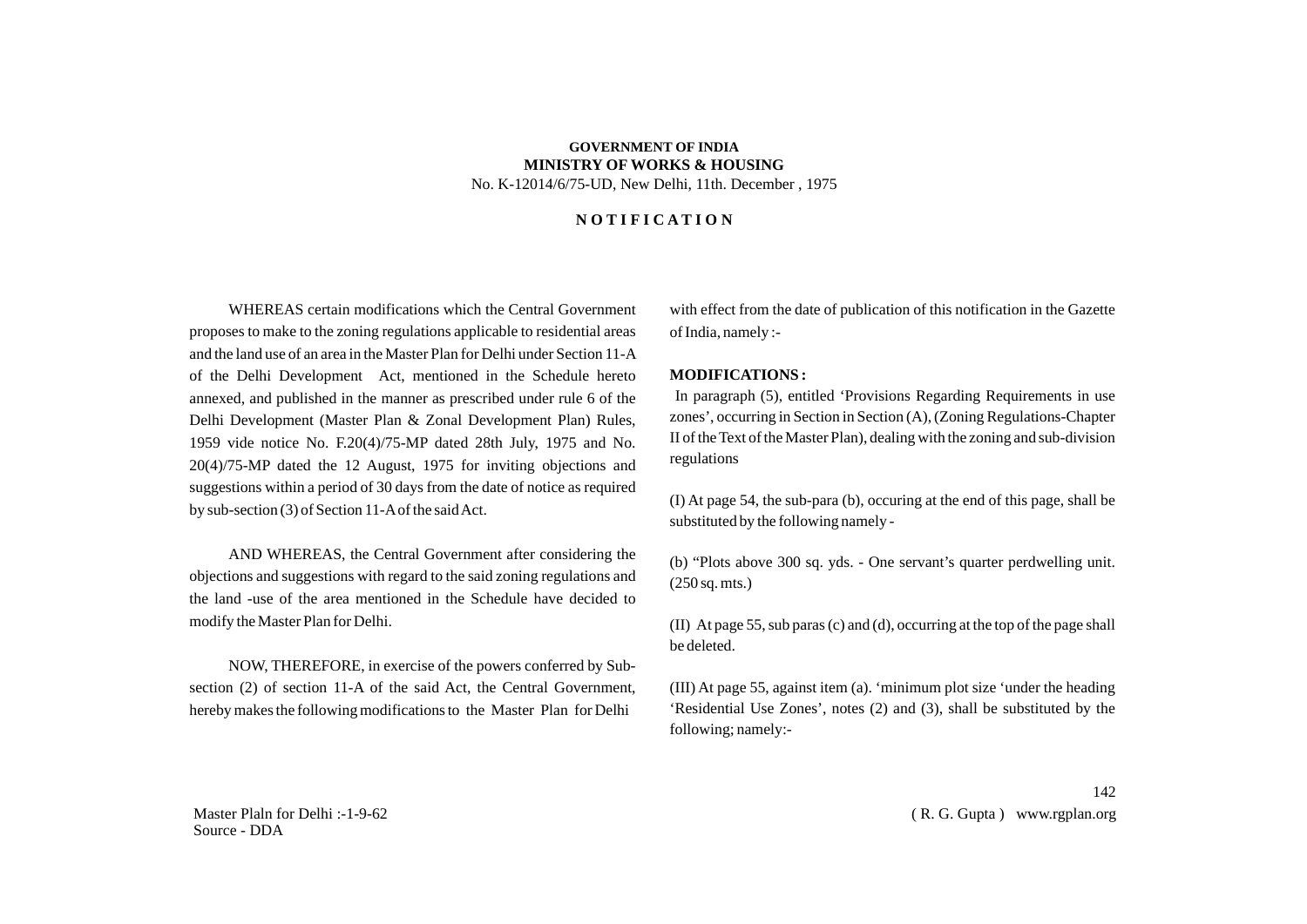(2) "For the purpose of density calculation, the number of persons - per servant's quarter will be reckoned as 2".

(3) "The number of dwelling units on a plot will be reckoned as in the table below :

| <b>Plot Size</b>                                      | No. of dwelling units                                                 |
|-------------------------------------------------------|-----------------------------------------------------------------------|
| $(i)$ Not exceeding 600 sq. yds (about 500)           | One dwelling unit on each.                                            |
| sq. mts.)                                             | floor.                                                                |
| $(ii)$ Above 600 sq. yds. (about 500 sq.              | Two dwelling units on each                                            |
| mts.) and not exceeding 1800 sq. yds.                 | floor, whether attached or                                            |
| (about 1,500 sq. mts.)                                | detached.                                                             |
| (iii) Above 1,800 sq. yds. (1,500 sq. mts)            | There dwelling units on each                                          |
| and not exceeding 2,700 sq. mts.) and not             | floor, whether attached or                                            |
| exceeding $2,700$ sq. yds. $(2,250$ sq. mts.)         | detached.                                                             |
| $(iv)$ Above 2,700 sq. yds. (about 2,250 sq.          | Four dwelling units on each                                           |
| mts) and not exceeding 3,600 sq. yds.                 | floor, whether attached or                                            |
| (about 3,000 sq. mts.)                                | detached                                                              |
| $(v)$ Above 3,600 sq. yds. (about 3,000 sq.           | Five dwelling units on each                                           |
| mts. and not exceeding 4,500 sq. yds.                 | floor, whether attached or                                            |
| (about 3,750 sq. mts.)                                | detached.                                                             |
| $(vi)$ Above 4,500 sq. yds. (about 3,750 sq.<br>mts.) | Six dwelling units on each<br>floor, whether attached or<br>detached. |

(IV) At page 59, after the footnote(5) and above the words-II "Agricultural Green Belt" and "Rural Use Zones", the following footnote will be added -

6. 'Group Housing includes construction of a number of dwelling units, without customary division into street and individual holding, with a view to ensuring more rational distribution of space and creation of desirable environment.'It also includes creation of several dwelling units out of one dwelling unit by partition.

(V) For the words, "the minimum plot size for this sort of development is one acre" occuring in lines 9 and 10 para 2 under sub-heading 'group housing'at page 58 of the Master Plan for Delhi, the following words will be substituted, namely -

"It is expected that development on group housing basis would be done according to the Zonal Development Plan However, in respect of plots size of less than one acre group-housing would also be persmissible subject to the standards mentioned in footnote (3) on page 55" as amended by the Table showing 'Plot Size and 'No. of dwelling units'given above.

> R. GOPALASWAMY, Joint Secretary to the Government of India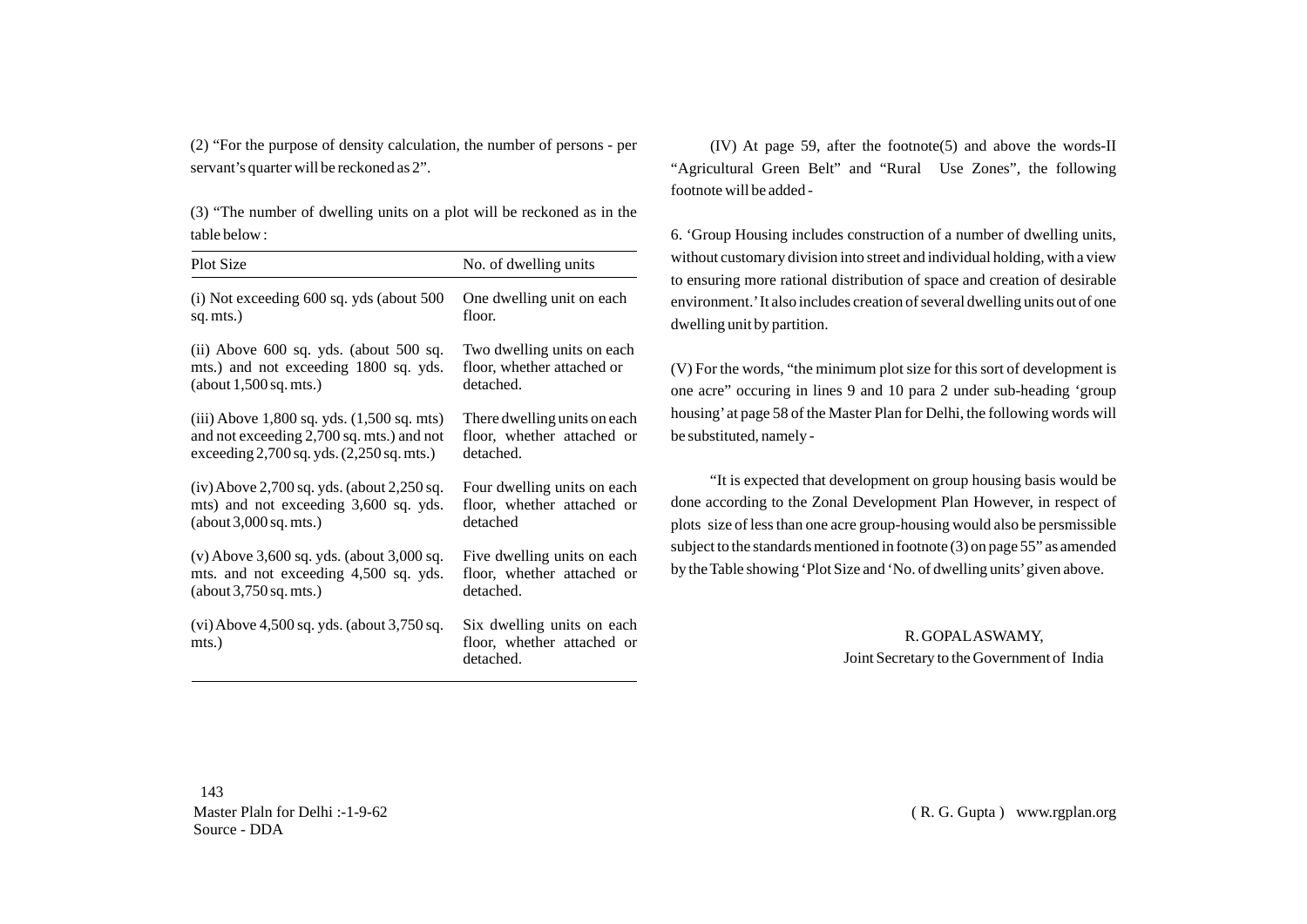## **GOVERNMENT OF INDIA MINISTRY OF WORKS & HOUSING (NIRMAN AUR AWAS MANTRALAYA)** No. K-13011/10/74-UDI, New Delhi, the 4th. February, 1976

## **N O T I F I C A T I O N**

WHEREAS certain modifications which the Central Government proposed to make in the Master Plan for Delhi regarding the areas mentioned in the Schedule annexed hereto, were published with Notice No. F.3/(156)/71-MP., dated the 26th July, 1975, in the manner specified in section 44 of the Delhi Development Act, 1957 (61 of 1957) inviting objections and suggestions, as required by sub-section (3) of section 11-A of the said Act, within thirty days from the date of the said notice.

AND WHEREAS, the Central Government after considering the objections and suggestions with regard to the area mentioned in the aforesaid Schedule, have decided to modify the master Plan for Delhi.

NOW THEREFORE, in exercise of the powers conferred by subsection (2) of section 11-A of the said Act, the Central Government hereby makes the following modifications to the Master Plan for Delhi with effect from the date of publication of this Notification in the Gazette of India, namely :-

An area measuring about 0.607 hectares (1.5 acres) bounded by 64.92 metres (213 feet) wide Shankar Road in the north-east and district parks and open spaces in the south-east, south-west and north-west (Zone D-6) earmarked for "Recreational" (District Parks and open spaces) in the Master Plan is changed to "Public and semi-public facilities (Religious)".

#### **THE SCHEDULE**

An area measuring about 0.607 hectares (1.5 acres) bounded by 64.92 metres (213 feet) wide Shankar Road in the north-east, and district parks and open spaces in the south-east, south-west and north-west (Zone D-6)

> K. BISWAS, Deputy Secretary to the Government of India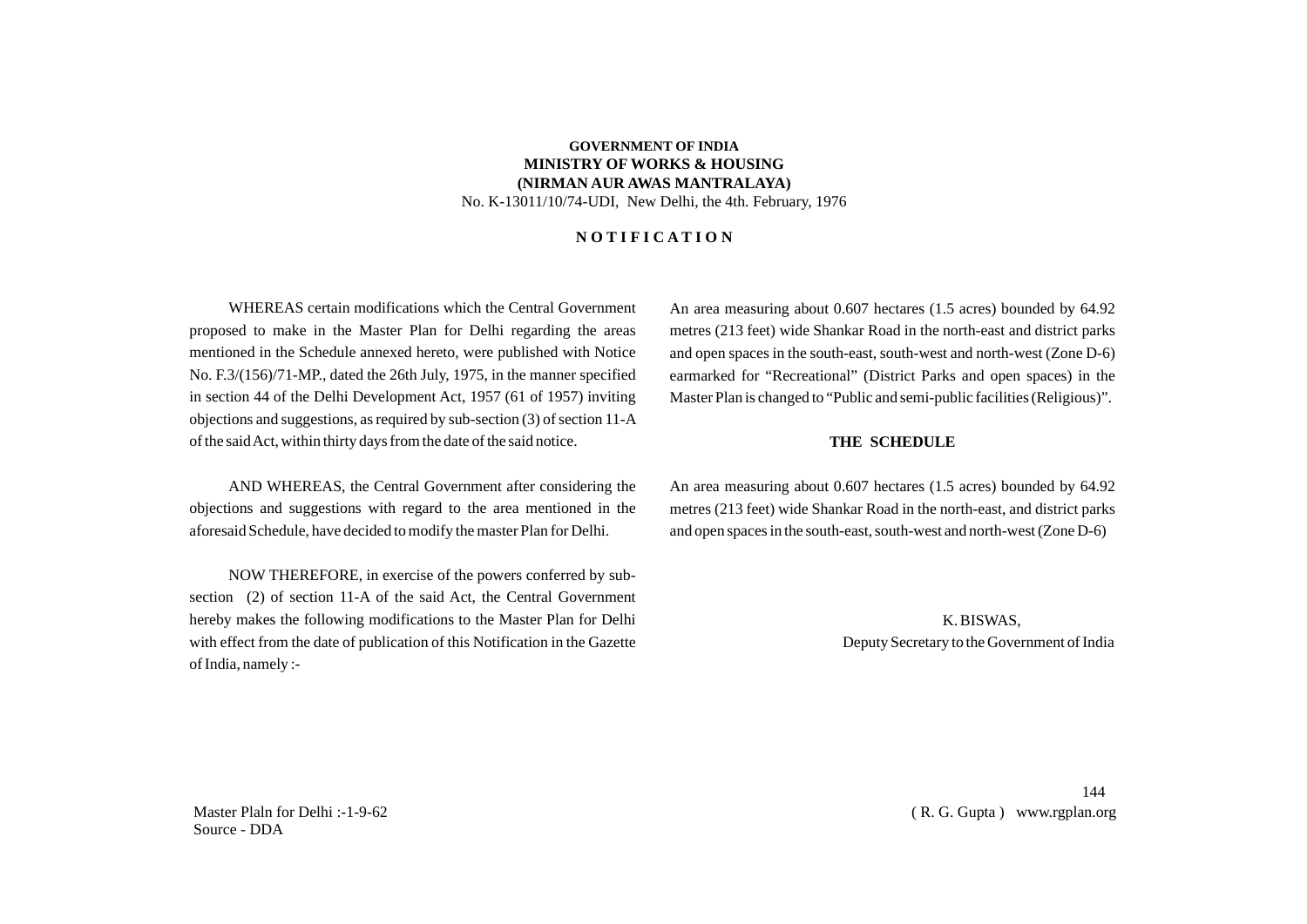## **GOVERNMENT OF INDIA MINISTRY OF WORKS & HOUSING (NIRMAN AUR AWAS MANTRALAYA)** No. 21023/6/66-UDI, New Delhi, the 4th. Feb., 1976

### **N O T I F I C A T I O N**

WHEREAS certain modifications which the Central Government proposes to make in the Master Plan for Delhi regarding the areas mentioned in the Schedule annexed hereto, were published with Notice No. F.3/(156)/71-M.P., dated the 26th July, 1975, in accordance with the provisions of section 44 of the Delhi Development Act, 1957 (61 of 1957) for inviting objections and suggestions within a period of thirty days from the date of the notice, as required by sub-section (3) of section 11-Aof the said Act;

AND WHEREAS, the Central Government, after considering the objections and suggestions with regard to the area mentioned in the aforesaid Schedule, have decided to modify the master Plan for Delhi.

NOW THEREFORE, in exercise of the powers conferred by subsection (2) of section 11-A of the said Act, the Central Government hereby makes the following modifications to the Master Plan for Delhi with effect from the date of publication of this Notification in the Gazette of India, namely :-

An area measuring about 25.5 hectares (63 acres) out of 41.68 hectares (103 acres) located in the south of Engineering College (Indian Institute of Technology, Mehrauli Road) and earmarked for "Special institutions" in the Master Plan in changed to "public and semi-public facilities" (special institutions).

#### **THE SCHEDULE**

An area measuring about 25.5 hectares (63 acres) out of 41.68 hectares (103 acres) located in the south of Engineering College (Indian Institute of Technology, Mehrauli Road).

> K. BISWAS, Deputy Secretary to the Government of India

Master Plaln for Delhi :-1-9-62 Source - DDA

145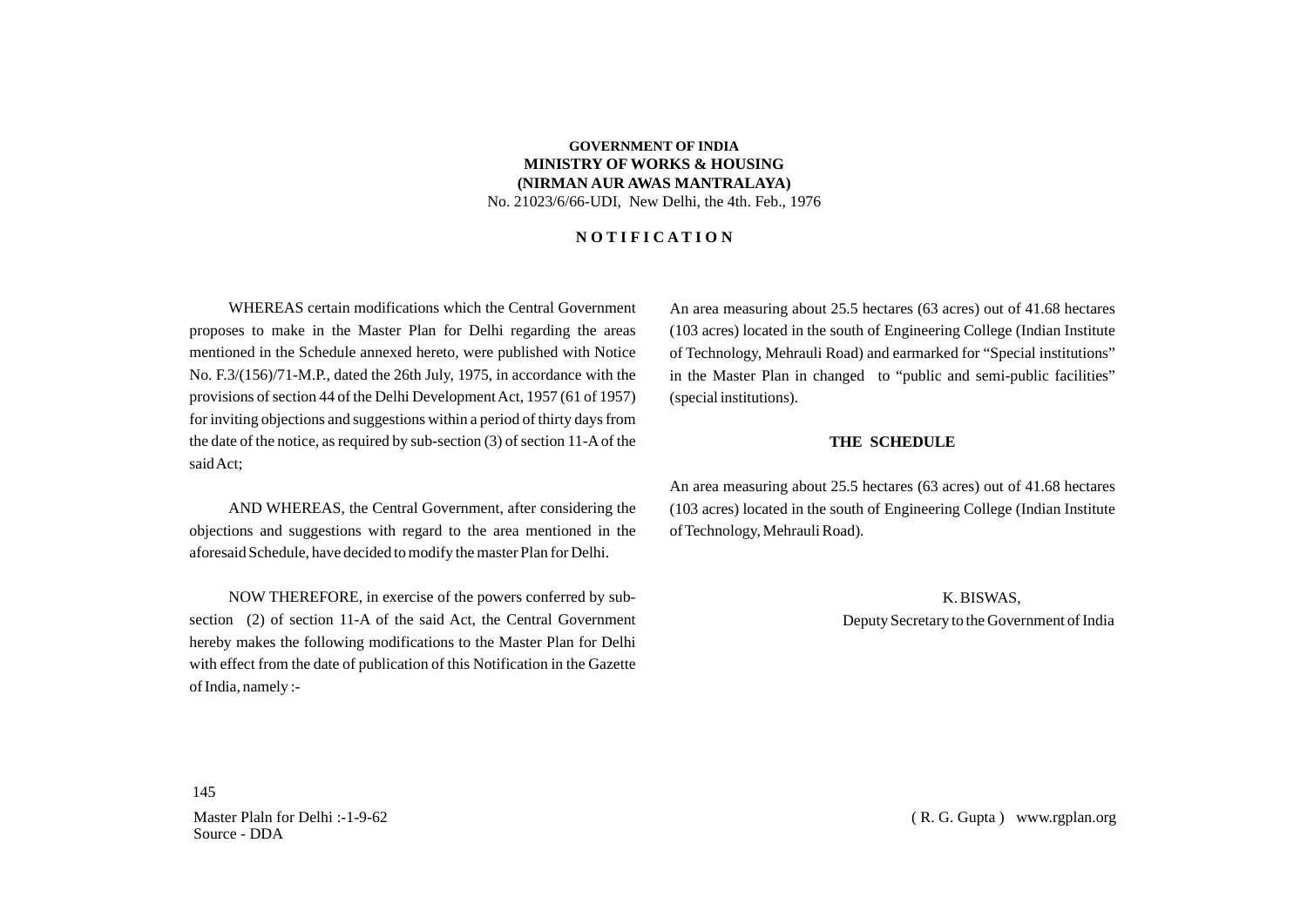## **GOVERNMENT OF INDIA MINISTRY OF WORKS & HOUSING (NIRMAN AUR AWAS MANTRALAYA)** No. 13012/1/70-UD., New Delhi, the 4th. Feb., 1976

## **N O T I F I C A T I O N**

WHEREAS certain modifications which the Central Government proposes to make in the Master Plan for Delhi regarding the areas mentioned in the Schedule annexed hereto, were published with Notice No. F.3/(156)/71-M.P., dt. the 26th July, 1975, in accordance with the provisions of section 44 of the Delhi Development Act, 1957 (61 of 1957) for inviting objections and suggestions within a period of thirty days from the date of the notice, as required by sub-section (3) of section 11-Aof the said Act;

AND WHEREAS, the Central Government, after considering the objections and suggestions with regard to the area mentioned in the aforesaid Schedule, have decided to modify the master Plan for Delhi.

NOW THEREFORE, in exercise of the powers conferred by subsection (2) of section 11-A of the said Act, the Central Government hereby makes the following modifications to the Master Plan for Delhi with effect from the date of publication of this Notification in the Gazette of India, namely :-

(I) An area measuring about 2.4 hects. (6 acres), bounded by 61 metres (200 ft. wide) Sarda Patel Marg in the north-west, District Park in the south-west and residential land in the south-east and north-east, and earmarked for "residential" in the Master Plan is changed to "Commercial" (Hotels) to be developed with a maximum F.A.R. of 150.

(2) An area measuring about 2.4 hects. (6 acres), bounded by 61 metres (200 ft. wide) Sarda Patel Marg in the north-west, railway tracks in the south-east and north-east, and earmarked for "residential" in the Master Plan is changed to "Commercial" (Hotels) to be developed with a maximum F.A.R. of 150.

#### **THE SCHEDULE**

(a) An area measuring about 2.4 hects (6 acres), bounded by 61 metres (200 ft. wide) Sardar Patel Marg in the north-west, District Park in the south-west and residential land in the south-east and north-east.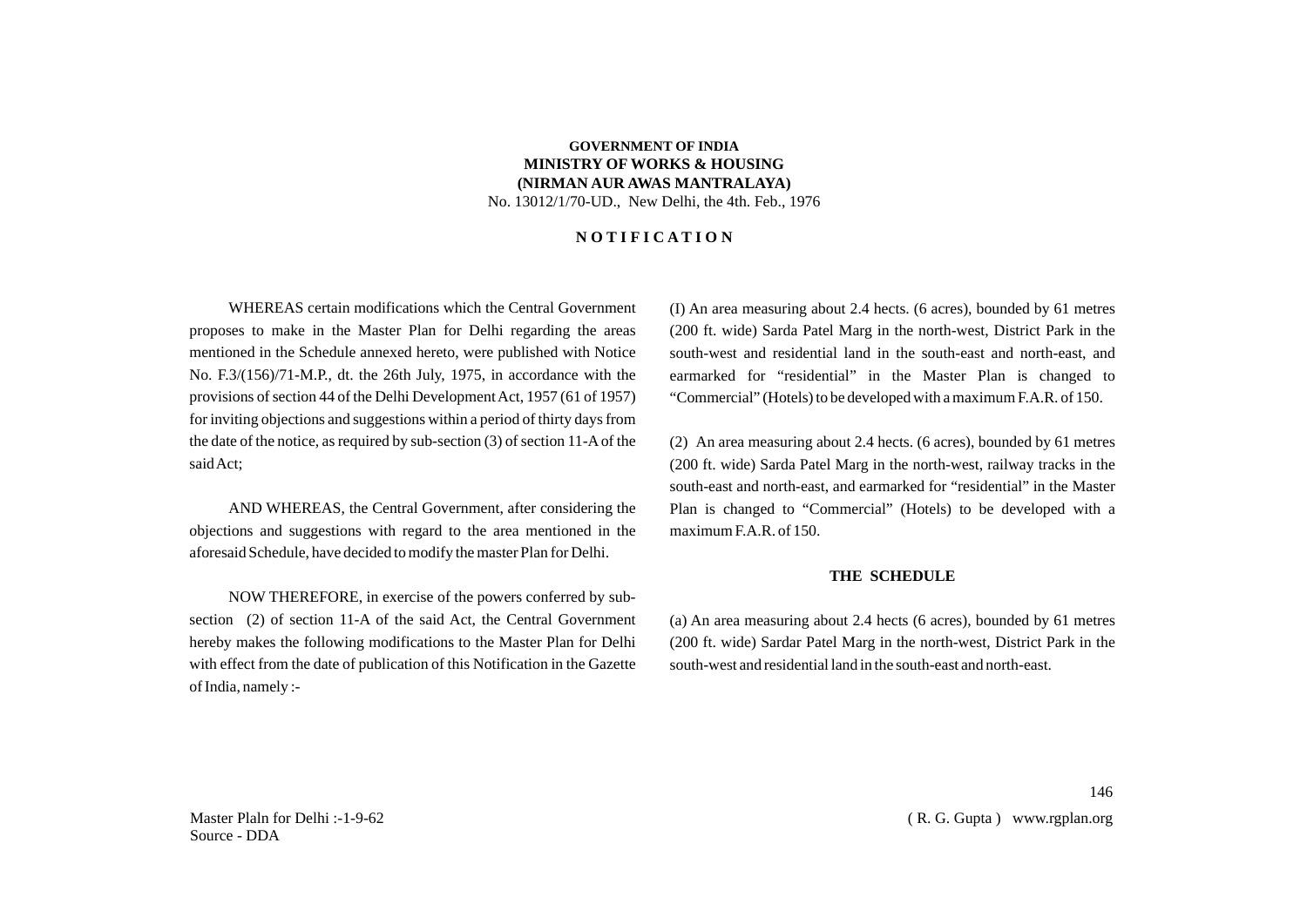(b) An area measuring about 2.4 hects. (6 acres) bounded by 61 metres (200 ft. wide) Sardar Patel Marg in the north-west, railway tracks in the

south-west and the residential land in the south-east and north-east.

 K. BISWAS, Deputy Secretary to the Government of India

147 Master Plaln for Delhi :-1-9-62 Source - DDA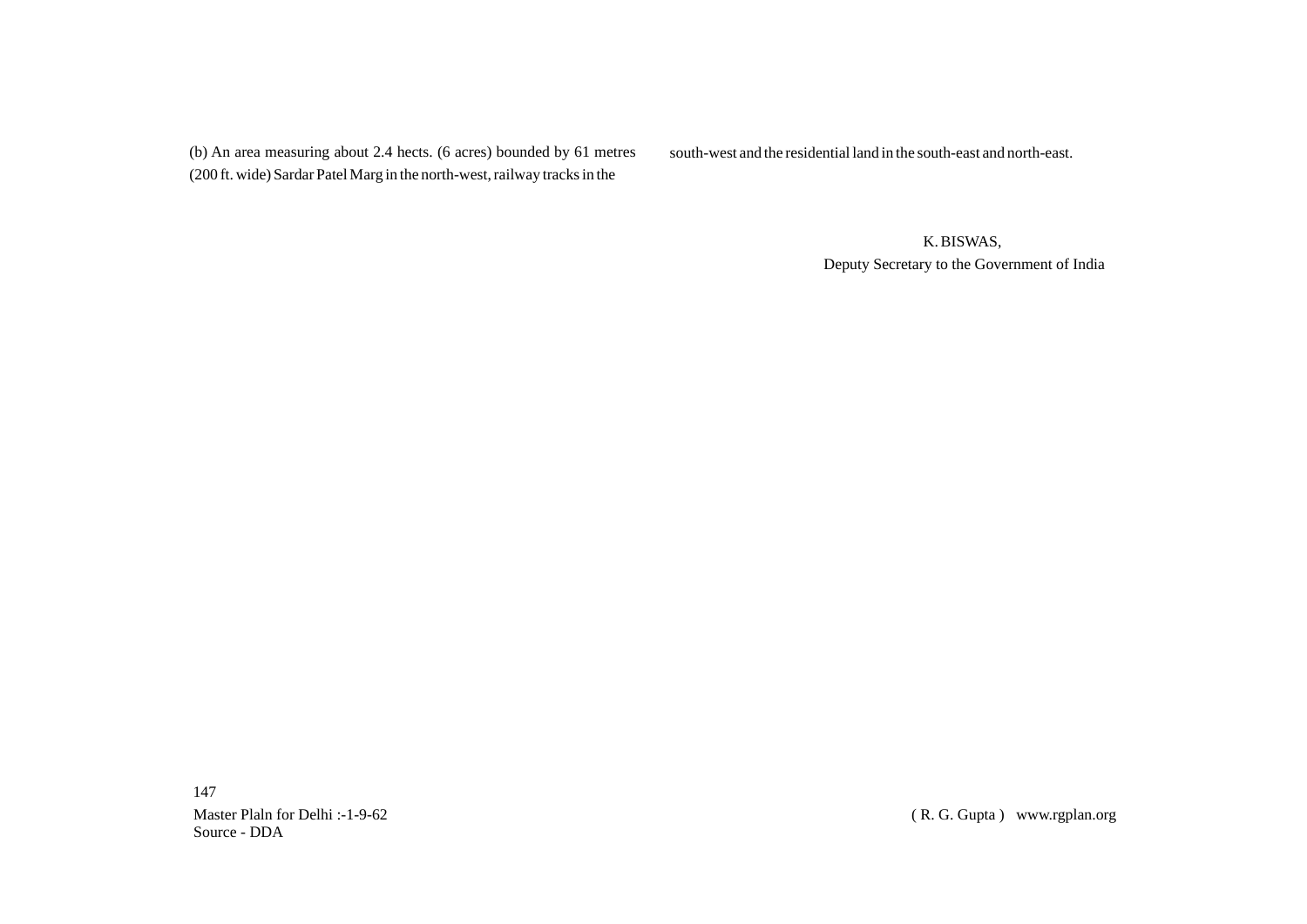## **GOVERNMENT OF INDIA MINISTRY OF WORKS & HOUSING (NIRMAN AUR AWAS MANTRALAYA)** No. 13011/(3)/70-UDI., New Delhi, the 7th. February, 1976

## **N O T I F I C A T I O N**

WHEREAS certain modifications which the Central Government proposes to make in the Master Plan for Delhi under section 11-A of the Delhi Development Act, mentioned in the Schedule hereto annexed and published in the manner as prescribed under rule 6 of the Delhi Development (Master Plan & Zonal Development Plan) Rules, 1959 VIDE notice No. F.3(86)/70-M.P., dated the 4th October , 1975, for inviting objections and suggestions within a period of 30 days from the date of notice as required by sub-section (3) of section 11-A of the said Act.

AND WHEREAS, the Central Government, after considering the objections and suggestions with regard to the said zoning regulations and the land-use of the area mentioned in the Schedule have decided to modify the Master Plan for Delhi. Now, therefore, in exercise of the powers conferred by sub-section (2) of Section 11-A of the said Act, the Central Government hereby makes the following modifications to the Master Plan for Delhi with effect from the date of publication of this notification in the Gazette of India, namely :-

An area measuring about 4.05 hectares (10 acres), bounded by northern Ridge Road in the east, regional park in the north, Malkaganj residential area in the north-west and G.T. Road in the south-west is to be changed from "Commercial (Wholesale fruit and vegetable market)" to "Public and semi-public facilities".

#### **THE SCHEDULE**

(a) An area measuring about 4.05 hectares (10 acres), bounded by bounded by northern Ridge Road in the east, regional park in the north, Malkaganj residential area in the north-west and G.T. Road in the southwest.

> MRS. PRATIBHAKARAN, Under Secretary to the Government of India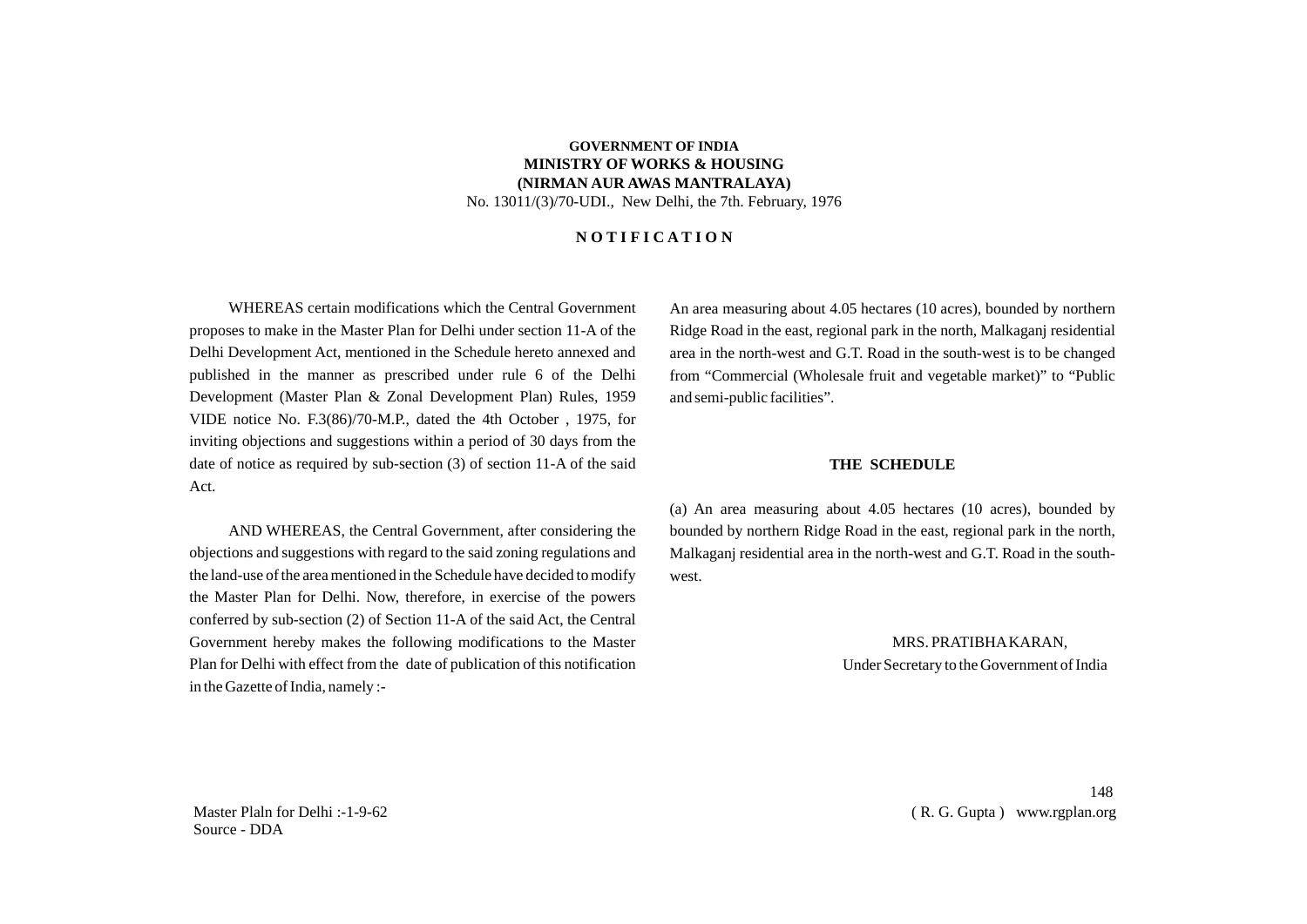## **GOVERNMENT OF INDIA MINISTRY OF WORKS & HOUSING (NIRMAN AUR AWAS MANTRALAYA)** No. 12016/(1)/76-(Part II), New Delhi, dated the 22nd. Dec., 1976

### **N O T I F I C A T I O N**

WHEREAS the Central Government proposes to make certain modification to the gross residential densities indicated in the Land Use Plan for Urban Delhi of the Master Plan for Delhi, for different zone under various planning divisions, under Section 11-Aof the Delhi Development Act, 1957 and published in the manner as prescribed under rule 6 of the Delhi Development (Master Plan & Zonal Development Plan) Rules, 1959 VIDE Notice No. F.3(154)/67-M.P., dated the 13th. October, 1975, for inviting objections and suggestions within a period of 30 days from the date of notice as required by sub-section (3) of Section 11-A of the said Act;

AND WHEREAS, the Central Government, after considering the objections and suggestions with regard to the said modification in the schedule, have decided to modify the Master Plan for Delhi;

NOW, THEREFORE, in exercise of the powers conferred by subsection (2) of section aa-Aof the said Act, the Central Government hereby

makes the following modification to the Master Plan for Delhi with effect from the date of publication of this Notification in the Gazette of India, namely;

#### **MODIFICATIONS :**

I. (I) On page 22, right-hand column, paragraph 3 on "6 Residential Areas" shall be substituted by the following paragraph:-

"6 Residential Areas.- The main objectives of the plan are to obtain a balanced city structure for healthy living and to relate residential areas to the centres of employment in government offices, industrial and commercial areas so that the journey to work and back is kept to the minimum. With this in view, a more rational pattern of residential densities is proposed. Densities have been lowered in some central areas where they were too high so as to provide better living environment. As the city extends to wards its outer limits, the densities proposed have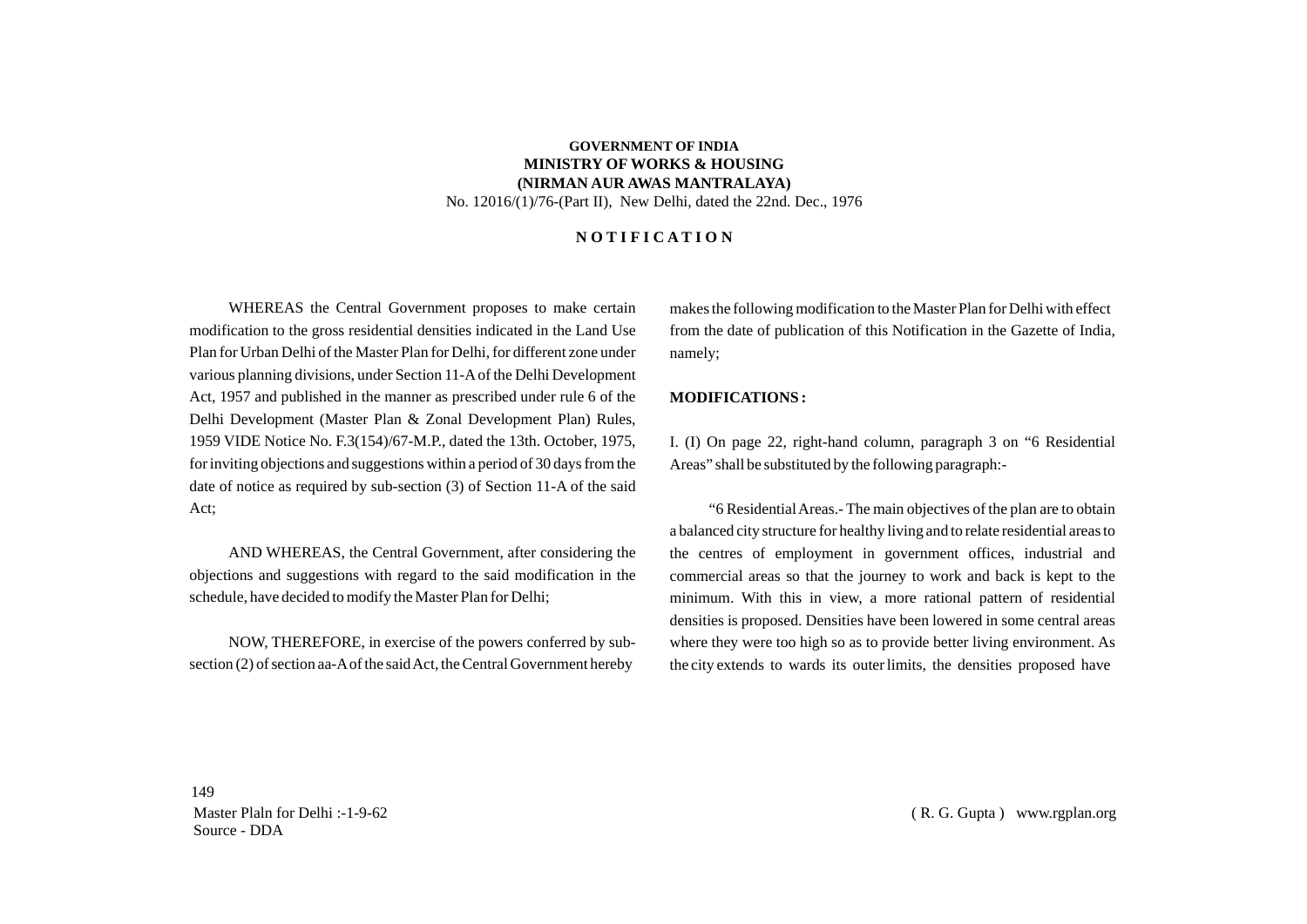been provided on a graded scale to effectuate a polynodal / polycentric form envisaged in the Land Use Plan".

(ii) On page 24, left-hand column, paragraph 3 shall be substituted by the following paragraph :-

" Between the Inner Ring Road and the Ring Road, the existing densities are about 75 to 100 persons per acre and should be so maintained. South of the Ring Road up to Badarpur Road, the same pattern of 75 to 100 persons per acre is recommended. Near Kalkaji, however, higher densities of 100 to 150 persons per acre have been proposed since it is nearest to the Okhla Industrial Area. It is proposed to keep the 25 persons per acre density west of Mathura Road in Friends Colony, whereas for the areas on east of Mathura Road, a density of 50 persons per acre is proposed. No residential development should take place south of Okhla Sewage Farm since it is undesirable to have a residential area there".

(iii) On page 24, right-hand column in para 2, the lines from line 21, shall be substituted as follows:-

"All other areas north of Mall Road and the east of G.T. Road area

proposed to be developed at 100 persons per acre up to the National Higway Bye-pass. The northern portion of this is subject to water logging and should be developed only after adequate drainage arrangements have been carried out".

(iv) On page 24, right-hand column, paragraph 3 shall be substituted by the following paragraph:-

"In the north-west, at present almost the entire area is rural in character with some good orchards. It is proposed to have intensive development for area that are nearest to the city as theyare not more than 4 miles from the densely populated old Delhi and should help in relieving some of the congestion there. The densities proposed are 150 to 100 persons on both sides of the Ring Road and up to the outer periphery of the proposed urbanisable limits and along the railway lines to Rohtak and Ambala, so that the masimum number of people will travel minimum distance to get to work. Many of the large existing orchards have been retained as District Parks and may be preserved and maintained, as orchards by public agencies or leased to cooperatives and individuals. Also in making detailed layout plans care should be takne to include as much as possible of the existing orchards for local parks. Since it takes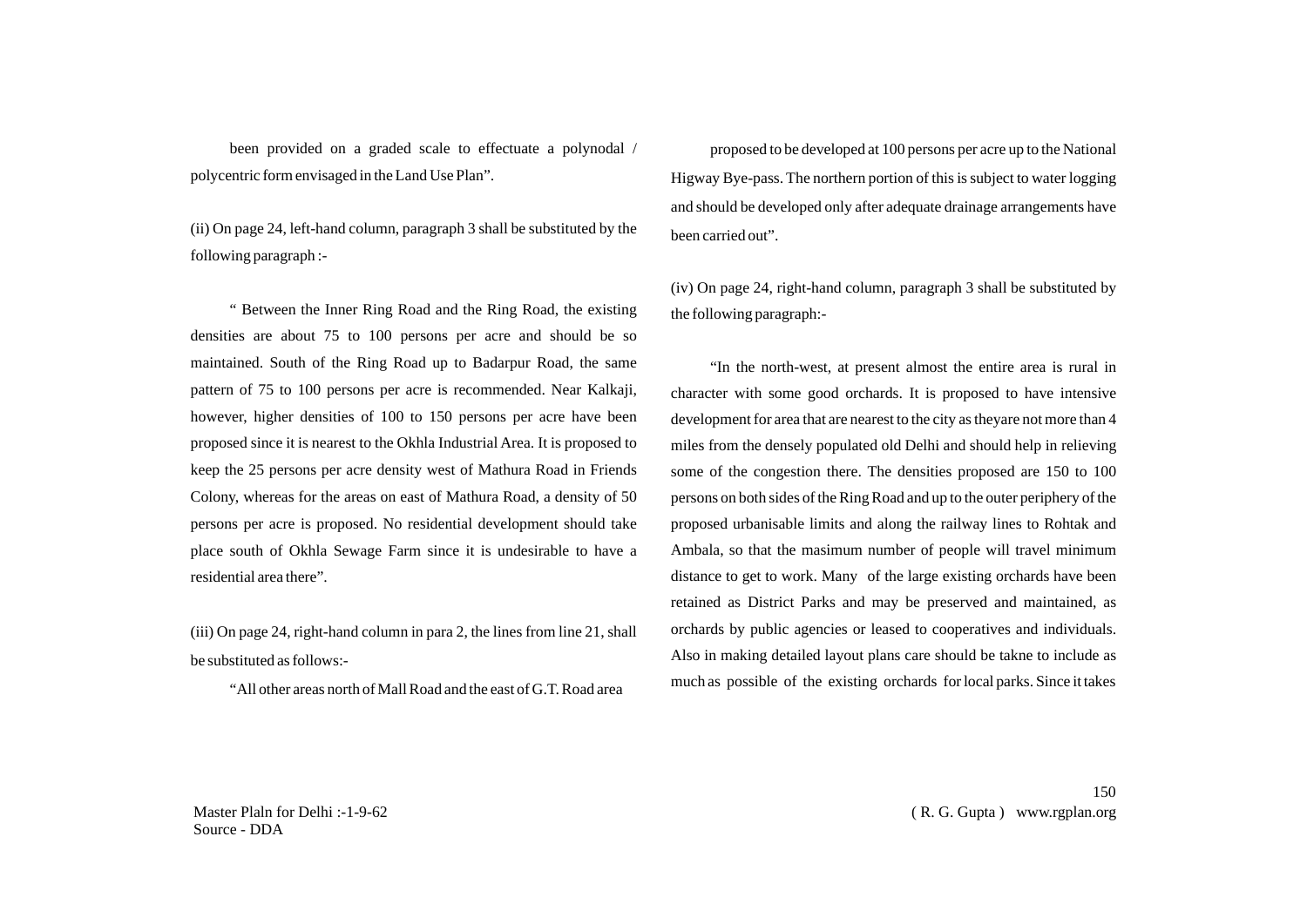many years to landscape a park with trees, it is essential to make the best use of these trees".

(v) On page 25. left hand column, paragraph 3 shall be substituted by the following paragraph -

"The density is between 100 to 150 persons per acre west of Delhi Jaipur Railway line and near the industrial areas. The same density range from 100 to 150 persons per acre has been proposed along the Najafgarh Road and on the periphery of urban limits with high densities close to the work centres".

(vi) On page 25, left hand column, in paragraph 4, lines 27 and 28 shall be substituted by the line, as follows :-

"Across the Yamuna, Shahdara is proposed to be developed as a complete city of about one-million population".

(vii) On page 25, right hand column, paragraph 2 shall be substituted by the following paragraph :-

"High densities of 125 to 150 persons are proposed in South Shahdara in proximity to proposed industrial and commercial areas. In other areas densities ranging from 125 to 75 persons per acre are proposed towards the U.P. Border, and up to northern Highway Bye-pass, Higher

densities are proposed in this area establish relationship with the work centres and housing low-income groups.

(viii) On page 26 of the Master Plan for Delhi, for the table indicating the population and residential areas for each Division by appearing above the heading "7-Development Zone", the following Table shall be substituted:-

| * | <b>Planing Divisions</b> |                | Proposed 1981<br>Population | Residential Area<br>(acres) |  |
|---|--------------------------|----------------|-----------------------------|-----------------------------|--|
|   | А.                       | Old City       | 3,22,600                    | 1,370                       |  |
|   | <b>B.</b>                | City Extension | 3,98,200                    | 2,590                       |  |
|   | $\mathcal{C}$            | Civil Lines    | 3,87,685                    | 3,480                       |  |
|   | D.                       | New Delhi      | 6,34,100                    | 6,963                       |  |
|   | Е.                       | Shahdara       | 9,69,570                    | 7,890                       |  |
|   | $\mathbf{E}$             | South Delhi    | 8,27,125                    | 9,400                       |  |
|   | G.                       | West Yamuna    | 8,03,175                    | 8,240                       |  |
|   | H.                       | West Yamuna    | 9, 20, 485                  | 7,460                       |  |
|   |                          | Canal or North |                             |                             |  |
|   |                          | West           |                             |                             |  |
|   | Total*                   |                | 52,62,800                   | 47,360                      |  |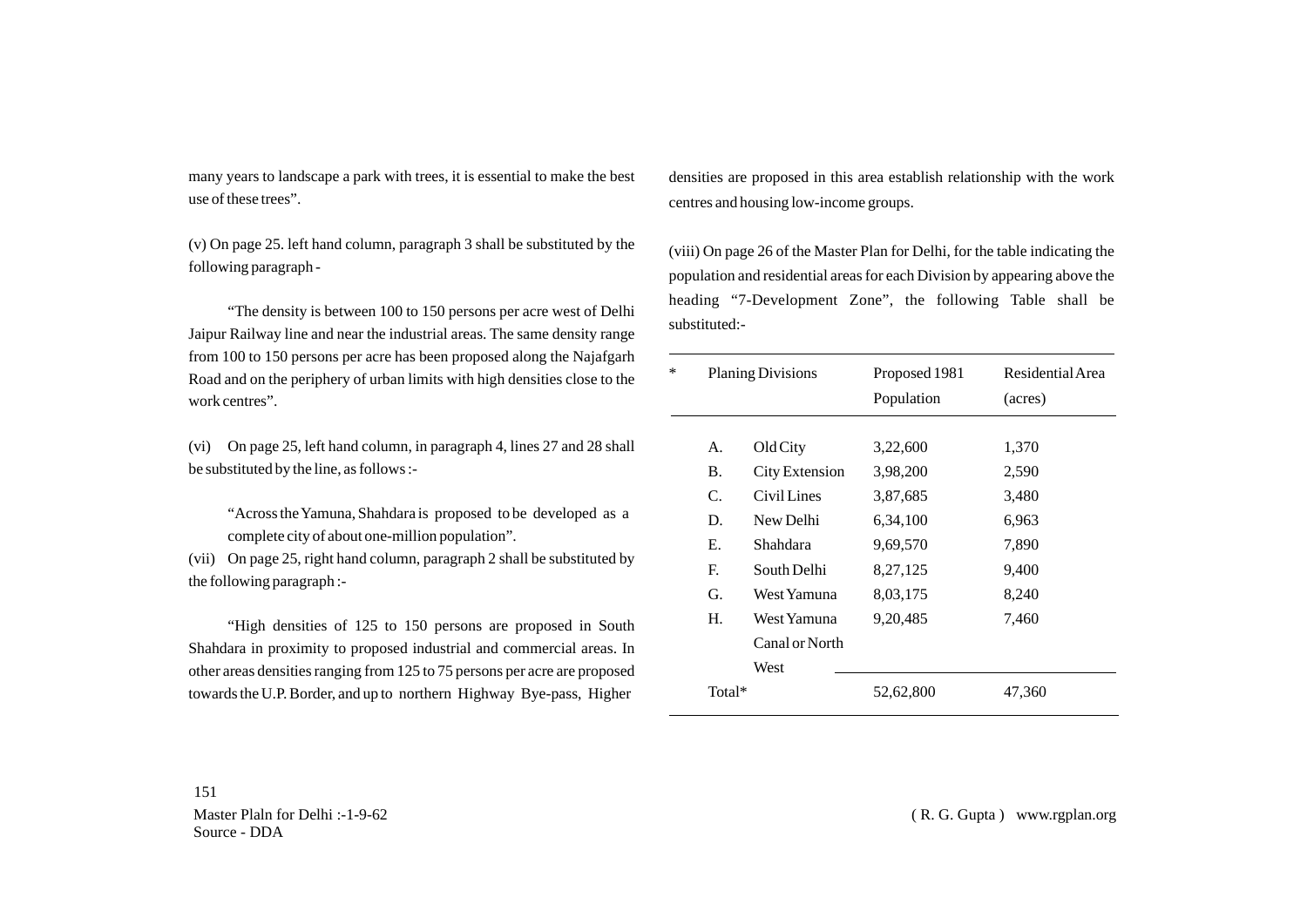II. Gross Residential Densities for various zones in the above mentioned Planning Divisions indicated in the Land Use Plan for Urban Delhi appended to the Master Plan for Delhi are revised as shown in map appended to this notification.

> K. BISWAS, Director (UD)

\*Refer notification No. K-12016(1)/72-UDI dated the 12th/17th August, 1977, as on the next page.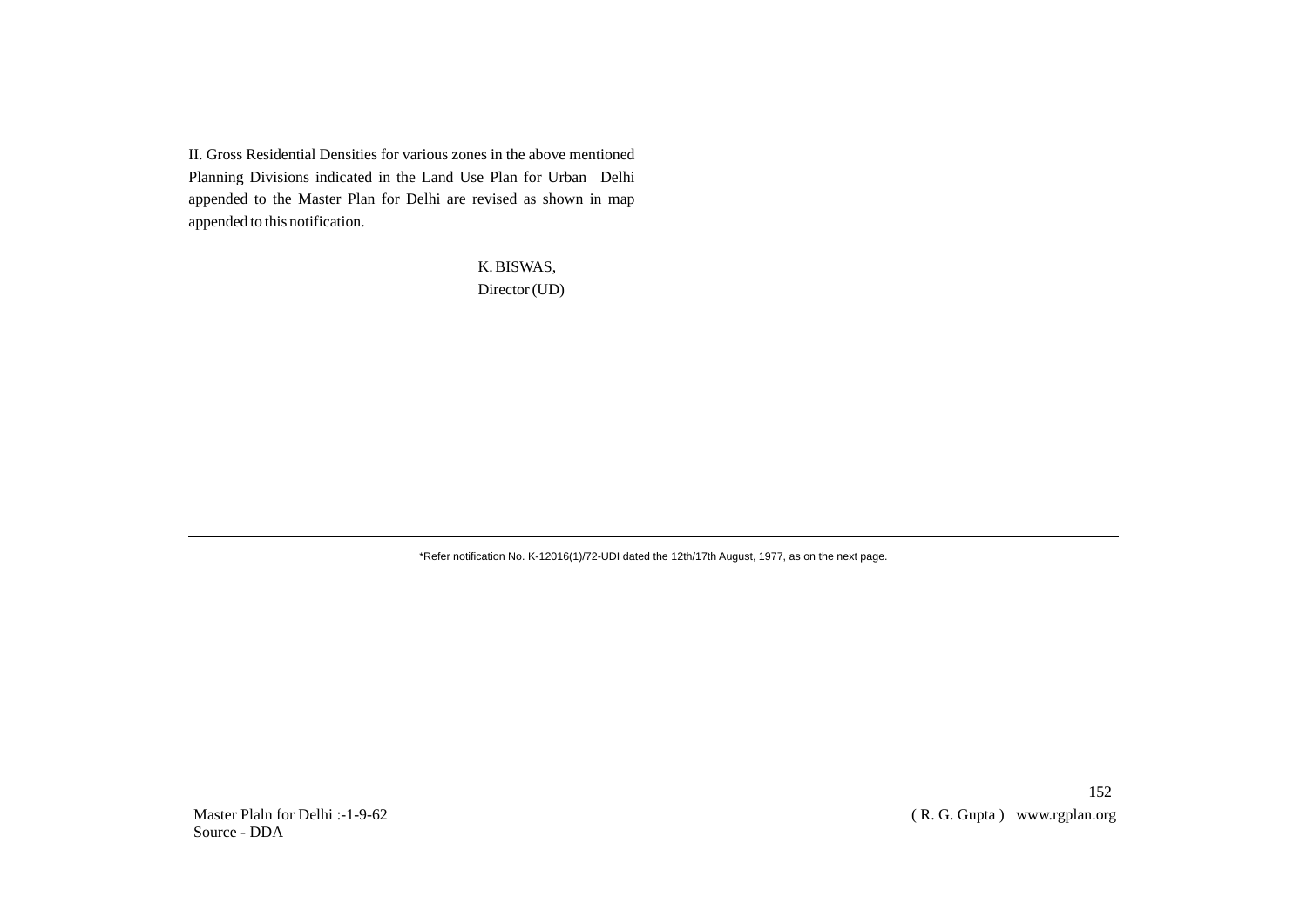# **GOVERNMENT OF INDIA MINISTRY OF WORKS & HOUSING (NIRMAN AUR AWAS MANTRALAYA)** No. 12016/(1)/76-UDI., New Delhi, dated the 12th/17 Aug., 1977

# **N O T I F I C A T I O N**

For the table given under sub-item (viii) of item I of this Ministry's Notification No. K-12016(I)/76-(Part II), dt. 22-12-76, which appeared under S.O. No. 209 on pages 215 to 218 of the Gazette of India, Part II, Section (3) (ii), dated 15th. January, 1977 the following table may be substituted :-

| <b>Planning Divisions</b> |                | Proposed 1981 | Residential Area |
|---------------------------|----------------|---------------|------------------|
|                           |                | Population    | (acres)          |
| A.                        | Old City       | 3,22,600      | 1,370            |
| <b>B.</b>                 | City Extension | 3,98,200      | 2,590            |
| C.                        | Civil Lines    | 3,87,685      | 3,480            |
| D.                        | New Delhi      | 6,34,100      | 6,930            |
| Е.                        | Shahdara       | 9,64,270      | 7,890            |
| E.                        | South Delhi    | 8,27,125      | 9,400            |
| G.                        | West Delhi     | 8,03,175      | 8,240            |
| Н.                        | West Yamuna    | 9, 20, 485    | 7,460            |
|                           | Canal or North |               |                  |
|                           | West           |               |                  |
| Total                     |                | 52,57,640     | 47,360           |

 H. R. GOEL, Under Secretary to the Government of India.

153 Master Plaln for Delhi :-1-9-62 Source - DDA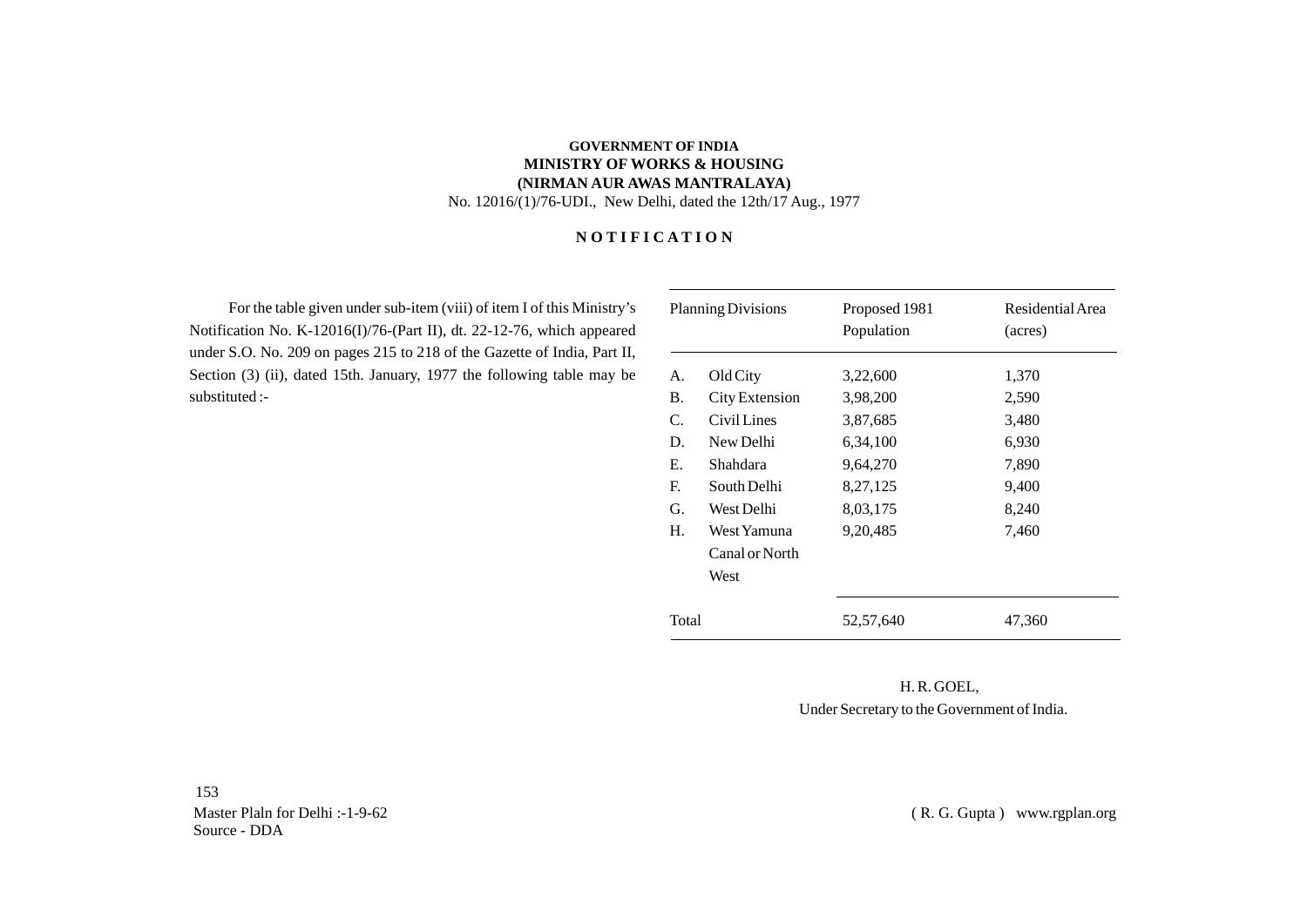## **GOVERNMENT OF INDIA MINISTRY OF WORKS & HOUSING (NIRMAN AUR AWAS MANTRALAYA)** No. 12014(9)/76-UDI. New Delhi, the 24th December, 1976

### **N O T I F I C A T I O N**

WHEREAS certain modifications which the Central Government proposes to make to the zoning regulations, applicable to the Master Plan for Delhi and the Zoning Regulations of Zonal Development Plan for enlarged Zone D-1 (Connaught Place and its extension), under Section 11-A of the Delhi Development Act, 1957, mentioned in the manner as prescribed under rule 6 of the Delhi Development Authority (Master Plan and Zonal Development Plan) Rules, 1959 VIDE notices No. F.3(256)/72-M.P. dated 9th. December 1975 [S.O. 698(E) and S.O. 699(E) Gazette of India Extraordinary Part-II Section 3, Sub-Section (ii) for inviting objections and suggestions within a period of 30 days from the date of notices as required by sub-section (3) of Section 11-A of the said Act.

AND WHEREAS the Central Government, after considering the objections and suggestions with regard to the said zoning regulations, have decided to modify the Master Plan and the Zonal Development Plan for Delhi.

NOW, THEREFORE, in exercise of the powers conferred by Sub-

Section (2) of Section 11-A of the said Act, the Central Government hereby makes the following modifications to the Master Plan (Zoning Reglations) and the Zonal Development Plan for enlarged Zone D-1 (Cannaught Place and its extension) for Delhi, with effect from the date of publication of this notification in the Gazette of India, namely :-

#### **MODIFICATIONS :**

# **I.** MODIFICATIONS IN THE MASTER PLAN (ZONING REGULATIONS) :

(1) In paragraph IV 'Commercial and Retail', sub-para (a) 'Cannaught Place Extension, Minto Road, Ranjit Singh Road', occuring on page on page 60 of the Master Plan for Delhi for the words-

. "(ii) Maximum permissible coverage of 50 per cent on the ground and first floor and 35 per per cent on the upper floors has been reduced to 25 per cent and 30 per cent respectively for Connaught Place and its Extension (Notification No. K-12014/9/72-UDI dated 27th. April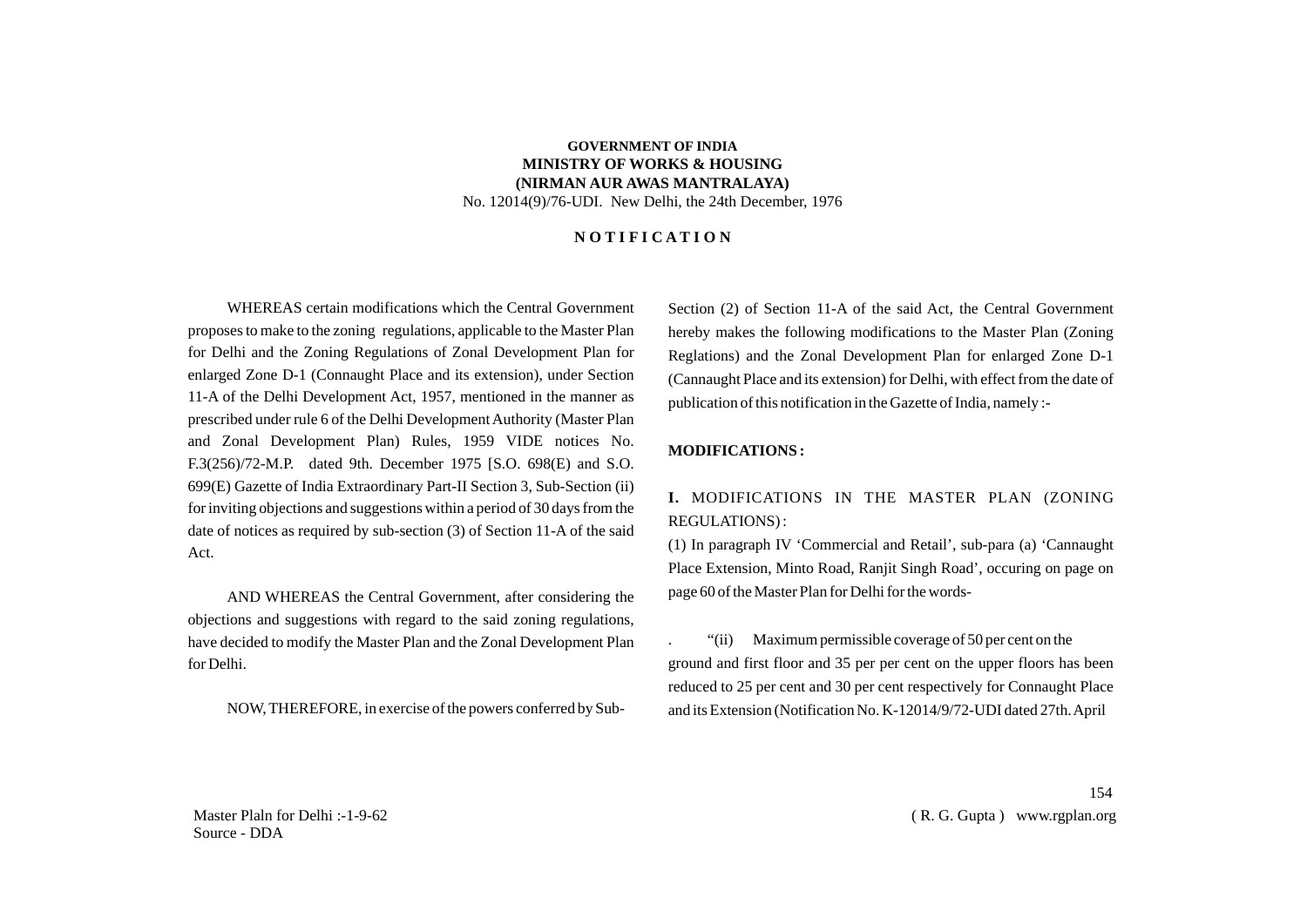1974-S.O. 270(E) Gazette of India Part II, Section 3, Sub-Section (ii)," the following words shall be substituted namely :-

"(ii) Maximum floor coverage for all the floors shall be 25 per cent except in the case of hotels where for ground and first floors, an additional coverage of 5 per cent will be permissible"

(2) On page 61 of the master Plan for Delhi, above the heading "V. Wholesaling", the following notes shall be inserted, namely-

"NOTES :

(1) For commercial development, including offices, in all areas of Delhi, the maximum ground coverage shall be 25 per cent for all floors except that the case of hotels and additional coverage of 5 per cent will be permissible on ground and first floors only.

(2) Parking standards for various types of commercial activities shall be as below :-

| Type of activity | Total equivalent car space                                                        | (3) On pages 60 and 61 of the Master Plan for D                                     |
|------------------|-----------------------------------------------------------------------------------|-------------------------------------------------------------------------------------|
| (a)<br>Trade     | 1.14 car spaces per 92.9 sq. mts. (1000)<br>sq. ft.) of built up space within the | heading "IV. Commercial and Retail", the maximum co-<br>ground floor shown against- |
|                  | curtilage of the building/basement, and an                                        | (i) sub-paragraph (c) against District Centres up to $22$                           |

| Type of activity                            | Total equivalent car space                                                                                                                                                                                                                                                                                                                                                                                                              |  |  |
|---------------------------------------------|-----------------------------------------------------------------------------------------------------------------------------------------------------------------------------------------------------------------------------------------------------------------------------------------------------------------------------------------------------------------------------------------------------------------------------------------|--|--|
|                                             | additional 1.14 car spaces per 92.9 sq. mts.<br>$(1000 \text{ sq. ft.})$ of built up space within the plot<br>outside the building, subject to the condition<br>that 50 per cent of the open space around the<br>building should in any case be left for<br>greenary/landscaping."                                                                                                                                                      |  |  |
| (b) Offices, Cinemas<br>$& Hotels (5-Star)$ | 1.14 car spaces per 92.9 sq. mts. $(1000 \text{ sq. ft.})$<br>of built up space within the curtilage of the<br>building /basement, and an additional<br>parking, where required, limited to the extent<br>of 1.14 car spaces per 92.9 sq. mts. (1000 sq.<br>ft. ) of the built up space, subject to the<br>condition that 50 per cent of the open space<br>around the building should in any case be left<br>for greenary/landscaping." |  |  |

learchter 60 and 61 and 61 and 61 and 61 and 61 and 61 and 61 and 61 and 61 and 61 and 61 and 61 and 61 and 61 a werages on the

(i) sub-paragraph (c) against District Centres up to 25 acres.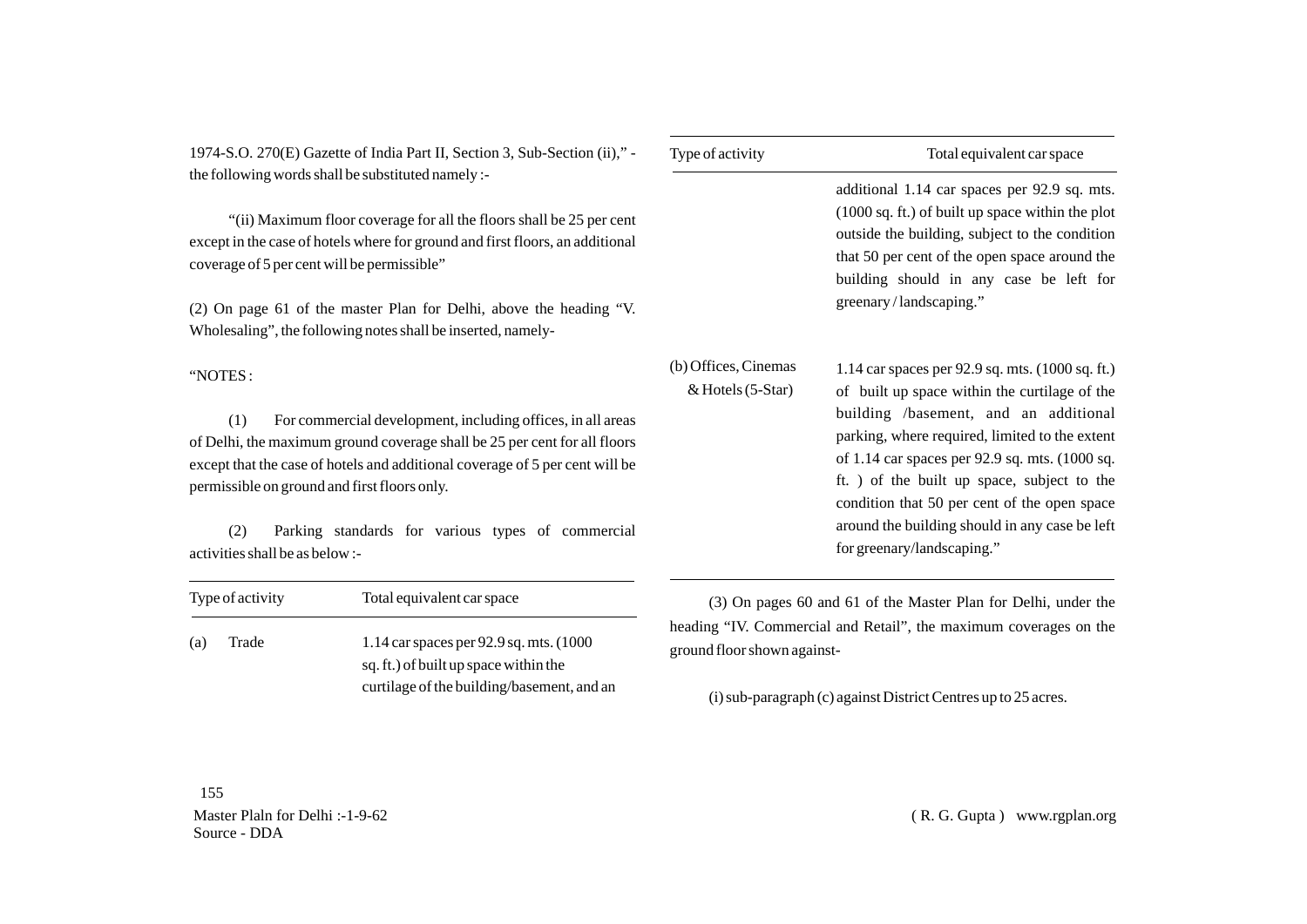(ii) sub-paragraph (d) against Community Centres and Retail Centrres, and

(iii) sub-paragraph (e) against Neighbourhood Shopping Centres.

shall be limited by the coverage as indicated in Note (I) on page 61 of the Master Plan as amended under item (2) above.

(4) On page 63 of the Master Plan for Delhi, the foot-note, under heading "VIII:. Institutional Use", shall be read as below:

"F.A.R. will be determined on the merit of each individual case depending upon the location and the nature of use. However, this will be further subject to a height restriction of 24.4 metres (80 feet) where lifts and other necessary services are provided and 13.72 metres (45 feet) if such services are not adequately provided."

(5) On page 59 of the Master Plan for Delhi, below the table prescribing Gross Residential Density, maximum coverage and maximum F.A.R., after Note (5) the following Note shall be inserted namely :-

"5A For all areas in Delhi for residential development on group housing hasis, the F.A.R. will be further subject to the restrictions of various heights, as below:-

(I)a maximum of 36.58 metres (120 feet) respect of Government point block building where overhead water reservoirs (tanks) as well as lifts and other services are to be provided in the buildings;

(ii) a maximum of 24.4 metres (80 feet) where lifts and other necessary services are provided, and

(iii) a maximum of 13.72 metres (45 feet) if such services are not adequately provided.

(6) At the bottom of the left hand column of page 54 of the Master Plan for Delhi under the heading "5 Provision regarding requirements in use zones, density, coverage, Floor Area Ratio, Setback and other requirements of use zones", the following foot-note shall be added:-

"Foot-note: All tall/multistoreyed buildings for commercial development over 13.72 metres (45 feet) in height, shall have standby generators for electricity within the building."

II . Modifications in the Zonal Development plan (Englarged Zone D-1-Connaught Place and its extension) in cluding Development Control:-

156 Master Plaln for Delhi :-1-9-62 Source - DDA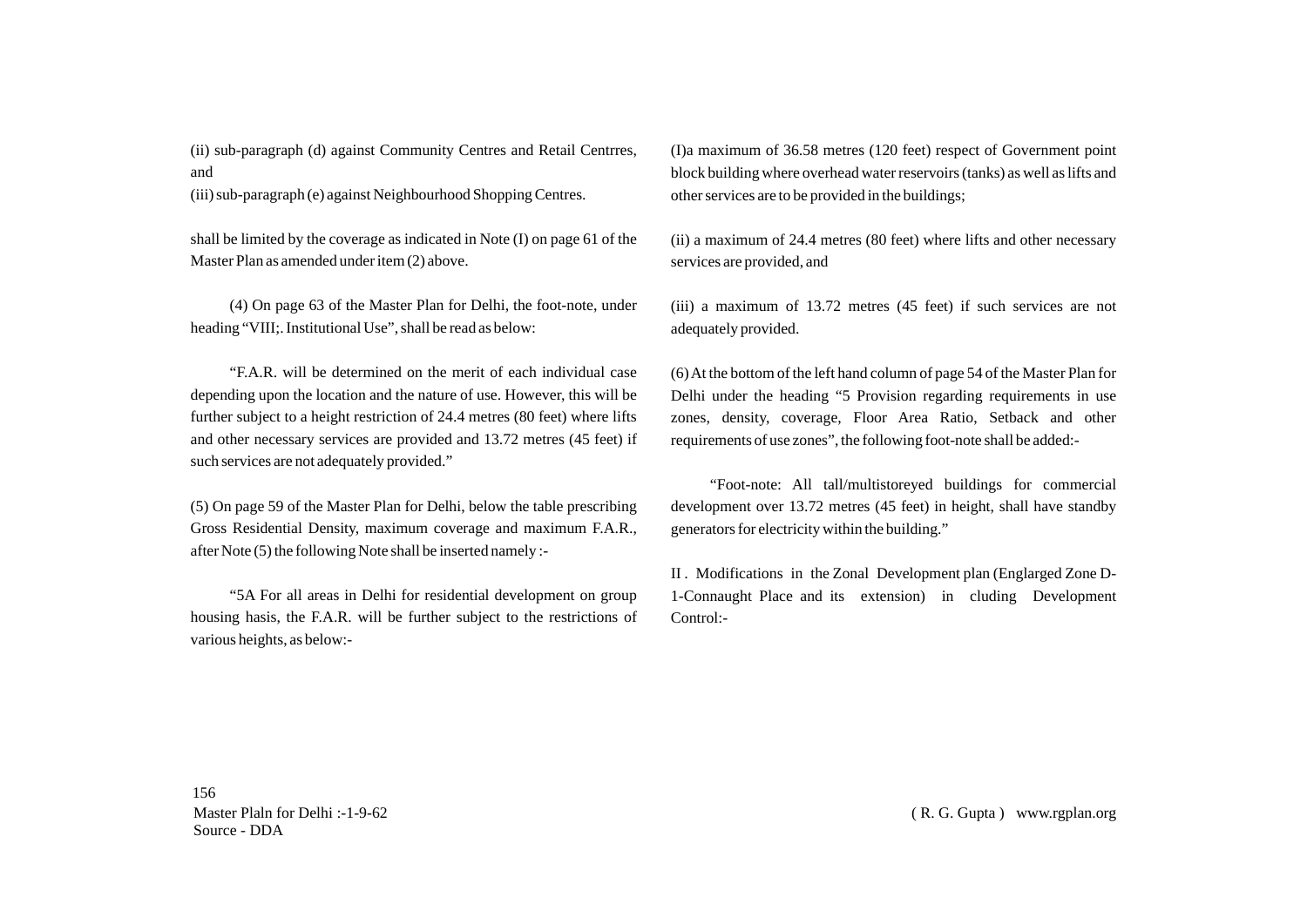(I) Height Restrictions: On pages 8 and 9 in the text of the Zonal Development Plan (enlarged Zone D-1 Connaught Place and its Extension- Metropolitan City Centre of Delhi) for the existing paragraph 7-8 the following paragraph shall be substituted namely:-

"7.8 For the Metropolitan City Centre of Delhi, there is no height restriction for commercial/office buildings, However, the height shall be governed by the F.A.R. applicable and the architectural control, prescribed by the Delhi Urban Art Commission."

(2) Parking Standards : On page 11 in the text of the Zonal Development Plan (Enlarged Zone D-1- Connaught Place and its Extension-Metropolitan City Centre of Delhi). the table stipulating the parking standards, for various type of activities, shall be omitted and the parking standards mentioned in note (2) on page 61 of the Master Plan for Delhi Modification No I(2) above) shall apply.

> K. BISWAS Director.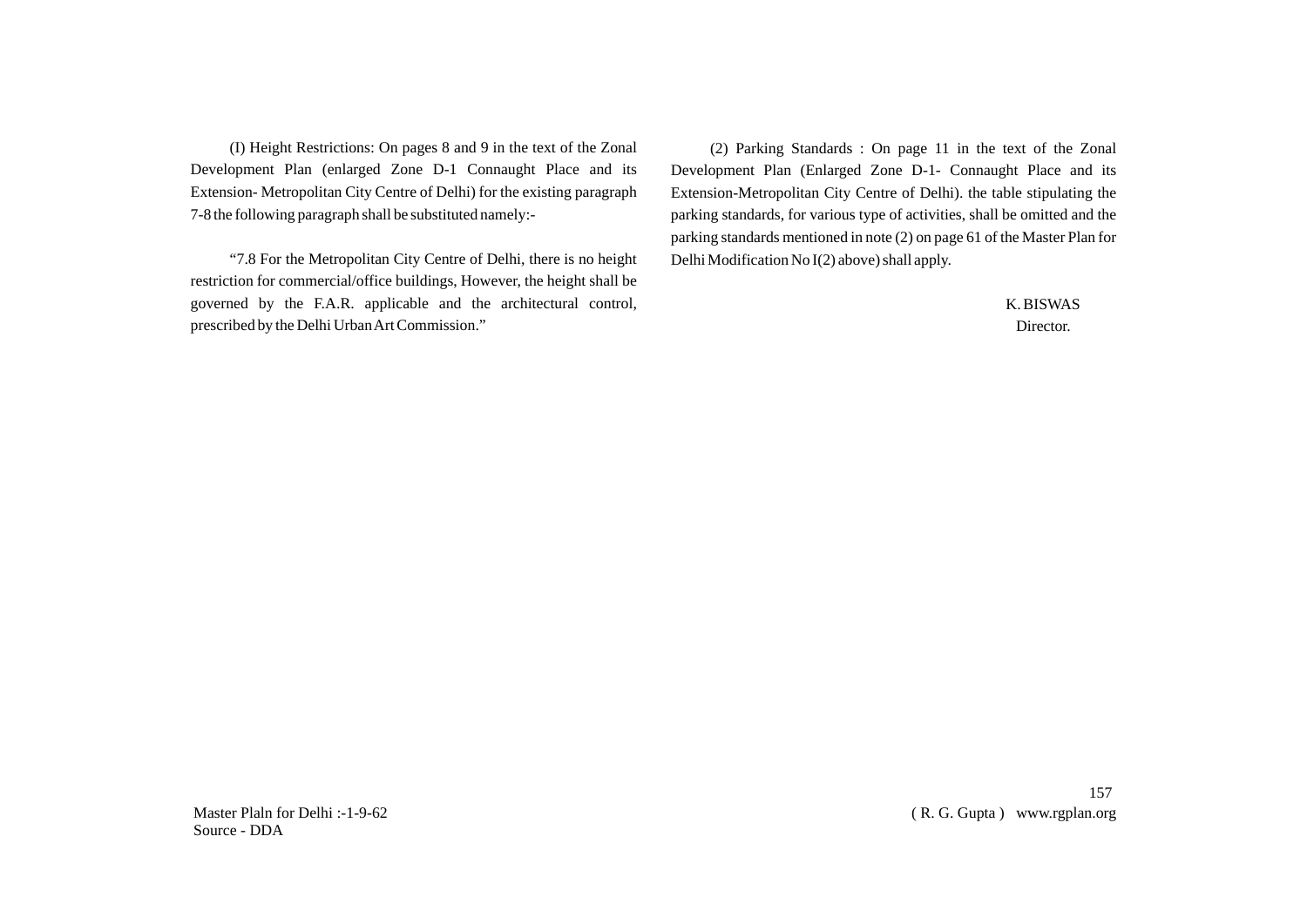## **GOVERNMENT OF INDIA MINISTRY OF WORKS & HOUSING (NIRMAN AUR AWAS MANTRALAYA)** No. 13014(4)/71-UDI. New Delhi, dated the 31st. Jan., 1977

## **N O T I F I C A T I O N**

WHEREAS certain modifications which the Central Government proposes to make in the Master Plan for Delhi regarding the areas mentioned hereunder were published with notice No. F.20(7)/76-M.P., dated the 16th. October 1976 in accordance with the provisions of section 44 of the Delhi Development Act, 1957 (61 of 1957) inviting objections and suggestions, as required by sub-section (3) of Section 11-Aof the said Act, within thirty days from the date of said notice;

AND WHEREAS no objections or suggestions have been received with regard to the aforesaid modifications;

NOW, THEREFORE, in exercise of the powers conferred by subsection (2) of section 11-Aof the said Act, the Central Government hereby makes the following modifications in the said Master Plan for Delhi with

effect from the date of publication of this notification in the Gazette of India namely:-

"An area (1-Man Singh Road) measuring 1.618 hectares (4 acres), earmarked for 'residential use'in the Master Plan, at the crossing of Man Singh Road and Moti Lal Nehru Marg, is \*proposed to be changed to 'commercial (Hotel) use'."

> D. P. OHRI, Under Secretary to the Government of India

158 Master Plaln for Delhi :-1-9-62 Source - DDA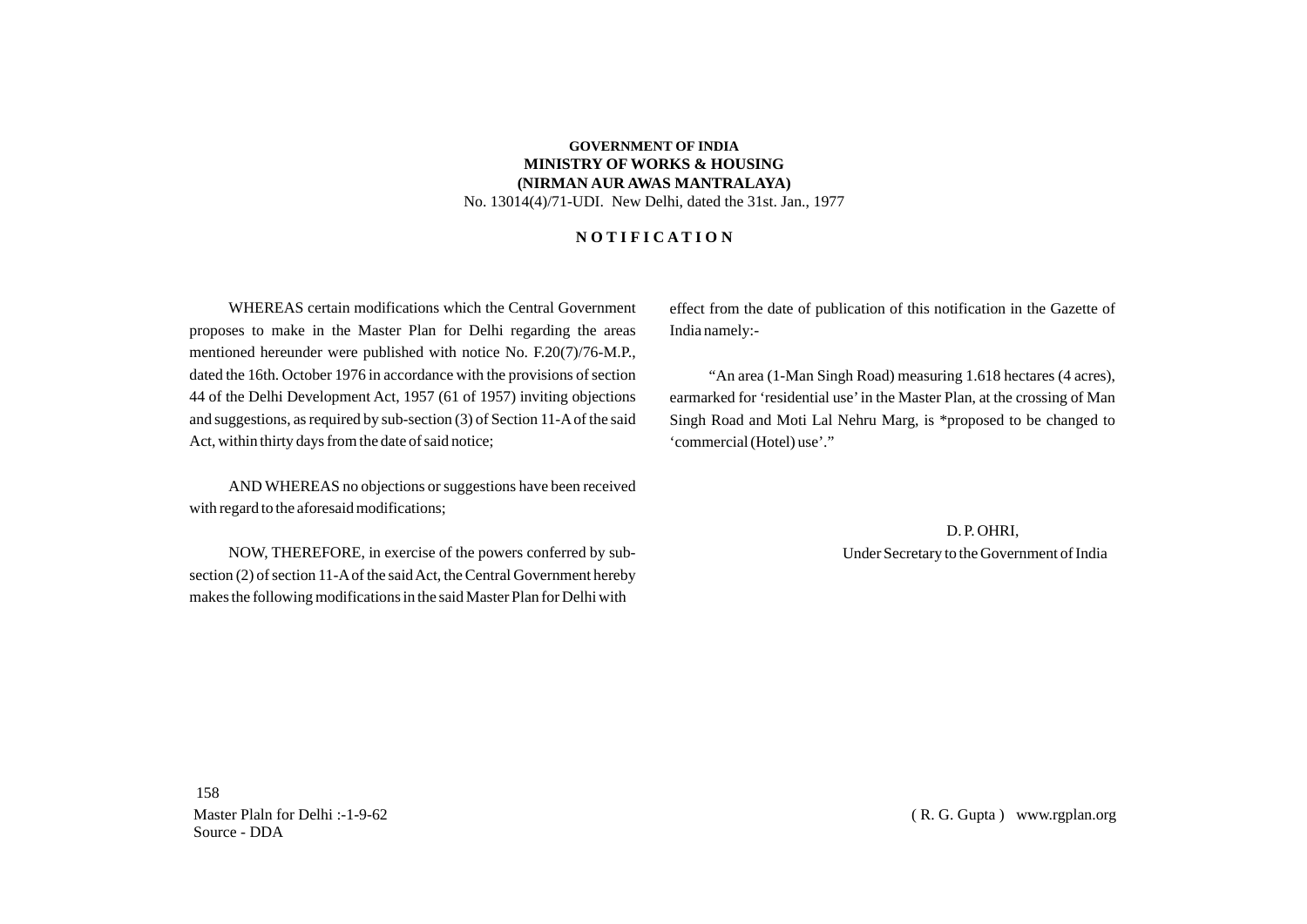# **GOVERNMENT OF INDIA MINISTRY OF WORKS & HOUSING (NIRMAN AUR AWAS MANTRALAYA)** No. 16021(5)/77-UDI(A). New Delhi, dated the 18 April 1977.

# **N O T I F I C A T I O N**

The following corrections are carried out in this Ministry's Notifications mentioned below which appeared in the Gazette of India, Part II, Section 3 Sub-section (ii) on the dated mentioned against each.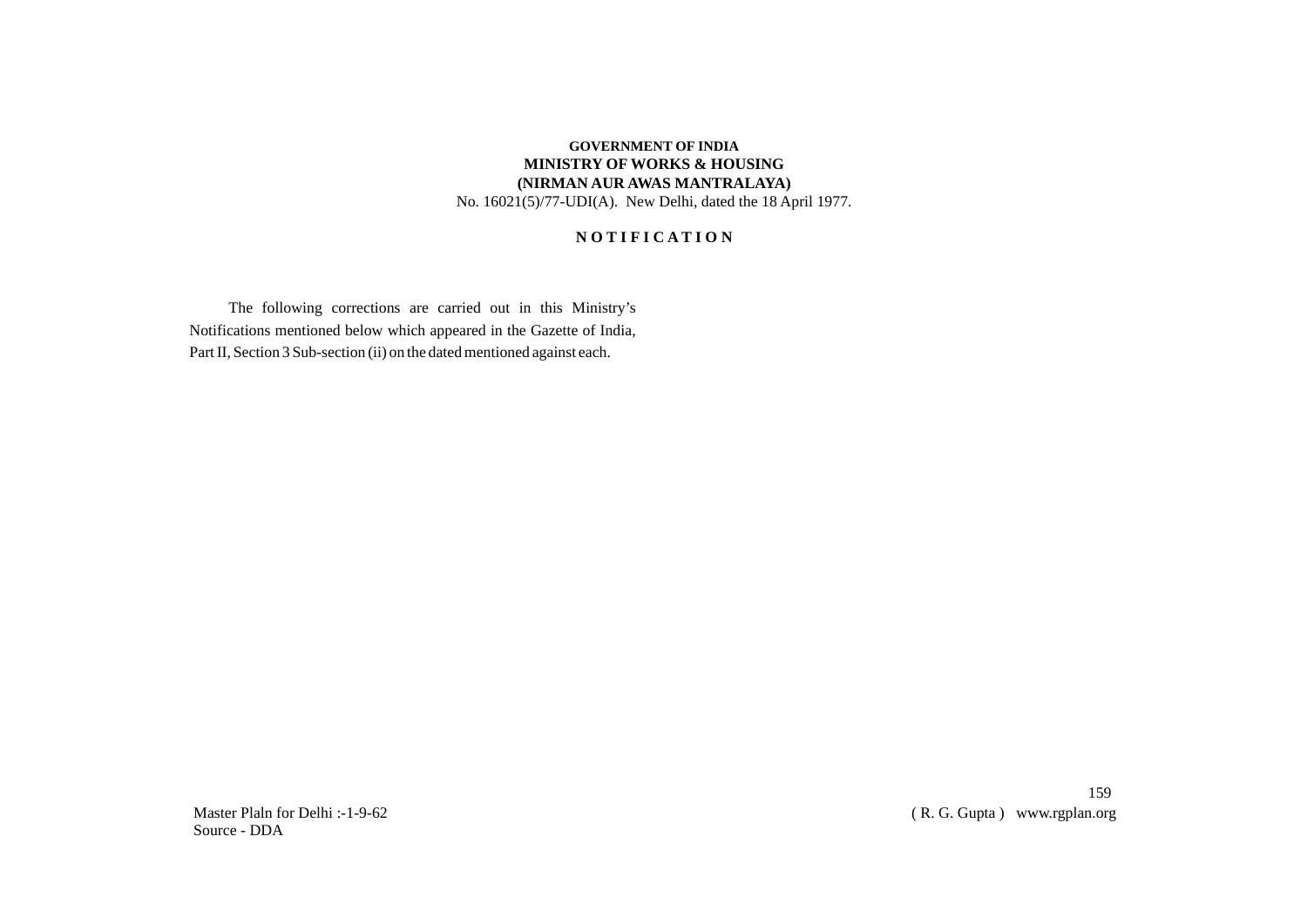## **GOVERNMENT OF INDIA MINISTRY OF WORKS & HOUSING (NIRMAN AUR AWAS MANTRALAYA)** No. K-13011(40)/76-UDI(A). New Delhi, dated the 31 Jan., 1977.

## **N O T I F I C A T I O N**

WHEREAS certain modification, which the Central Government proposes to make in the master Plan for Delhi regarding the areas mentioned hereunder, were published with notice No. F.20(7)/76-M.P., dated the 16th October 1976 in accordance with the provisions of section 44 of the Delhi Development Act, 1957 (61 of 1957) inviting objections and suggestions, as required by sub-section )3) of Section 11-Aof the said Act, within thirty days from the date of said notice;

AND WHEREAS no objections or suggestions have been received with regard to the aforesaid modifications;

NOW, THEREFORE, in exercise of the powers conferred by subsection (2) of section 11-Aof the said Act, the Central Government hereby makes the following modification in the said Master Plan for Delhi with effect from the date of publication of this notification in the Gazette of India namely:-

"An area measuring 1.821 hects. (4.5 acres) earmarked for 'residential use' in the Master Plan/Zonal Development Plan for Zone D-3 (Curzon Road area) in the South of Windsor Place, at the crossing of Janpath and Ashoka Road, is proposed to be changed to 'commercial (Hotel) use'.

An area measuring about 1.821 hects. (4.5 acres), earmarked for 'residential use'in the Master Plan/Zonal Development Plan for Zone D-4 (Parliament Street), in the South of Windsor Place, at the crossing of Janpath and Raisina road, is \*proposed to be changed to 'commercial (Hotel) use'."

> D. P. OHRI, Under Secretary to the Government of India.

\*Refer notification No. O-16021(5)/77-UDI(A) dated the 18th. April, 1977, as on the next page.

160 Master Plaln for Delhi :-1-9-62 Source - DDA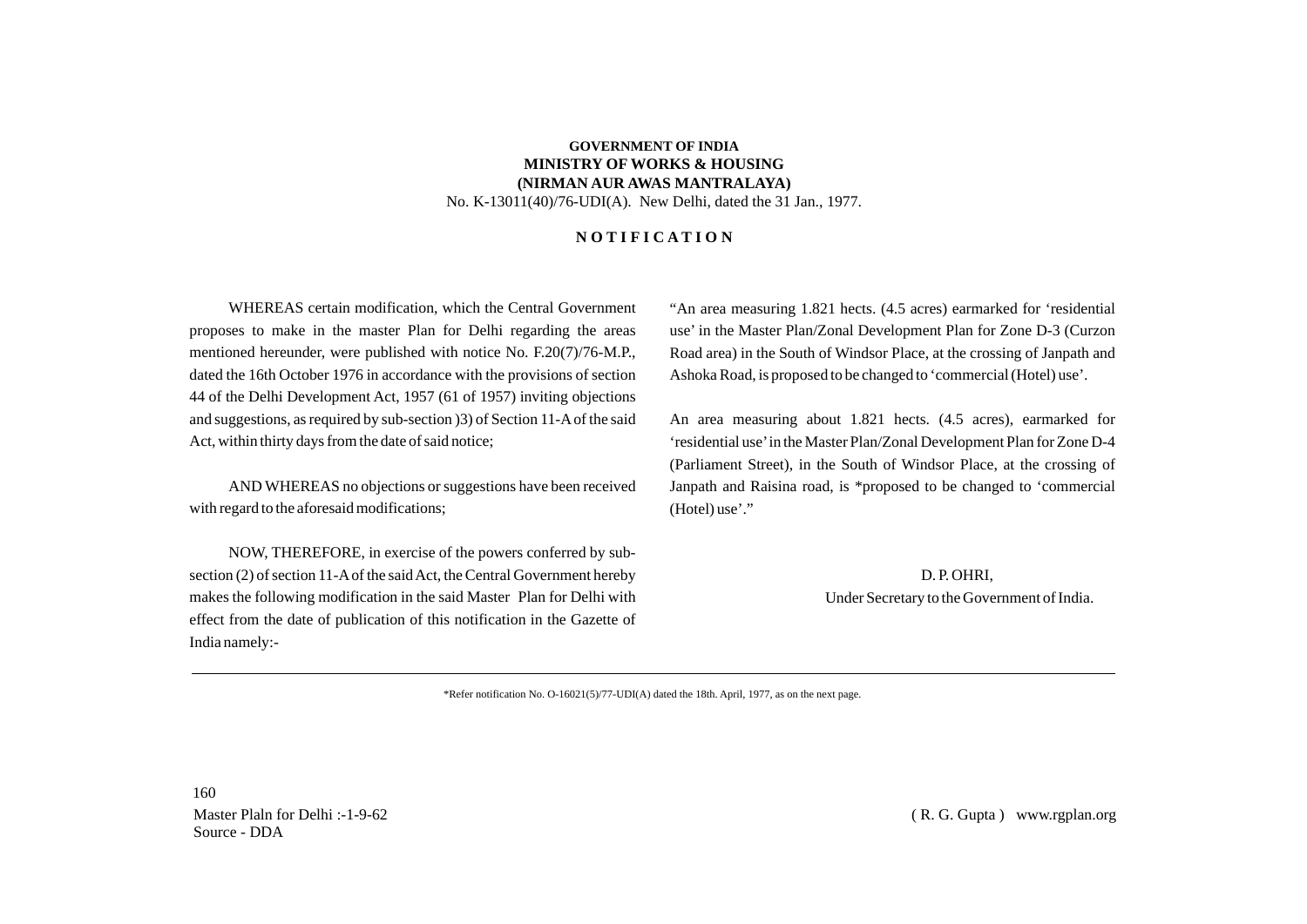# **GOVERNMENT OF INDIA MINISTRY OF WORKS & HOUSING (NIRMAN AUR AWAS MANTRALAYA)** No. O.16021(5)/77-UDI(A). New Delhi, dated the 18 April, 1977.

# **N O T I F I C A T I O N**

The following corrections are carried out in this Ministry's Notifications mentioned below which appeared in the Gazette of India, Part II, Section 3 Sub-section (ii) on the dates mentioned against each.

| Notification No.<br>$\&$ Date                    | Date of<br>publi<br>cation | S.O.<br>No. | Page<br>No. | Corrections made                                                                                                           |
|--------------------------------------------------|----------------------------|-------------|-------------|----------------------------------------------------------------------------------------------------------------------------|
| $K-13011(40)/76$<br>$UDI(A)$ dated-<br>31-1-1977 | 12-2-1977 504              |             | 575-<br>576 | The words "propos-<br>ed to be" appearing<br>in para $3$ sub-para $(I)$<br>$\&$ (ii) of the Notifi-<br>cation are deleted. |

 D. P. OHRI, Under Secretary to the Government of India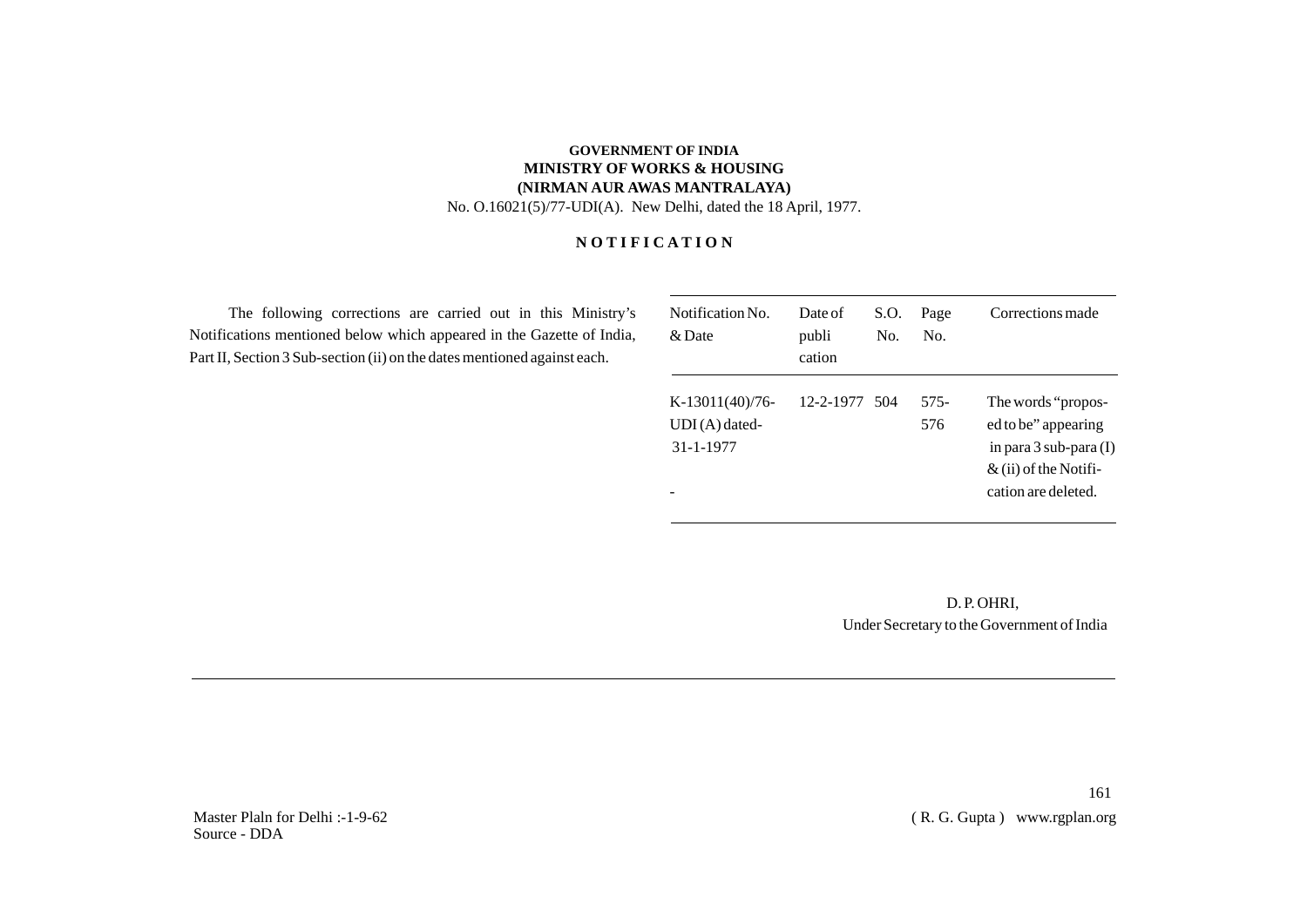## **GOVERNMENT OF INDIA MINISTRY OF WORKS & HOUSING (NIRMAN AUR AWAS MANTRALAYA)** No. O.13011(6)/76-UDI(A). New Delhi, dated the 2nd Feb., 1977.

#### **N O T I F I C A T I O N**

WHEREAS certain modification, which the Central Government proposes to make in the Master Plan and the Zonal Development Plan for Zone D-2 regarding the area mentioned hereunder, were published with Notice No. F.3(53)/73-MP., dated the 22nd May 1976, in accordance with the provisions of section 44 of the Delhi Development Act, 1957 (61 of 1957) for inviting objections/suggestions, as required by sub-section (3) of section 11-Aof the said Act;

AND WHEREAS the Central Government, after considering the objections/suggestions with regard to the area mentioned hereunder, has decided to modify the Master Plan and Zonal Development Plan:

NOW, THEREFORE, in exercise of the powers conferred by subsection (2) of section 11-Aof the said Act, the Central Government hereby makes the modifications in the Master Plan and Zonal Development Plan with effect from the date of publication of the notification in the Gazette of India, namely :-

#### **MODIFICATIONS :-**

"An area, measuring, about 0.5 hect. (1.25 acres), commonly known as Dr. Sen Nursing Home, earmarked for 'public and semi -public facilities/hospital/nursing home' in the Master Plan for Delhi/Zonal Development Plan (Zone D-2) and bounded by Institutional Area (Institute of Chartered Accountants & Institute of Engineers) in the north, zonal road/service lane in the east, nallah/service road in the south and Bahadurshah Zaffar marg in the west, it \*proposed to be changed to 'commercial use'(use Zone C-2)."

> D. P. OHRI, Under Secretary to the Government of India

\*Refer notification No. O-16021(5)/77-UDI(A) dated the 18th. April, 1977, as on the next page.

162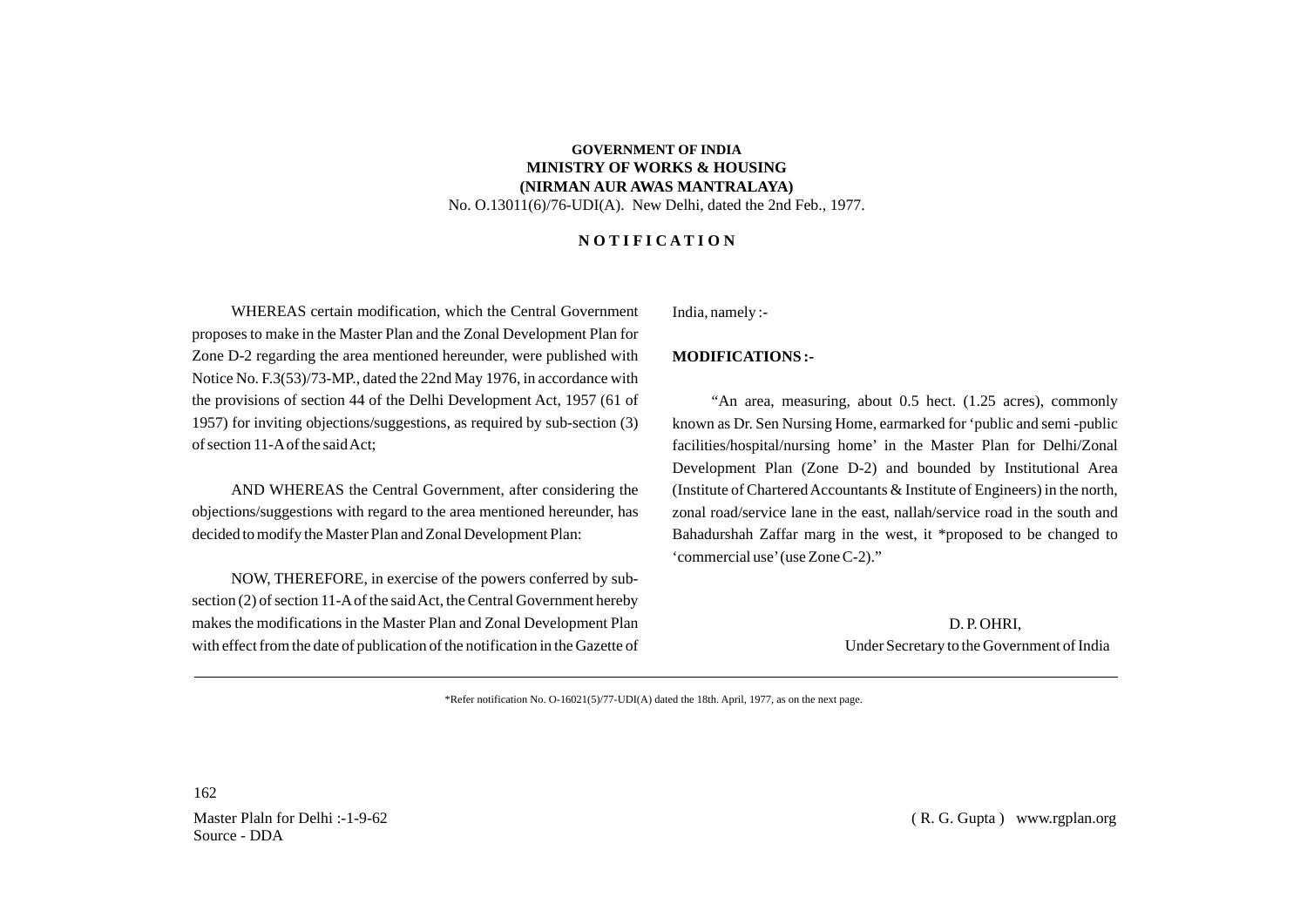# **GOVERNMENT OF INDIA MINISTRY OF WORKS & HOUSING (NIRMAN AUR AWAS MANTRALAYA)** No. O.16021(5)/77-UDI(A). New Delhi, dated the 18th April, 1977.

# **N O T I F I C A T I O N**

The following corrections are carried out in this Ministry's Notifications mentioned below which appeared in the Gazette of India, Part II, Section 3 Sub-section (ii) on the dates mentioned against each.

| Notification No.<br>& Date                           | Date of<br>publi<br>cation | S.O.<br>No. | Page<br>No. | Corrections made                                                                              |
|------------------------------------------------------|----------------------------|-------------|-------------|-----------------------------------------------------------------------------------------------|
| $K-13011(6)/76$<br>$UDI(A)$ dated-<br>$2 - 2 - 1977$ | 12-2-1977 506              |             | 576         | The words "propos-<br>ed to be" appearing<br>in para 3 under 'mo-<br>dification' are deleted. |

 D. P. OHRI, Under Secretary to the Government of India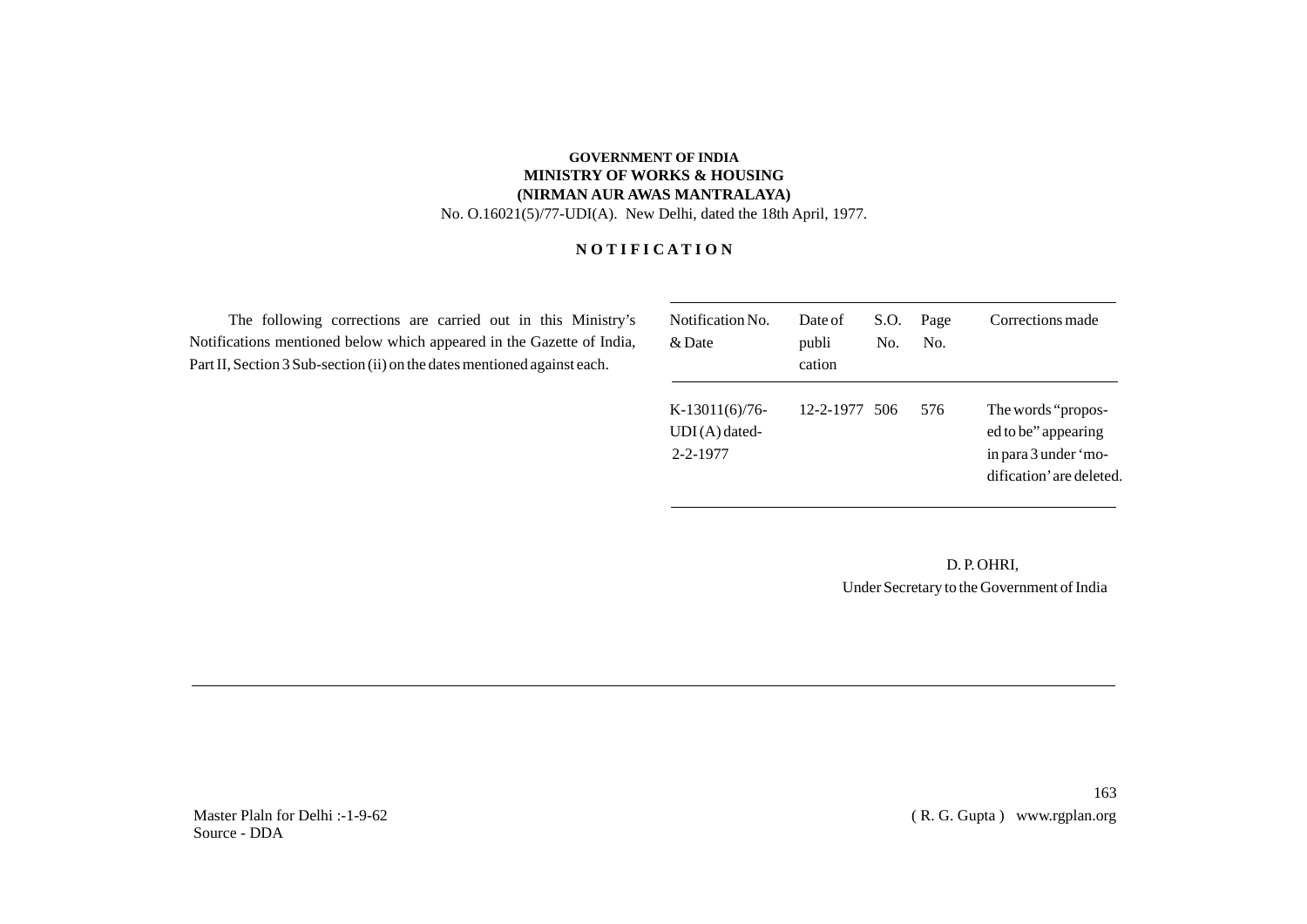# **GOVERNMENT OF INDIA MINISTRY OF WORKS & HOUSING (NIRMAN AUR AWAS MANTRALAYA)** No. O.13011(9)/76-UDI(A). New Delhi, dated the 5th Feb., 1977.

#### **N O T I F I C A T I O N**

WHEREAS certain modification, which the Central Government proposes to make in the Master Plan for Delhi regarding the areas mentioned hereunder, were published with notice No. F.16(124/76-M.P., dated 16-10-1976 in accordance with the provisions of section 44 of the Delhi Development Act, 1957 (61 of 1957) inviting objections and suggestions, as required by sub-section (3) of section 11-Aof the said Act, within thirty days from the date of the said notice;

AND WHEREAS no objections or suggestions have been received with regard to the aforesaid modifications:

NOW, THEREFORE, in exercise of the powers conferred by subsection (2) of section 11-Aof the said Act, the Central Government hereby makes the following modifications in the said Master Plan for Delhi with effect from the date of publication of this notification in the Gazette of India, namely:-

1. An area measuring 5.5 hectares (13.6 acres), earmarked for ' residential

use'in Zone D-15 (Lodi Colony) and presently occupied by the Ministry of Defence is \*proposed to be changed to 'recreational use (District Parks, Play grounds and Open Spaces)';

2. An area measuring 25.74 hectares (63.6 acres), earmarked for 'recreational use'in Zone D-16 (Dayal Singh College Area) and presently occupied by the Ministry of Defence is \*proposed to be changed to 'residential use';

3. An area measuring 6.07 hectares (15 acres), earmarked for 'recreational use' in ZoneD-15 (Lodi Colony) and surrounded by Link Road (45.72 metres) in the East, existing nallah in the North and West and railway operational area in the South is \*proposed to be changed to 'public and semi-public use'(Community facilities);

4(a) The alignment of 30.48 metres (100') wide road, dividing Zone D-15 (Lodi Colony) and D-16 (Dayal Singh College) is \*proposed to be

164 Master Plaln for Delhi :-1-9-62 Source - DDA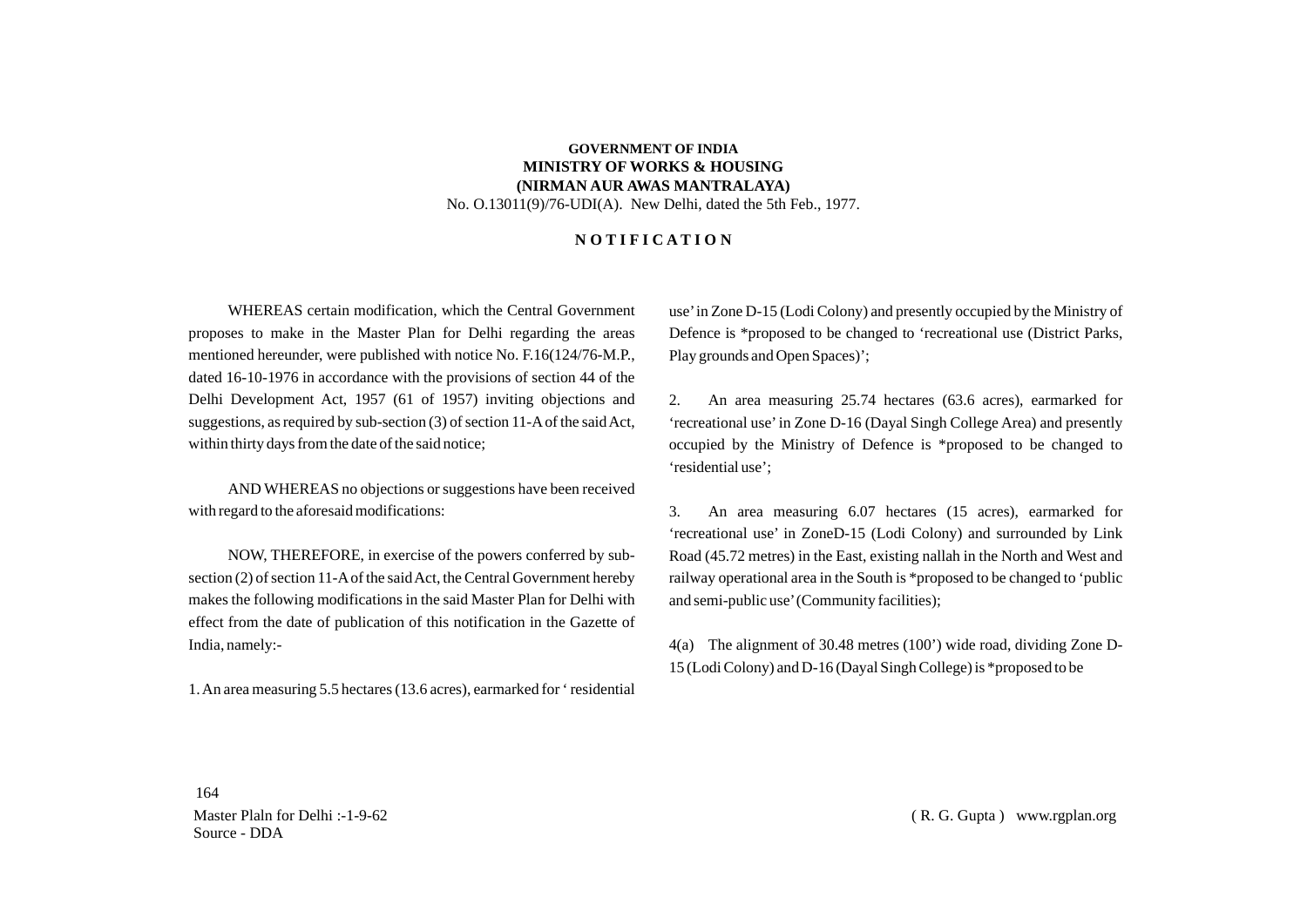shifted to the eastern side of Dayal Singh College ; and

4(b) The zonal plan road with R/W of 24.38 metres (80') passing through Zone D-16 (Dayal Singh College Area) is to be omitted and a new zonal road with R/Wof 18.288 metres (60') is to be constructed along the

existing nallah to connect 30.48 metres (100') wide road (re-aligned refer para 4(a) on prepage) and 45.72 metres (150') Link Road.

> D. P. OHRI, Under Secretary to the Government of India.

\*Refer notification No. O-16021(5)/77-UDI(A) dated the 18th. April, 1977, as on the next page.

165 ( R. G. Gupta ) www.rgplan.org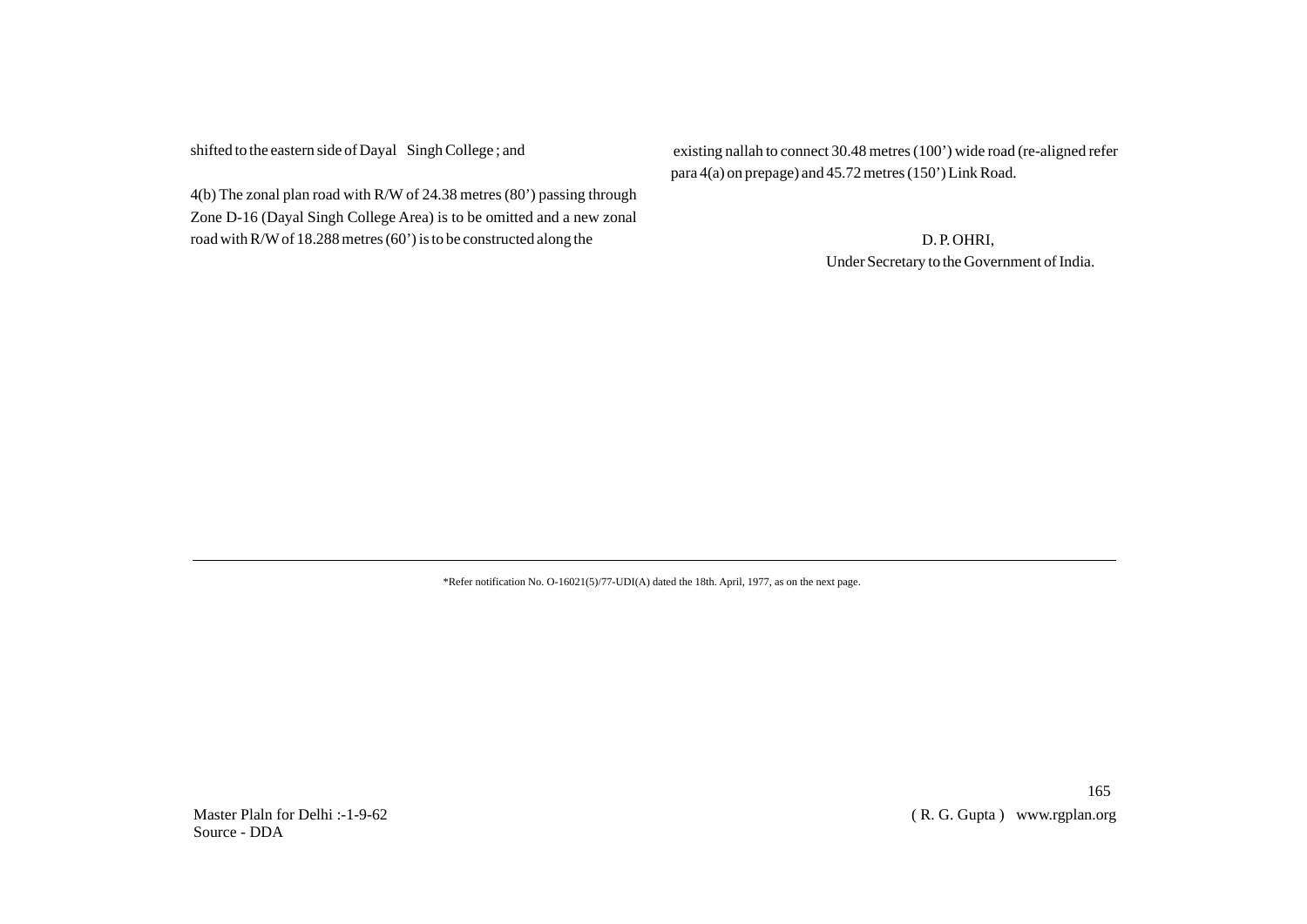# **GOVERNMENT OF INDIA MINISTRY OF WORKS & HOUSING (NIRMAN AUR AWAS MANTRALAYA)** No. O.16021(5)/77-UDI(A). New Delhi, dated the 18th April, 1977.

# **N O T I F I C A T I O N**

The following corrections are carried out in this Ministry's Notifications mentioned below which appeared in the Gazette of India, Part II, Section 3 Sub-section (ii) on the dates mentioned against each.

| Notification No.<br>& Date                       | Date of<br>publi<br>cation | S.O.<br>No. | Page<br>No. | Corrections made                                                                                                                                                        |
|--------------------------------------------------|----------------------------|-------------|-------------|-------------------------------------------------------------------------------------------------------------------------------------------------------------------------|
| $K-13011(9)/76$ -<br>$UDI(A)$ dated-<br>5-2-1977 | 19-2-1977 631              |             | 646         | The words "propos-<br>ed to be" appearing<br>in para 3 sub-paras<br>$1,2,3,4$ (a) and the<br>words "to be" app-<br>earing in line 3 of<br>sub-para 4(b) are<br>deleted. |

 D. P. OHRI, Under Secretary to the Government of India

166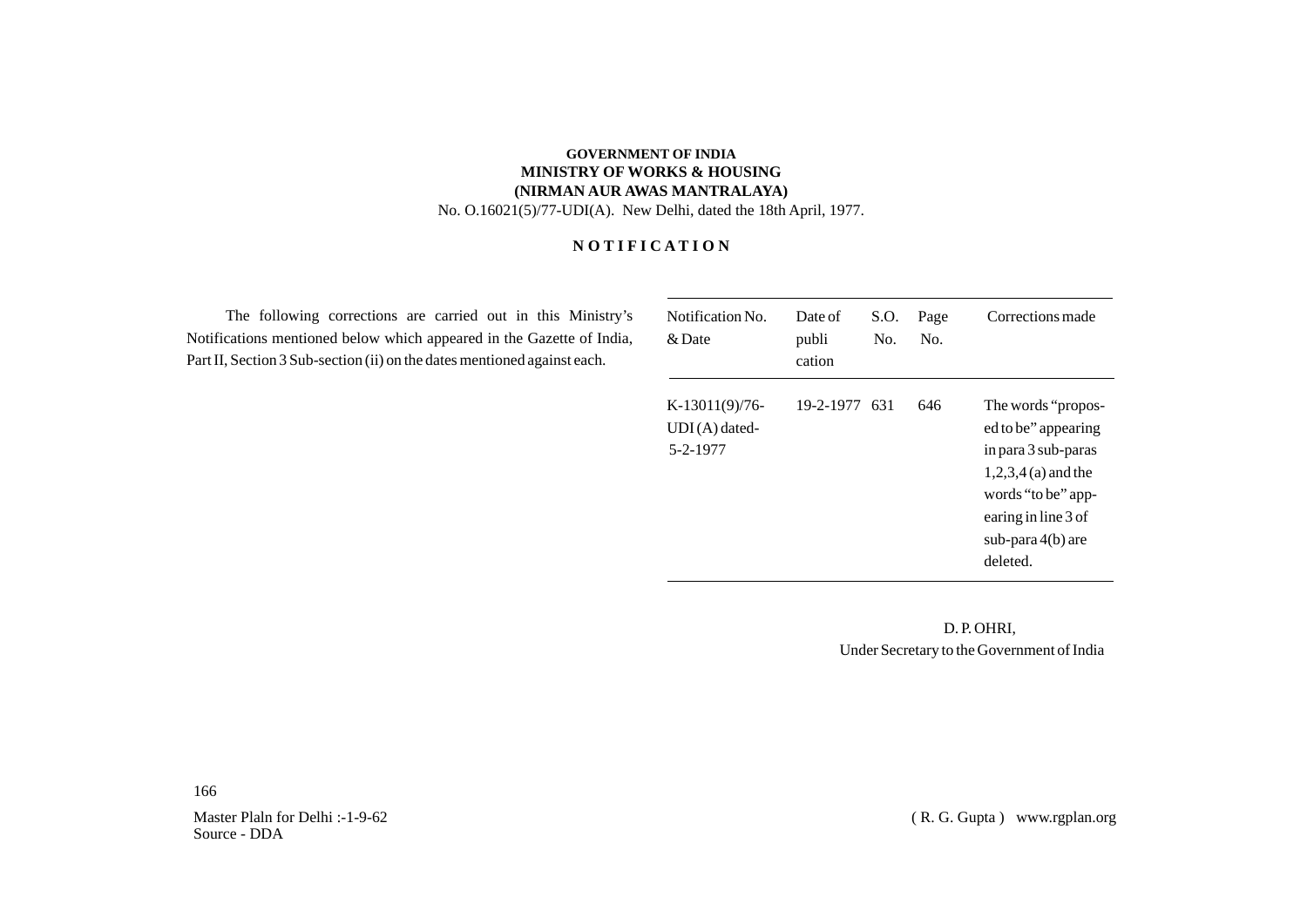## **GOVERNMENT OF INDIA MINISTRY OF WORKS & HOUSING (NIRMAN AUR AWAS MANTRALAYA)** No. K-13011(10)/76-UDI(A). New Delhi, dated the 19th Feb., 1977.

### **N O T I F I C A T I O N**

WHEREAS certain modification, which the Central Government proposes to make in the Master Plan for Delhi regarding the areas mentioned hereunder, were published with Notice No. F.16(31)/76-M.P., dated 18th. December 1976, in accordance with the provisions of section 44 of the Delhi Development Act, 1957 (61 of 1957) inviting objections/suggestions, as required by sub-section (3) of section 11-A of the said Act, within thirty days from the date of the said Notice:

AND WHEREAS no objections or suggestions have been received with regard to the aforesaid modifications:

NOW, THEREFORE, in exercise of the powers conferred by subsection (2) of section 11-A of the said Act, the Central Government hereby makes the following modifications in the said Master Plan for

Delhi with effect from the date of publication of this notification in the Gazette of India, namely:-

#### **MODIFICATIONS :-**

The land use of an area measuring 1003.4 Sq. mts. (1200 sq. yds.) earmarked for 'Nurseries Use' under the heading of 'Agricultural Use'in the Master Plan for Delhi and surrounded by zoological park in the north, nurseries area in the south, and east, and residential area (Sunder Nagar) in the west, is changed to 'Public and Semi-Public Facilities (Social & Cultural Institutions)'.

D. P. OHRI,

Under Secretary to the Government of India.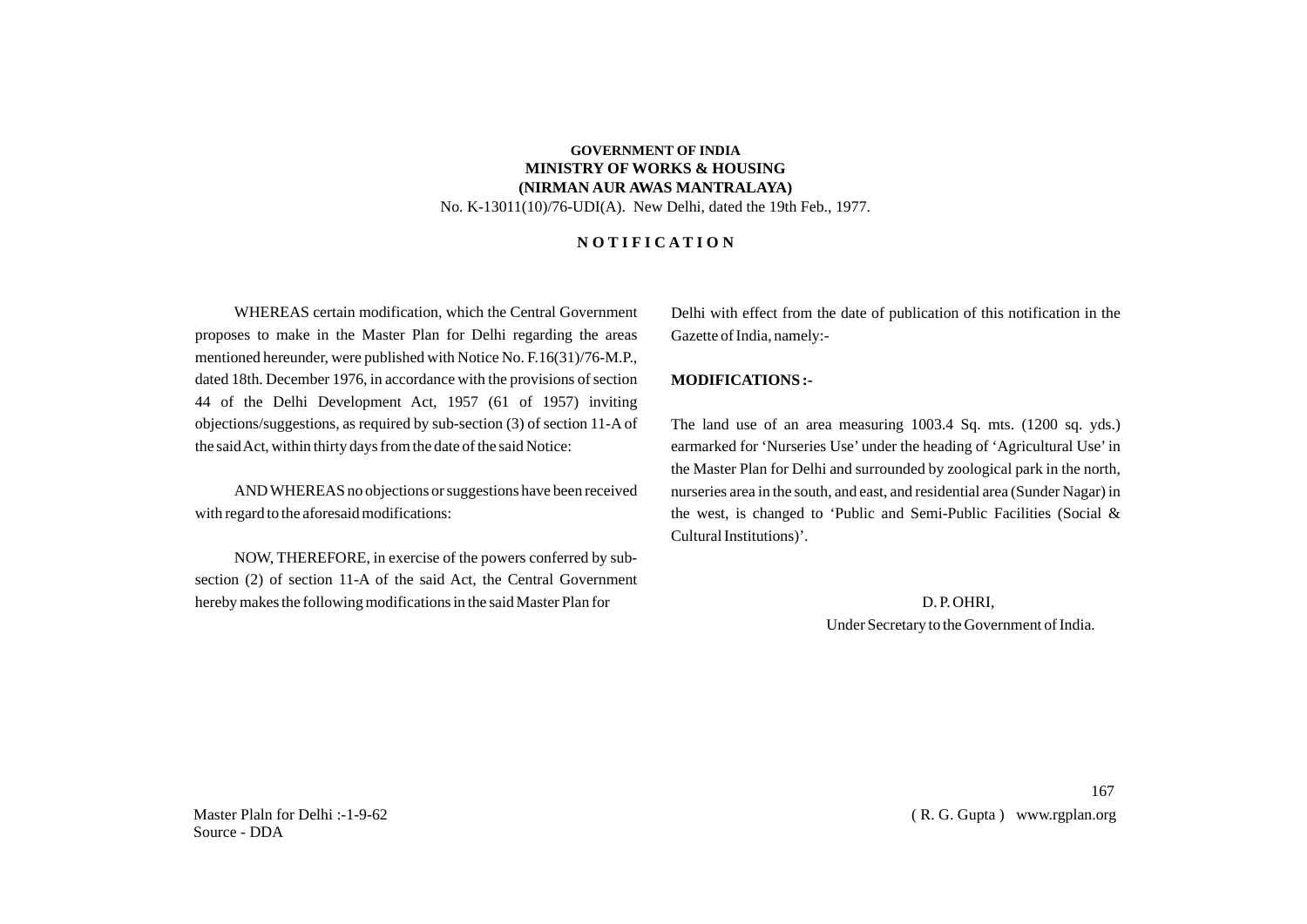## **GOVERNMENT OF INDIA MINISTRY OF WORKS & HOUSING (NIRMAN AUR AWAS MANTRALAYA)** No. K-12016(3)/74-UDI. New Delhi, dated the 12-5-1977.

#### **N O T I F I C A T I O N**

WHEREAS certain modification, which the Central Government proposes to make in the Master Plan for Delhi regarding provision of a New Road bridge over River Yamuna connecting 91.4 mts. (300 ft.) National High Way Bye-pass No.II (Ring Road) in the alignment of Boulevard Road and G. T. Road, towards Shahdara as was published by the Delhi Development Authority with notice No. F.20(3)/75-MP, dated 27th. December 1975 in accordance with the provisions of Section 44 of the Delhi Development Act, 1957 (61 of 1957) inviting objections and suggestions, as required by Sub-Section (3) of Section 11-A of the said Act, within thirty days from the date of the said notice;

AND WHEREAS the Central Government after considering the objections and suggestions with regard to the above proposal have decided to modify the Master Plan and the Zonal Development Plan;

NOW, THEREFORE, in exercise of the powers conferred by Sub-Section (2) of Section 11-A of the said Act, the Central Government hereby makes the following modification in the said Master Plan for Delhi with effect from the date of publication of this notification in the Gazette of India, namely:-

MODIFICATION :-

Additional provision of a road bridge over river Yamuna, in the alignment of Boulevard Road (200 ft. right-of-way) near I.S.B.T., connecting 91.4 metres (300 ft.) National Highway Bye-pass No. 2 (Ring Road) and G.T. Road, Shahdara, has been made.

> D. P. OHRI, Under Secretary to the Government of India.

168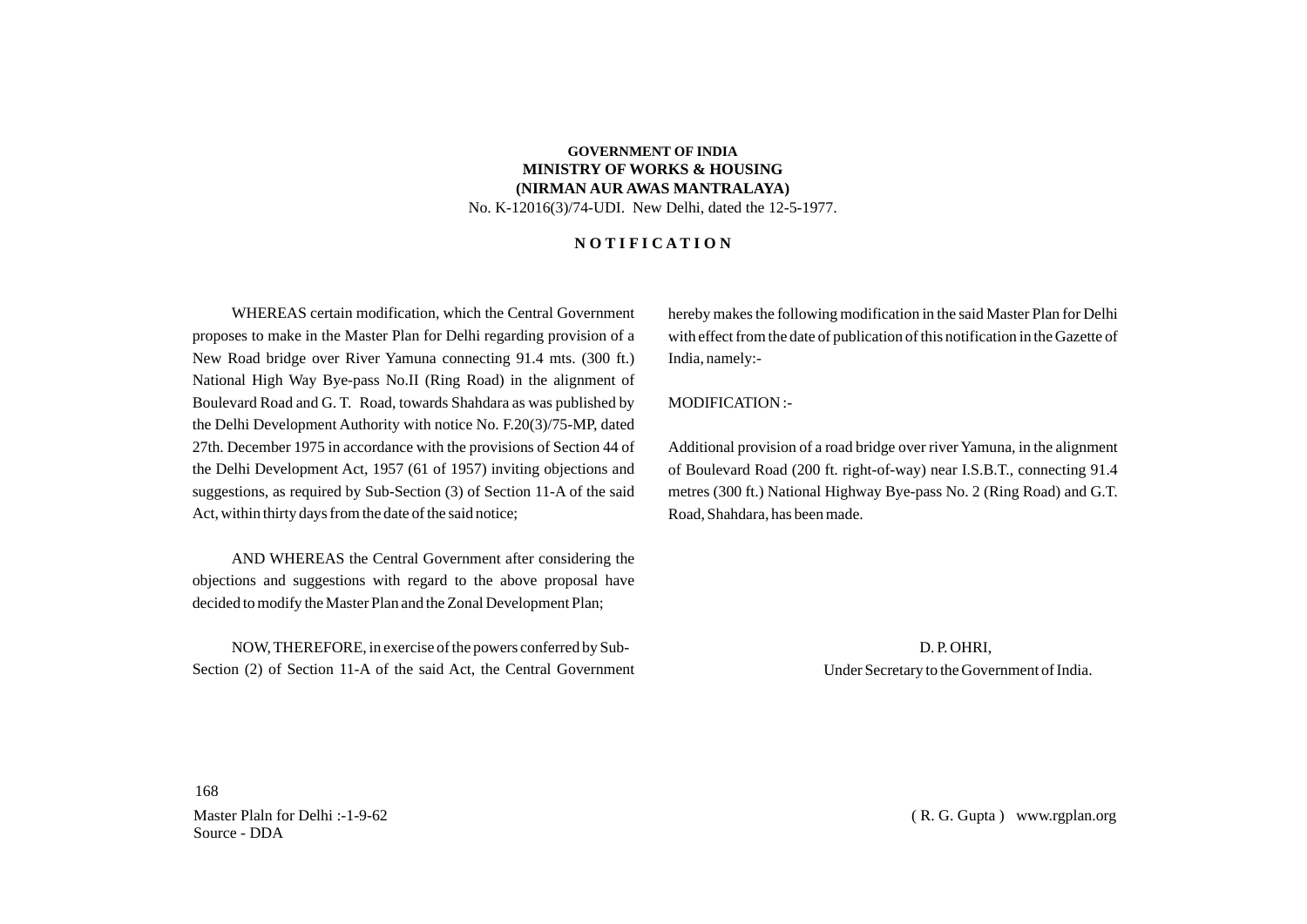## **GOVERNMENT OF INDIA MINISTRY OF WORKS & HOUSING (NIRMAN AUR AWAS MANTRALAYA)** No. O.13011(2)/76-UDI(A). New Delhi, dated the 19th May, 1977.

## **N O T I F I C A T I O N**

WHEREAS certain modification, which the Central Government proposes to make in the Master Plan for Delhi regarding the areas mentioned hereunder, were published with Notice No. F.3/(70)/67-M.P., dated 11-11-1967, in according with the provisions of section 44 of the Delhi Development Act, 1957 (61 of 1957) inviting objections/suggestions, as required by sub-section (3) of section 11-A of the said Act, within thirty days from the date of the said notice.

AND WHEREAS the Central Government after considering the objection and suggestions with regard to the said modifications mentioned hereunder, have decided to modify the Master Plan for Delhi and Zonal Development Plan;

NOW, THEREFORE, in exercise of the powers conferred by subsection (2) of section 11-A of the said Act, the Central Government hereby makes the following modifications in the said Master Plan for Delhi with effect from the date of publication of this notification in the

Gazette of India , namely :

MODIFICATIONS :

(I) The land use of 33 acres of land under village Pipalthala and Bharola is changed from 'Industrial' to 'Residential'

(ii) The land use of 18 acres of land adjacent to the land allotted to the Rajasthani Industrial Cooperative Society on G.T. Road to Karnal is changed from 'Warehousing'to industrial.

(iii) The land use of 18 acres of land on G.T. Road to Karnal to its west (in between Outer Ring Road and Ring Road) is changed from 'Industrial'to 'Warehousing'.

> D. P. OHRI, Under Secretary to the Government of India.